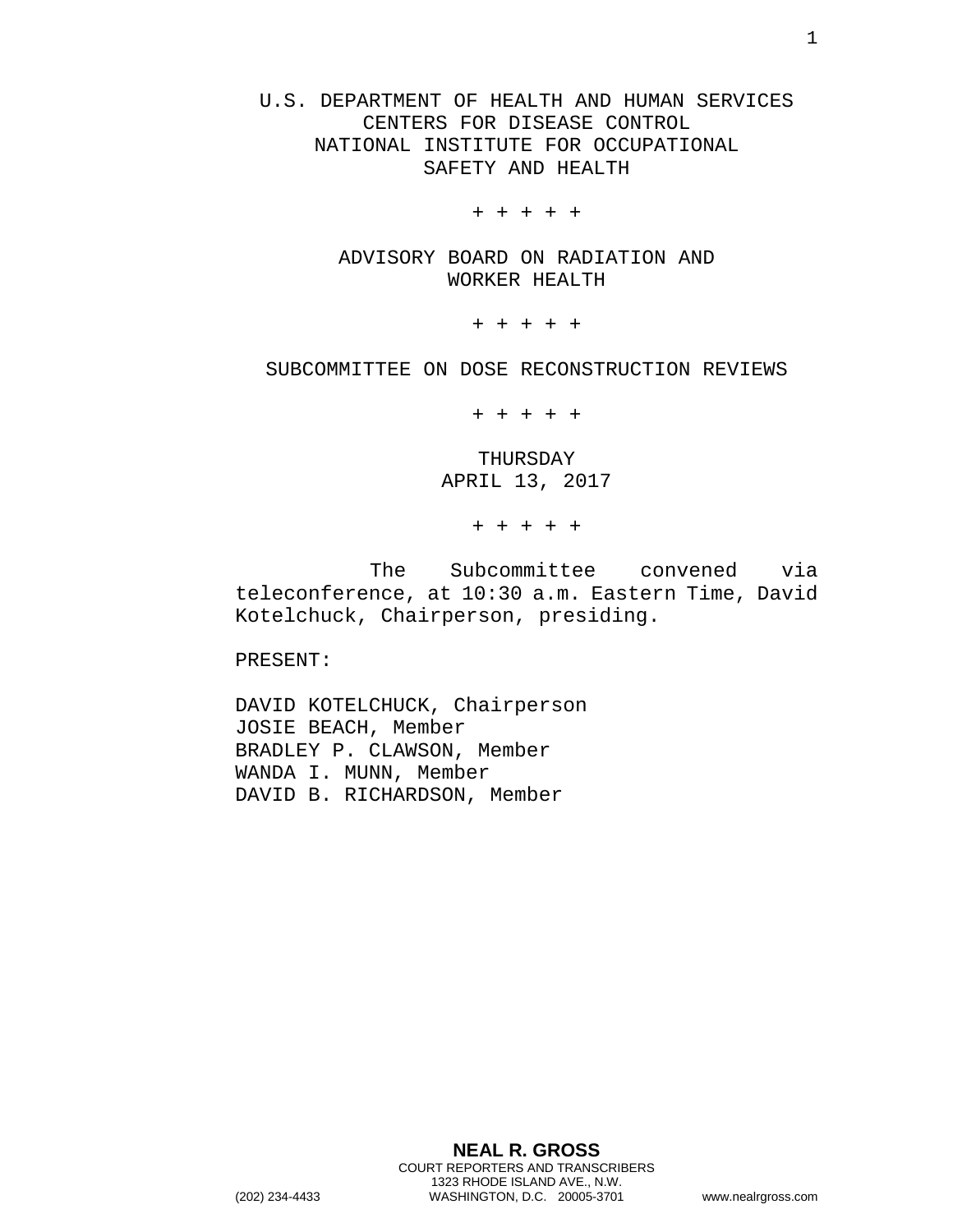ALSO PRESENT:

TED KATZ, Designated Federal Official NANCY ADAMS, NIOSH Contractor BOB BARTON, SC&A HANS BEHLING, SC&A KATHY BEHLING, SC&A ELIZABETH BRACKETT, ORAU Team RON BUCHANAN, SC&A GRADY CALHOUN, DCAS DOUG FARVER, SC&A ROSE GOGLIOTTI, SC&A JOHN MAURO, SC&A KEITH MCCARTNEY, ORAU Team JIM NETON, DCAS STEVE OSTROW, SC&A BETH ROLFES, DCAS MUTTY SHARFI, ORAU Team SCOTT SIEBERT, ORAU Team MATT SMITH, ORAU Team JOHN STIVER, SC&A ELYSE THOMAS, ORAU Team JOE ZLOTNICKI, SC&A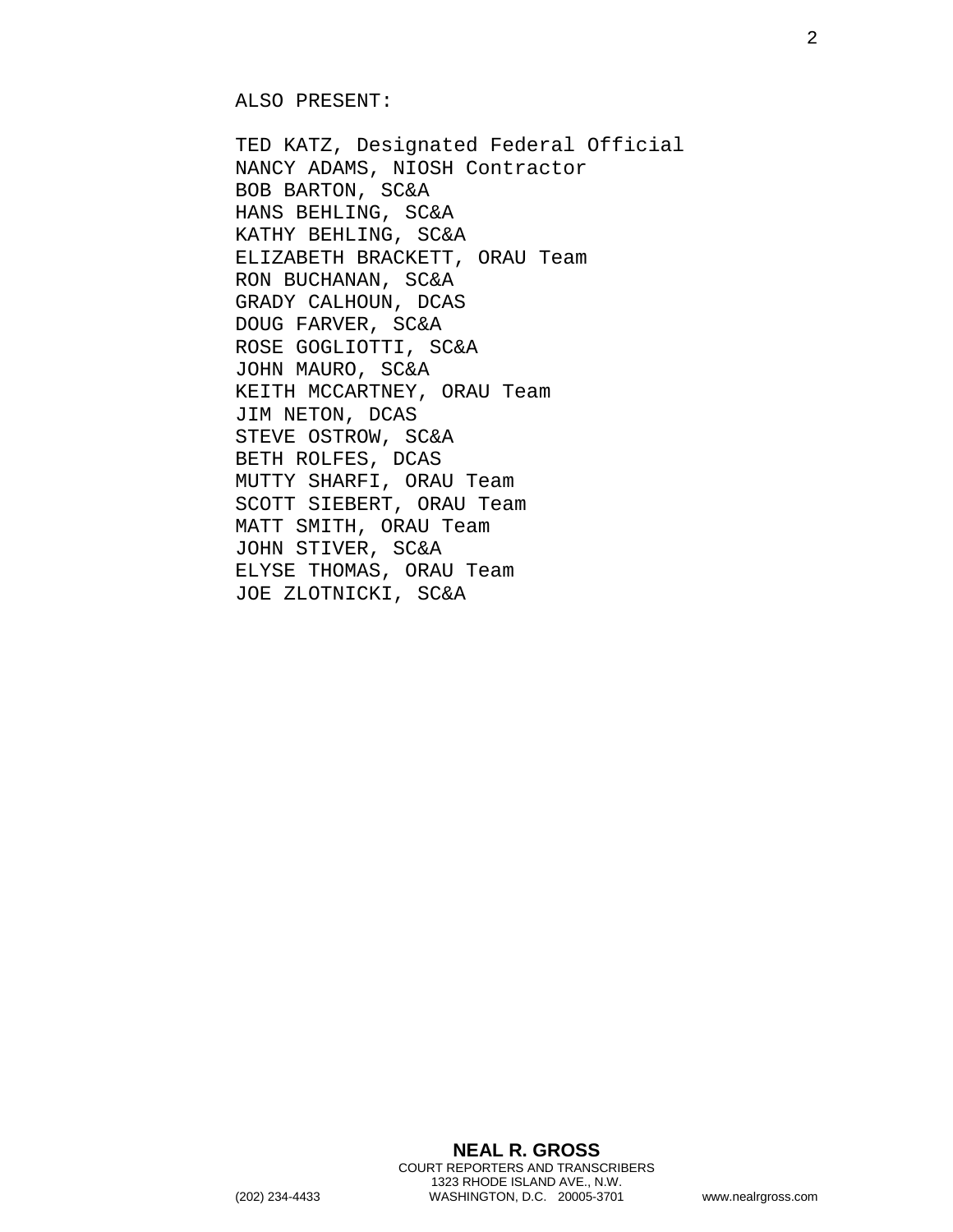## **Contents**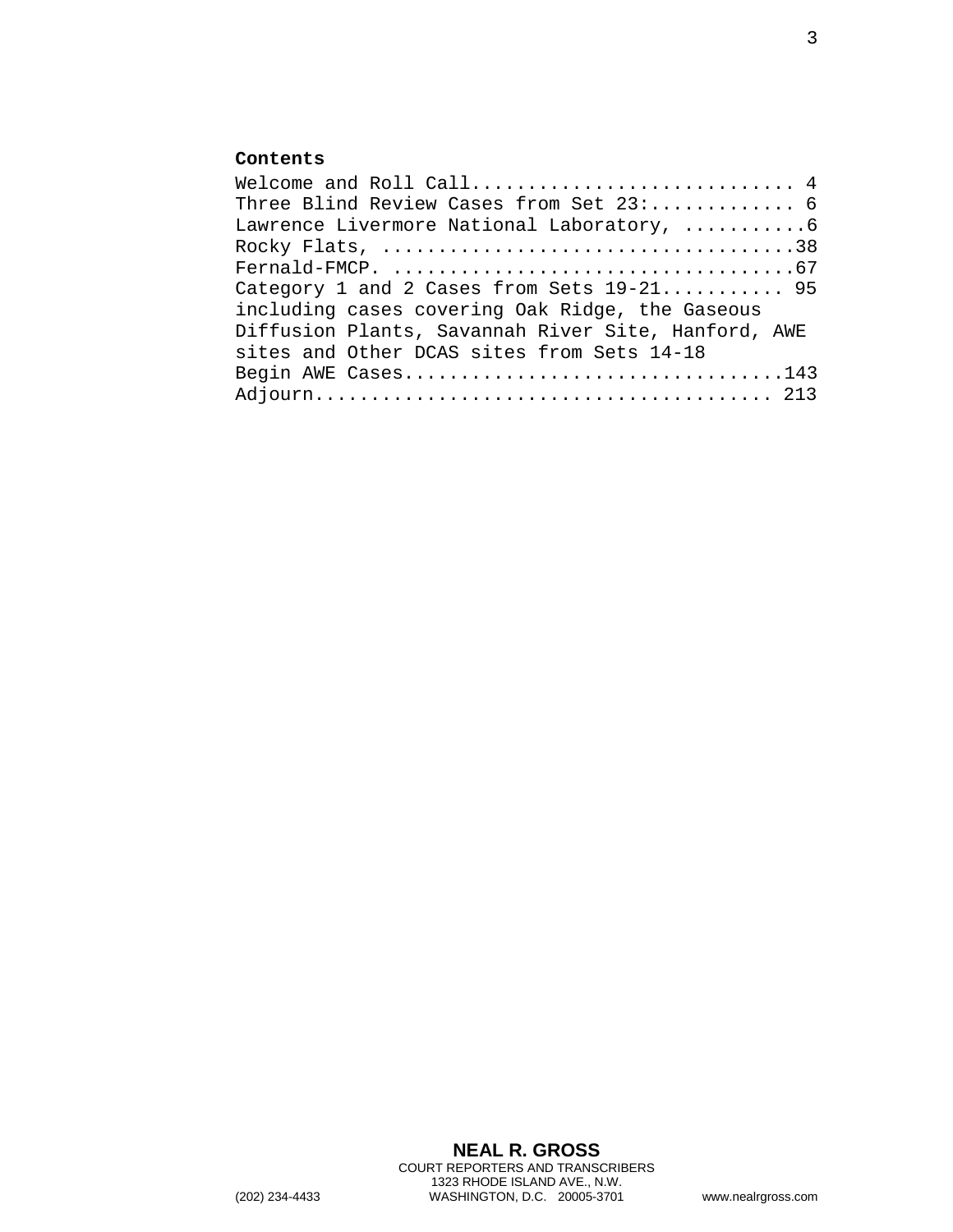10:34 a.m.

<span id="page-3-0"></span>**Welcome and Roll Call** 

MR. KATZ: This is the Advisory Board on Radiation and Worker Health. It's the -- well, actually, I didn't hear back from -- do we have Grady and Beth on the line?

MS. ROLFES: I'm here, Ted.

MR. KATZ: Okay. That's Beth.

Okay. This is the Advisory Board on Radiation and Worker Health, the Dose Reconstruction Reviews Subcommittee.

For roll call, let me just cover conflicts rather than the numbers, but we have a quorum.

(Roll call.)

MR. KATZ: Ok. So in going forward the agenda for today's meeting is posted on the NIOSH website. This program is part of the website, schedule of meetings, today's date, but there's not much to the agenda. I think it's easy to follow without it. And I think that takes care of matters.

> **NEAL R. GROSS** COURT REPORTERS AND TRANSCRIBERS 1323 RHODE ISLAND AVE., N.W.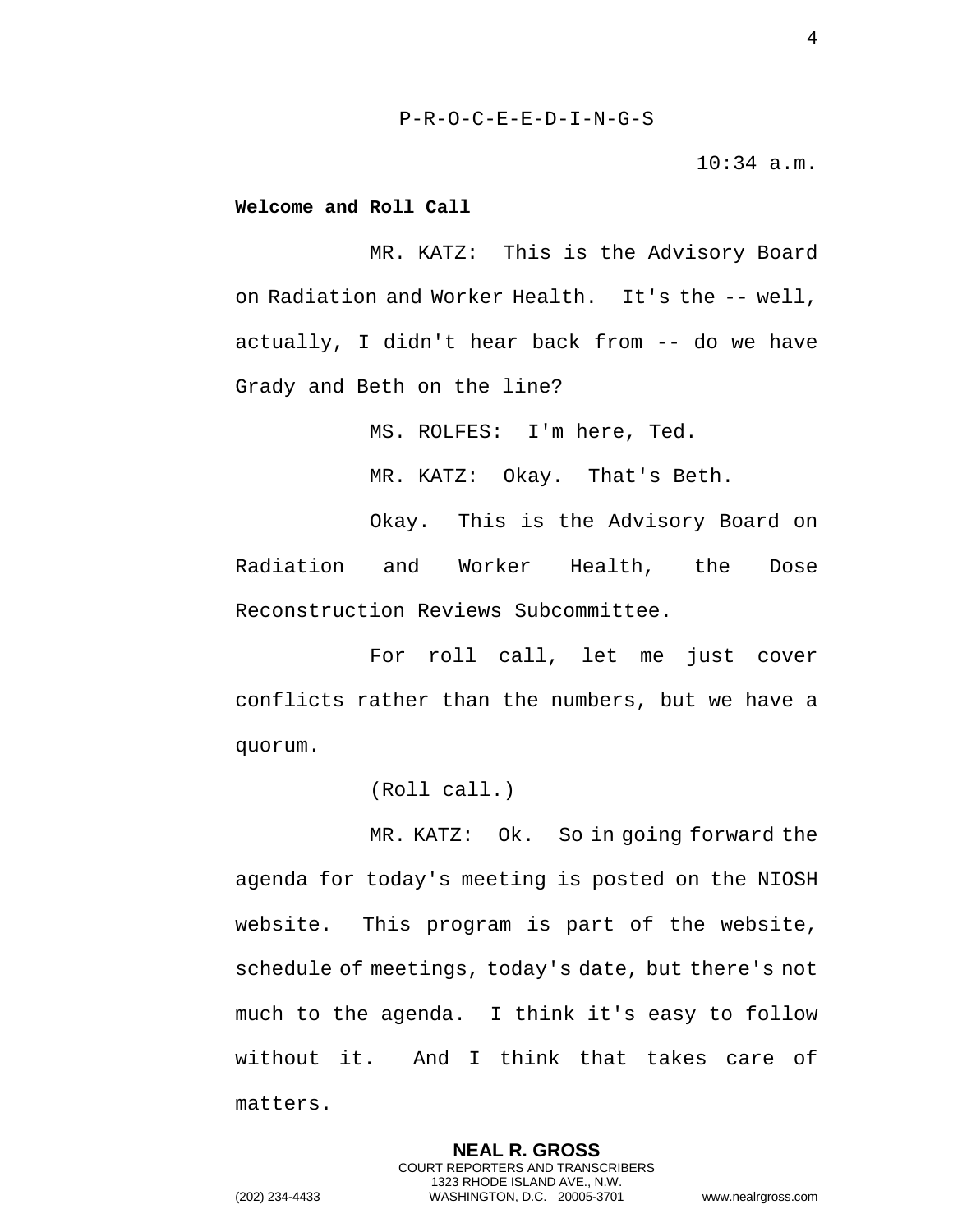Everyone who is not speaking, please mute your phones. That will improve the audio for everyone else. If you do not have a mute button, press \* and then 6. That will mute your phone for this conference line. And then pressing \* and 6 again will take your phone off of mute.

Please don't put the call on hold at any point because that will cause audio problems for everybody. So, no hold. Hang up and dial back in if you need to go for a piece.

And now let me continue with the rest of the roll call. So let's go to the NIOSH ORAU Team and see who's on the line.

(Roll call.)

MR. KATZ: Okay then. And with that and no further ado, Dave, it's your meeting.

CHAIR KOTELCHUCK: Okay. Very good. Well, let's just start with the blinds and let's just do them in the order that we got them. So let's do Lawrence Livermore National Lab first. Then we'll do Rocky Flats and then FMCP.

Okay? Good. And who will be doing that presentation?

> **NEAL R. GROSS** COURT REPORTERS AND TRANSCRIBERS 1323 RHODE ISLAND AVE., N.W.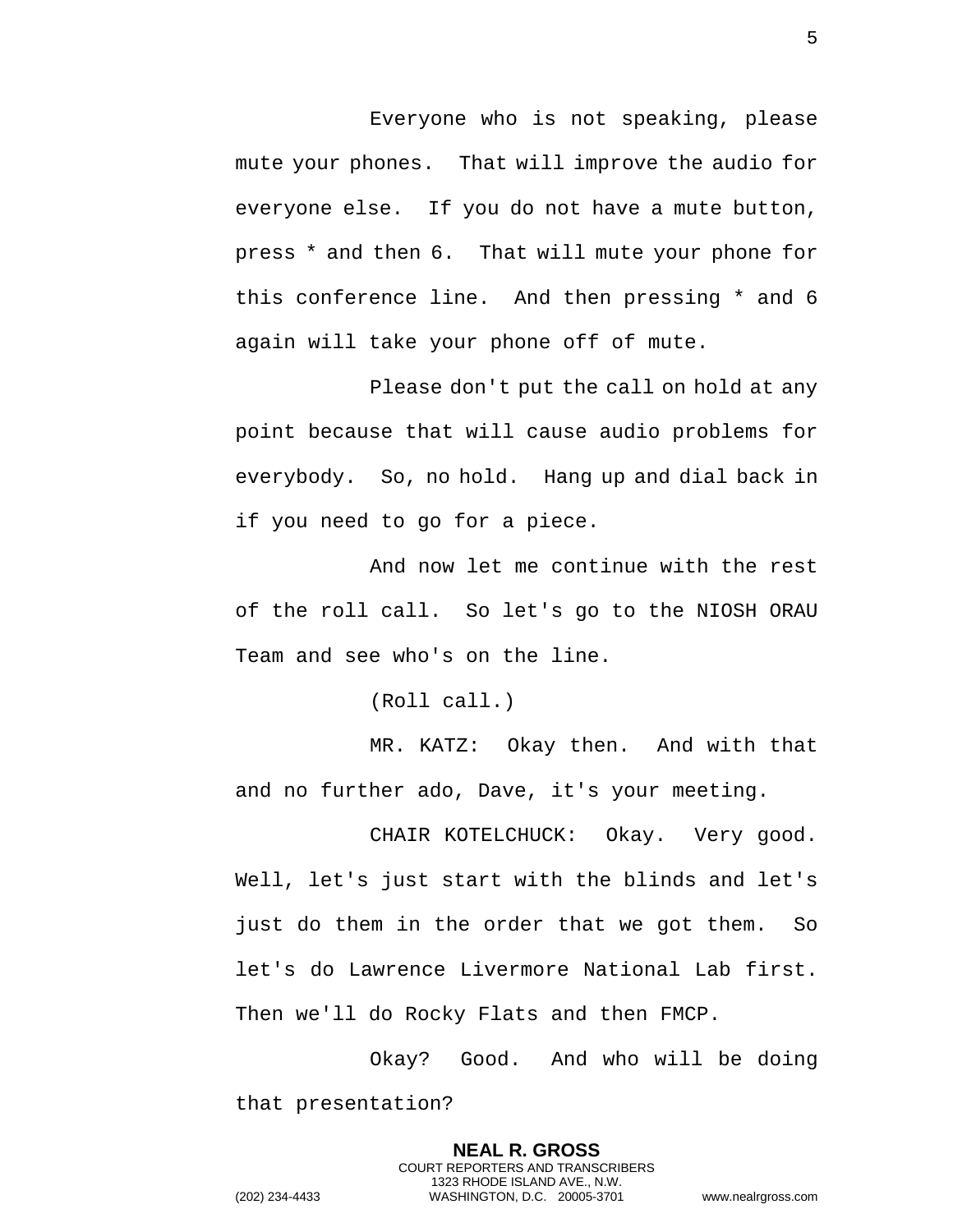MR. FARVER: This is Doug. I'll take that case.

## <span id="page-5-1"></span><span id="page-5-0"></span>**Three Blind Review Cases from Set 23: Lawrence Livermore National Laboratory**

CHAIR KOTELCHUCK: Okay. That's good.

MR. FARVER: Go on down to -- well, let's talk about Lawrence Livermore. You can go down to page 6 and that's where it gets into the relevant background information.

Table 1.1 will show you the cancers that are involved. And then the next table on page 7 gives you a summary of the doses between NIOSH and SC&A. And as we look down, we can see that things are very similar. There's a little difference in the recorded electron dose, and there are some differences in the missed dose and the environmental dose, and so on, which we'll talk about. If we go down to the bottom, you see the combined PoC and it's very, very close. So overall the doses are very similar.

Okay. If we onto page 8, the employee worked at Lawrence Livermore for, gosh, 30 years

> **NEAL R. GROSS** COURT REPORTERS AND TRANSCRIBERS 1323 RHODE ISLAND AVE., N.W.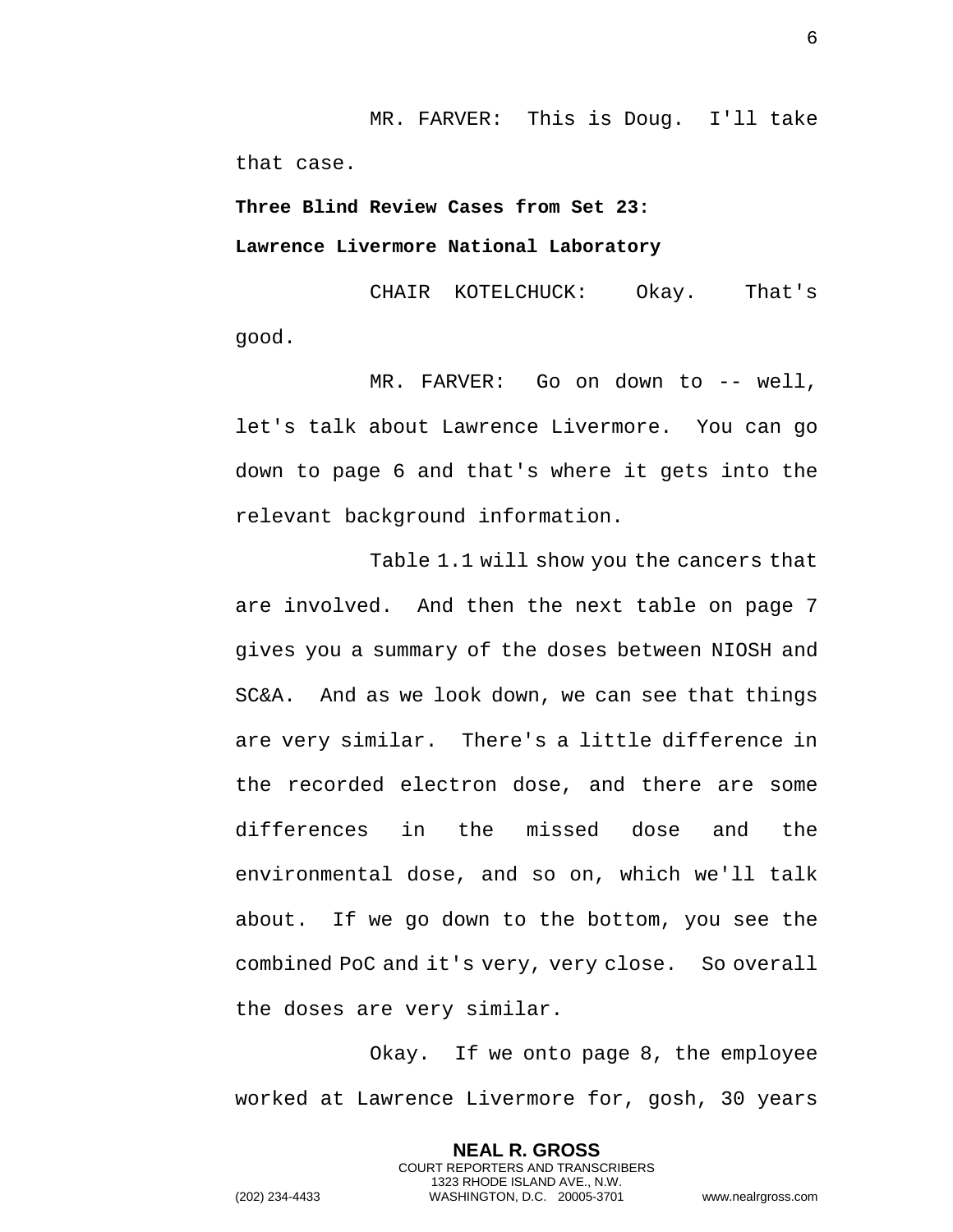or so. A long time. Well, let's say -- I won't say too much about that. We know the cancers. You know where they worked. And we can maybe look at Table 2.1, but that just gives you an overall view of things. We're going to talk about the differences for each one specifically.

So [at] the top of page 10 we talk about the recorded photon dose. And both SC&A and NIOSH used the same photon distribution and came up with the same recorded photon dose.

Electron doses, Section 2.1.2, were a little different mainly because of location, because of the location of the cancers. NIOSH used an inverse correction factor for the one cancer that was on the brow, the eyebrow, and SC&A did not, so that results in a very small difference. Other than that they were very similar. Same years were covered. And so the difference is, you're looking at a difference between 125 millirem to 107 rem at the bottom of page 10. Not [as] much difference as photon dose. Now, there's a little bit more difference in the photon dose, partly because of the number of badge exchanges that were counted.

> **NEAL R. GROSS** COURT REPORTERS AND TRANSCRIBERS 1323 RHODE ISLAND AVE., N.W.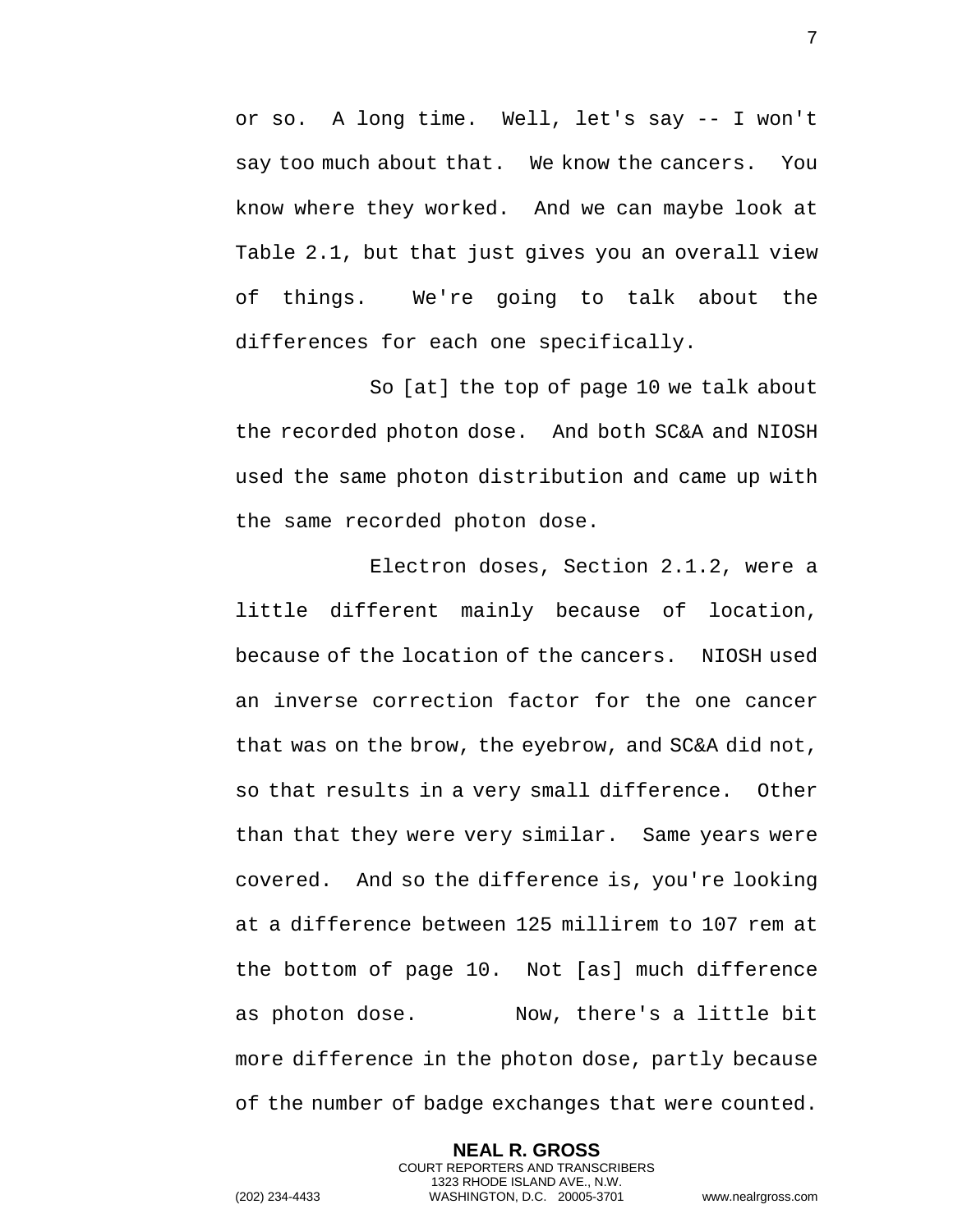NIOSH assumed 246 badge exchanges. SC&A counted 317 badge exchanges. SC&A used an energy distribution of 75 percent [for] 30 to 250 keV, and 25 percent [for] greater than 250 keV. NIOSH used 100 percent greater than 250 keV, I believe. Let me get my table up.

Yes, they followed OTIB-17. OTIB-17 says that when you do the difference between the shallow and the deep dose, you always record it as 30 to 250 keV photon dose.

Okay. 2.1.4 is the missed electron dose. SC&A identified five places where the positive deep dose was recorded and a blank result for the shallow dose. SC&A interpreted the blanks as zeros and assigned them missed electron dose. It looks like NIOSH set the blank zero result equal to the deep dose result based on guidance in the external dose TBD. And according to OTIB-17, the missed shallow dose is only assigned when the shallow dose component is zero and the deep dose is non-zero. So if you assume it's zero, then you wouldn't assign it. And if not, then you don't. In other words, it's another very small difference,

> **NEAL R. GROSS** COURT REPORTERS AND TRANSCRIBERS 1323 RHODE ISLAND AVE., N.W.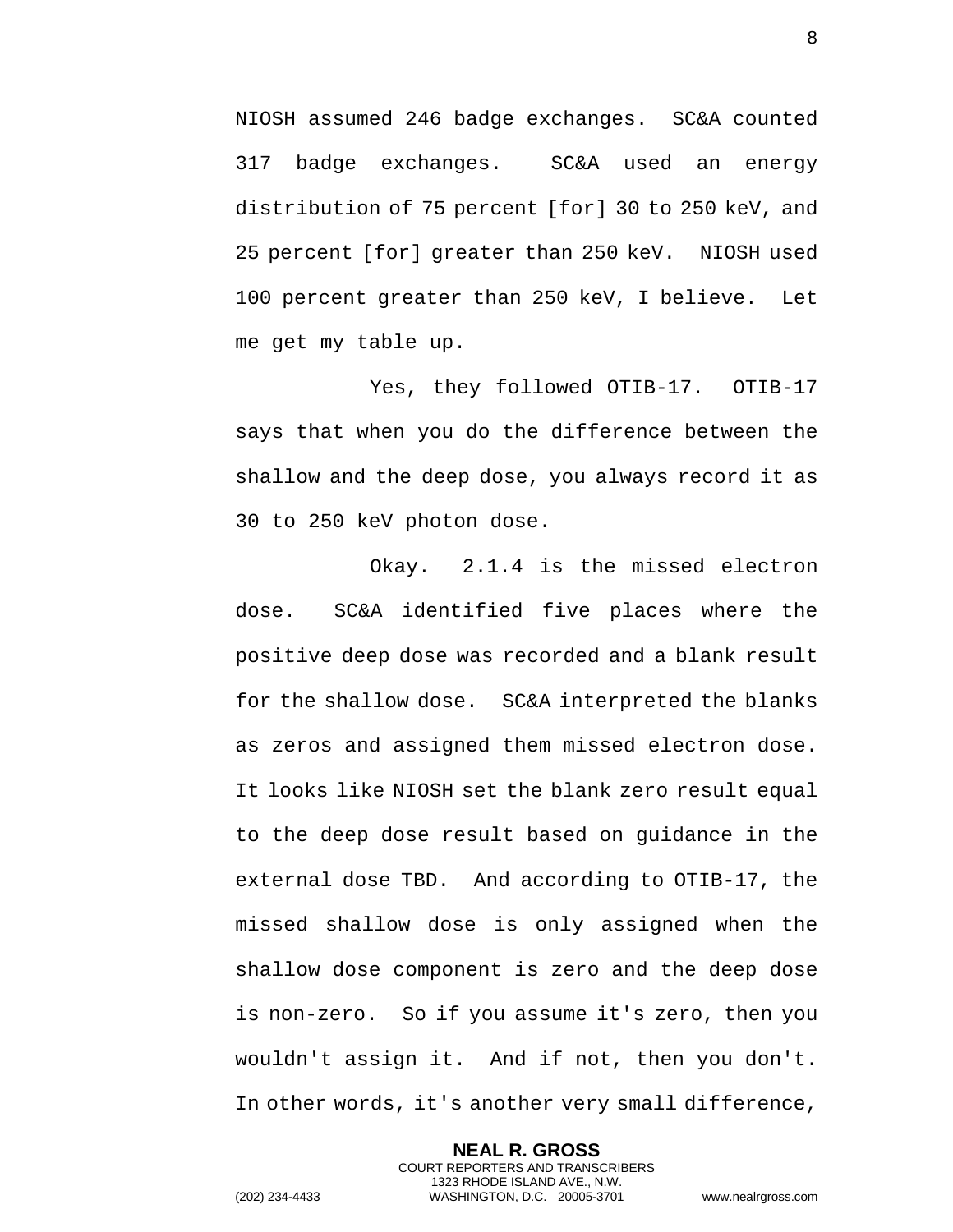between -- I don't know, not a whole lot, a few millirem.

Missed neutron dose, Section 2.1.5. We have a difference in the number of zeros. NIOSH assumed 165 zeros. SC&A assumed 259 zeros. They both used the same dose conversion factors and energy range. The other slight difference is NIOSH assumed the year period was one year less than SC&A assumed and it resulted in about 200 millirem difference in the total missed neutron dose.

Ambient external dose. SC&A did not calculate any ambient external dose based on their interpretation of PROC-60 occupational onsite ambient dose. SC&A assumed that the employee was monitored or missed doses were assigned for all years of employment. NIOSH assigned an ambient dose of about 146 rem proton, 156 millirem proton, 37 millirem --

CHAIR KOTELCHUCK: Pardon me, do we need to scroll a little bit more?

MR. FARVER: Okay.

CHAIR KOTELCHUCK: We're on the missed neutron dose.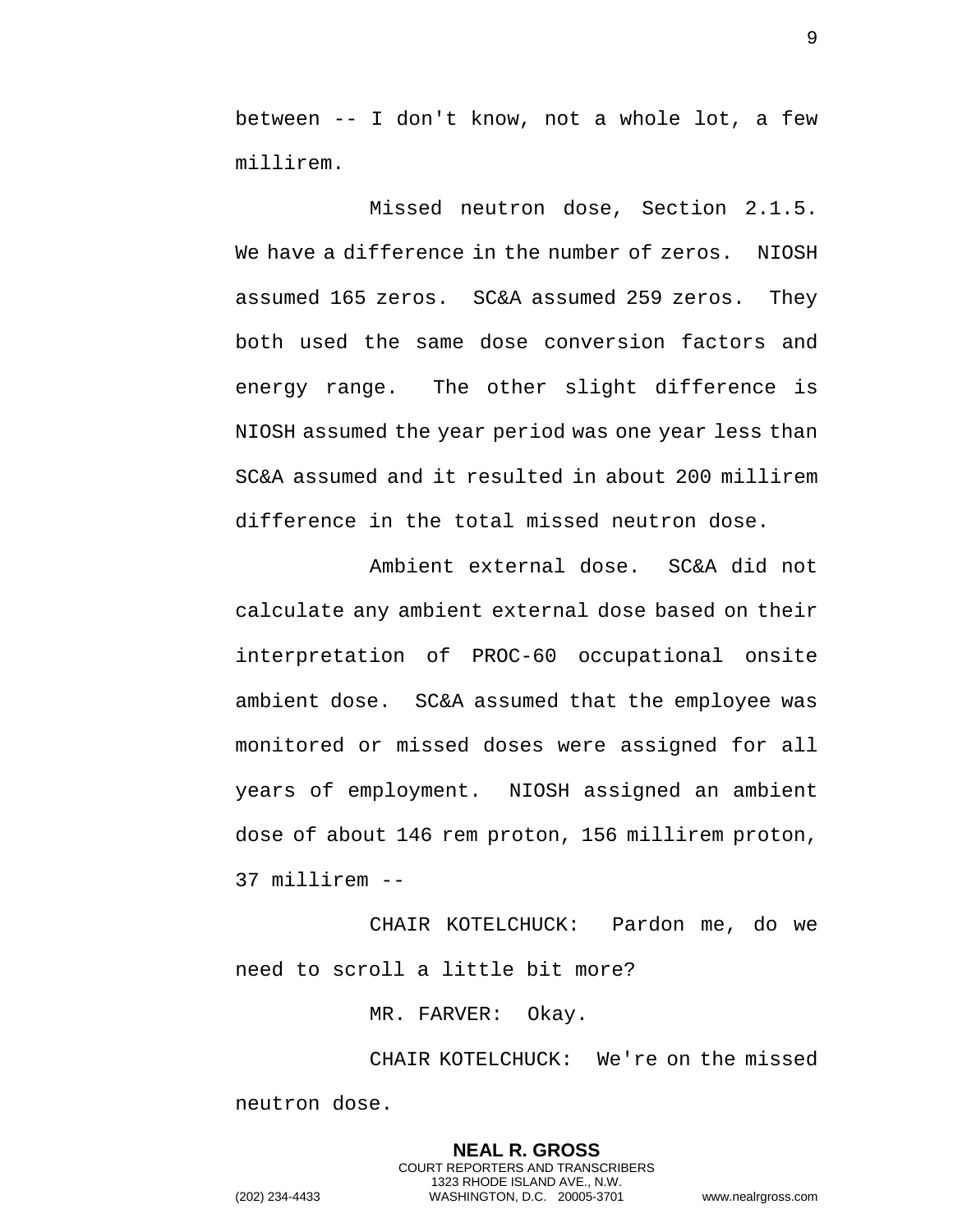MR. FARVER: Yeah, I see. I see where you're at now. Okay. So there is a slight difference. NIOSH made an assumption to assign the dose and SC&A did not.

Occupational medical dose.

CHAIR KOTELCHUCK: We need some scrolling.

MR. FARVER: I can see the medical dose on the screen.

CHAIR KOTELCHUCK: I do not. Mine has just been fixed here on page 11. Are others having trouble?

MEMBER MUNN: No, mine is on 12.

CHAIR KOTELCHUCK: Okay. What's going on? I can go over to my CDC machine and look at it until things straighten out here. Go ahead. I'm sorry.

MR. FARVER: Are we okay?

CHAIR KOTELCHUCK: I'll put myself back on mute.

MR. FARVER: Okay. Let's continue on with the medical dose. The DOE records show the employee received 11 routine X-rays for the time

> **NEAL R. GROSS** COURT REPORTERS AND TRANSCRIBERS 1323 RHODE ISLAND AVE., N.W.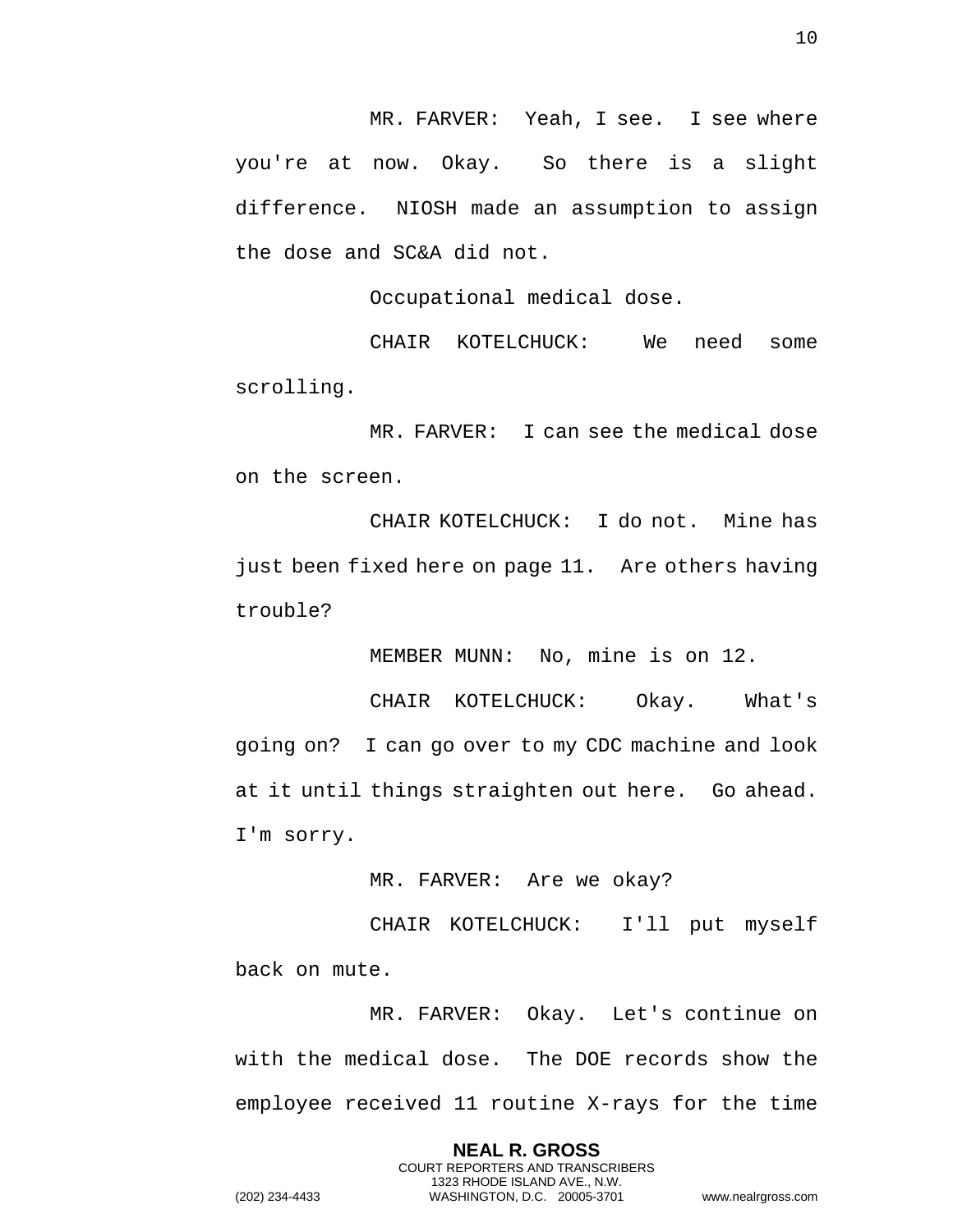period of employment. NIOSH calculated a dose of -- medical doses of 800 or so millirem to the back. And you see the other doses. SC&A calculated 11 routine X-ray exams and assumed a pre-employment exam. And that really amounts to the big difference in the doses. They were both entered the same way, but the only difference is one more exam.

Okay. Internal dose. We can probably go to the, yes, top of 13. The employee was monitored with urinalysis for, looks like, 4 years, 5 years out of the 30. And everything was less than detectable. Though SC&A made a lot of the same assumptions, there's two big differences. One is NIOSH assumed and they went through and calculated different solubility types. They assumed it was a natural uranium material and they determined a type-M uranium would be the most claimant-favorable. So the dose they came up with was about 5 millirem or so.

SC&A, based on the employee's work location and job title, assumed it was highly-enriched uranium, which explains the

> **NEAL R. GROSS** COURT REPORTERS AND TRANSCRIBERS 1323 RHODE ISLAND AVE., N.W.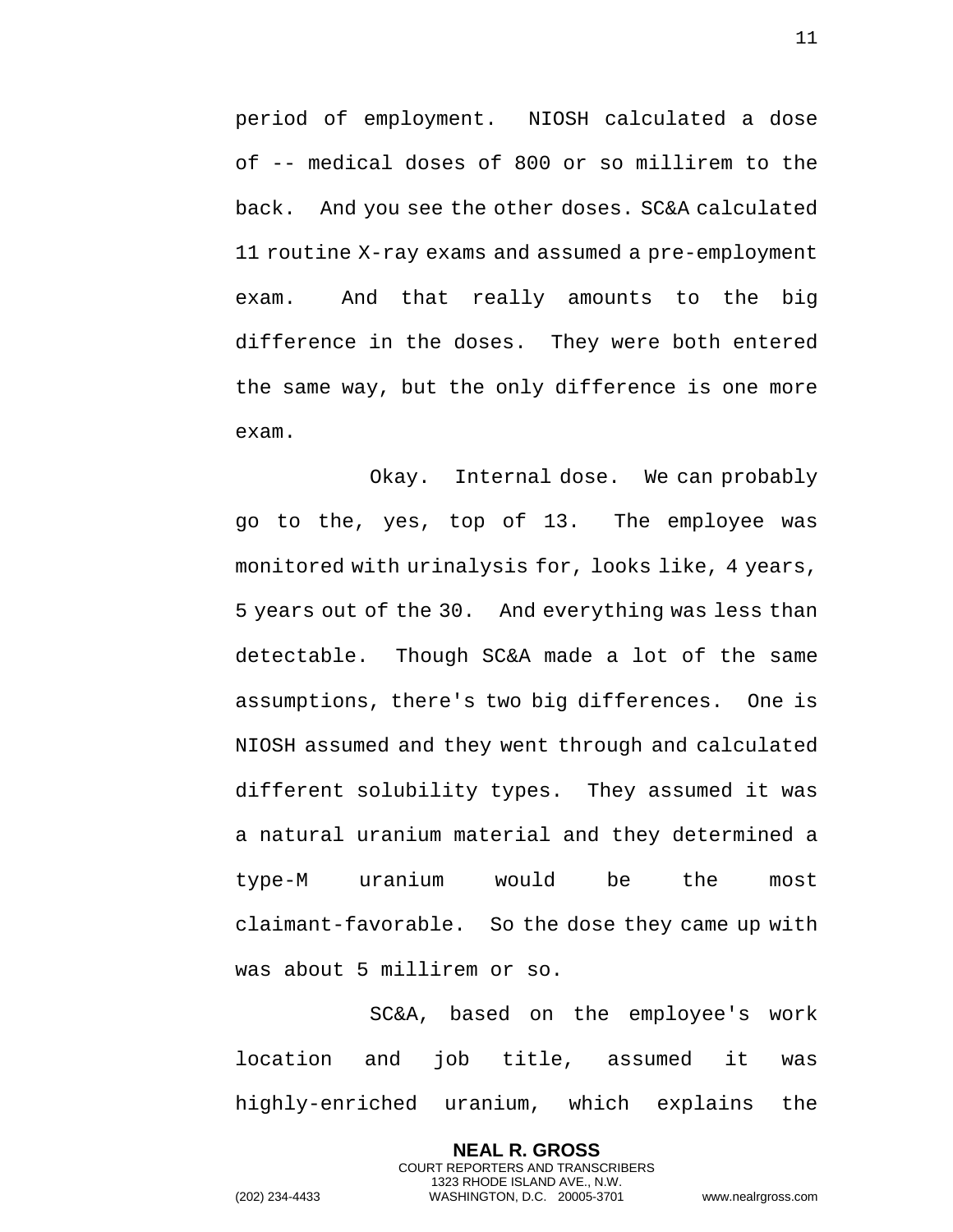difference in the dose. And when SC&A went through and did the calculation they determined type F uranium was the most claimant-favorable, resulting in about 100 times more dose. So you're looking at 400 millirem. But the big difference there in the selection of the type of uranium.

Then we go to the internal dose from environmental intakes. Both SC&A and NIOSH assumed that there was environmental intake. NIOSH assigned doses for the entire work period, but adjusted for some partial years. SC&A only assumed environmental dose for about 10 years because dose was assigned, internal dose was assigned for the other years. So NIOSH assumed or calculated about 400 millirem and SC&A was less than a rem, less than a millirem.

Top of page 14, Table 3.1 shows the overall comparison for the external and internal dose. You can see the total doses are pretty similar and the individual PoCs are very similar.

We can talk about the few differences. In the photon dose, there's a small difference in the energy distribution and the number of assumed

> **NEAL R. GROSS** COURT REPORTERS AND TRANSCRIBERS 1323 RHODE ISLAND AVE., N.W.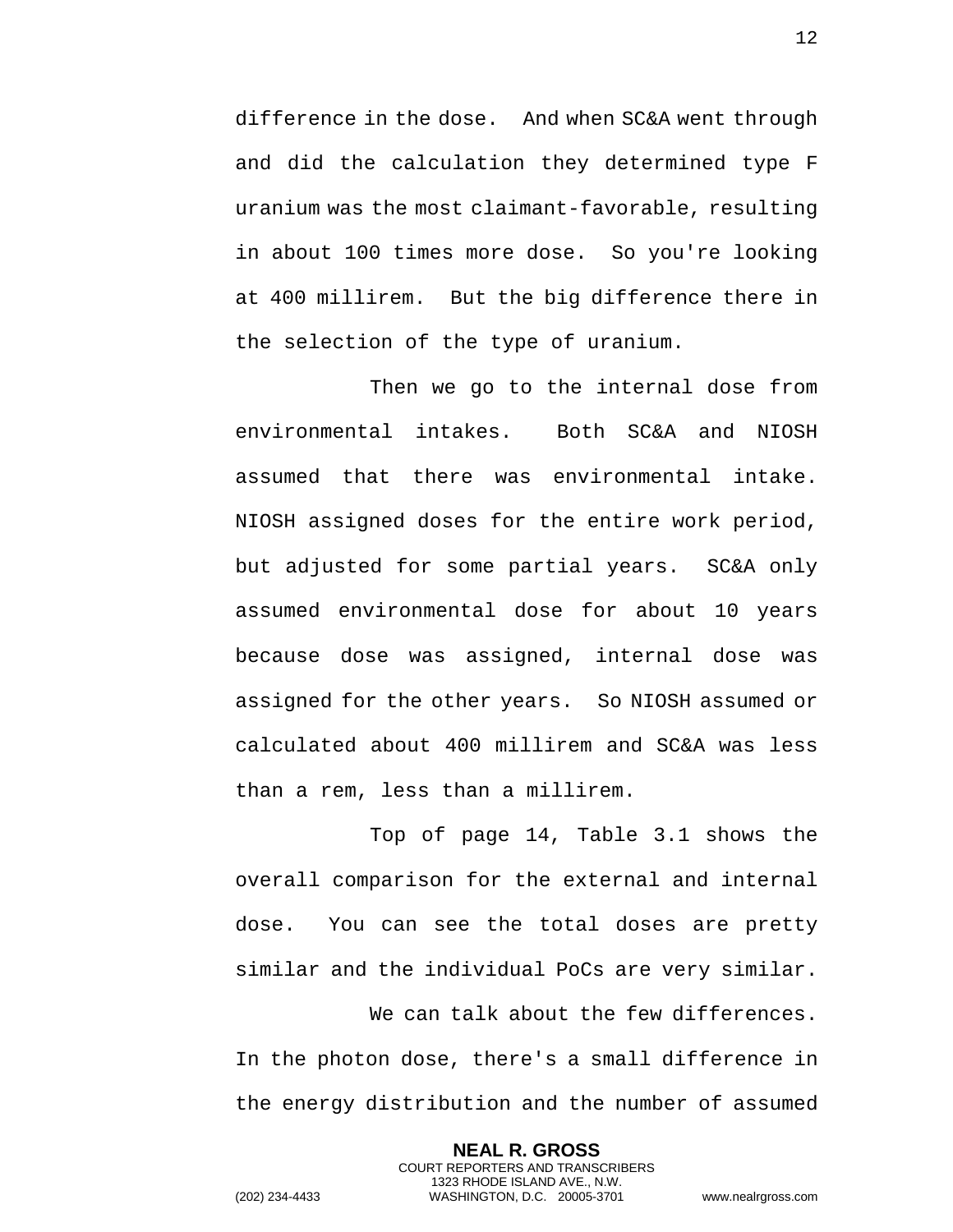zero dosimeter readings. And NIOSH assumed different zero dosimeter readings. And also for the missed neutron doses there's differences in the assumed number of missed badge exchanges, and that's really the big difference in the neutron dose.

You get down to the next page, top of page 15. The internal dose: Both assumed a chronic intake based on half of the MDA. The two differences are SC&A assumed highly-enriched uranium; NIOSH assumed natural uranium, which led SC&A to a type F uranium and NIOSH to a type M. So basically the difference in uranium enrichment was the big difference.

And environmental intake just has to do with time periods. NIOSH assumed a 30-year period and SC&A assumed about a 10-year period, resulting in a difference in doses.

And that about sums it up. Any questions?

CHAIR KOTELCHUCK: Questions, anybody?

MEMBER MUNN: No, well done.

**NEAL R. GROSS** COURT REPORTERS AND TRANSCRIBERS 1323 RHODE ISLAND AVE., N.W. (202) 234-4433 WASHINGTON, D.C. 20005-3701 www.nealrgross.com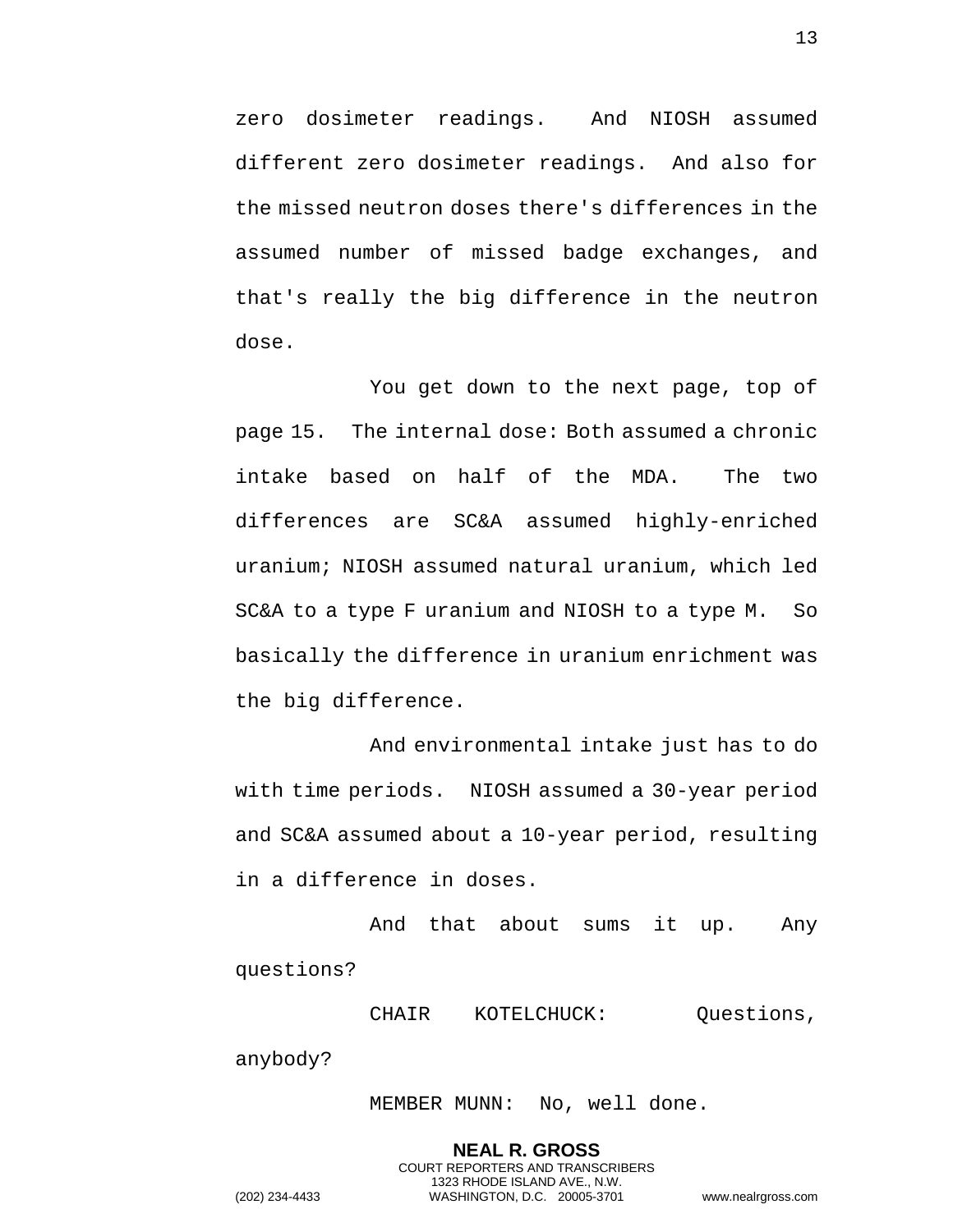CHAIR KOTELCHUCK: A comment. I'm a little bothered by the fact that, if we go to internal dose over at Table 1.2 it summarizes it well. I mean, you have essentially half a rem difference. One does it through the different assumptions about uranium composition and the other with environmental intake. And those two happen to balance each other out, but you basically differ by a half a rem in each one of those two categories. That is, is that accidental? Should we view this as accidentally causing them to be almost identical, that the two cancel each other out but they're different kinds of assumptions?

MR. FARVER: There are, and this is one of the things that we've talked about before, the employee's job location and job title. Based on what the job title was and the building the employee worked [in], SC&A quoted the TBD for using, for justifying the highly-enriched [uranium].

So I don't -- I'm not that familiar with the site. I cannot tell you the difference, but it was page 18 of the TBD.

> **NEAL R. GROSS** COURT REPORTERS AND TRANSCRIBERS 1323 RHODE ISLAND AVE., N.W.

MR. SIEBERT: This is Scott. I can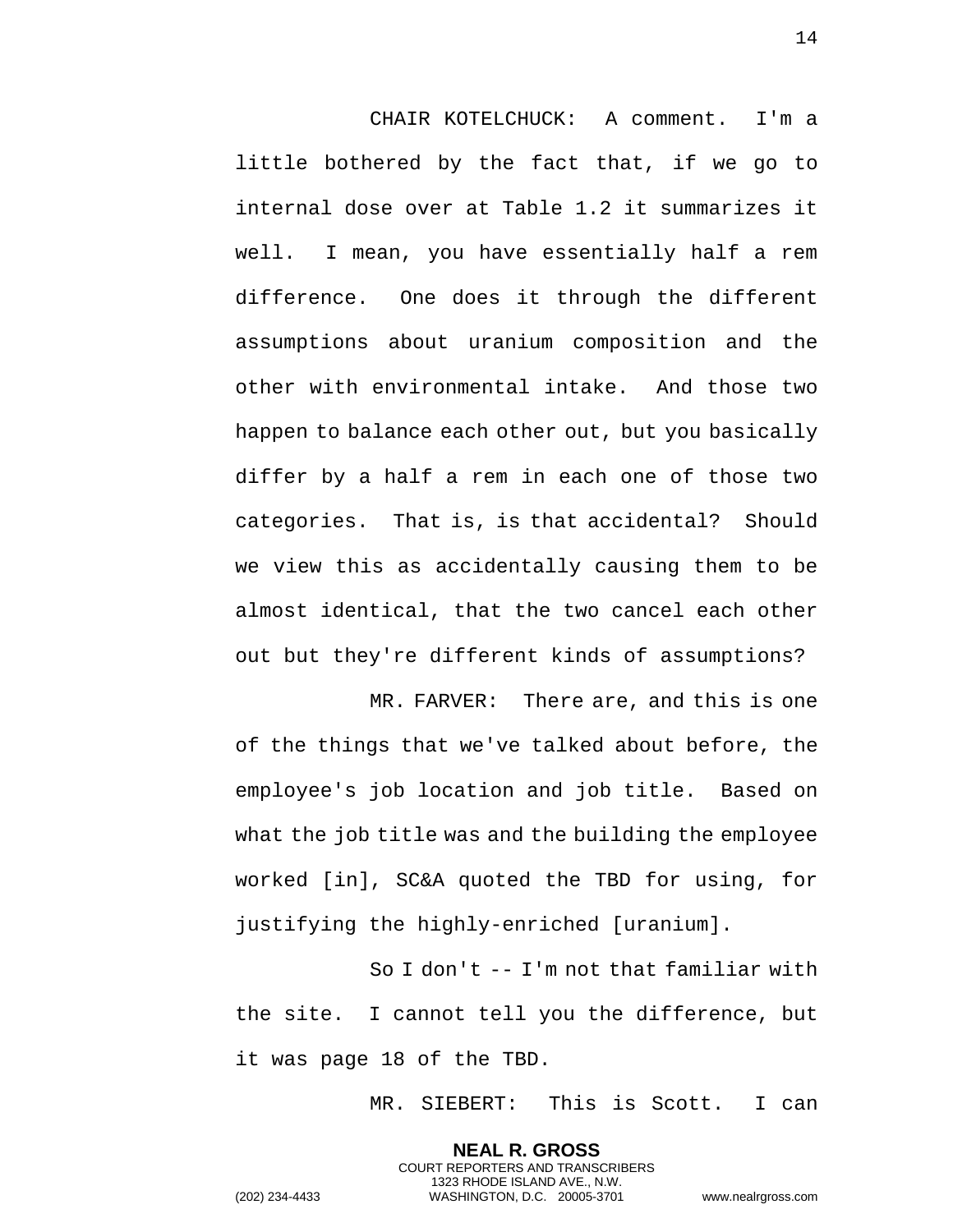address that if you would like.

MR. FARVER: Yes.

CHAIR KOTELCHUCK: Yes.

MR. SIEBERT: Okay. Yes, the main difference is, as Doug was saying, that they made an assumption that the employee was in the very limited areas where there's highly-enriched uranium, and we did not.

Doug's correct, there are some small areas at the site that have highly-enriched uranium. We had no indication at all that the employee was in those areas. One of them they could tie together is -- it's the ore-alloy [unintelligible] shop in Building 321C, and the individual was in the 321 area, but [was] never specified in the area that was using highly-enriched uranium.

That alone probably would not be enough for us. But if you look in the TBD, one of the things that's stated is somebody who was working in those areas, they would be doing bioassays for enriched uranium. And enriched uranium bioassay results are always in units of activity rather than

> **NEAL R. GROSS** COURT REPORTERS AND TRANSCRIBERS 1323 RHODE ISLAND AVE., N.W.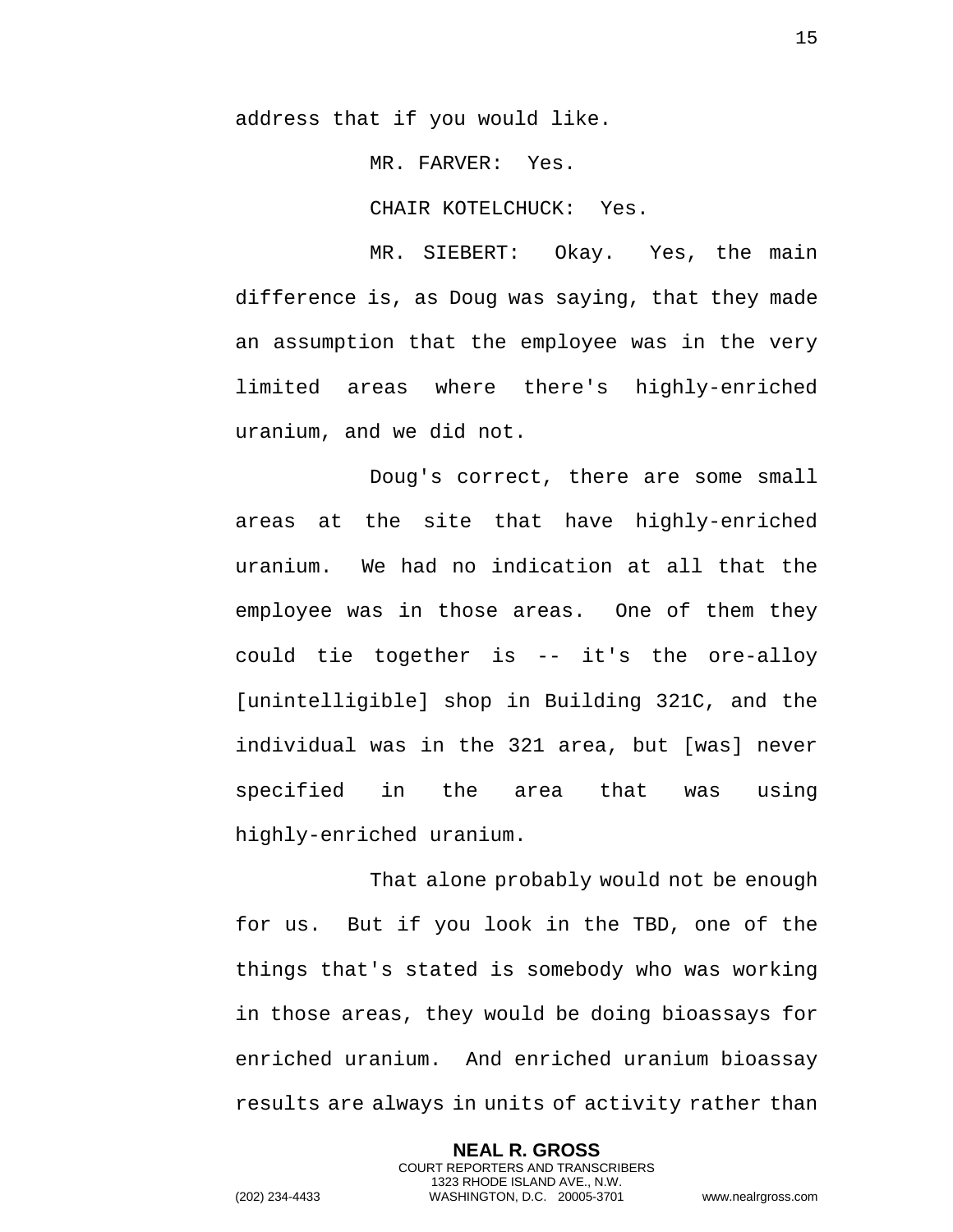mass units. So all the sample results for the EE were in mass units, so that's why we make the assumption he was not working with the highly-enriched uranium.

CHAIR KOTELCHUCK: Okay. And that alone was, as we said, about half a rem, 0.4 rem.

MR. SIEBERT: That's all the difference for that one, yes.

CHAIR KOTELCHUCK: Yes. And that seems like a -- I mean, sounds to me as if that's a good justification for the decisions you made, but  $--$ 

MEMBER CLAWSON: Dave, this is Brad. What about the time period where SC&A uses 10 years, and that's environmental, I think it was, the 10 years versus 30 years?

CHAIR KOTELCHUCK: I didn't pick it up. Let's talk further about that.

MEMBER CLAWSON: Did I hear that right, Doug?

MR. FARVER: Yes, and I believe that is because of the -- we assigned dose for the other years, internal dose, so we did not assign

> **NEAL R. GROSS** COURT REPORTERS AND TRANSCRIBERS 1323 RHODE ISLAND AVE., N.W.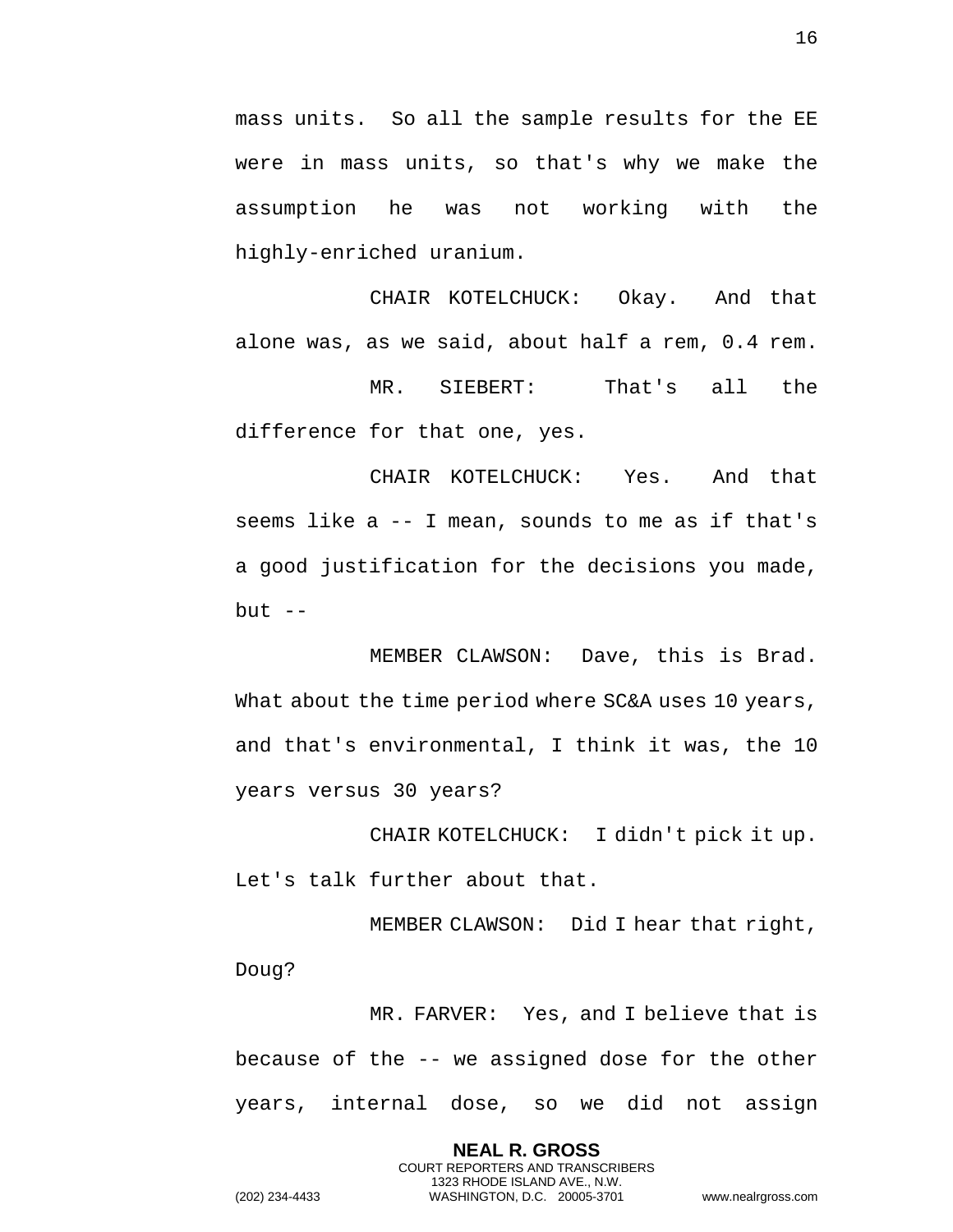environmental for those years. We just used the latter years, whereas NIOSH assigned it for the entire work period.

MR. SIEBERT: Yeah, and this is Scott. Yeah, it's based on the fact -- and we've discussed this at other sites as well -- if an individual is monitored for, say, uranium, you would not assign any environmental uranium during the timeframe they were being monitored because it would be included in the value that was part of the monitoring.

The difference for us is the TBD states that over the environmental period, the background period of all of his work, there would have been gross alpha, gross beta, tritium, plutonium-238, -239, and certain isotopes of uranium. What we did is we assigned, during the timeframe that the individual was -- the whole timeframe they were being monitored for uranium, we assigned the other things as well as we assigned the uranium during the timeframe they were not being monitored for the uranium.

The big difference why they got less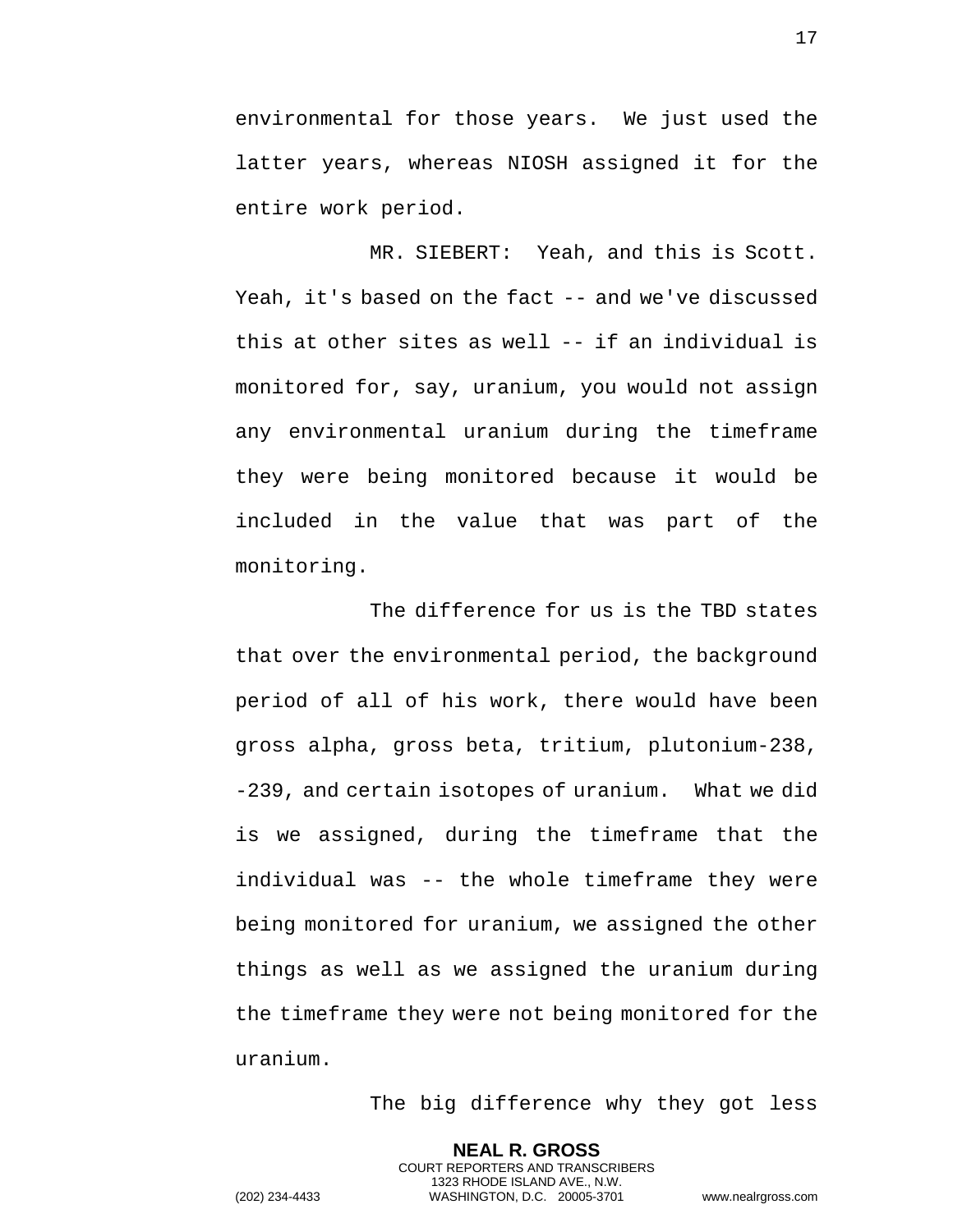than one millirem and we got 400-and-some millirem is it's the environmental tritium for the whole timeframe. That's a pretty large component over that timeframe. And it's part of the environmental package that we normally assign.

CHAIR KOTELCHUCK: Okay. So really those two -- the difference between those two are linked, are they not, in the sense of covering - the period that's covered for missed uranium then is not tallied for environmental, which makes sense.

MR. SIEBERT: Well, yes and no. I mean, they're partially linked because of the uranium, but it just happened to balance out that their assumption of highly-enriched uranium came out to a dose that was pretty darn close to the environmental tritium over the same time -- same points of timeframe. So those two aren't necessarily linked, but they're partially -- they partially offset each other.

CHAIR KOTELCHUCK: Right. Right. And  $-$  but that's a  $-$  I mean, that's satisfying to me to hear this discussion.

> **NEAL R. GROSS** COURT REPORTERS AND TRANSCRIBERS 1323 RHODE ISLAND AVE., N.W.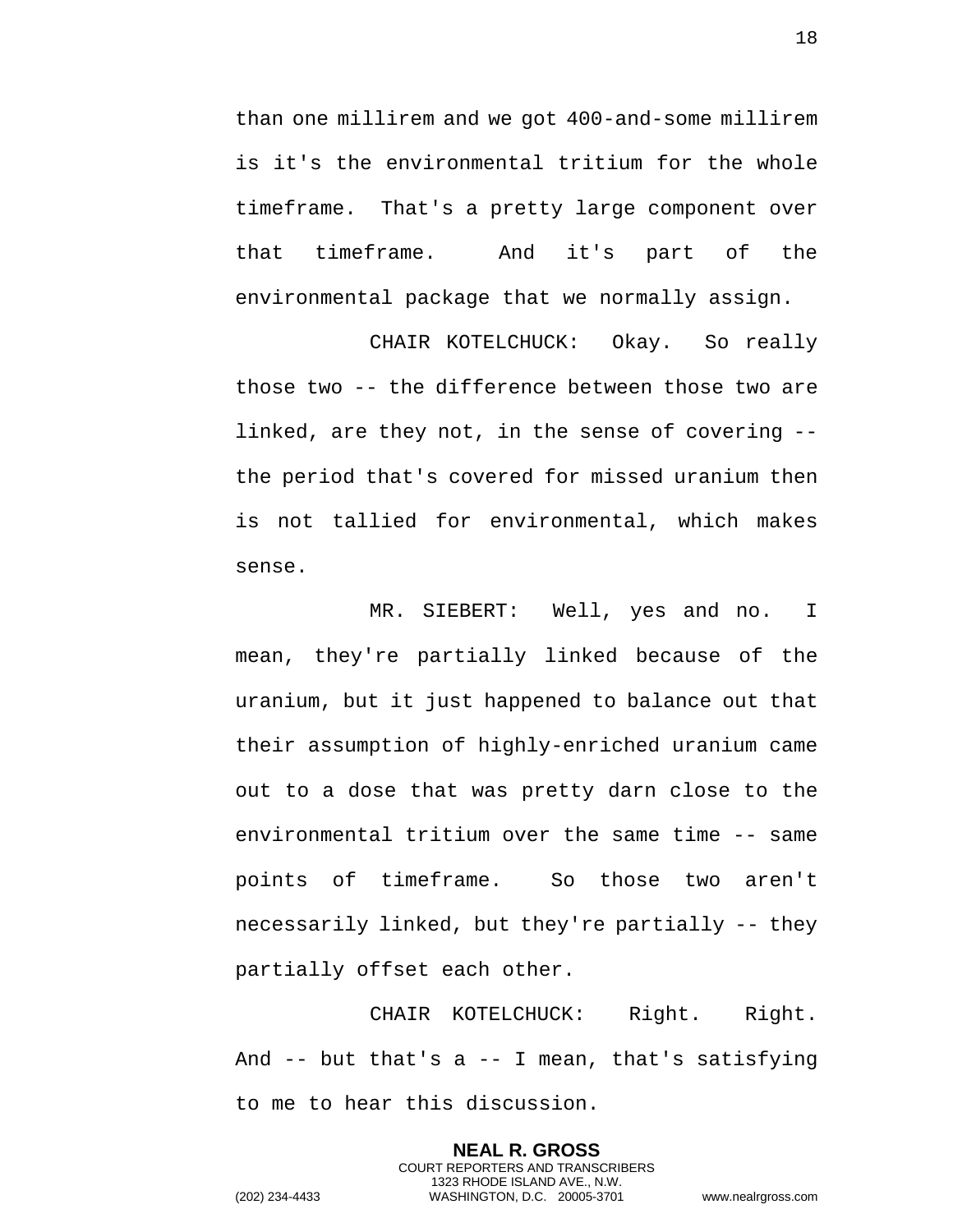This is one of those, I think, unusual cases. I don't think we've had many [cases] where the PoCs are greater than 50 percent. I don't think we've looked at many blinds where that's been the case. If someone would refresh my memory, I don't think we have had too many. And it's good to see that they agree quite well.

MS. GOGLIOTTI: We have not had that many, but I believe there's like selection criteria limited to how high the PoC can be and ways to look at it. So I believe it's pretty close to 50 percent, which is --

(Simultaneous speaking.)

MR. KATZ: Yeah, the top end is 52.

CHAIR KOTELCHUCK: That's right.

MR. SIEBERT: And I believe the difference is we've had four and they were all right between 50 and 52.

CHAIR KOTELCHUCK: Yeah. So this has good agreement and it's good agreement on the far side of 50 percent. So any other comments?

MEMBER CLAWSON: Dave, I've got a question.

> **NEAL R. GROSS** COURT REPORTERS AND TRANSCRIBERS 1323 RHODE ISLAND AVE., N.W.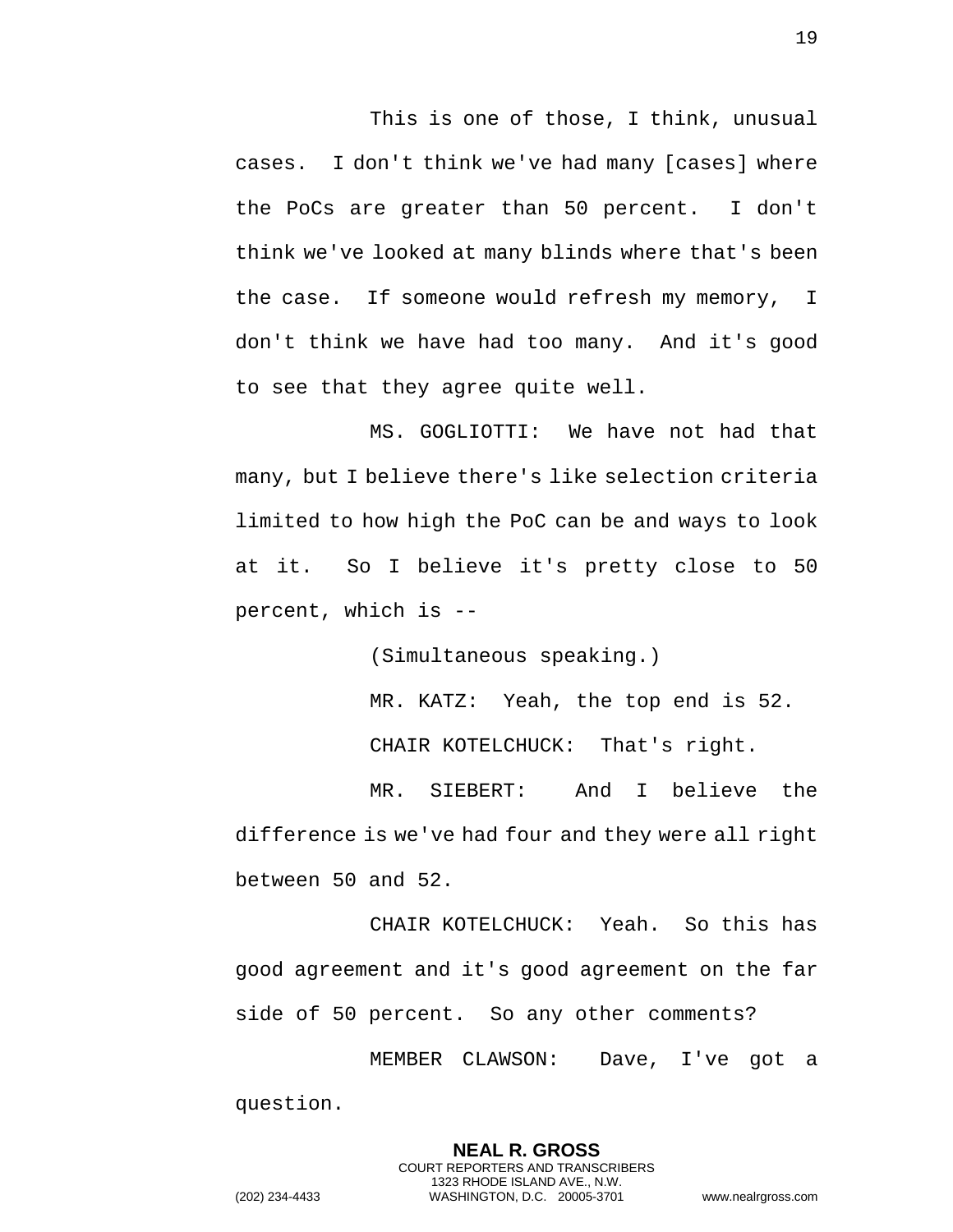Scott, when you were talking about this, you were saying the environmental dose is because you brought in the tritium, is that correct?

MR. SIEBERT: That is correct, yeah.

MEMBER CLAWSON: So my question to you, Doug, is what did you do for that tritium? Is there -- are we off in that aspect or is there another way that you guys were looking at it?

MR. FARVER: Let's see. I am not sure if we included tritium.

MEMBER CLAWSON: Well, I was just looking at the difference between these two, and that's a fairly good sized number.

CHAIR KOTELCHUCK: Sure.

MEMBER CLAWSON: And I understand what Scott's doing. I'm just trying to understand what both sides did.

MR. SIEBERT: Brad, this is Scott. My guess is -- I'd have to look at the statistics - but my guess is because SC&A assigned their environmental later in the employment period, in like the '80s and '90s, most of the tritium

> **NEAL R. GROSS** COURT REPORTERS AND TRANSCRIBERS 1323 RHODE ISLAND AVE., N.W.

20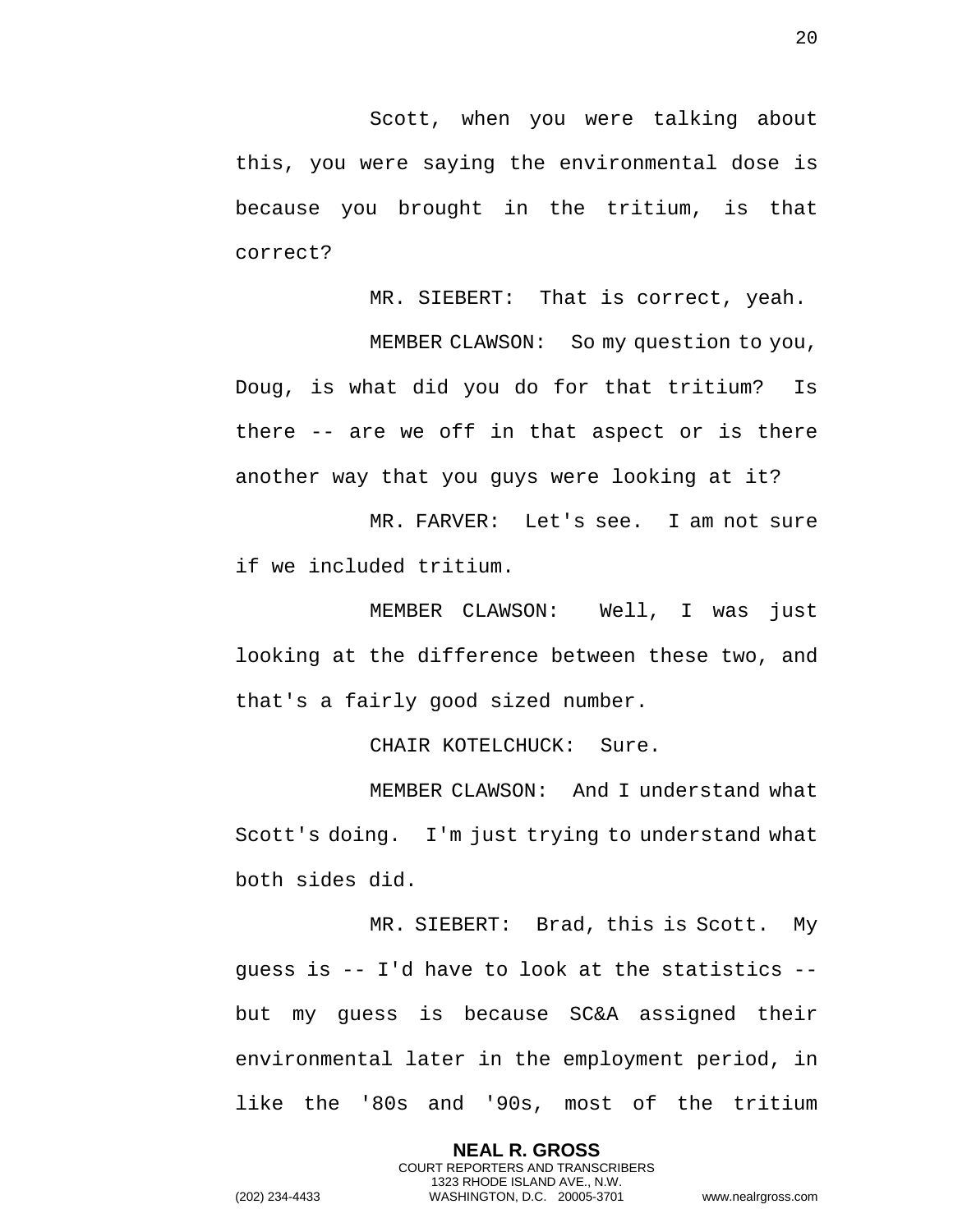environmental was earlier on in the site history, if I remember correctly. So if they weren't assigning environmental while there was uranium monitoring in the earlier years, that's why there would be a bigger difference than would necessarily normally be assumed.

MEMBER CLAWSON: Okay. I understand that.

MR. KATZ: Brad, they didn't -- I think SC&A didn't understand the nuance between environmental covering other exposures than uranium. And since the uranium was covered, they weren't using the environmental for that period. So I think that's the case, that NIOSH has had a - has a more nuanced understanding of how to apply that environmental --

MEMBER CLAWSON: Okay. I just wanted to show that that's actually a fairly big difference there. And I just wanted to try to figure it out, but I appreciate that, Scott.

CHAIR KOTELCHUCK: Yeah. Well, I mean, I think that that's -- pardon?

(Simultaneous speaking.)

**NEAL R. GROSS** COURT REPORTERS AND TRANSCRIBERS 1323 RHODE ISLAND AVE., N.W. (202) 234-4433 WASHINGTON, D.C. 20005-3701 www.nealrgross.com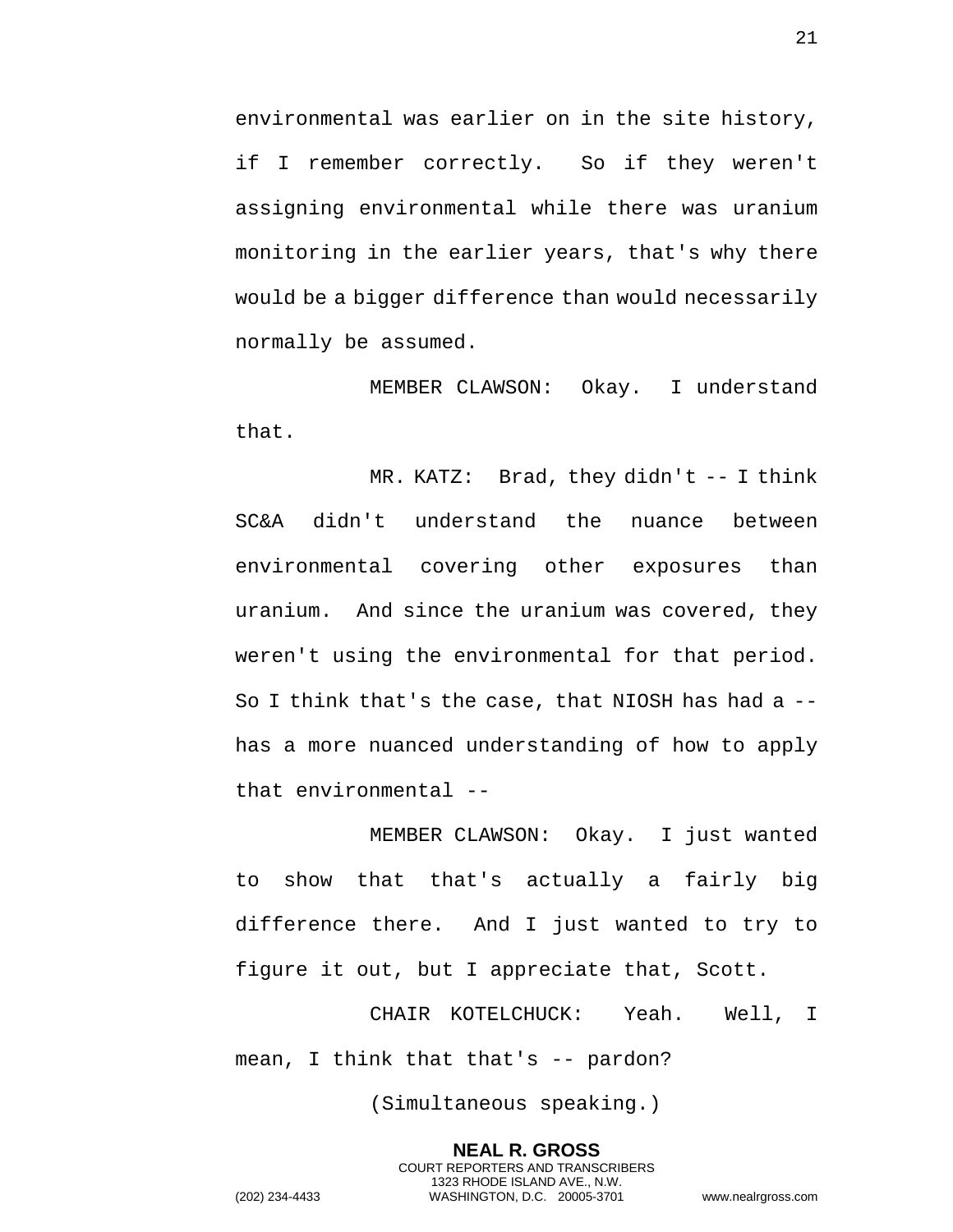MS. GOGLIOTTI: I'm not sure that that nuance is always applied at all sites.

MR. KATZ: Well, yeah, I have no idea. It just sounds like it was supposed to be applied here and it was correctly here.

CHAIR KOTELCHUCK: Right. Which suggests to SC&A that while the results came out quite similar, and that's very good, maybe in the future SC&A should -- you should make sure that you pay close attention to that, or closer attention, because clearly there are -- tritium intake is important.

Okay. Well, is there any further discussion by the Subcommittee Members about this? If not -- hello?

MEMBER RICHARDSON: Hi. Yeah, this is David Richardson.

CHAIR KOTELCHUCK: Hello, David.

MEMBER RICHARDSON: I think that the fact that there's good agreement in the final result is one important piece of information. I mean, this is one of those examples where differences that balance each other out is -- I

> **NEAL R. GROSS** COURT REPORTERS AND TRANSCRIBERS 1323 RHODE ISLAND AVE., N.W.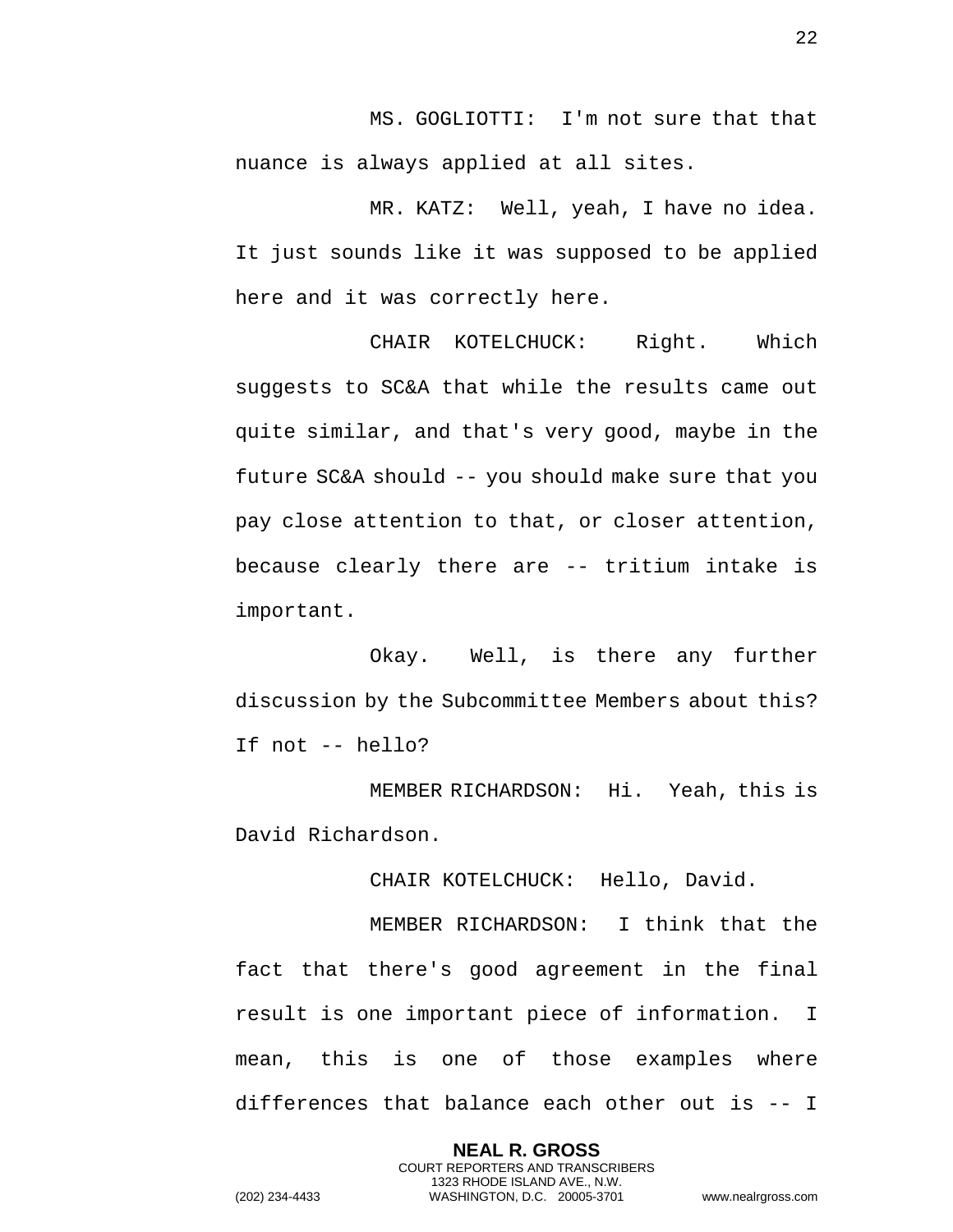think to your point, like, is it just a happy coincidence or not is something we could think about in the future calculating, something like the sum of the squared difference at each of these calculations as well, so that we would sort of aggregate divergence. If we're focusing on quality as opposed to kind of just focusing on the final number and the Probability of Causation results that comes out of that. But if we're interested in kind of differences in quality between two evaluations, we might also want to look at something that integrates up the differences, like sum of squared differences.

CHAIR KOTELCHUCK: The differences between the --

(Simultaneous speaking.)

MEMBER RICHARDSON: Yes, at each of the intermediate steps of the calculation. So where we use the underestimates in some places and overestimates in other places, those are all disagreements and we could have something which would quantify that.

CHAIR KOTELCHUCK: That would be a good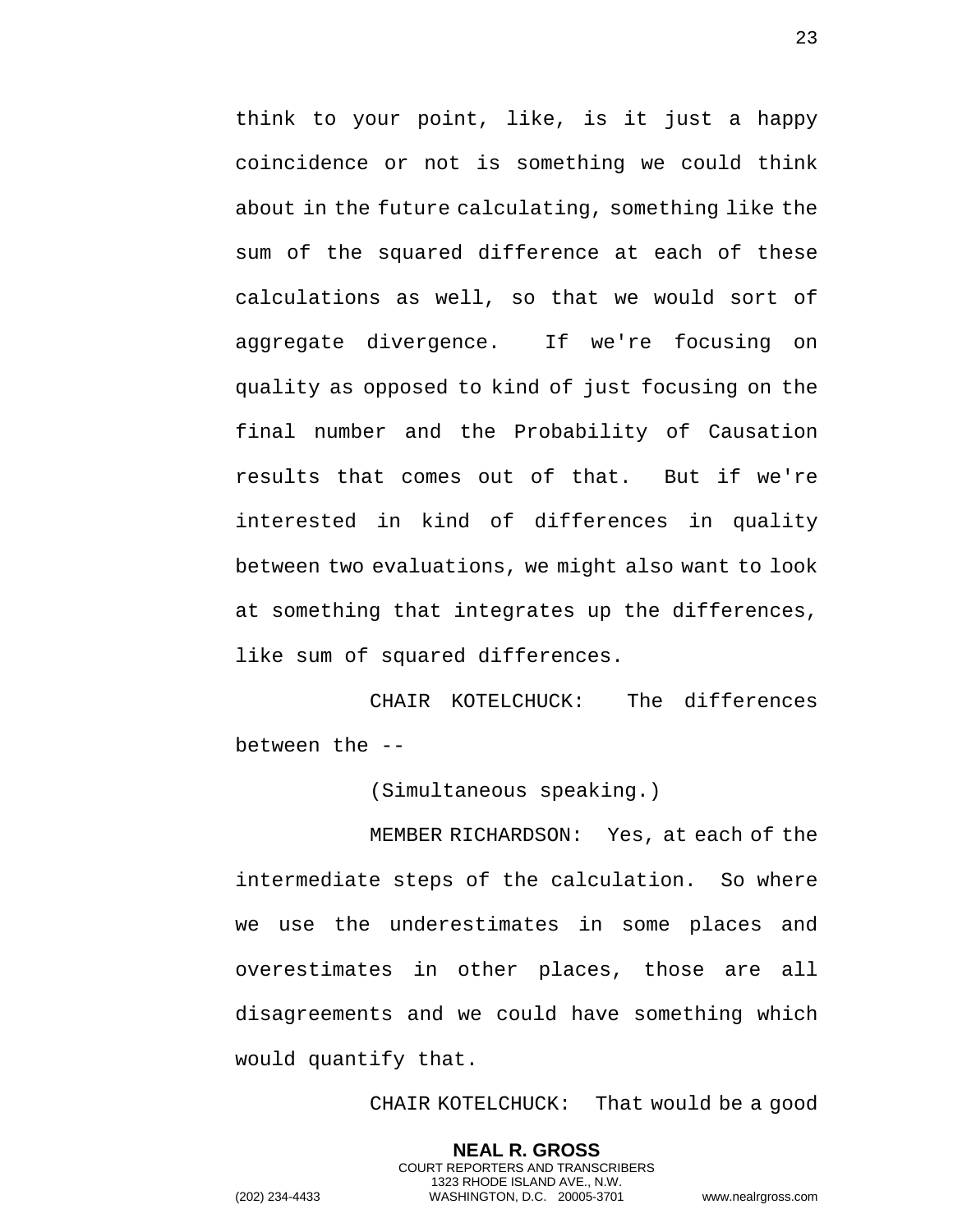idea. It will involve a fair amount of work. I was also going to suggest later on in the discussion, but since it's coming up now, just to say that it might be nice, when we finish these six blind cases, for the SC&A folks to look at the differences in the totals rather than the sub-parts, the differences in totals and the differences in PoCs for sort of summarizing the tables, that we see what, if you will, the average differences are. And what you're suggesting is something a little bit more -- a little finer, much finer.

MEMBER RICHARDSON: I mean, even it's at the internal dose, external dose and occupational, environmental, for each of those components, it shouldn't be that much work. You've got basically sets of numbers that are --

(Simultaneous speaking.)

CHAIR KOTELCHUCK: I think -- is it reasonable to do -- I mean, let's ask for our Committee Members and others --

MR. KATZ: Well, let me raise a question first.

> **NEAL R. GROSS** COURT REPORTERS AND TRANSCRIBERS 1323 RHODE ISLAND AVE., N.W.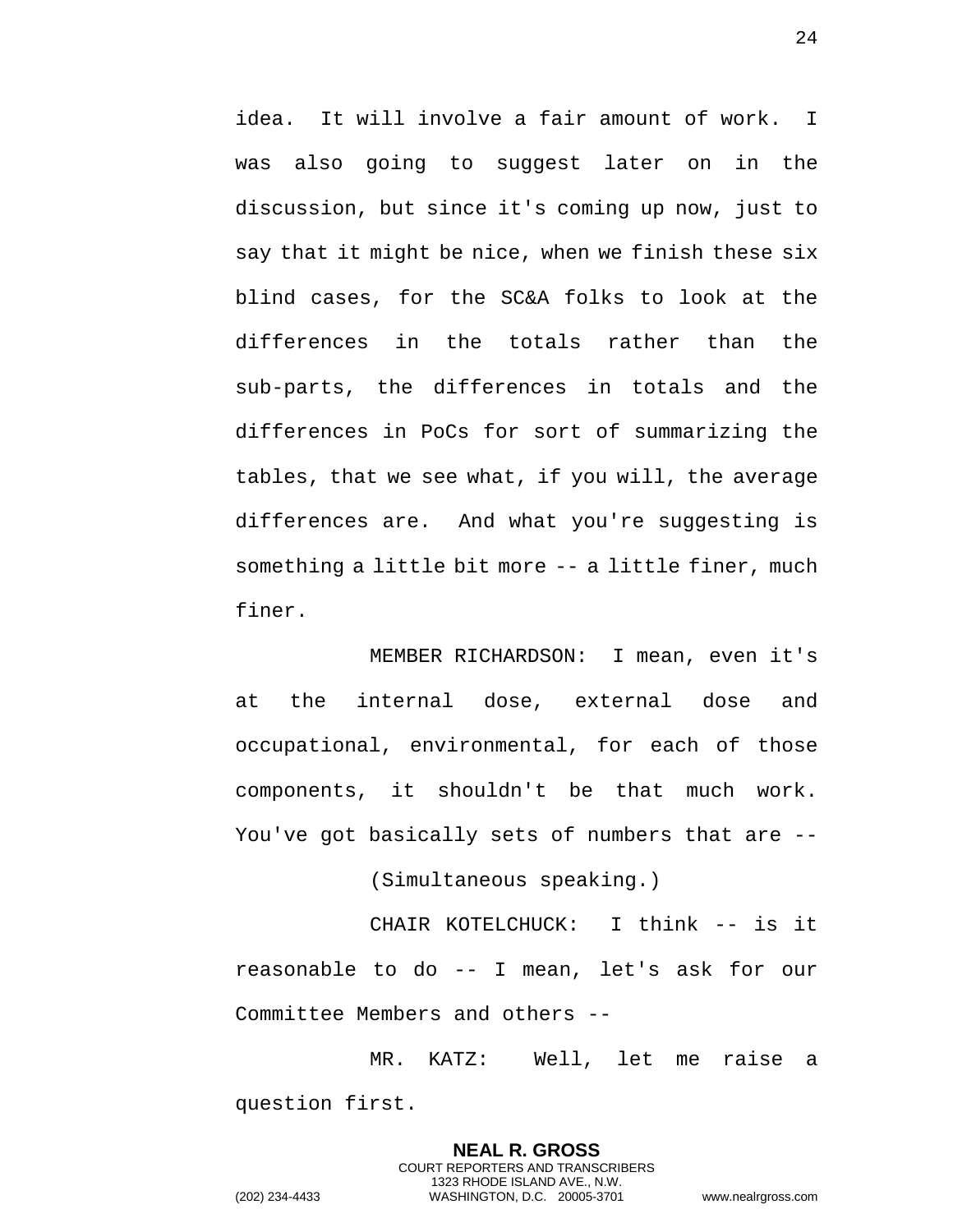CHAIR KOTELCHUCK: Okay.

MR. KATZ: I think, until you have this discussion with the Subcommittee and NIOSH and SC&A, a discussion as to the differences, as we just did, you don't know which was actually correct. And like in this case, both of NIOSH's -- the differences, NIOSH was correct in what it applied. And so I'm not sure what you're gaining there by doing any kind of analysis on differences when one was correct and one was not. What are we learning from the difference between the incorrect method and the correct method?

CHAIR KOTELCHUCK: Well, let's say this: I have not viewed our past differences between the two as one was correct and one was not. I viewed them as two independent reviewers. You might argue here that one -- I mean, the justification that NIOSH gave for what it did made sense to me. But I would still not say that, well, overall we ought to accept what NIOSH did. And I think it's important that they were as close as they were on as many of the measurements that were done, or the assessments that were done.

> **NEAL R. GROSS** COURT REPORTERS AND TRANSCRIBERS 1323 RHODE ISLAND AVE., N.W.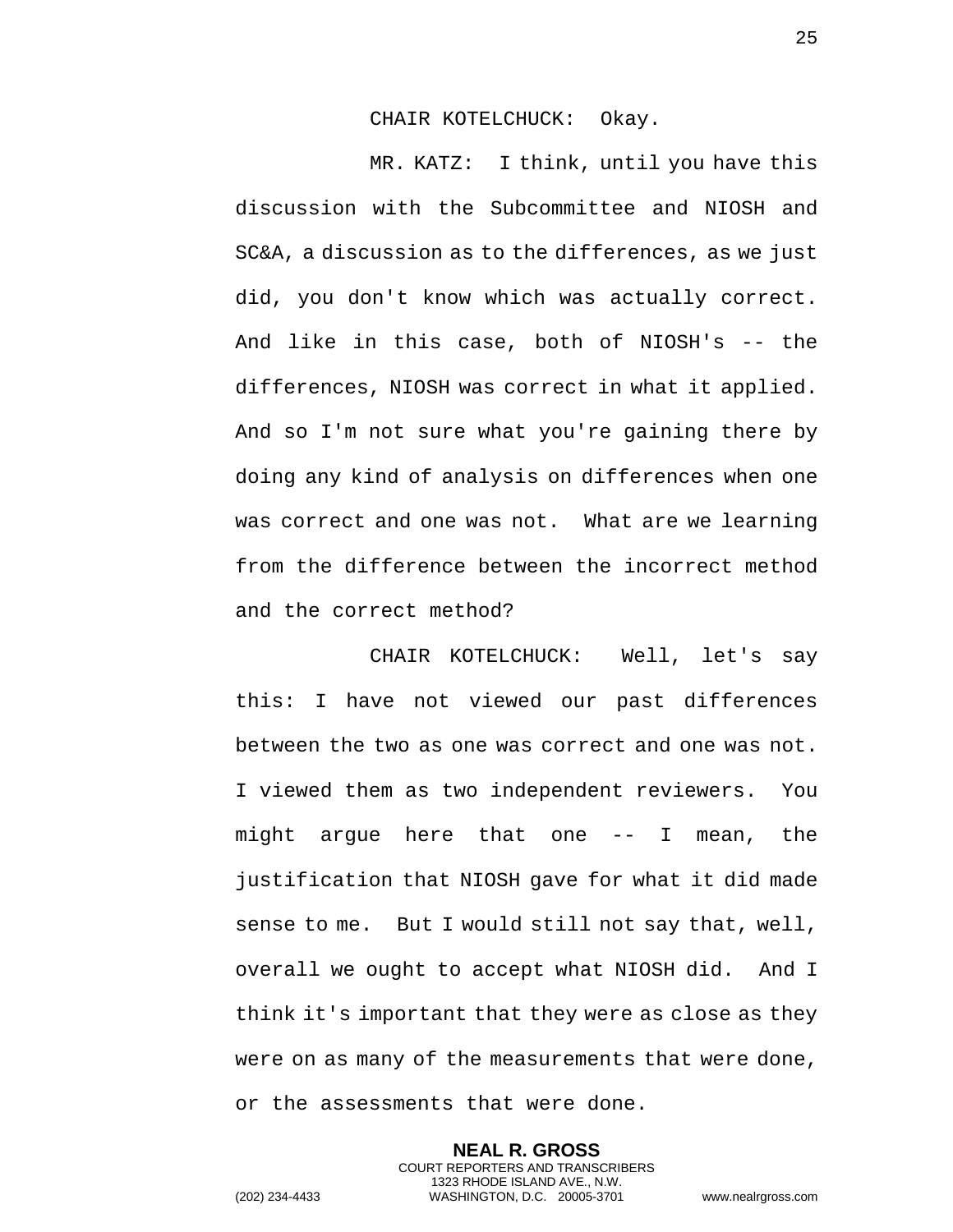So, to me, I don't view this as, if you will, one group won the battle. It seems to me that they both did a good job and that I do accept, in many cases, that the NIOSH folks have a much clearer sense of what's going on in each facility than SC&A, in a sense due necessarily to NIOSH's task and ORAU's task. But I still think, to my mind, an assessment of the differences and a more detailed assessment of the differences between the two for what will now be I think 26 cases, I think is warranted.

However, I don't think -- I'm personally not ready, just as one Member of the Committee, I'm not ready to suggest that we do that until we finish this set of six, which would be at the end of the next meeting.

MR. KATZ: Okay. I mean, that's fine. But there are clearly instances where there are errors on both sides, clear errors. And where there are errors I'm not sure that you have what you're saying, which is two equal but different approaches. So, but that's fine. I mean, it's up to the Subcommittee how it wants to go forward on

> **NEAL R. GROSS** COURT REPORTERS AND TRANSCRIBERS 1323 RHODE ISLAND AVE., N.W.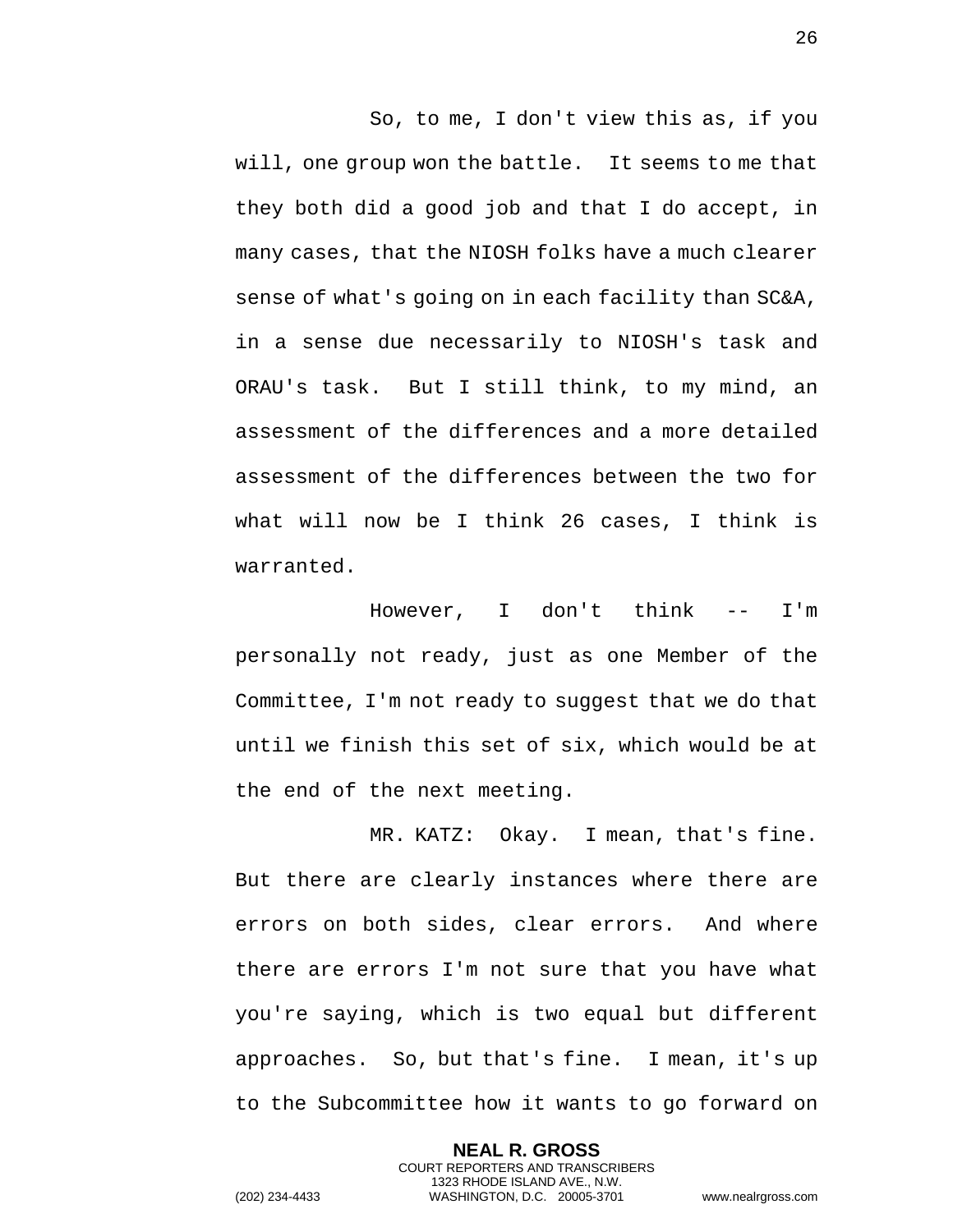CHAIR KOTELCHUCK: Yeah, well, if there are errors on both sides, then the Subcommittee is failing in its job. I think we are looking at -- we're trying to check -- we're looking at and approving the work that was done. And the initial assumption certainly is that these are both equally valid independent assessments. And by the way, SC&A says that in the reports clearly we're not deciding who's right and who's wrong.

MR. KATZ: Right, SC&A does not believe it's its position to do that. It's up to the Subcommittee to make judgments about that.

CHAIR KOTELCHUCK: Right. What do other Subcommittee Members think about this conversation Ted and I are having?

MEMBER MUNN: I'm so glad you asked. I've been biting my tongue.

It might be instructive for us to go back to our original mission: why are we doing this? And if our reason for doing this is to gain more statistical information, then what we're discussing in terms of pursuing further the

> **NEAL R. GROSS** COURT REPORTERS AND TRANSCRIBERS 1323 RHODE ISLAND AVE., N.W.

27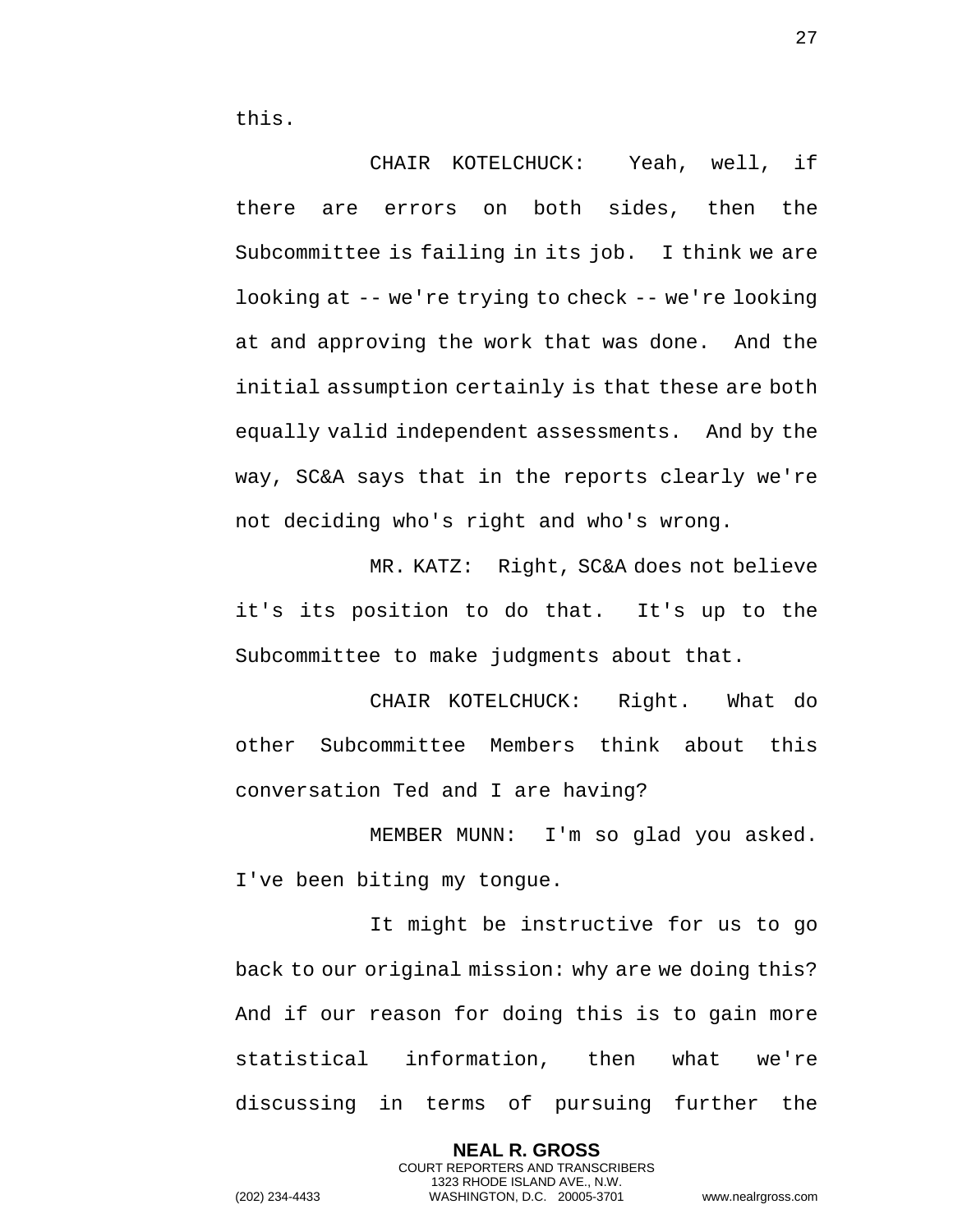differences that we do see in these things, then this discussion in my view is valid.

If, on the other hand, our purpose in doing this is different, then perhaps we are attempting to gild the lily to no good end. If our purpose in doing this is to ascertain that a group of trained scientists are performing the duties that are assigned to them within the parameters that we have established for them, then we're okay the way we are, simply because, as has been pointed out already, what we've seen is -- and what we intended to see, I think, is whether different approaches to the same information would give us a statistically significant difference in result. Because there's, as someone else has already pointed out, there isn't always an absolute right way and an absolute wrong way. There are several ways to approach a number of questions.

The question was, given the same information, are the assessments that are being made reasonable and can we expect them to continue to be reasonable based on what we know? If what we're seeing as a result of this is a severe failure

> **NEAL R. GROSS** COURT REPORTERS AND TRANSCRIBERS 1323 RHODE ISLAND AVE., N.W.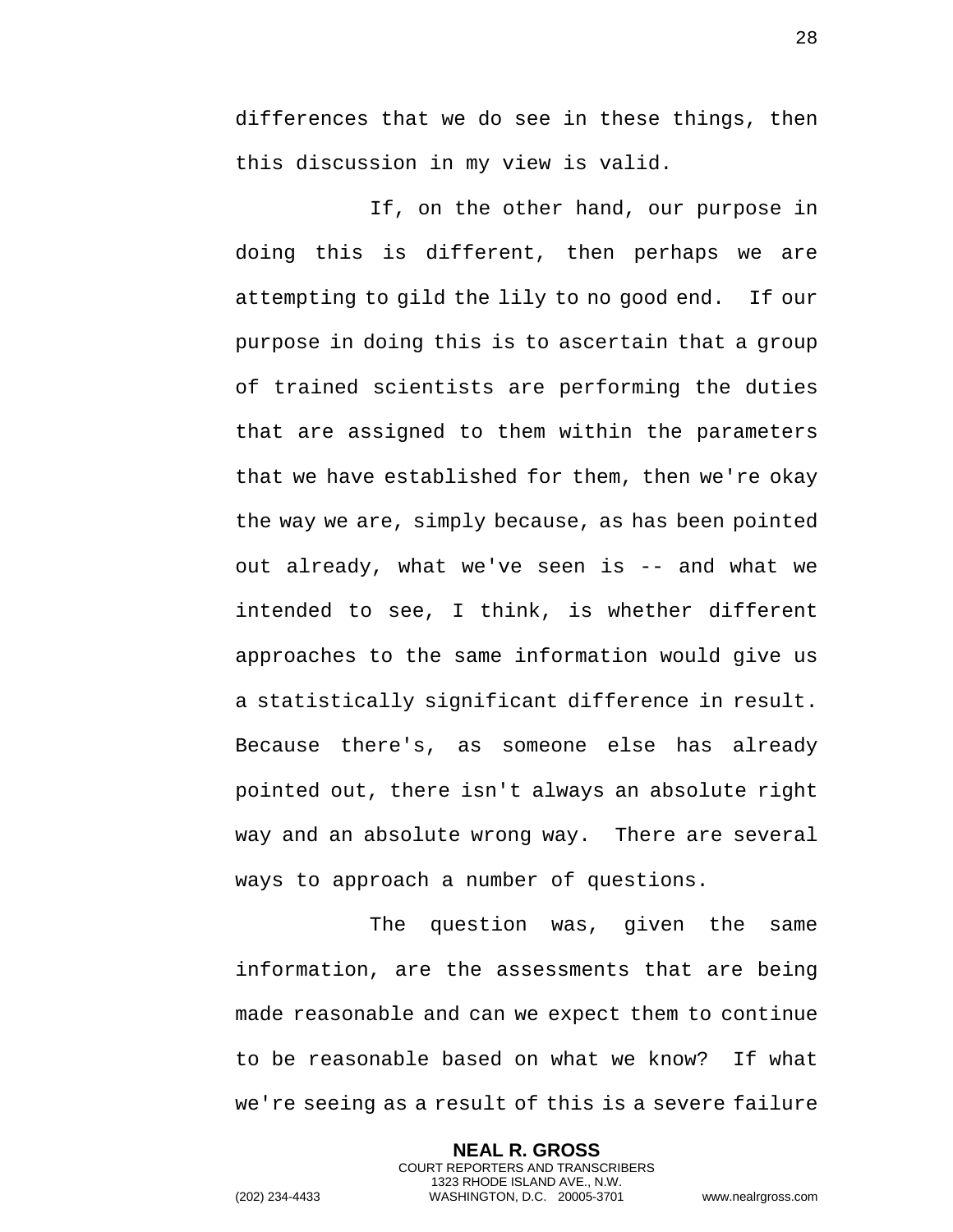in accommodation of the rules we set up, then there is something to be gained by trying to identify how we can change that.

But we have two groups of individuals, both highly trained in doing the specific things we're asking them to do. For the most part, there's no issue about how to interpret the information that's there. When there is some difference in interpretation, if it is something that we should be changing, then it's incumbent on us to try and identify what that is. But I don't see that that's the case here.

MEMBER CLAWSON: This is Brad. I had questions because we were in two different areas and we had two different things, and, you know, we came out fairly close.

Dave, I know that you have been with this in the long run, but what I was trying to find out is what the difference is. I'm not as elegant a speaker as Wanda or anybody else. I always look at it like this: we've got two different ways to skin a cat, but we still got the cat skinned. But are there -- we can't say which one is right and

> **NEAL R. GROSS** COURT REPORTERS AND TRANSCRIBERS 1323 RHODE ISLAND AVE., N.W.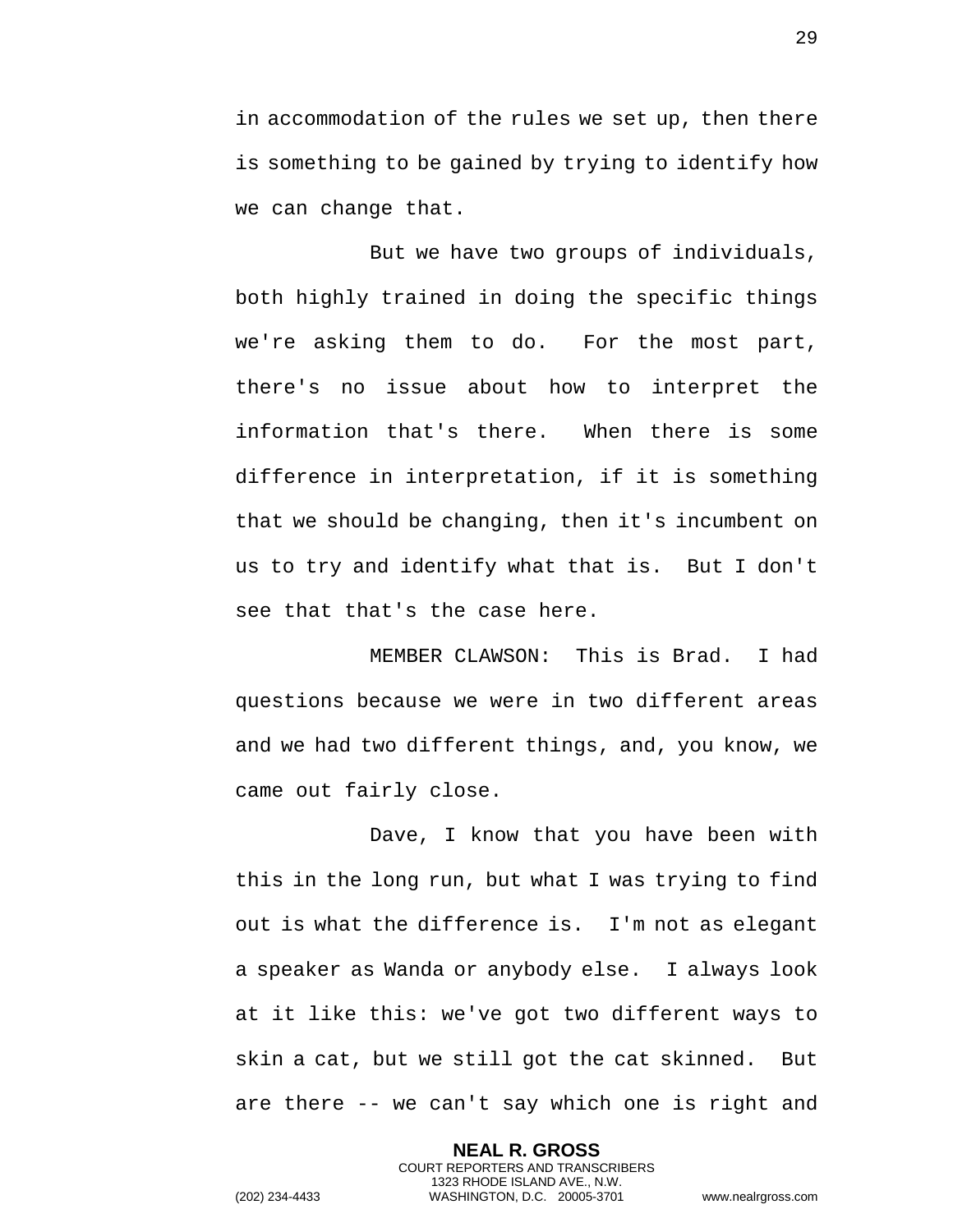which one is wrong. And that's why I was wondering about the 30 years versus the 10 years.

But the way that NIOSH looked at it I thought was very good. And I think I truly believe that, in what we were trying to do, it had been accomplished here. I don't feel that we need to analyze it more. This is why I think we're here today, is to be able to go through these, get a better understanding, and if there is something that's reaching out and grabbing us that something isn't quite right, then it's up to us as a Subcommittee.

I don't see that we would -- and I'm agreeing with Wanda, so don't anybody say or anything like that, but I don't think that we would gain anything from this. I think this is very good and I like the way that this is. You know, think about this: you've got two different people and one of them has been doing an awful lot for this one site and then we come in and we do it the same way, pretty close. We don't know all the nuances or anything else like that and we still come out this close. That, to me, I tip my hat to both sides.

> **NEAL R. GROSS** COURT REPORTERS AND TRANSCRIBERS 1323 RHODE ISLAND AVE., N.W.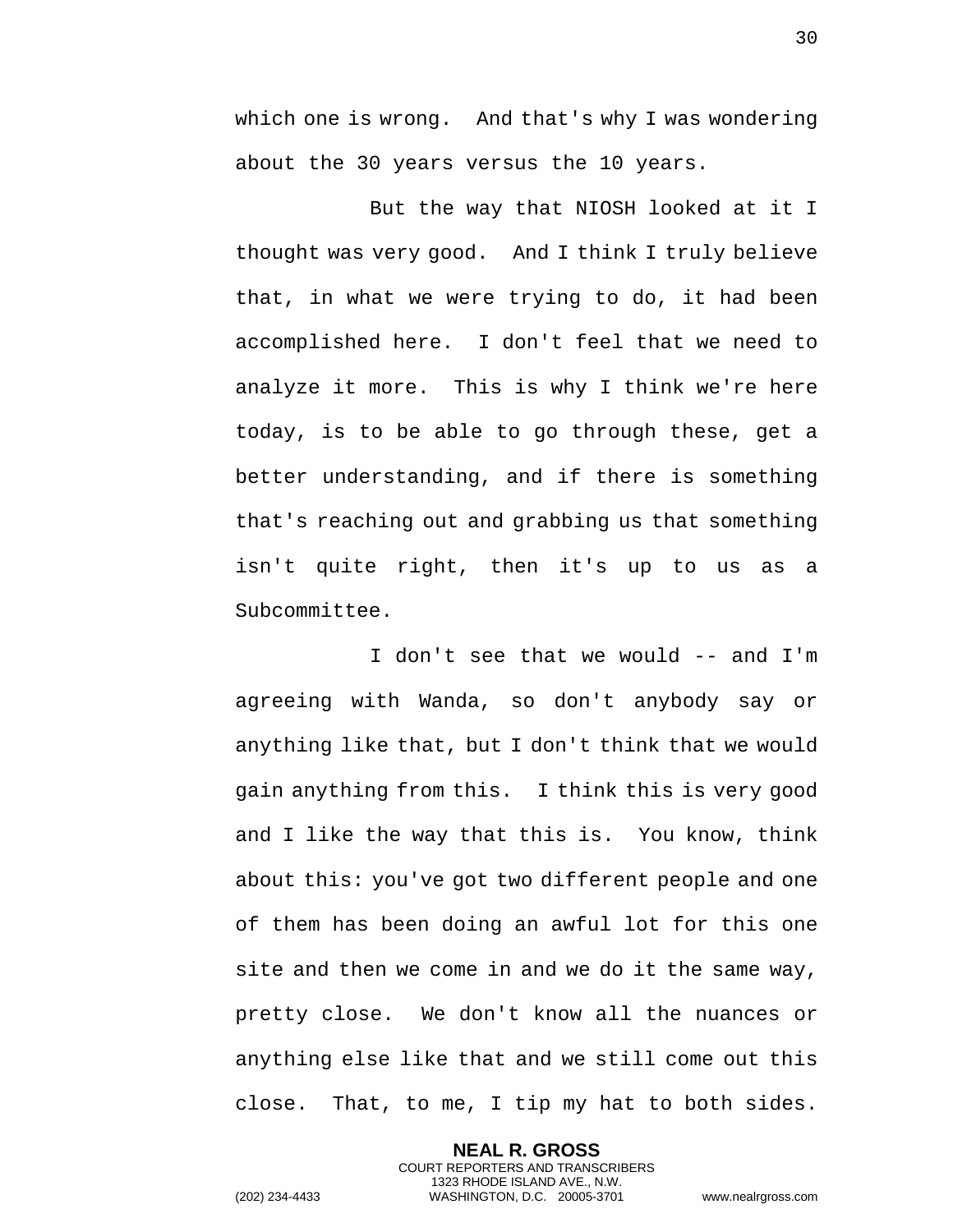This is really good and I think, my personal feeling is that I don't think that we gain anything more from this, Dave.

I just had questions and I wanted to clarify in my mind on how the approach is and how they were different. And I was satisfied with them. I think they both did a good job.

CHAIR KOTELCHUCK: Well, it may be the statistician in me, but I feel like we have some really good data. Overall, I'm very pleased with the results that we've gotten so far with the blind dose reconstructions because they have been quite reasonably close to each other given the complexity of the calculations and the different assumptions that must be made in the absence of perfect measurement data in the field.

But I do think that we have our hands on something with these calculations comparing the two independent and well-qualified groups that we may be able to spot something where there is a difference such that we could improve our -- we can approve our assessment and our procedures going forward, and I don't want to throw it away. So,

> **NEAL R. GROSS** COURT REPORTERS AND TRANSCRIBERS 1323 RHODE ISLAND AVE., N.W.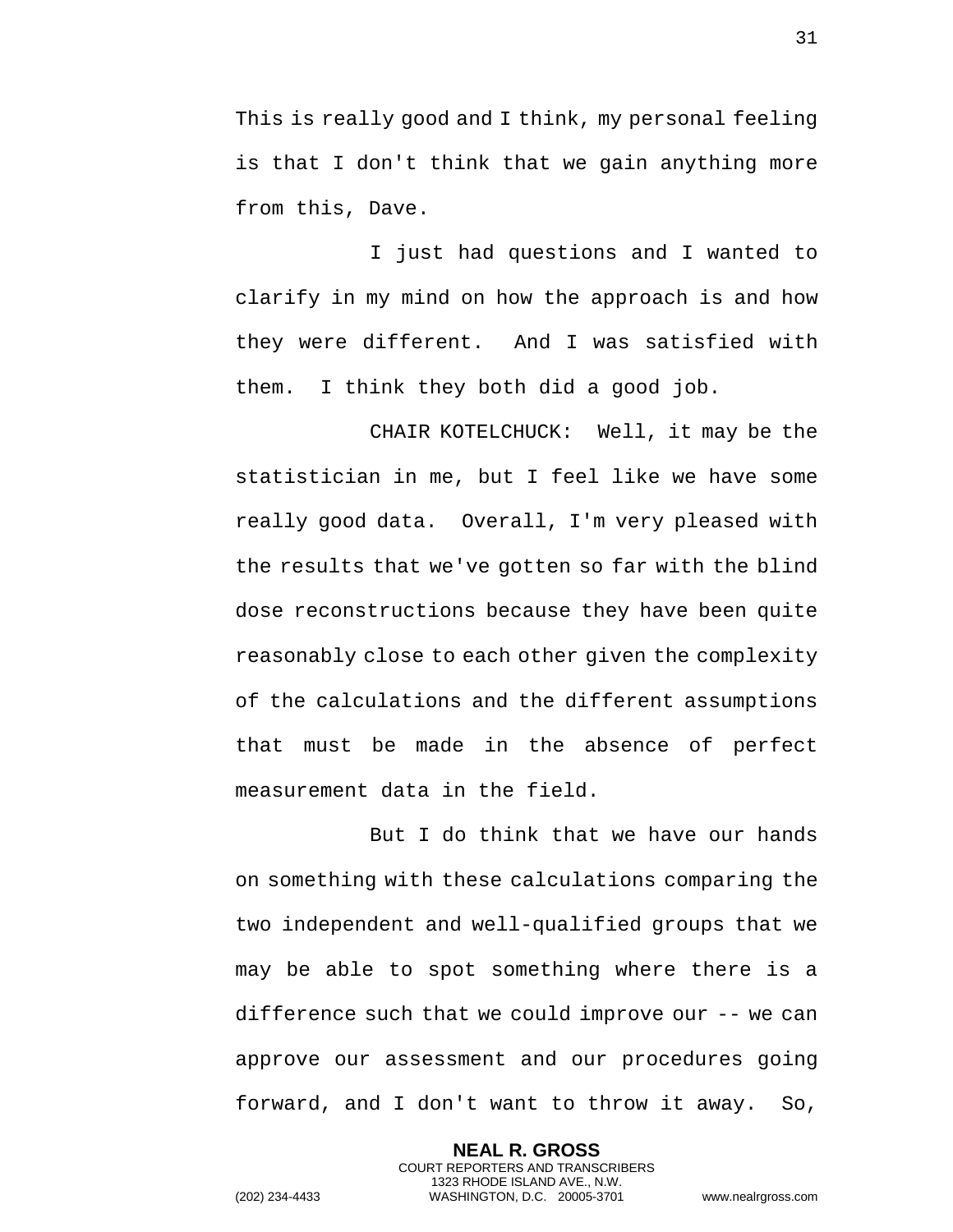and I'll tell you right now, when we get down to the third one here today, I have precisely that concern. But we'll talk about that when we get there.

But basically I feel as if there is information to be gathered overall for our claimants. The fact that we come to similar conclusions with two independent studies is very important and very satisfying. And for the claimants, they should know that with all the different assumptions that are made and all the complexities two different groups come out the same, almost the same. And in particular, so far we have not had a situation where the two independent groups come out on different sides of the decision matrix of compensating or not compensating.

So that's very good, but I still think there are things to learn. And it may be -- I'm open when we get to it -- because we're not ready quite to make a decision. But when we get to it, we may want to form a little subcommittee. Not everybody wants to spend a lot of time on that. I

> **NEAL R. GROSS** COURT REPORTERS AND TRANSCRIBERS 1323 RHODE ISLAND AVE., N.W.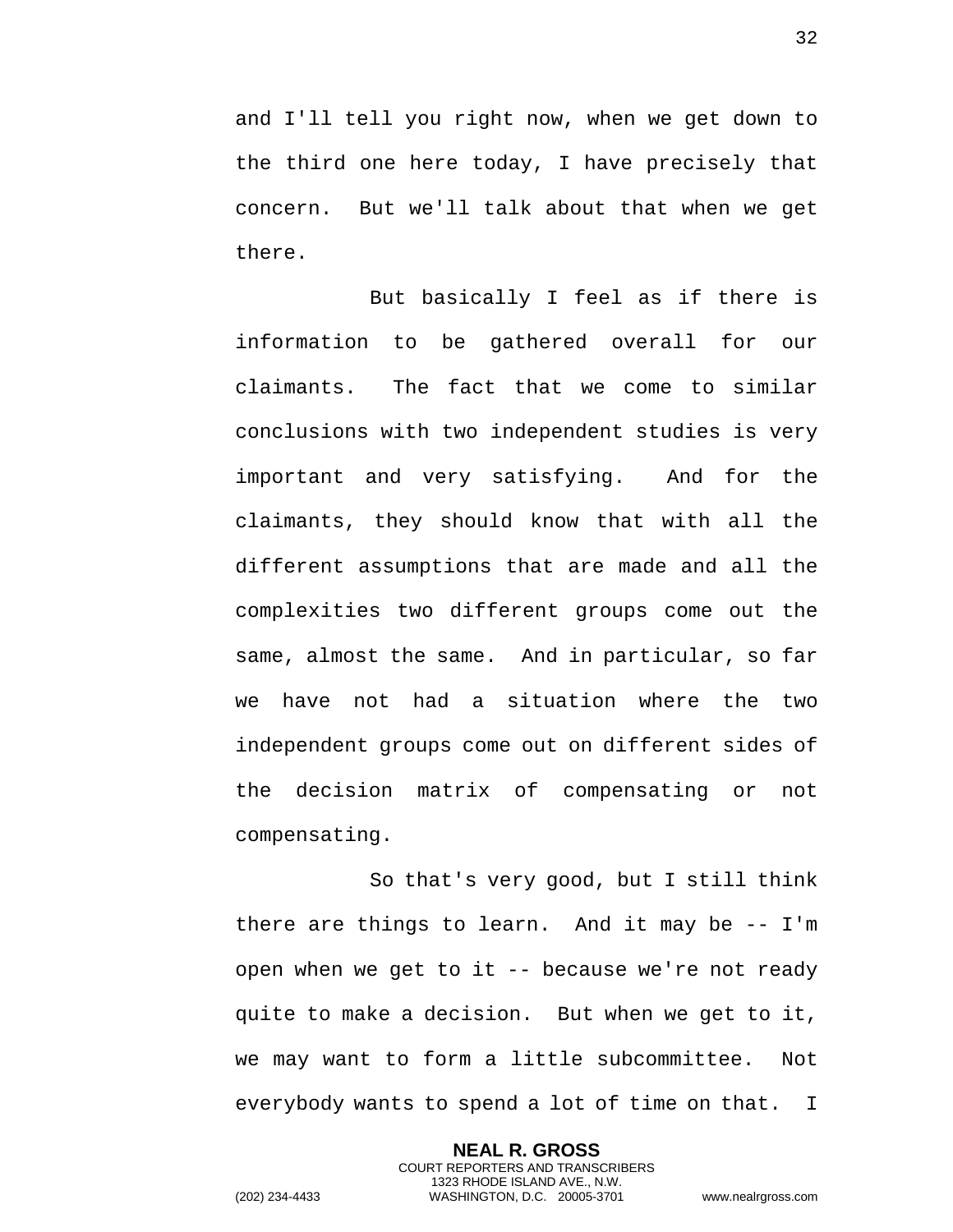just feel like the information is there. I don't want to throw it away. That was my take.

MEMBER CLAWSON: Well, and we have a record of that. And you know what, Dave, there may be some that come up that are very intriguing. I never close my mind to learning and understanding this better. But the one thing that you did say is, you know, to the claimants, these have been blind, and so by looking at them as blinds I've been impressed that we've come out this good. Because we've been involved in setting up how the blind is going to be done. I already feel pretty good, but you know what, that being said, I'm not ever against keeping the information or whatever and how we go about it, but I feel pretty good about this one.

CHAIR KOTELCHUCK: Well, folks, is this -- unless there's further discussion, maybe we ought to accept this as a Subcommittee and move on. Does that sound reasonable, folks?

MEMBER CLAWSON: It is with me.

CHAIR KOTELCHUCK: Good. Good. Okay. Hearing no objection, we accept this, with thanks. And let's move onto the second one, which

> **NEAL R. GROSS** COURT REPORTERS AND TRANSCRIBERS 1323 RHODE ISLAND AVE., N.W.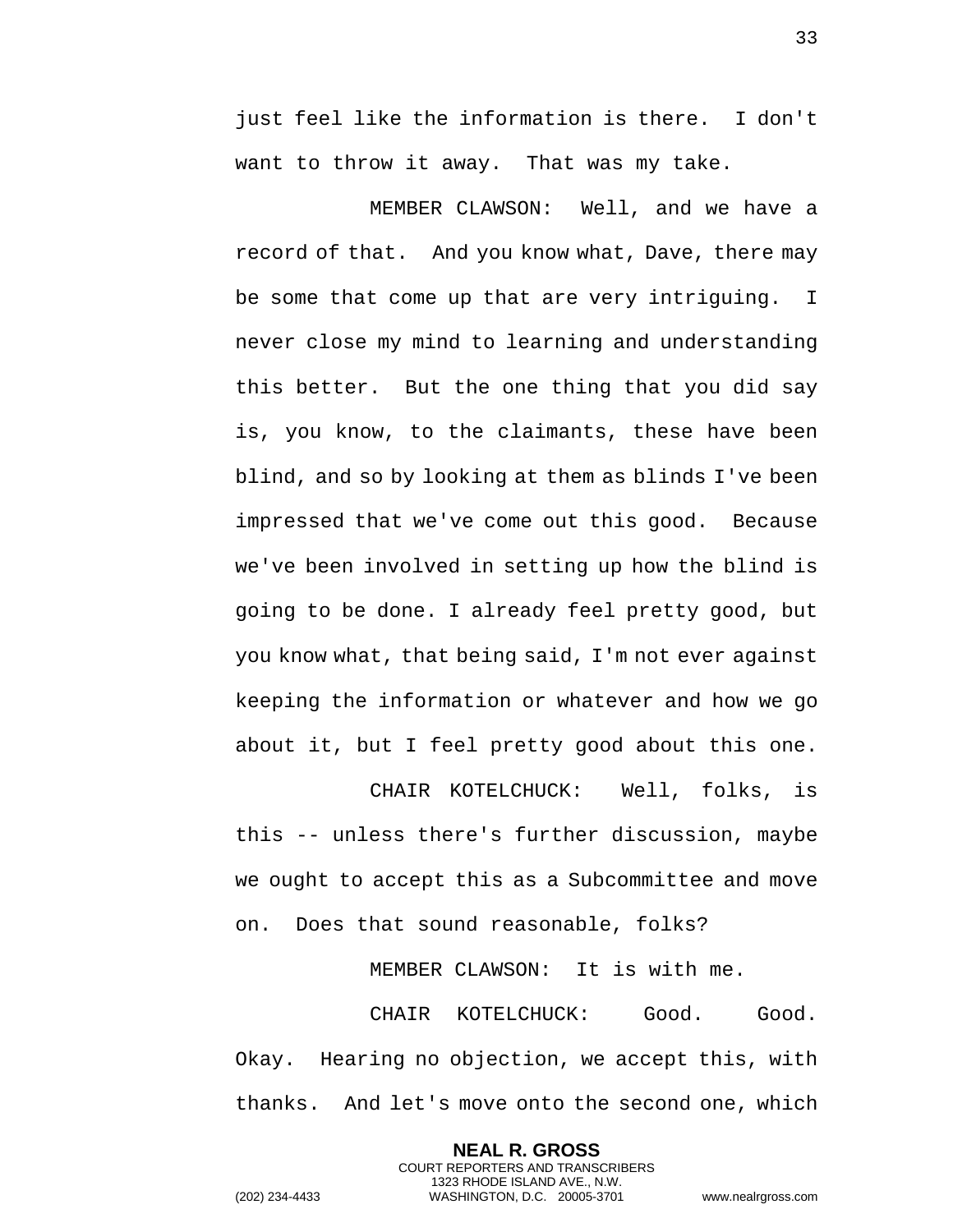is the Rocky Flats Plant blind case.

## **Rocky Flats**

DR. BUCHANAN: Okay. This is Ron Buchanan. And if you'd pull that up, we'll start out on page 8.

CHAIR KOTELCHUCK: Now, Ron, before we start on this one, could I ask, there were a number of typos in this paper, and I don't know whether you want me to wait until the end? Some of them are pretty obvious and other ones are slightly embarrassing, like the difference between prostate and prostrate, which appears a few places. And I think those are important enough to deal with.

Do you want me to wait until you're finished and then give you mine, or would you like me to just briefly interrupt? All I have to do, I think, is just point them out.

MR. KATZ: Or we could just send an email, Dave, and catch all these editings offline.

CHAIR KOTELCHUCK: Oh, you know, that's a good idea. Okay. So I will do that. I'll send those offline. But, I mean, there are always small typographical errors and it's no big

> **NEAL R. GROSS** COURT REPORTERS AND TRANSCRIBERS 1323 RHODE ISLAND AVE., N.W.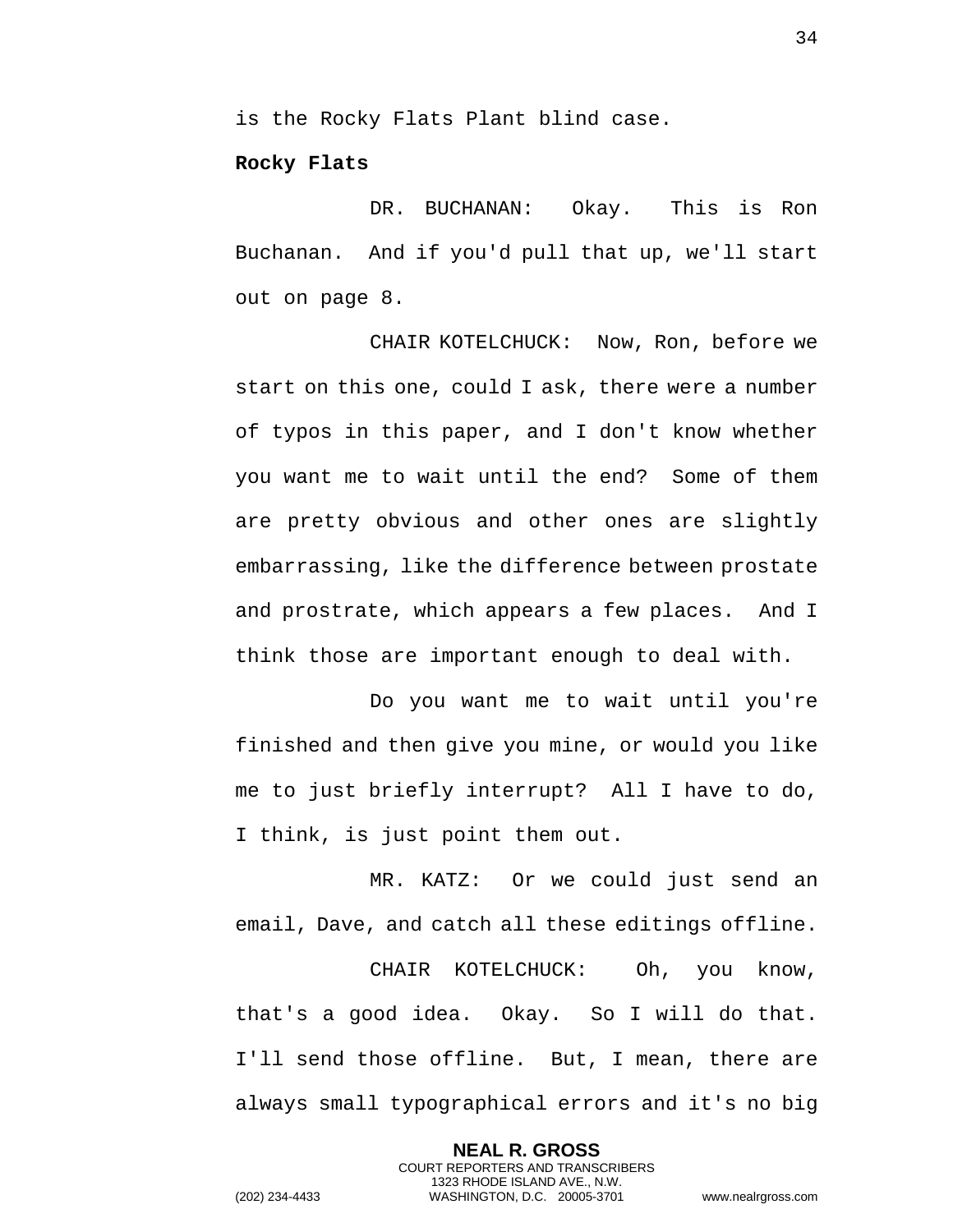35

deal, but there were a few that came to my notice and were a little bit prominent. So I'll send that.

MEMBER MUNN: Always worth changing, David.

CHAIR KOTELCHUCK: Yeah. Okay. Very good. Well, let's, Ron, go ahead. I'm sorry. That's cleared up now.

DR. BUCHANAN: Okay. Thank you. Okay. We'll go back one page, Rose, to page -- or Table 1.1 on page 8. Yeah, there we go.

Okay. This was a Rocky Flats case for a worker that worked there in the late '60s, '70s, and '80s as a craftsman at this facility. And we see that Table 1.1 there contains the cancers.

And, Rose, that first thing he's talking about a typo is the last word on cancer No. 3 should be obviously -- it should be temple, not bladder.

CHAIR KOTELCHUCK: Ah, very good. Thank you. Right. Now, if I may just, for a second, just so that I understand what's going on, the last line of text before Table 1.1, they're not

> **NEAL R. GROSS** COURT REPORTERS AND TRANSCRIBERS 1323 RHODE ISLAND AVE., N.W.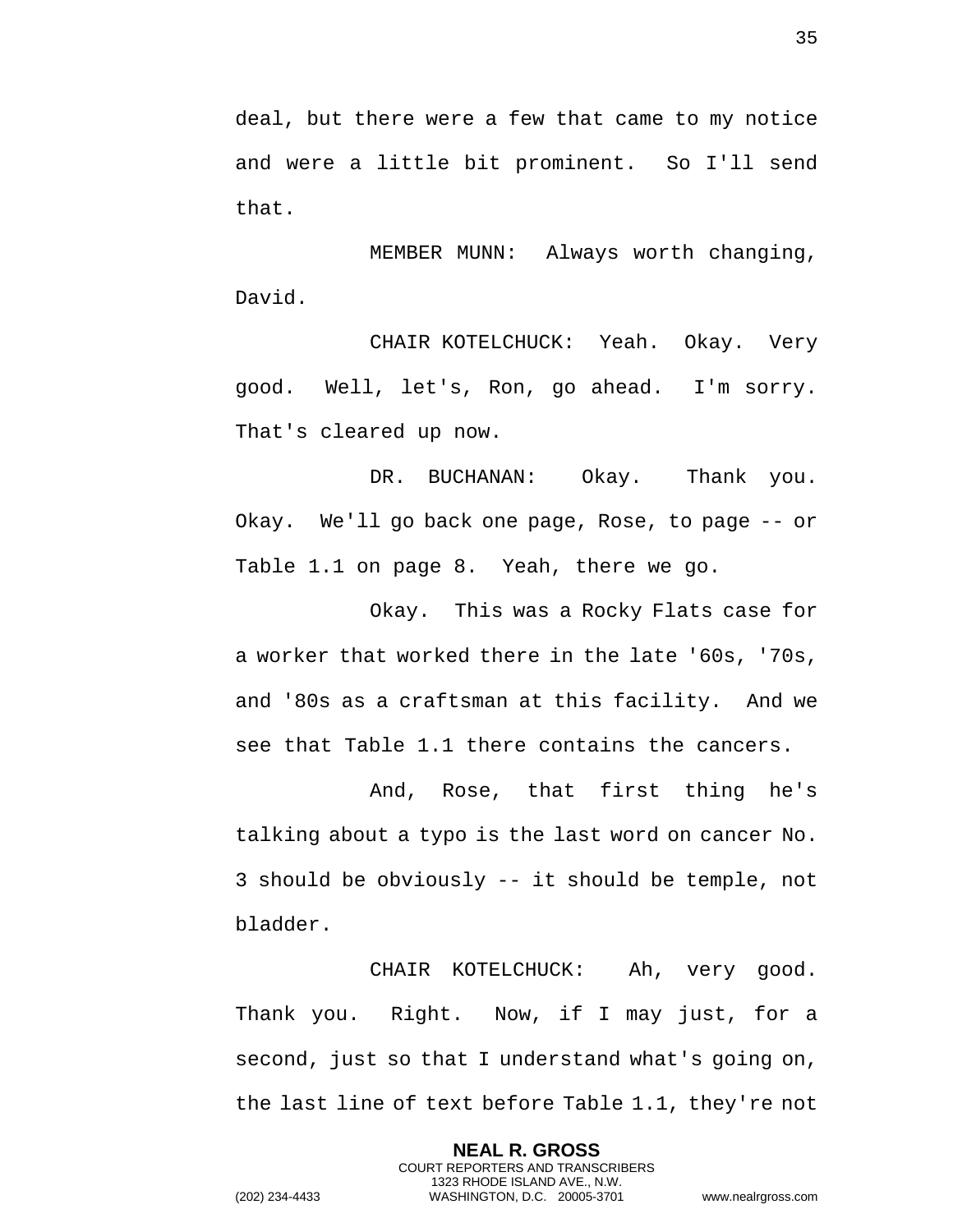all three skin cancers. It says three skin cancers listed in Table 1.1.

DR. BUCHANAN: Yes. You're correct. That should not --

(Simultaneous speaking.)

CHAIR KOTELCHUCK: Okay. Good. Because that actually confused me for a while. Okay. So temple and we'll drop the skin in the one above.

DR. BUCHANAN: Right.

CHAIR KOTELCHUCK: Okay. Good. Good. Do go ahead again.

DR. BUCHANAN: Okay. So we see that SC&A and NIOSH -- and in this discussion I'll just talk about the two DRs instead of keep repeating that. Both DRs used the best estimate method and resulted in PoC less than 50 percent. So we had no major issues there.

So if we go down to the next page, page 9, on Table 1.2, it shows a comparison of the methods used and received at -- I won't go through -- well, not comparison of the method, comparison of the doses. And we see we had

> **NEAL R. GROSS** COURT REPORTERS AND TRANSCRIBERS 1323 RHODE ISLAND AVE., N.W.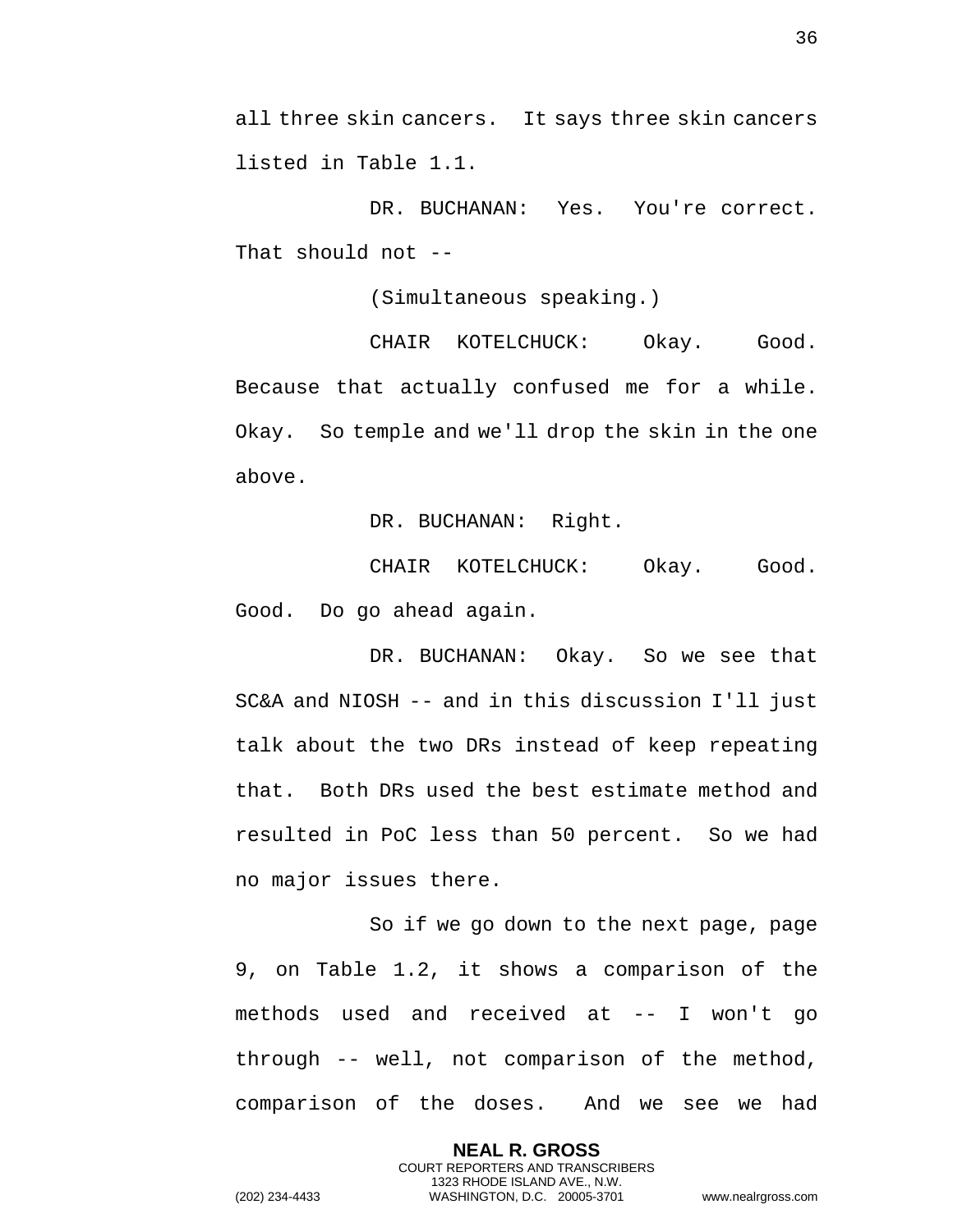recorded doses, both photon and neutron. We had missed dose, we had coworker dose, we had ambient dose, medical dose, and internal missed dose from plutonium, americium, DU and RU, and pure americium. And we came out with doses very much similar, in the 10 rem range. And both PoCs were less than 50 percent and similar.

And so if we go down to now page 10 on Table 2.1, and we see that we have a comparison table there. And we'll go over all the similarities. I'll just highlight the differences and then discuss those in more detail.

For this dose reconstruction, most of the doses came out similar. The main difference was that NIOSH used the RFP, Rocky Flats Plant, calculational workbook. SC&A used the TDB-6 and did the hand calculations. They used Weibull. SC&A used normal and log-normal distribution, whereas NIOSH used Weibull, normal, and log-normal for recording the doses. And what this does is if you come up with the same dose but you put the distribution in, it'll be slightly different total doses the way they total the Weibull.

> **NEAL R. GROSS** COURT REPORTERS AND TRANSCRIBERS 1323 RHODE ISLAND AVE., N.W.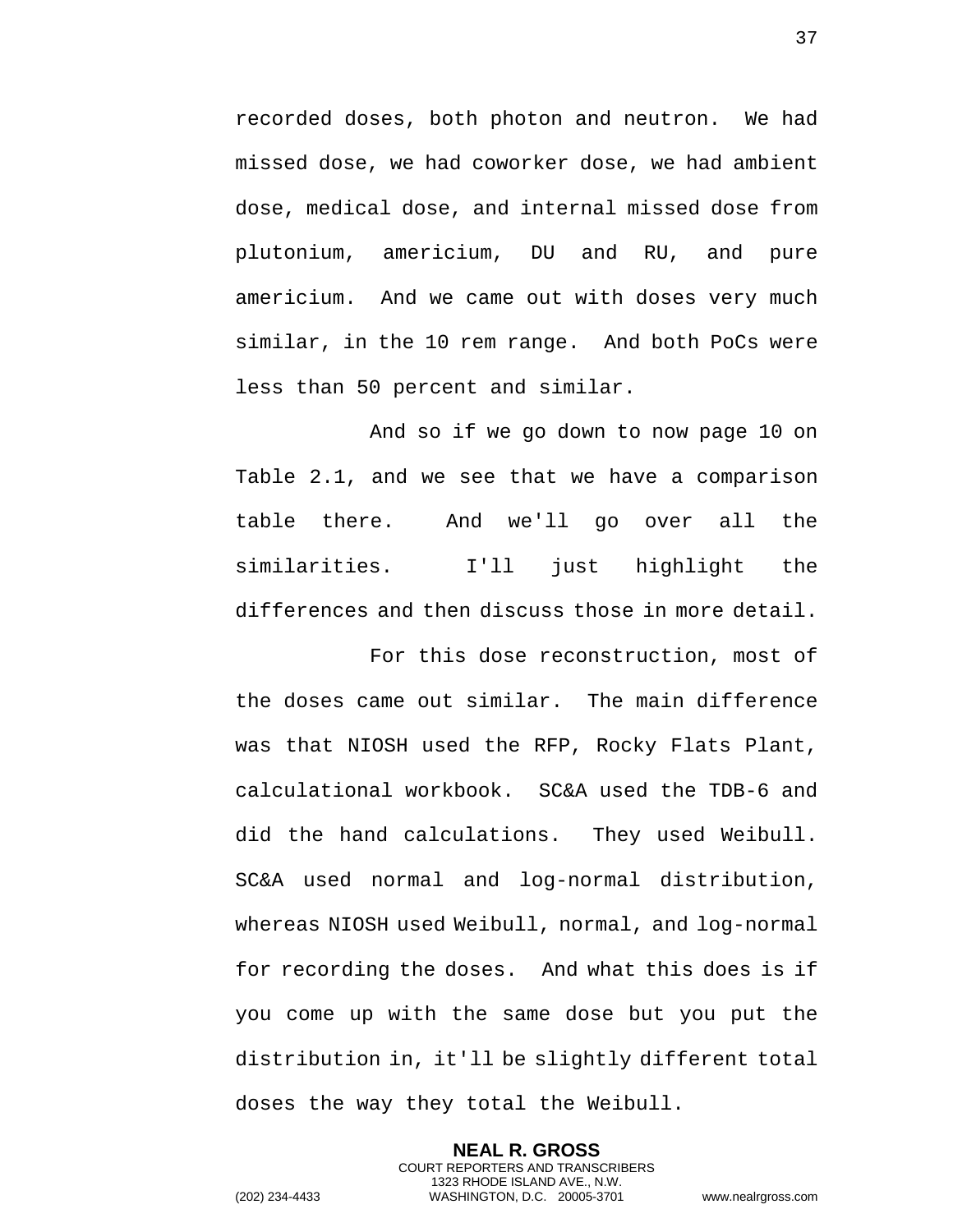Missed doses, number of zeros, we counted 68. NIOSH used 71. And you might say, well, why just counting zeros is there a difference? Well, perhaps it's been discussed in the past, but I'll refresh your memory: It's that this isn't clear-cut, this list of numbers that you look at for the number of zeros. You have to look at the badge exchange frequencies and also how they changed their accounting methods during the years.

And so, you have to look at gaps. Was this a quarterly exchange? Did the person not exchange it and keep it for six months? Was it a yearly exchange? And then, do you fill that in with gaps? Do you fill it in with zero? Do you fill it in with coworker? So throughout this presentation we'll notice that there are slight differences mainly in how we address those gaps in the dosimetry records, whether we count them as zeros, get adjacent quarters to fill in a missing quarter, or do you count it as a worker dose.

We'll see the recorded neutrons are very similar. The missed neutrons, they counted 75. SC&A counted 72. We see that on the coworker

> **NEAL R. GROSS** COURT REPORTERS AND TRANSCRIBERS 1323 RHODE ISLAND AVE., N.W.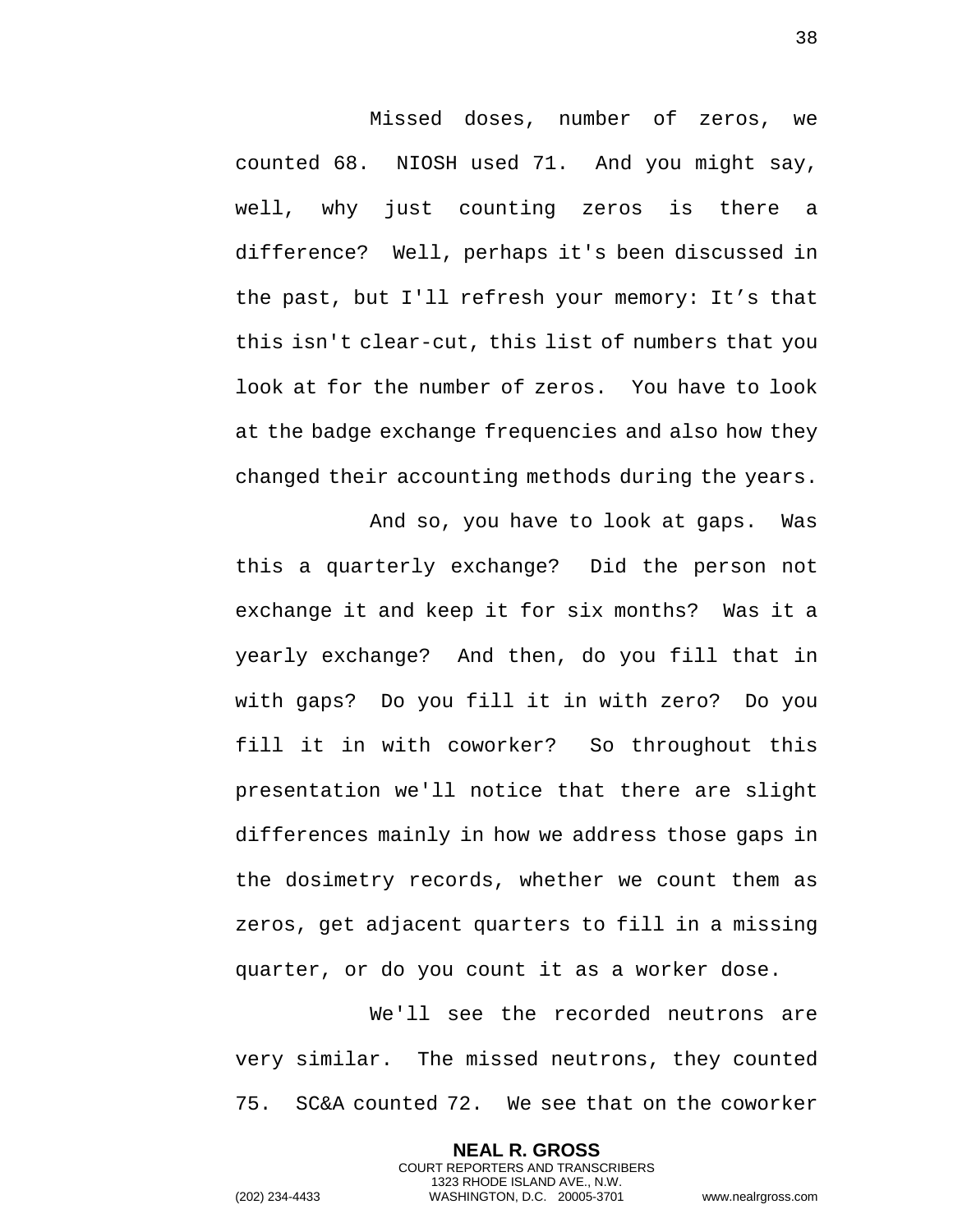dose the main difference there was a difference in the months. They counted 12; we counted 14. And they applied a 0.65 factor to the 1969 shallow dose and we did not because we didn't find that the TBD stated that.

And so, we'll go down to the next page and the tail end of that table. And we see that the main difference there is that when they used the uranium internal missed dose assignment, they use a Workbook ITIW and we use the older CADW to assign them. And so a slight difference there. So we see that the main difference is how we counted zeros, coworkers, et cetera, and the dose distribution for this dose reconstruction.

So we want to start on the recorded dose. Down the page just a little bit there we see that the EE was monitored on a different basis throughout the work history. And so that's some gaps, but the recorded dose we're fairly well there most of the time. And so, NIOSH used the method of using the dose conversion factors to assign doses to the three cancer sites.

And so we did also. NIOSH used a similar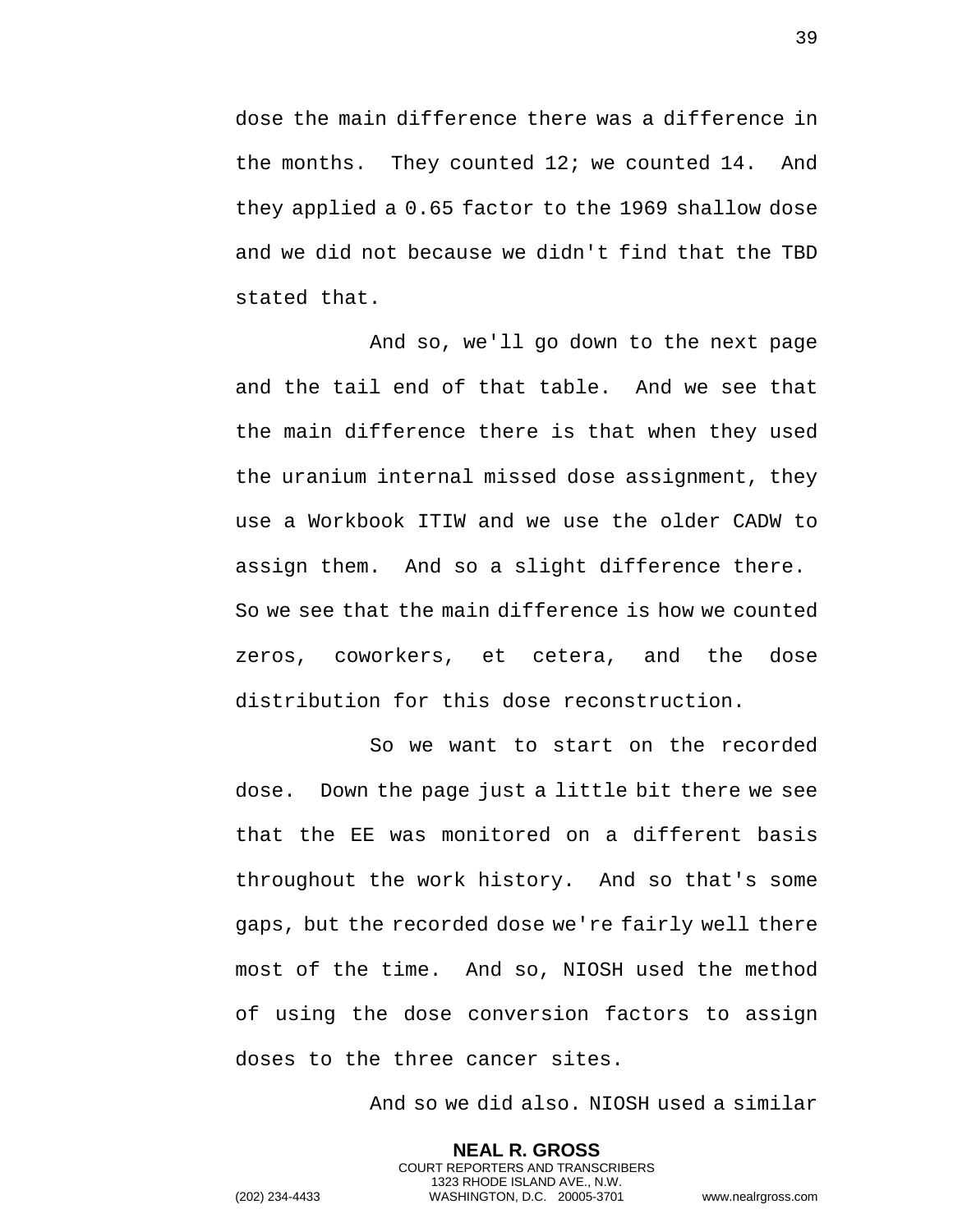dose. The only difference was Rocky Flats had a very complex method there in '69 and '70, which you have to go through some equations to determine what the shallow dose, the penetrating dose, and the total dose was -- and from [that] the total dose. And so, it kind of depends how you approach this and how you address it.

We did go in and use the NDRP data which does sometimes give additional photon dose. And so we came out with very similar doses, but slightly different. And you see we summarize those in Table 2-2 on down a little bit, and we see that they all ran similar, around 1 rem for all the organs, and also the less than 30 keV were similar doses also except that we used some of the different equations for '69 and '70 than they did, so it came out with slightly greater doses in the shallow dose.

Our next item is missed photon dose. Again, this is when the worker maybe wasn't badged. So we assigned a one-half LOD value. NIOSH counted 71. We counted 68 over the period. And we're saying that we both assigned about 0.8 rem to each of the cancer sites. And the main difference was

> **NEAL R. GROSS** COURT REPORTERS AND TRANSCRIBERS 1323 RHODE ISLAND AVE., N.W.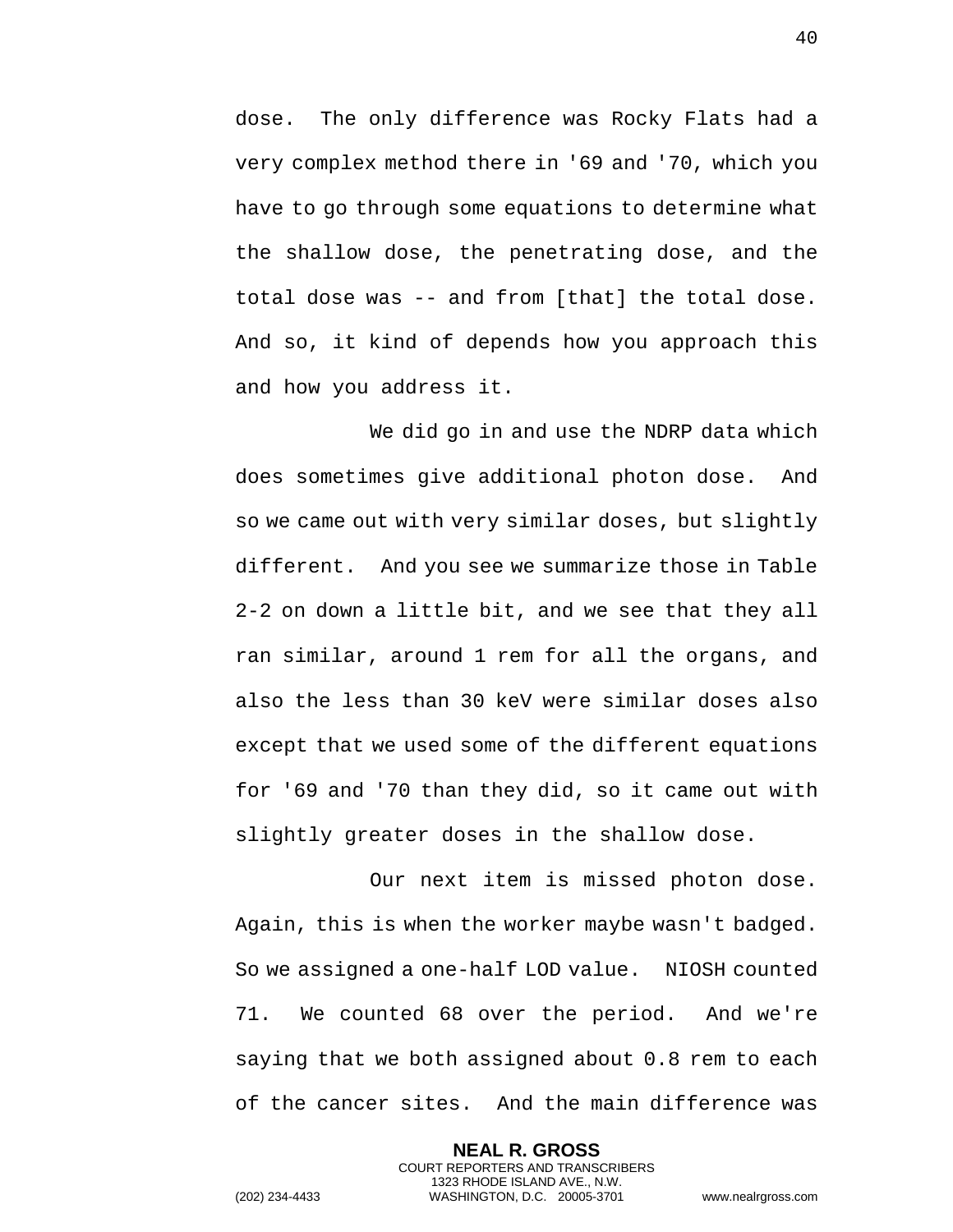the way we assigned the zero missed dose. And NIOSH also used the Weibull distribution for some years, which moderately changes some of the total dose calculated. NIOSH also used a range in the dose conversion factor while SC&A used constant modal values from IG-1. And so, they're close, but there's slightly different methods there.

So that brings us down to the recorded neutron dose. If you scroll down a little bit there. We see that Rocky Flats did have monitored neutron dose most of the time. But the doses, they weren't usable, so we used N over P values for '71 through '76. And so they've assigned according to the dose conversion factors. They're given in Table 2-3. And we see that both NIOSH and SC&A used the same conversion factors. And they assigned about one rem of recorded neutron dose to each organ and so did SC&A.

Then we see that the main difference on the top of page 14 there is that NIOSH used some Weibull and logarithmic, log-normal distribution. And SC&A used just the log-normal distribution. And so that there were similar matches. The doses

> **NEAL R. GROSS** COURT REPORTERS AND TRANSCRIBERS 1323 RHODE ISLAND AVE., N.W.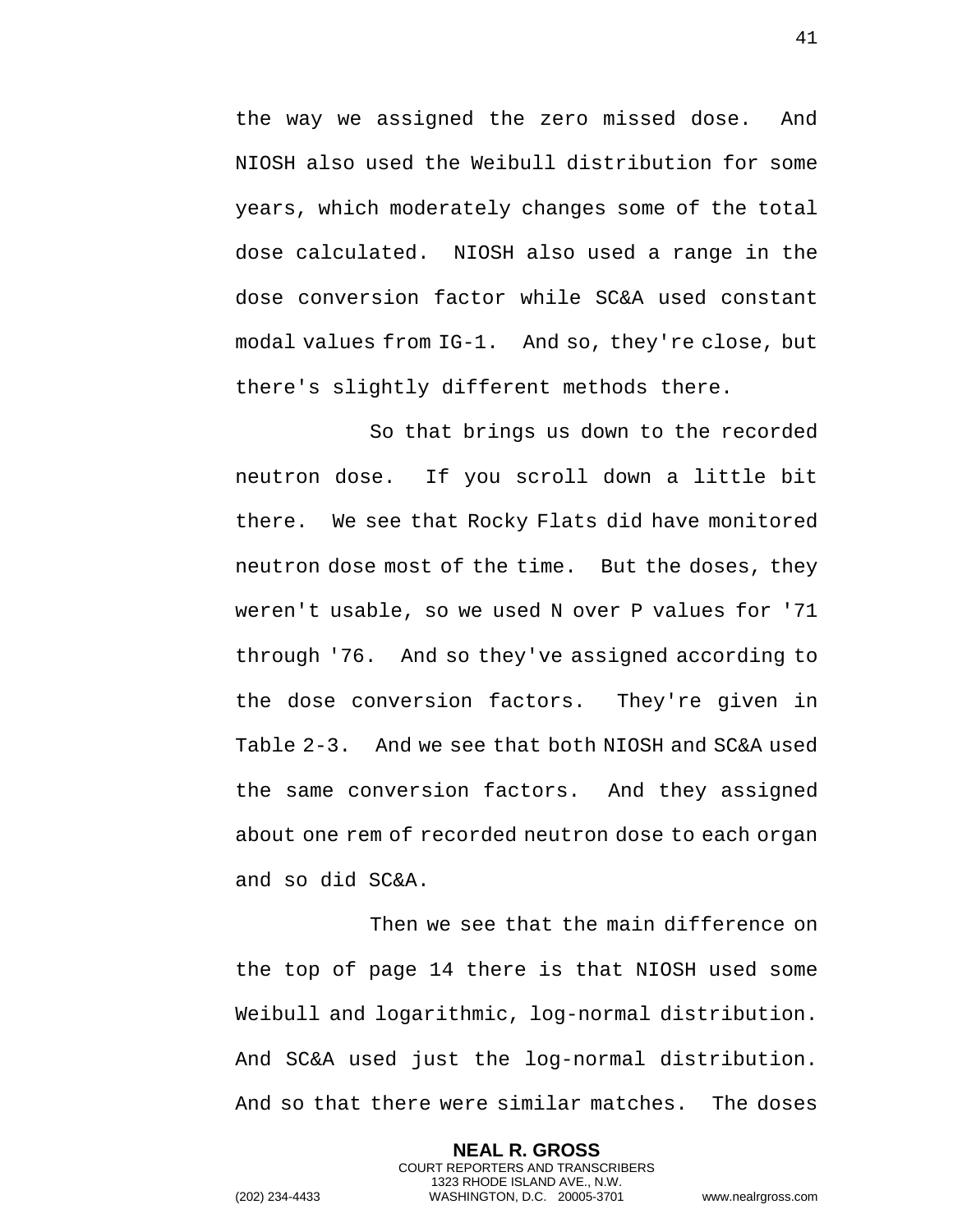were similar, very close, and the distributions were slightly different, but close.

Let's move to the next section, which is missed neutron dose. And again, NIOSH added up 75 badge exchanges with zero or less in LOD over two readings. SC&A counted 72. And there is an error there. If you go down to where it says NIOSH entered the missed neutron dose as in IREP with neutron energies of 100 percent [of] 30 to 250 keV, that's obviously incorrect. We entered it according to the Table 1 we just looked at. And so that "100 percent [of] 30 to 250 keV" should be removed.

Next paragraph shows that NIOSH assigned about one-and-a-half rem to each cancer site, and SC&A assigned a similar amount. The main difference was in the number of zeros and the distribution factors used and the dose conversion factors used. We used the same dose conversion factors that NIOSH used in Monte Carlo, so we had a range of dose conversion factors. SC&A used a constant modal value.

So now there were gaps in the record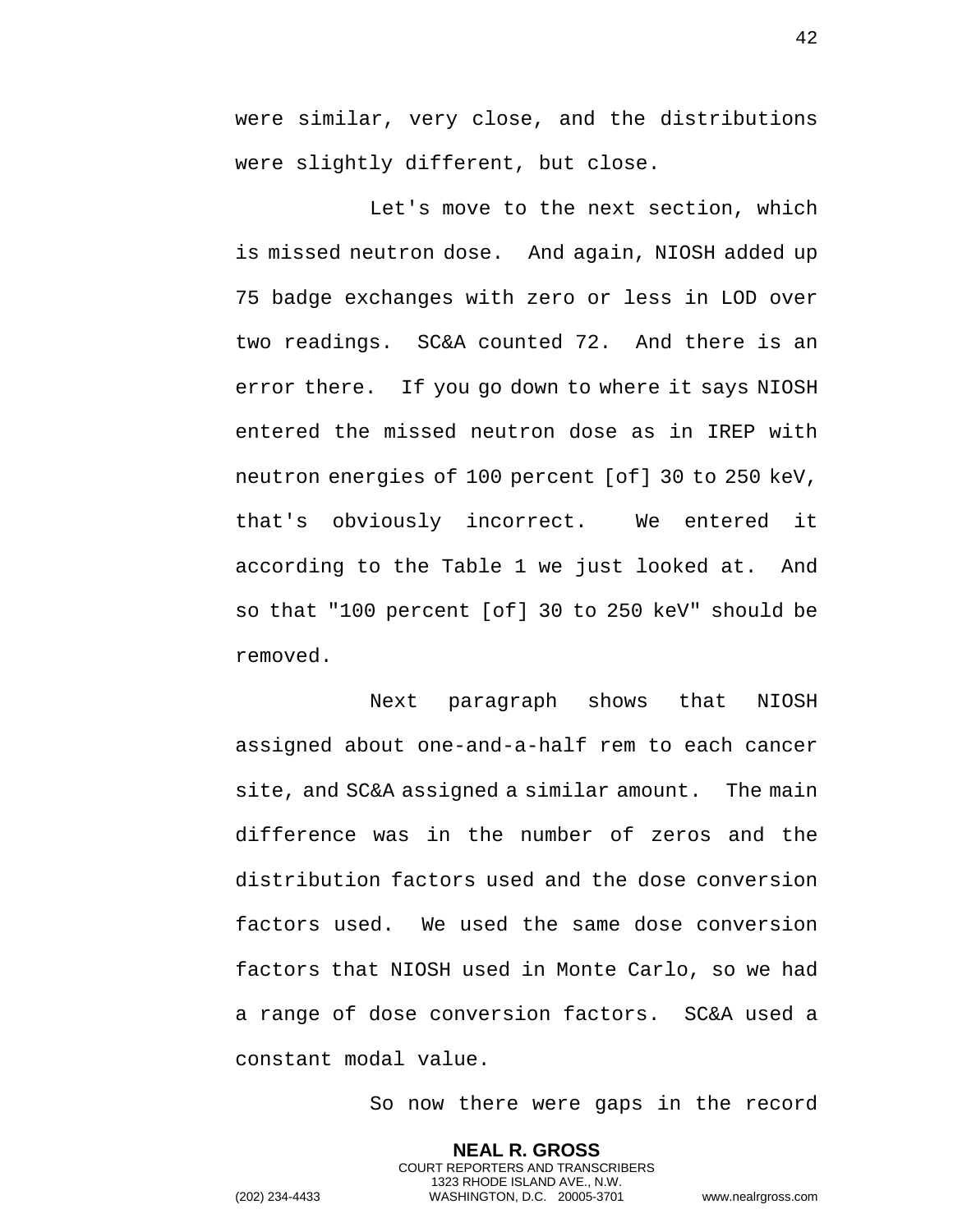for -- well, for '69 and '70, coworker dose was to be assigned for any zero readings where there weren't any dosimeter badges. Or sometimes during this period Rocky Flats had assigned zero even if the badge wasn't read. And so in that case, you should [use] coworker dose at Rocky Flats during '69 and '70.

And so it depends on what you counted as a badge cycle. NIOSH used three months for coworker dose necessary in '69 and nine in '70. SC&A counted 9.6 in '69 and 5.6 in '70. Did I say that? NIOSH used nine months in '69 and three months in '70. And we used a slightly greater number the way we calculated it. And NIOSH assigned slightly less than we did, and the difference was the way we calculated the coworker dose.

Now, this was somewhat offset by the number of zeros. And so, in this case, usually pretty much it washes out, but we did the same thing on it, but used a slightly different interpretation of the data, the recorded dosimetry data.

> **NEAL R. GROSS** COURT REPORTERS AND TRANSCRIBERS 1323 RHODE ISLAND AVE., N.W.

Now, the shallow dose, this is where our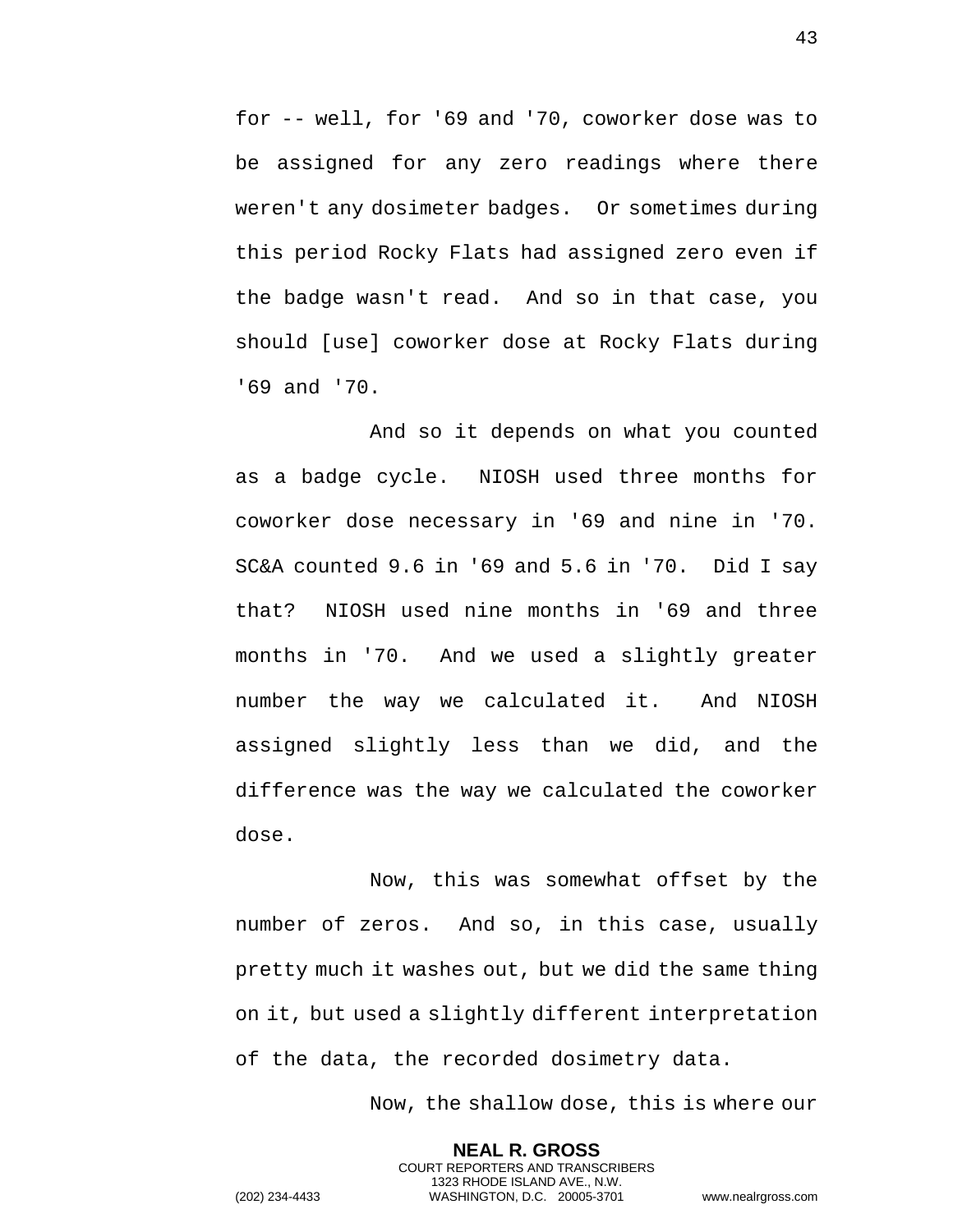main difference was. We calculated the less than 30 keV photons because it was a plutonium handling facility. So you assign less than 30 keV photons, just beta dose. And so we both assigned similar doses, except in calculating the 1969 dose NIOSH divided by the factor of 0.65, which came from the open and closed window, a difference of 0.35; 1 minus 0.35 is 0.65. And those are covered in equations 3 through 6 of the Rocky Flats TBD-6.

And we did not find that they specifically said to apply that 0.65 factor to the coworker dose, so we did not. And so we came out with a slightly less dose than NIOSH did for the shallow dose for '69 and '70.

Now we want to go to the next page. It's the neutron coworker dose. Or not the next page, but down a little bit. We used the coworker to assign doses during the '69 and '70 period. Again, NIOSH assumed nine months for '69 and three months for '70. And we assigned 9.16 months for '69 and 5.67 months for '70. And so this would come out slightly different in the dose assigned. And those are summarized in the Table 2-4 there.

> **NEAL R. GROSS** COURT REPORTERS AND TRANSCRIBERS 1323 RHODE ISLAND AVE., N.W.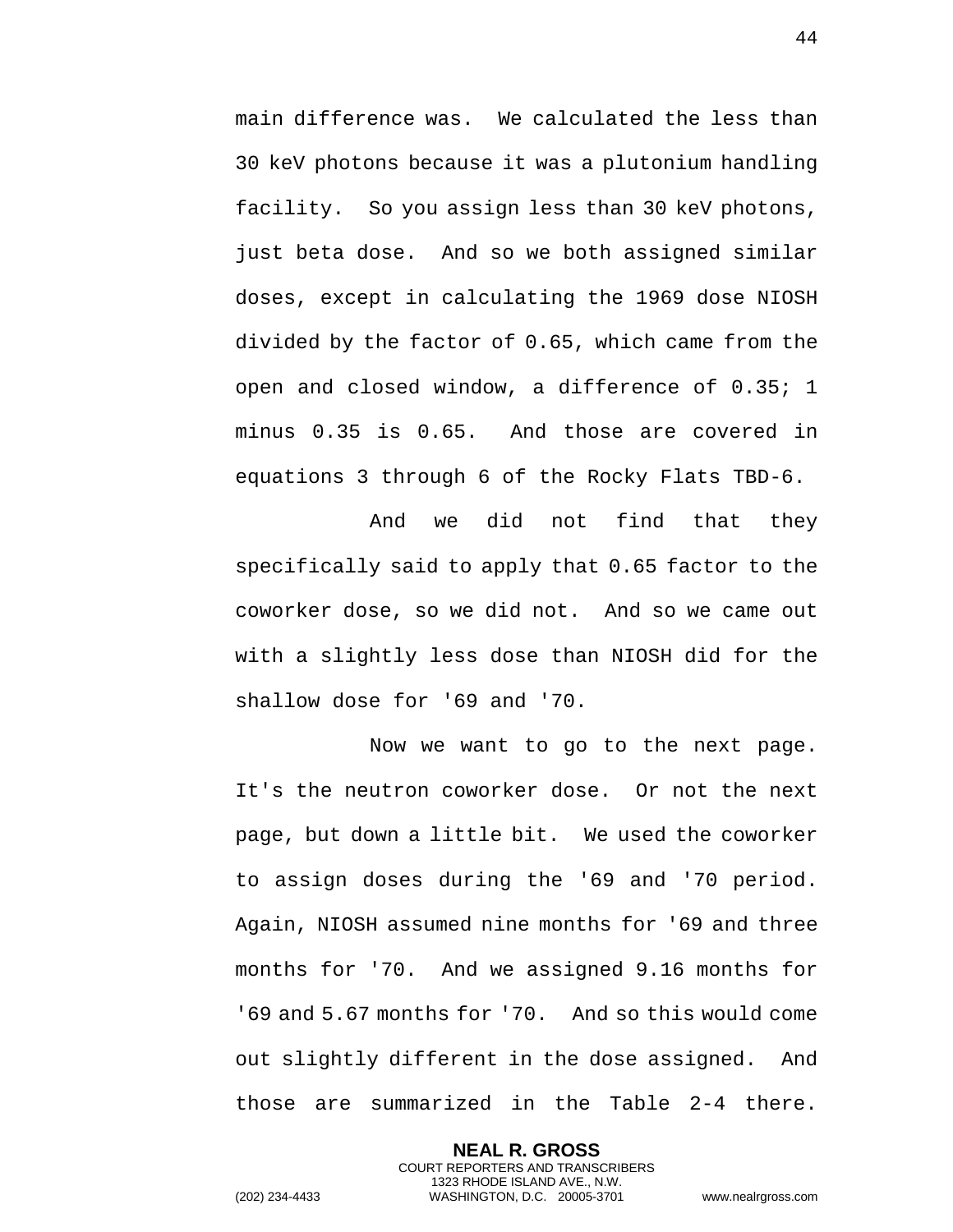You'll see they're similar, but our doses are slightly larger because of the more months. We used slightly more months.

Onsite ambient is the next subject. We see that according to TBD-4 -- or no, Procedure-60 actually-- that gives the details on this, that from prior to 1970 and after 1990 that Rocky Flats used to assign ambient dose because they subtracted that out of the badge readings. And so you need to add that back in. And so that was four millirem a year. And we see that we both assigned a total of several millirem there for the work period. And we both agreed and assigned the same dose, so there's no issue on that in this case.

Okay. We'll go to occupational medical dose here. We see that there are some records of X-rays. And there was a pre-hire AP and lateral scan. And we see that they used the TBD -- I mean, excuse me, OTIB-6 -- to assign doses to the organs, and we both assigned the same dose and had no issues with that. Okay. And assigned as a normal distribution of 30 percent uncertainty. We both did that.

> **NEAL R. GROSS** COURT REPORTERS AND TRANSCRIBERS 1323 RHODE ISLAND AVE., N.W.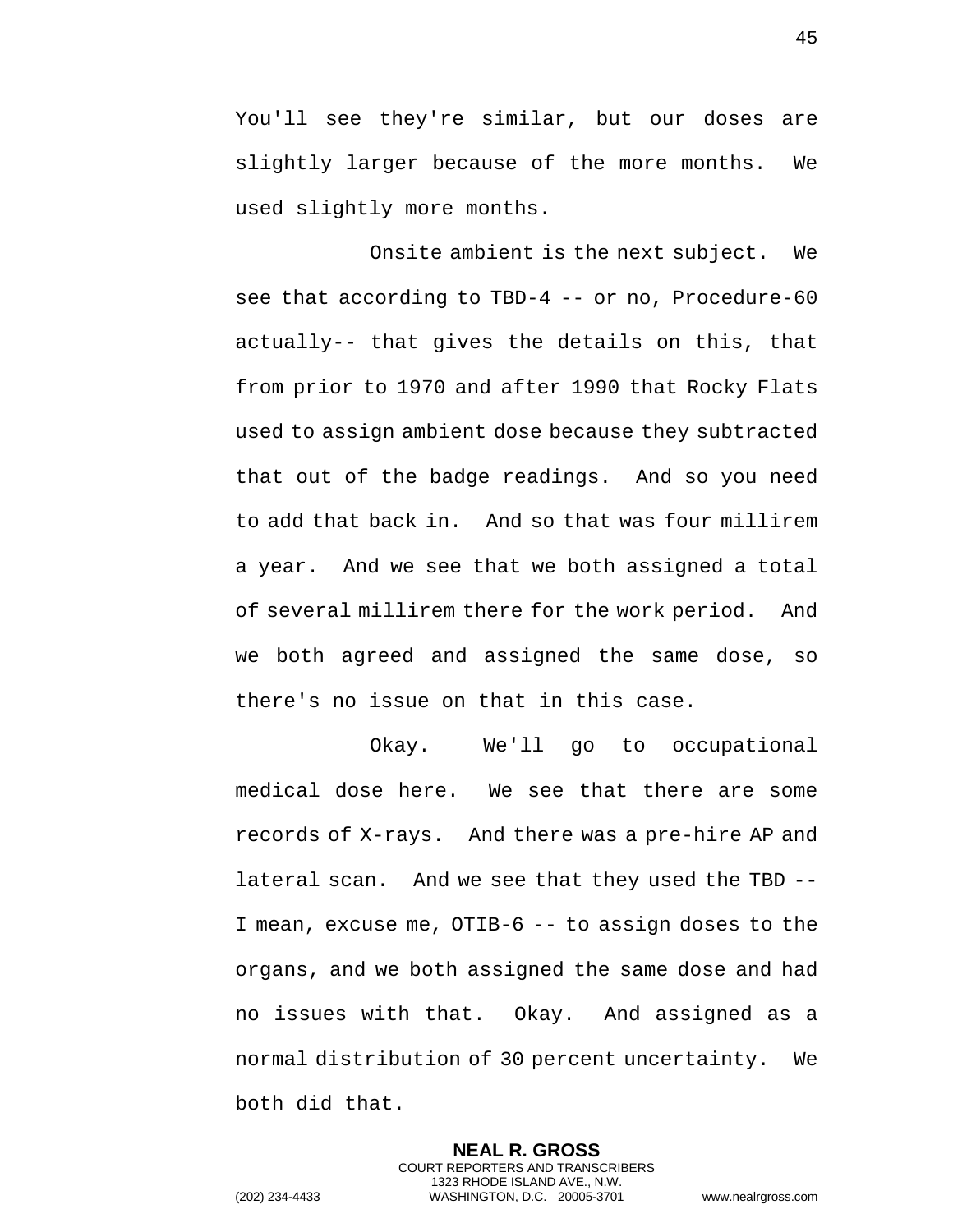So that brings us down to internal dose on the next page. We see that the worker had urinalysis in the '60s for uranium, americium, plutonium. And had whole body counts in the '60s, '70s and '80s. And all of the results were less than the minimum detectable activity or limits. And so what we did was assign missed plutonium, missed uranium, and then pure americium.

So if we look at the plutonium, we both looked at the uranium -- I mean, excuse me, the urinalysis information -- and that they used one-half MDA in the IMBA program to back-project the intake. And also looked at the whole body counts for plutonium and decided which one would provide the most claimant-favorable or upper bound limits on the intakes.

And so both dose reconstructions found that type M plutonium provided by the urinalysis would provide the best estimate dose. And we'll see that the next table there on page 18, Table 2-5, is a summary of that. You see that we had similar projections, very close to the amount of intake. And we used the Chronic Annual Dose Workbook, and

> **NEAL R. GROSS** COURT REPORTERS AND TRANSCRIBERS 1323 RHODE ISLAND AVE., N.W.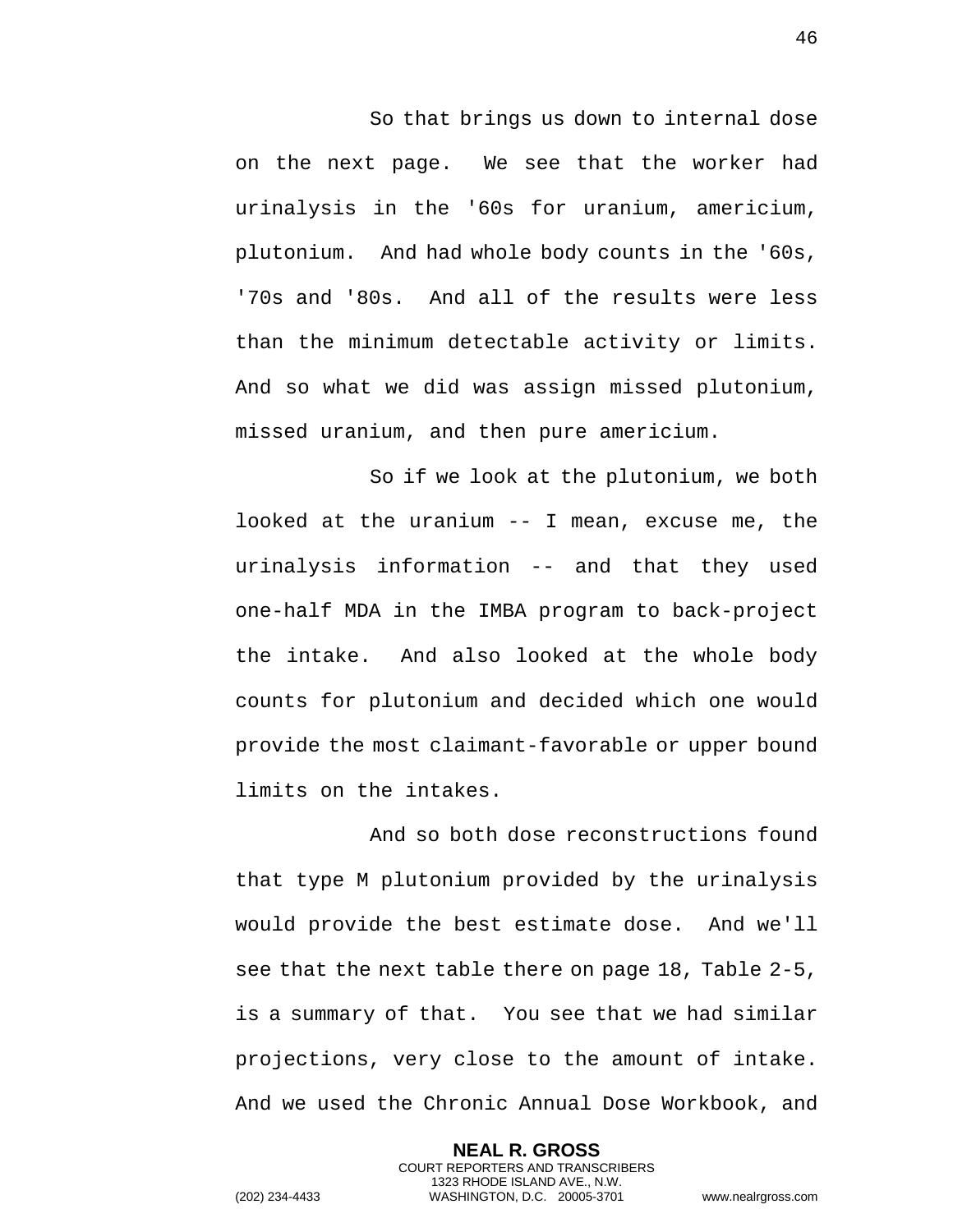NIOSH used the ITIW Workbook, to assign the annual alpha doses to the organs. And we [see] down there at the Table 2-6 that the comparisons were very close for the missed uranium.

We can go to missed -- I mean, excuse me, missed plutonium. We go to missed uranium now. I was reading the next slide. NIOSH and SC&A both found that the EE was monitored for uranium intake, however, all less than MDA values. And so we go through the process of assigning missed uranium intake.

Now, in this case, we assumed different pathways. NIOSH assumed 100 percent uranium exposure from U-234 and calculated, you know, used one-half MDA to back-calculate the intake and used the ITIW to assign dose of about around 50 millirems to each of the dose -- to each of the organs. Whereas SC&A assumed that exposure to DU as recommended in Section 52 and 56 of TBD-5. We used one-half the MDA and used that in the CADW to do the dose. But first we looked at the background level of the whole body counts to determine what that would project and found out -- compared that

> **NEAL R. GROSS** COURT REPORTERS AND TRANSCRIBERS 1323 RHODE ISLAND AVE., N.W.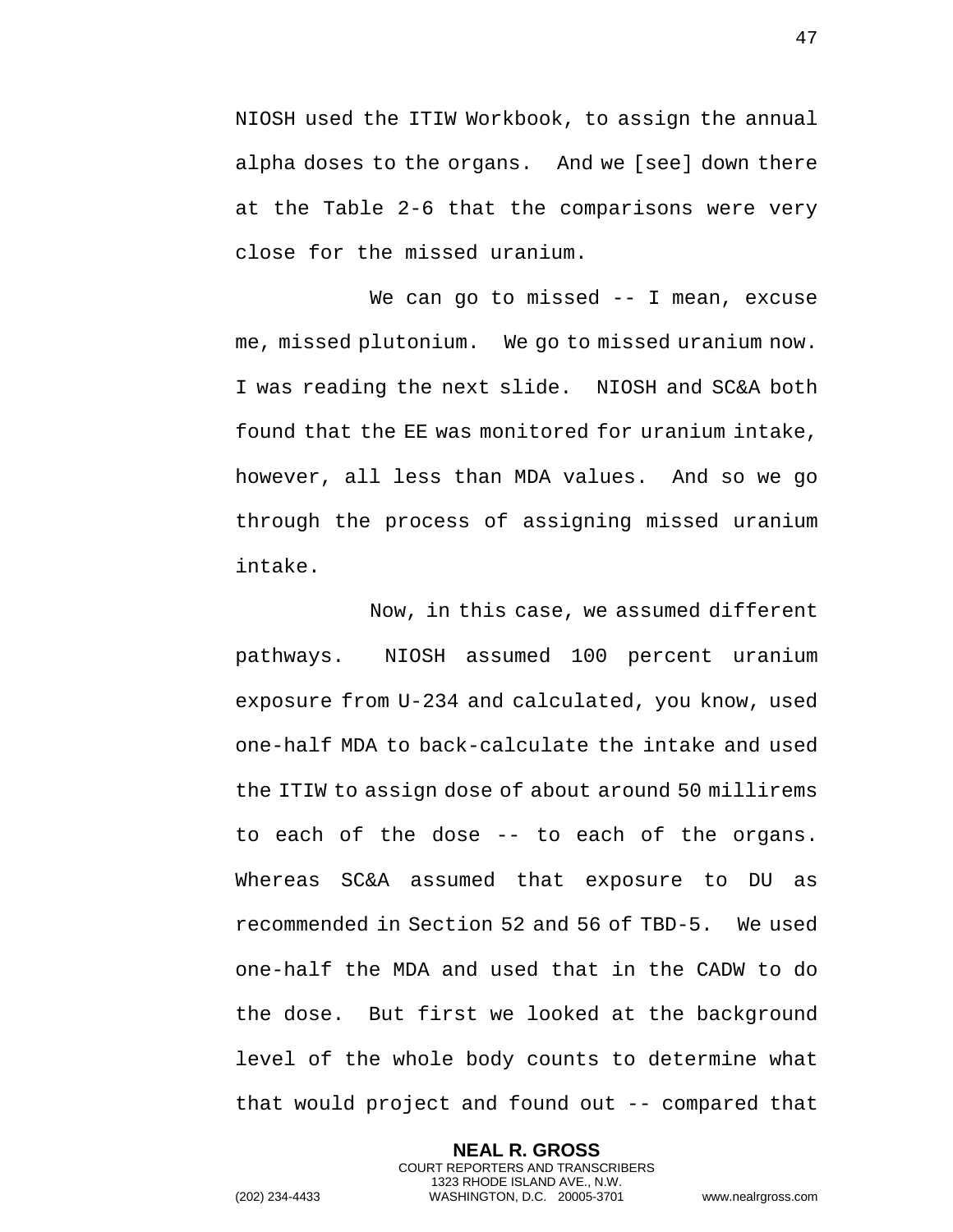to the urinalysis and found that the urinalysis is more claimant-favorable. So we used that data.

And so we then used that in the CADW to do the dose calculations and came out about half a -- excuse me, about 50 millirems to each organ. So we used different paths, made different assumptions, used different methodology, but ended up with very similar doses.

We see that our last item on internal intake was americium. The worker did have americium analysis and it's less than the MDA. And so we assumed that this was probably for pure americium, working on the pure americium-241 project, or around it. And so, both DRs assumed that and used -- NIOSH used their ITIW to assign dose of about 100 millirem to each of the organs. SC&A used the IMBA to do a projection of the intake and a CADW to estimate the dose. And again, around 100 millirem to each organ.

And very similar doses. A slight difference, the only thing I can see, we had very similar projections of intake, was the workbook used to assign the annual doses resulted in a

> **NEAL R. GROSS** COURT REPORTERS AND TRANSCRIBERS 1323 RHODE ISLAND AVE., N.W.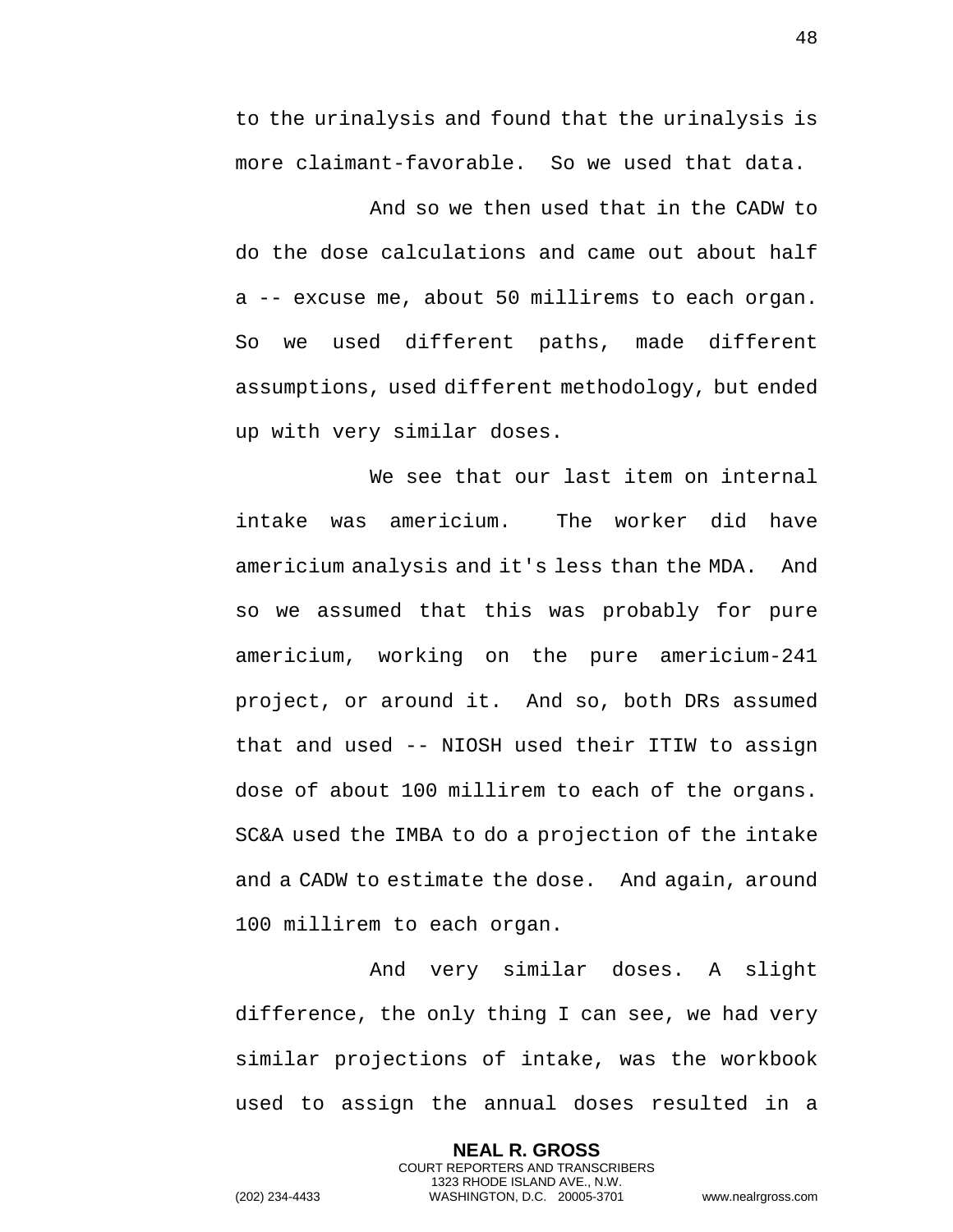slightly different total dose.

We'll go to page 20 for incidents. Both DRs evaluated the documentation that was available, the CATI and the DOL, DOE records, and found no incidents that would really change the way the DR was done. The worker was monitored externally, internally over most of the period of employment and we did not find any incidents that would change our dose reconstruction methods.

So Section 3, Table 3-1 on the next page, summarizes our conclusions. And we see that the total doses assigned were around 10 rem to each organ. The PoC was less than 50 percent in both cases.

And as I've discussed during this presentation that our main difference was the type of distribution used. The Weibull would result in slightly different total doses. And the method used to determine the shallow dose in '69 and '70 and the coworker dose in '69 and '70 were slightly different. And the use of ITIW and CADW to assign annual doses result in slightly different dose distributions.

> **NEAL R. GROSS** COURT REPORTERS AND TRANSCRIBERS 1323 RHODE ISLAND AVE., N.W.

49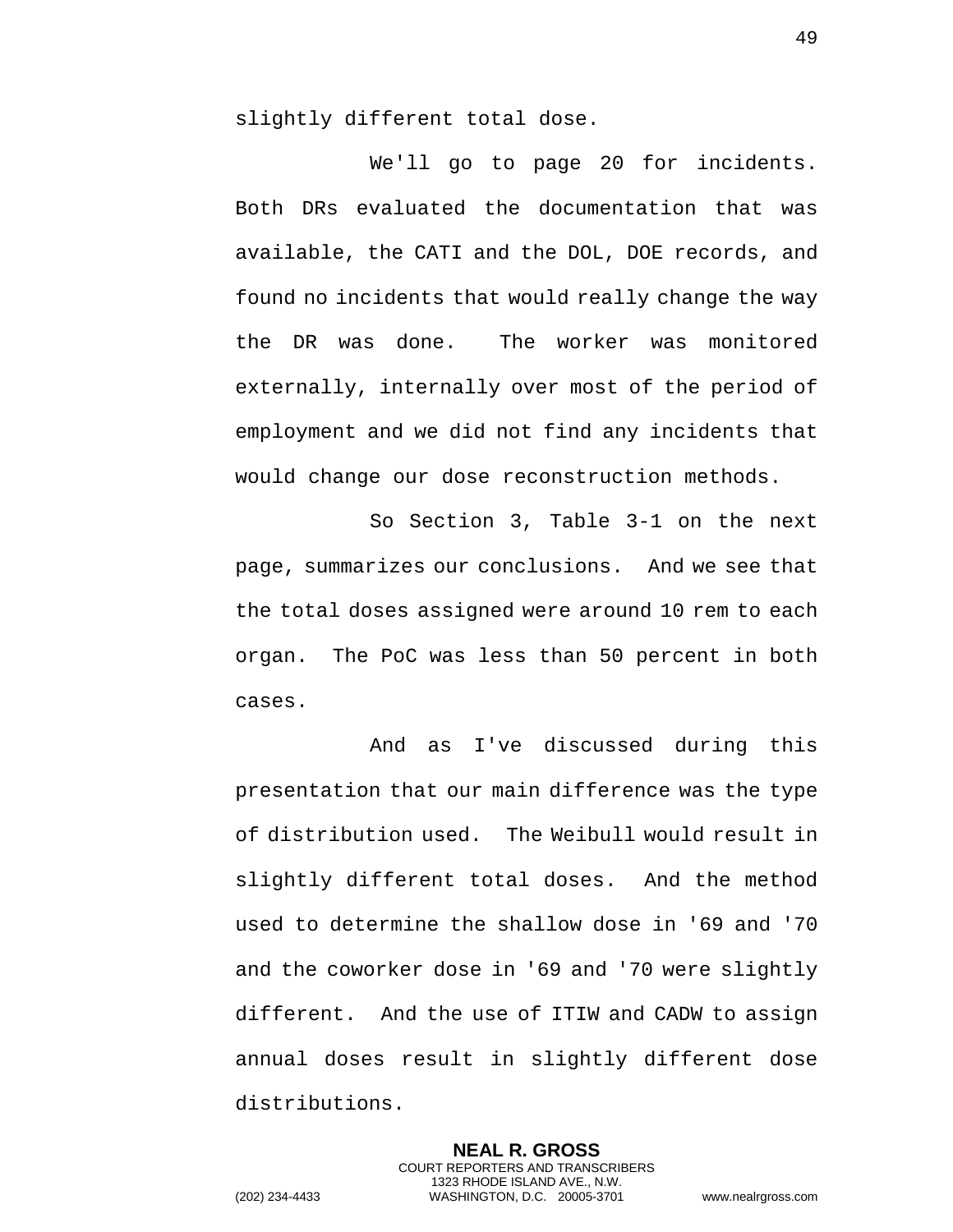And let's see, there is a correction on that page. Let's see, on page 21. If you go down, it says assignment of coworker shallow photon dose. Down at the last sentence of page 21. NIOSH identified 9 months of photon exposure in requiring coworker dose for 1969 while SC&A required - assumed 9.61 months in '69 and 2 months for '70. Okay. The part where it says, "While SC&A assumed 9.61 months for 1969," that should be deleted because we're still referring to NIOSH's 9 months and 3 months.

And so the next page then tells what SC&A assumed. So that's an area we need to address.

MS. GOGLIOTTI: Okay. Ron, I'll take note of it and we'll correct it.

DR. BUCHANAN: Yeah, okay. And so, like I say, the main differences were assuming zeros, coworker months, gaps and the distribution factors. So [these] were our main differences. So that's open for questions now.

(Pause.)

MEMBER MUNN: Did I lose you?

**NEAL R. GROSS** COURT REPORTERS AND TRANSCRIBERS 1323 RHODE ISLAND AVE., N.W. (202) 234-4433 WASHINGTON, D.C. 20005-3701 www.nealrgross.com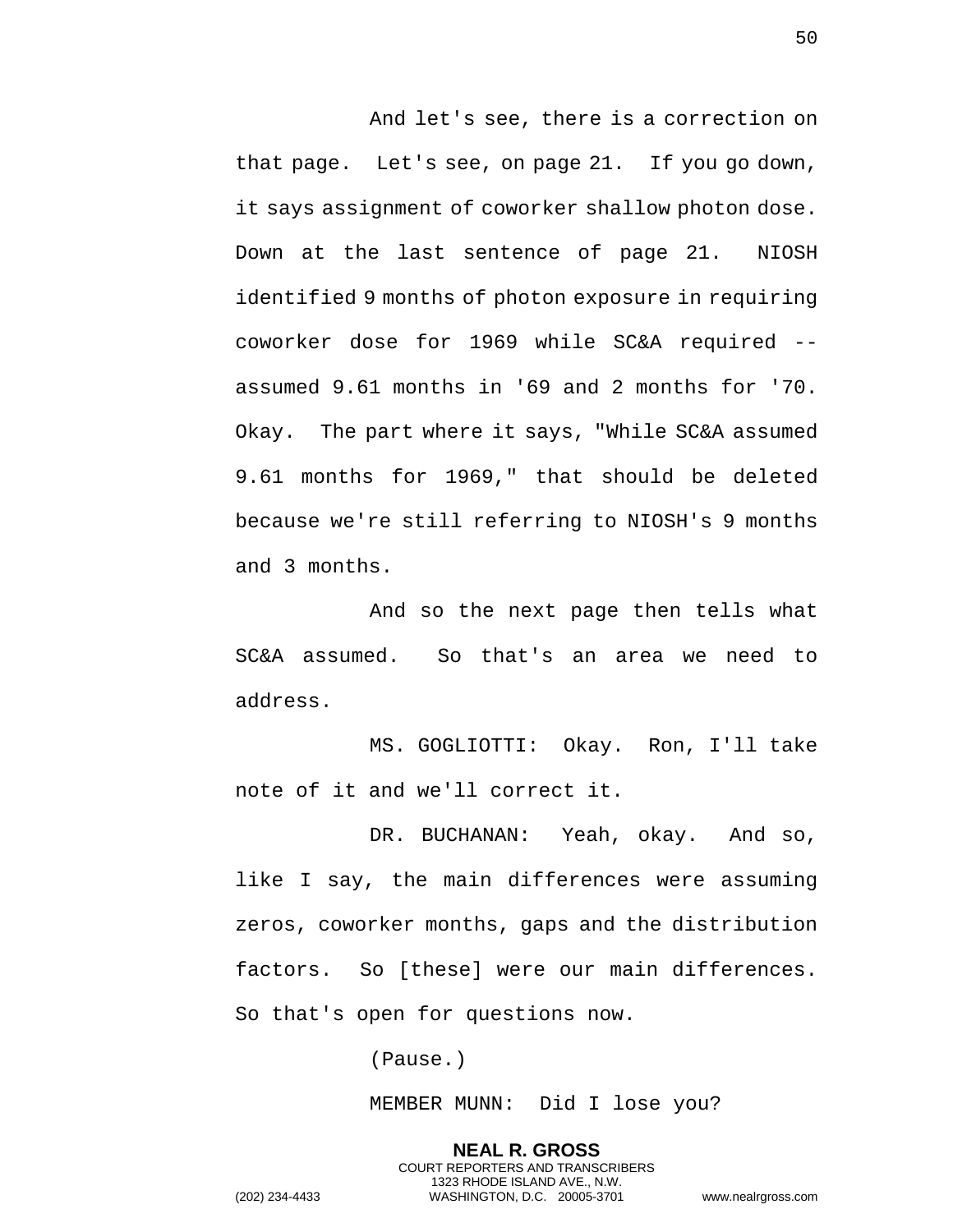MR. KATZ: No, no, no. You're on. You're on.

DR. BUCHANAN: No, I'm done. If there are any questions. I'm done.

MEMBER MUNN: I interpreted that Ron was saying he was done.

MR. KATZ: Is Dave still on?

MEMBER MUNN: But I didn't hear anyone else saying anything.

MR. KATZ: Yeah, I'm not hearing Dave. Is Dave on? I'm worried we might have lost Dave Kotelchuck, but --

MEMBER MUNN: Oh, dear. I hope not.

MR. KATZ: Either that or, Dave, we can't hear you if you -- maybe you're on mute. I don't have an email from him, so I don't have any --

CHAIR KOTELCHUCK: You're right, I was on mute. I'm sorry.

MR. KATZ: Oh, okay.

CHAIR KOTELCHUCK: And that's why there was silence. I spoke right after he finished and I said it was a very nice presentation and the results were quite similar. And, good. But I was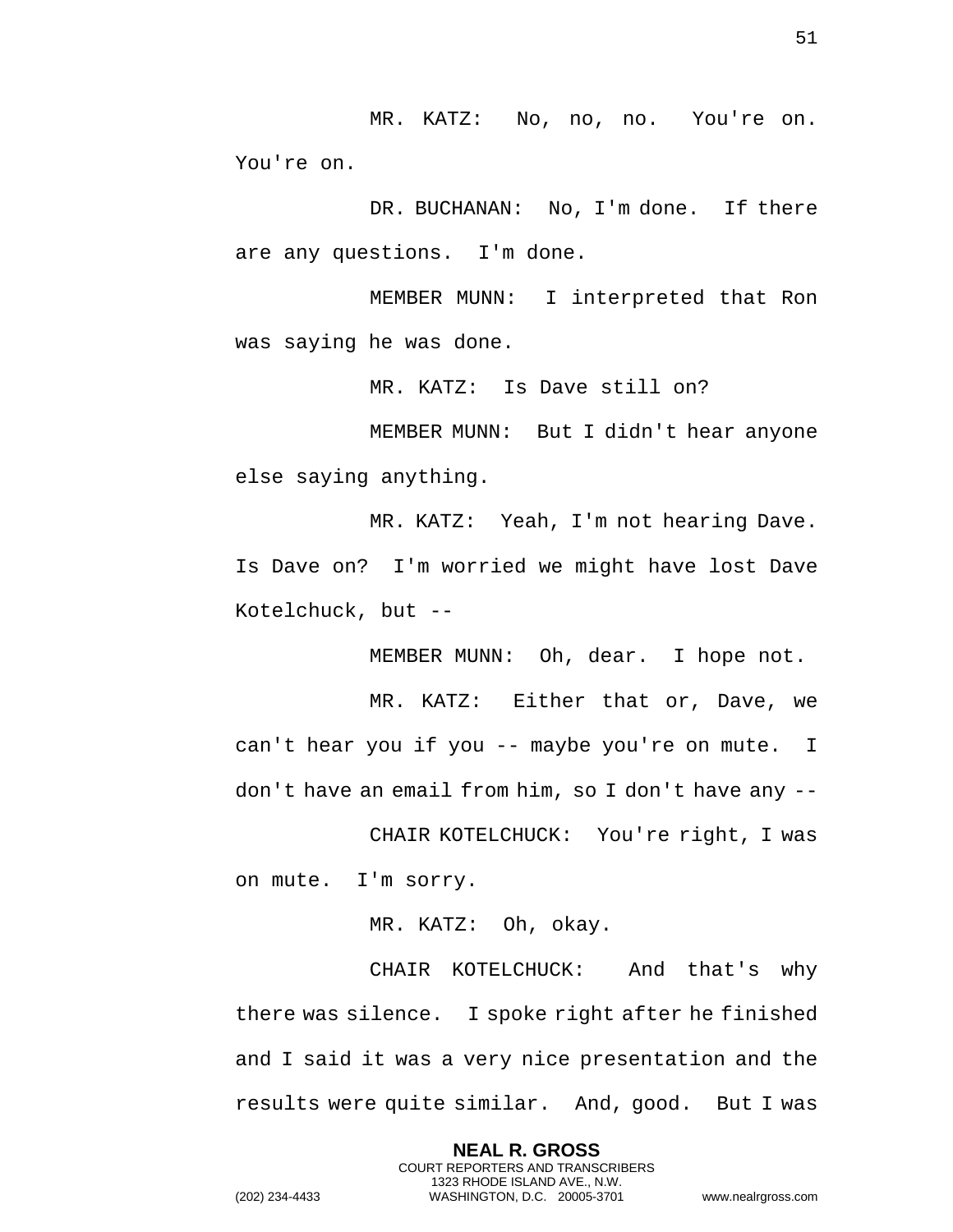hoping to hear comments.

Wanda, were you about to say something? MEMBER MUNN: No, I wasn't. I was just waiting for any other --

CHAIR KOTELCHUCK: Right. Okay.

(Laughter.)

CHAIR KOTELCHUCK: Alright. You're right, we had some noise out on the streets here in New York and I --

MEMBER MUNN: How odd.

(Laughter.)

CHAIR KOTELCHUCK: Right. So I hit the mute and forgot to that I was on mute.

MR. SIEBERT: This is Scott. If you want to a couple of clarifications, I'd be happy to add just a small couple things.

CHAIR KOTELCHUCK: Sure.

MR. SIEBERT: Number one, with the number of zeros being counted, Ron is exactly correct. At Rocky Flats it's extremely complicated to determine the number of zeros based on the timeframes that people are monitored as well as dealing with the NDRP data and then putting that

> **NEAL R. GROSS** COURT REPORTERS AND TRANSCRIBERS 1323 RHODE ISLAND AVE., N.W.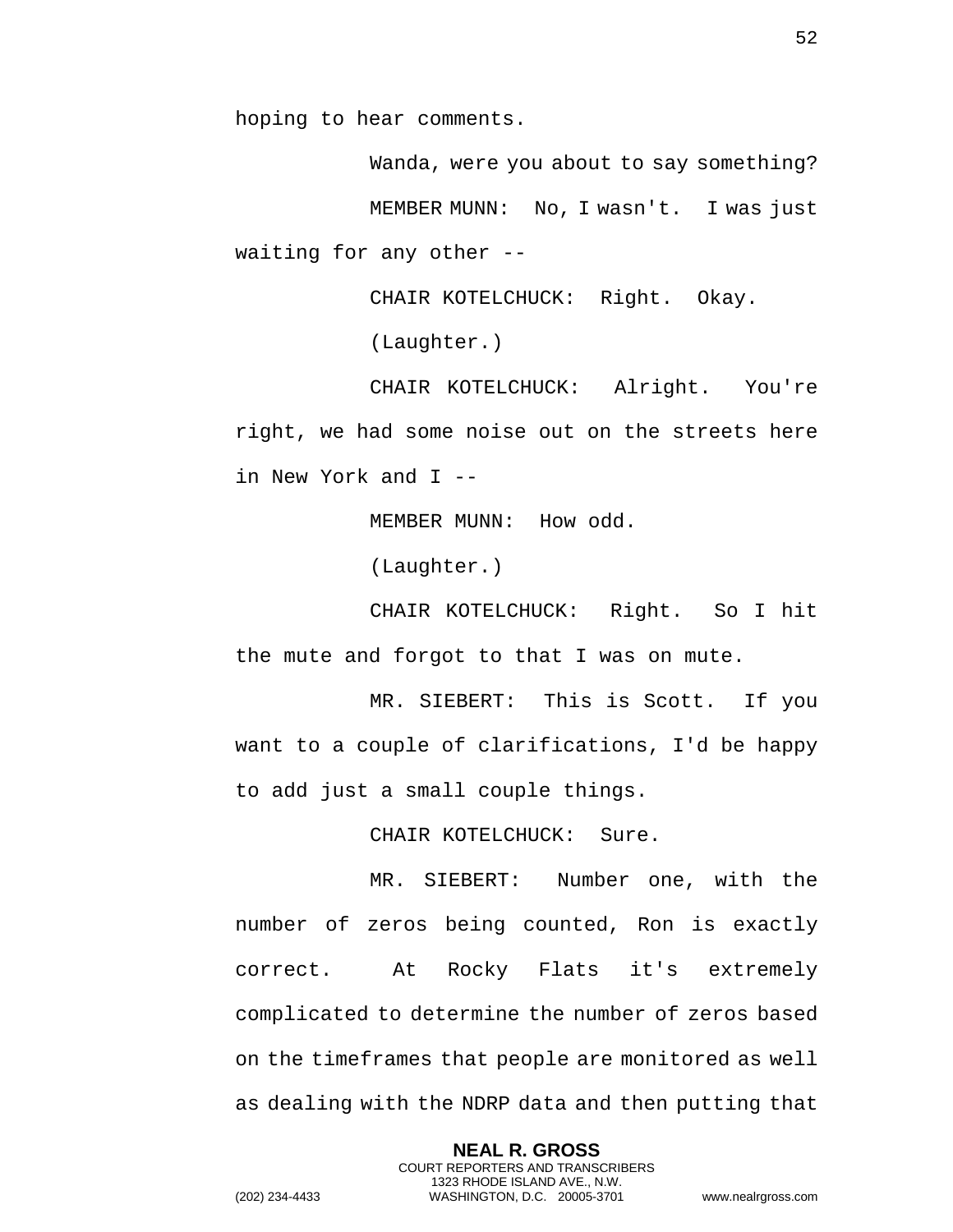all together. So the fact that those numbers are very close to each other, I was very heartened to see that. That's good.

There's also some slight differences based on the fact that we use the best estimate method that's outlined in OTIB-1 and Procedure-6, that there's some averaging and so on. So that's how there's times, if you notice, in comparison we'll have a number like 6.5 zeros, which sounds really odd, but when you do an averaging methodology as outlined in that document, that's why you'll see some of those differences. So that was good.

The other thing I just want to point out is people may have been hearing about something they haven't heard before, and I want to clarify. The ITIW tool, all that is is a workbook we can use to take results that we ran in IMBA to get doses and put it in a format that is an IREP format easily put into IREP. The reason it's called that it's ITIW is it's IMBA To IREP Workbook.

So every time they're talking about us using that tool versus them using CAD, what really

> **NEAL R. GROSS** COURT REPORTERS AND TRANSCRIBERS 1323 RHODE ISLAND AVE., N.W.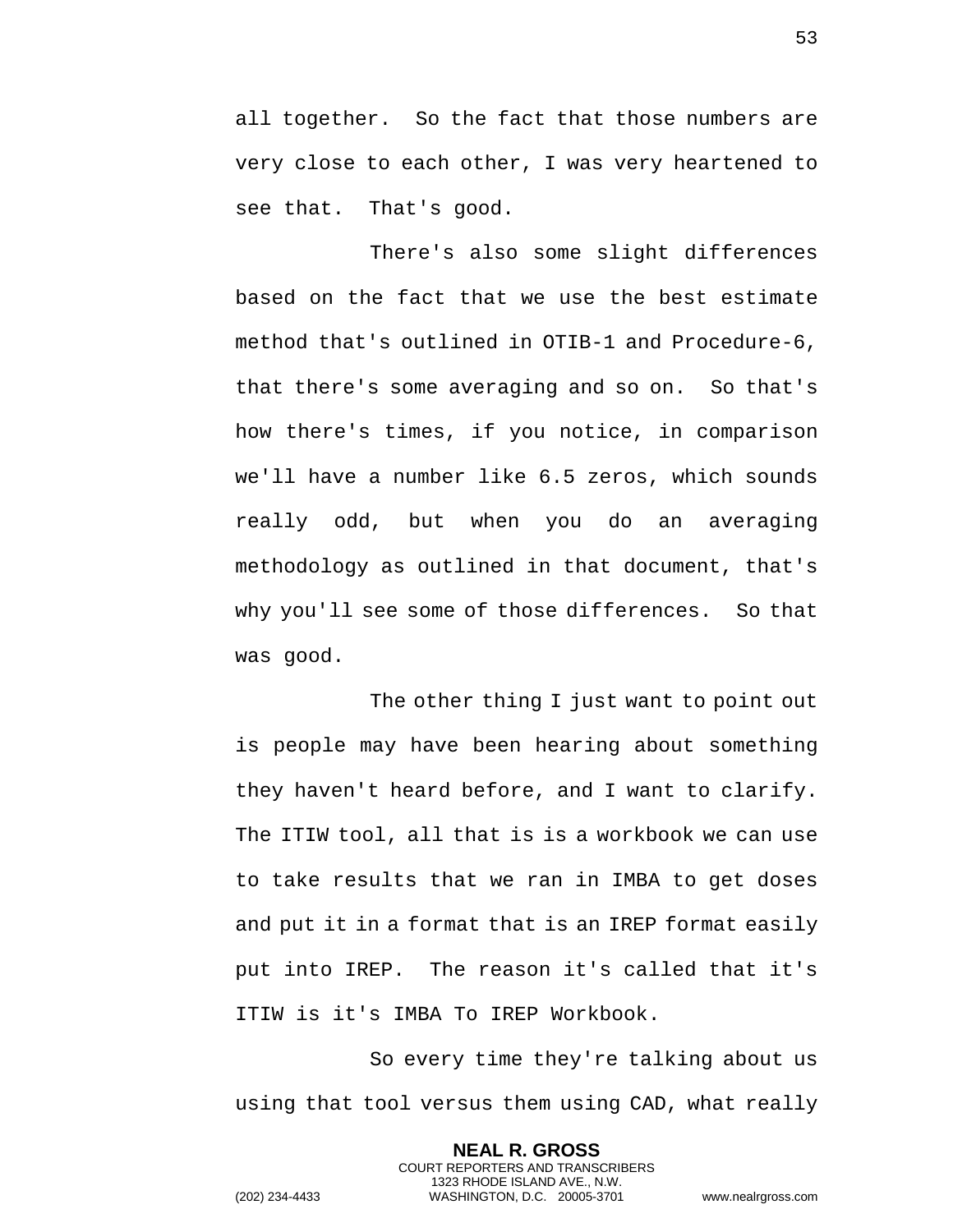happened is, because we are in best estimate territory, we ran the doses through IMBA so we weren't doing the overestimating assumptions that were in CADW. So that's why there's going to be some slight differences on the internal doses as well.

MEMBER MUNN: That does help. Thank you. At the time that I read it I thought I don't really know about this, but then there are many workbooks that we're not familiar with, at least I'm certainly not.

MR. SIEBERT: And we do love our acronyms, don't we?

MEMBER MUNN: Oh, yes, we do. Especially the TLA from the SLAs.

CHAIR KOTELCHUCK: Very good. Okay. Other comments?

(No response.)

CHAIR KOTELCHUCK: I will say it's -- I have some discomfort looking on -- just like on that summary Table 1.2 that the total doses for each of the three cancers are higher for SC&A by 0.3 to 0.5 rem, and yet the PoC is smaller, right? So

> **NEAL R. GROSS** COURT REPORTERS AND TRANSCRIBERS 1323 RHODE ISLAND AVE., N.W.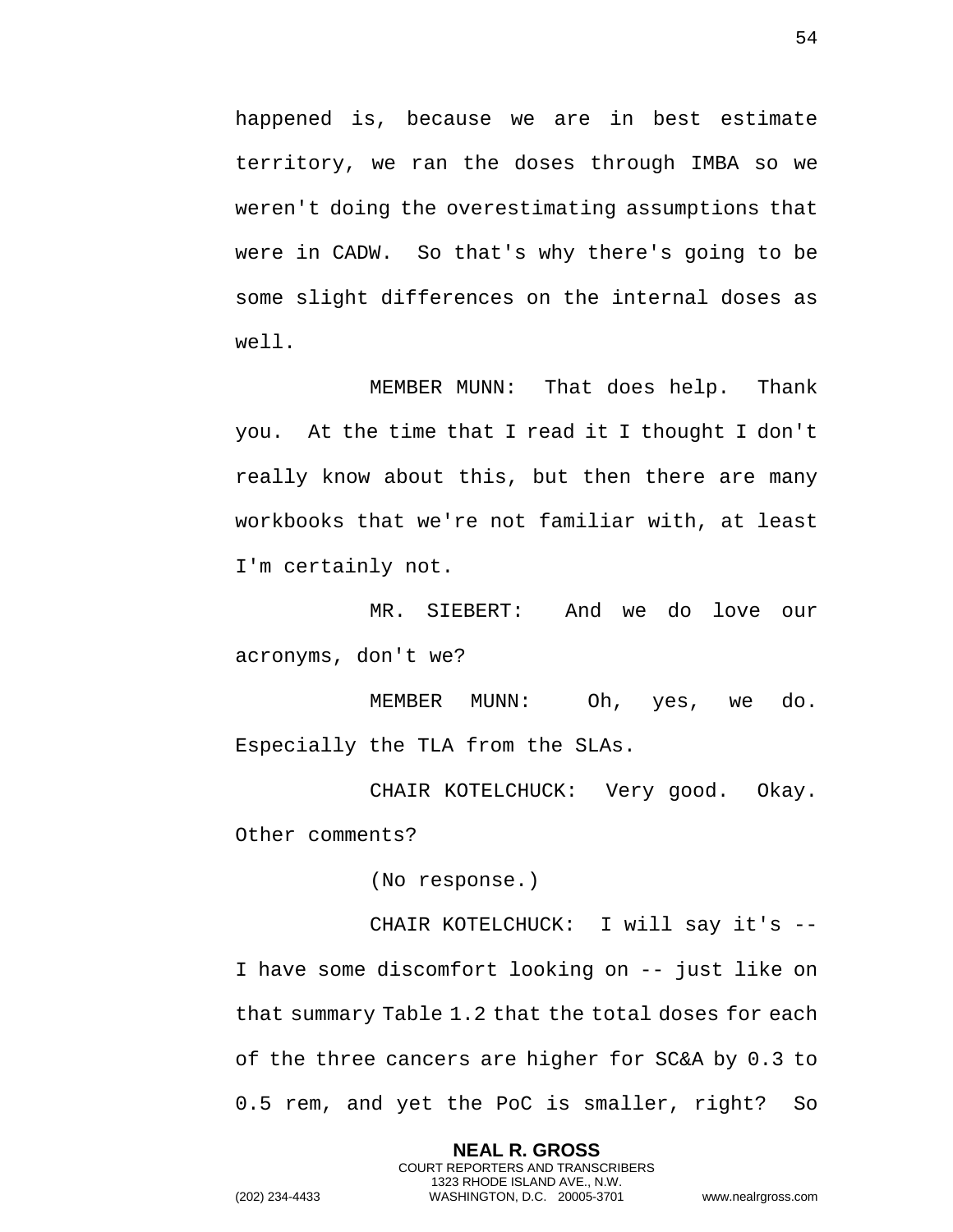you'll have -- SC&A has higher doses but smaller PoC. And I assume; and correct me if I'm wrong - no -- rather not correct me, tell me was it primarily the fact that some different distributions were used?

MR. SIEBERT: Yes, I would say the differences are, yes, number one, the distribution for especially the external dose based on these best estimate processes in Monte Carlo. And as well, there's -- as I mentioned before, there's - they assigned slightly more internal dose than we did. That's why their numbers are slightly higher.

## CHAIR KOTELCHUCK: Yes.

MR. SIEBERT: But the distributions out there, those are going to be pretty close to the same, so it's mostly going to be distribution-related.

CHAIR KOTELCHUCK: Yes. I'm worried. Looking from the outside it looks -- it is disturbing, right? And maybe it's the story of a little knowledge is a dangerous thing. But you have higher dose and smaller probability of getting

> **NEAL R. GROSS** COURT REPORTERS AND TRANSCRIBERS 1323 RHODE ISLAND AVE., N.W.

55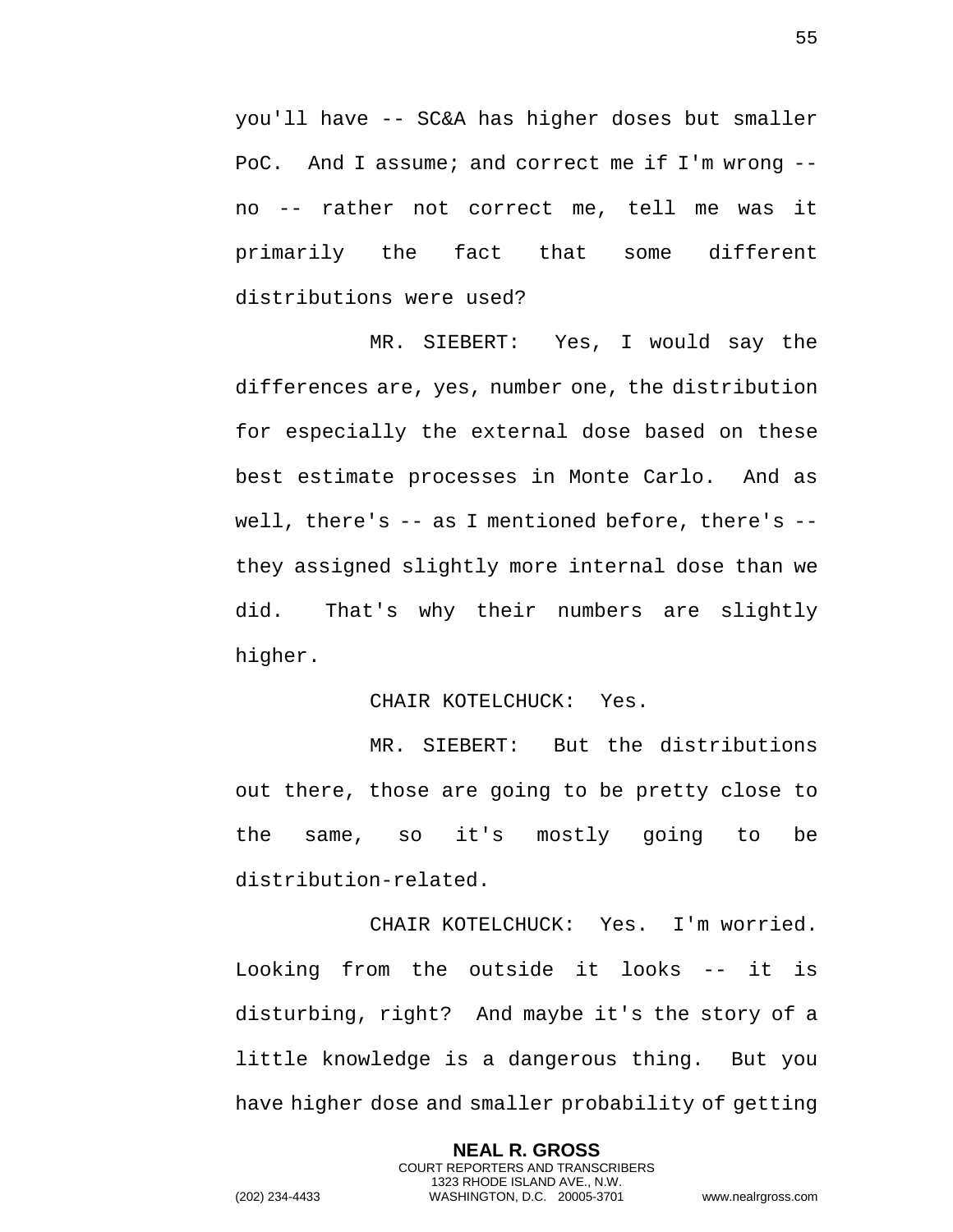cancer on the job. But what that just really tells us, the kinds of spreads that are put in between PoCs as we use different distributions.

On the other hand, the PoCs are clearly close together. I mean, they are -- and they're on the same side of compensation with NIOSH's being a little higher, which is fine.

MR. SIEBERT: This is Scott. I was guessing -- when you mentioned the Fernald case, which we'll get to --

CHAIR KOTELCHUCK: Right.

MR. SIEBERT: -- I'm guessing that is also your question on that one.

CHAIR KOTELCHUCK: Pardon?

MR. SIEBERT: I was guessing that's probably also your question on that one. It's probably going to the same answer.

CHAIR KOTELCHUCK: And that's interesting. Okay. Well, we will do that because that one there we had a much bigger difference in PoC than we've had in many of the others, and it's important to understand why. Yes, but may well be. May well be. Anyhow --

> **NEAL R. GROSS** COURT REPORTERS AND TRANSCRIBERS 1323 RHODE ISLAND AVE., N.W.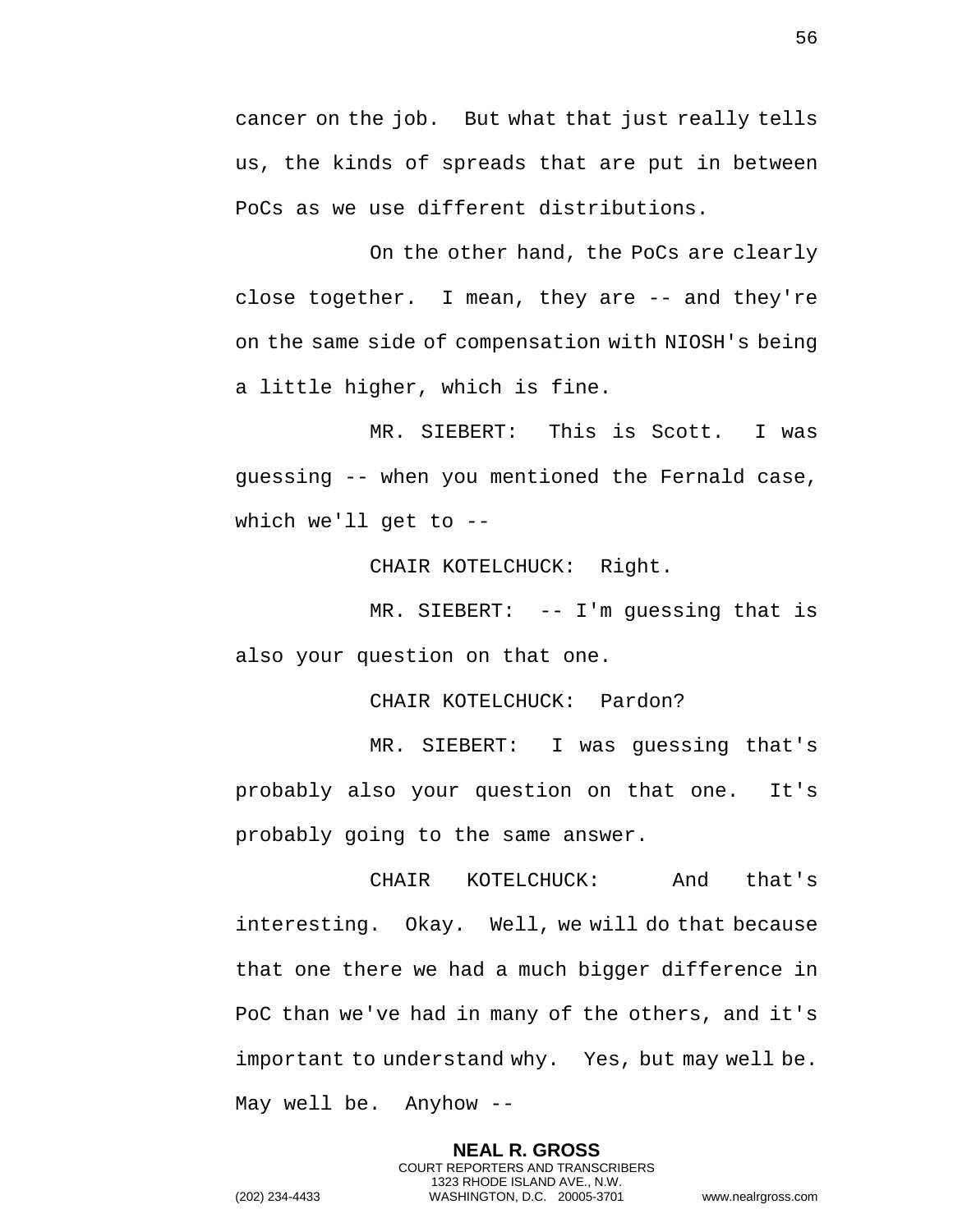MEMBER MUNN: Dave, from one perspective though that's very good. If you're looking at the perspective of some that we have adopted, that we're going to use the most claimant-favorable methods for doing what we do. Then the fact that the end results are so near, but that slightly different approaches still put you in the right ballpark and that the ones that are being used by NIOSH create a slightly larger percentage seems to me to be good from a claimant point of view.

CHAIR KOTELCHUCK: I agree. I agree. And overall the blinds are -- I think are reassuring --

MEMBER MUNN: I agree.

CHAIR KOTELCHUCK: -- to the claimant population, that things are not determined by the fact that a particular reconstructor is -- makes poor choices or better choices, but that it doesn't really matter terribly. And the PoCs are about the same and certainly the decisions are the same.

Folks, any other comments or shall we accept this as a Subcommittee?

> **NEAL R. GROSS** COURT REPORTERS AND TRANSCRIBERS 1323 RHODE ISLAND AVE., N.W.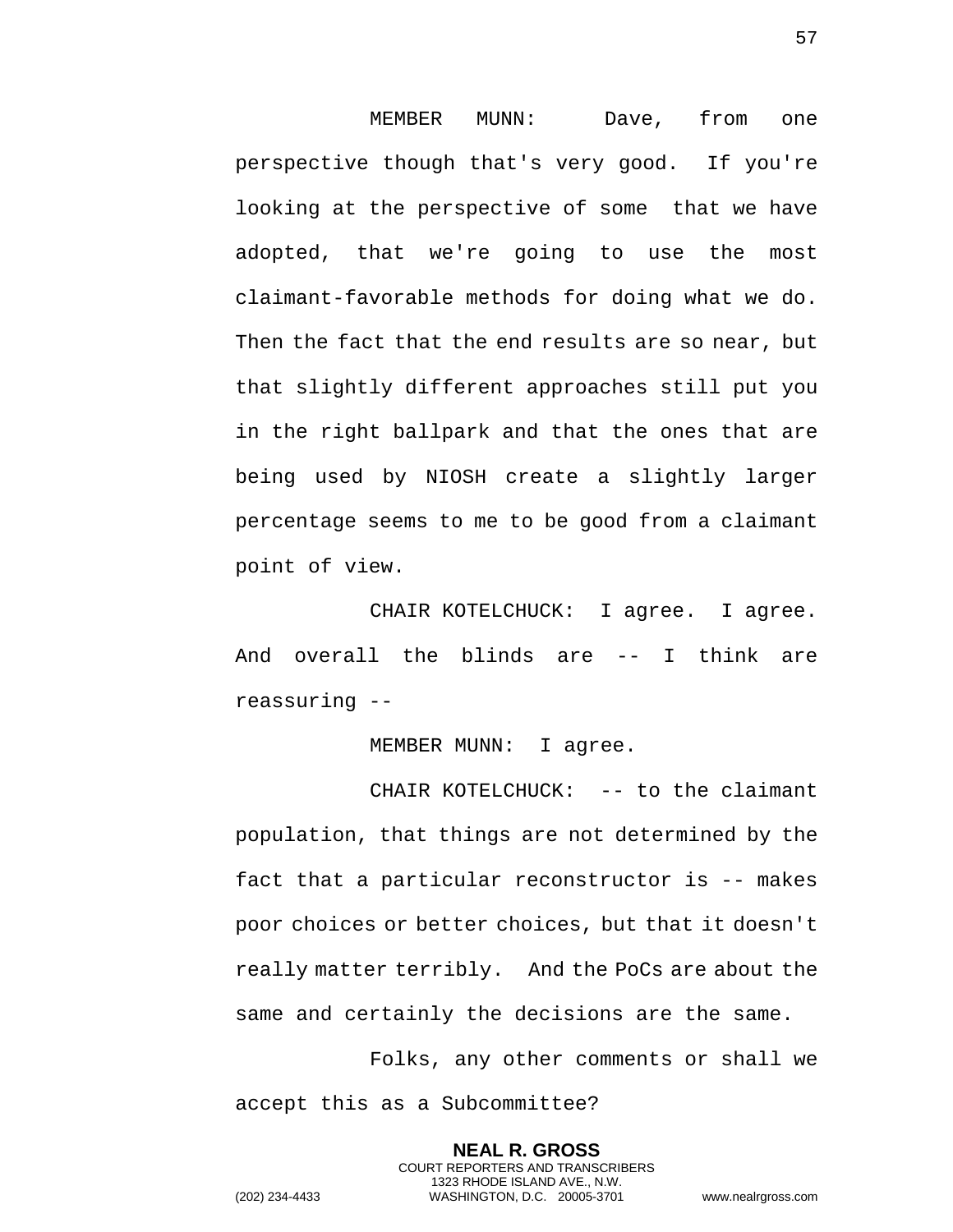MEMBER MUNN: Yes.

CHAIR KOTELCHUCK: Okay. Any objections, concerns?

(No response.)

CHAIR KOTELCHUCK: Okay. Then that is accepted.

Now it is almost noon. We have one last blind to do today, the FMCP. What do people think? I mean, I'm -- we might -- since we talked to the other people about doing the -- coming in at around 1:30 after lunch, I'm happy to go another half an hour and see how far we get on the other. Hopefully we might complete it. Would others be willing to go onto the third one now for another half an hour?

MEMBER MUNN: That's fine here.

CHAIR KOTELCHUCK: Okay. Anybody else?

(No response.)

CHAIR KOTELCHUCK: Okay. Then let's go ahead to the FMCP blind.

**Fernald FMCP**

MS. K. BEHLING: Okay. And this is Kathy Behling. This is a Fernald case and I'll

> **NEAL R. GROSS** COURT REPORTERS AND TRANSCRIBERS 1323 RHODE ISLAND AVE., N.W.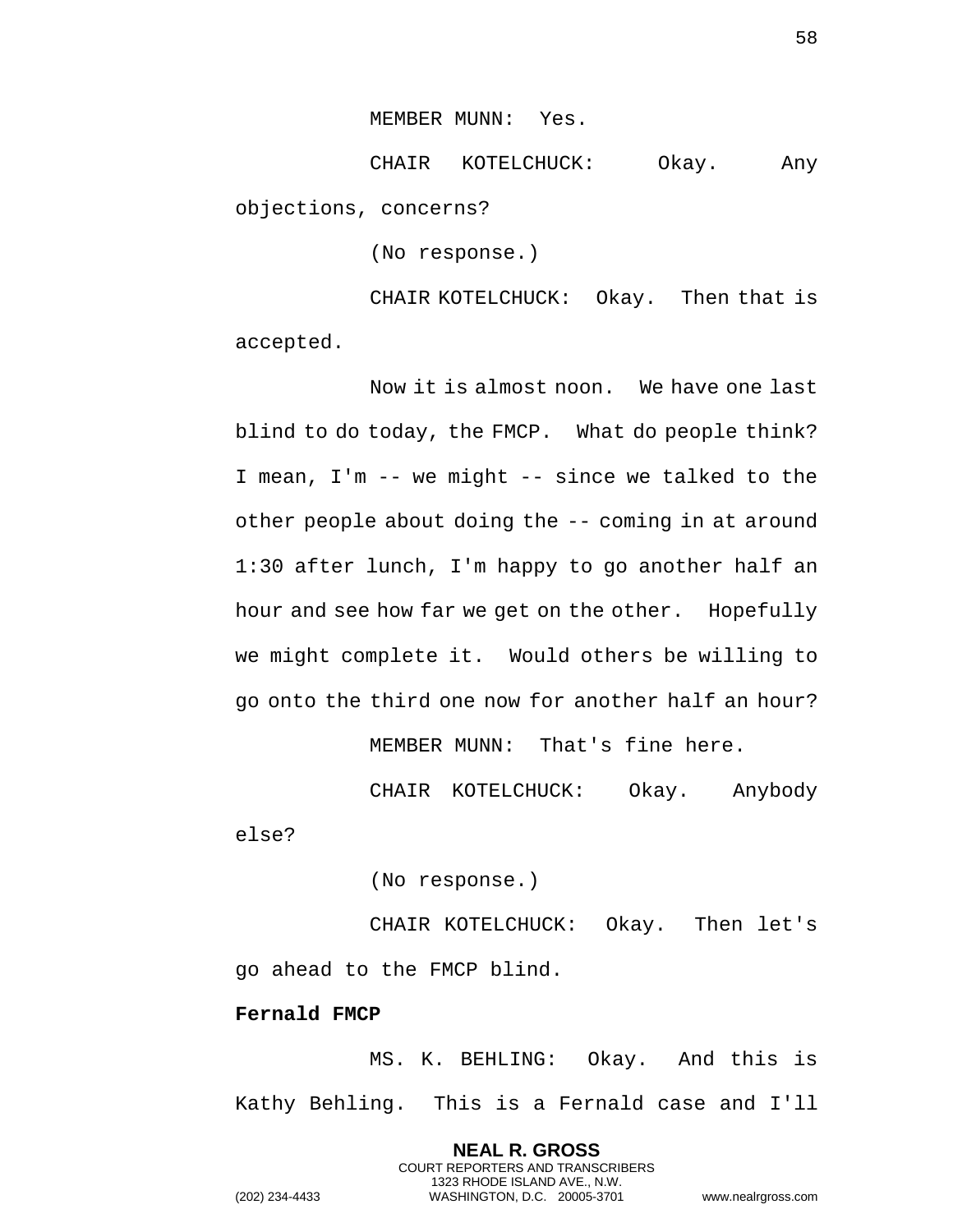have Rose go to page 7 and we can look to see that there were two cancers associated with this particular case. And that is shown on Table 1-1. Here we go.

## CHAIR KOTELCHUCK: Yes.

MS. K. BEHLING: And in this particular case both SC&A and NIOSH calculated doses that were similar and came to PoCs that were less than 50 percent. And so if we go onto page 8 on Table 1-2, we have the comparison of the doses. And as you can see, the external doses are all nearly the same. The environmental dose for SC&A is slightly higher, just minor difference and a difference in the energy distribution, which I'll talk about later.

Also there is some difference in the internal dose. Again, in this case SC&A's dose is slightly lower. We'll discuss that. And as was mentioned, even though the doses were very similar, there is some difference in the PoCs which I will get to when we get to the -- near the end of this discussion. But as we said, both methods came in less than 50 percent.

> **NEAL R. GROSS** COURT REPORTERS AND TRANSCRIBERS 1323 RHODE ISLAND AVE., N.W.

So if we move on to page 9, this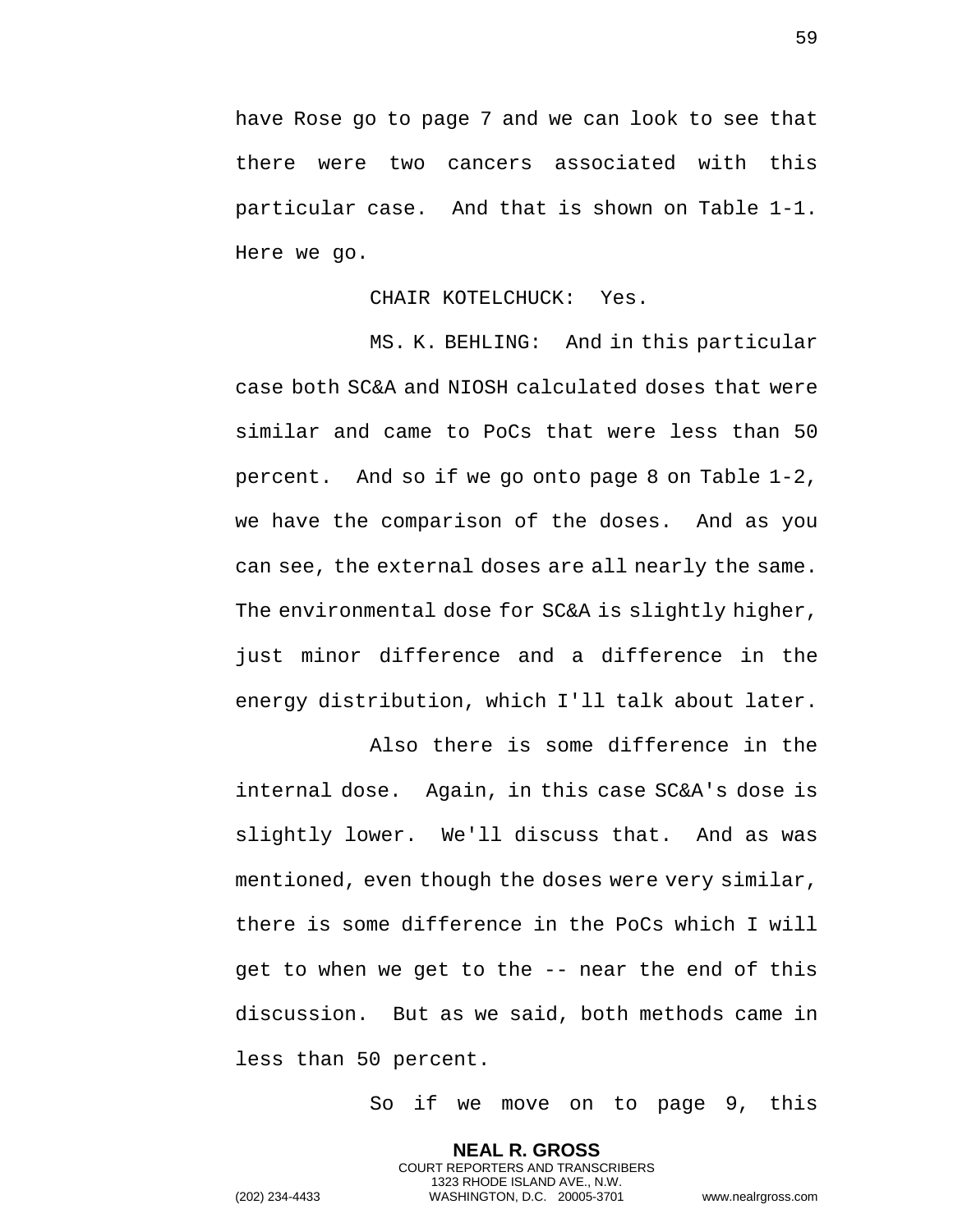individual was monitored -- was actually employed a very short period of time, slightly less than one year, but the individual was monitored for external and internal exposures. And if we go to Table 2.1, here's the comparisons that we put together. And pretty similar. And I'll get into details. A little bit of difference in the missed photon dose associated with DCFs that were selected. Also dose distributions for the coworker, the unmonitored photon doses.

Onsite ambient dose. If we go to the next page, there was some difference in the energy fractions that were selected and also the DCFs that were selected. If we go on to internal, here I'll get into that in more detail. The difference had to do with the selection of percentage of the uranium intake. Then finally, the results. So some difference in the method used for the timeframe associated with the environmental internal doses.

But if we move on, the individual was - they were monitored for a brief period of time, but all the monitoring results were zero, therefore

> **NEAL R. GROSS** COURT REPORTERS AND TRANSCRIBERS 1323 RHODE ISLAND AVE., N.W.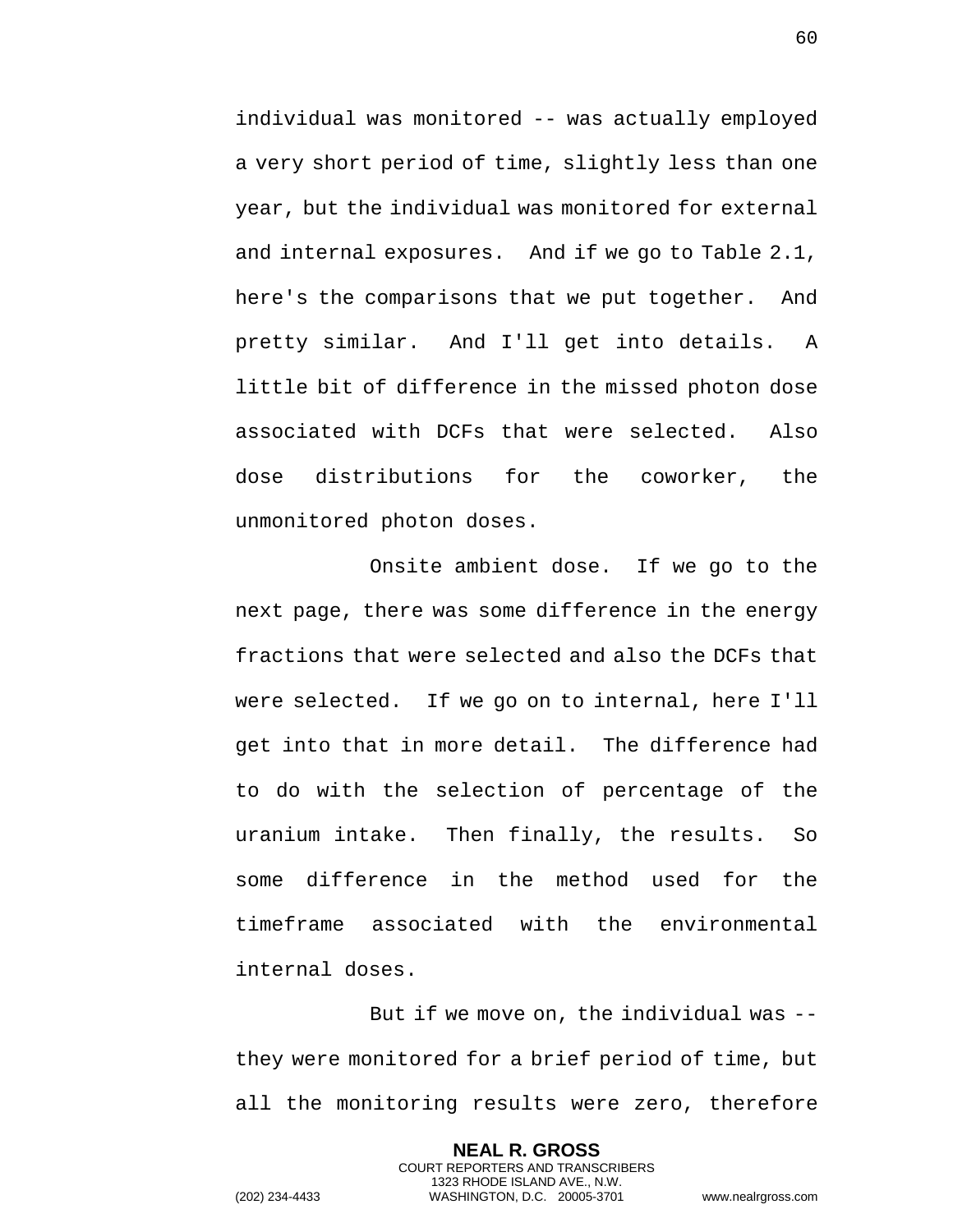they were treated as missed doses. And both NIOSH and SC&A assumed five zero badge exchanges. And those also assumed 40 percent energy fraction of 30-250 keV and 60 percent of greater than 250.

If we move on to page 11, for the first cancer, both SC&A and NIOSH used the exposure to dose Hp10 DCF from the IG-1 guidance. For the second cancer, NIOSH went into Table 4-1A and selected the isotropic geometry, and that resulted in NIOSH and SC&A coming to different conclusions on the DCFs that should be used because, for the second cancer, SC&A actually looked at Table 4-2 and assumed -- based on the job category assumed that information from 4-2 indicated that the likely geometry would be AP. And so therefore they used AP DCF. And so that resulted in some difference, but in actuality when it came to final doses, the doses were nearly identical, one millirem difference on the first cancer.

If we go on, there was also another brief period of time where there was no monitoring. Both NIOSH and SC&A used a coworker model and they used the 50 percent coworker model to calculate the

> **NEAL R. GROSS** COURT REPORTERS AND TRANSCRIBERS 1323 RHODE ISLAND AVE., N.W.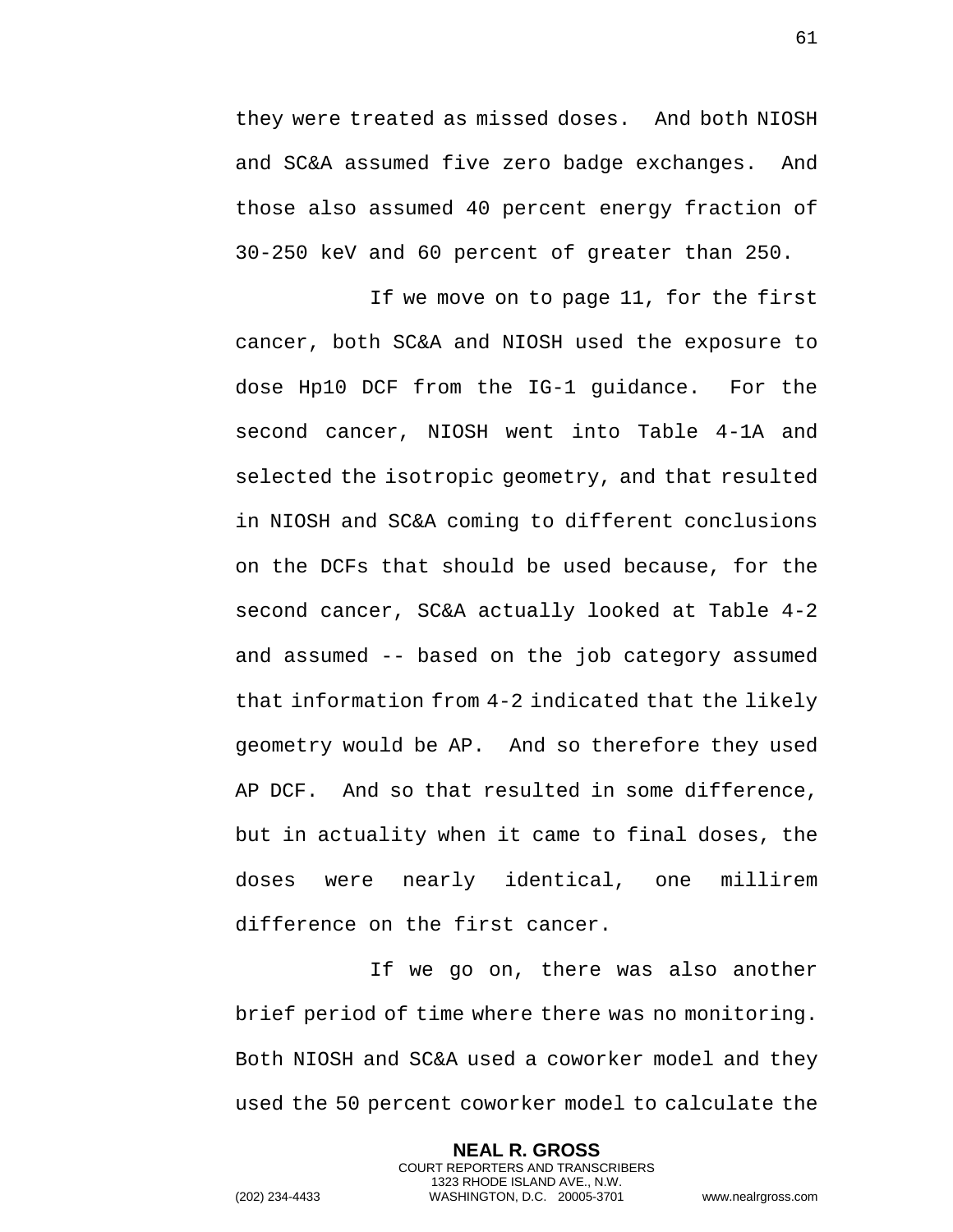doses. They had a slight difference in approach for calculating the fractional year, but both - like I said, both did assign a 50 percent coworker. The only difference was in the dose distribution. Let's see here. Okay. NIOSH entered this dose into IREP using a triangular dose distribution where SC&A entered it as a log-normal distribution with a GSD of 1.52.

If we go on then to onsite ambient dose, even though the individual was either assigned missed or coworker dose, according to PROC-60 it states that you also assign an onsite ambient dose after 1985. So both SC&A and NIOSH selected site average external doses from Table 4.3 for the Fernald TBD.

Now NIOSH used a triangular isotropic exposure geometry which was applied for the triangular distribution. And hold on one second. My computer is going to go blank on me here. Okay. Didn't want to lose my screen. Excuse me.

They -- as I said, NIOSH used the triangular distribution for the isotropic exposure geometry and applied it as a Monte Carlo, which

> **NEAL R. GROSS** COURT REPORTERS AND TRANSCRIBERS 1323 RHODE ISLAND AVE., N.W.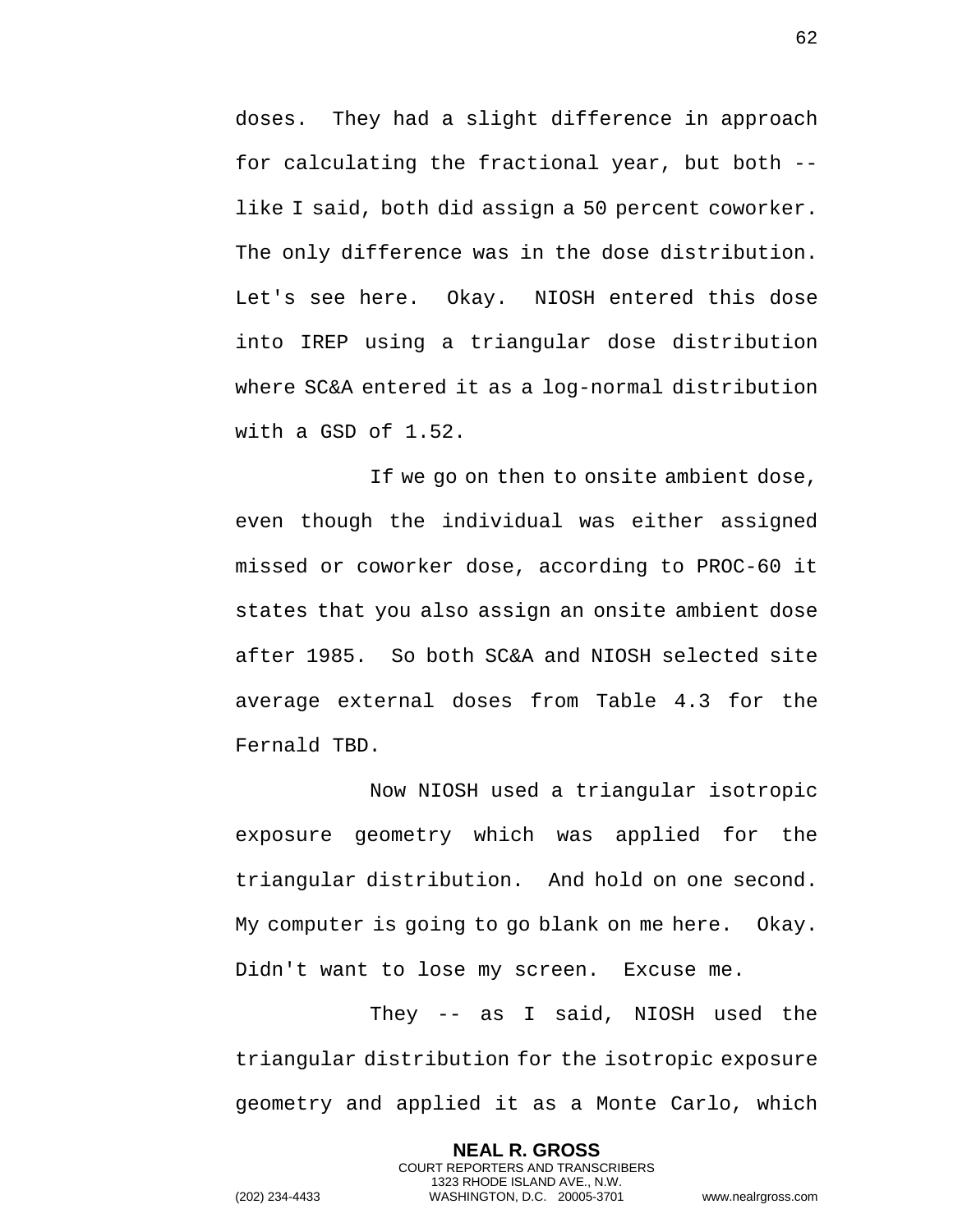resulted in the data being entered into IREP as a Weibull distribution. And SC&A used the exposure geometry of AP -- an AP geometry and the DCFs were entered as a mode of the distribution. And it was entered into the IREP as a normal distribution with a 30 percent uncertainty. Again that resulted in a slightly higher dose is assigned by SC&A for the external onsite ambient dose.

Medical doses. Both methods used the records and there was one new-hire PA chest X-ray done. Both methods assumed the same -- assumed just one chest X-ray, used the same procedure, the TBD associated with Fernald, and came to the exact same result. And both methods also entered that data into IREP in the same manner, as a 30-250 keV with normal distribution and a 30 percent uncertainty.

Now when we come to internal doses, the individual was monitored for internal uranium via urinalyses, but because it's such a short timeframe, it results in a large overestimate of the intake rates, therefore both methods used what was available at the time, which was OTIB-78, which

> **NEAL R. GROSS** COURT REPORTERS AND TRANSCRIBERS 1323 RHODE ISLAND AVE., N.W.

63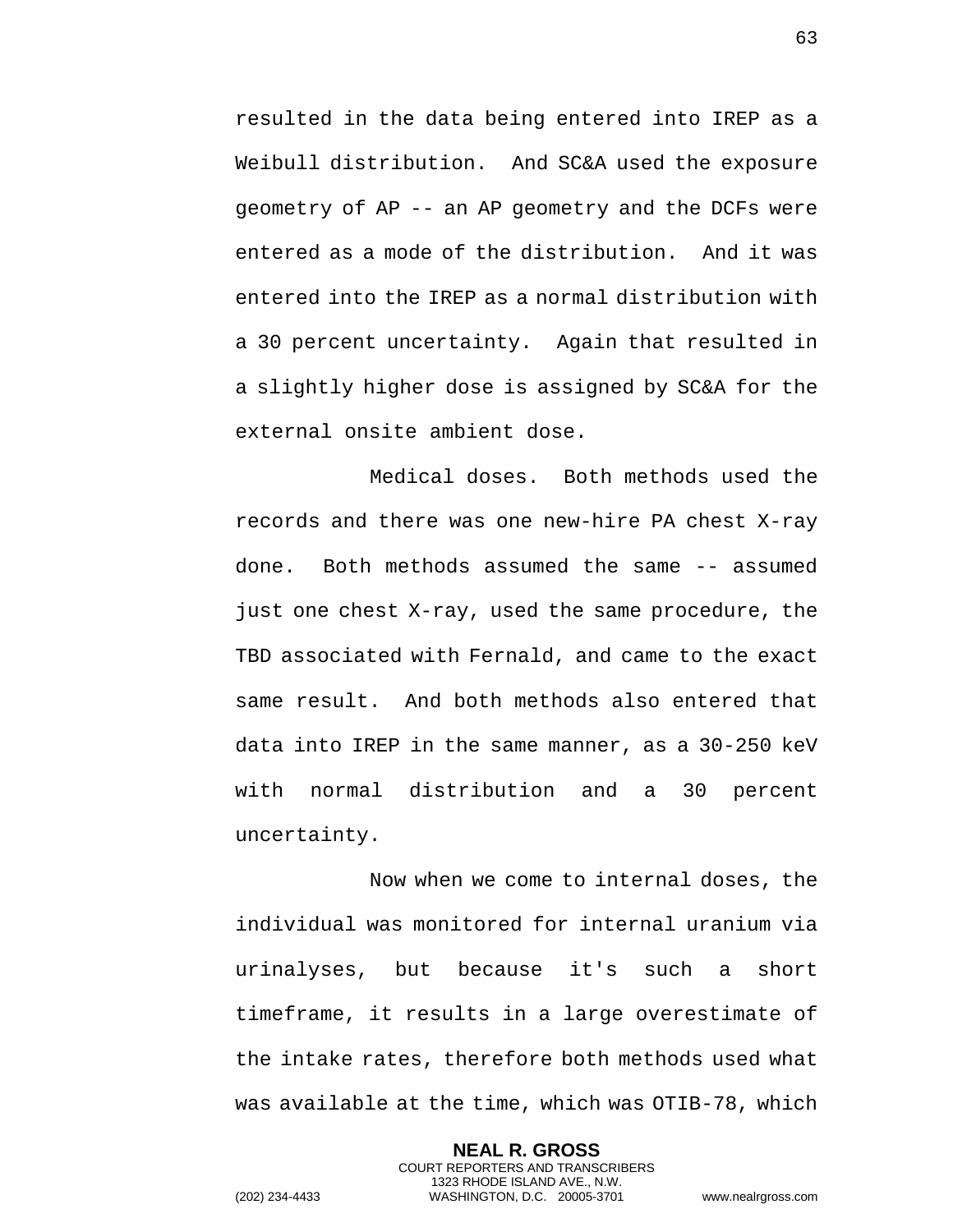is the internal coworker model. I think that is no longer -- OTIB-78 has now been incorporated into Fernald's internal TBD, so that's no longer available, or no longer being used.

Okay. Is everyone still there? Can you hear me?

CHAIR KOTELCHUCK: Yes.

MEMBER CLAWSON: I can hear you, Kathy. MS. K. BEHLING: Okay. I'm sorry. I

just heard something.

MR. CALHOUN: This is Grady. Can anybody hear me?

CHAIR KOTELCHUCK: Yes, Grady.

MR. CALHOUN: Yes, I just got an announcement said mute off.

CHAIR KOTELCHUCK: I can hear you, Grady.

MR. CALHOUN: I've been sitting at this phone since the beginning.

MR. KATZ: So, Grady, that's my -- my theory was that the operator somehow muted you. Maybe you muted -- she muted everything coming from your house. I don't know.

> **NEAL R. GROSS** COURT REPORTERS AND TRANSCRIBERS 1323 RHODE ISLAND AVE., N.W.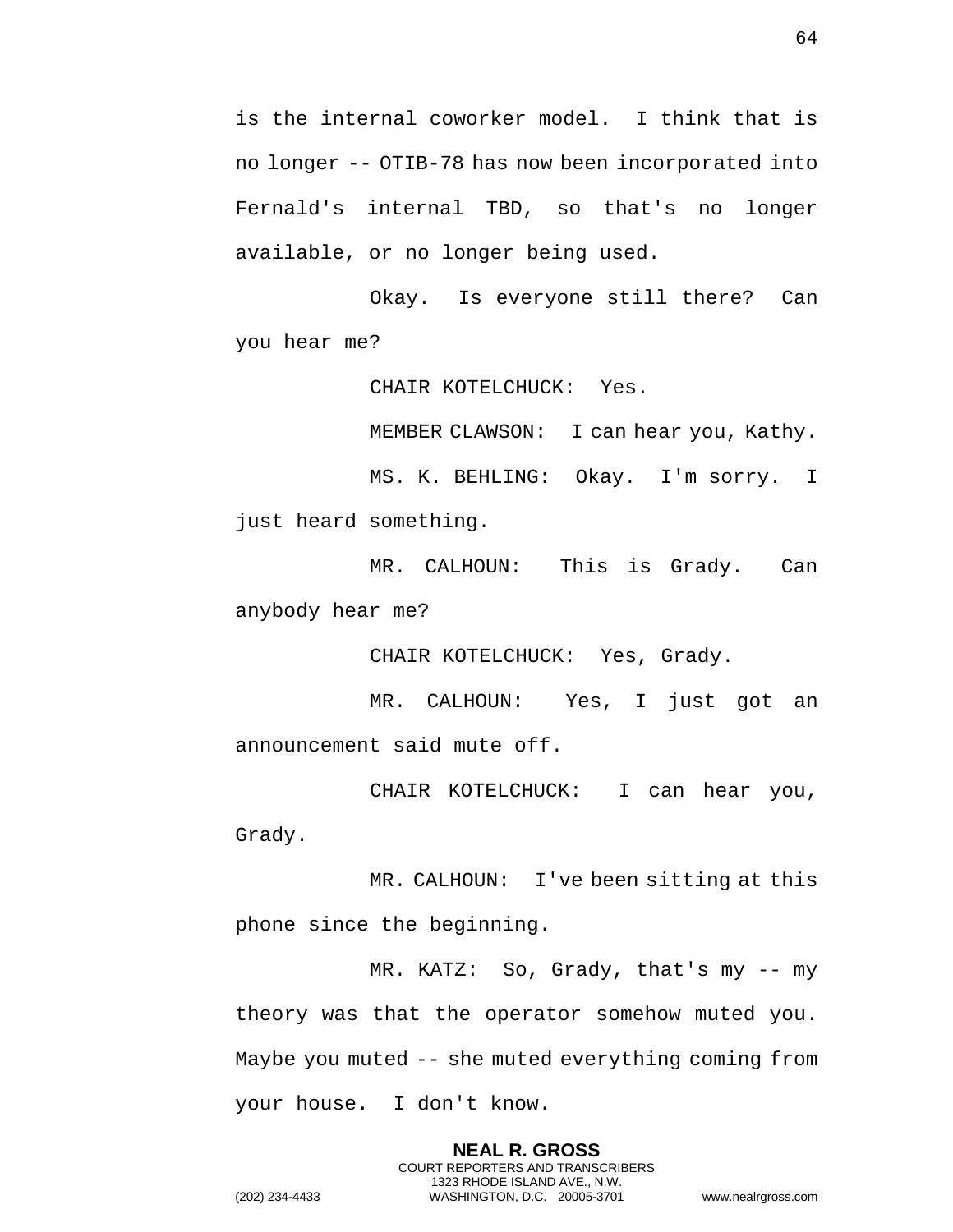MR. CALHOUN: Well, it's actually the office and Beth is on.

MR. KATZ: Oh.

MR. CALHOUN: What's weird is my cell phone wouldn't even work.

> MR. KATZ: Yes, I know. You said that. MR. CALHOUN: So I'm on.

MEMBER BEACH: And this is Josie. Yes, I've been trying to talk, too, and nobody could hear me, so I was wondering what was going on.

CHAIR KOTELCHUCK: I noted that you as a Subcommittee Member have been silent. So was Grady.

MEMBER BEACH: Well, I kept trying to talk.

CHAIR KOTELCHUCK: I wondered, but I'm glad to hear that *you* aren't silent, but that your technology silenced you.

(Laughter.)

CHAIR KOTELCHUCK: Welcome back.

MEMBER MUNN: They were in the famous cone of silence.

> **NEAL R. GROSS** COURT REPORTERS AND TRANSCRIBERS 1323 RHODE ISLAND AVE., N.W.

CHAIR KOTELCHUCK: Yes. Alright.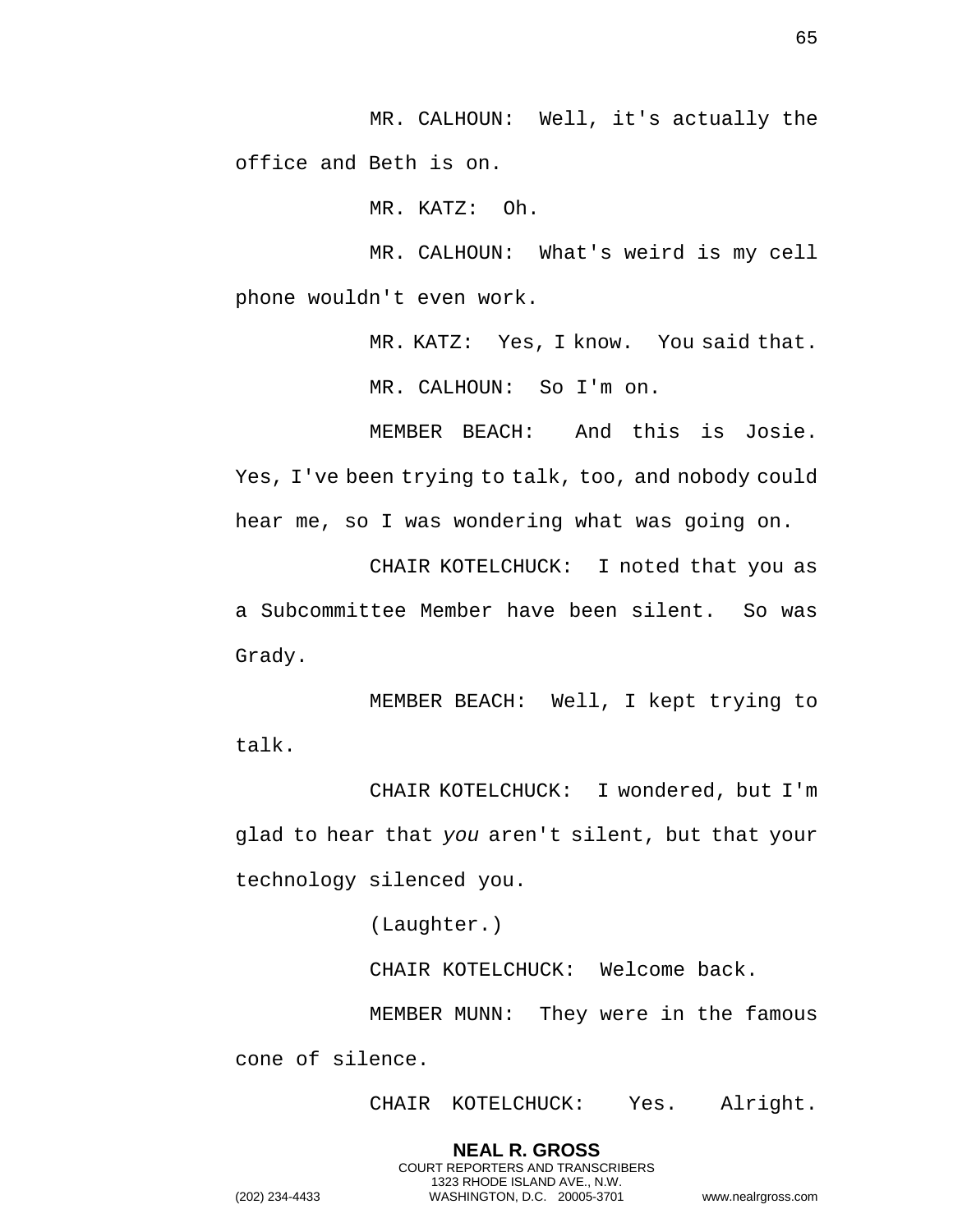Thank you, folks.

Do go on. MR. KATZ: Yes, sorry, Kathy.

MS. K. BEHLING: That's alright. I wanted to be sure everyone could hear me because I heard the same announcement.

CHAIR KOTELCHUCK: Right.

MS. K. BEHLING: Okay. We'll move on with the internal. As I indicated, both methods did use the coworker model in OTIB-78. And those selected a 50th percentile uranium and compared all the various solubility types: F, M and S from the Tables 5-1, 1, 5-2 and 5-3. And type S solubility was the most claimant-favorable for both. Both methods assumed that.

According to OTIB-78 they use a specific activity of a two percent enriched uranium. Now NIOSH assumed that the uranium represented 100 percent of uranium-234, which is a conservative assumption, where SC&A used the activity fractions identified in OTIB-78, which indicate 76.9 percent of uranium-234, 2.68 percent of uranium-235, and 20.4 percent of uranium-238.

> **NEAL R. GROSS** COURT REPORTERS AND TRANSCRIBERS 1323 RHODE ISLAND AVE., N.W.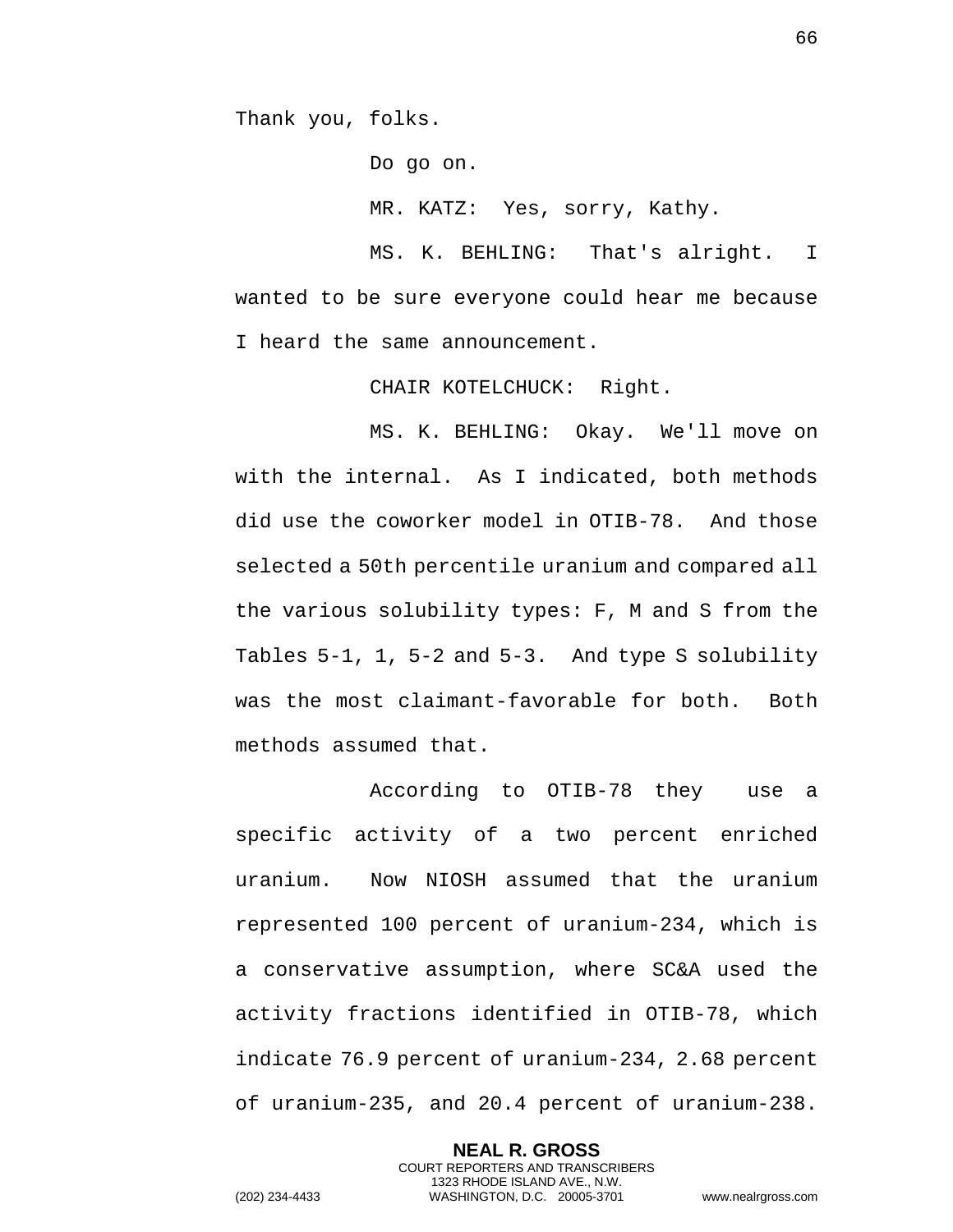The other thing I'll mention is that when NIOSH initially did their dose reconstruction, they were working with, I think Rev 1 -- oh, Rev 2 of OTIB-78. And when SC&A did this dose reconstruction, the Rev 3 was out, and that resulted in a slight increase in the values, uranium values in Tables 5-1, 5-2 and 5-3. Both methods also considered intake from recycled uranium, and so they calculated doses for plutonium-239, neptunium-237 and technetium-99.

The biggest difference here -- and you can see the doses were similar, but the biggest difference was NIOSH entered their data as log-normal distributions with a GSD of 3, and SC&A entered these values. And this was 63 rem, so it represented the majority of the dose for this case and not -- that was entered into IREP as a GSD of two. So that is what resulted -- and I'm jumping ahead a little bit here, but that is what resulted in the difference of a PoC of 48 percent assigned by NIOSH and 40 percent assigned by SC&A, even though the doses were very similar.

And lastly, both methods assigned an

**NEAL R. GROSS** COURT REPORTERS AND TRANSCRIBERS 1323 RHODE ISLAND AVE., N.W. (202) 234-4433 WASHINGTON, D.C. 20005-3701 www.nealrgross.com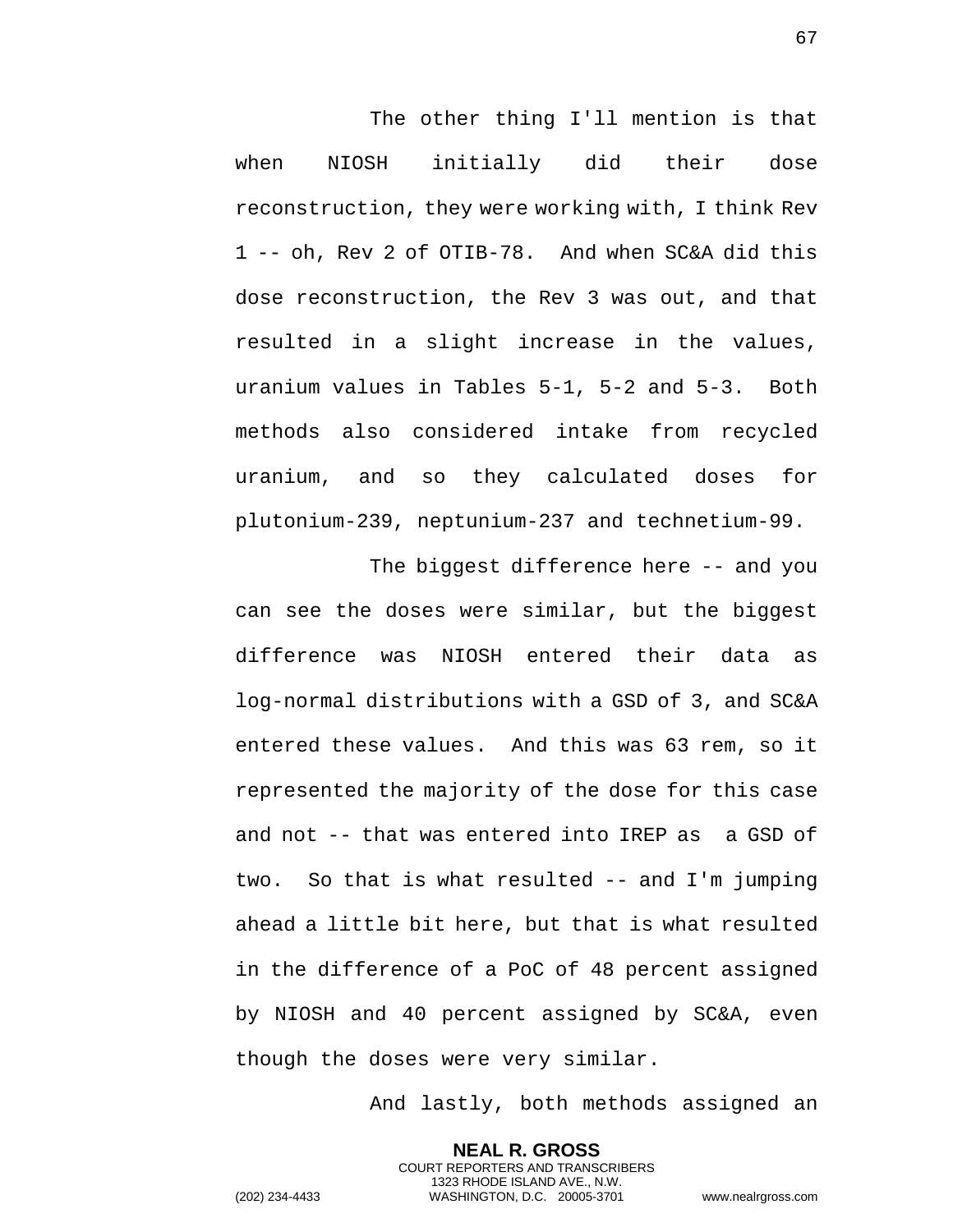environmental internal dose, and they based that on maximum annual intakes from the Fernald TBD-4. The difference in dose here, SC&A's dose is slightly less because NIOSH assumed that dose for a full one-year period and SC&A used the actual number of months to assign that, which would have been 9.5 months. So that resulted in SC&A's environmental dose being slightly less than NIOSH.

And if we go to the summary table on page 15, again doses pretty similar, approaches similar, a little bit of difference in energy fractions and DCFs based on geometries assigned. But as I indicated, the big difference in the PoCs is -- was due to the GSD of two entered by SC&A for the uranium doses and GSD of three entered by NIOSH.

So does anyone have any questions?

CHAIR KOTELCHUCK: Dave. How would you determine -- how was the decision on the geometric standard deviation chosen and on what basis did you choose that? I know often it does seem that one seems to choose it out of general practice, but anyway.

MS. K. BEHLING: Okay. Quite honestly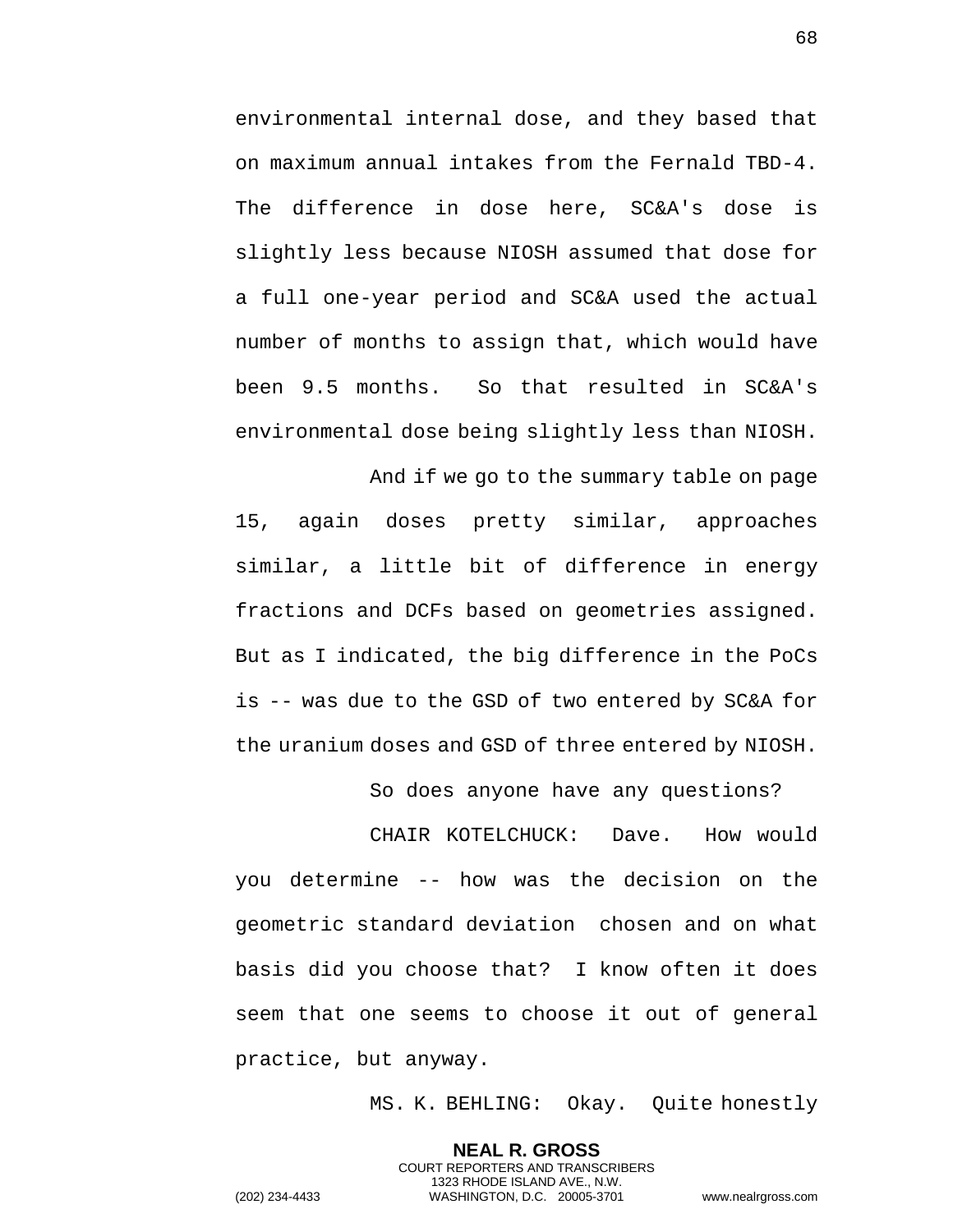the TBD specifies that the GSD should be a minimum of three. And so from my perspective NIOSH was correct by applying the GSD of three and SC&A should have also applied that.

CHAIR KOTELCHUCK: Aha. Okay.

MS. K. BEHLING: Now I will ask if SC&A -- if the author of the dose reconstruction had a reason for doing a GSD of two that I'm not aware of, they may speak up.

DR. BUCHANAN: Okay. This is Ron. Okay. I haven't looked at this case for a while, but I see on page 14 it's stated there that OTIB-78, page 12 said use a log-normal distribution with uncertainty of two.

MS. K. BEHLING: Okay. And the reason that I didn't pick that up; and I apologize, is because OTIB-78 is no longer being used and I went to the TBD, which does specify a GSD of three. So I should have gone back to the OTIB-78 to determine if that is what was said. And if that's what you're telling me, then I guess that would correct for the guidance at the time.

> **NEAL R. GROSS** COURT REPORTERS AND TRANSCRIBERS 1323 RHODE ISLAND AVE., N.W.

MR. SIEBERT: Well, this is Scott.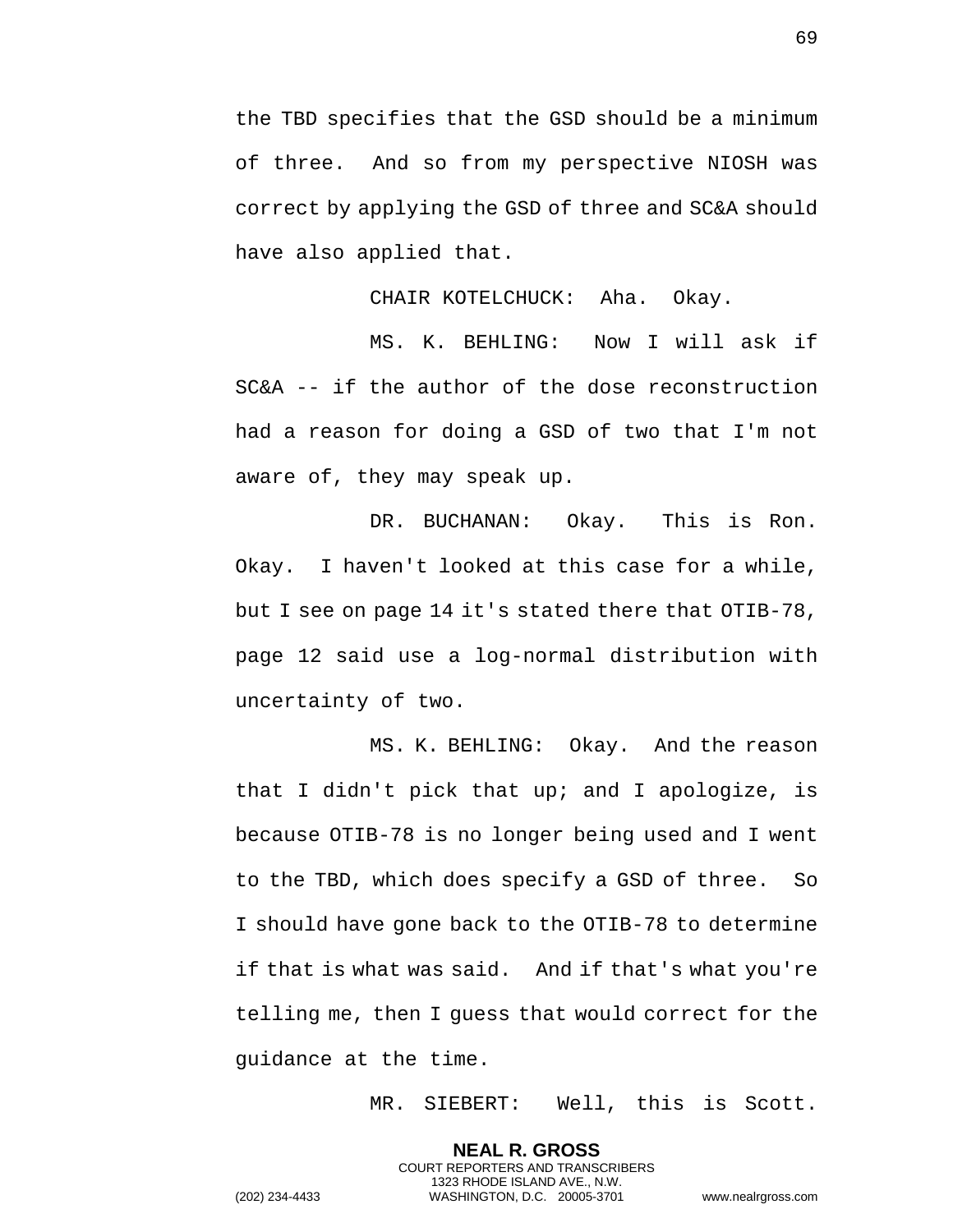That version -- I believe that's incorrect. I believe it's always stated three.

DR. BUCHANAN: Hang on. Let me check here real quick.

CHAIR KOTELCHUCK: Sure.

DR. BUCHANAN: Could have been an error.

CHAIR KOTELCHUCK: Sure.

MS. K. BEHLING: And as I said, I - because this is -- the OTIB-78 is no longer being used. It wasn't available on the web site. I could have gone into -- and I just didn't do that, because when I looked at -- everything has been - that was in 78 has now been incorporated into the TBD-5, the internal, the Fernald internal dose  $TBD$  --

CHAIR KOTELCHUCK: Yes.

MS. K. BEHLING: -- and it specifically does say in there to use the GSD of three.

MR. KATZ: It's okay, Kathy. That's what these discussions are for, to hunt down the reasons. So no worries.

CHAIR KOTELCHUCK: Exactly.

**NEAL R. GROSS** COURT REPORTERS AND TRANSCRIBERS 1323 RHODE ISLAND AVE., N.W.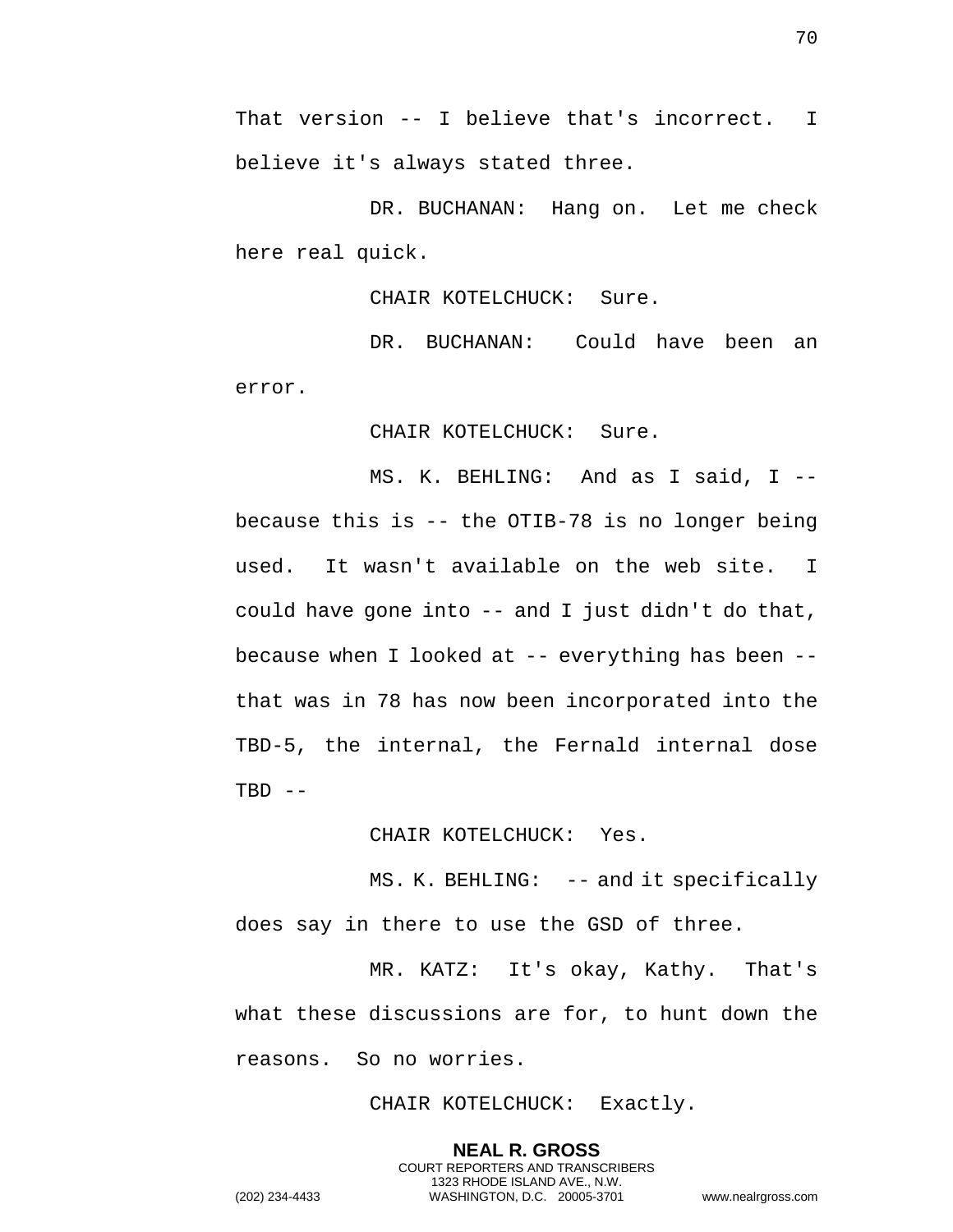MEMBER CLAWSON: Kathy, this is Brad. I have a question, though. You know that we've got a new internal that has come out for Fernald, correct?

MS. K. BEHLING: I am looking at Revision 2.

MR. KATZ: Yes, Kathy may not be aware because it just came out, but --

MEMBER CLAWSON: Yes, it just came out. I was just wondering if --

MS. K. BEHLING: Okay. I --

MEMBER CLAWSON: -- you knew that part

of it's going to change. I was wondering for my own personal interest of dealing with Fernald of how this is going to change stuff.

MS. K. BEHLING: Well --

MEMBER CLAWSON: I'll talk to you about it in a month or two.

(Laughter.)

MS. K. BEHLING: Okay. But generally the GSDs are, as a minimum, three. That's what - in most cases, I believe. So I have to admit that I was a little surprised that SC&A did use two.

> **NEAL R. GROSS** COURT REPORTERS AND TRANSCRIBERS 1323 RHODE ISLAND AVE., N.W.

71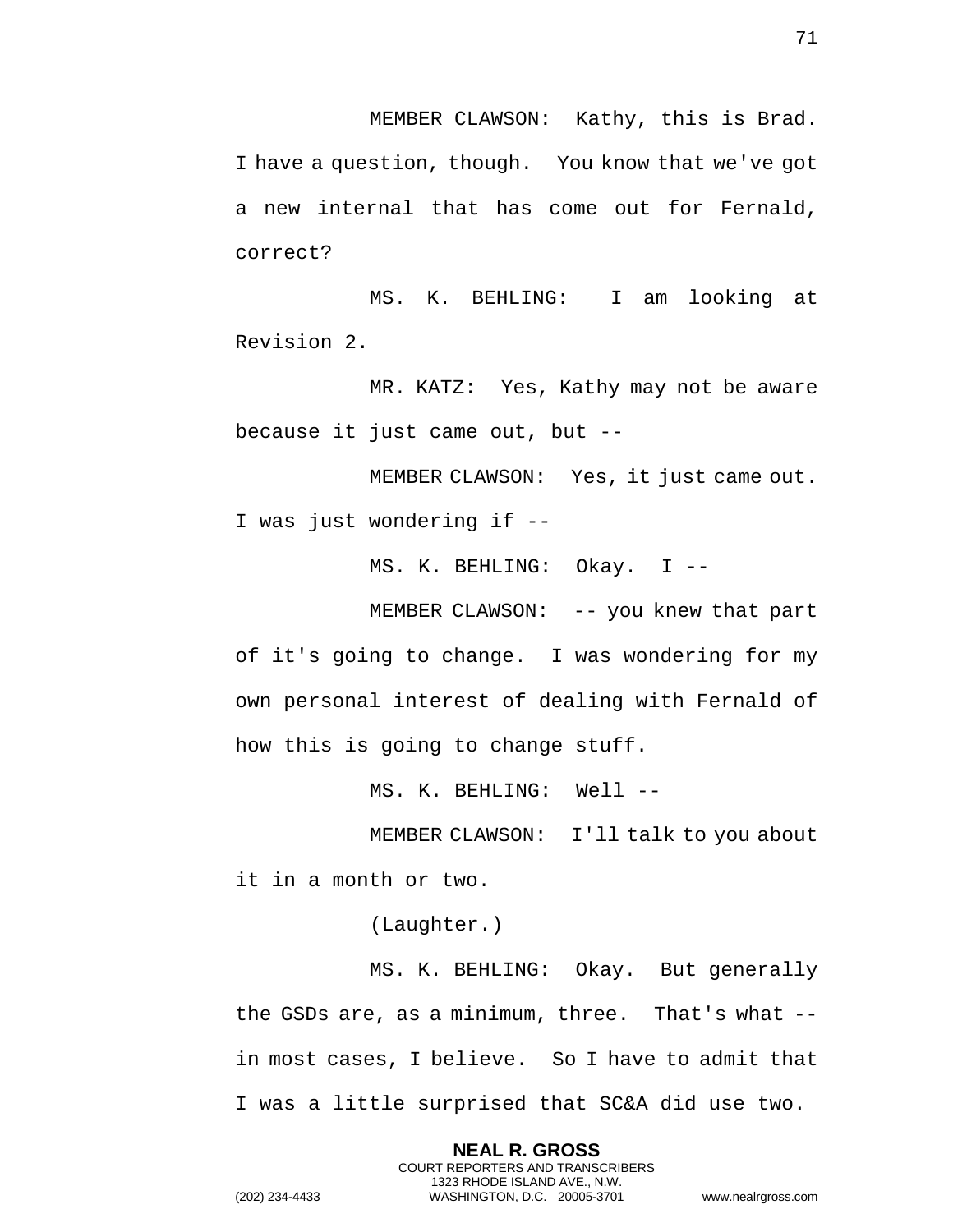MS. BRACKETT: This is Elizabeth Brackett. We've always had a minimum of three for the GSD for the coworker studies. There is a step where we look at -- we calculate the GSD based on ratios of the difference in 84th percentiles, and if it's less than 3, then the final value was set at 3. So I can't find a copy of OTIB-78 at the moment, but possibly the preliminary table was being looked at before the final table that was set at two, three because it had come out less than three.

DR. BUCHANAN: Well, I was looking on page 12 of 78 of Revision 3, 8/19 of 2015. It says, select a log-normal distribution in IREP with the calculated dose entered in parameter one and the associated GSD as parameter two.

> MS. BRACKETT: Oh, that just means -- (Simultaneous speaking.) DR. BUCHANAN: That was parameter. MS. BRACKETT: Right, that's a

(Simultaneous speaking.)

**NEAL R. GROSS** COURT REPORTERS AND TRANSCRIBERS 1323 RHODE ISLAND AVE., N.W.

DR. BUCHANAN: Yes, okay. I see.

72

column --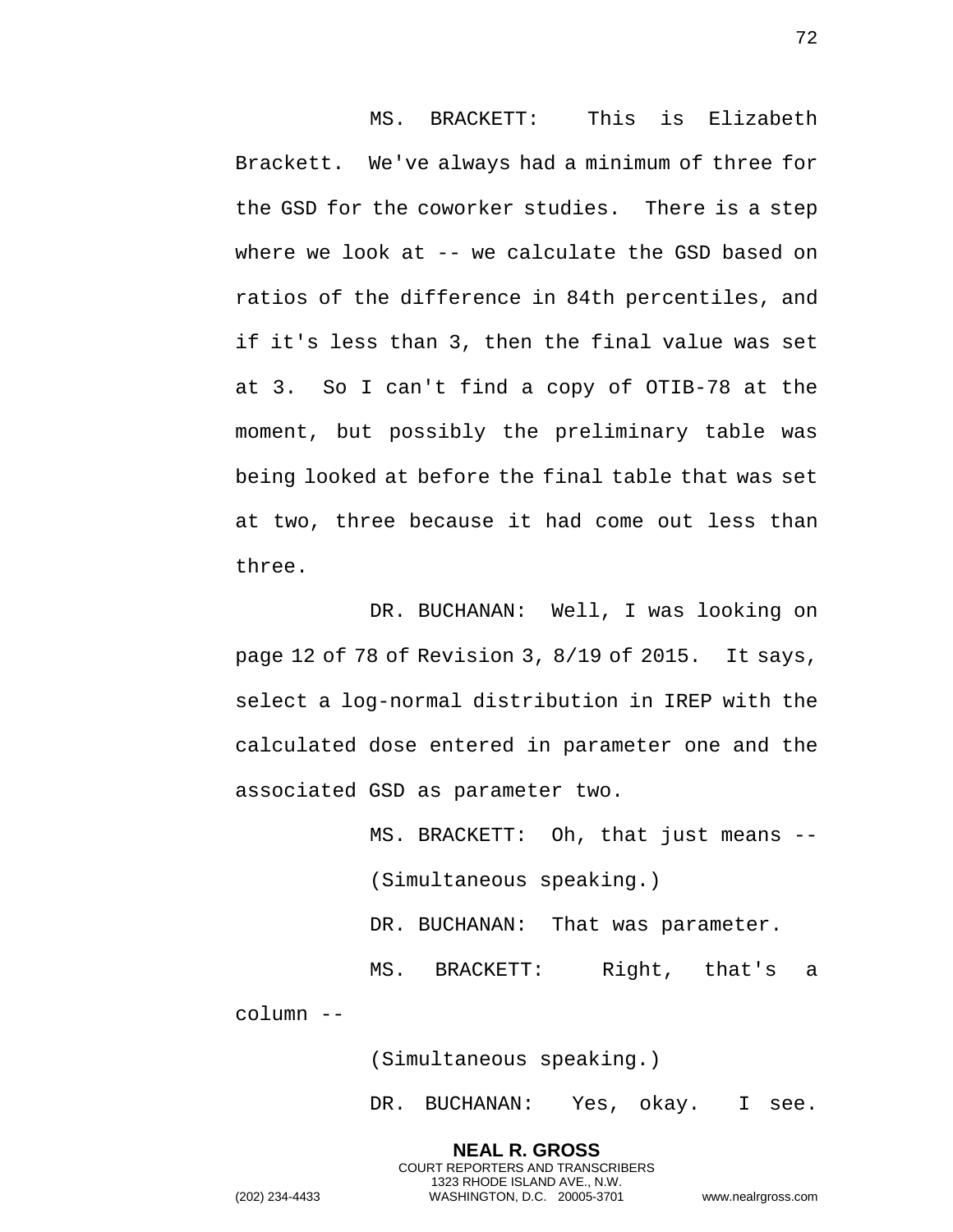Yes.

MR. SIEBERT: Ron, if you look at the table that's right there --

DR. BUCHANAN: Yes, it says three. Yes.

MR. SIEBERT: -- you've got -- defines the, yes, the GSD.

DR. BUCHANAN: Yes, okay. Yes, you're correct. I read that statement incorrectly.

CHAIR KOTELCHUCK: Aha. Now if this is -- and this is very helpful. If this is in fact -- if there was an error, then it seems to me that -- well, I was about to say you should recalculate it, but this is a blind test and errors are human. So maybe that -- but in this case there is a clear error.

MS. K. BEHLING: There is an error.

CHAIR KOTELCHUCK: Okay.

MS. K. BEHLING: And the other thing I will mention is we do our blinds and put out the results to you all and we tell you this is our dose and this is our PoC.

CHAIR KOTELCHUCK: Right.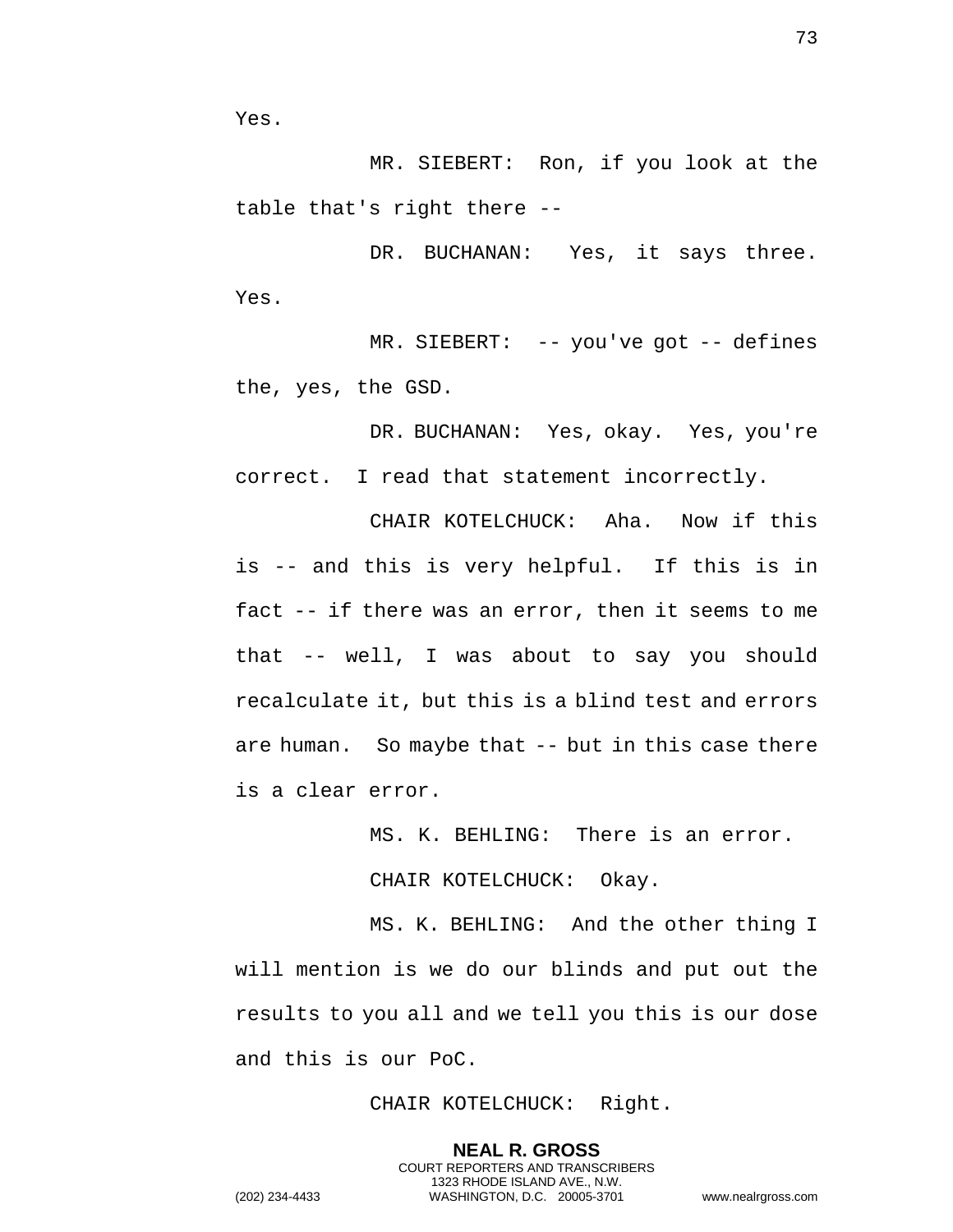MS. K. BEHLING: So when I get the data to do the comparison, I don't feel -- and correct me if I'm wrong here, I don't feel that it's appropriate if I find an error like this to point that out at this point and say we're going to go in now and change our PoC. I'm afraid that that might look odd or --

CHAIR KOTELCHUCK: It would be, yes. MR. KATZ: You're 100 percent right, Kathy.

CHAIR KOTELCHUCK: Correct. And even though there was an error made in this case, and errors are made in all dose -- in the dose reconstruction process, errors are made and we hope they're very small in number and very few in number. But you're right, you don't change it. And that is the way. And in fact I was about to enter into an area of error by saying, "Oh, you made a mistake. Why don't you recalculate and let's see what it really looks like." And the answer is this is what it really looks like as it stands.

MS. K. BEHLING: Right.

**NEAL R. GROSS** COURT REPORTERS AND TRANSCRIBERS 1323 RHODE ISLAND AVE., N.W.

CHAIR KOTELCHUCK: But I'm glad we --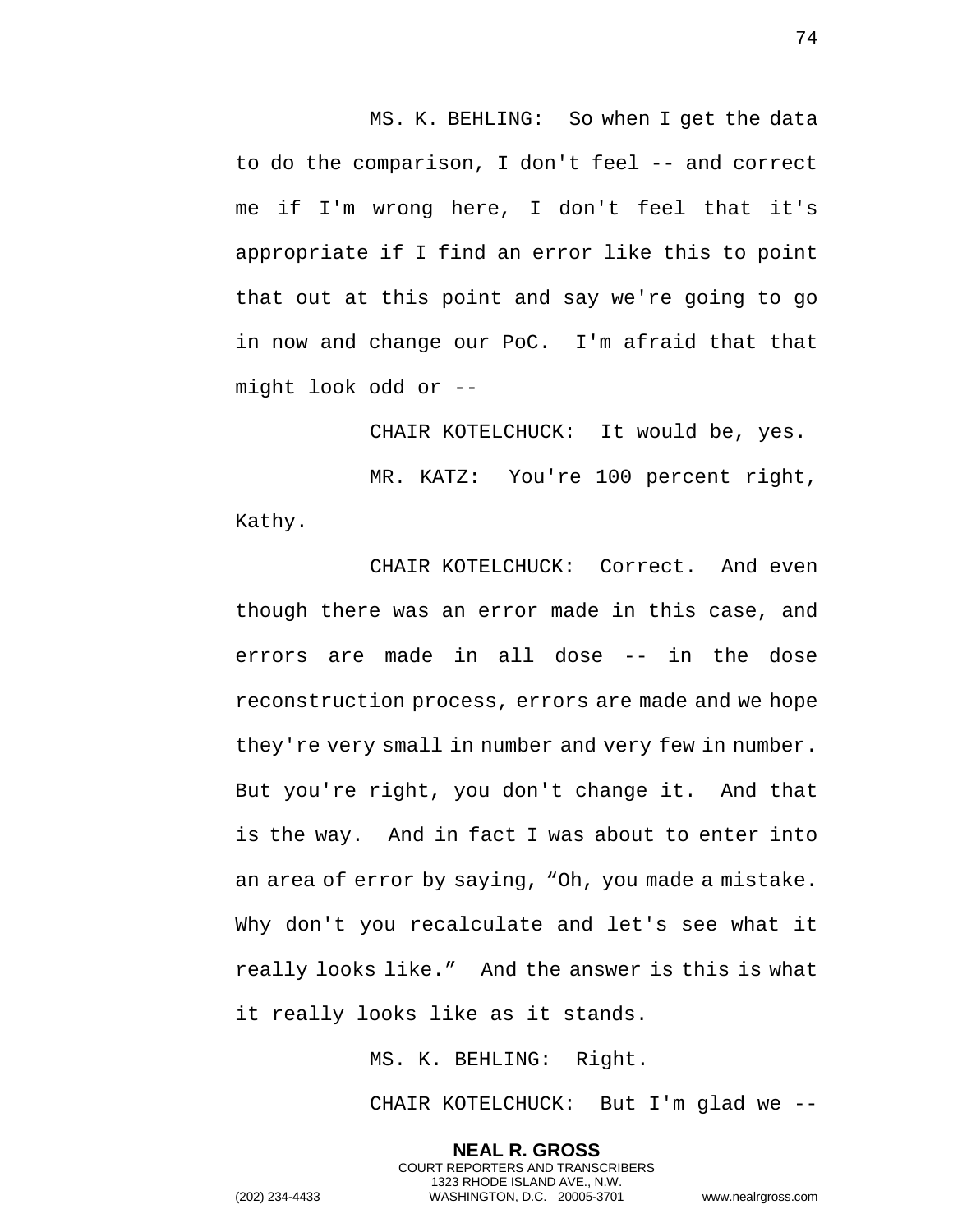I mean, I'm very glad that this allows us to see where an error was made and --

MS. K. BEHLING: And I guess -- excuse me. I don't mean to interrupt you.

CHAIR KOTELCHUCK: Go ahead. No, please do.

MS. K. BEHLING: I guess what it also points out is it does also show you the importance of the GSD and these distributions and what kind of an impact that that will have even when the doses are similar. So it points something out. I think this is --

(Simultaneous speaking.)

CHAIR KOTELCHUCK: Most certainly. Most certainly and usefully. And if and when we do some calculations about the differences between the I believe the 26 blinds, I'm not sure exactly 26. -- this may be in fact outside of the -- this may be the tail end of that distribution and statistically significantly different in terms of what the percentages are.

So, comments by other Subcommittee Members?

> **NEAL R. GROSS** COURT REPORTERS AND TRANSCRIBERS 1323 RHODE ISLAND AVE., N.W.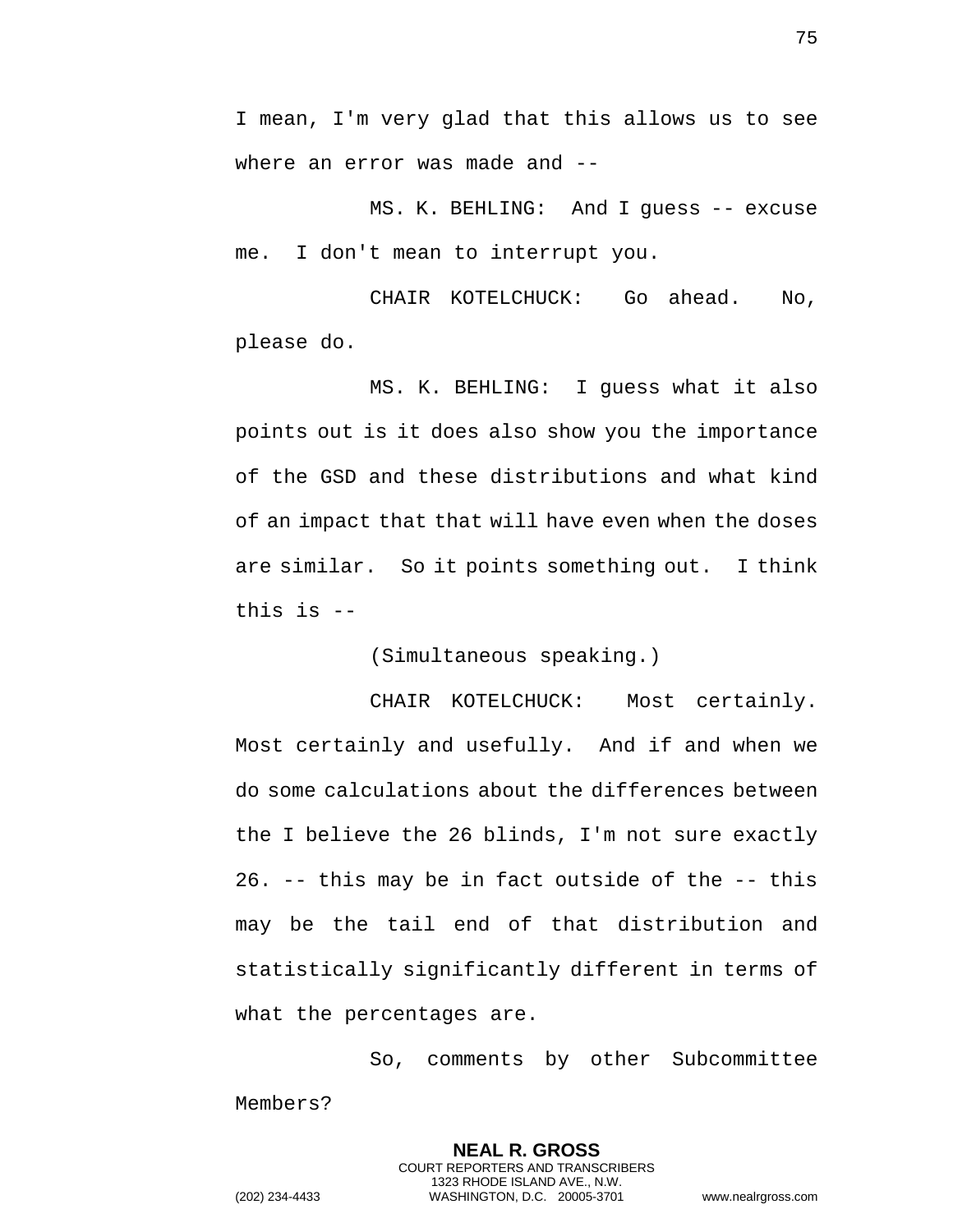MEMBER MUNN: I think much more importantly than any of the numerical issues involved is that this particular exercise we've just seen demonstrates the ethical standard of our contractor. I don't think you can ask for more than that.

CHAIR KOTELCHUCK: Well, that's certainly true.

So are other -- I have a question about something earlier. Early on when you were doing this, Kathy, you mentioned that the person spent - in the first couple of pages -- I'm trying to find it. Yes, on page 9 you say an Energy employee who worked at FMCP for slightly less than a year. Now the person -- I looked at the appendix. I mean, the person worked and was getting measurements made between '93 and '08, 15 years. And I wondered why you said worked for a year. And they certainly did not get 60 rems in a year. So I don't understand what that sentence was about, the first sentence in 2.0, Comparison Methodology.

MS. K. BEHLING: Okay. And where are we talking about that?

> **NEAL R. GROSS** COURT REPORTERS AND TRANSCRIBERS 1323 RHODE ISLAND AVE., N.W.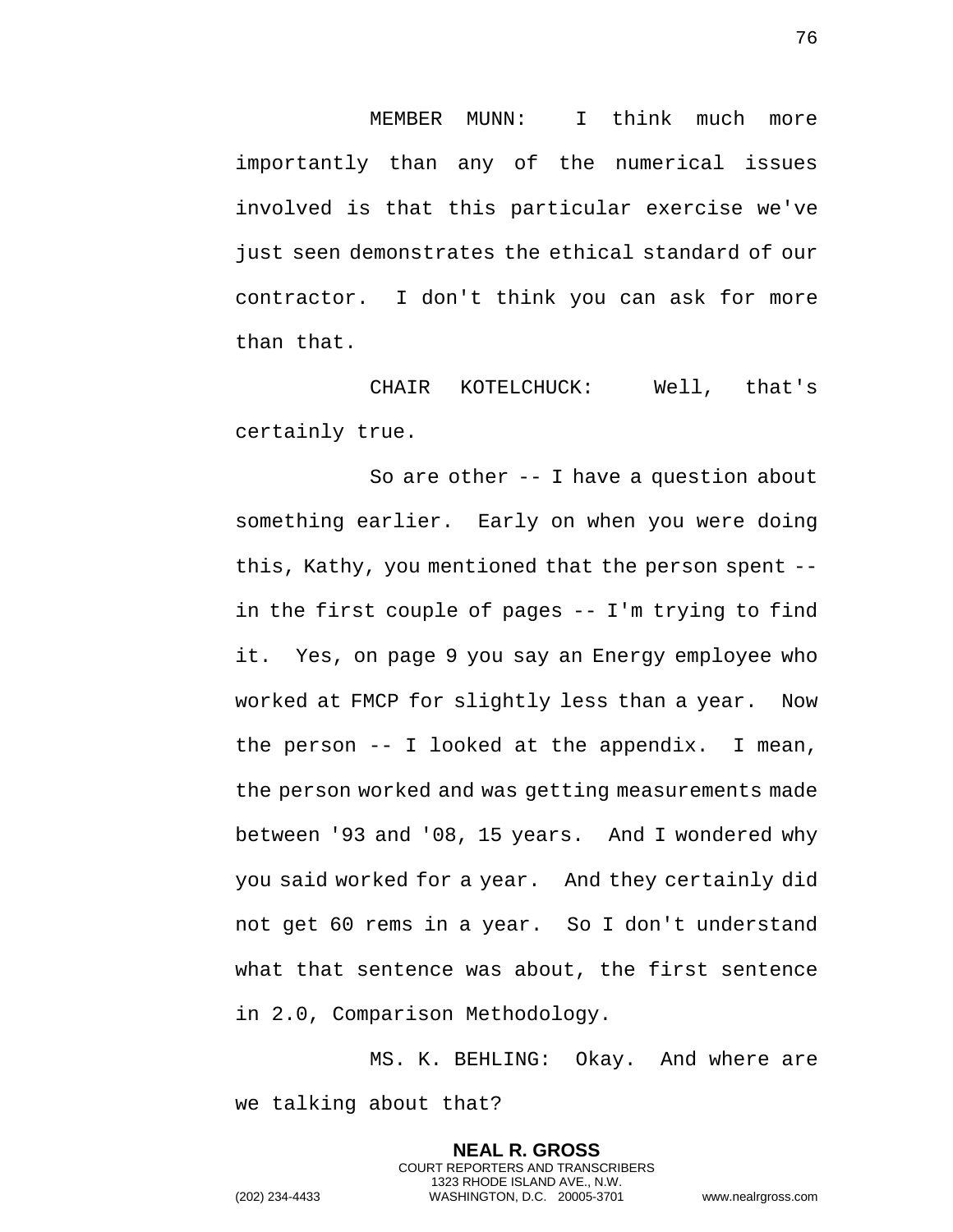CHAIR KOTELCHUCK: At the -- in the text on page 9, 2.0, Comparison Methodology, the very first line says --

MS. K. BEHLING: Right.

CHAIR KOTELCHUCK: -- this case represents an EE who worked for slightly less than one year. Now that may be a true statement, but obviously they also worked either at that site or another site for many years before. Excuse me, for many years after. That sounds like the person's first year of work in fact from my notes. If you go to Appendix A, you can see measurements have been made over 15 years.

MR. SIEBERT: Well, it does --

MS. K. BEHLING: Go ahead, Scott.

MR. SIEBERT: Yes, this is just a clarification. Yes, the employee worked from - those dates are correct. They worked for less than a year at the site. What you're probably looking at is the fact that the internal dose continues to be assigned after the intake occurs through the date of diagnosis.

> **NEAL R. GROSS** COURT REPORTERS AND TRANSCRIBERS 1323 RHODE ISLAND AVE., N.W.

MS. K. BEHLING: Date of diagnosis,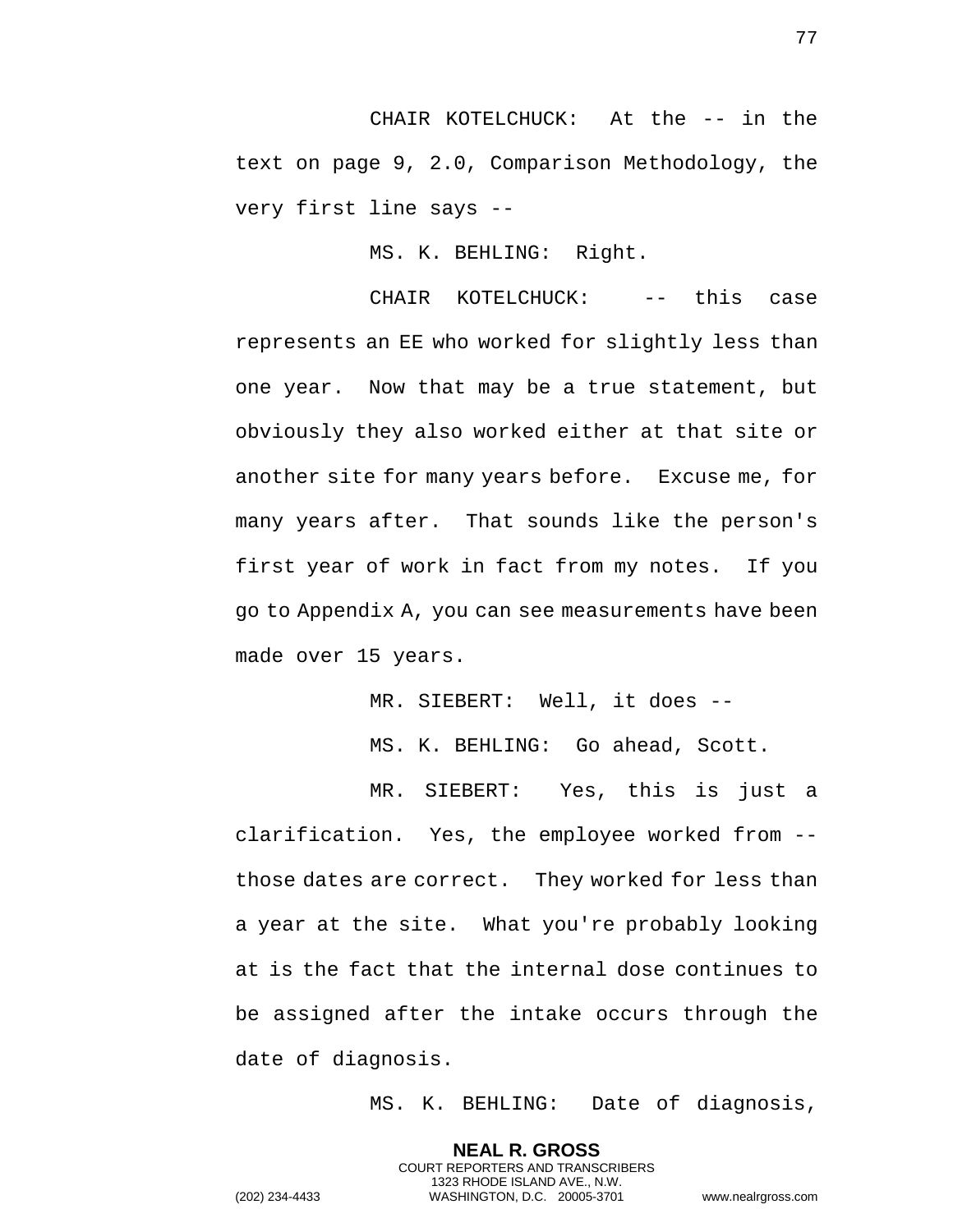exactly.

## CHAIR KOTELCHUCK: Ah.

MS. K. BEHLING: The diagnosis for the first cancer was 2012 and the second cancer was - oh, no, I'm sorry. 2011 for the first cancer and 2012 for the second cancer. So obviously the doses  $will qo --$ 

CHAIR KOTELCHUCK: I see. Alright. That explains it. And that is 250 -- yes --

MS. K. BEHLING: Yes.

CHAIR KOTELCHUCK: -- that's 250 days, not much -- it's less than a full year, from May 3rd to April 20th. No. No, no. No, no, no. That's -- I'm sorry. That is about a year, that is 250 days, work days. Okay. So my question is answered.

> Any other questions, folks? MEMBER MUNN: None here. MEMBER CLAWSON: This is Brad. I'm

good.

CHAIR KOTELCHUCK: Good. Good. MEMBER BEACH: None here either. CHAIR KOTELCHUCK: Good. And this was

**NEAL R. GROSS** COURT REPORTERS AND TRANSCRIBERS 1323 RHODE ISLAND AVE., N.W. (202) 234-4433 WASHINGTON, D.C. 20005-3701 www.nealrgross.com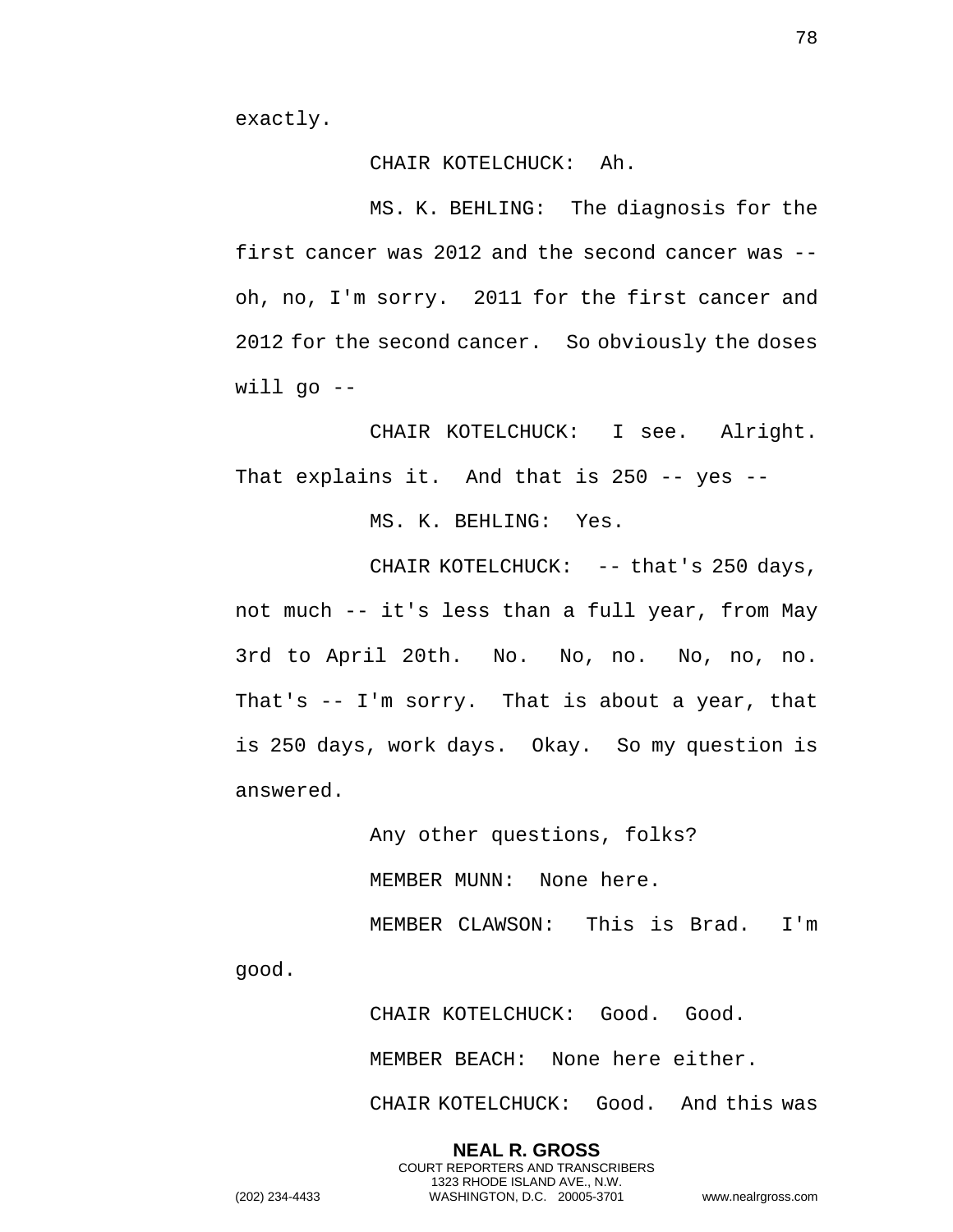a -- both the first and last discussions were very useful in my opinion, and [I'm] very glad we had

them.

So I -- we're ready to close on this and Subcommittee approves. Any objections?

MEMBER MUNN: None.

CHAIR KOTELCHUCK: Okay. Good. And  $--$ 

MS. K. BEHLING: Dr. Kotelchuck, can I -- if we're finished with this last blind, I would just -- when you're done with that, I'd like to ask one question before we go to break.

CHAIR KOTELCHUCK: Absolutely. Go ahead.

MS. K. BEHLING: Okay. I just wanted to remind you that -- and I'm not even sure how I remember this, but back in January of this year, I had sent you a memo regarding one of the blinds that was done very early on, I think in the 17th set. And that was the Allied Chemical and Dye Corporation that we had a great deal of discussion on.

> **NEAL R. GROSS** COURT REPORTERS AND TRANSCRIBERS 1323 RHODE ISLAND AVE., N.W.

CHAIR KOTELCHUCK: We certainly did.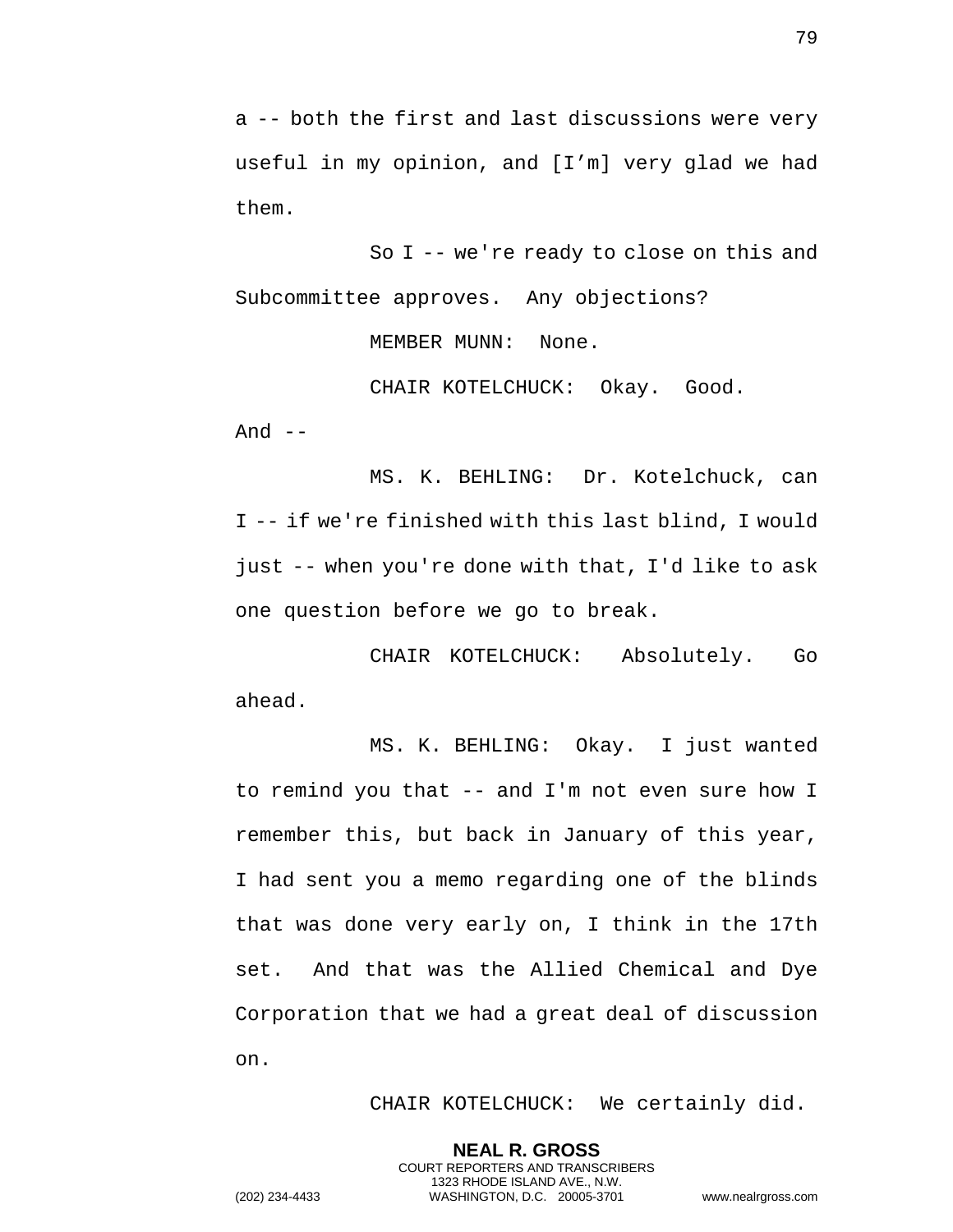MS. K. BEHLING: And a lot of that discussion centered around the surrogate data issue. And you had asked me during one of the meetings to provide you with this memo that just recapped what we have done on that particular case, and it was -- and I did send a memo out, like I said, on -- it was January 10th, 2017.

CHAIR KOTELCHUCK: What date, ma'am? Excuse me?

MS. K. BEHLING: Yes, January 10th, 2017. And if you'd like, I can forward this to you again.

> CHAIR KOTELCHUCK: Yes, please do. MS. K. BEHLING: But -- okay.

CHAIR KOTELCHUCK: I don't remember it.

MS. K. BEHLING: Okay. And obviously it's been a while, but we can -- what I think the bottom line on this was is there was some discussion as to whether this Allied Chemical case should be sent on to the Surrogate Data Work Group, because I think that --

MR. KATZ: Kathy.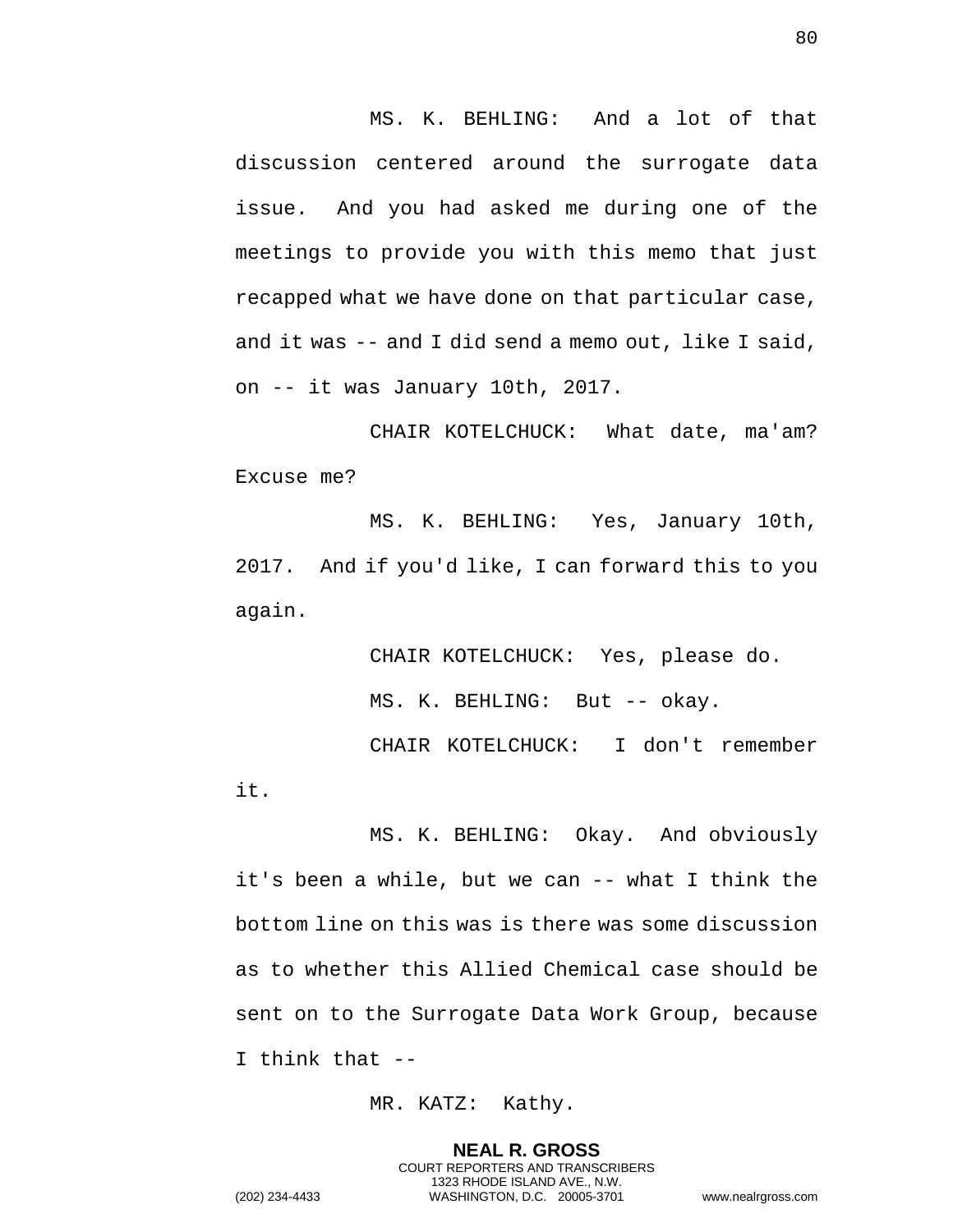MS. K. BEHLING: Yes?

MS. K. BEHLING: This is Ted. I mean, that was already done. We did that actually before even Christmas, but --

MS. K. BEHLING: Oh, really?

MR. KATZ: So -- yes. Anyway, that's sitting with the Surrogate Data Work Group. And the Surrogate Data Work Group then wanted some more information from NIOSH, which it has received. And that's on the plate for Dr. Melius to set up a Work Group meeting.

MS. K. BEHLING: Okay.

MR. KATZ: But that's all good and ready including I think your materials. But go ahead and send them again just so I can make sure that the Work Group got everything it should have gotten. But I'm pretty sure it included your material that you're talking about from January, Kathy.

MS. K. BEHLING: Okay. And, yes, all I was trying to do was lay out a timeline as to what I -- I was not aware that that case did get sent, and I just wanted to verify that.

> **NEAL R. GROSS** COURT REPORTERS AND TRANSCRIBERS 1323 RHODE ISLAND AVE., N.W.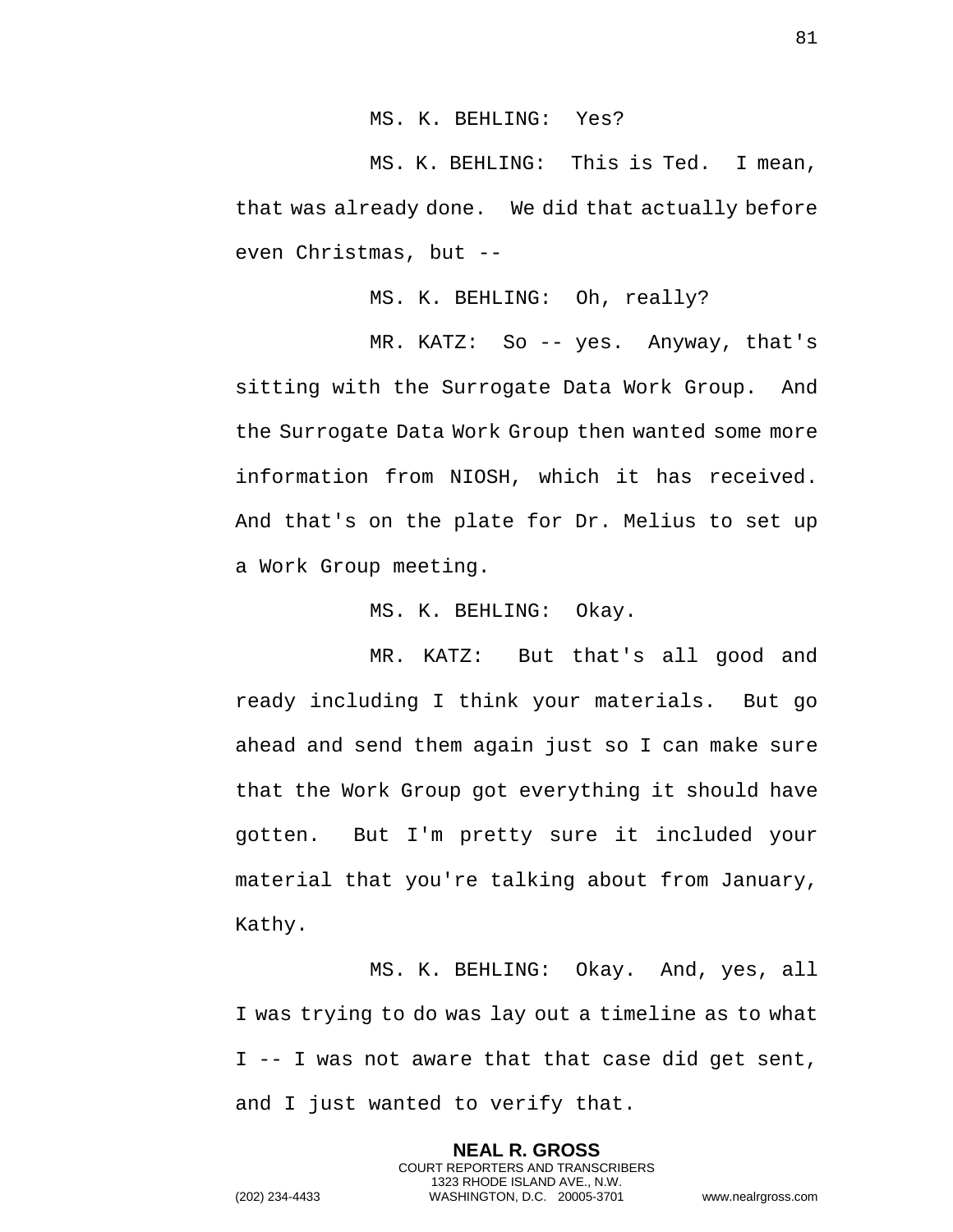MR. KATZ: It did. Yes, it did.

MS. K. BEHLING: Okay.

CHAIR KOTELCHUCK: And what was -- to whom was it sent, by the way?

MR. KATZ: I'm sorry. So this was a case where --

CHAIR KOTELCHUCK: I remember the case.

MR. KATZ: Right. The Subcommittee basically was done with it.

CHAIR KOTELCHUCK: Right. Okay.

MR. KATZ: But the surrogate -- but Dr. Melius wanted to look at the surrogate data issue specifically for that case and explore that a little further with that Work Group.

CHAIR KOTELCHUCK: Excellent.

MR. KATZ: So that's what we've sort  $of --$ 

CHAIR KOTELCHUCK: It's the Surrogate Data Work Group?

> MR. KATZ: Exactly. Which I think -- (Simultaneous speaking.)

CHAIR KOTELCHUCK: Yes, good.

**NEAL R. GROSS** COURT REPORTERS AND TRANSCRIBERS 1323 RHODE ISLAND AVE., N.W. (202) 234-4433 WASHINGTON, D.C. 20005-3701 www.nealrgross.com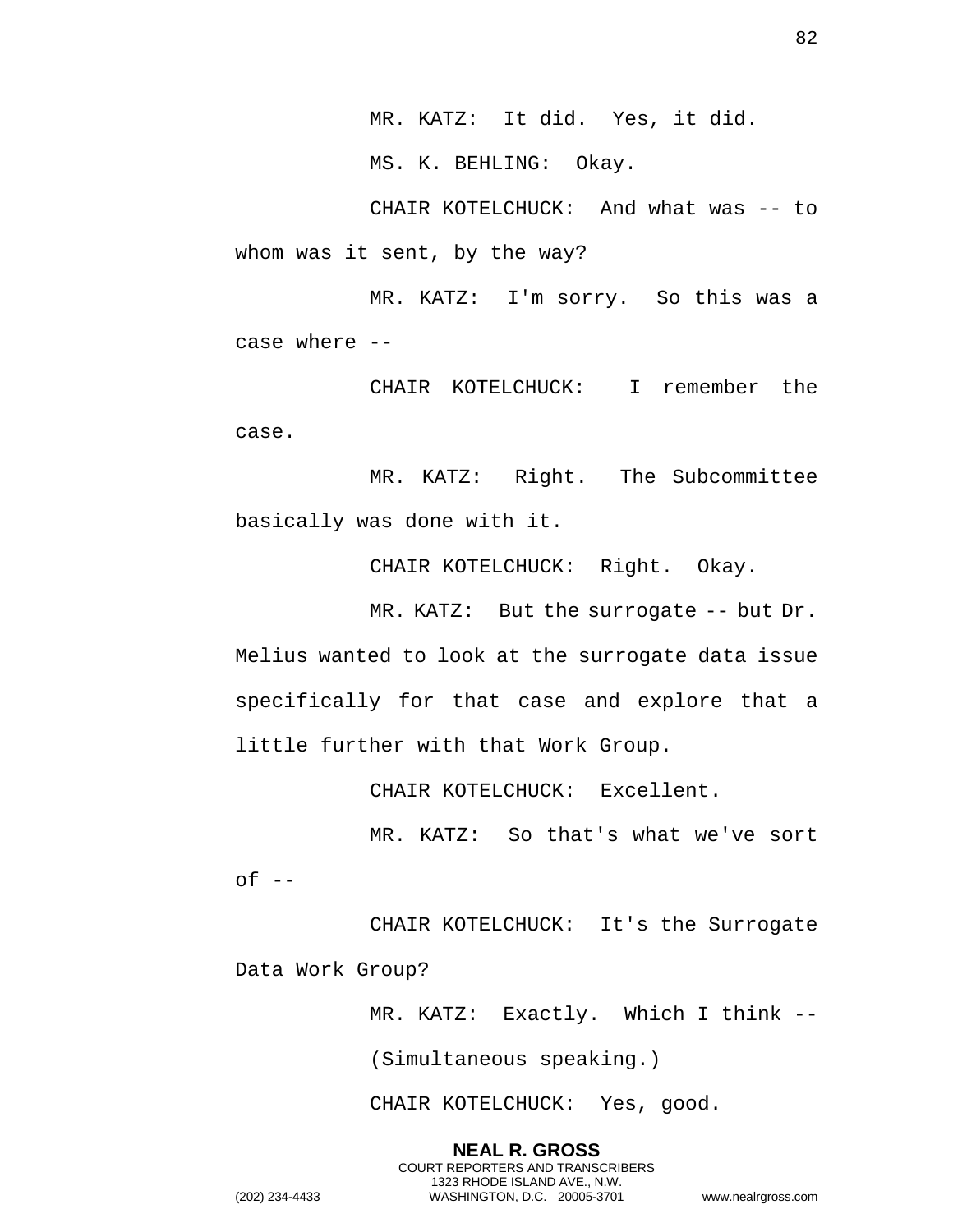MR. KATZ: But anyway, that's what happened there.

MS. K. BEHLING: Okay.

CHAIR KOTELCHUCK: Well, good.

MS. K. BEHLING: Yes, very good. Thank you. I'm sorry.

CHAIR KOTELCHUCK: Good. No, I'm glad -- no reason to be sorry. Glad you raised this. So it is now almost 12:30 and so we're right on schedule. We will come back at 1:30, say, and we'll start with the -- it was the AWE, I believe, was what you wanted to started with.

Okay. So, folks, thanks very much for a productive morning. And we'll return in one hour.

(Whereupon, the above-entitled matter went off the record at 12:27 p.m. and resumed at 1:38 p.m.)

MR. KATZ: I think we're ready for the AWE discussions.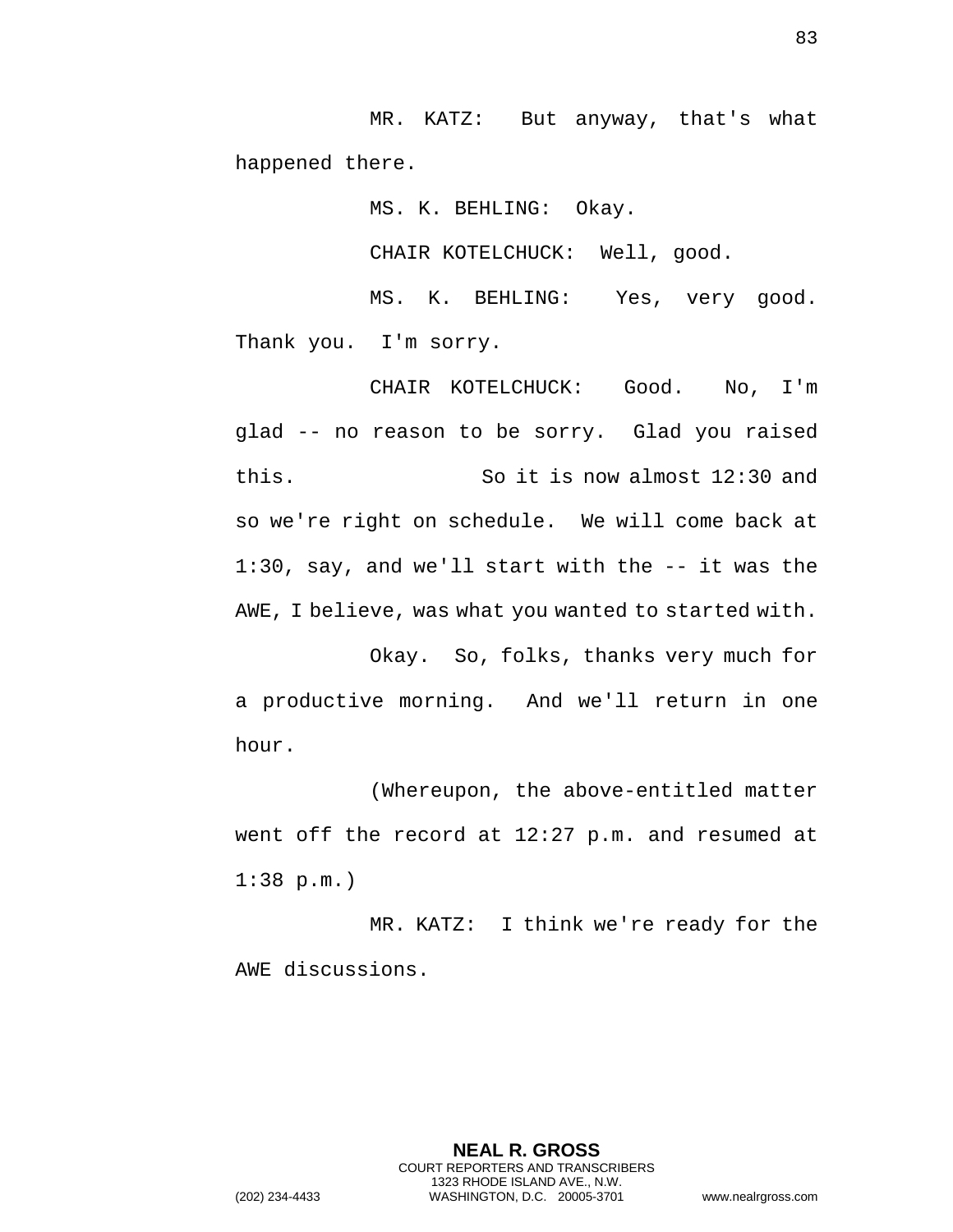**Category 1 and 2 cases from Sets 19-21 including cases covering Oak Ridge, the Gaseous Diffusion Plants, Savannah River Site, Hanford, AWE sites and Other DCAS sites from Sets 14-18**

CHAIR KOTELCHUCK: Actually, we're going to start with the four-eighty -- she was asking that we start with the --

MR. KATZ: Oh, yes. Okay.

CHAIR KOTELCHUCK: -- 482.

MR. KATZ: Four-eighty-two, right. Right.

MS. GOGLIOTTI: Yes, and Joe, were you able to get through all of this?

(No response.)

MS. GOGLIOTTI: If you're on the line and can hear us, press \*6.

MR. STIVER: I just got an email from Joe that he is online, but he was needed, so --

MR. ZLOTNICKI: This is Joe Zlotnicki.

Can you hear me?

MR. KATZ: Yes. MS. GOGLIOTTI: Thanks. MR. ZLOTNICKI: Yes, I was on double

mute.

MS. GOGLIOTTI: Sorry about that. I

**NEAL R. GROSS** COURT REPORTERS AND TRANSCRIBERS 1323 RHODE ISLAND AVE., N.W.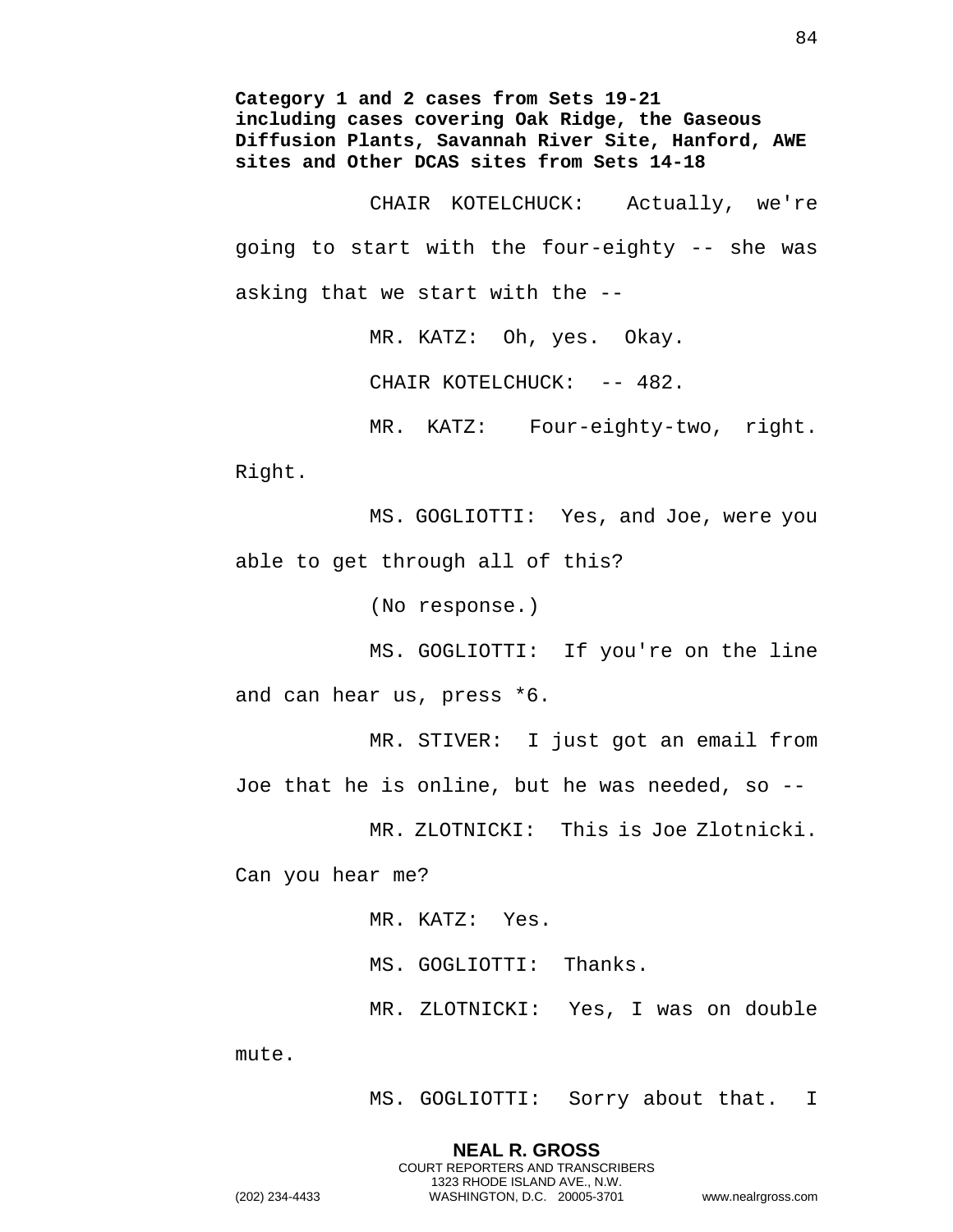don't know what happened.

CHAIR KOTELCHUCK: Okay.

MS. GOGLIOTTI: So we're going to start with 482.1. We asked Joe to call in. This is why we're going a little out of order here. And this is a Hanford and Lawrence Livermore National Lab case, but the actual issue is surrounding Hanford.

And, Bob, actually I'll let you take it from here.

MR. BARTON: Sure. Thank you, Rose. Everybody can hear me now, right?

CHAIR KOTELCHUCK: Yes.

MS. GOGLIOTTI: Yes.

MR. BARTON: Okay. Great.

Okay. So this is a case in which, based on a facility that the EE worked in, there was a potential for exposure to what we're calling low-energy photons. That's photons less than 30 keV. And what was done in the original dose reconstruction was to say because of that sort of unique exposure term, if you had open windows, which is generally considered the beta measurement, it wasn't going to be considered [as]

> **NEAL R. GROSS** COURT REPORTERS AND TRANSCRIBERS 1323 RHODE ISLAND AVE., N.W.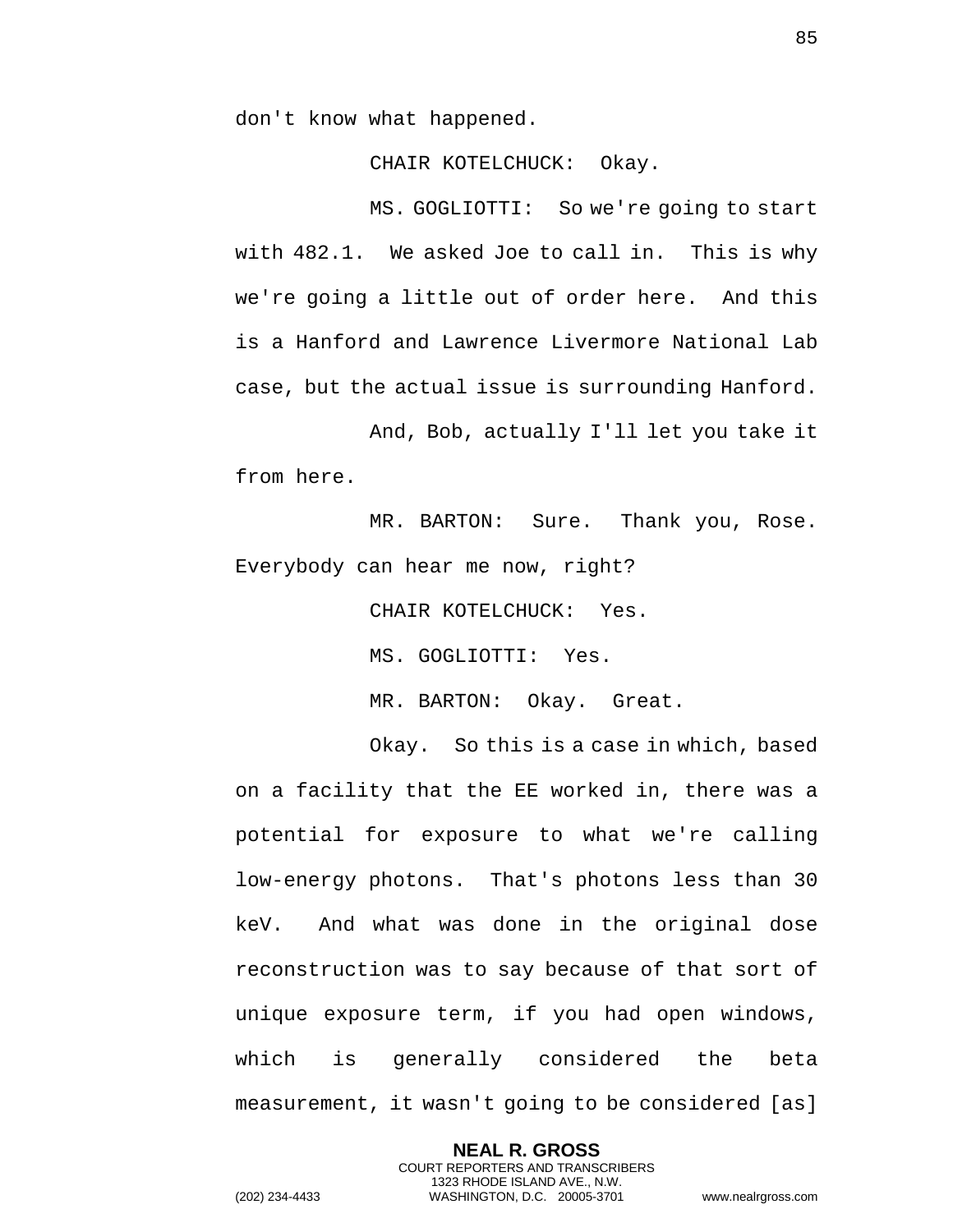electrons. It was actually going to be considered to be low-energy photons.

And what we noticed during the audit was that these were being applied up until about 1957. Specifically we were looking at the missed doses, and from 1957 to 1971 there was no application of that dose component. And then again in 1972 it picked back up again. So that's sort of what necessitated the finding.

And we have a response from NIOSH. Unfortunately we brought it up at the last meeting, but we weren't able to open it, or at least I was not able to open it up for that meeting. We've since gotten the file. It's a two-page file with a couple of tables in it. And it's a pretty complex issue with -- which is why we have to bring in our sort of external dosimetric expert, Joe Zlotnicki.

And thank you for calling in, Joe.

But before getting started, I think it would be helpful to have NIOSH or I guess whoever owns this response to sort of walk us through why -- I think I understand why, but I don't want to get it wrong -- why sort of, the activity from 1957 to

> **NEAL R. GROSS** COURT REPORTERS AND TRANSCRIBERS 1323 RHODE ISLAND AVE., N.W.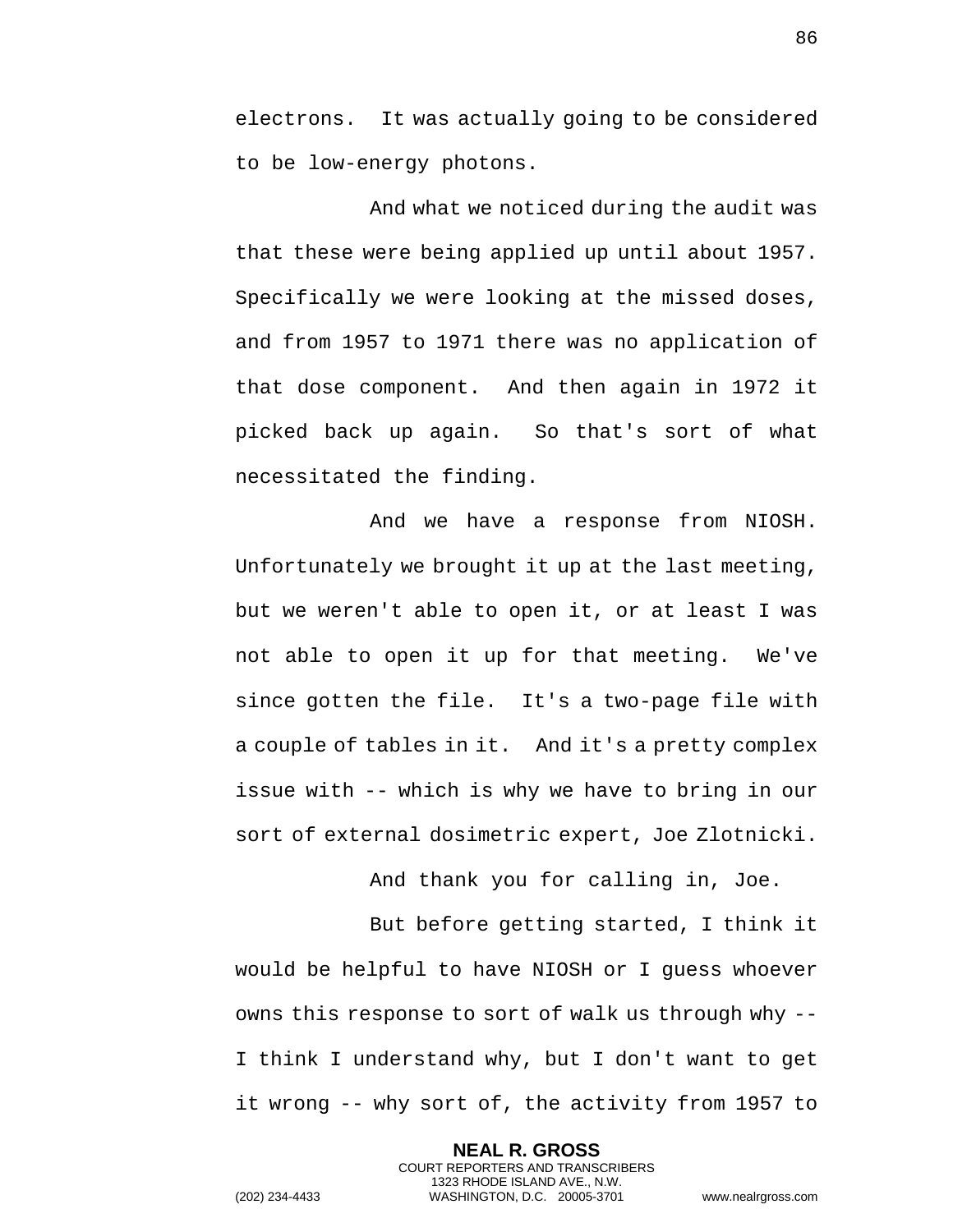1971, we weren't really seeing the application of those low-energy photons, but then before and after that period we were.

So I see Rose is bringing up the NIOSH document, so if Grady or Scott or one of your folks want to sort of walk us through that, I think it would be helpful for everyone.

CHAIR KOTELCHUCK: Great.

MR. SIEBERT: Yes, this is Scott.

Matt, are you on the phone?

(No response.)

MR. KATZ: Matt, you may need to un-mute.

MR. SIEBERT: I think you got it.

MR. SMITH: I just did. I just did.

MR. SIEBERT: Okay. That's Matt Smith, our external dosimetry expert.

So take it away, Matt.

MR. SMITH: Okay. I don't have the Skype view in front of me, but this is a little bit of a different era at Hanford. It's the era where they went to a multi-element film dosimeter. And so you end up with values for -- that are titled

> **NEAL R. GROSS** COURT REPORTERS AND TRANSCRIBERS 1323 RHODE ISLAND AVE., N.W.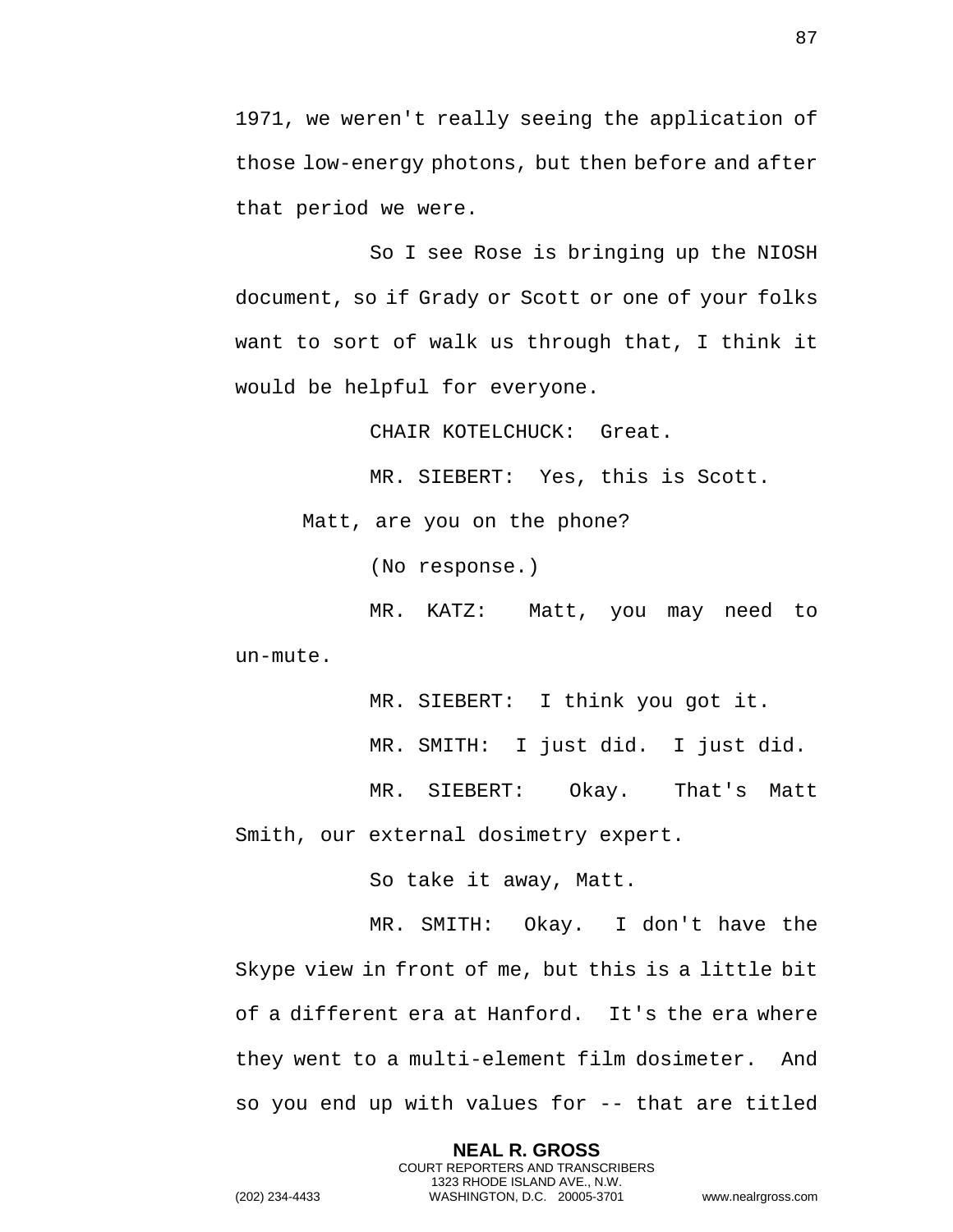-- beta, X-ray and gamma. And you're correct, as you read through it, it's kind of a complex set of logic that you have to go through to determine what are you going to assign as measured and missed doses?

With respect to the question at hand, in the Audit Report in Appendix B from SC&A, I'm kind of going from Figure 9 in that report, the issue specifically was brought up for a situation where the beta value was reading zero, the gamma result was positive, and then the X-ray result was zero. I believe the question then follows: Why is there no missed low-energy photon dose applied?

The write-up kind of goes into the scenarios you could have with respect to those three values, and this one certainly -- if you look at the write-up, it falls into the situation or scenario that's shown in row number 1 of Table 1, that is in the write-up response. In other words, again the beta value is zero, the X-ray value is zero and the gamma result is positive.

What the tool then assigns is a measured photon dose in the 30 to 250 keV range, but no missed

> **NEAL R. GROSS** COURT REPORTERS AND TRANSCRIBERS 1323 RHODE ISLAND AVE., N.W.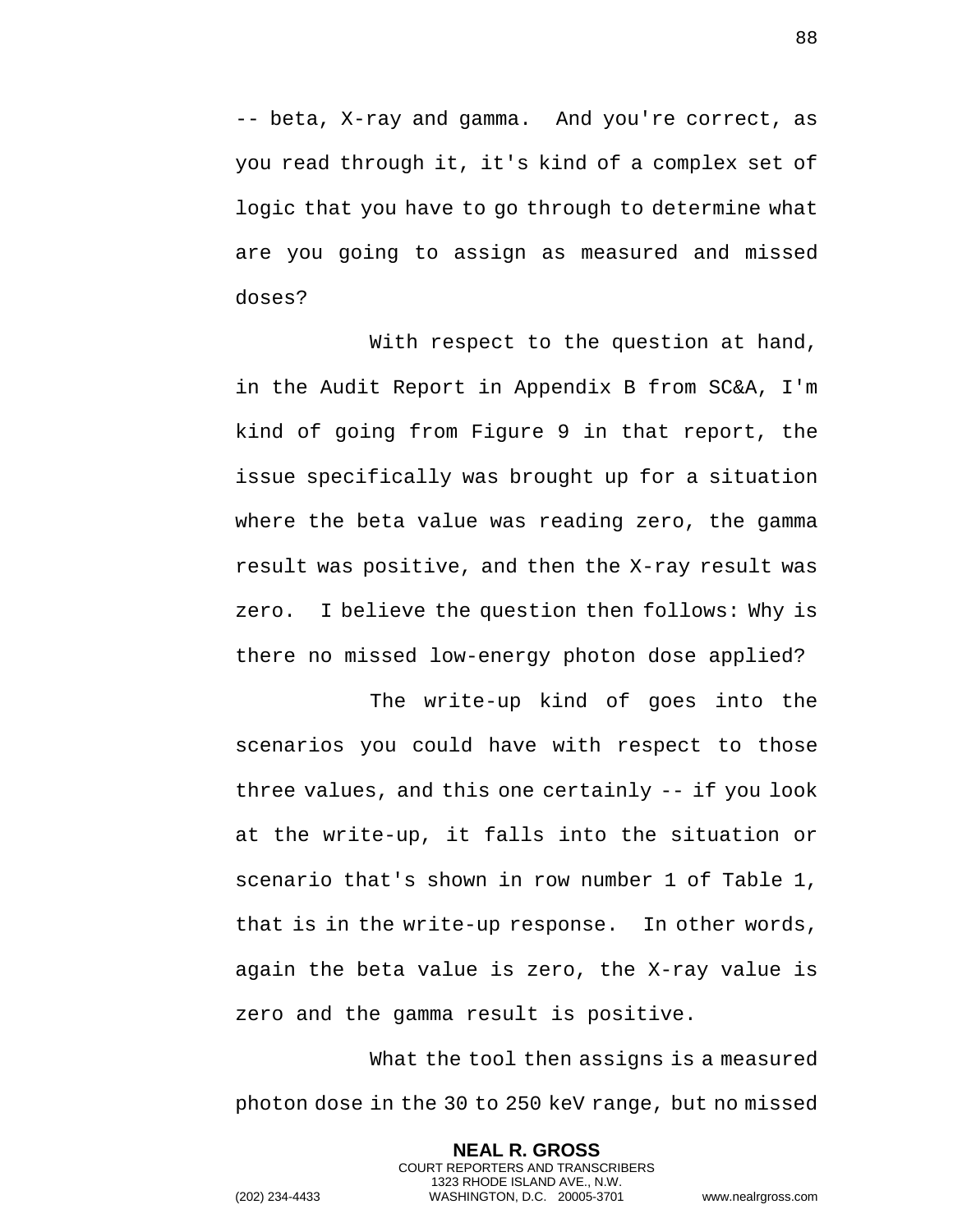low-energy photon dose. And the question then follows: Why no less than 30 keV? The rationale then hinges on what we see in Table 6-4, which is in the Hanford TBD. That particular table is on page 31 of 265. And it's data that comes from a study done by Wilson and others that looked at their --

MR. SIEBERT: And, Matt, I'm sorry. Matt, I'm sorry. This is Scott. I just want to point out to everybody else it's on page 2 of our response, a copy of that table in case you want to go down and look at -- yes, there you go. Sorry, Matt. Thanks.

MR. SMITH: Thank you, Scott. I'm kind of going [on] blind without seeing what the rest of you can see.

As you look at that table, if you take a look at a source that is showing low-energy - in other words, photons below 30 keV, you can see the result is beta zero, X-ray positive, gamma zero. So what we're -- what the tool of logic is doing in this situation is taking a look at what is measured there, which is positive for gamma, and

> **NEAL R. GROSS** COURT REPORTERS AND TRANSCRIBERS 1323 RHODE ISLAND AVE., N.W.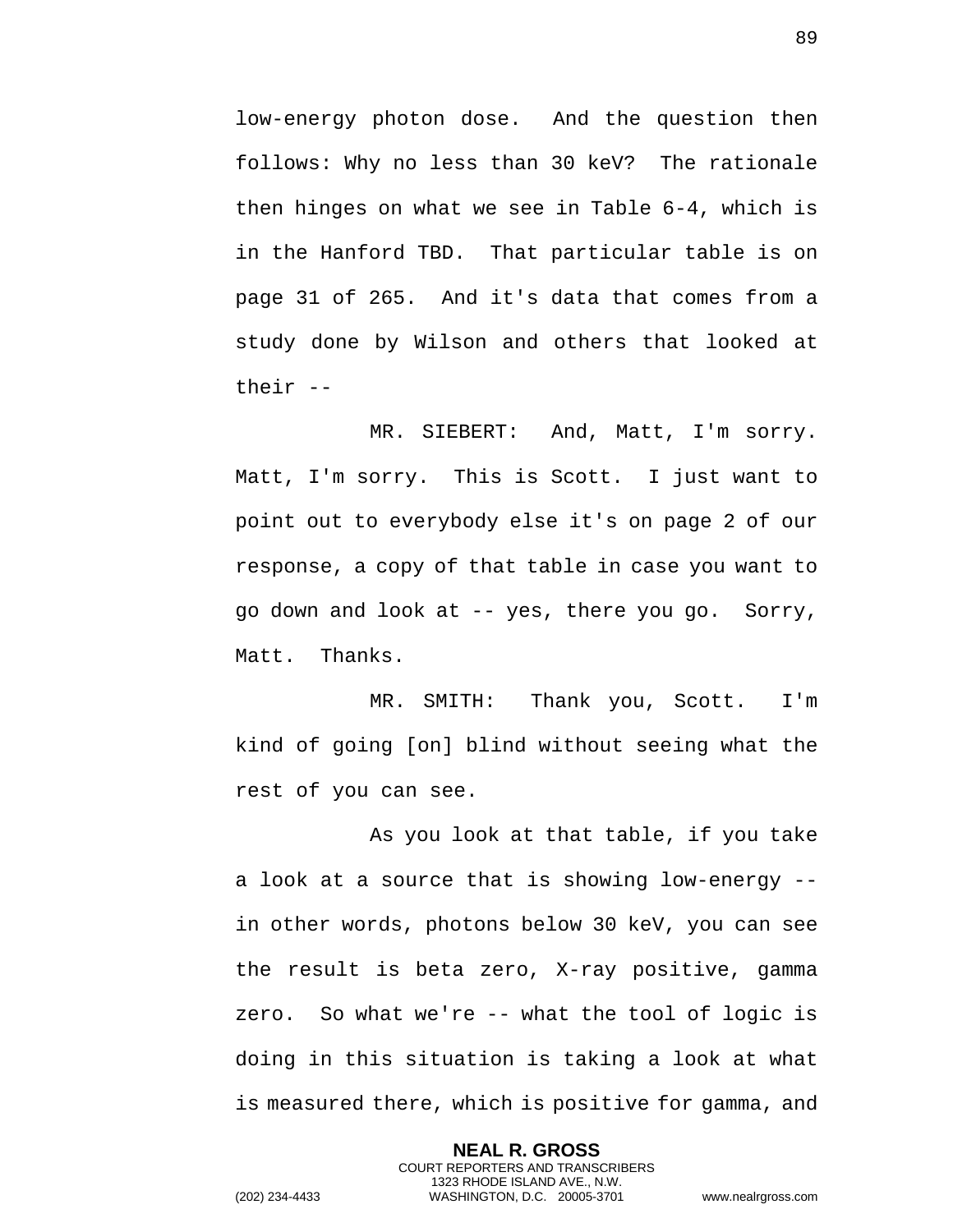making the determination that the source that we're seeing is likely well above 30 keV.

If it was a source that contained low-energy photons, we feel that we would be seeing value in the X-ray column. We can see even at a very low exposure level, down around 40 mR, that we've got positive value in the X-ray column. So without there being a positive value in the X-ray column that's why the tool makes the logic decision not to assign missed low-energy photon dose.

And I'll stop right there since that was the main question in the Audit Report. There's obviously other scenarios, but I won't go through all of them right now.

MR. BARTON: Well, I do thank you for that, Matt.

At this point I think we might want to hear from Joe Zlotnicki about the technical aspects of using the X-ray, the trigger point. And then after that, like you said, you don't want to go through the other scenarios, but since you provided them in your response, I think we kind of have to.

> **NEAL R. GROSS** COURT REPORTERS AND TRANSCRIBERS 1323 RHODE ISLAND AVE., N.W.

But first I think we need to talk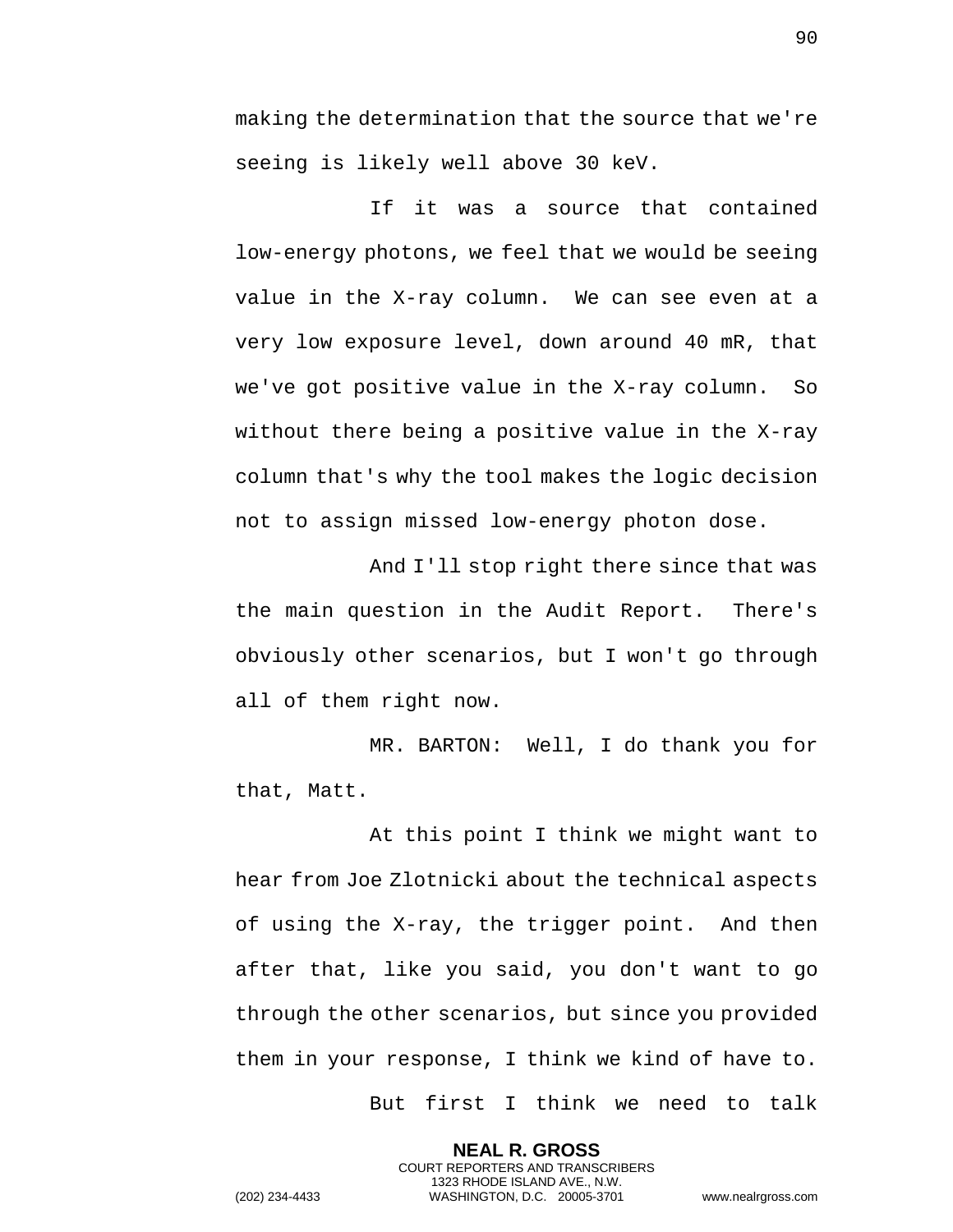about -- essentially if I'm hearing this correctly, and I'm going to try to bring it down to my level, is that if there's no recorded dose in that X-ray component, then it's assumed that there is no exposure potential to a source that was less than 30 keV and thus no exposure would be assigned, either a miss or measured. Is that correct? In other words, the X-ray is kind of a trigger point. Say if you have positive X-ray, it's possible that you were exposed to that low-energy source in the specific facility. So if we see a positive X-ray result in the badge measurement, then it's possible that that lower energy photon source would exist. Did I have that basically correct?

MR. SMITH: That's a good summary, yes. MR. BARTON: Okay. Joe, I don't know if you're still on the line, if you want to dive in first?

MR. ZLOTNICKI: Sure. A couple of things. I think everything was sort of explained fairly clearly.

If you look at Table 6-4, you'll notice that for 16 keV X-rays the dosimeter dose for an

**NEAL R. GROSS**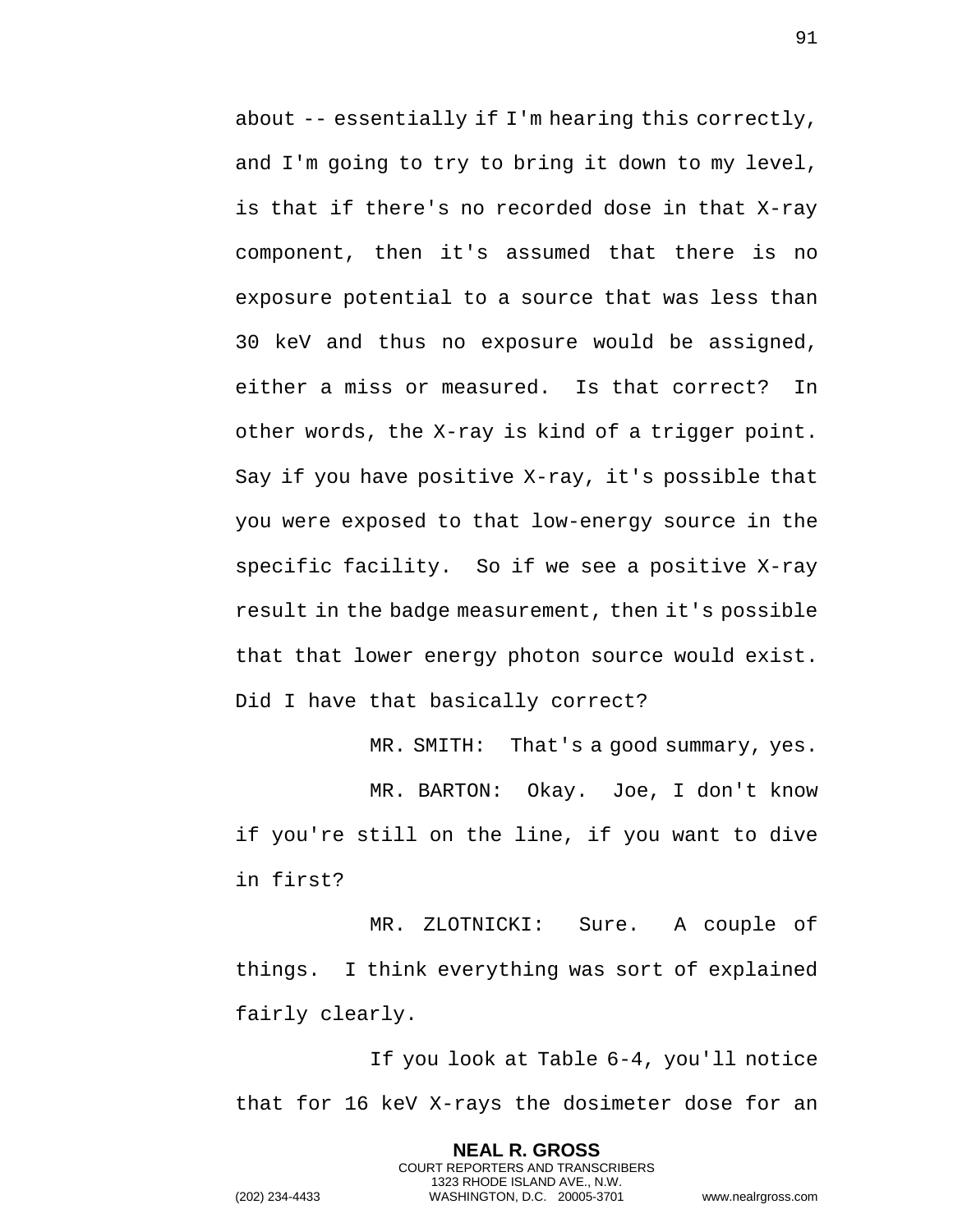exposure of 40 mR showed beta zero, X-ray 40 and gamma of zero. If you go down a little bit and look and look at cesium-137, which we would consider high-energy gamma for a 50 mR exposure, you had zero beta, zero X-ray and 50 gamma. So clearly the way this is laid out, likely practice isn't quite as neat as that, but at least in terms of how this table is presented there's a pretty clear differentiation between the X-ray and the gamma. If it's a high-energy gamma, you can see it. If it's a low-energy X-ray, you can see it.

The real question is twofold: One is what happened to some extent. And there could be a lot of one and a little of the other and vice versa. And the second issue is I just realized - and I've been in and out of this process for years, but not the whole time. I just realized that with missed dose in general we only give one missed dose. We don't give a missed dose if there's nothing seen on a dosimeter.

I don't think we give a beta missed dose, an X-ray missed dose and gamma missed dose where someone could reasonably have been exposed

> **NEAL R. GROSS** COURT REPORTERS AND TRANSCRIBERS 1323 RHODE ISLAND AVE., N.W.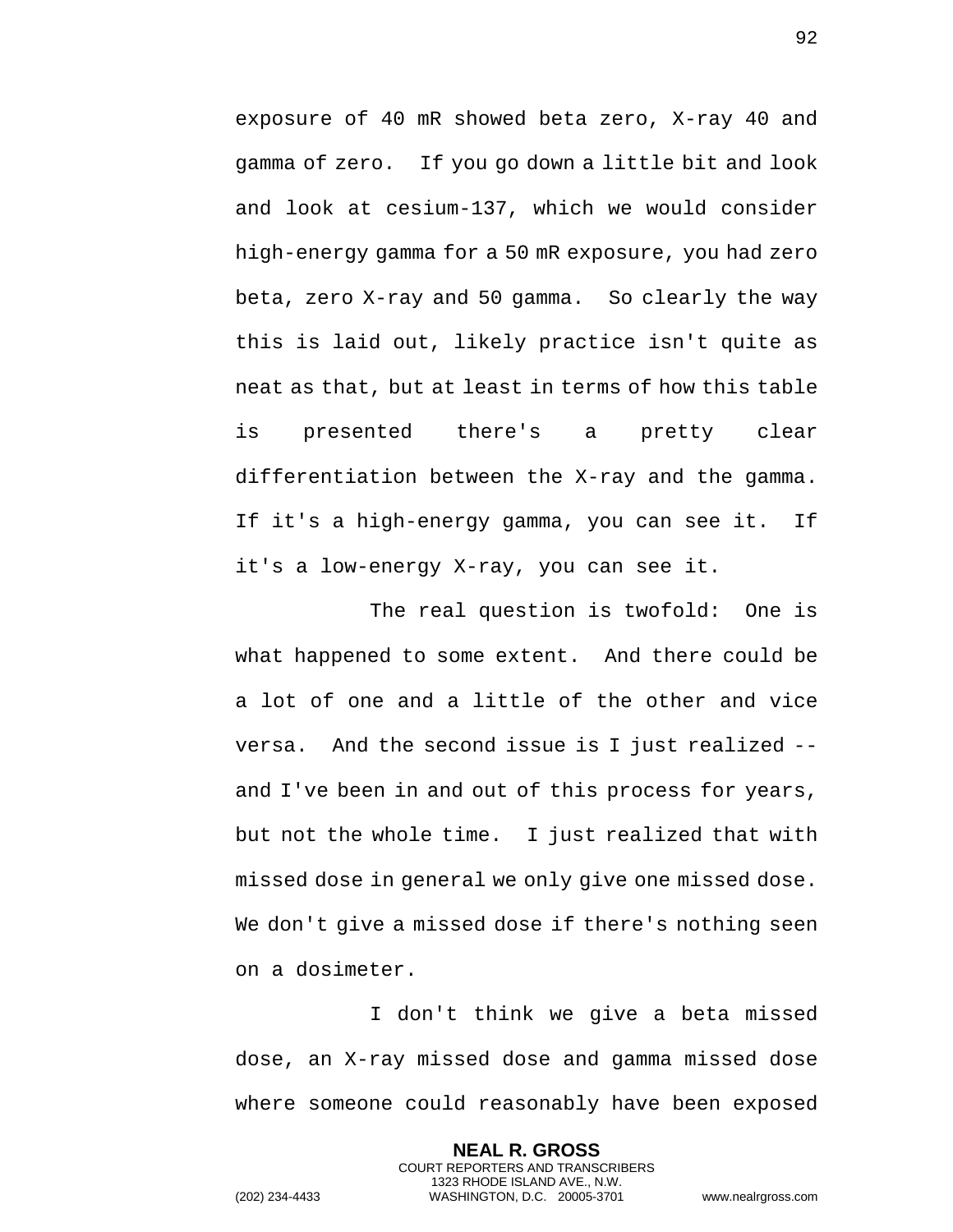to them. As far as I know, we only give one. And that may be the problem here. This was saying there's a positive gamma. We're then saying there's no missed X-ray dose.

So I'll stop there because I think that's already maybe the crux of it.

CHAIR KOTELCHUCK: Hello? Can everybody hear me?

MR. SMITH: Yes, this is Matt. This - in other words two helpings of missed dose. We don't double dip on the missed dose front. The tool and the approach with Hanford definitely is what I would say claimant-favorable in nature. Following again what's in Table 6-4 and when the tool was first put together many years ago; I'm just kind of jumping back to that Table 1 of our response, here's scenario number 2, in other words, row number 2 in that table. Here's the scenario where we've got positive value in the X-ray, positive in the gamma. And therefore, we are assigning measured photon dose 30 to 250, measured photon dose of less than 30 because of that X-ray being positive.

> **NEAL R. GROSS** COURT REPORTERS AND TRANSCRIBERS 1323 RHODE ISLAND AVE., N.W.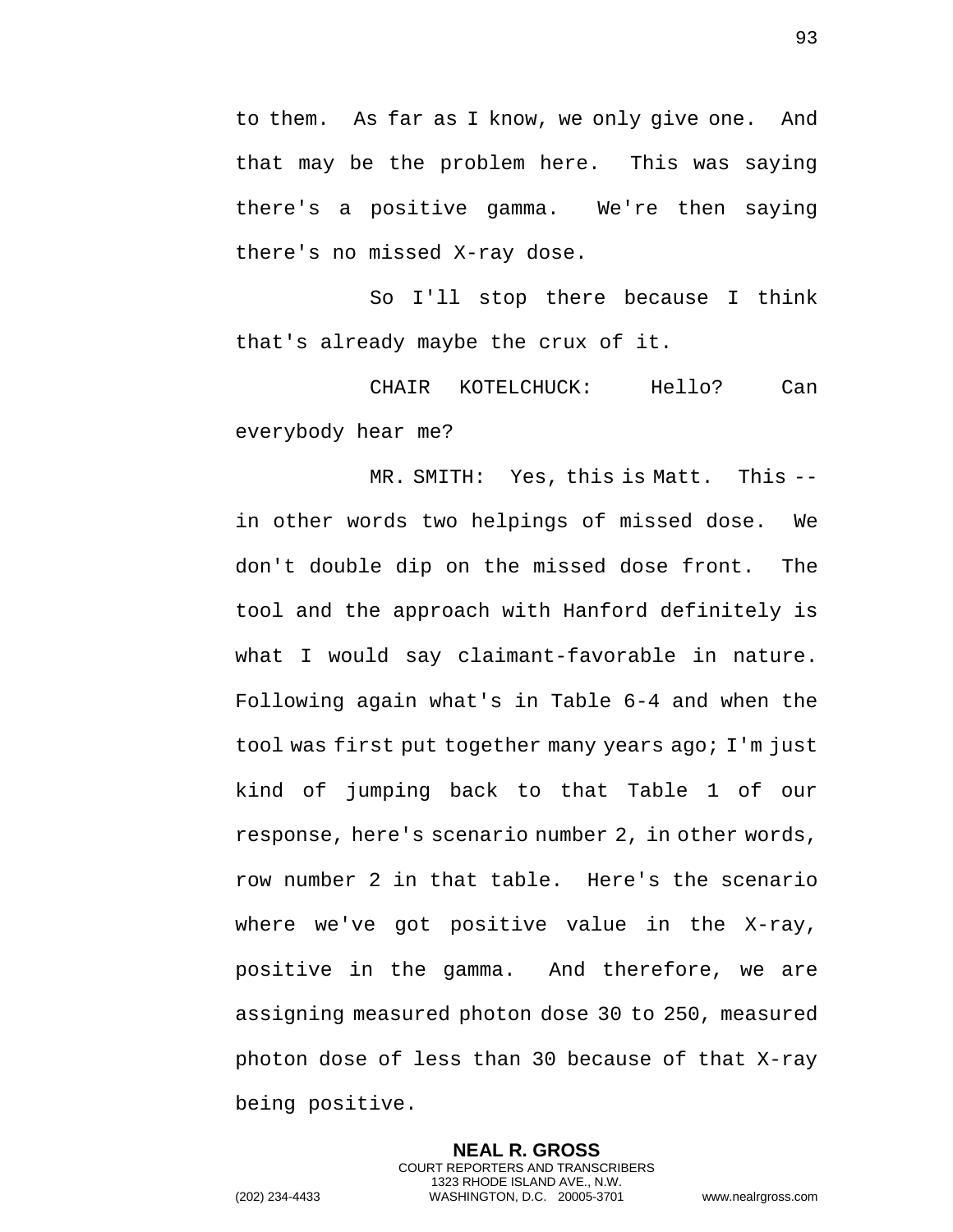Then we're taking the additional favorable step of counting a low-energy photon missed dose for the zero that's in that beta column. So again, going back to the Table 6-4 and just taking the scenario probably where you see 59 keV there and realizing, hey, 59 keV is indicative of working with a plutonium source term. So therefore, we took the favorable approach in which we'll find some missed dose there.

Kind of going back though to what Joe pointed out, row number 3, if you've got a zero, zero, zero scenario across the board for all three categories, we assign one missed dose and one missed dose only. And we put it to the mid- range photon category for photon energy assignment. What's the rationale there? We're doing that again to be claimant-favorable. That's the particular energy range that carries the most - the highest PoC when it's run through IREP.

I'll just go ahead and proceed on the two remaining scenarios. Number 4 is where we've got a positive value in the X-ray column only. So there we go ahead, we assign the photon dose as done

> **NEAL R. GROSS** COURT REPORTERS AND TRANSCRIBERS 1323 RHODE ISLAND AVE., N.W.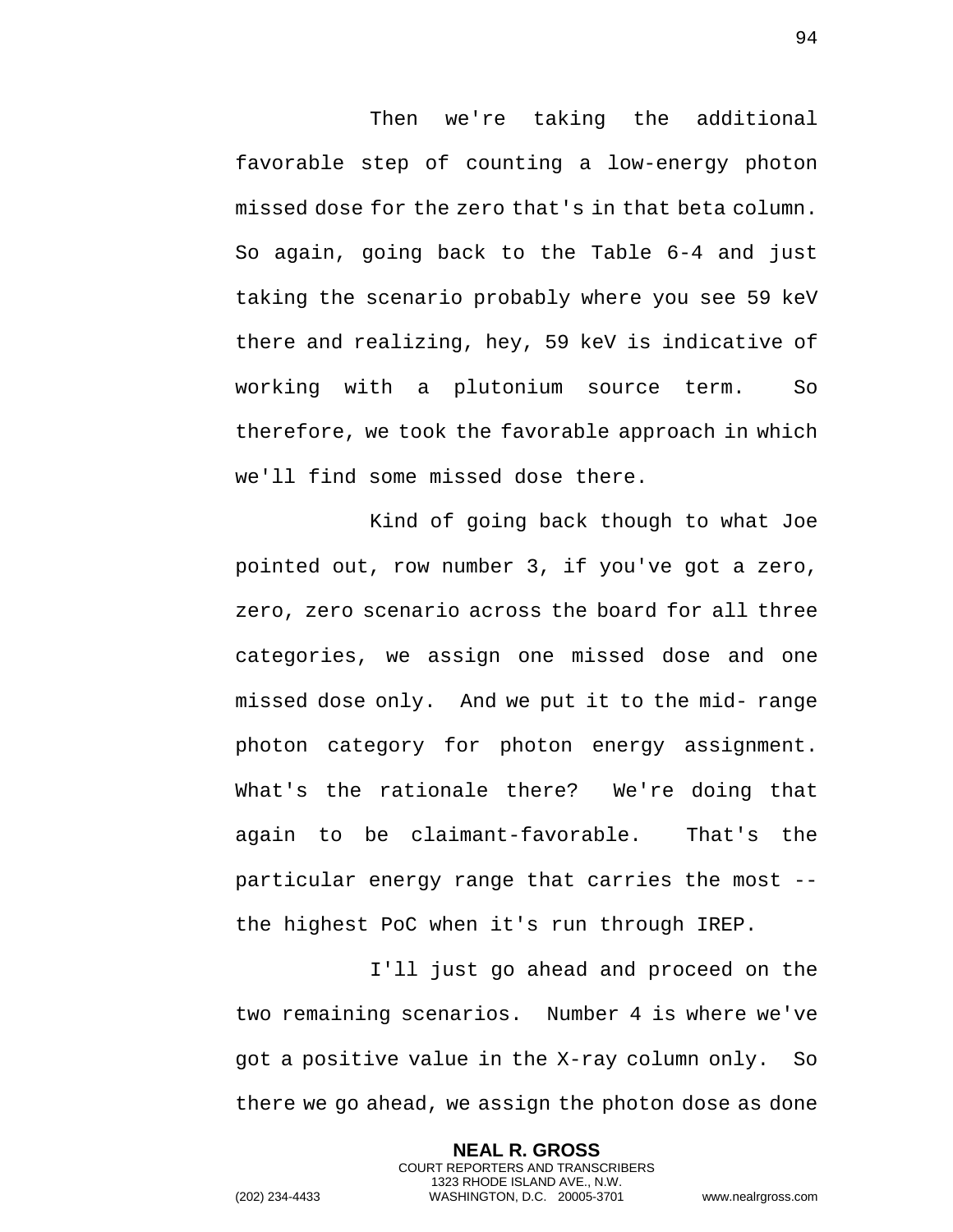in scenario number 2. And then we also assign missed photon dose because of the zero in the gamma, 30 to 250.

The very last one, if we were to have a positive value in the beta category but then zero X-ray, zero gamma, we take a favorable approach. We assign the electrons. For beta dose, it's low-energy photons and missed dose as 30 to 250 keV photons. All of that's favorable for --

(Simultaneous speaking.)

MR. BARTON: This is Bob. I have questions on those last two entries.

MR. SMITH: Yes.

MR. BARTON: So for entry number 4 where we have the positive X-ray and the zero for beta and gamma, I think there might be a little bit of a typo in the tool results. But basically what we're assigning is the measured photon less than 30, which corresponds to whatever the X-ray positive was. Missed photon, because the gamma is zero. And then nothing for the beta. Zero. Is that correct? Because it would be double dipping between the gamma and the beta entries for missed

> **NEAL R. GROSS** COURT REPORTERS AND TRANSCRIBERS 1323 RHODE ISLAND AVE., N.W.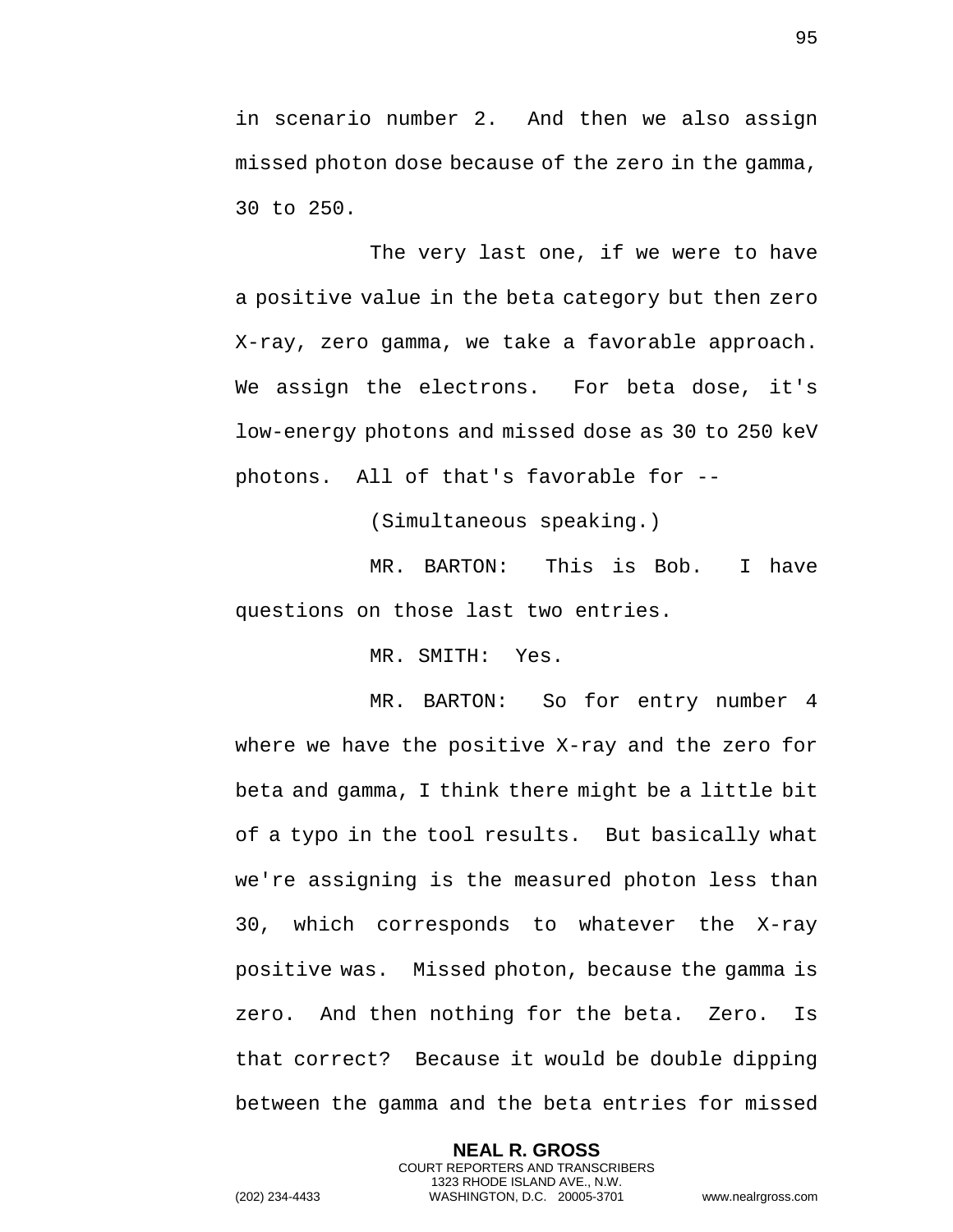MR. SMITH: I believe we're saying the same thing. The missed dose in that scenario is going to be again applied in that more claimant-favorable energy range, so we do it 30 to 250 keV.

MR. BARTON: And it also listed measured photon dose, 30 to 250 keV.

MR. SMITH: Yes.

MR. BARTON: So I assume that shouldn't be there, right?

MR. SMITH: I'm --

MR. SIEBERT: This is Scott. Yes --

MR. SMITH: I don't have all my notes in front of me, but I'm referencing Table 6-2 and  $6 - 7$ .

MR. SIEBERT: Correct me --

MR. SMITH: So probably -- go ahead,

Scott.

MR. SIEBERT: Yes, correct me if I'm wrong, Matt, but my understanding is remember that X-ray value is not a stand-alone value. It gets - really gets portioned out between the shallow and

> **NEAL R. GROSS** COURT REPORTERS AND TRANSCRIBERS 1323 RHODE ISLAND AVE., N.W.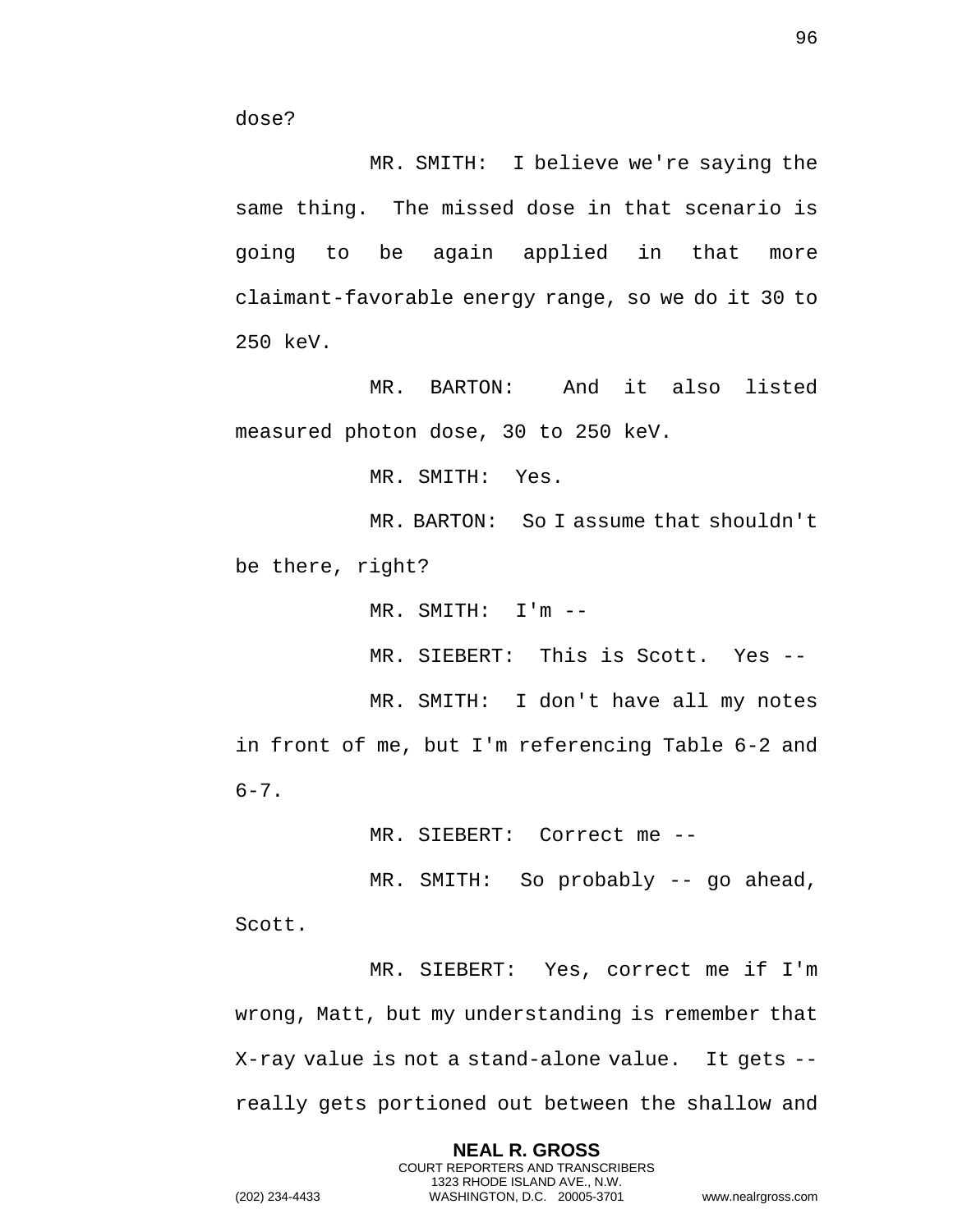the deep dose. A percentage goes into both of those. So if the X-ray dose is positive, it's basically considered as a positive shallow dose and a positive -- a portion of it's a positive deep dose as well. Does that make sense, Matt?

MR. SMITH: Thanks for the refreshing reminder, Scott. That's -- and that's why I cited Tables 6-2 and 6-7 in that response. You will see those tables do discuss the way that Hanford did the split on the X-ray component of the dosimeter.

MR. BARTON: Okay. For row 4 the two measured doses, where it says measured photon and has the two energies, that's all for whatever the X-ray report is. And then the missed photon is for the zero gamma. And then the zero beta is ignored essentially.

MR. SMITH: Not necessarily ignored, but we're are handing out a -- we are going to give a missed dose, and we're going to give it in a favorable fashion.

MR. BARTON: Okay. Alright. I think I understand that one.

If we move onto row 5, however, here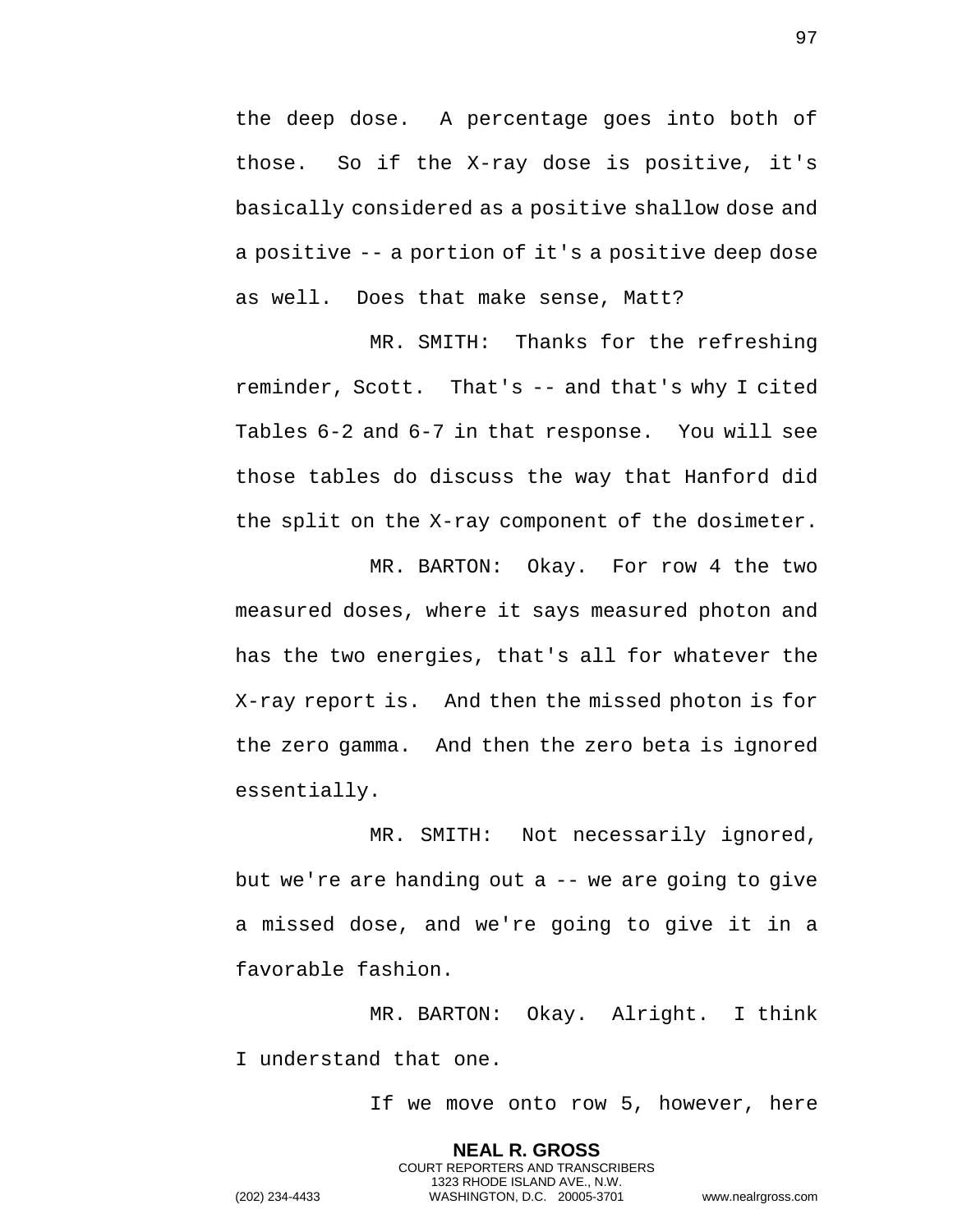you've got a positive beta, a zero X-ray, zero gamma. And if I understand the response correctly, if you have a zero X-ray dose, then you are not exposed to a source that has less than 30 keV photons, because that would have been picked up by the X-ray part of the multi-element dosimeter. Is that -- that's correct, right?

MR. SMITH: Yes, and then you see why there's a footnote here. We probably put this approach in many years ago as a claimant-favorable way of assigning the dose. We're calling that positive value in the beta -- we're calling it low-energy photons. We're also --

MR. BARTON: Which it probably shouldn't be, though.

(Simultaneous speaking.)

MR. SMITH: -- assigning missed dose. Again, see the footnote. This approach was initially taken to be claimant-favorable. Current evaluation of this approach indicates that only missed photon dose should be assigned for deep organ dose since the likely source term would be an electron emitter.

> **NEAL R. GROSS** COURT REPORTERS AND TRANSCRIBERS 1323 RHODE ISLAND AVE., N.W.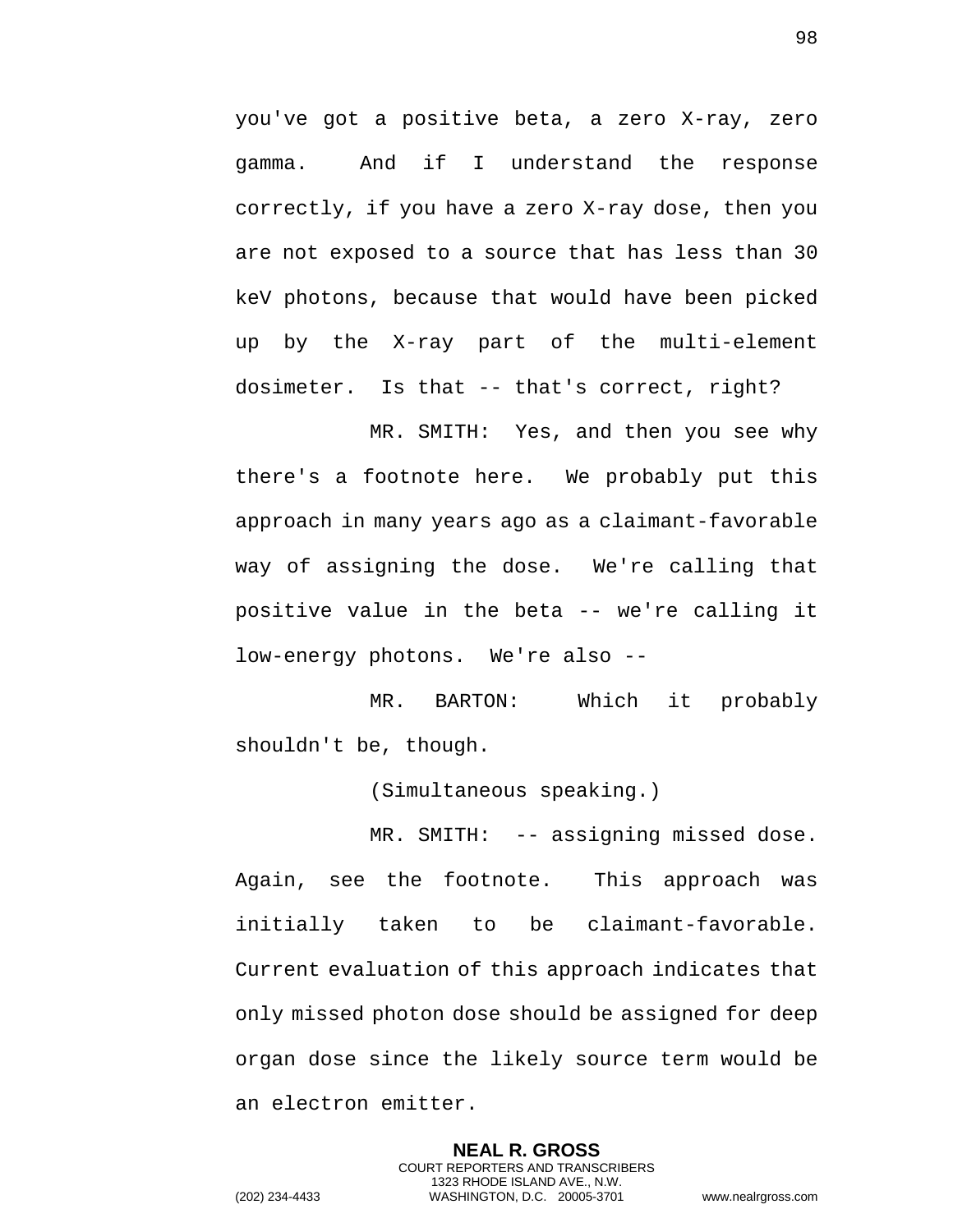MR. BARTON: Right, but if the --

MR. SMITH: Certainly --

MR. BARTON: -- tool was taking that positive beta and still assigning it as less than 30 keV photons, that would not be correct. That's what I'm seeing. Because I'm just manually working with the tool and putting it in a situation where you have a positive beta dose, a zero X-ray and zero gamma. As far as I can tell, and these things are really complex, the tool still returns a positive low-energy photon dose where, based on the arguments I'm hearing, it really shouldn't.

MR. SIEBERT: But let me clarify. This is Scott. What we are presenting in the table is how it is presently conducted based on the information that was understood a while ago in the TBD. We have been looking at this issue for a while to determine if that's the most appropriate approach and we're honing in on what may be the more appropriate way to do it, which is the footnote A. However, that has not been a decided factor at this point, so no documents have changed to reflect that. It's just an interim step at this point.

> **NEAL R. GROSS** COURT REPORTERS AND TRANSCRIBERS 1323 RHODE ISLAND AVE., N.W.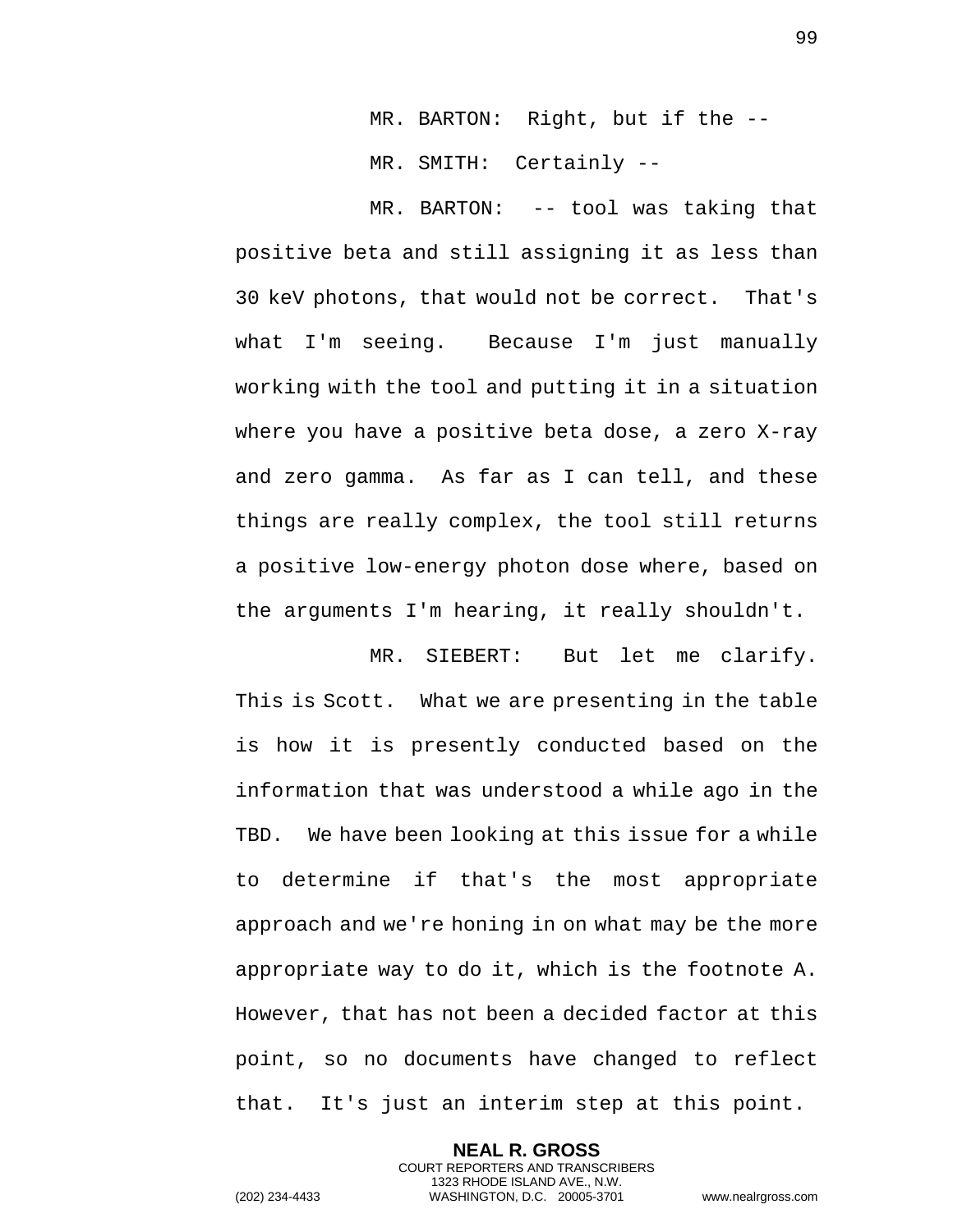Matt, is that a fair assessment? MR. SMITH: It sure is.

MR. BARTON: Okay. So if it came to the point where the approach using the X-ray as a trigger, as I put it before, then the tool would have to be changed?

(No response.)

MR. BARTON: Is everyone still there? MR. SMITH: Say that again. If the X-ray was --

MR. BARTON: If you had a positive beta and zero for the other two components, then the correct thing to do would be to only assign the gamma deep dose, the 30 to 250 keV and that no low-energy photons should be assigned because there's no positive X-ray component.

MR. SMITH: Well, it's probably -- as stated in the footnote, it's probably more likely that this is an electron emitter. In the end - well, I don't want to speak to the final outcome that we're going to do with scenario 5. It certainly is a complex one. I don't know if it's a common one. It certainly is a rarity when we look

> **NEAL R. GROSS** COURT REPORTERS AND TRANSCRIBERS 1323 RHODE ISLAND AVE., N.W.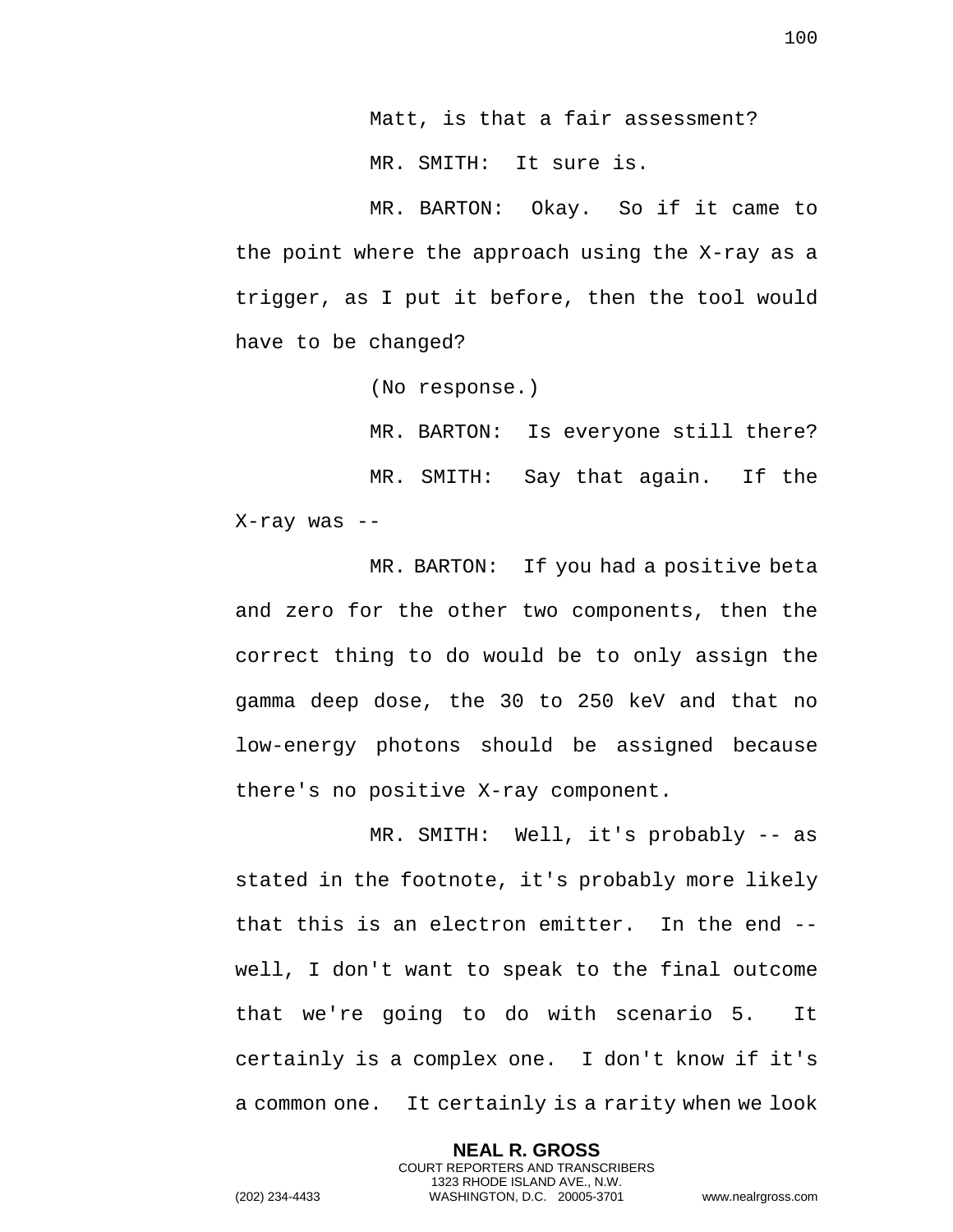at other sites like Savannah River.

Keith, if you're on, if you can -- if you have any historical perspective on how often we see a positive beta with absolutely zero in X-ray and gamma. Everyone on the phone could probably appreciate that likely fairly rare situation.

And, Keith, you're going to have to do the \*6.

MR. McCARTNEY: Okay. This is Keith. Can you hear me?

MR. SMITH: Oh, yes.

MR. McCARTNEY: Yes, I don't have a handle on what the bulk data looks like as far as how often that will occur. I don't look at the raw data all that often.

MR. BARTON: Well, if I might, as part of the original response; let me see, I want to get the exact quote, it says, the appearance of omission of missed shallow dose to deep organs where a plutonium facility work has been previously identified by NIOSH and has been evaluated by the Tool Development Group and principle external dosimetrist -- which, Matt, I assume that's you.

> **NEAL R. GROSS** COURT REPORTERS AND TRANSCRIBERS 1323 RHODE ISLAND AVE., N.W.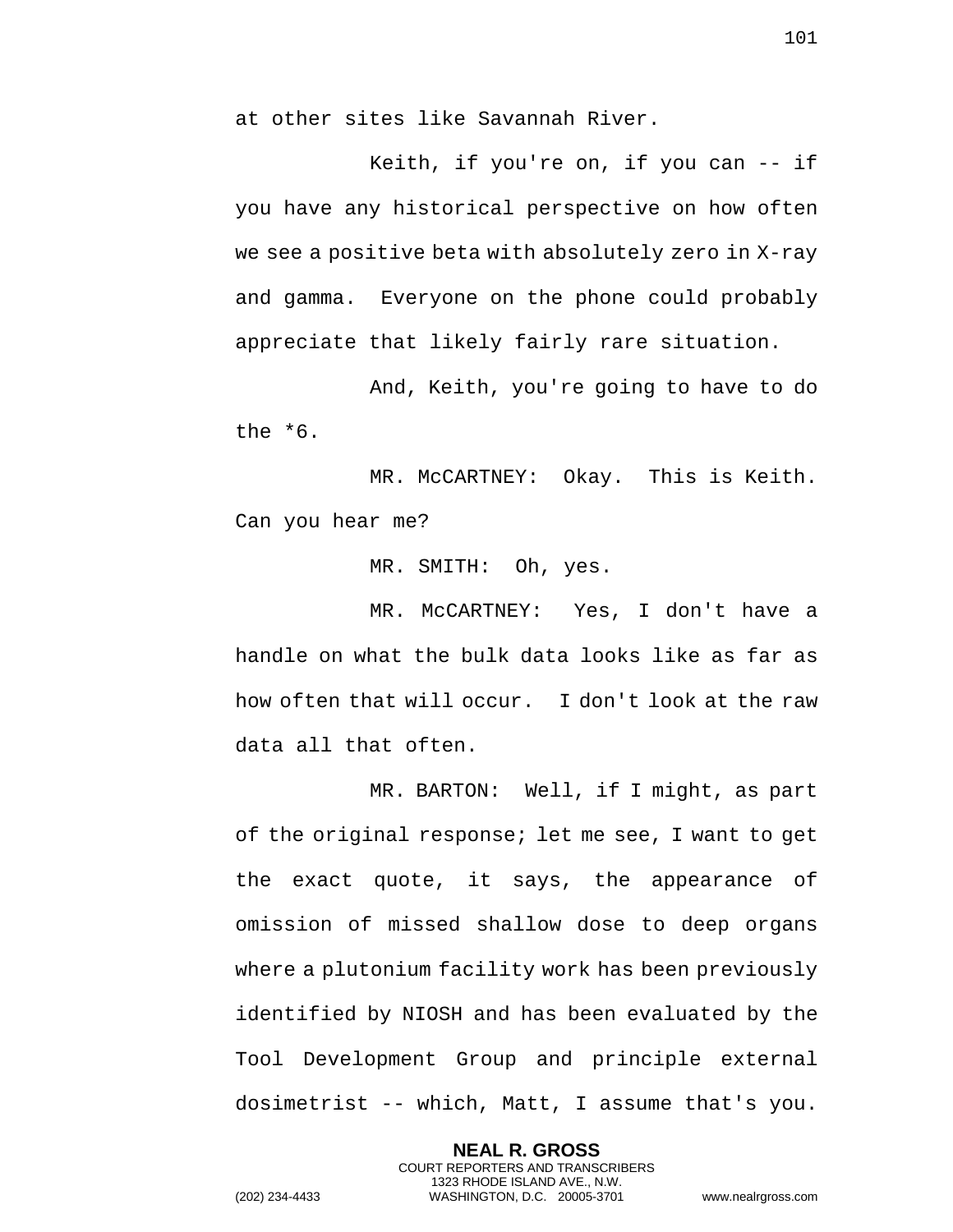So I guess my question is has this been in process for a while, or when did this issue start being looked at, particularly in relation to when this DR took place? And it kind of almost sounds like it's still being evaluated. Is that correct, that no determinations have been made on exactly how -- or no final determinations have been made on exactly how dosimeters, during this particular period at Hanford, are going to be interpreted and parsed, if you will?

MR. McCARTNEY: The method that's in the tool certainly has been there probably well over 10 years. This particular method -- Keith can refresh me if I'm wrong -- but it probably went into the tool along the same time when OTIB-17 hit the street. This particular question came my way from two different avenues during the past year. I believe I wrote this particular response late in 2016.

MR. BARTON: I guess -- so at the time this DR was done, the interpretation on how you take that X-ray component and then interpret low-energy photons with the beta component was not actually --

> **NEAL R. GROSS** COURT REPORTERS AND TRANSCRIBERS 1323 RHODE ISLAND AVE., N.W.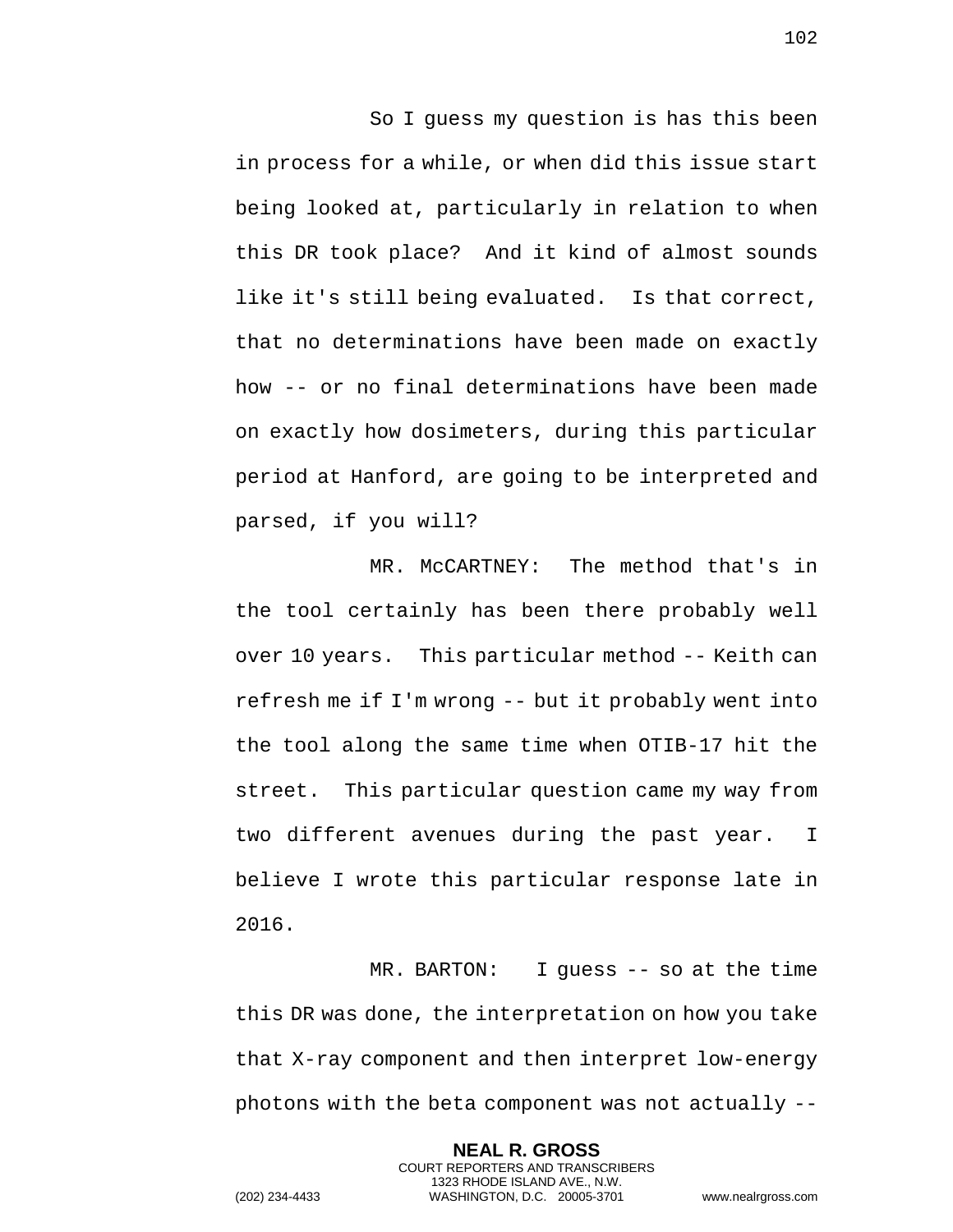had not actually been discussed or nor was it really part of the overall dose reconstruction program for Hanford in this particular dosimeter?

MR. McCARTNEY: That would not be correct. It was likely discussed. And like I said, those discussions likely took place over a decade ago when the tool for Hanford was first put together -- not first put together, but when it was provided after OTIB-17 came along.

MR. BARTON: Well, I think this issue almost kind of goes well beyond obviously this one case, and it almost seems like it's a technical issue related to the Hanford site as a whole, and that -- have final determinations been made? For instance with the written response that we have now, would that be something that would be added to the TBD to explain exactly how these dosimeters during this sort of complex time should be interpreted?

MR. McCARTNEY: Again, it's something that could be added. It will probably help clarify the issue.

> **NEAL R. GROSS** COURT REPORTERS AND TRANSCRIBERS 1323 RHODE ISLAND AVE., N.W.

In terms of responding to the comment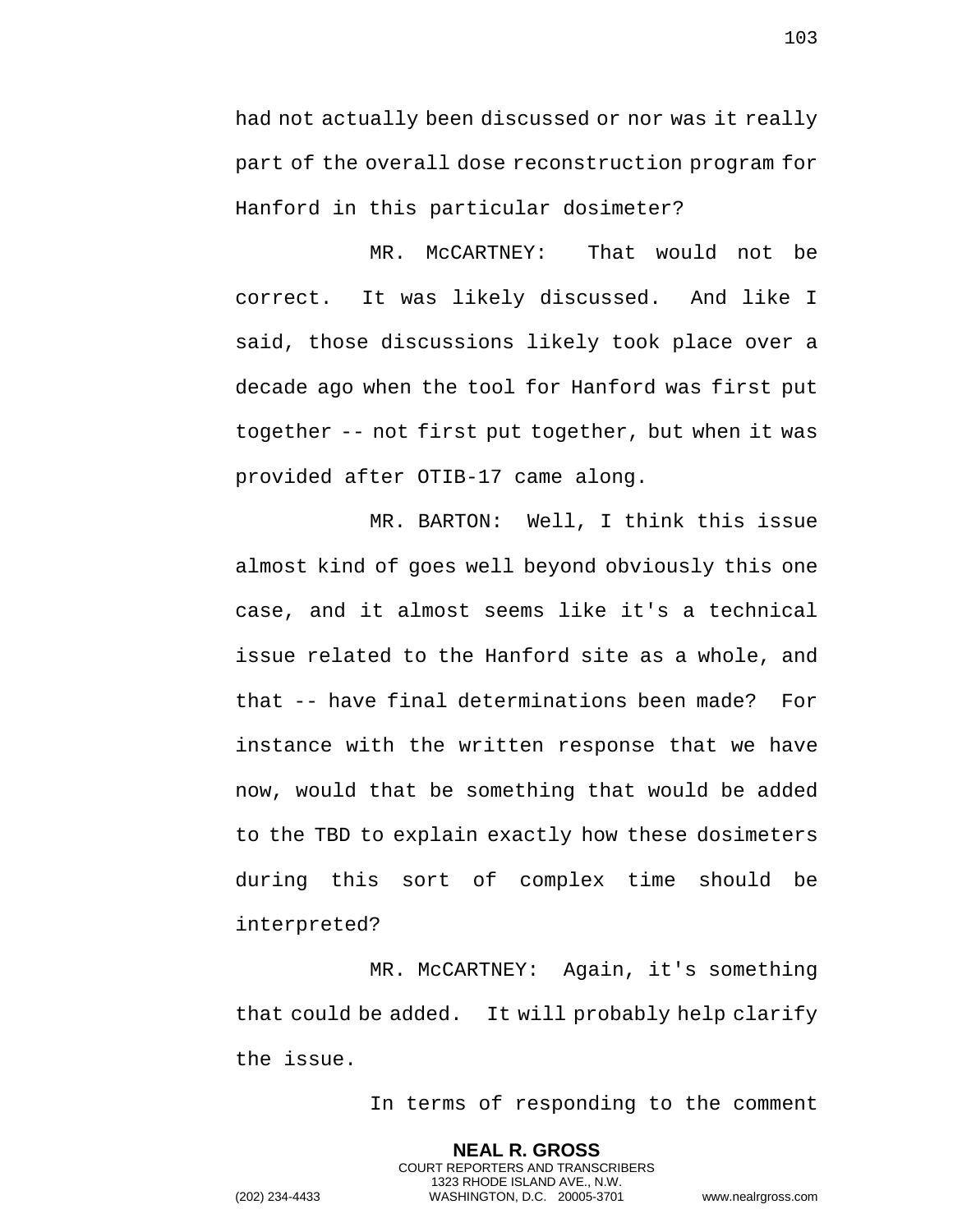on the claim itself, that was kind of the goal of what this effort was. When it comes to revising TBDs, when we get that direction, we'll take that direction.

MR. BARTON: Right, and this is sort of a situation where the original finding raised the question and then we got responses. And that at least for me raised more questions about whether the tool is acting in accordance with this policy. And I think at least for that line 5 it's not, based on how I've been sort of manually entering these different scenarios, but it also sounds like that tool has not been updated in a very long time. And so, it might not be reflected on this specific issue.

MR. SMITH: And Keith can tell you what's wrong with it, but the tool is doing what Table 1 states that it's doing.

MR. McCARTNEY: It is doing that. That's correct.

MR. SMITH: And the question came to me both on scenario number 1, which is the first row, and then folks had questions, and this group has

> **NEAL R. GROSS** COURT REPORTERS AND TRANSCRIBERS 1323 RHODE ISLAND AVE., N.W.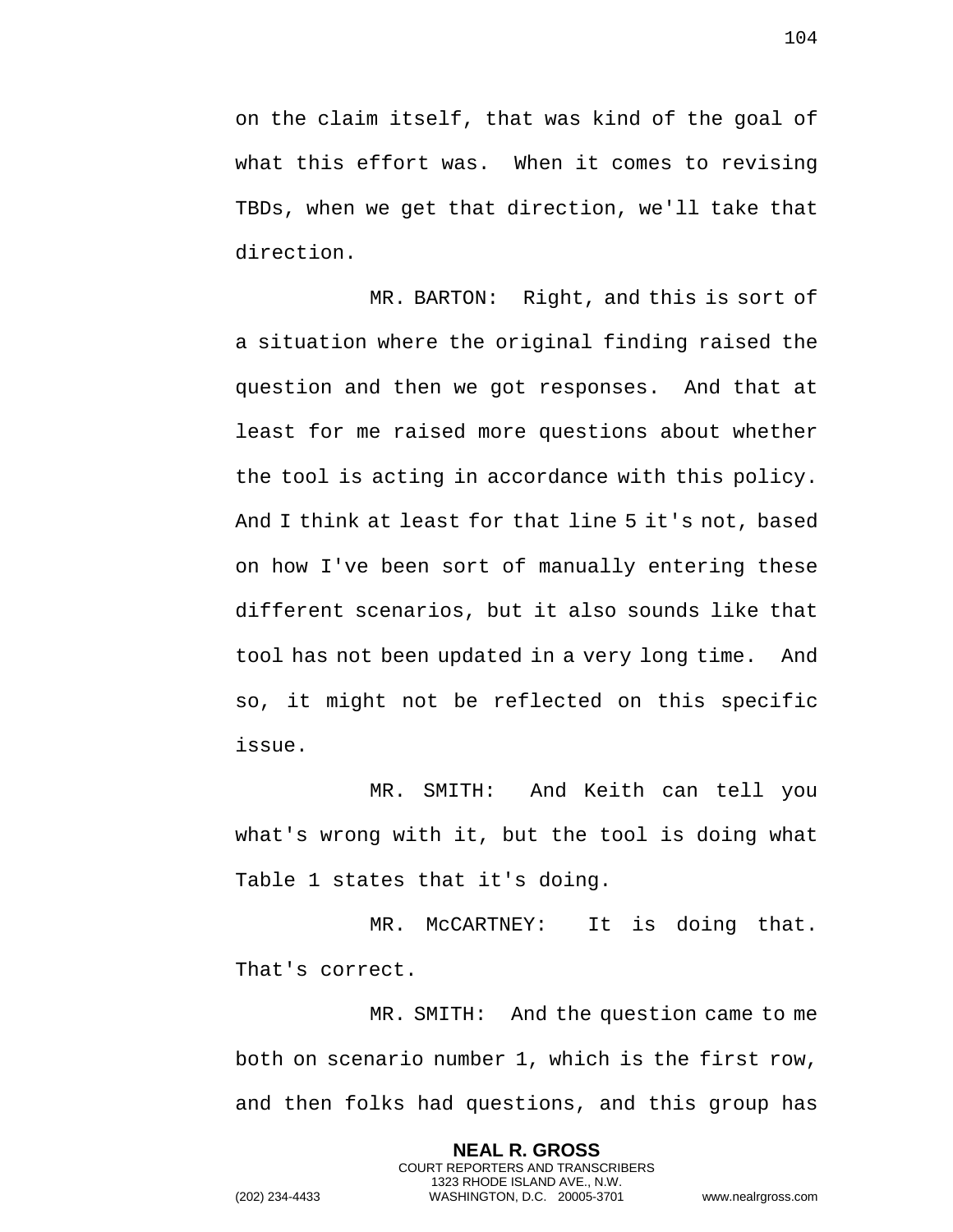had questions about what about this scenario. What about the alternate scenario? What about scenarios 4 and 5?

So I stepped through all those and at the same time took a look at everything else that was available to us and the tools put together to come up with this summary of what the rationale is or as it was put together as it is now. Does that mean that everything is set in stone? I think you can tell by our footnote on the last one that we're maybe taking a closer look at that one.

But at the same time I believe the last scenario was a fairly rare occurrence, whereas the ones we see certainly in row one and row three are quite common.

MR. BARTON: There's one scenario not included here, and that would be positive, zero, positive. And again, based on my manipulation of the tool, positive, zero, positive still returns a low-energy photon dose, whereas -- because that X-ray is zero, based on the discussion in your response, it doesn't appear that it should.

> **NEAL R. GROSS** COURT REPORTERS AND TRANSCRIBERS 1323 RHODE ISLAND AVE., N.W.

MR. SMITH: So positive beta, zero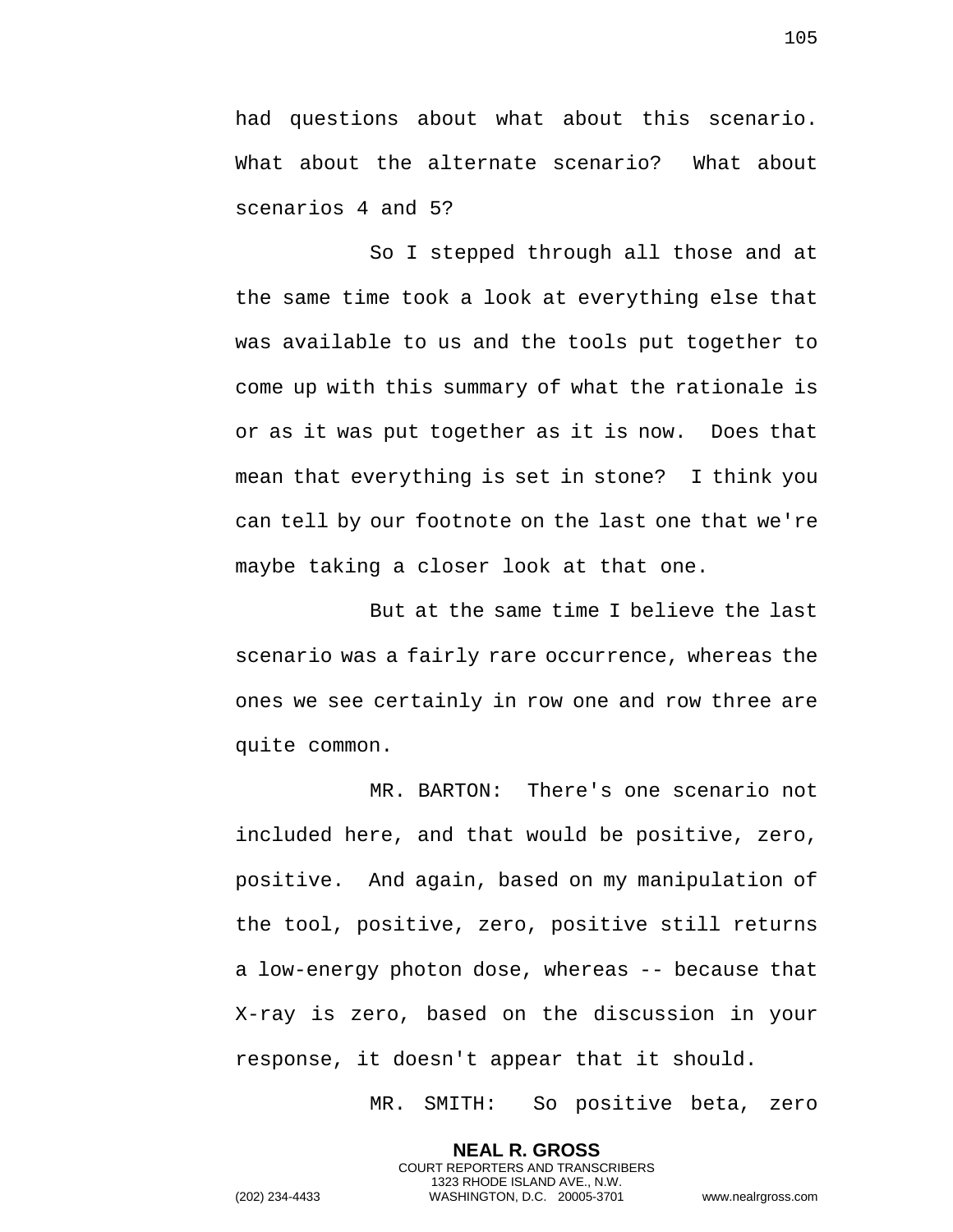X-ray, positive gamma?

MR. BARTON: Correct.

MR. SMITH: And the question again was what?

MR. BARTON: When you put in a positive beta, zero X-ray, positive gamma, the tool returns obviously the measured gamma, but also the measured beta as low-energy photons even though the X-ray component is zero. And so it shouldn't have triggered the application of those low-energy photons because the X-ray is zero. And again, that will be scenario 6 in this table, which is not --

(Simultaneous speaking.)

MR. SMITH: Okay.

MS. GOGLIOTTI: Bob, you're missing that they're assigning the beta dose as low-energy photons.

MR. BARTON: No, I realize that, but what they're saying is that if there's no X-ray component, the X-ray is zero, that it's not possible that they were exposed to a source that included low-energy photons. So if X-ray is zero, there should be no low-energy photon assignment

> **NEAL R. GROSS** COURT REPORTERS AND TRANSCRIBERS 1323 RHODE ISLAND AVE., N.W.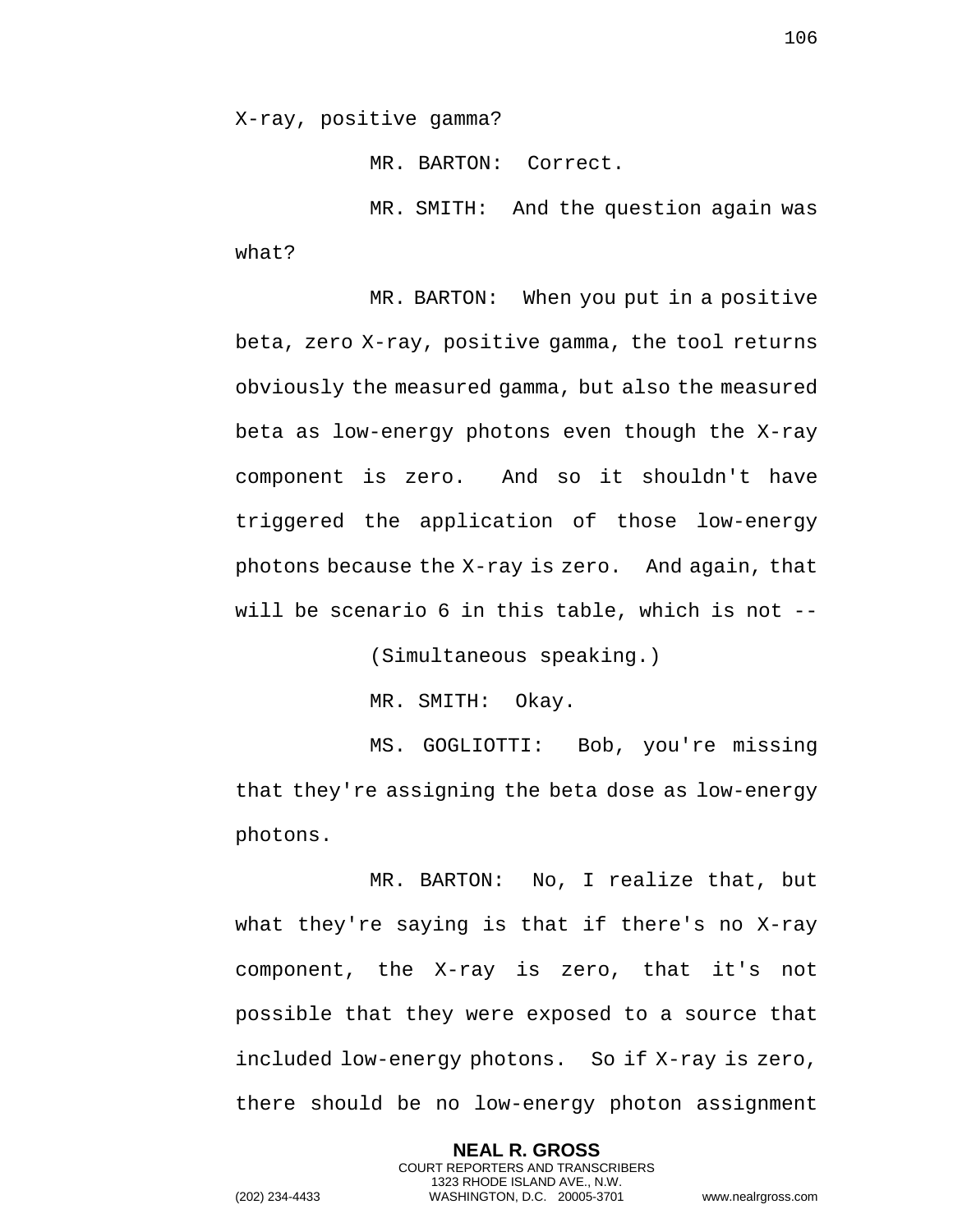just as a stand-alone rule.

MR. SMITH: I also have to think about this in terms of -- I believe the question on the computer is saying for deep organ exposure, if we have a positive beta on skin, we would tend to - we would assign that as electrons. In this situation I think what our aim was as we put the tool together was to take a favorable approach to things. So by assigning the measured gamma 30 to 250 keV -- again realizing the X-ray is zero, but we've got some value there in the beta column. We've decided to assign that as low-energy photon.

If it's truly electrons, and we're talking about a deep organ, we could go one step further and say we should not assign any dose at all based on what's in that column. So our thought process was -- I don't know if it's -- if the tool is tying it into the facility at Hanford, but certainly I think our thought process was if you're at a facility like PFP where you have a plutonium source term, we're being claimant-favorable by calling what was in the beta column low-energy photons. If it's truly electron, you could

> **NEAL R. GROSS** COURT REPORTERS AND TRANSCRIBERS 1323 RHODE ISLAND AVE., N.W.

107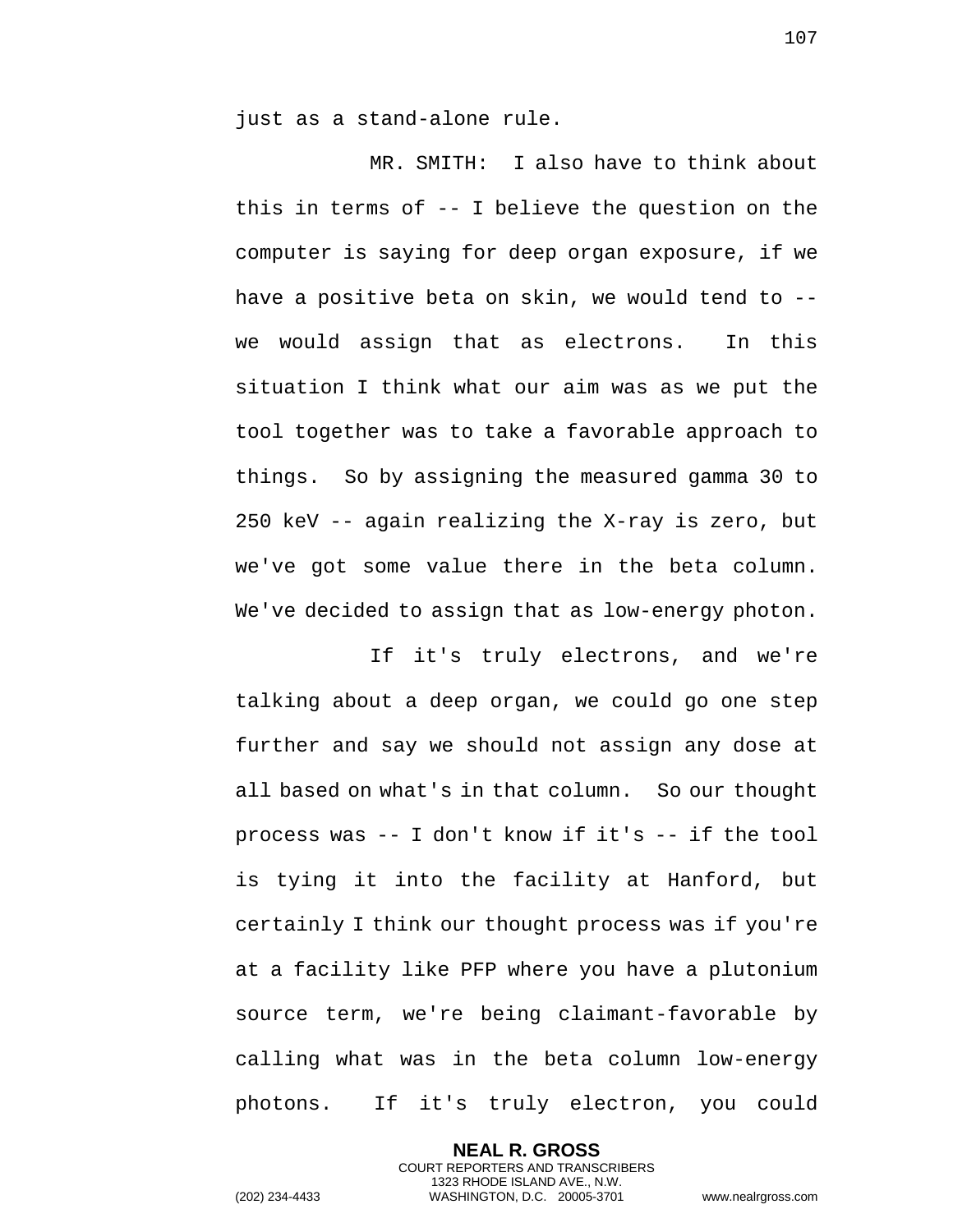totally wave it off and not assign anything.

MR. BARTON: Yes, I agree with everything you just said. What I'm trying to point out is that the tool itself is not necessarily logically consistent with the technical arguments we see here. And aside from whether those -- the technical arguments, which I'll let Joe jump back in, because really I just wanted to talk about how the tool implements what is discussed here as far as that X-ray dose being the trigger to assign the low-energy photon dose. I don't think it works in all situations. But that's a matter of does the tool do what we're saying it should do in all situations regardless of what at least for me is sort of a new concept of using that X-ray dose as a trigger. And again, this might be only applicable to Hanford from '58 to '71. I think those are the years.

But aside from any technical concerns we had, which again, Joe, I'll let you jump back in, I think there is a little bit of a problem with the tool. If this method were to be accepted, I don't think the tool is doing everything that you

> **NEAL R. GROSS** COURT REPORTERS AND TRANSCRIBERS 1323 RHODE ISLAND AVE., N.W.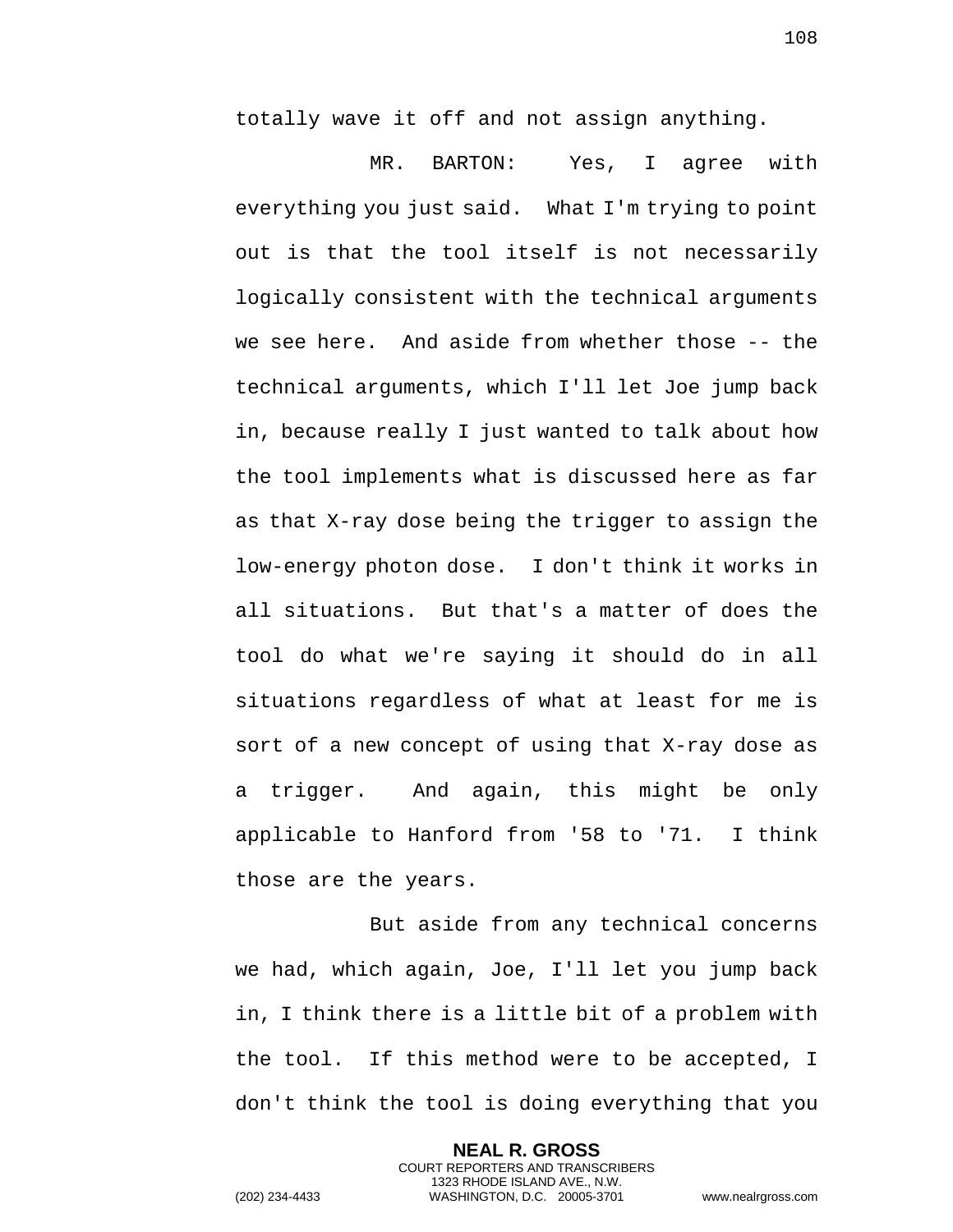folks want it to do.

MR. CALHOUN: This is Grady. Let me just ask a question, because I'm kind of confused here. Are you saying that if there's a mixed field that we should somehow be assigning a blend low-energy photon dose that add up to whatever the missed dose number would be instead of choosing one or the other?

MR. BARTON: Well, Grady, I'm looking at the situation, too, and that's essentially what you're doing is measured photon for the gamma, measured photon for the X-ray, because those are both plus, and then on top of that missed dose for the low-energy photons. So if it's correct there, then -- I mean, I'm just trying to follow the logic argument to each of these different scenarios, and what's there is not seemingly to me in the tool. I mean, I don't know if you folks want to take a harder look at that.

MR. CALHOUN: Well, I mean, what we're doing though is -- the LOD is going to be a number and we're going to assign whatever radiation results in the highest Probability of Causation.

> **NEAL R. GROSS** COURT REPORTERS AND TRANSCRIBERS 1323 RHODE ISLAND AVE., N.W.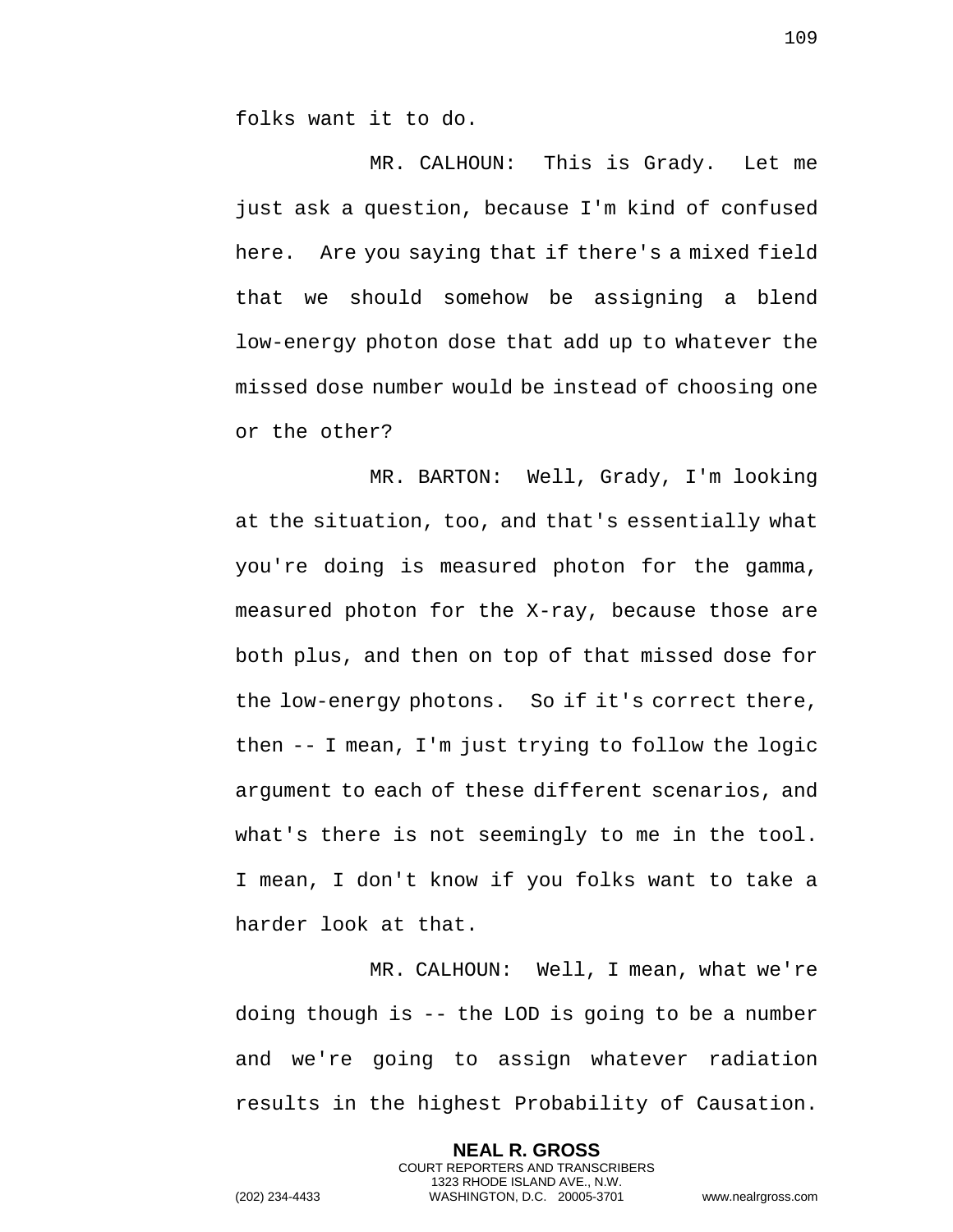So if there's an electron component and a low-energy photon component, we're not going to try to parse those and make those add up to the LOD. Am I missing -- is that what you're trying to say or not? I'm confused.

MR. BARTON: I'm going to have to apologize. I'm not sure I followed your question.

MR. CALHOUN: I'm just not sure what you're thinking we should be doing.

MR. BARTON: Well, let me just say how this started up, is that beta is not beta at all for this claim. Beta is assumed to be entirely low-energy photons until you get to this period from 1957 to 1971 in which we're saying, well, we have this added piece of evidence, which is the X-ray dosimeter element. And if that X-ray element is zero, then there's no way that those low-energy photons were there, so we're not going to assign it. However, that does not seem to be logically consistent with what the tool is doing. That's what I'm saying.

MR. ZLOTNICKI: This is Joe. Grady, I think what you -- I think you summarized the issue

> **NEAL R. GROSS** COURT REPORTERS AND TRANSCRIBERS 1323 RHODE ISLAND AVE., N.W.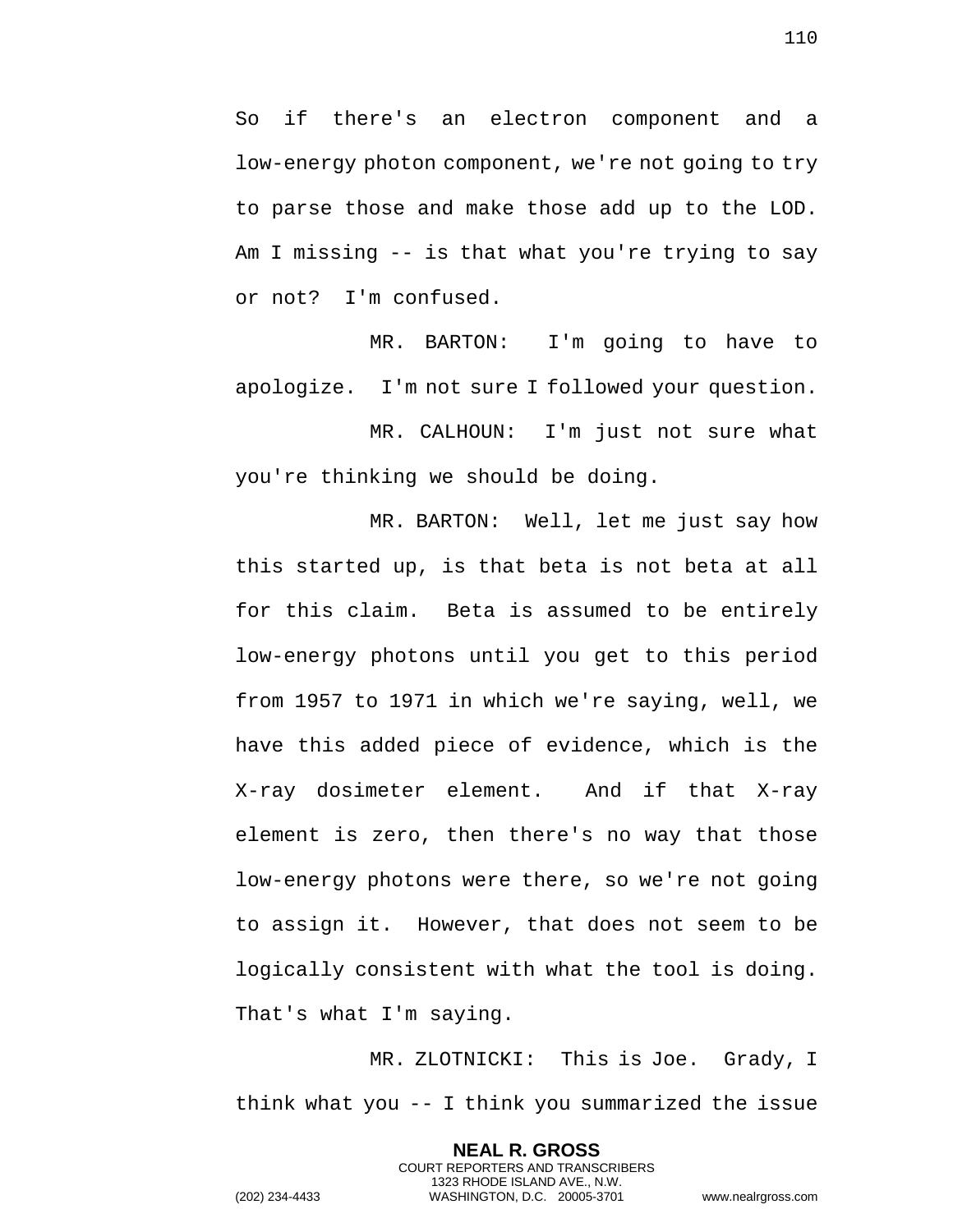quite well, in that when we have missed dose or LODs, you have more than one missed dose, potentially. You could have a missed -- there's obviously on a photon beta film dosimeter there's a missed or an unmeasurable beta dose, an unmeasurable low, medium, and high X-ray dose, and an unmeasurable limit of detection for the gamma. So you've got potentially a mixed field which you could imagine followed some complex shape of the most dose you could put on that badge and still miss it.

It's a little complicated because if you have a little more in one -- for example, beta and X-ray overlap in the open window to a great degree. And so you can have more of one and less of another and still miss it and vice versa.

So I think that the issue is that there seems to be, potentially, some inconsistency in what happens with that sort of assigned missed dose, if there was absolutely nothing measured versus if there was something else measured in another category, like gamma, what are we putting in the X-ray column and so on?

> **NEAL R. GROSS** COURT REPORTERS AND TRANSCRIBERS 1323 RHODE ISLAND AVE., N.W.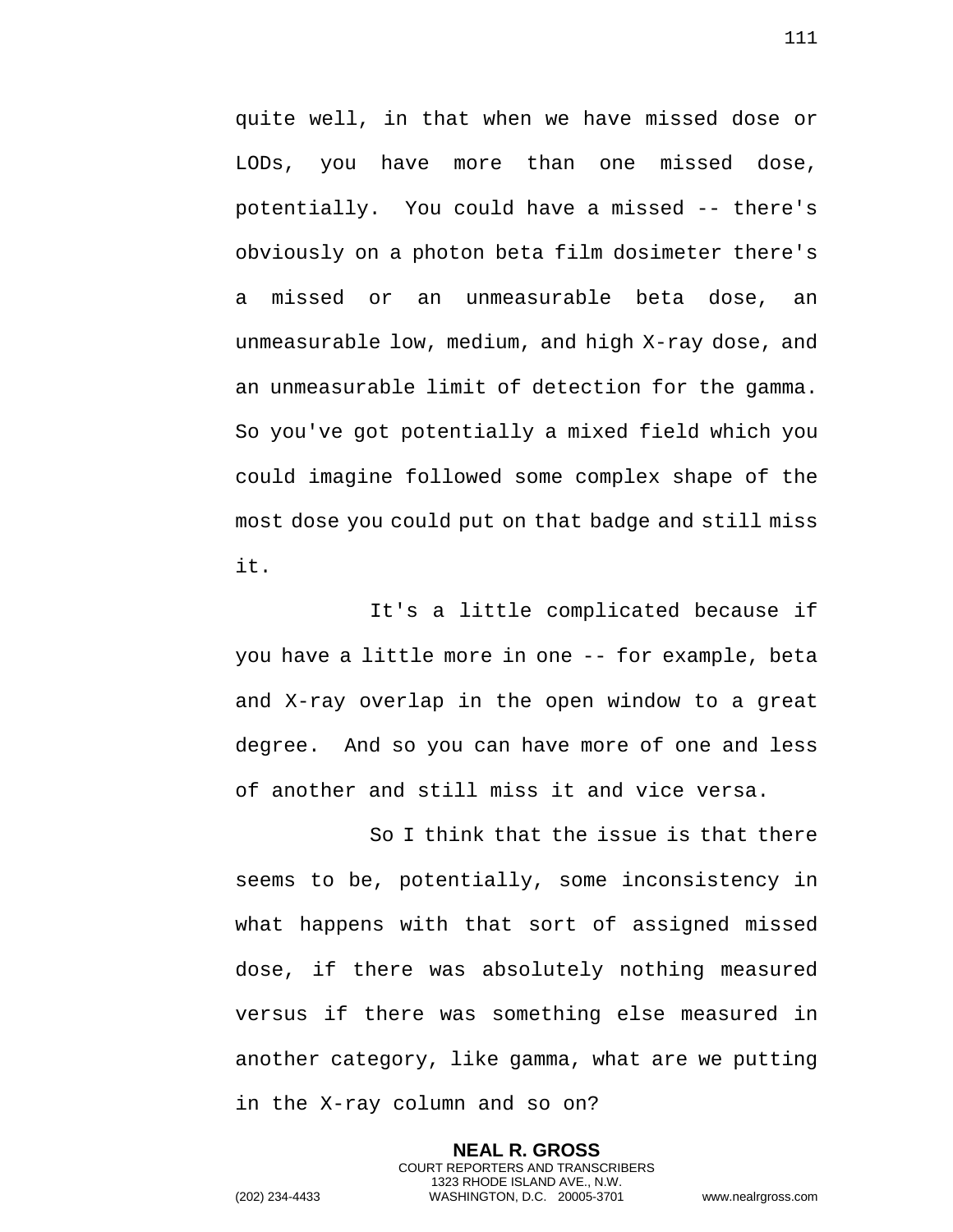I would also add that the sort of sixth scenario of beta, no X-ray, and gamma is a pretty long shot. I don't know the algorithm for Hanford, but I find it hard to imagine that you could get a positive result in the beta and gamma column and nothing in X-ray. But I don't know that. I just think that, the way one constructs algorithms, you would wish you could do such a good job of separating out the beta. I don't think anyone normally manages that, especially not that well.

MR. SMITH: And we certainly don't see it in the Table 6-4 examples.

MR. ZLOTNICKI: Yes, it's too difficult. So I think it's a consistency question of assigning missed dose and do you assign multiple missed doses? Or when you get a measured dose, does that mean I don't need a missed dose for another category? I think that's the crux of the issue. And it probably goes beyond Hanford, by the way.

MR. SMITH: I'll just take it back. That discussion might be for a different Subcommittee. For the purposes of what was in the

> **NEAL R. GROSS** COURT REPORTERS AND TRANSCRIBERS 1323 RHODE ISLAND AVE., N.W.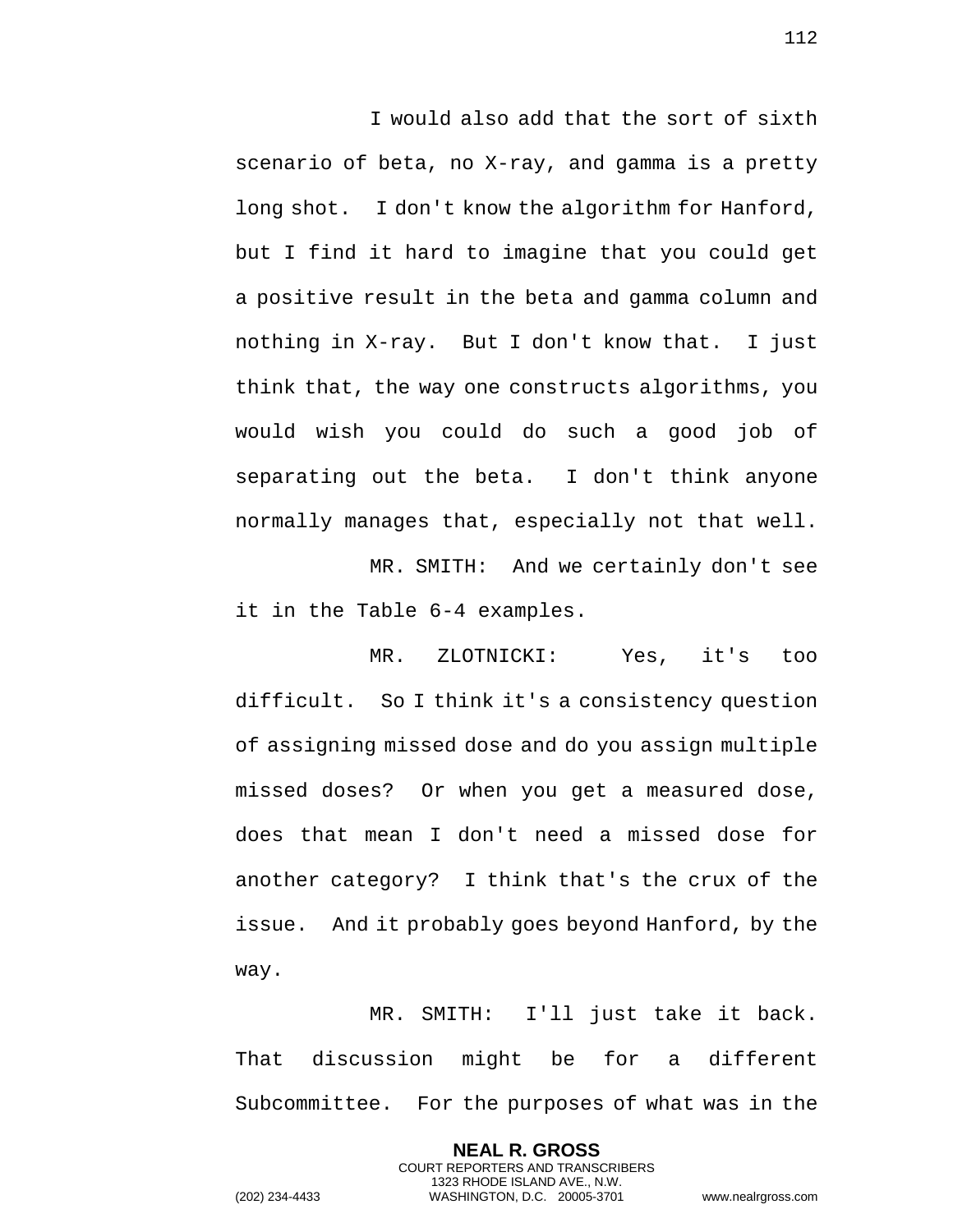audit report, I believe we've answered that question and I stand by what the tool is doing as a claimant-favorable approach to dealing with what was brought out in Figure 9 of the audit report.

MR. CALHOUN: That probably is the best path forward. I mean, this is looking like -- I don't agree that it's a problem, actually, but it seems like it's something that could be more into an overarching-type issue. But I really believe that what we're doing is the claimant-favorable approach, because we're not ever leaving any of these blank. We're satisfying what the LOD is and assigning a radiation dose that results in the highest PoC of whatever is the most likely radiation that's present. So I agree that I think this particular issue on this Subcommittee, we've gone as far as we can on that.

CHAIR KOTELCHUCK: Yeah, it seems to be that way, too. I mean, I feel like I don't feel competent to decide it for a general case and how broadly it's applied. But it does seem to me that you've taken a claimant-favorable approach by always by making an assignment.

> **NEAL R. GROSS** COURT REPORTERS AND TRANSCRIBERS 1323 RHODE ISLAND AVE., N.W.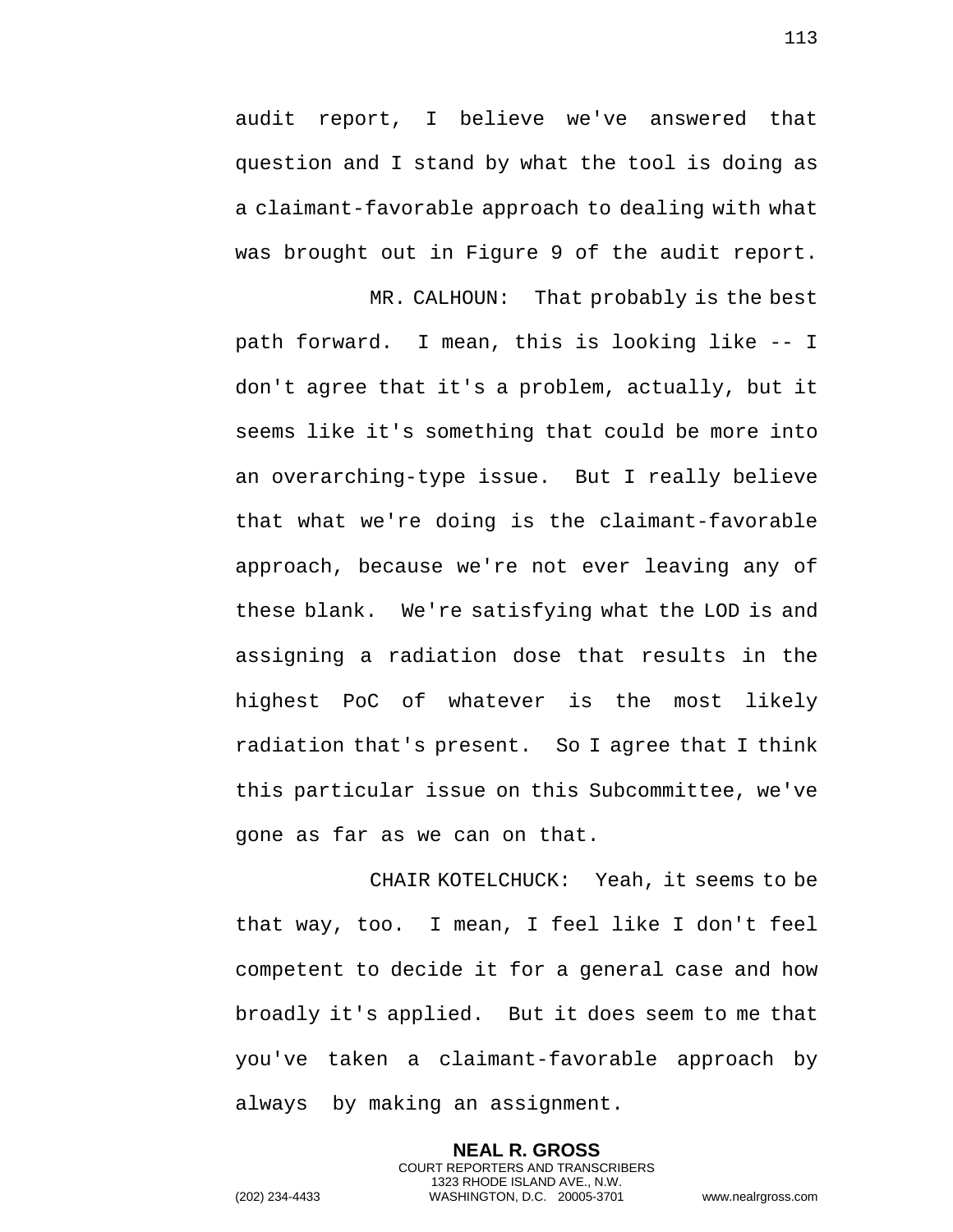So I'm not quite sure that would suggest that we could close it out. And the question is should we refer it to another -- either a Hanford Working Group or Procedures Subcommittee. I don't know. What do others think? What do other Subcommittee Members think?

(No response.)

CHAIR KOTELCHUCK: Can anybody hear me?

(Simultaneous speaking.)

CHAIR KOTELCHUCK: Okay. Fine. Fine. Good. Okay. Just in case I was on the wrong \*6.

MR. SMITH: Could you -- could we just tackle the first part of your comment first?

CHAIR KOTELCHUCK: Okay.

MR. SMITH: Is there a concern that it's a claimant-favorable process that's taken and it's simply one of logic now, or questionable logic --

CHAIR KOTELCHUCK: Good question. Good question. I think it is claimant-favorable. What do other Subcommittee Members think?

> **NEAL R. GROSS** COURT REPORTERS AND TRANSCRIBERS 1323 RHODE ISLAND AVE., N.W.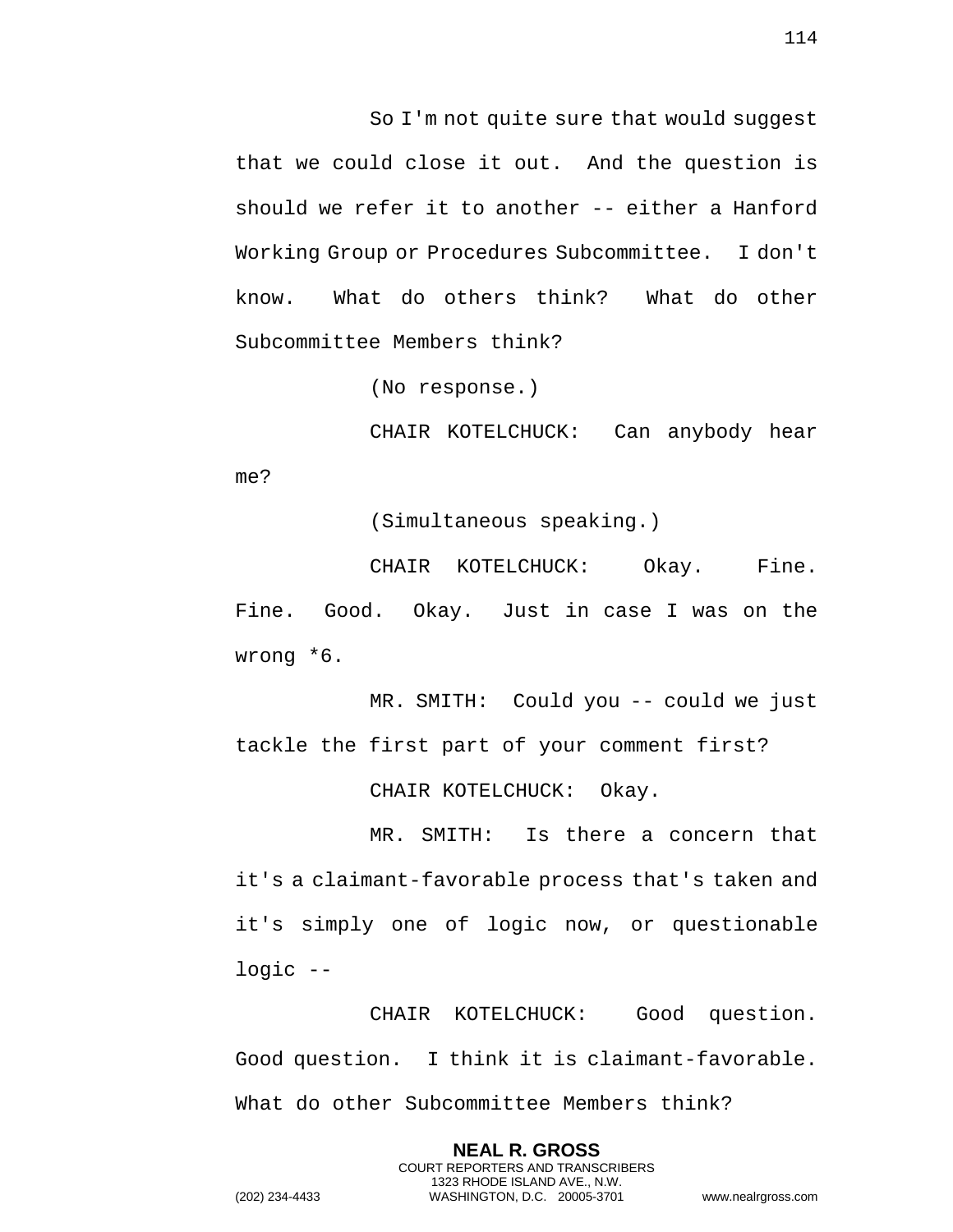MEMBER BEACH: Dave, I just realized that Wanda and I can't answer, so --

CHAIR KOTELCHUCK: Oh, thank you very much. So we have --

MEMBER CLAWSON: So it's me.

CHAIR KOTELCHUCK: It's you, Brad, and me.

MEMBER CLAWSON: Yeah, so I think it is claimant-favorable, but I do agree with him there's something odd in this. So I'm just trying to figure out who we'd hand this off to.

CHAIR KOTELCHUCK: Yes.

MEMBER CLAWSON: Because I don't really think that it would be the Hanford Work Group because --

MR. KATZ: No.

MEMBER CLAWSON: -- we're not dealing with that. I think this would be in the Procedures or something.

CHAIR KOTELCHUCK: Yeah.

MR. KATZ: This is Ted. I mean, when we have generic issues like this, that's where they'd go.

> **NEAL R. GROSS** COURT REPORTERS AND TRANSCRIBERS 1323 RHODE ISLAND AVE., N.W.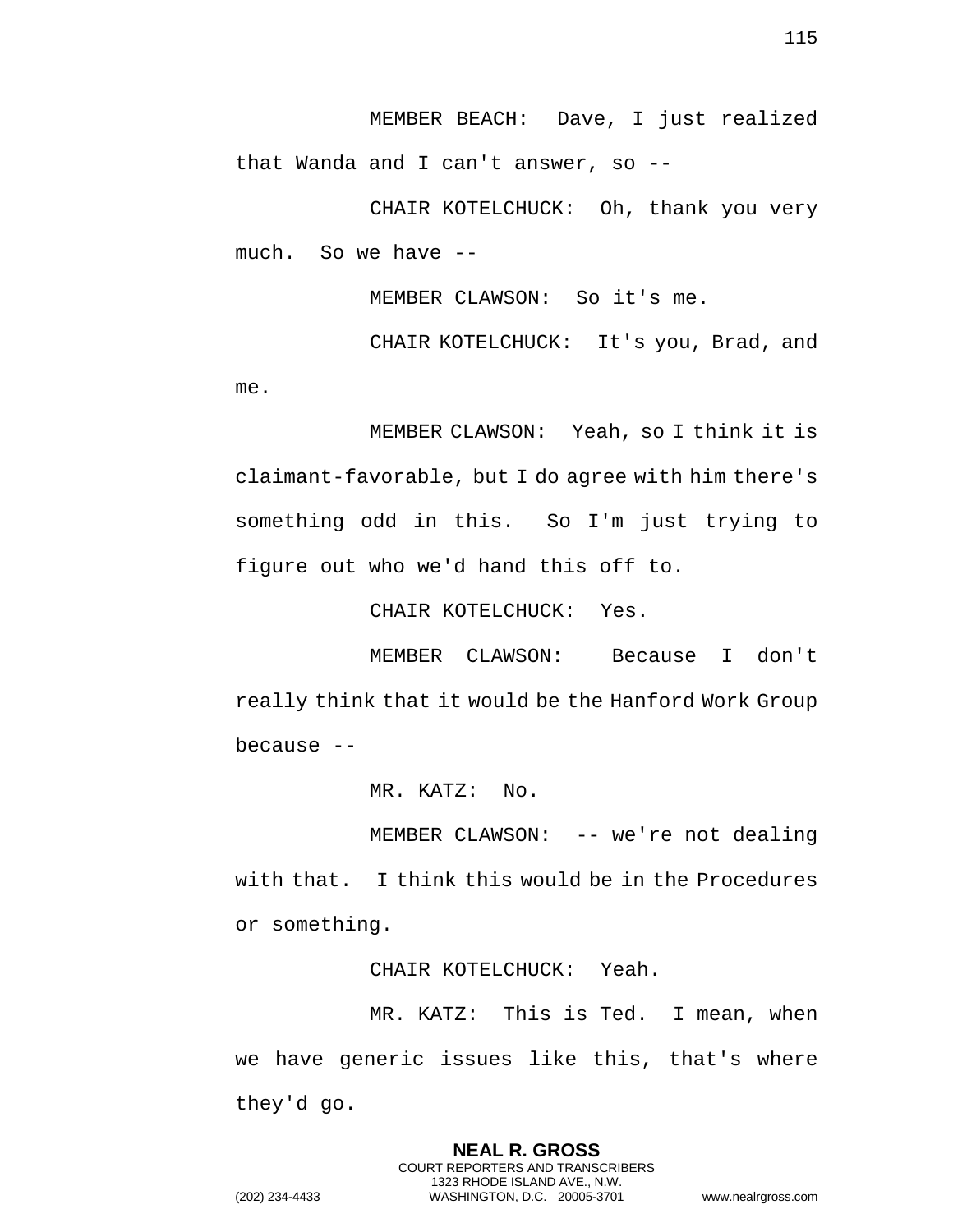CHAIR KOTELCHUCK: Right.

MR. KATZ: Right?

CHAIR KOTELCHUCK: Well, I'd be more than happy. There's also a part of me that we don't need -- we're not pressed with a time deadline that we must decide this today or immediately in the future, and that I could easily send it to the Procedures Subcommittee and essentially would argue that it's not our purview. Should we come back to it again or consider it out of our purview at this point?

MR. KATZ: So, Dave, it sounds like you and Brad, the standing Members, you can close this as far as the Dose Reconstruction Subcommittee. If it's claimant-favorable and you think that the case is fine as is, you can close the case and still ask Procedures folks to take a look at the generic issue to see if those issues generically with how missed doses, mixed missed doses, is being handled.

So you can do both. You can close it for you and let this case be put away and then send the issue over to Procedures to look at.

> **NEAL R. GROSS** COURT REPORTERS AND TRANSCRIBERS 1323 RHODE ISLAND AVE., N.W.

CHAIR KOTELCHUCK: But I worry -- I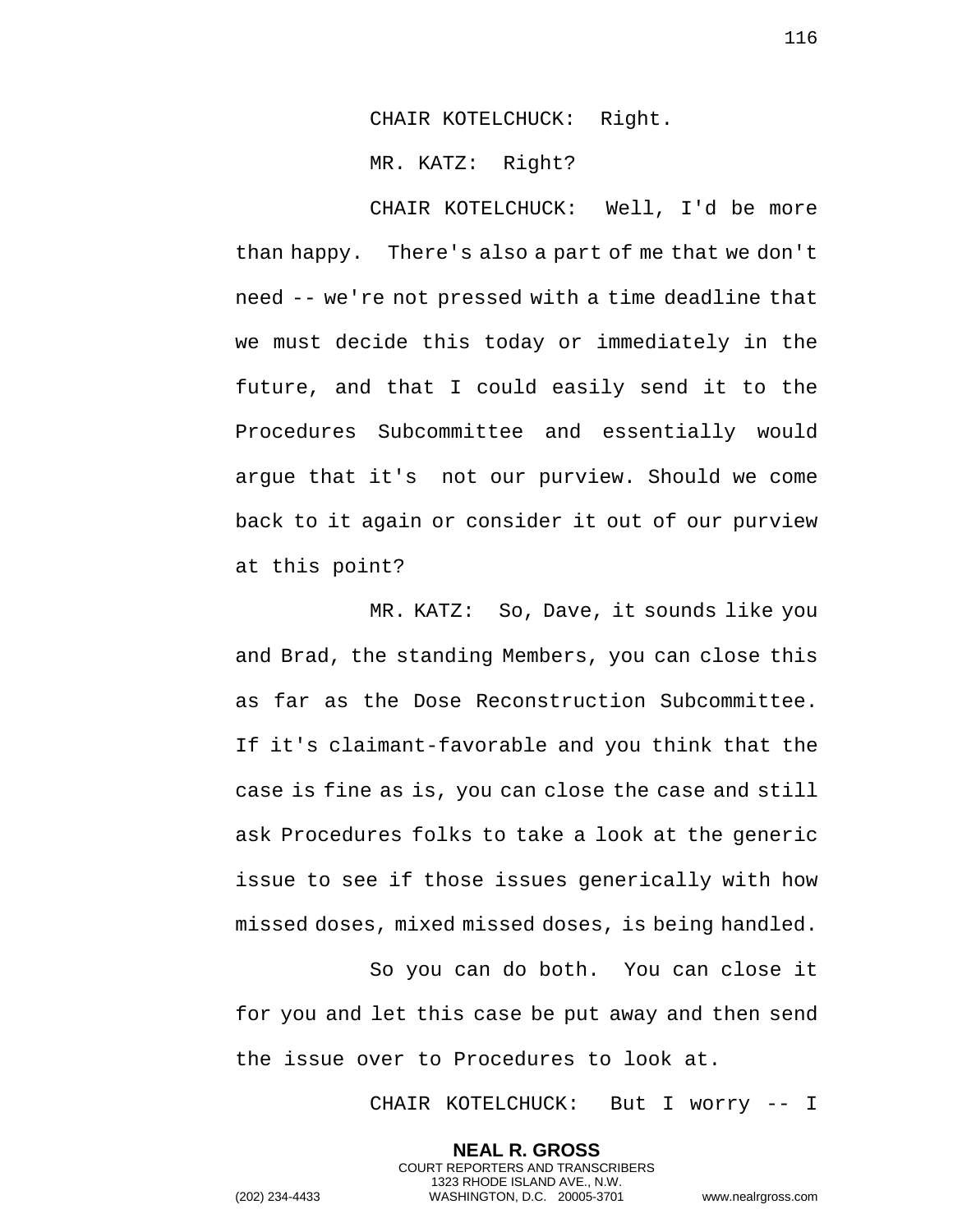mean, that is a reasonable scenario except for the fact that I feel Procedures may argue that it's not claimant-favorable. I think it is -- and, Brad, you think it is -- but I don't feel confident in that judgment.

MR. KATZ: Well, yeah, if you just don't really feel like you have a handle on how this applies even in this case, then -- and you want to have the whole procedure looked at, not that it's a huge procedure, but want this approach, general approach looked at, then, well, the Procedures Subcommittee can look at it.

That's not going to happen quickly, but certainly they can do that. If they do that, I think SC&A will need to write a little White Paper for the Procedures Subcommittee to consider. And then we'll need to get a response from NIOSH to address their view on the whole matter. And then we'll take it up there. That's fine.

MR. CALHOUN: Yeah, this is Grady. I'm really thinking that this is going to be pretty much of a non-issue, but I agree that we should run it to ground. I'm still not convinced that there's

> **NEAL R. GROSS** COURT REPORTERS AND TRANSCRIBERS 1323 RHODE ISLAND AVE., N.W.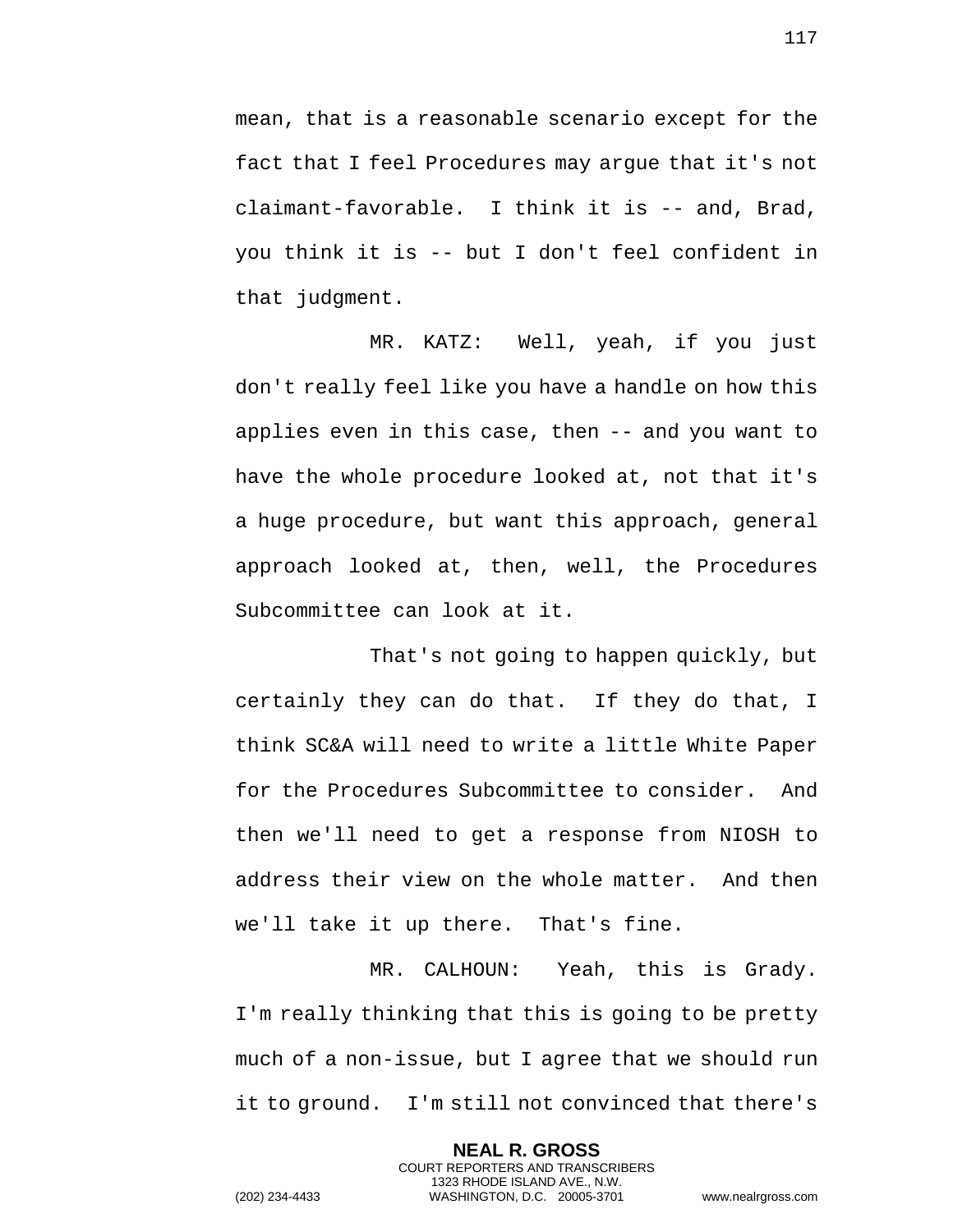a non-claimant-favorable issue here, but I agree that, just to put this to bed, if you want to, we need a real concise write-up of what exactly is the problem and why it's a problem and what would be suggested. And then we'll see if that's correct.

MR. KATZ: Right.

CHAIR KOTELCHUCK: That would sound good.

MR. SIEBERT: This is Scott. Can I just be clear on who is writing that?

MR. KATZ: So SC&A needs to write up the problem. And then following that, a little brief memo, White Paper, whatever you want to call it. It doesn't have to be extensive, but it just has to be clear and complete. And following that, then, Grady, your view of -- Scott, your folks can give a response to that, and that can be taken up by Procedures.

I mean, it can be taken up by the Subcommittee, if you want. You can just keep it here and get that -- but if SC&A is proposing that this is not even just specific to this case, but it's a generic issue, then I would suggest it go

> **NEAL R. GROSS** COURT REPORTERS AND TRANSCRIBERS 1323 RHODE ISLAND AVE., N.W.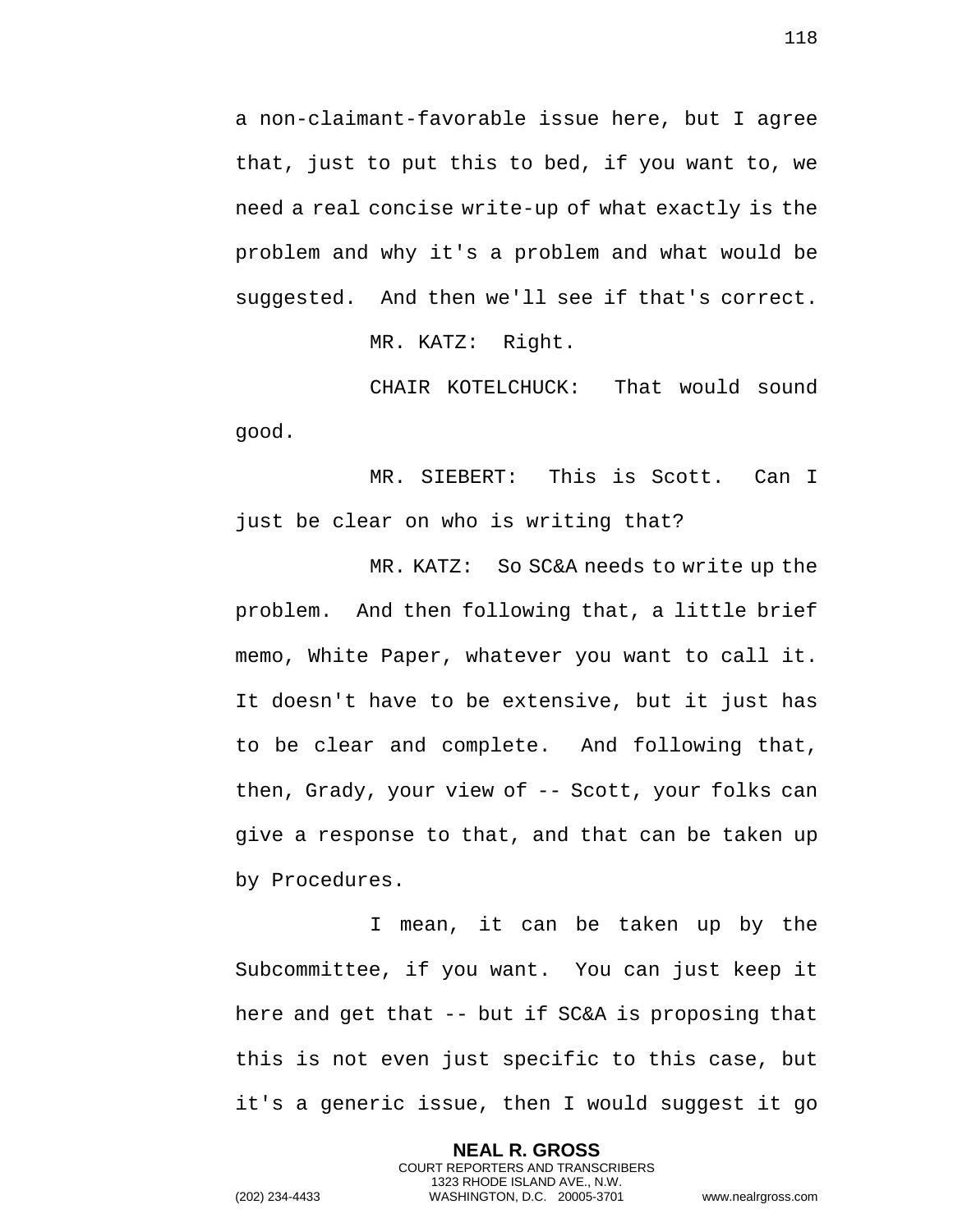to Procedures.

MR. CALHOUN: Here's what I propose, is that SC&A writes up the problem in a lot of detail, because from what I'm understanding, I don't understand it all. So they send it back to us and we'll take a look at it and see if we can respond. And then after that response we'll determine if it needs to go as an overarching Procedures Group issue. But we'll take a stab at responding to it first for this Subcommittee after we receive a very detailed write-up of what you think the problem is.

> MR. SMITH: I think that's good. MR. CALHOUN: Is that okay? MR. SMITH: I think that's good.

CHAIR KOTELCHUCK: Sounds good. Sounds good.

MS. GOGLIOTTI: Shouldn't this go to the Hanford Work Group instead of Procedures?

CHAIR KOTELCHUCK: Pardon?

MS. GOGLIOTTI: Shouldn't this go to the Hanford Work Group instead of the Procedures Work Group?

## MR. KATZ: No.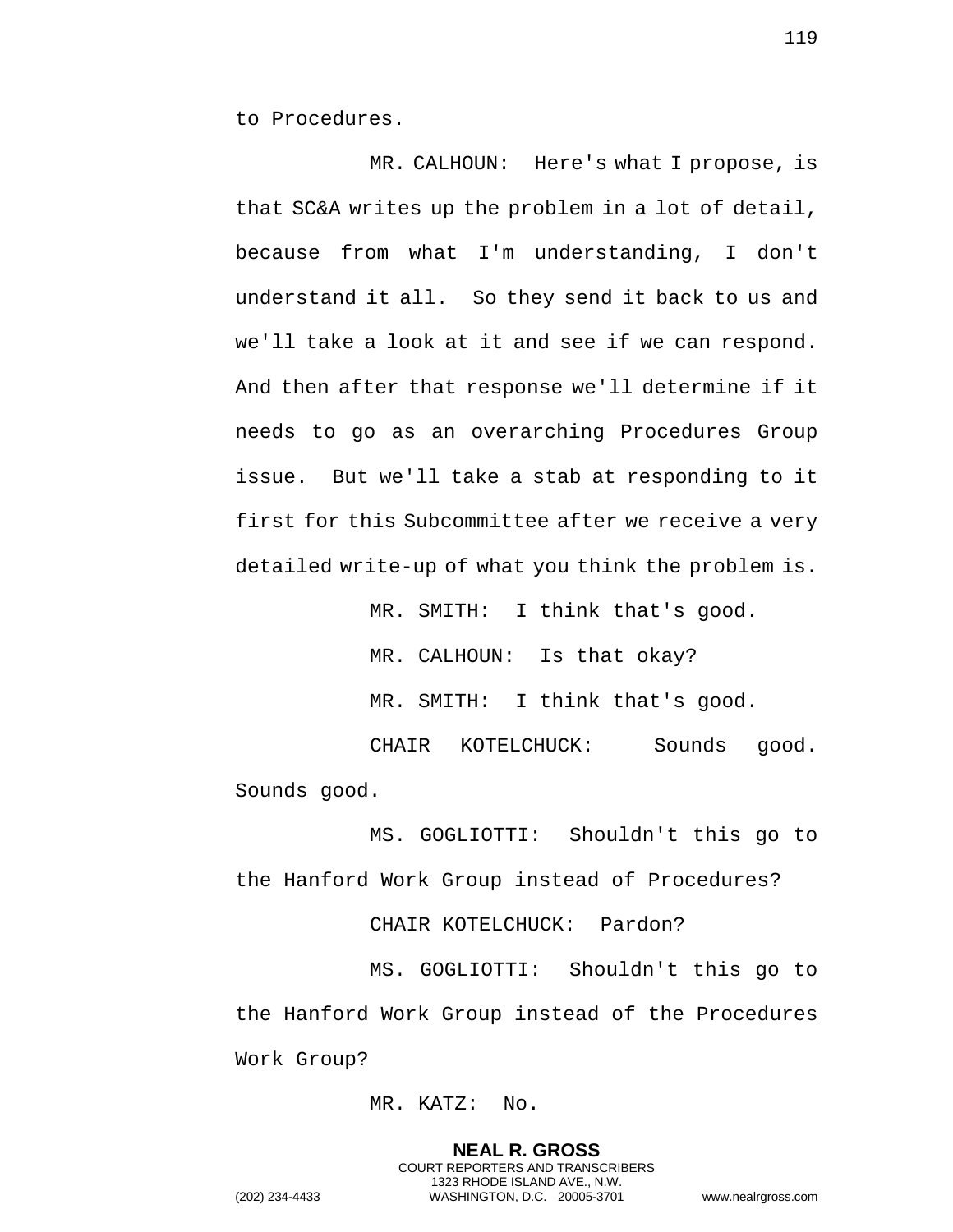MR. CALHOUN: Not yet, because I think it's going to come back as not a problem.

MR. BARTON: If I might add, this is Bob, when I'm mentioning what I call inconsistencies between what the workbook is doing and what's logic pattern is based on response concerning X-rays and low-energy photons, I don't believe that it's not favorable to the claimant. I believe it is favorable. I just believe it's also inconsistent with your logic pattern and technical policy here.

And so I think it would -- I mean, I believe that it is claimant-favorable, but I also believe that the tool is not performing in line with all of the scenarios painted here and the concept that the X-ray dose is going to act as a trigger to assign low-energy photons.

CHAIR KOTELCHUCK: Well, let me ask this. If the two consultant groups both believe it's claimant-favorable -- I'm not sure you're speaking, Bob, for the consultant group; you are speaking as an individual professional. But if the group, if you would say that SC&A and NIOSH/ORAU

> **NEAL R. GROSS** COURT REPORTERS AND TRANSCRIBERS 1323 RHODE ISLAND AVE., N.W.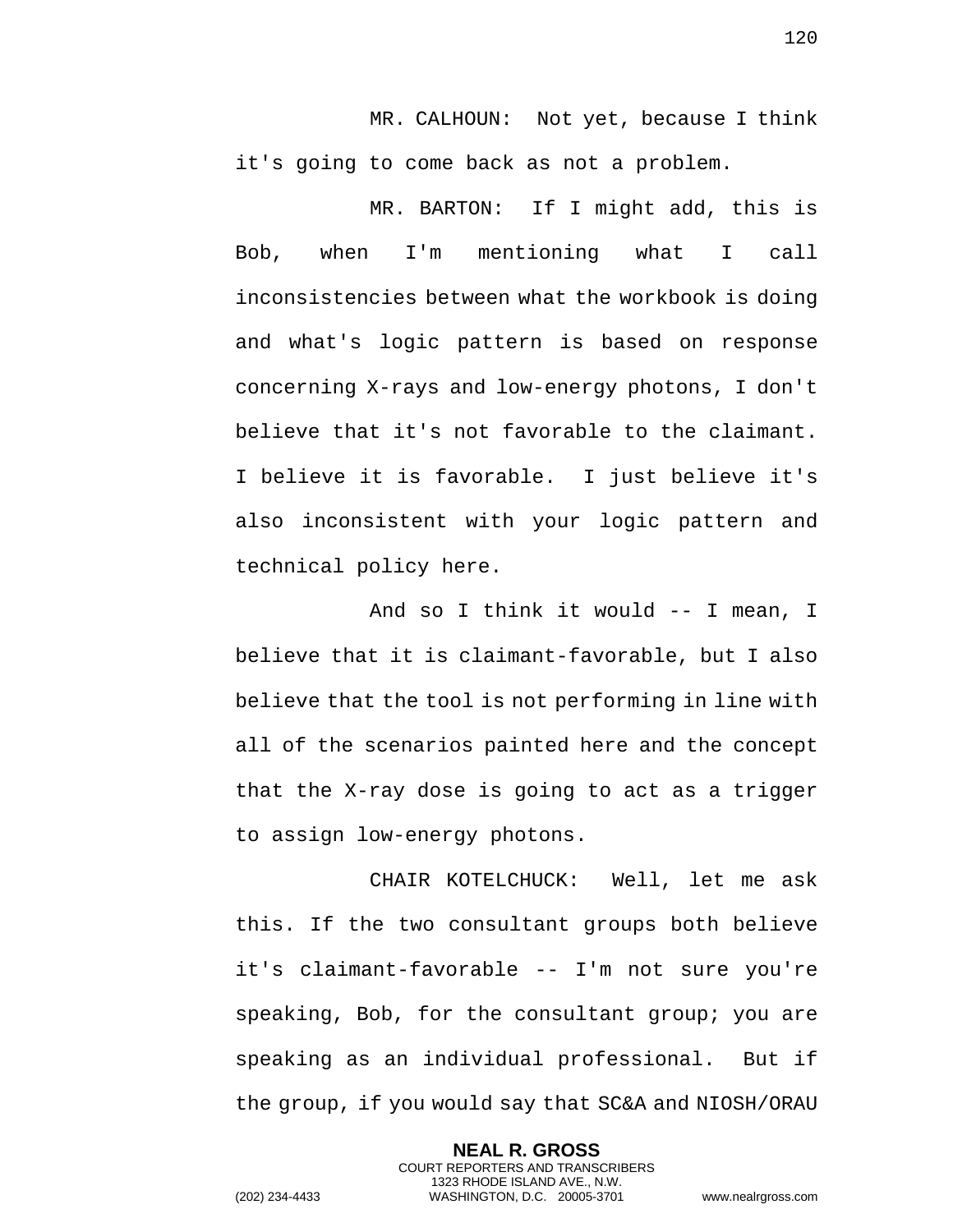are agreed that it's claimant-favorable, then I would close this for the Subcommittee and send it to Procedures, which was the first --

MR. CALHOUN: I still want to take a shot at proving that it's not a problem.

CHAIR KOTELCHUCK: Well, I'm open to that, but if both sides think it's not a problem. I understand, inconsistency should go to Procedures, but do other -- I mean, I don't know. We're not taking a vote between consultants. You may want to hear that, but if it's claimant-favorable and both sides agree that it's claimant-favorable at this point, then I feel like we ought to close it for the Subcommittee.

MEMBER CLAWSON: Dave, this is Brad.

CHAIR KOTELCHUCK: Yes.

MEMBER CLAWSON: I agree with you. I think that we ought to close it, but I think that we ought to -- I'd kind of like to get a read-back of it though, too, just because we've dealt with this a little bit. But I'd send it to the Procedures Group kind of as an overarching issue, or it may not even turn out to be anything.

> **NEAL R. GROSS** COURT REPORTERS AND TRANSCRIBERS 1323 RHODE ISLAND AVE., N.W.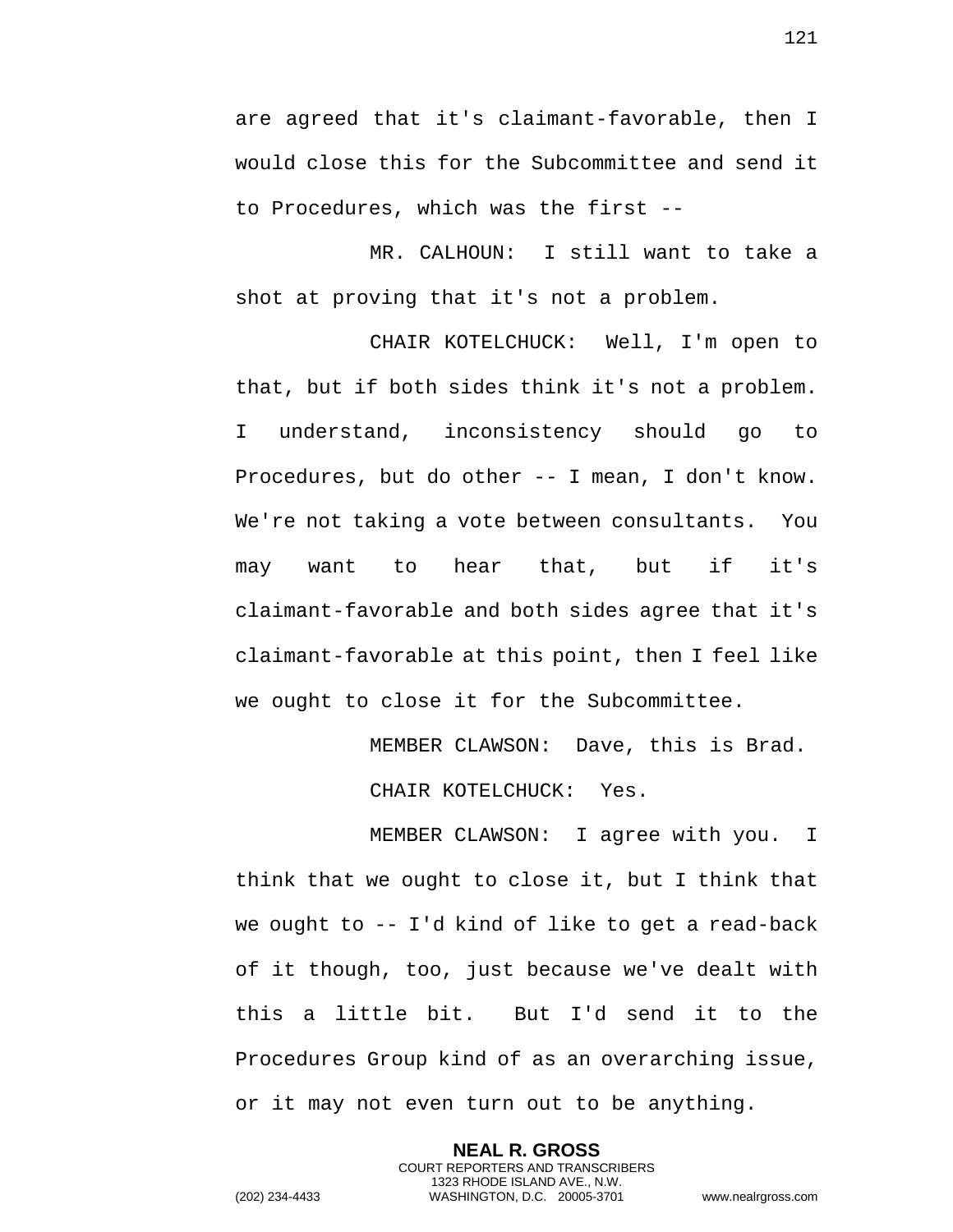CHAIR KOTELCHUCK: Yes.

MR. KATZ: Well, that's why -- let's get the paper and Grady's response before we actually send it to Procedures just so that -- I don't want to waste that Subcommittee's time with something that ends up being clear to everyone, if it should end up clear to everyone, that it's actually resolved somehow.

MEMBER CLAWSON: Okay. That's sounds good.

MR. KATZ: Because they're going to have to do their homework on this and so on and whatever. It's just easier I think than -- keep it in this ballpark, even if you want to close the case, and we'll hear at the Subcommittee and then if necessary will send it over the next time. There's nothing lost in doing that.

MEMBER CLAWSON: Okay.

CHAIR KOTELCHUCK: Okay. So you're saying it's easier to actually get a write-up?

MR. KATZ: Yeah, for sure.

CHAIR KOTELCHUCK: A write-up in the Subcommittee?

> **NEAL R. GROSS** COURT REPORTERS AND TRANSCRIBERS 1323 RHODE ISLAND AVE., N.W.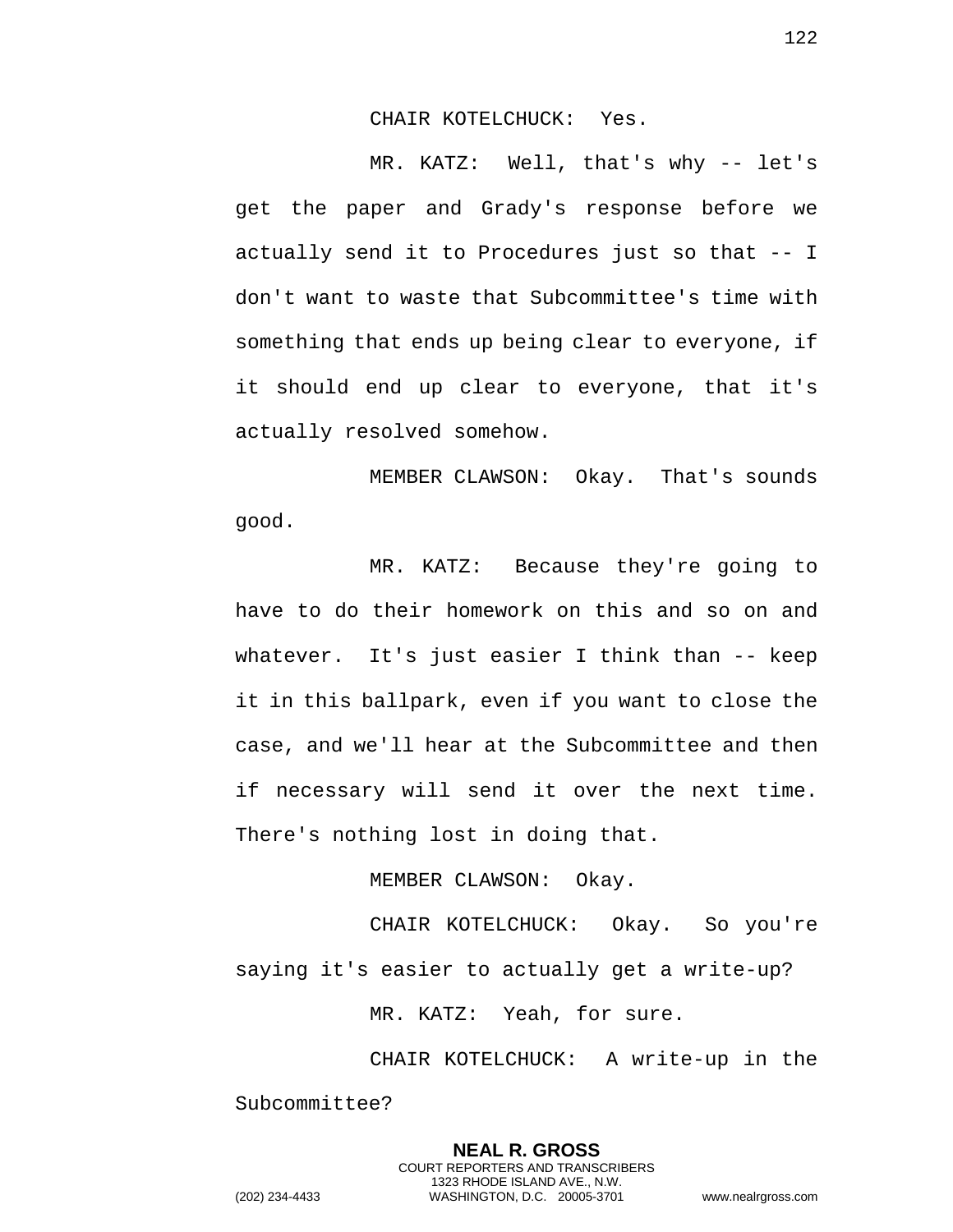## MR. KATZ: Yes.

CHAIR KOTELCHUCK: Okay. It doesn't seem to me that way, but you know what, that is reasonable. I don't want to do too much tasking. And I'd be open. All that means is that we'll get something back at the next meeting and we will close it, hopefully. Okay. I'll buy that.

Brad?

MEMBER CLAWSON: Yes, I'm good with that. And maybe if we get a write-up, I'll even be able to understand it better.

CHAIR KOTELCHUCK: Okay. That's good.

(Laughter.)

CHAIR KOTELCHUCK: Alright.

MEMBER RICHARDSON: This is David.

CHAIR KOTELCHUCK: Yes, go ahead.

MEMBER RICHARDSON: Just to kind of follow up once more on this. I guess I would lean towards our mission is not simply to -- I mean, if there's an issue of logic or if there's a calculation that's not doing what's intended, regardless of whether it's claimant-favorable or

> **NEAL R. GROSS** COURT REPORTERS AND TRANSCRIBERS 1323 RHODE ISLAND AVE., N.W.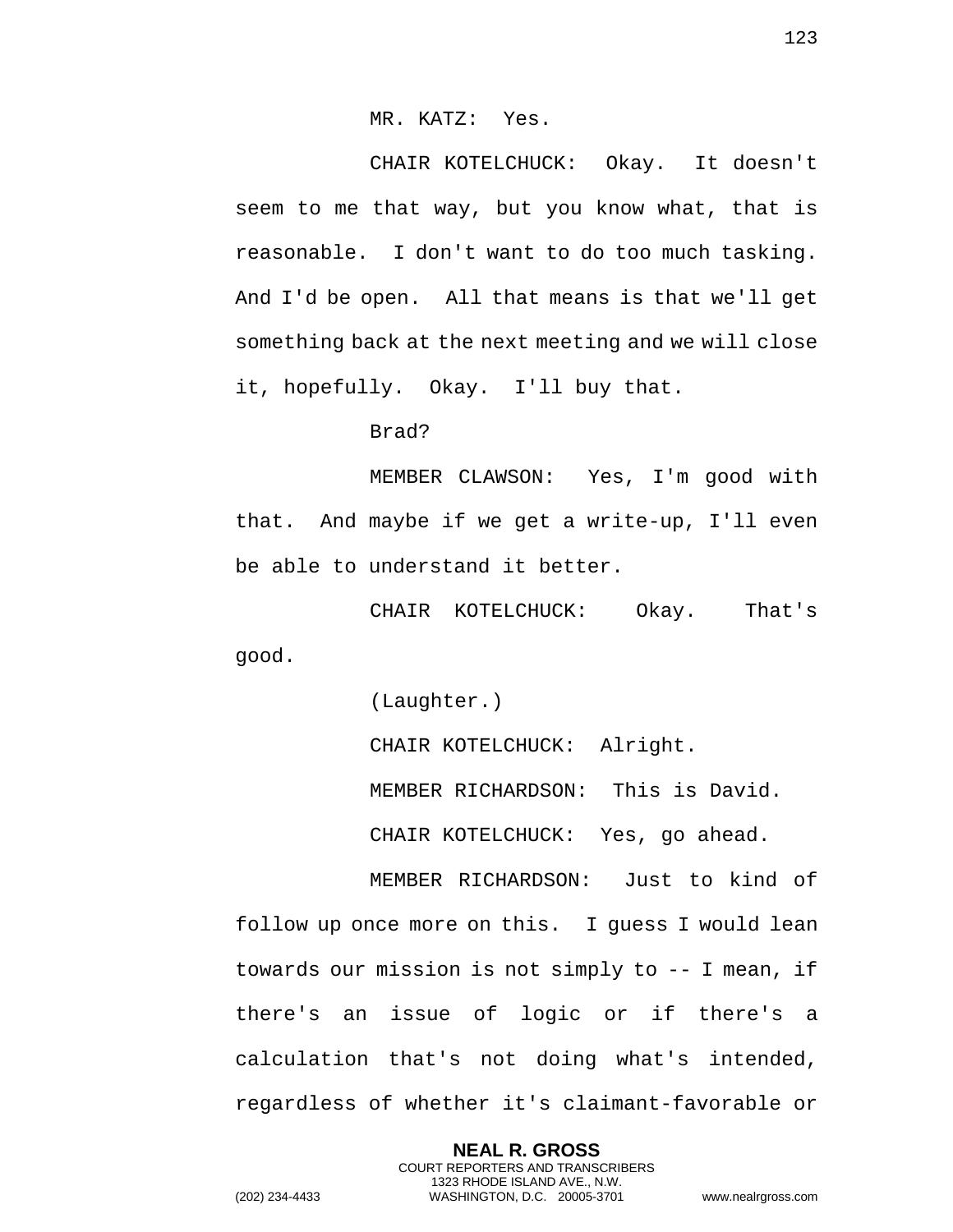not, I think that's within the scope of what we're supposed to be evaluating. So, I mean, that would be my view of it.

So I think Ted's suggestion, then, is reasonable and it's a way to move forward, but I don't feel comfortable with simply saying, "it may not be right, but it's claimant-favorable" as the litmus test for what we're doing.

CHAIR KOTELCHUCK: Okay. So that's a further argument for going ahead with getting something written up for the Subcommittee before we send this to Procedures, right?

MEMBER CLAWSON: Correct.

CHAIR KOTELCHUCK: Okay. Then we're agreed. I think the three of us are agreed and therefore that's our -- that's the decision, if you will.

So that takes care of that for the moment. And let's go on now. Do we want to go to the AWE cases?

MS. GOGLIOTTI: Yes, let me just get that pulled up.

CHAIR KOTELCHUCK: Okay.

**NEAL R. GROSS** COURT REPORTERS AND TRANSCRIBERS 1323 RHODE ISLAND AVE., N.W.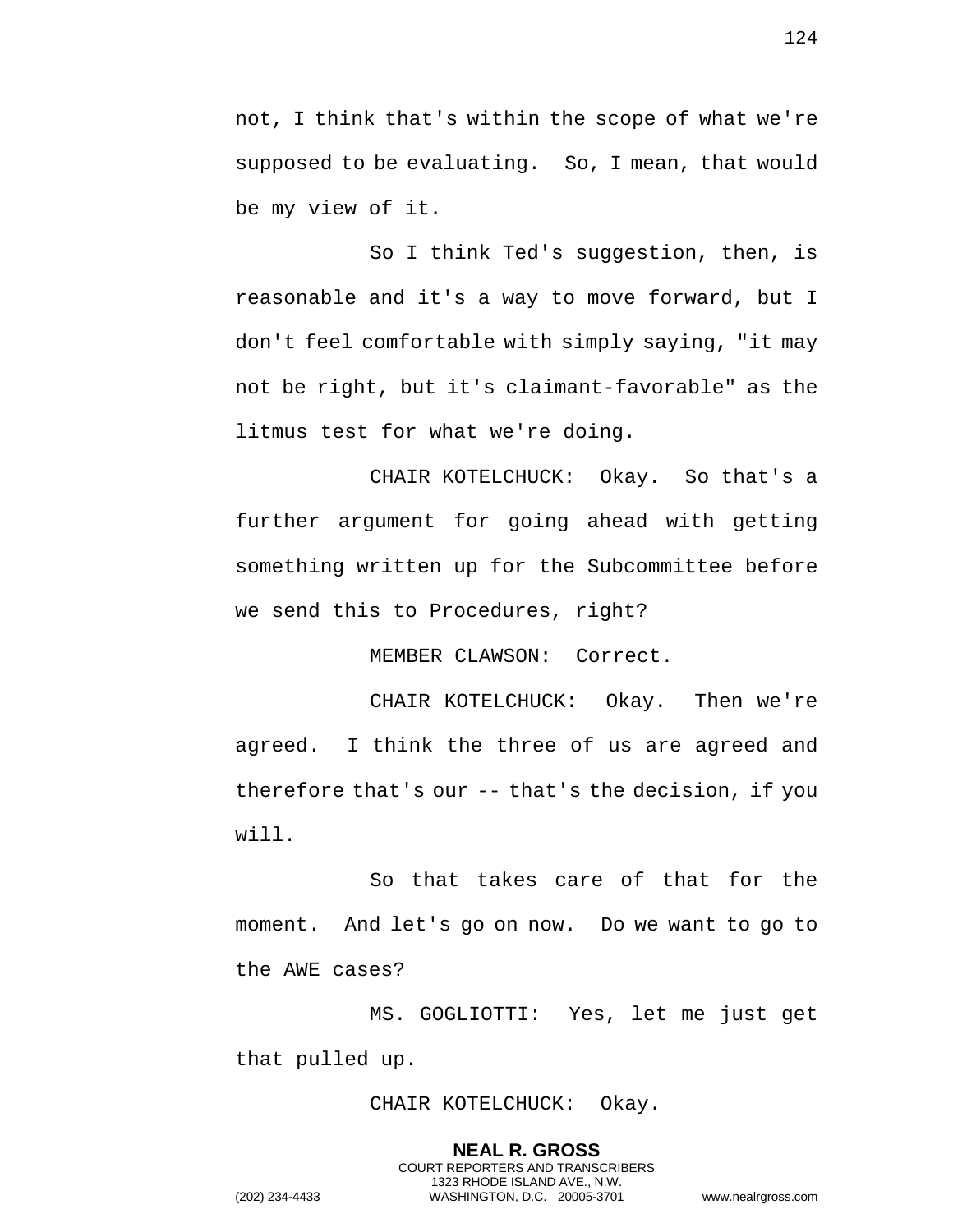MS. GOGLIOTTI: And, John Mauro, are you on the line?

CHAIR KOTELCHUCK: John?

MS. GOGLIOTTI: John, if you're on the line and can hear me but can't talk, press \*6, please.

CHAIR KOTELCHUCK: Okay.

DR. MAURO: Can you hear me?

MS. GOGLIOTTI: Yes.

CHAIR KOTELCHUCK: Yes.

DR. MAURO: Oh, it's very unusual - okay. I'm okay now. Very good. Thank you.

MR. KATZ: We have to give special credit to Bob Barton for giving us the solution for this meeting.

## **Begin AWE Cases**

MS. GOGLIOTTI: Yes, thank you, Bob. Okay. So we're going to start with tab 360, which is the BONUS Reactor in Puerto Rico Nuclear Center.

MR. SIEBERT: Just to be clear -- this is Scott -- this is from the 14 through 18 sets, AWE, correct?

MS. GOGLIOTTI: Correct.

**NEAL R. GROSS** COURT REPORTERS AND TRANSCRIBERS 1323 RHODE ISLAND AVE., N.W.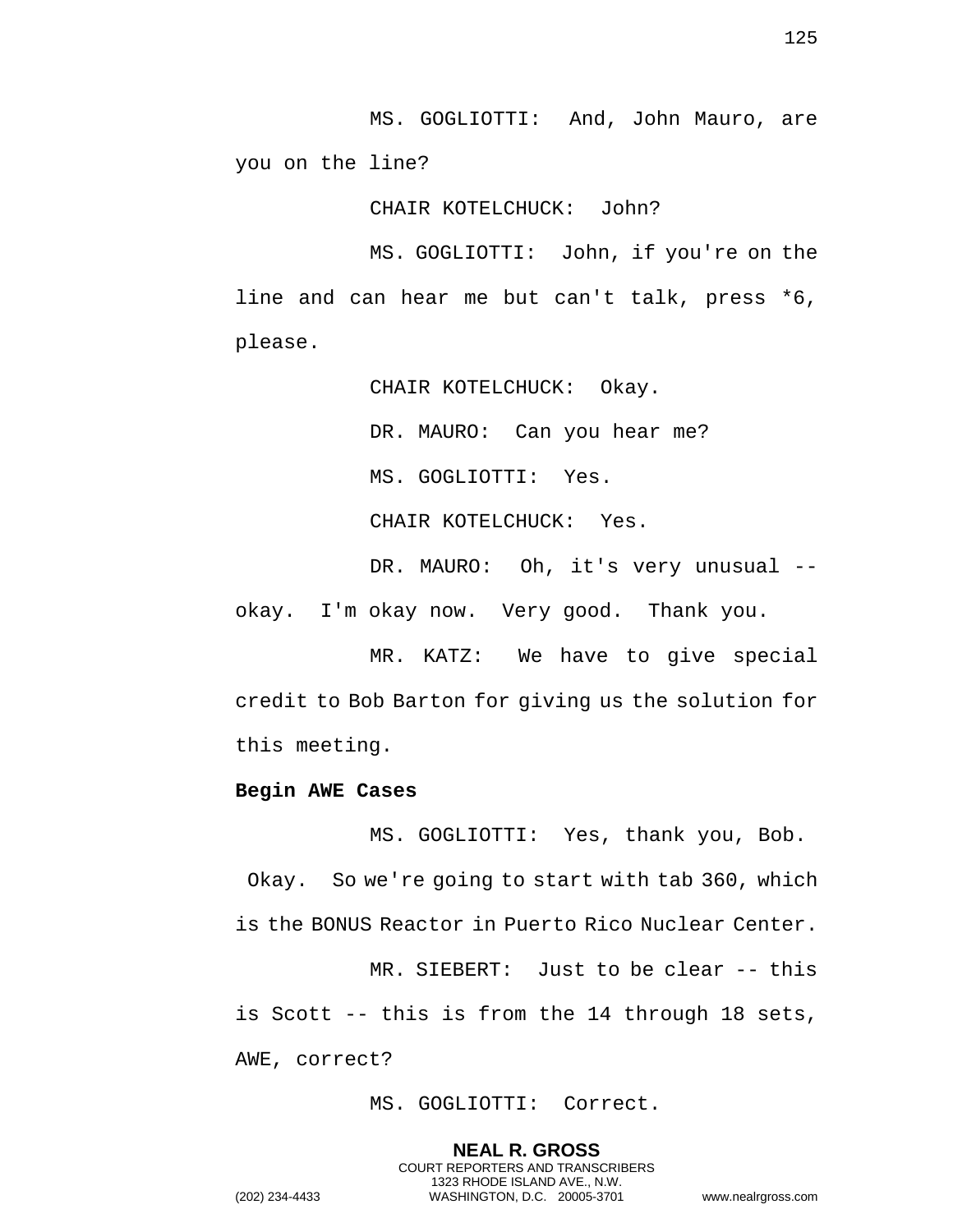MR. SIEBERT: Okay. I just want to make [sure] we're all on the same sheet of music there. Thanks.

MS. GOGLIOTTI: Yes, we have not responded to the 19th and 21st sets.

MR. SIEBERT: Okay.

MS. GOGLIOTTI: For AWEs, anyway.

Okay. And this finding states that there was a failure to discuss neutron exposure potential. And we have talked about this case several times in the past.

And, John, actually I'm going to turn it over to you now.

CHAIR KOTELCHUCK: Pardon me, before we get started, are the Bethlehem cases closed?

MS. GOGLIOTTI: No.

CHAIR KOTELCHUCK: No, they're not? Okay. Well, we want to go to BONUS because we need the persons that are here with us.

MS. GOGLIOTTI: Yes.

CHAIR KOTELCHUCK: Okay. Fine. Fine. Okay. Thank you. Do go ahead. Sorry.

> **NEAL R. GROSS** COURT REPORTERS AND TRANSCRIBERS 1323 RHODE ISLAND AVE., N.W.

MS. GOGLIOTTI: John?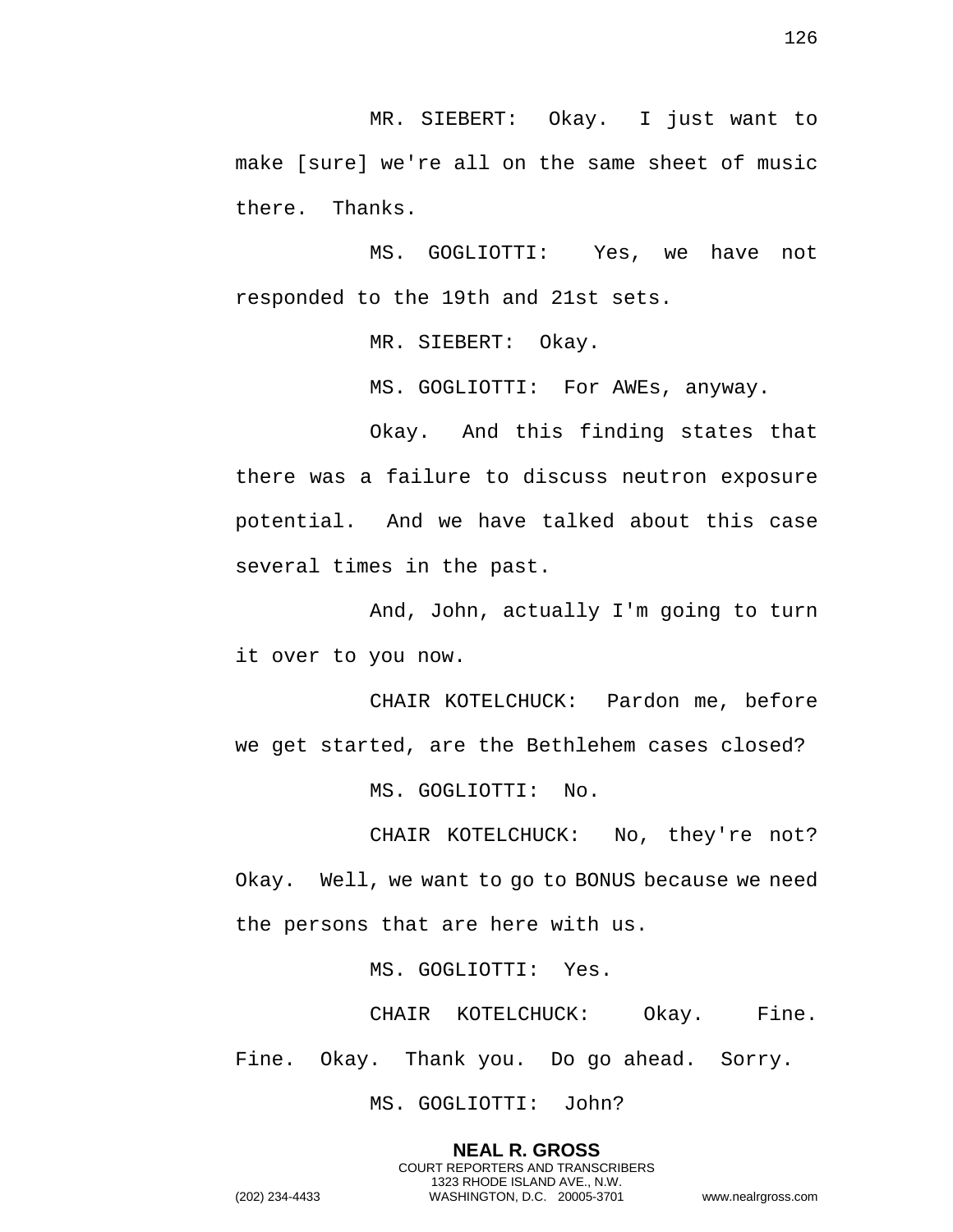DR. MAURO: Okay. I was just waiting to get the green light. Yeah, I'm looking at the BONUS Reactor, 360. And I'm going down, there's a list there, some are in progress and some have been closed.

MS. GOGLIOTTI: Yes, but we're on finding No. 2.

DR. MAURO: Oh, very good. That's what I'm looking at, and that has to do with neutron exposures.

I looked into this and what we have here is we've all agreed that there is, in the BONUS - by the way, the BONUS Reactor is a BWR 50 megawatt electrical experimental reactor that was in Puerto Rico. And very often when you're dealing with reactors and you have some external exposure -- by the way, that issue has been resolved and we're comfortable with the one rem per year penetrating external exposure. The issue here is, well, what about neutron exposures?

And I think, as Rose pointed out, this was discussed before, and there is a little ambiguity on whether the reported measured doses

> **NEAL R. GROSS** COURT REPORTERS AND TRANSCRIBERS 1323 RHODE ISLAND AVE., N.W.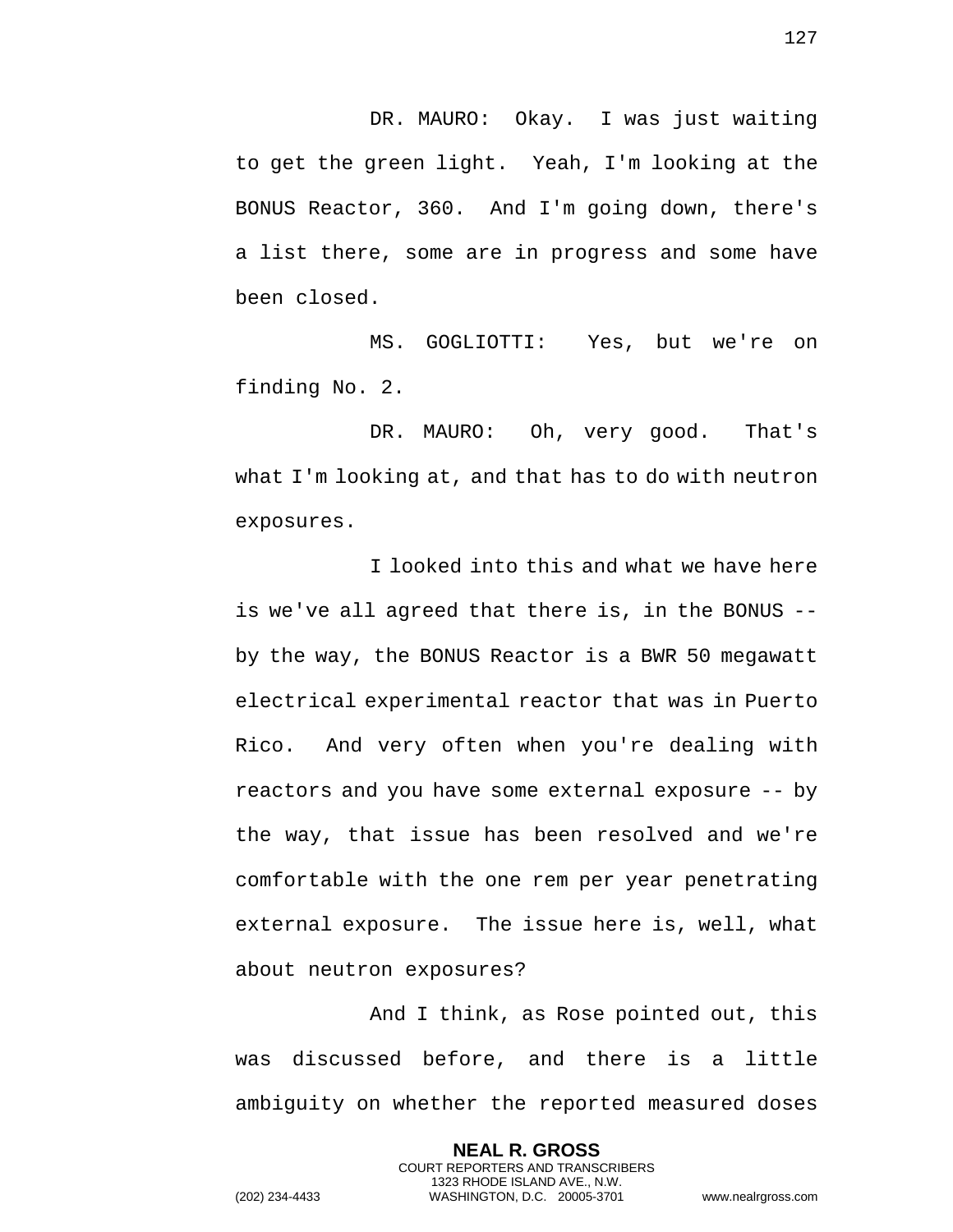from penetrating radiation in the data set, which demonstrate that the one rem per year is a good number for most workers, and the exceptions are known because they were certain events, that for this particular person the one rem per year is good.

The question is, is that one rem per year penetrating? Is that the sum of the external gamma plus neutron, which could also be a contribution to penetrating dose? And that's usually a good question, especially for reactors. And Grady made the case that, well, yeah, the weight of evidence, as indicated in SRDB 9255, page 7, is that it appears that they did -- that the exposures that we're looking at are really the sum, the penetrating, the sum of neutron plus photon.

And I looked at that and, you know, it's hard to say. So we're in a difficult situation in that is it really clear-cut that in fact they captured the neutron exposures? And I, for one, could agree. However, at the same time I could see someone arguing, well, let's take a look at other BWRs, perhaps such as the BWRs at INL. There's a 50 megawatt thermal BWR there, and look at the types

> **NEAL R. GROSS** COURT REPORTERS AND TRANSCRIBERS 1323 RHODE ISLAND AVE., N.W.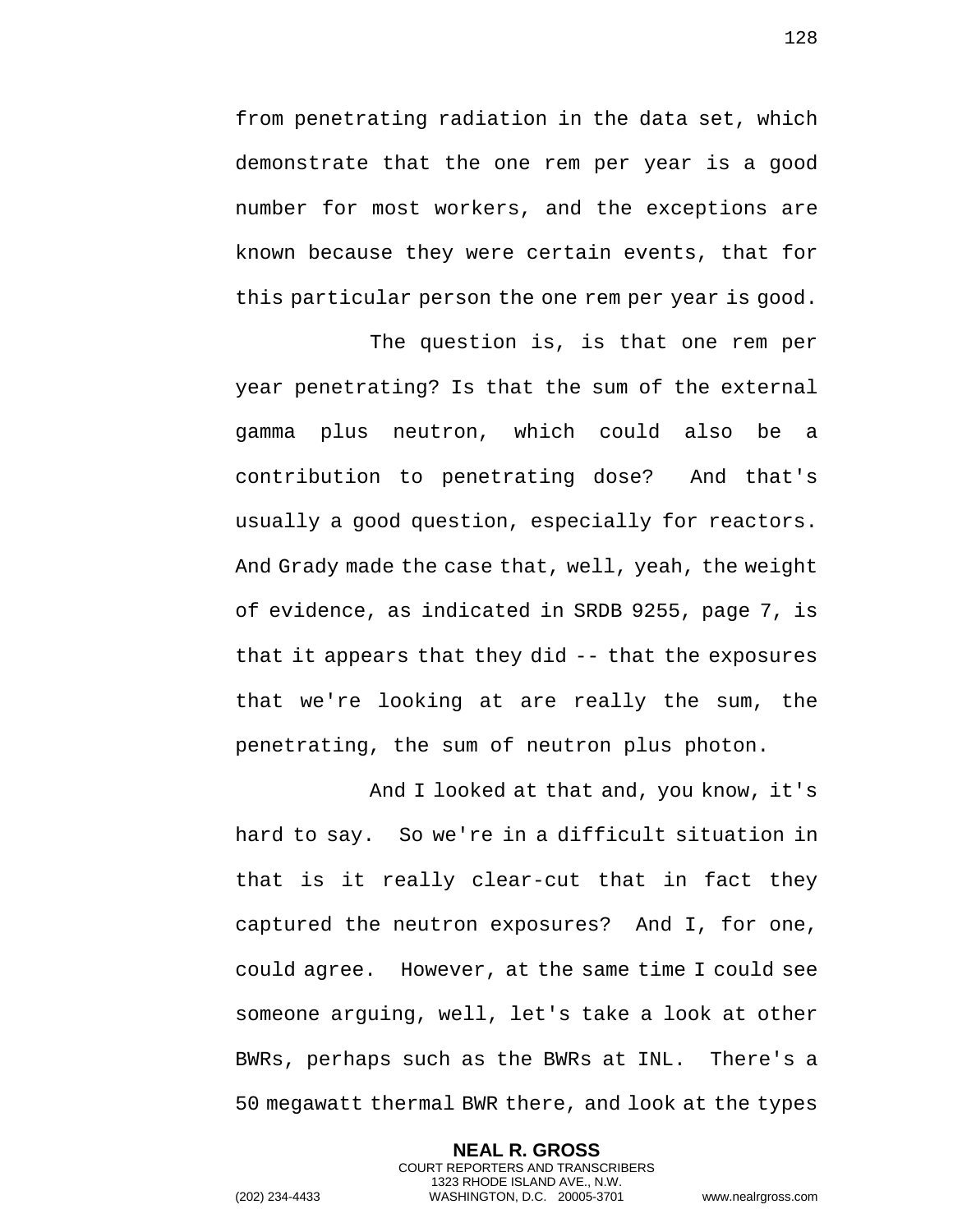of exposures there. I don't know if that's a good way to sort of convince yourself.

MS. GOGLIOTTI: I think you're actually talking about No. 3, but that's okay. We can go to 3.

DR. MAURO: Okay. Am I looking at the wrong number right now? Is that what you're saying?

MS. GOGLIOTTI: Well, Finding No. 2 had to do with the neutron summary.

DR. MAURO: Yeah, that's where I'm at. I'm looking at 360.2.

MS. GOGLIOTTI: That's the one, yes.

DR. MAURO: Right. And that has to do with the neutron contribution to dose and whether or not that's been captured. And the argument is made that, yes, in the external penetrating dose as derived and assigned to this worker does include a neutron dose. And there is some language in the write-up that would indicate that it's likely that that's the case, or that there wasn't very much neutron contribution.

> **NEAL R. GROSS** COURT REPORTERS AND TRANSCRIBERS 1323 RHODE ISLAND AVE., N.W.

And my perspective is I would accept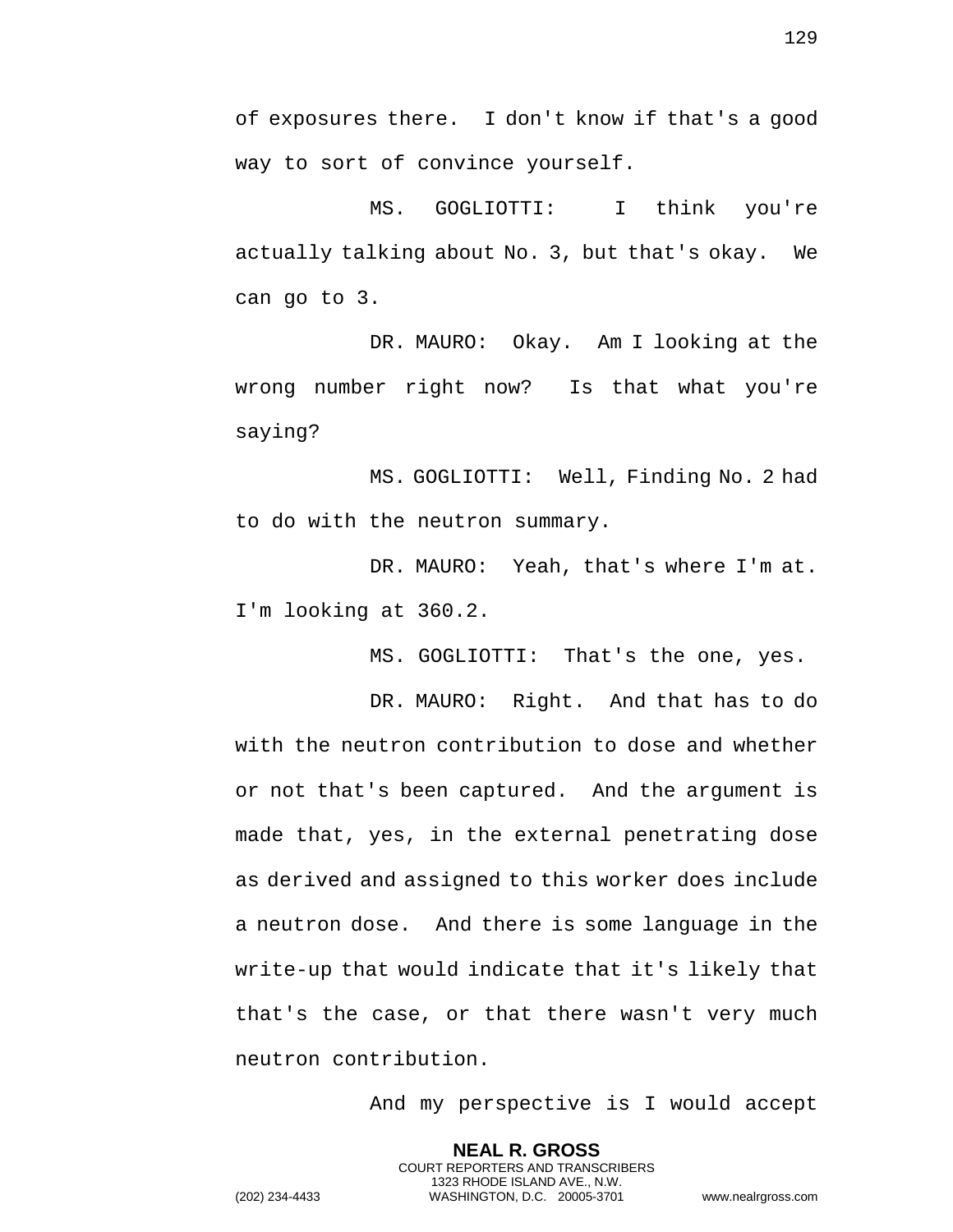that. And, in fact, I think there is also a recommendation in here already from the 3/23/2017 meeting that SC&A recommends closure. I don't believe I was involved at that time, but now that I'm looking at it, I would agree with that also. But I just wanted to --

(Simultaneous speaking.)

MS. GOGLIOTTI: -- that's the response that we entered, but --

(Simultaneous speaking.)

MS. GOGLIOTTI: -- records from the SRDB that basically established that neutron monitoring was happening. But our question was really, is the summary table inclusive of that neutron monitoring?

DR. MAURO: Yes, and that's what I'm trying to explain. And it's difficult to judge whether or not it includes or it doesn't. I've seen lots of these types of handwritten printouts where the penetrating radiation is reported separately, gamma from neutron, and where it's been combined.

> **NEAL R. GROSS** COURT REPORTERS AND TRANSCRIBERS 1323 RHODE ISLAND AVE., N.W.

And all I could say right now from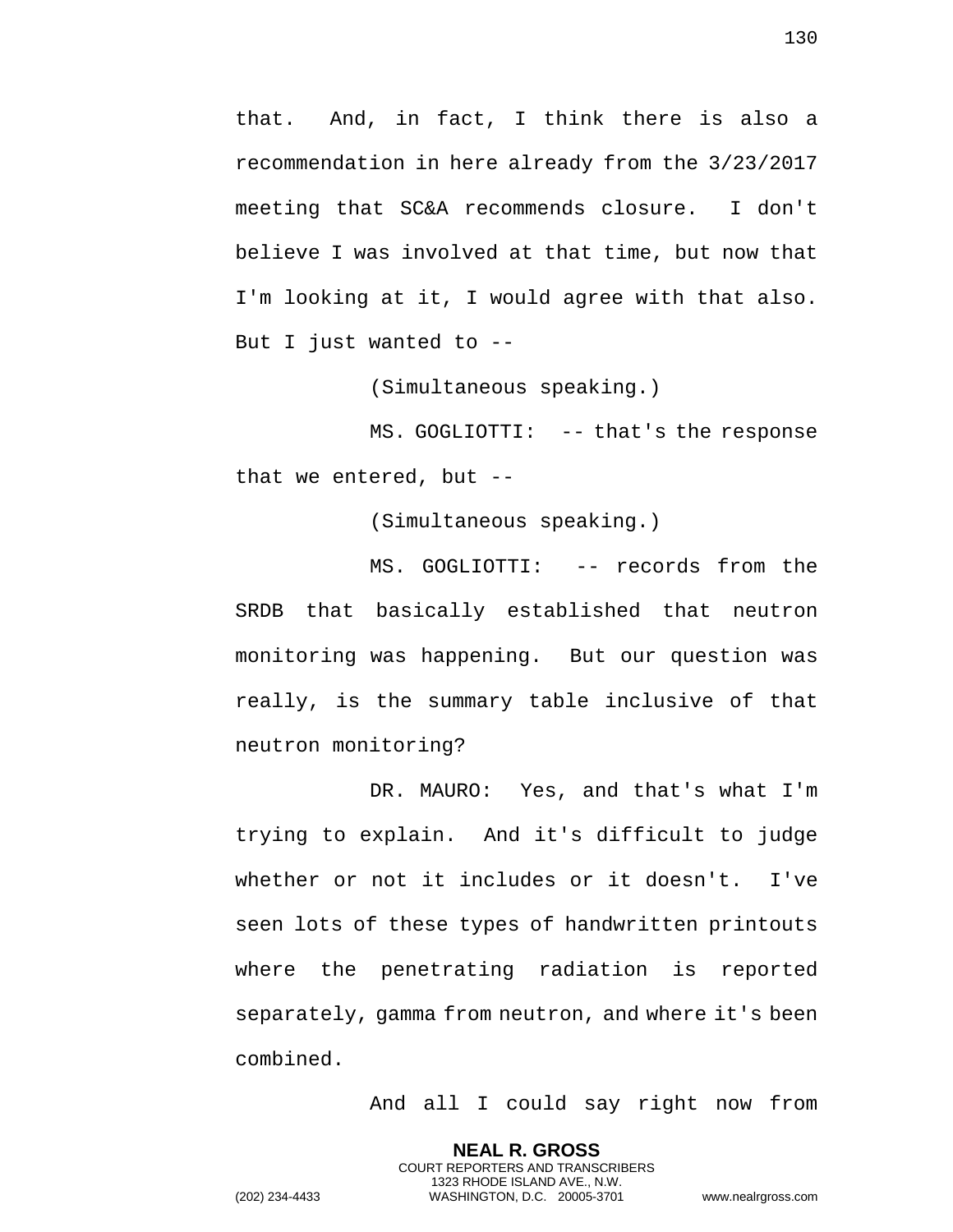looking at that, it's difficult to judge, but the weight of evidence appears to be that, yes, they've captured the neutron exposures also. But that is very much a subjective judgment. But I would agree with that and agree that this issue could be closed on that basis, but I wanted to make sure everyone else was comfortable with that.

CHAIR KOTELCHUCK: That sounds good and I'm onboard with that. It does seem to me the argument is persuasive that it has been taken into account. What do others think?

MEMBER MUNN: I agree.

CHAIR KOTELCHUCK: Yeah. We're all - all of us are now participating, so.

MEMBER MUNN: Yes, we're back.

CHAIR KOTELCHUCK: Right. Brad,

Josie?

MEMBER CLAWSON: Yes, I'm good.

CHAIR KOTELCHUCK: Okay.

MEMBER BEACH: I'm good also.

CHAIR KOTELCHUCK: Okay. Very good.

Dave?

MEMBER RICHARDSON: Yes.

**NEAL R. GROSS** COURT REPORTERS AND TRANSCRIBERS 1323 RHODE ISLAND AVE., N.W.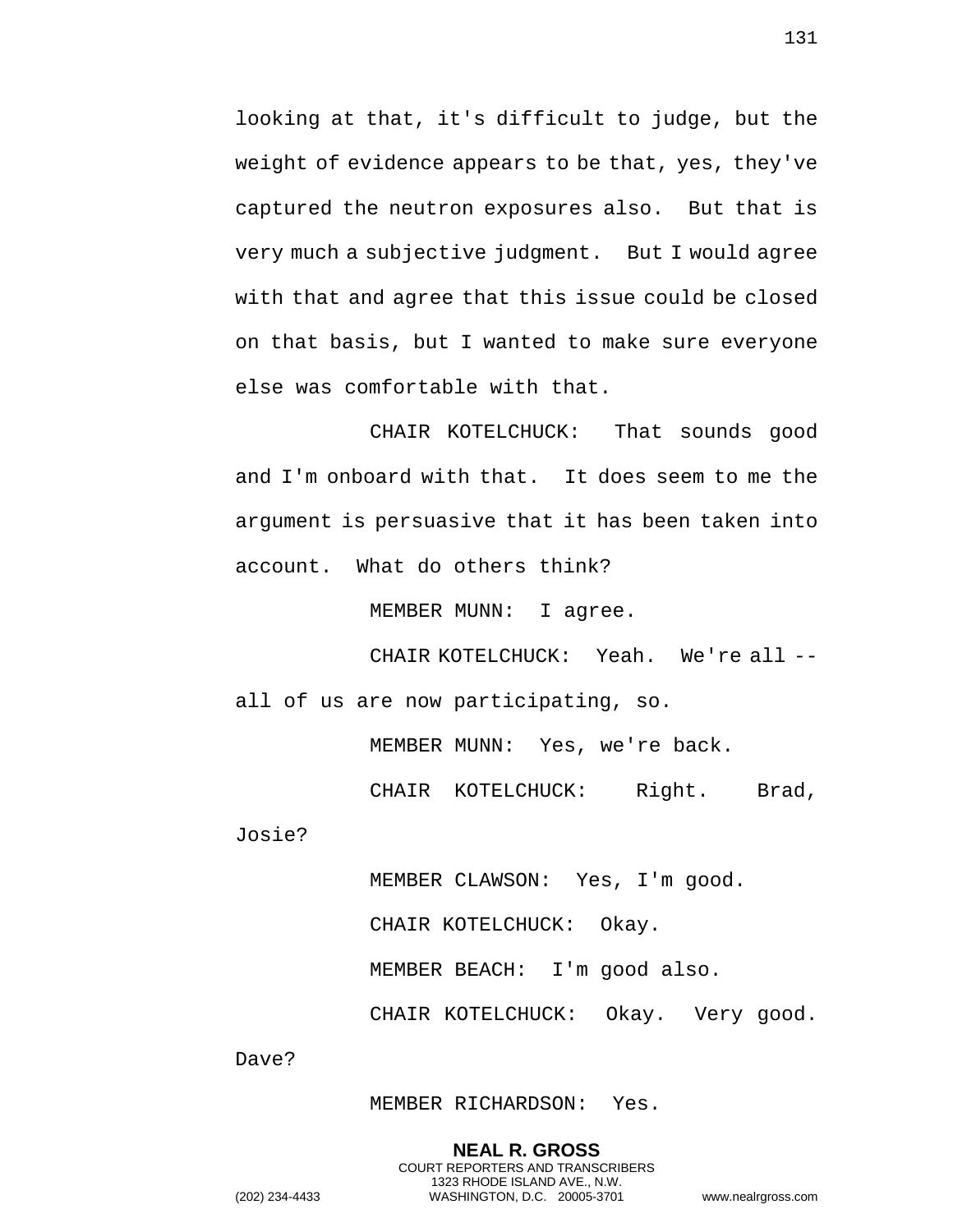CHAIR KOTELCHUCK: Okay. Good. So let's close on that. And then let's go onto 3, the 360.3 that you started to do a moment ago.

DR. MAURO: Okay. Yeah, I'm looking at 3 right now, and this has to do with the internal dose. And I'm just quickly refreshing . I read it before just to make sure that this is the one I'm thinking it is. I believe this has to do with a surrogate data issue.

Now, for this worker, I believe zero internal dose was assigned. And the argument given was, well, listen, we do not have any internal dosimetry data for this worker. Just like they didn't have any external, they didn't have any internal.

And in this case they said, okay, how are we going to assign some doses, internal doses, to this worker? And there's a lot of different ways in which you could come at this problem. And the way I started was first to say, okay, if you go into the SRDB, the number is in here somewhere where they give tables of the exposures of workers. I believe it's SRDB 16915.

> **NEAL R. GROSS** COURT REPORTERS AND TRANSCRIBERS 1323 RHODE ISLAND AVE., N.W.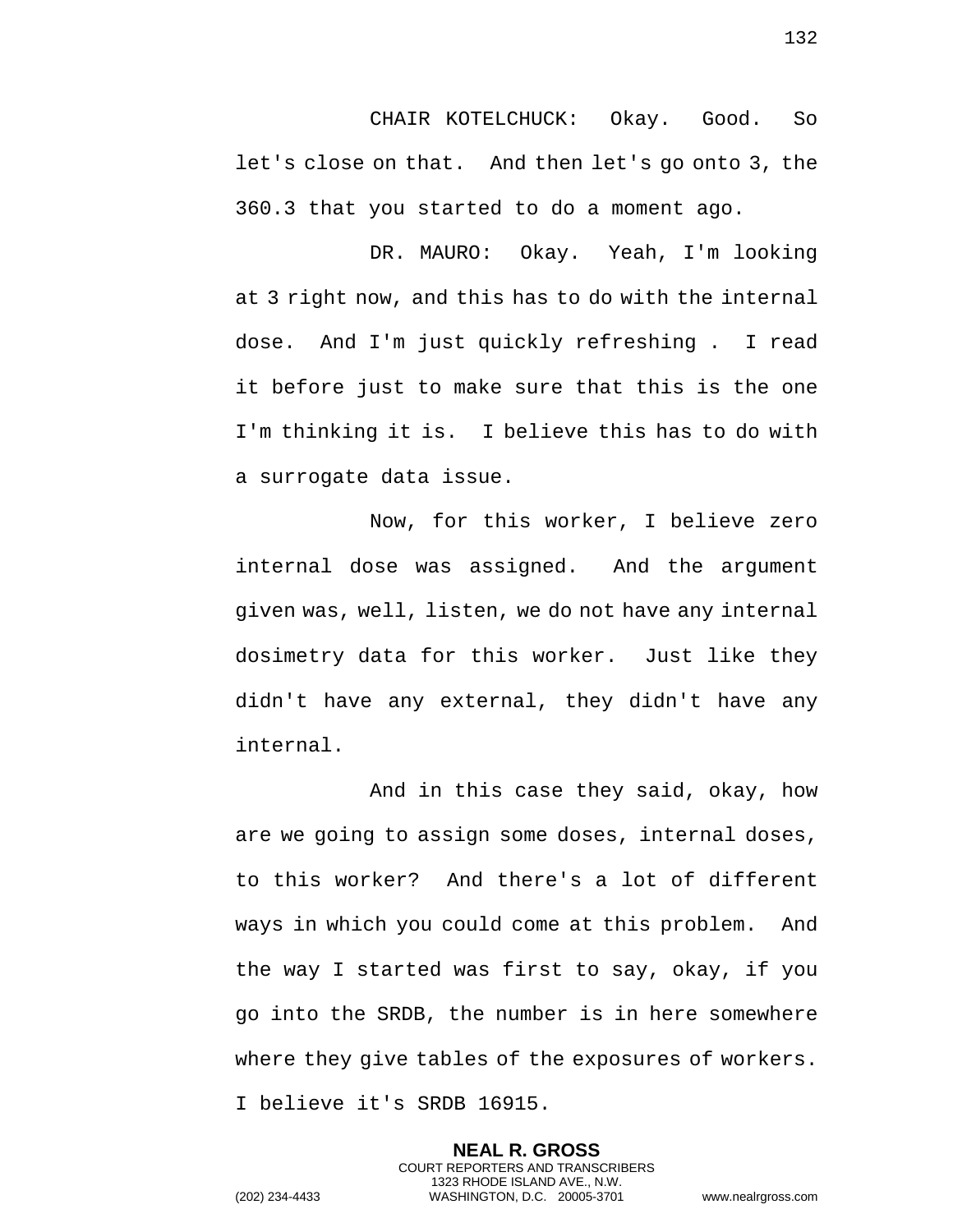And in there they give you lots of data for this facility for both external exposures, but they also have at the end tables for internal exposures. And those tables are blank, and the reason they're blank is the heading says you only really need -- and the text that goes with it - you only really need to report internal exposures if they're above one-half the maximum allowable concentration.

And so, what we have here is a circumstance that could say, well, one could argue that this person may have experienced some internal exposure, but it was below the reportable level, which according to those tables is one-half the -and at that time it would be the MPCs, if you're all familiar with the maximum permissible concentrations. And so one can argue, well, maybe one-half that value should be assigned, not zero. Okay?

Another strategy could be to assign zero, which is what was done, because there's a belief -- and I'm having a little trouble with this, the belief that there was no internal exposure.

> **NEAL R. GROSS** COURT REPORTERS AND TRANSCRIBERS 1323 RHODE ISLAND AVE., N.W.

133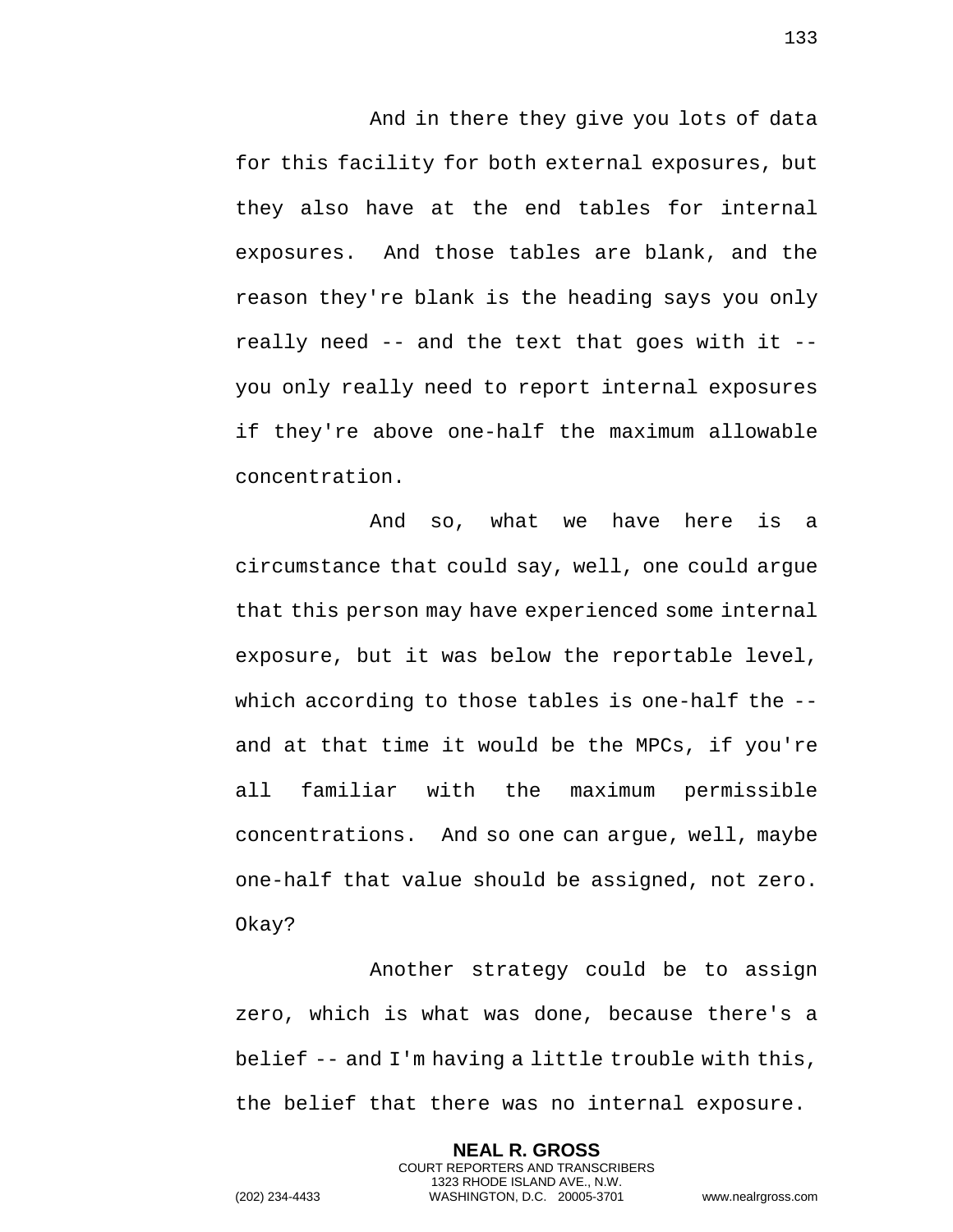Another strategy would be to default to what I believe is OTIB-33, which says the following: If you have a circumstance where there's a reason to believe that a person may have experienced internal exposure but you don't have any records and you want to assign some internal dose, and you know that there was a fairly robust health physics oversight program, one could say that, well, you could argue that if there was some potential for internal exposure and there was a good health physics oversight program -- I believe the number that's used is one-tenth the MPC as being the possible exposure. Because if you're above that, the procedures, I believe at that time, in 1960 this was, it might have been, and I might need a little help here, that that's when you kick in respiratory protection. So if you're above one-tenth an MPC in an occupied area, you want the worker to wear respiratory protection.

So another strategy could be to assign 10 percent. And if you were to do that, that would be an effective dose of on the order of 500 millirem per year.

> **NEAL R. GROSS** COURT REPORTERS AND TRANSCRIBERS 1323 RHODE ISLAND AVE., N.W.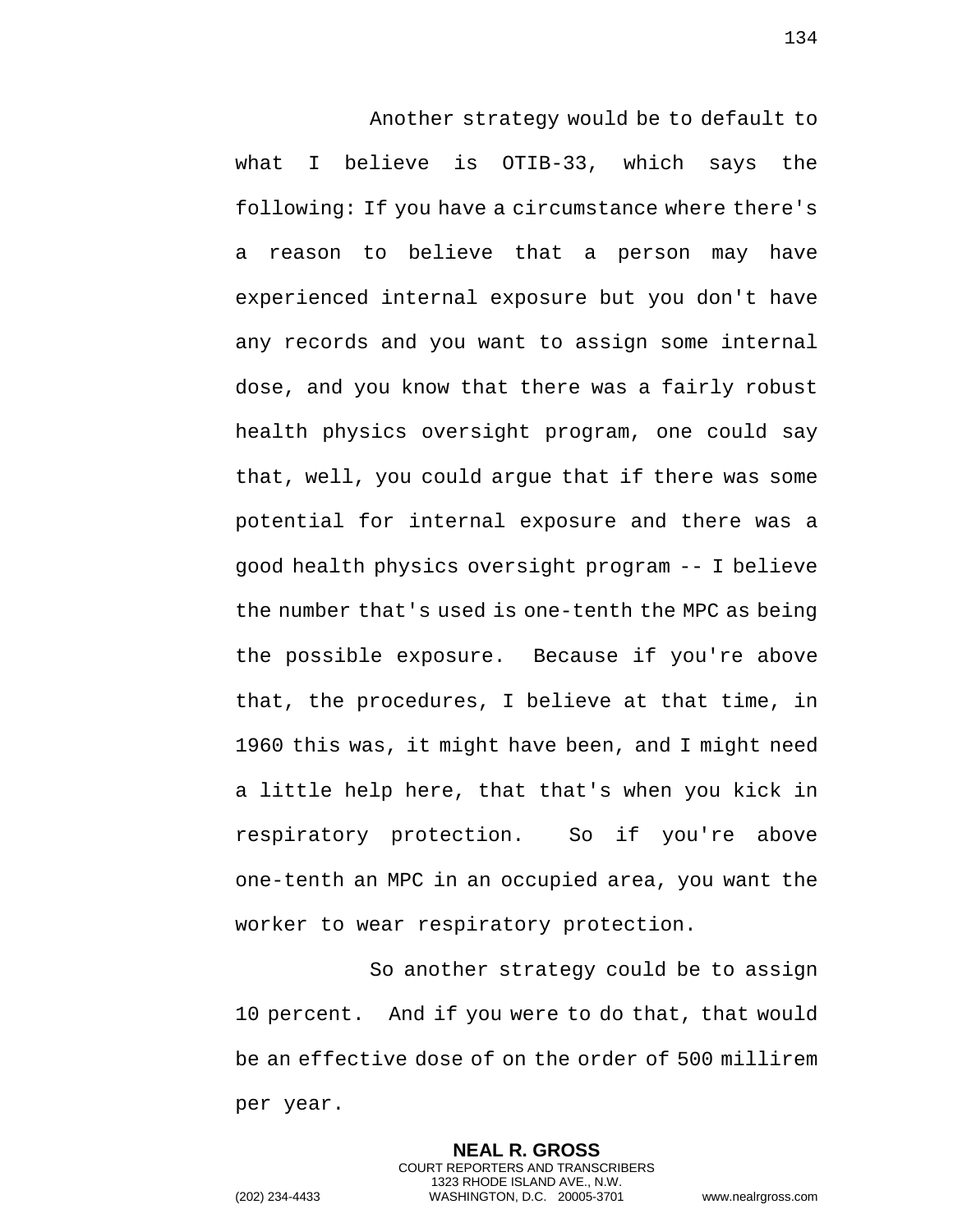And then there's the last approach, the approach that was elected to be used by NIOSH, which was to say, well, let's use as our surrogate the outdoor airborne concentrations and associated exposures at INL as a default. Well, I tell you I really have -- that's in fact what was done. That's my understanding, and please correct me if I'm wrong.

I have a real problem with that because it comes nowhere near meeting the surrogate data criteria. In other words, there's a whole string of five criteria for when you use surrogate data. That is so far removed from this circumstance, the INL outdoor levels, that I really can't -- now, I'm not saying that you've got a significant internal exposure problem here, but I'm saying that strategy for assigning some internal exposure, which in this case would be zero -- and the reason it's zero is that if the derived internal exposure is less than one millirem per year, you assign zero. So the actual approach that was used here, and the surrogate data strategy, I have a problem with.

I think there are other strategies.

**NEAL R. GROSS** COURT REPORTERS AND TRANSCRIBERS 1323 RHODE ISLAND AVE., N.W.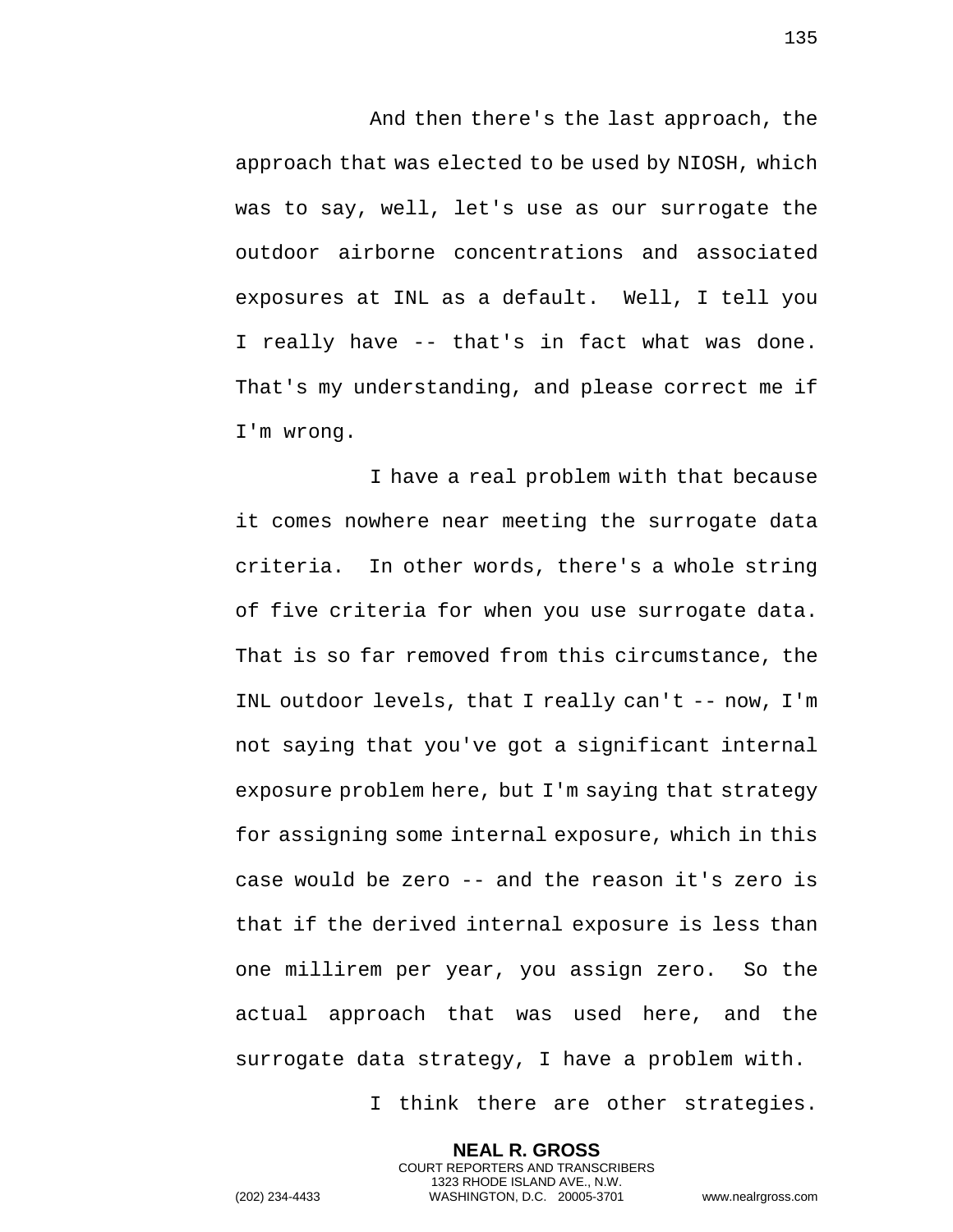The ones I mentioned before seem to be more defensible. And it would assign some dose. For example, right now he's receiving one rem per year whole body external. And in theory if one wants to go with the one-half approach that's in that SRDB that I mentioned, the one half of the MAC or the MPC. Or if you want to go with the OTIB-33 approach, which is 10 percent of the DAC, the derived air concentration, strategy, that would seem to be a way to assign some internal dose.

And it seems to me that that would not be unreasonable when you look at the reactor itself. I had a chance to look at the design of the reactor. The whole reactor, everything, is inside a dome in containment and there's a potential for airborne radioactivity to be generated from the steam that's being produced in this reactor and sent off to a turbine. And there's a control room. So it seems to me there is a real potential for internal exposure, and assigning zero seems to be difficult to support. And that's my story.

And, now, I don't know if I have all the

**NEAL R. GROSS** COURT REPORTERS AND TRANSCRIBERS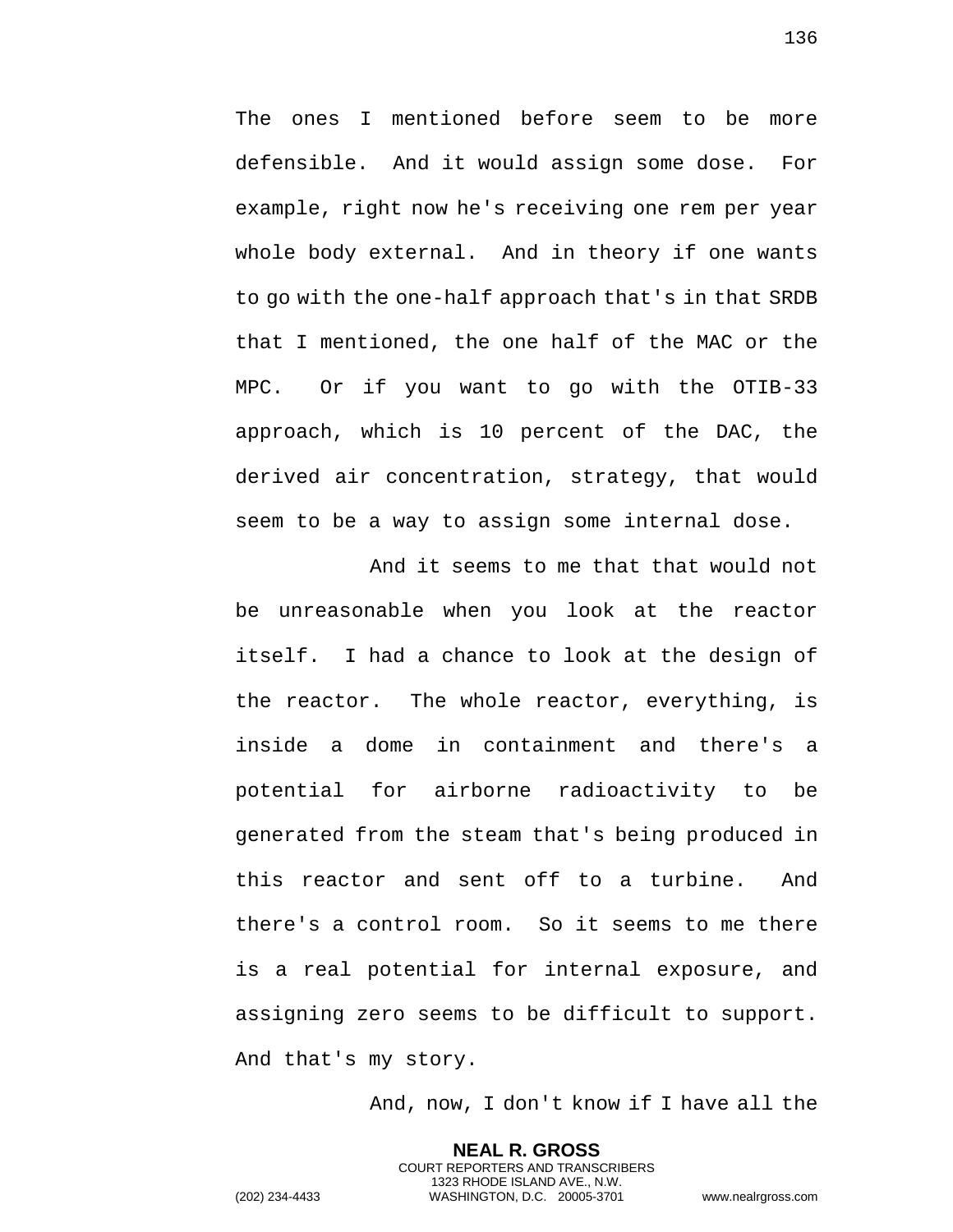facts correct. So, certainly, Grady, if I got the facts wrong -- but if I got the facts right, you could understand the rationale for my conclusion. And I'm not sure if you would agree with our conclusion or not, but I guess there's two steps to this. One, did I tell my story correctly about the nature of this reactor and also the nature of the applicable regulations? And given that, I feel that the approach used could be improved and some dose should be assigned.

MR. CALHOUN: Yes, this is Grady. I guess I'm not in a real firm position to argue that, John. We don't have a ton of stuff on that site. We thought that what we did was somewhat reasonable. I see your point, too. I don't know where to go from here other than try to come up with another response.

MEMBER MUNN: And, of course, one of the reasons why you don't have a ton of stuff on it is because there was never a ton of stuff there.

MR. CALHOUN: Right.

DR. MAURO: There was an air sampling program and there was an attempt to monitor

> **NEAL R. GROSS** COURT REPORTERS AND TRANSCRIBERS 1323 RHODE ISLAND AVE., N.W.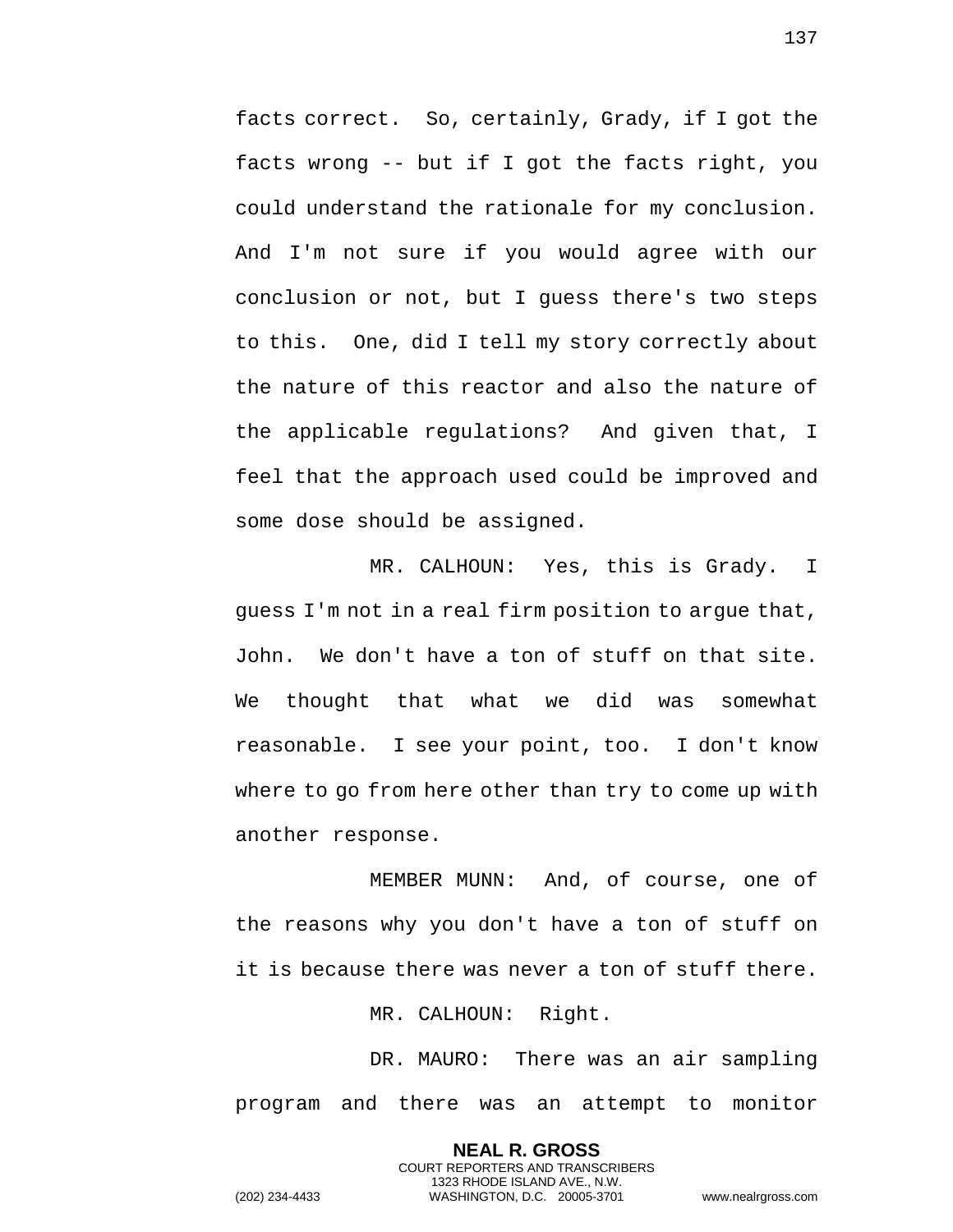internal exposures. And when you look at the tables in that TBD -- I'm sorry, that SRDB 16915, you'll see the table where they give you -- there would be numbers in there if they were above one-half the MPC.

The way in which the radiation protection program worked at this facility at that time, which was in the 1960s, around '64, was that you didn't worry about it if it was less than one-half the maximum permissible concentration. And they did not record anything.

But I would not assign zero. I would find a way to say, well, within that context what would be a reasonable approach to assign some internal exposure? And I offered up a few strategies that I would be more comfortable with.

CHAIR KOTELCHUCK: Well, Grady, I mean, you're acknowledging that there's some merit to what's --

MR. CALHOUN: Yeah, I'm not in a position to --

(Simultaneous speaking.)

**NEAL R. GROSS** COURT REPORTERS AND TRANSCRIBERS 1323 RHODE ISLAND AVE., N.W.

CHAIR KOTELCHUCK: I mean, it sounds to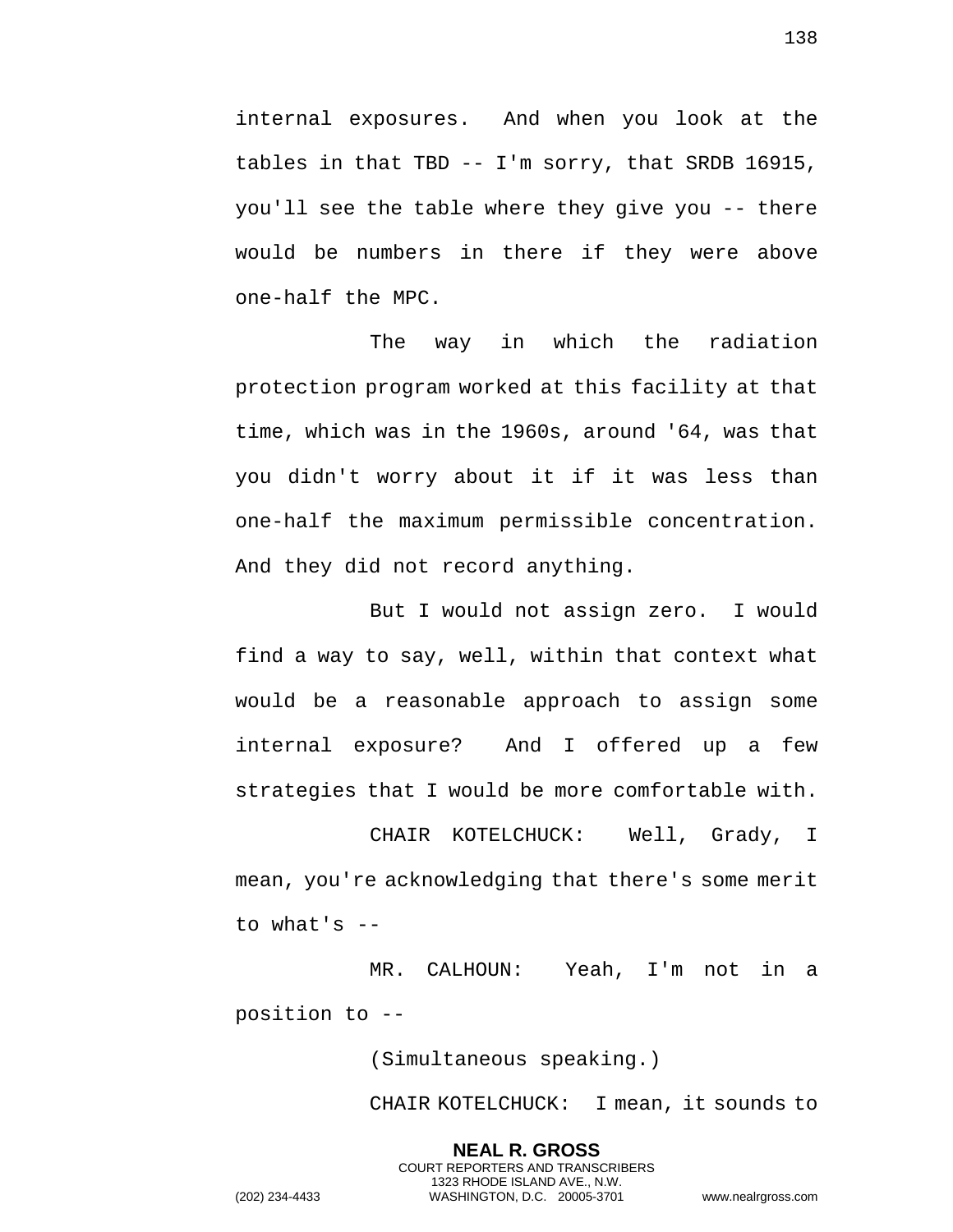me as if it might --

MR. CALHOUN: I think we might just take another look and come back.

CHAIR KOTELCHUCK: Exactly.

MR. CALHOUN: That's all I can say.

CHAIR KOTELCHUCK: Exactly. I think we should just leave it in progress awaiting your further thinking and response. And then let's take a look at it again.

MEMBER BEACH: Dave, that sounds reasonable.

CHAIR KOTELCHUCK: Okay. Others?

MEMBER MUNN: I don't what else we're going to be able to do with it.

CHAIR KOTELCHUCK: Yeah.

MEMBER CLAWSON: I'm good with it.

CHAIR KOTELCHUCK: Okay. Then I think that's what we will do. So that will be in progress.

MS. GOGLIOTTI: Okay.

CHAIR KOTELCHUCK: Alright.

MS. GOGLIOTTI: These next few we've carried along, but I think that we got caught up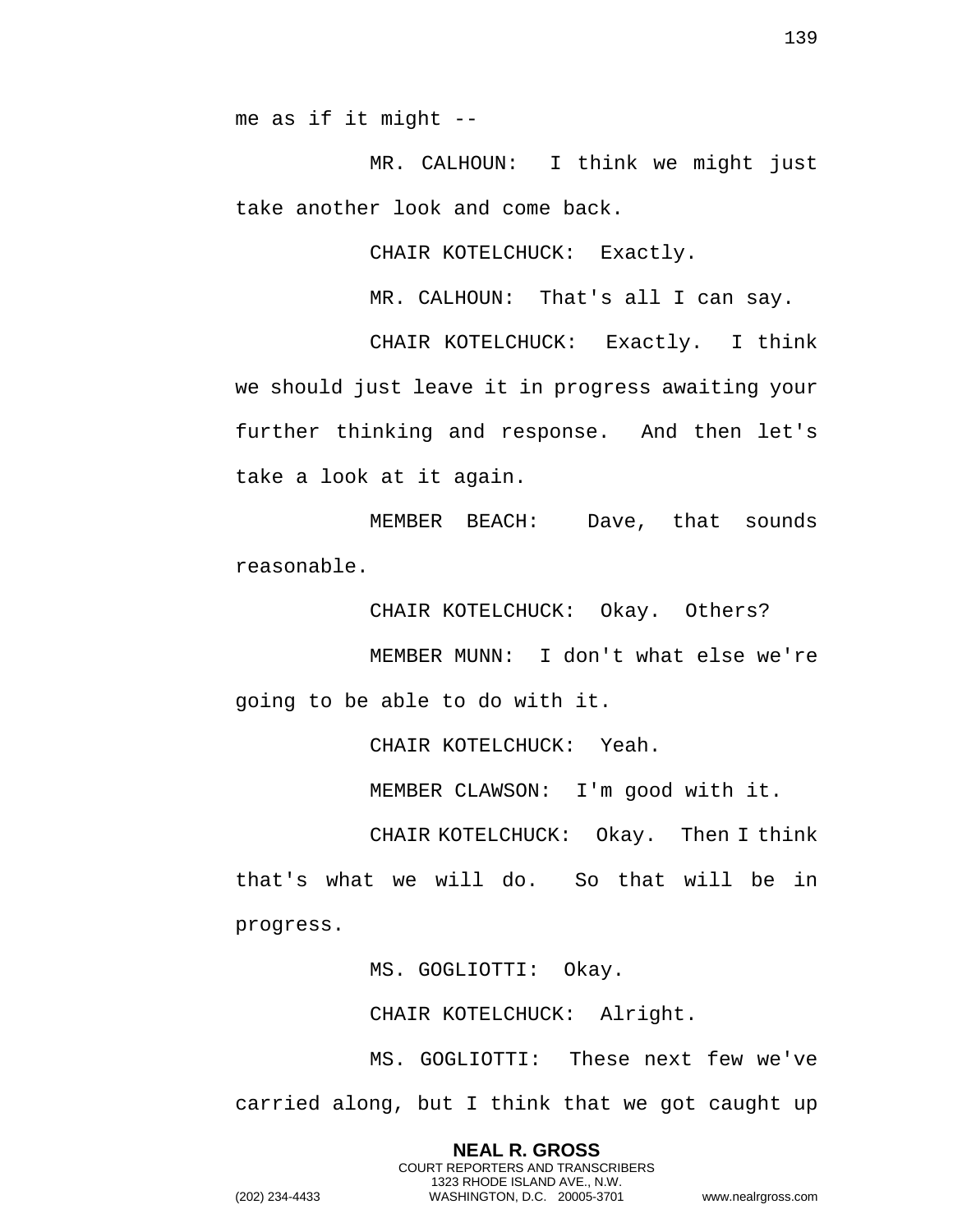in this past argument and we can actually close these next few out. And they both are very similar. And the reason that they're two different findings has to do with our table. And the findings state that there was a failure to address monitoring described in the CATI report, and also the dose reconstruction was inconsistent with the interview.

And on both of those NIOSH agrees with us that they could have done a better job addressing those things. But then our discussion kind of deteriorates and goes back into Finding No. 3, and I don't think that we need to keep this open for that. Finding 3 we're already leaving open.

CHAIR KOTELCHUCK: Yeah. Okay. Again, others?

MEMBER MUNN: Nothing to add.

CHAIR KOTELCHUCK: Okay.

MR. KATZ: Rose, can you just clarify? So which are you suggesting be closed?

> **NEAL R. GROSS** COURT REPORTERS AND TRANSCRIBERS 1323 RHODE ISLAND AVE., N.W.

MS. GOGLIOTTI: Four and five.

MR. KATZ: Oh, thank you. Okay.

DR. MAURO: They're basically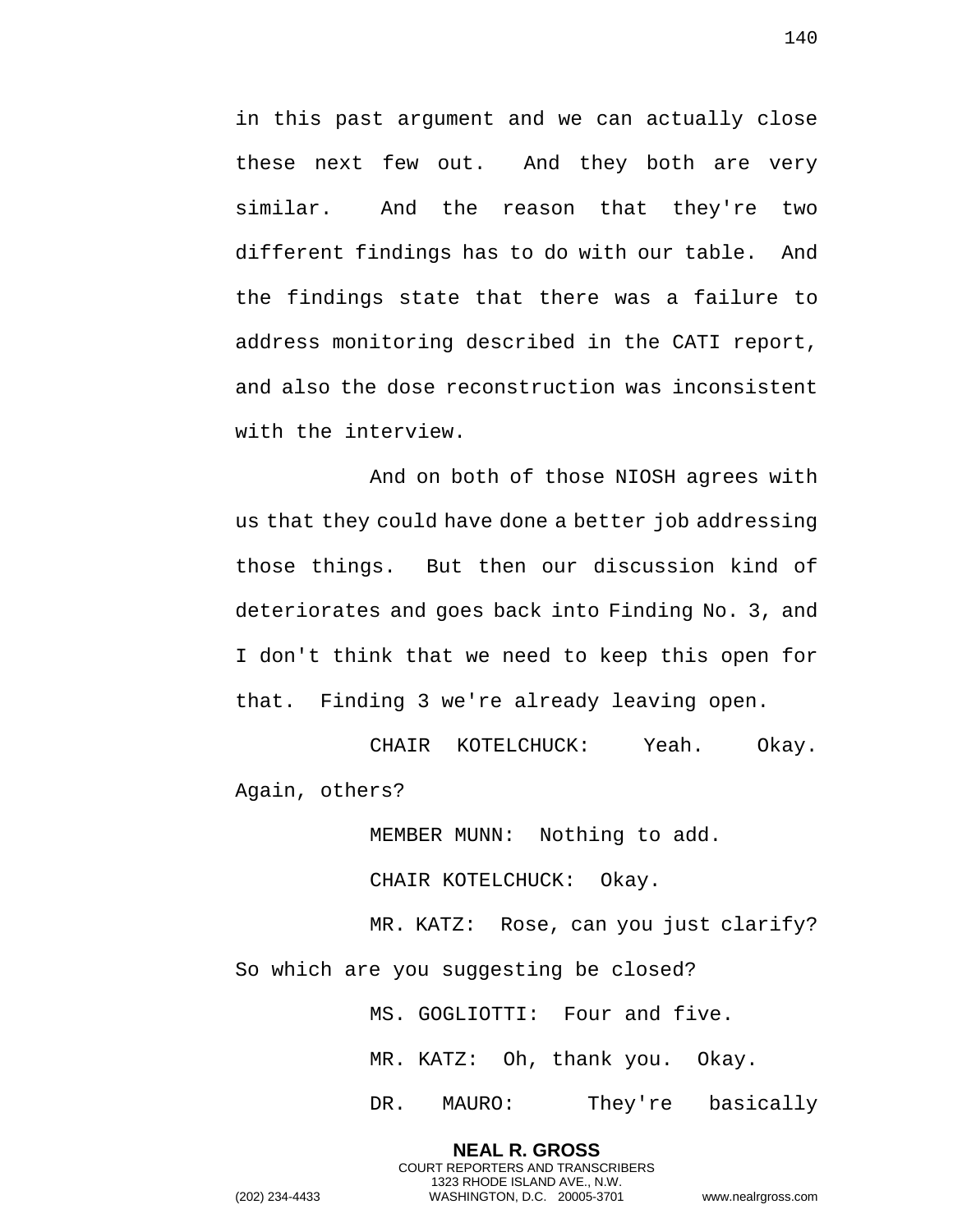redundant with -- everything really collapses back to the issue I just described.

CHAIR KOTELCHUCK: Right. Right.

DR. MAURO: So the others are just extraneous.

CHAIR KOTELCHUCK: Yeah. Okay. Four and five are closed. Good, I'm glad you asked. Okay. Good. What would the next one be? Let me just look at my --

MS. GOGLIOTTI: Now we can jump into the 409, which is the Bethlehem Steel case. And I'm not sure how the Subcommittee wants to proceed with these given the discussions that have gone on at the last meeting and also in the memo that we sent out, as well as the email from Grady.

CHAIR KOTELCHUCK: Now, I'm not -- I reviewed these myself. I'm sure others have, too. I don't recall in my notes why these were left open. They were --

MS. GOGLIOTTI: Well, I think the crux of the issue is that when SC&A does a review of a TBD that we haven't reviewed -- so when we're doing a dose reconstruction of a TBD that we haven't

> **NEAL R. GROSS** COURT REPORTERS AND TRANSCRIBERS 1323 RHODE ISLAND AVE., N.W.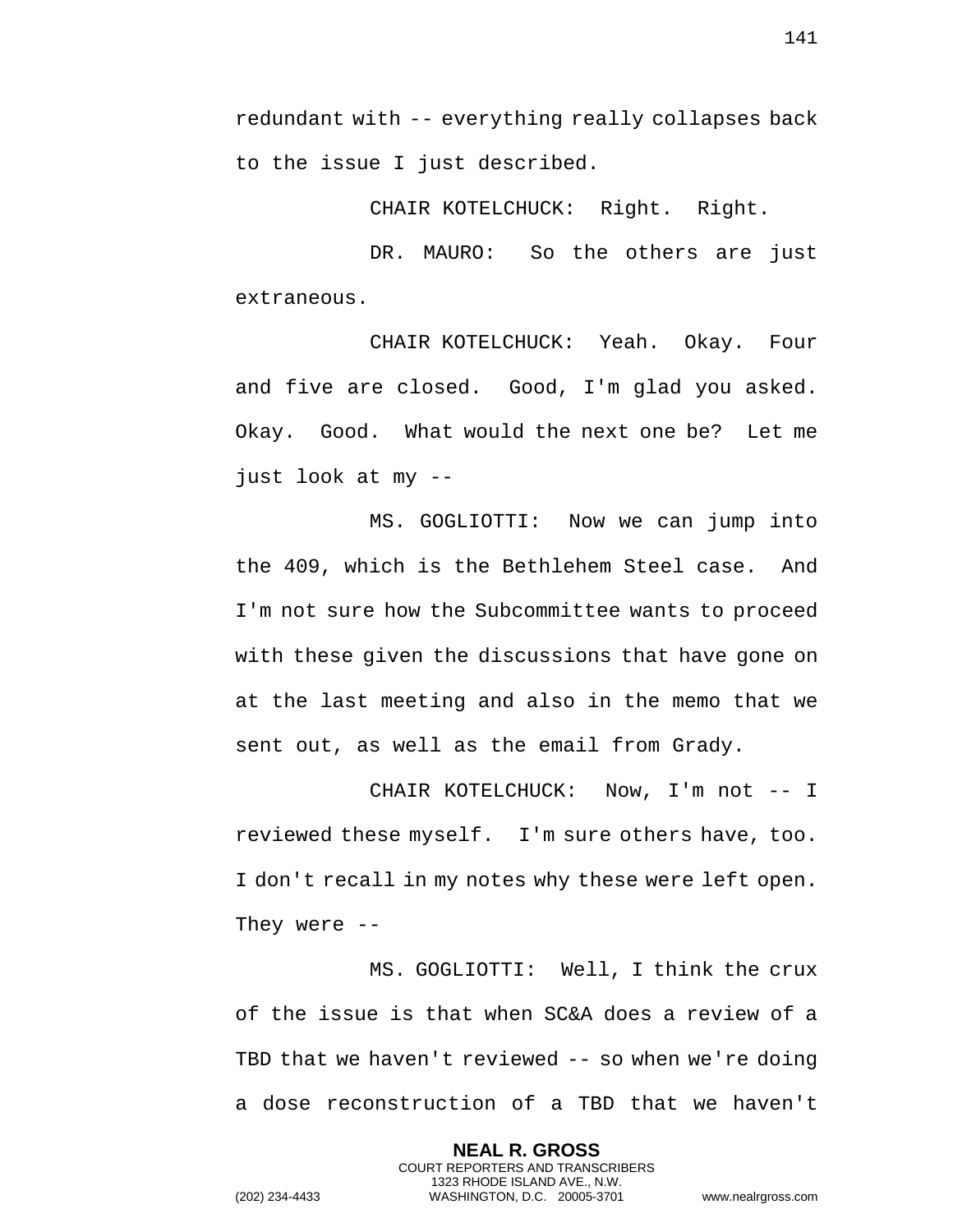reviewed -- John typically does a kind of mini-TBD review just to make sure that the TBD is appropriate.

CHAIR KOTELCHUCK: Okay.

MS. GOGLIOTTI: This was kind of a unique instance where we did review the Bethlehem Steel TBD. And then there was a lot of work that went on. And some of those findings were resolved. Some of them would be included in a subsequent revision.

That TBD was canceled and was replaced with another document, and then was subsequently revised again. And SC&A has not reviewed either of those subsequent documents.

CHAIR KOTELCHUCK: So there's TBD-02103, is that it?

MS. GOGLIOTTI: Off the top of my head,

I don't know the TBD number.

CHAIR KOTELCHUCK: Yeah, but --

MS. GOGLIOTTI: So that was what generated these findings. So they're more TBD-related than they are dose reconstruction-related.

> **NEAL R. GROSS** COURT REPORTERS AND TRANSCRIBERS 1323 RHODE ISLAND AVE., N.W.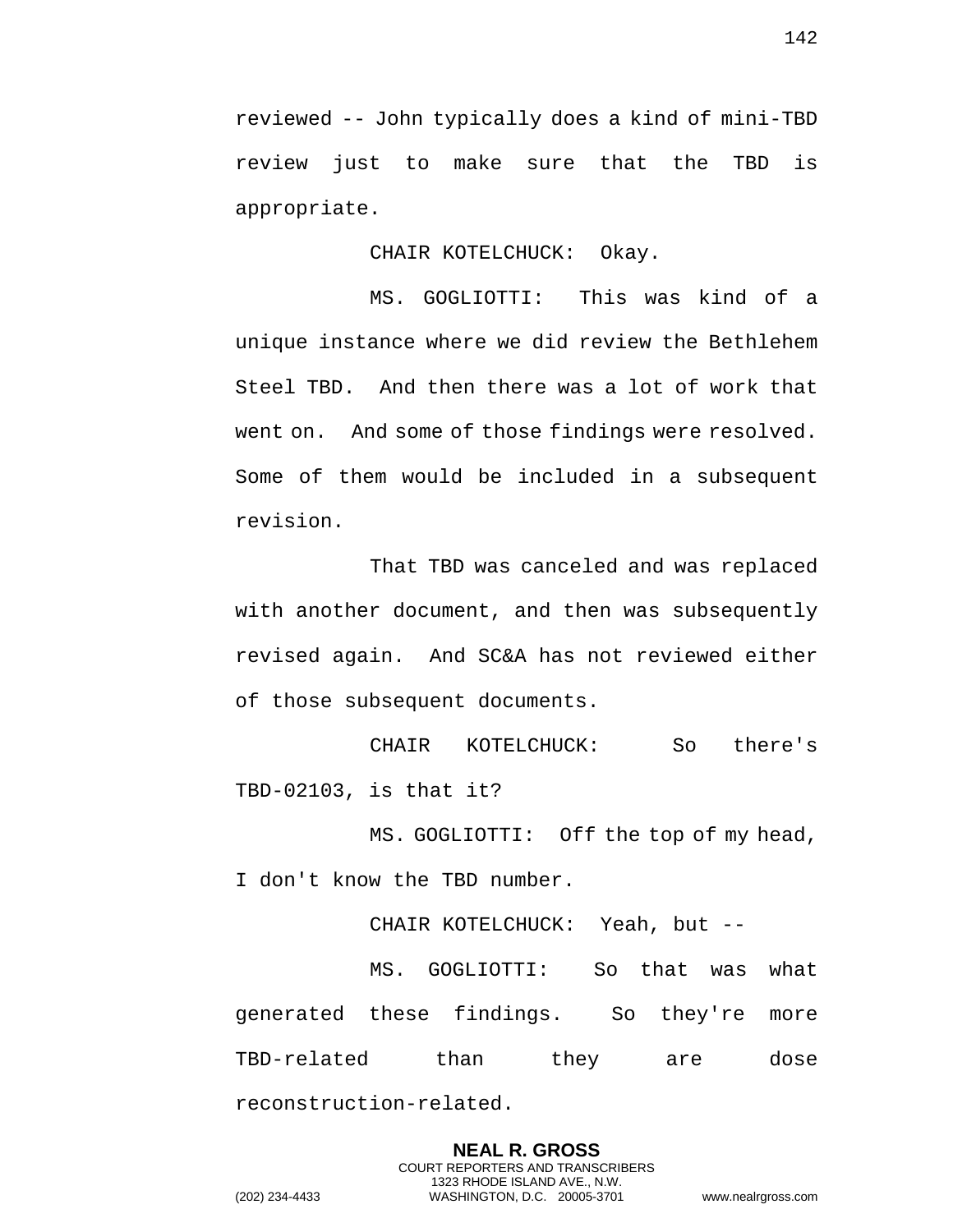CHAIR KOTELCHUCK: Yes.

MS. GOGLIOTTI: NIOSH came back and responded to almost all of the findings with a generic, this response here.

CHAIR KOTELCHUCK: Yes. Yes. I'm going to -- if you don't mind, I'll take a look myself now. Thank you. The question is whether it's worth going back over --

DR. NETON: This is Jim Neton. I might be able to shed a little light on this.

CHAIR KOTELCHUCK: Could you?

DR. NETON: Yeah, there's been some back and forth, as Rose pointed out, about the reasonableness of entertaining a second review of the Bethlehem Steel Site Profile given all the work that went into closing it out, oh, 10 years or so ago.

I did review SC&A's memo that was issue on the findings that was dated March 29th, 2017, and it looks like SC&A has reconsidered some of these findings and closed a number of the ones that were issued against the Site Profile.

> **NEAL R. GROSS** COURT REPORTERS AND TRANSCRIBERS 1323 RHODE ISLAND AVE., N.W.

It seems like the -- and I agree with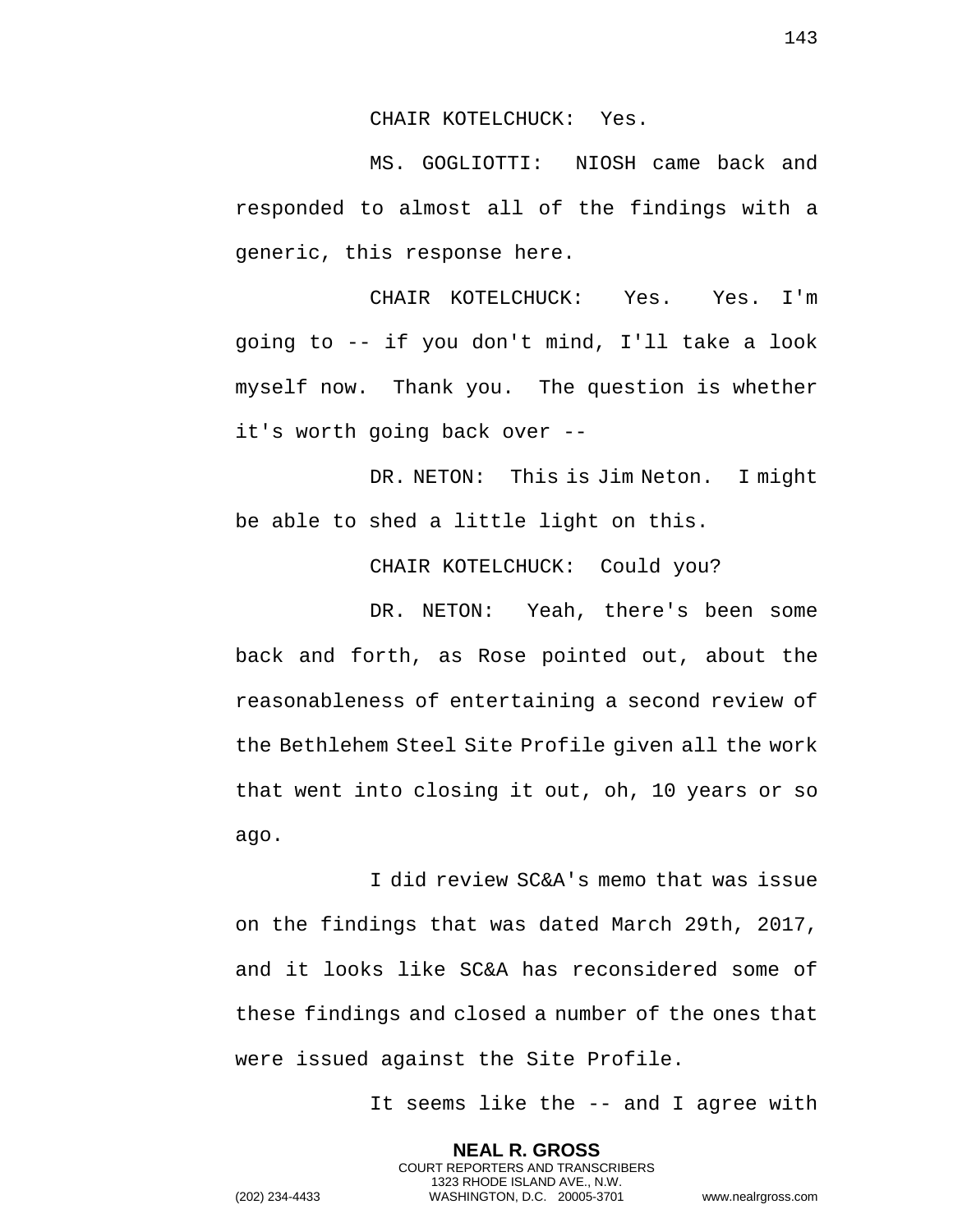their write-up where in the original review of the Bethlehem Steel Site Profile there were --the Board did vote to close the findings -- I mean, the Site Profile review. But in a sense they left some items open that would in today's world be considered in abeyance. So I do agree that those things were out there and SC&A did not formally close those issues.

So in light of that I think we're willing to re-review some of these findings, and especially in the light of what SC&A's put out in March where I think there's only -- I didn't add them up, but I think maybe four findings left that are still open for discussion. And we'd be prepared to do that. That's not reflected in the Board Review System right now.

CHAIR KOTELCHUCK: That's right, it is not. Correct. Correct.

DR. NETON: And so I don't know whether it would be best to wait to get this matrix updated and then we can respond or whether we just want to do this sort of ad lib as we go today. We're prepared to discuss either way.

> **NEAL R. GROSS** COURT REPORTERS AND TRANSCRIBERS 1323 RHODE ISLAND AVE., N.W.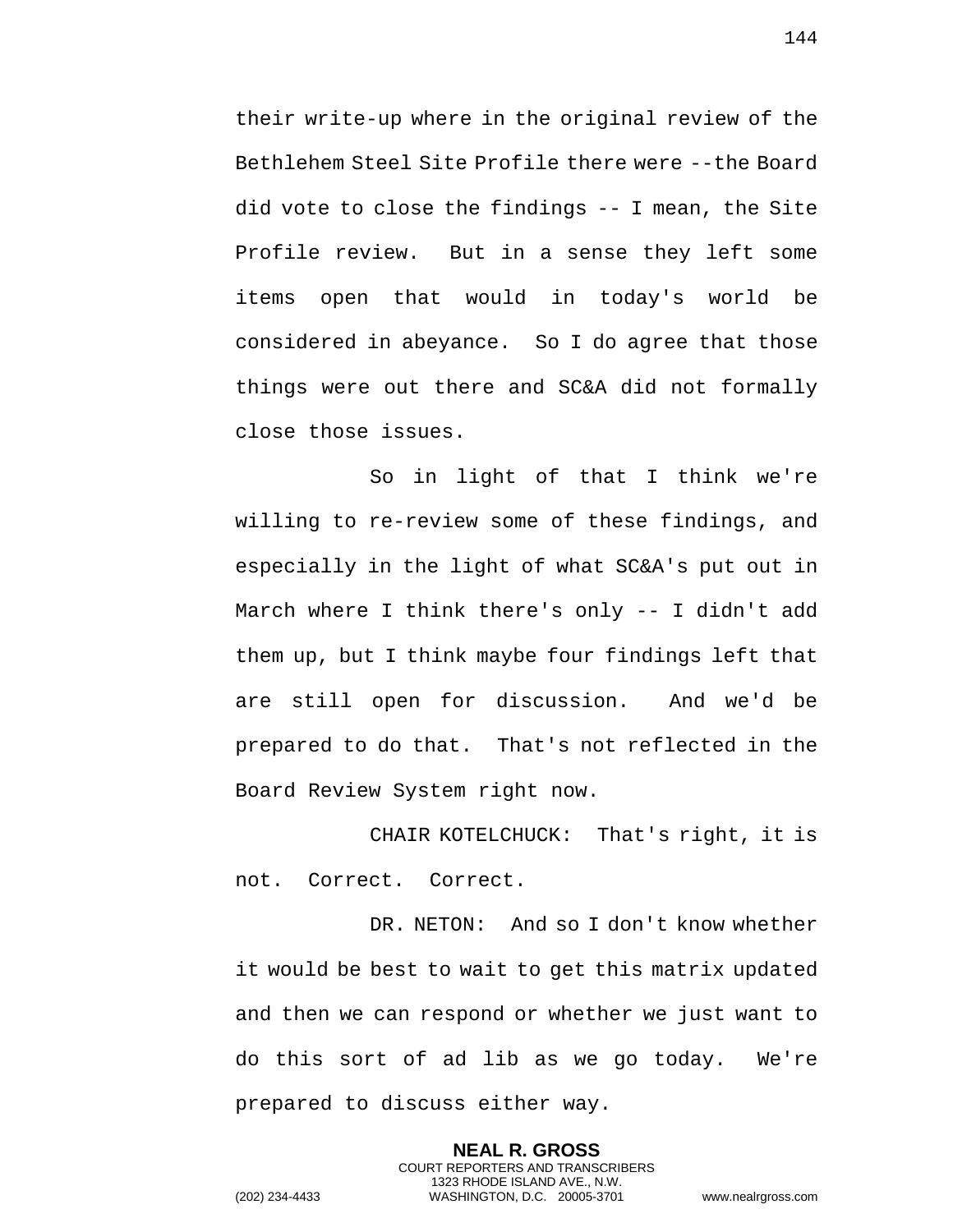CHAIR KOTELCHUCK: Well, if you're prepared to review 409 and narrow down the issues that are still open, then it seems to me we should accept that and continue and then look at our next meeting to discussing what remains.

What do you think, Subcommittee Members?

MEMBER MUNN: I hate to even express a comment.

## CHAIR KOTELCHUCK: Sure.

MEMBER MUNN: We have, as been pointed out, labored long and hard with Bethlehem Steel. And we have, I think, in the minds of almost everybody, accepted the fact that it was well worked. The claimants were graciously treated. The decisions with respect to their coverage has been certainly claimant-favorable.

And I guess my question is, are any one of these outstanding items of considerable significance with respect to dose reconstruction? I question that. I haven't sat down and gone back through each of them to parse them out in my own mind, but given the attention that was focused on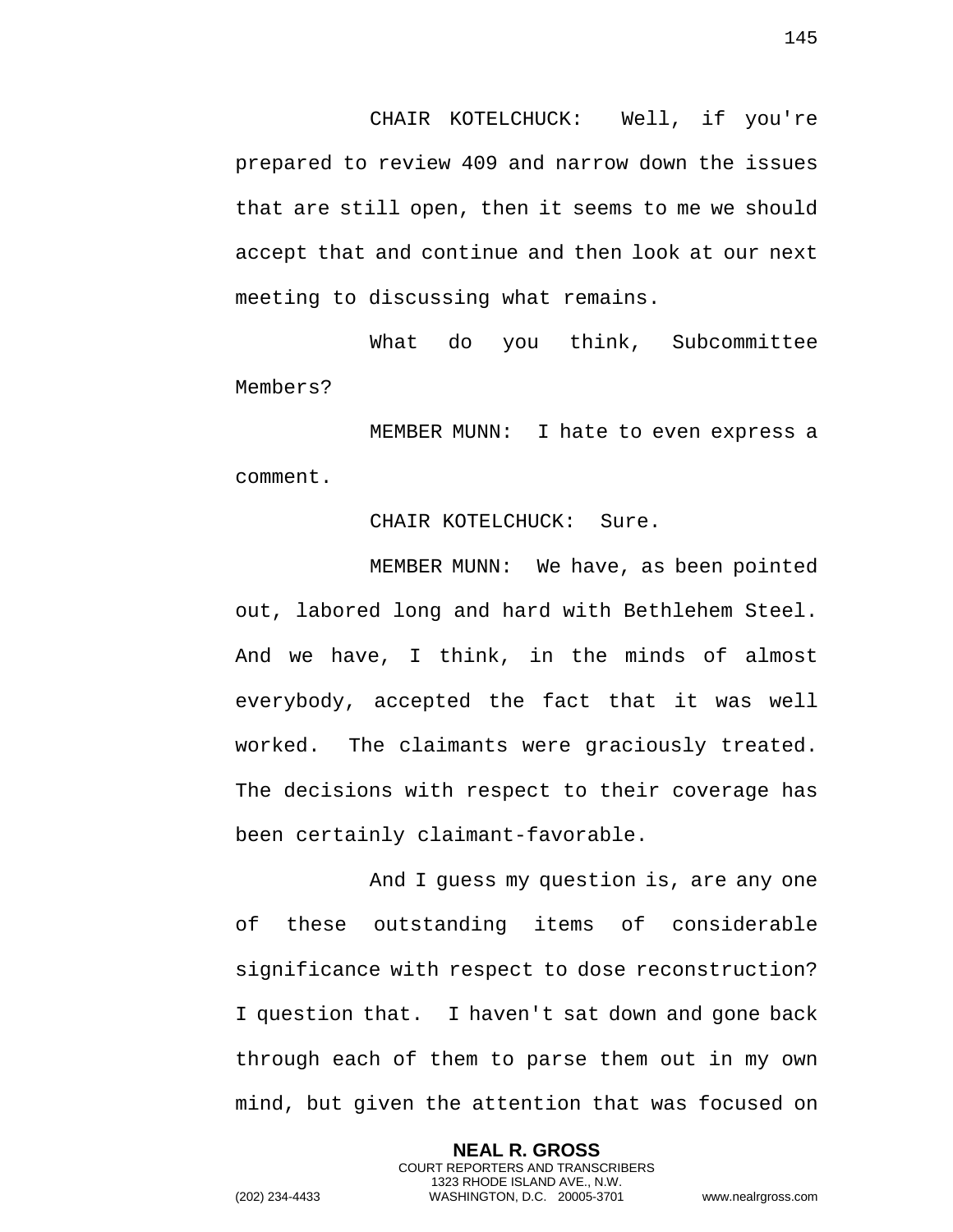it early on, I think it's unlikely that there are any truly significant issues that have not been adequately addressed.

So how we resolve what's out there right now, I guess, without a small refresher course on what exactly are these, quote, "in abeyance" terms, each of them, and a decision as to whether this might be of real impact to any outstanding claims, if there are going to be any in the future, would I think be instructive for me.

CHAIR KOTELCHUCK: Right.

MEMBER BEACH: Dave, this is Josie. I think SC&A has submitted their paper. NIOSH says they're ready to review it. I see no harm in going through both sets.

CHAIR KOTELCHUCK: Yeah. I tend to lean that way. This is not a case, I think, of resolving outstanding cases that will come before us. This really is trying to learn as much as we can about -- to review the procedures and make sure that the procedures  $-$ - but you know what  $-$ - no, that's not a good argument. Sorry, I retract the argument.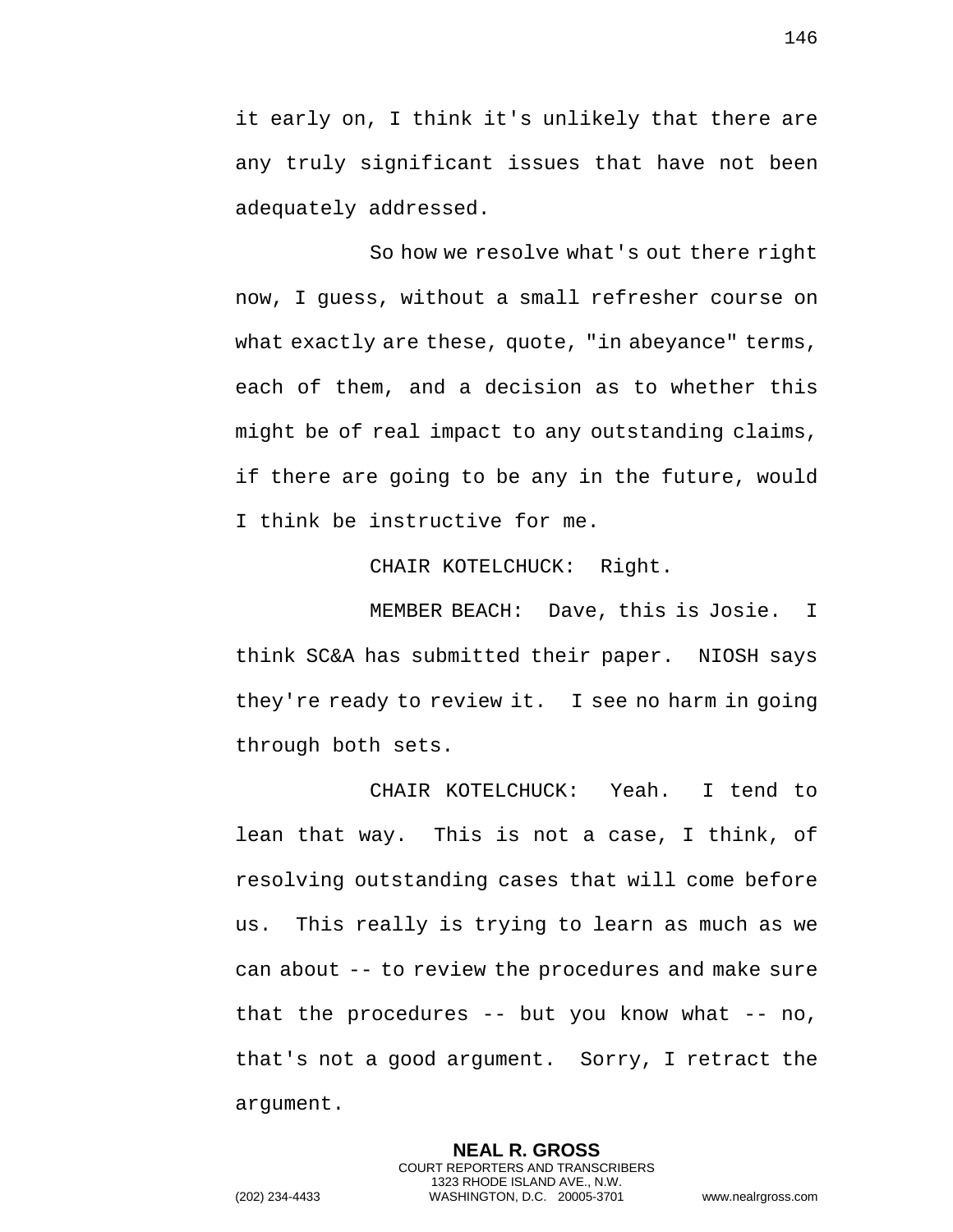(Laughter.)

CHAIR KOTELCHUCK: I'm not -- I don't think I'm coming to a good logical conclusion, but I support Josie's feelings that if there is an SC&A report and NIOSH is willing it over and report to us, maybe it will narrow the -- certainly narrow the grounds that we have to make a decision on. Of course, those of us who were not there when we went through the Bethlehem Steel cases, it's easier for us to say we didn't have to suffer as the more senior members of our group have. But I think it's worth accepting the offer that NIOSH has made.

MEMBER BEACH: Why not?

MR. KATZ: Yes, I mean, this is Ted. I mean, Jim's on the line and he's ready to respond, so we might as well just -- even if you want him to philosophize about what might be the best course.

CHAIR KOTELCHUCK: Right.

MEMBER BEACH: Agreed.

CHAIR KOTELCHUCK: Right. Okay. So that sounds good.

> **NEAL R. GROSS** COURT REPORTERS AND TRANSCRIBERS 1323 RHODE ISLAND AVE., N.W.

DR. NETON: Well, but before we do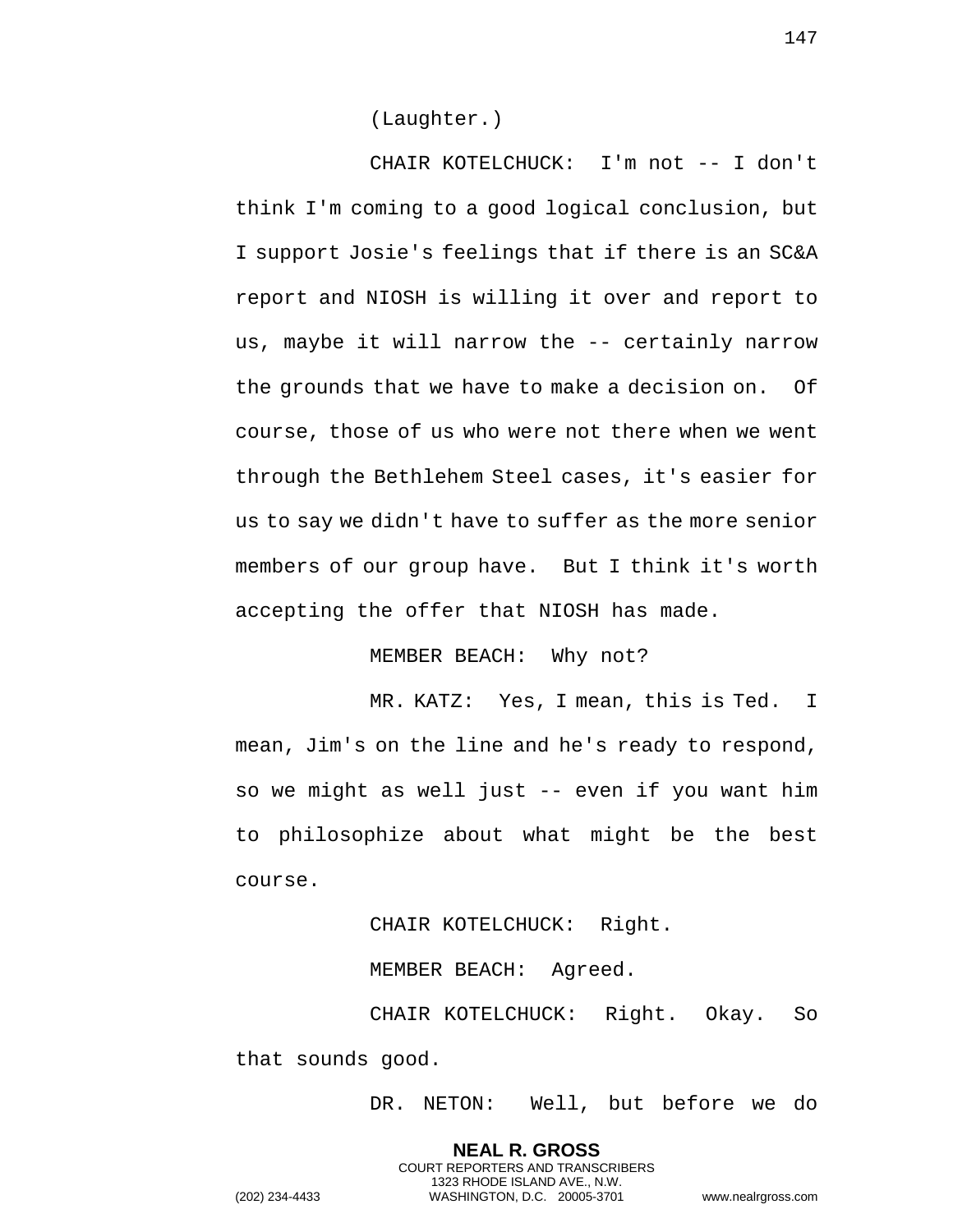that, I mean, the BRS has not been updated, so I don't know how -- we would have to work off of this memo.

MR. KATZ: That's fine, Jim. That's fine.

CHAIR KOTELCHUCK: Yes.

MR. KATZ: We'll update the BRS after the meeting. That's fine.

DR. NETON: Yes, because it's going to be substantially different. I think some of these went away and others we made these observations.

CHAIR KOTELCHUCK: Good. Good.

MS. GOGLIOTTI: I can certainly update it after the meeting. I didn't want to include that in here on the off chance that we might disagree.

MR. KATZ: Right. And, Rose, if you need the transcript after, that's fine. We can wait for that, too.

CHAIR KOTELCHUCK: Very good. Alright. That sounds like a resolution.

MS. GOGLIOTTI: So is your intent then to go over them now or do you want to wait until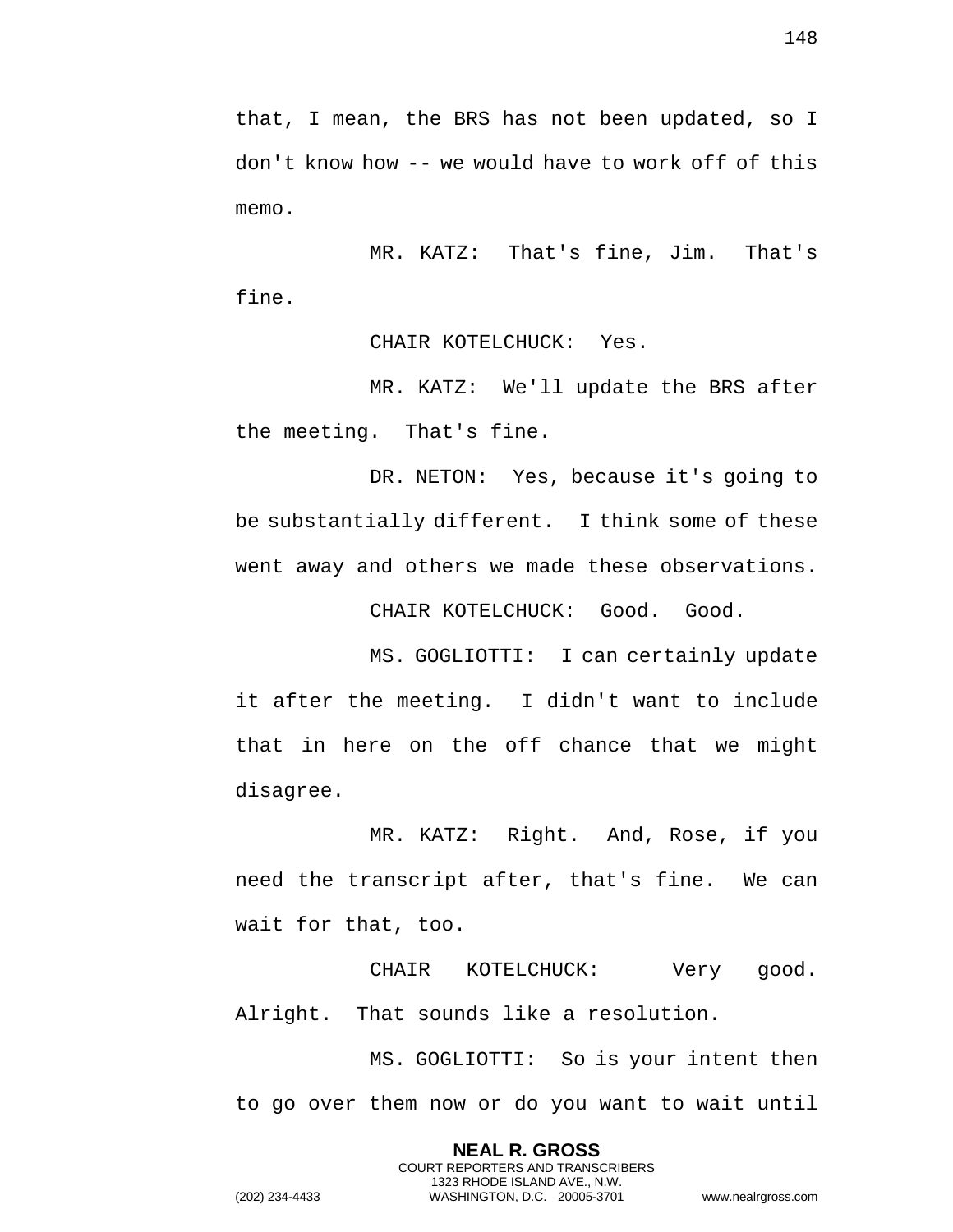next meeting to do that?

CHAIR KOTELCHUCK: Next.

MR. KATZ: Now.

CHAIR KOTELCHUCK: Oh, I thought we were going to go over it next meeting.

MR. KATZ: Well, Jim's ready to discuss it now, so why not --

CHAIR KOTELCHUCK: Because --

DR. NETON: We don't have anything to provide in writing, but we can talk about these. CHAIR KOTELCHUCK: I did not see the - and it's the -- I was busy on other things, but I did not --

MS. GOGLIOTTI: I did not include this with the meeting materials, and I apologize.

CHAIR KOTELCHUCK: Right. So I didn't get to review that, and so I reviewed the BRS, which is as I now understand a little behind. I would - personally I would prefer to wait until the next meeting. I'm not ready to make a judgment. But if other people are, then that's okay. If other people feel like they've had a chance to -- have other people -- well, have other people read the

> **NEAL R. GROSS** COURT REPORTERS AND TRANSCRIBERS 1323 RHODE ISLAND AVE., N.W.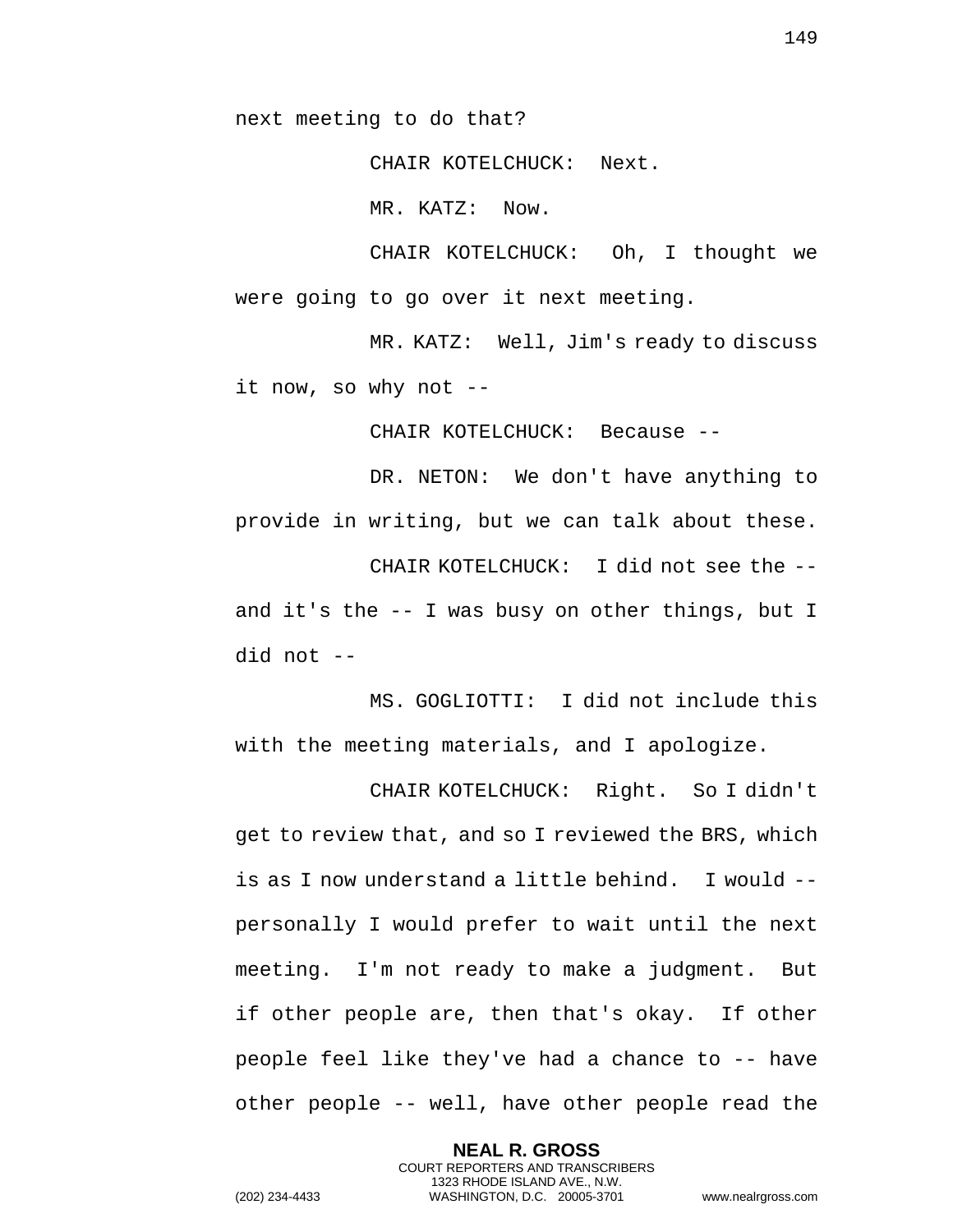SC&A statement?

MEMBER MUNN: Don't think so. MEMBER BEACH: Yes, Dave. CHAIR KOTELCHUCK: You have?

MEMBER BEACH: However, I have no objection to having the BRS updated and discussing it next meeting, too. So I'm fine either way.

CHAIR KOTELCHUCK: Yeah. Well, I feel as if, if it's being presented to us, we should be prepared as Subcommittee Members. And I'm not. I'm only prepared for discussing what's in the BRS, which is out of date. So would it be alright, folks? Let's do it next time.

MEMBER CLAWSON: This is Brad. That's what I'd like to do.

CHAIR KOTELCHUCK: Okay. Then we'll do that.

(Simultaneous speaking.)

MS. GOGLIOTTI: -- and then if you can just give us a little preview response of what you're planning to discuss in the BRS also. That way we can be on the same page.

CHAIR KOTELCHUCK: Okay.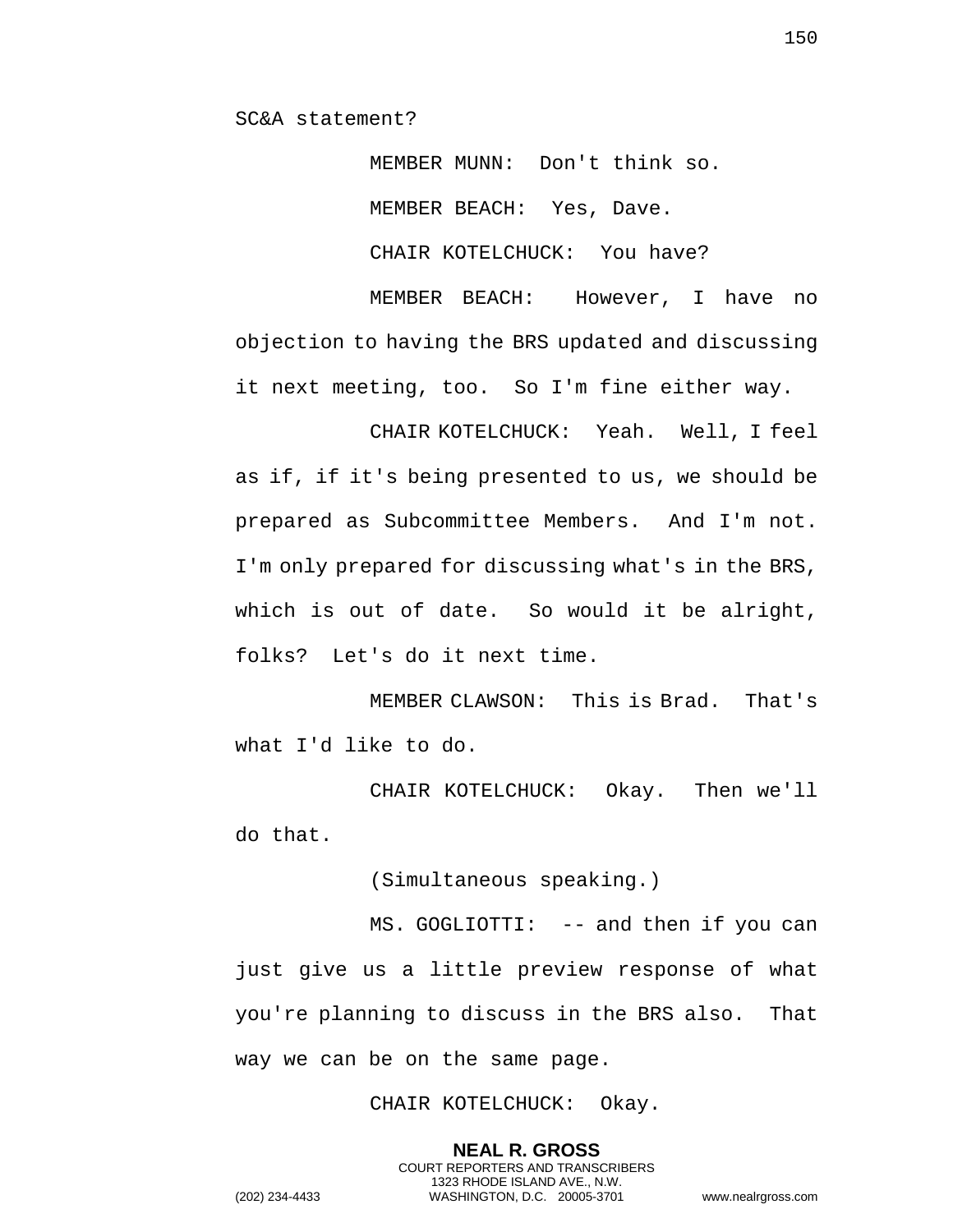MS. GOGLIOTTI: Alright.

DR. MAURO: This is John Mauro. Just a quick question. So Jim has had an opportunity to look over the issues that require some discussion on Bethlehem Steel. It sounds like he's prepared to talk about it right now, but the preference of the Work Group is, well, let's wait until we load up the BRS and everyone has a chance to look over the material that SC&A prepared.

But, Jim, are you preparing to write something up, or for the next meeting simply give an oral presentation?

DR. NETON: No, I think, John, if the BRS is updated in a fairly timely manner, I think we should be able to put our responses in there in time for the next meeting.

DR. MAURO: Very good. That's all I needed. That's great.

DR. NETON: They're not going to be really long. I think that --

CHAIR KOTELCHUCK: No, no need to. Right. Short.

> **NEAL R. GROSS** COURT REPORTERS AND TRANSCRIBERS 1323 RHODE ISLAND AVE., N.W.

DR. NETON: Should be addressed in a

151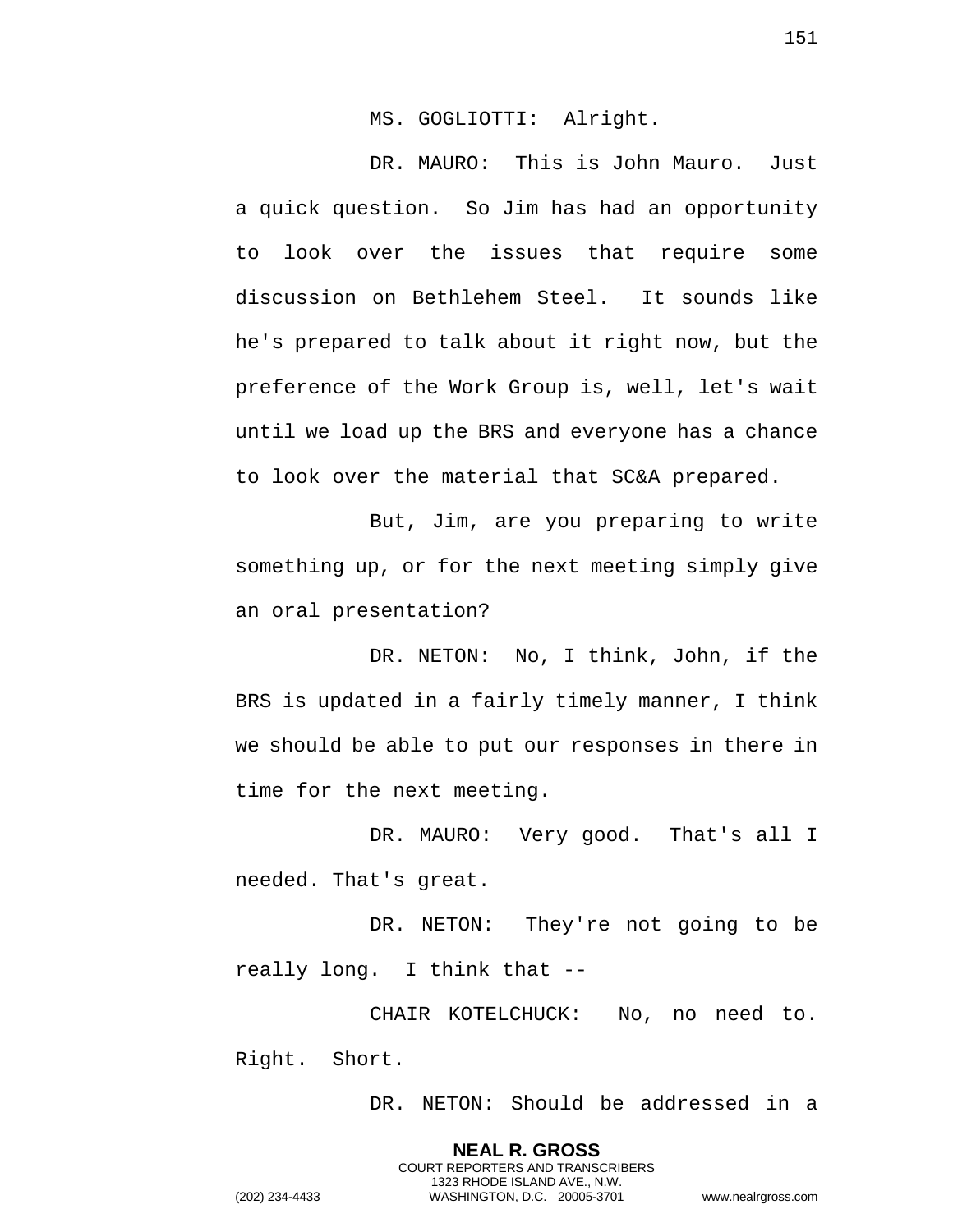fairly short manner. I think there's only four or so that I've noticed that really require any kind of discussion. And so, yes.

CHAIR KOTELCHUCK: Good. Alright. Fine. I think that's appropriate and good. I appreciate that. We appreciate that.

So, now, let us see, it is now 3:00. This sounds like a good time for a break because we've been on since 1:30. Let's take a 15-minute break and then come back at 3:15 and continue on. How does that sound?

MR. KATZ: Sounds good.

CHAIR KOTELCHUCK: Okay. See you all at 3:15 Eastern Daylight Time. Bye-bye.

(Whereupon, the above-entitled matter went off the record at 3:00 p.m. and resumed at 3:18 p.m.)

CHAIR KOTELCHUCK: Where are we next? Are we at ElectroMet, 430.2?

MS. GOGLIOTTI: Actually maybe I should switch gears, if that's okay with you. I know that Hans really has prepared well for his and I want to make sure that we get to it today. So

> **NEAL R. GROSS** COURT REPORTERS AND TRANSCRIBERS 1323 RHODE ISLAND AVE., N.W.

152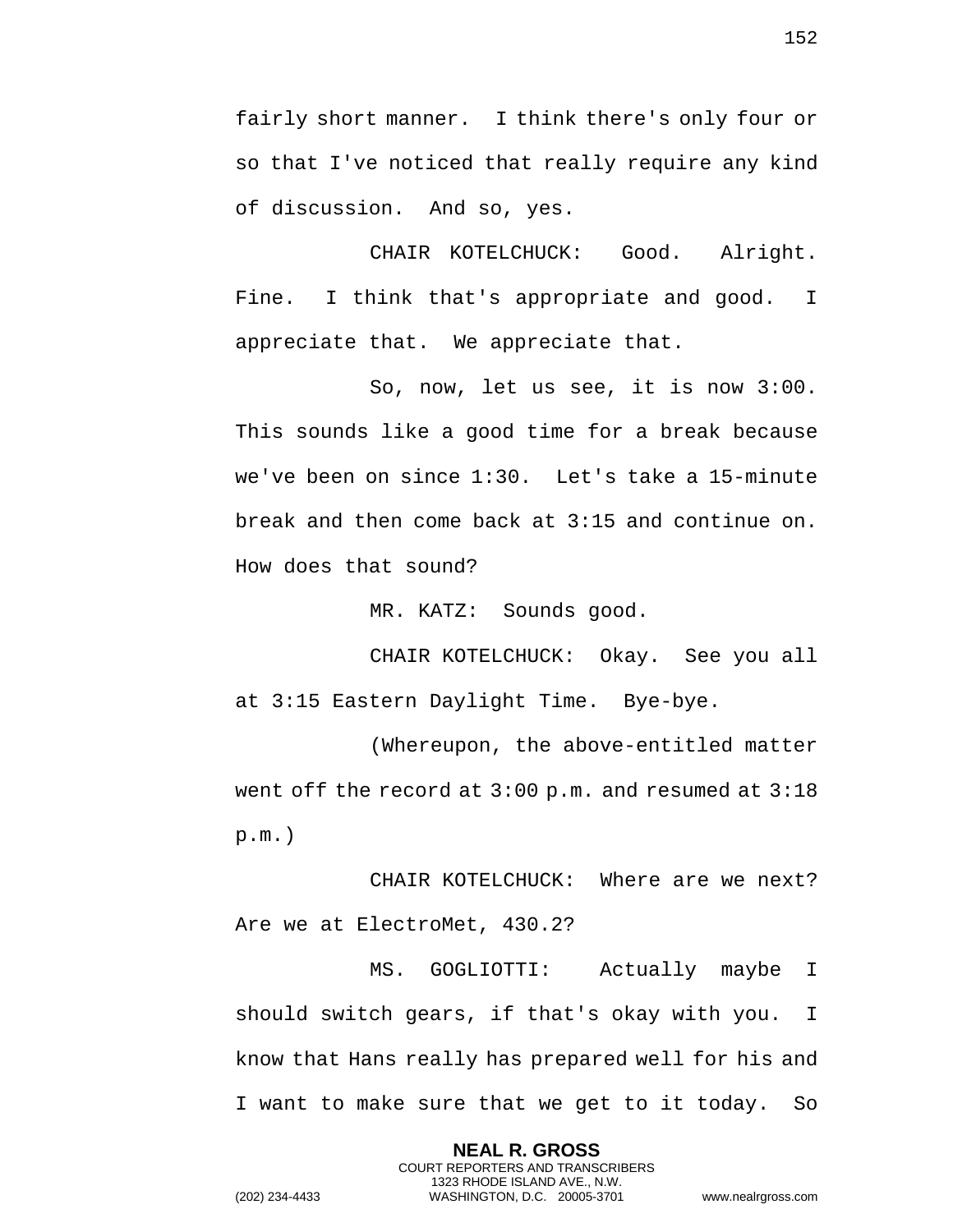does anyone have any objections if we just switch gears temporarily and go to tab 434, which is one of the DCAS sites, 14 through 18 matrix?

CHAIR KOTELCHUCK: Okay.

MR. SIEBERT: This is Scott. And I apologize, I'm totally fine with that, I just want to point out we also have -- this is a day for trying to push things out. We have two X-ray findings in a couple of the different sets, our X-ray expert is retiring at the end of the month, and if we can discuss those today, it will be much easier for all of us than if we do it -- so after the ElectroMet, or whatever you're moving onto, if we could maybe prioritize those, I would really appreciate that as well.

CHAIR KOTELCHUCK: Surely. And which ones are they?

MR. SIEBERT: They are in the 14 to 18th Other DCAS set, which it sounds like we're going to now already.

CHAIR KOTELCHUCK: Correct.

MR. SIEBERT: 369.3.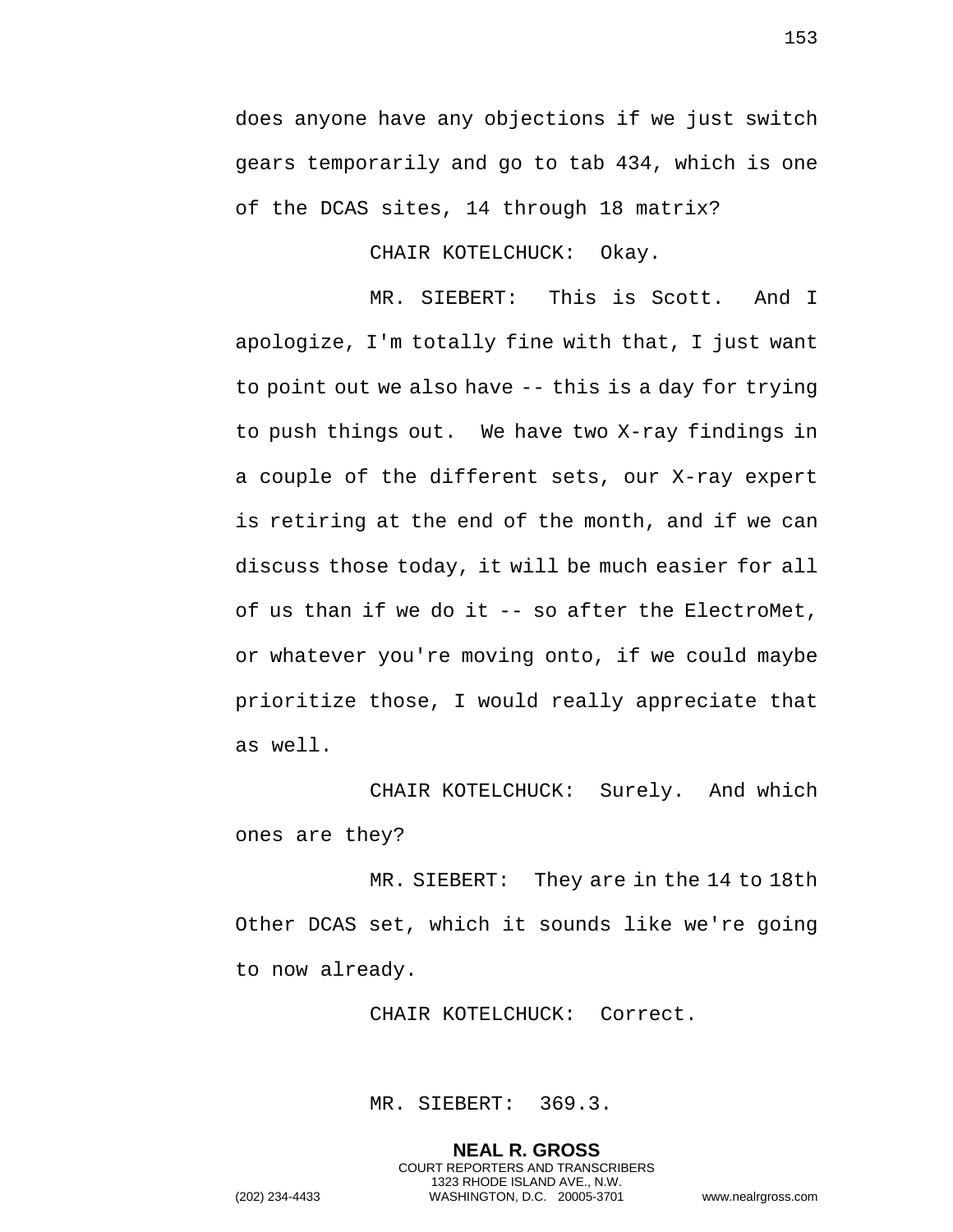CHAIR KOTELCHUCK: Oh, yes, certainly. Okay. Just someone, Rose, somebody keep good track because skipping around like this makes it hard for me when I'm drafting the next agenda.  $So$   $--$ 

MS. GOGLIOTTI: Trust me, it makes it hard for me, too, but we'll keep really good track and make sure --

(Simultaneous speaking.)

CHAIR KOTELCHUCK: Right. Okay. But I'm chairing. I can't keep good minutes and chair. So that's fine. Let's go to the DCAS site and Hans and  $--$ 

MS. GOGLIOTTI: And, Kathy, is Hans on the line?

> (No response.) MS. GOGLIOTTI: Kathy, \*6. (No response.) CHAIR KOTELCHUCK: Okay. MS. GOGLIOTTI: Well, maybe we'll

start with --

MS. K. BEHLING: Okay. Can you hear me

now?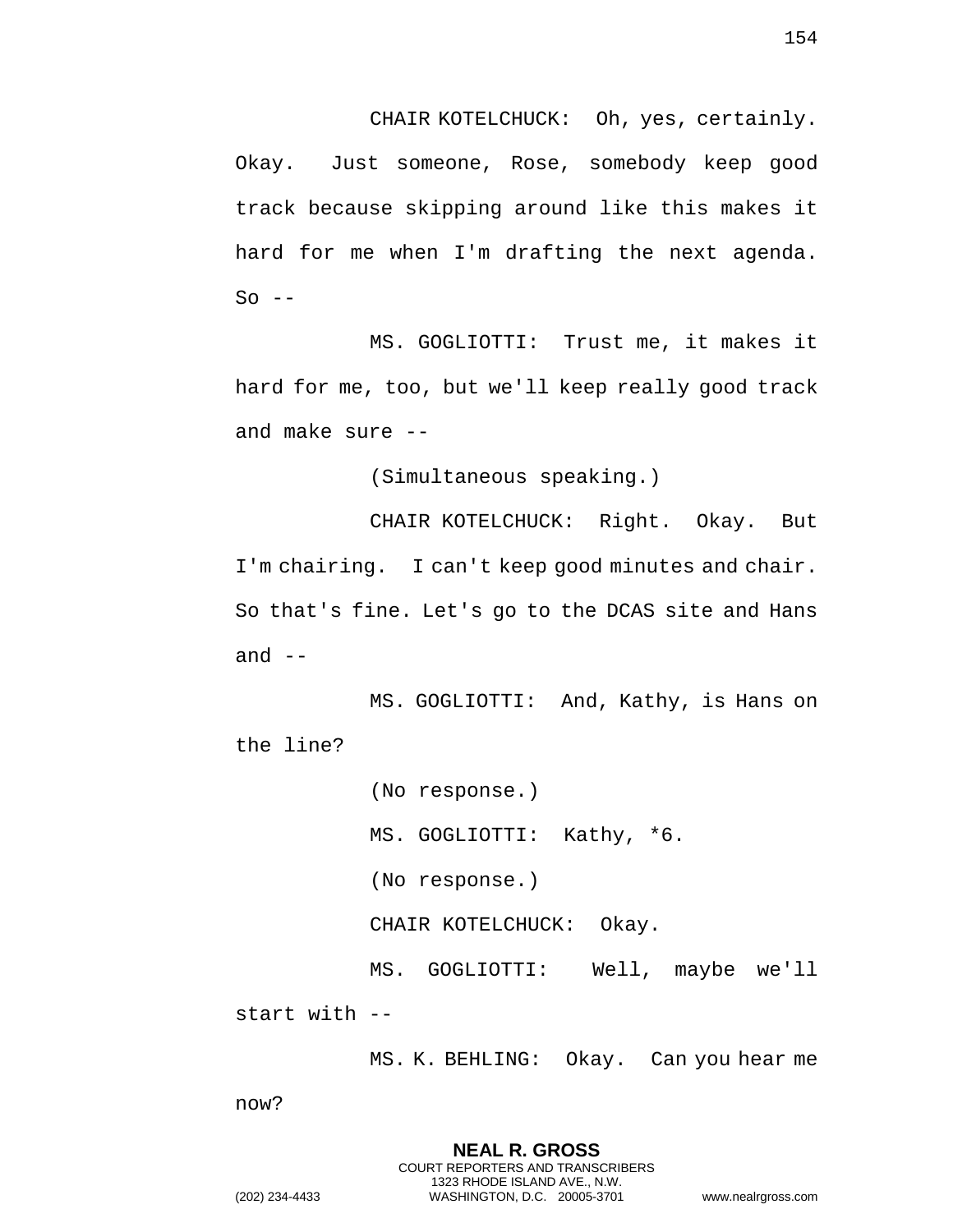MS. GOGLIOTTI: Yes.

CHAIR KOTELCHUCK: Yes.

DR. H. BEHLING: Can you hear me?

CHAIR KOTELCHUCK: Yes, Hans.

DR. H. BEHLING: Okay. I'm having problems sometimes with this phone. And, Rose, are you going to give Kathy the ability to pull up the slides?

MS. GOGLIOTTI: I'm having trouble even pulling up the matrix here, so hold on a second.

MEMBER BEACH: Kathy, I pulled mine up but it took an extra long time.

(Pause.)

MEMBER CLAWSON: Well, while we're waiting, Hans, it's been a long time since I've heard your voice. It's good to hear you again.

> DR. H. BEHLING: Is that good or bad? MEMBER CLAWSON: That's good. That's

good.

CHAIR KOTELCHUCK: My wife and I are planning a trip to Berlin later this spring and it's nice to get used to hearing a slight German accent.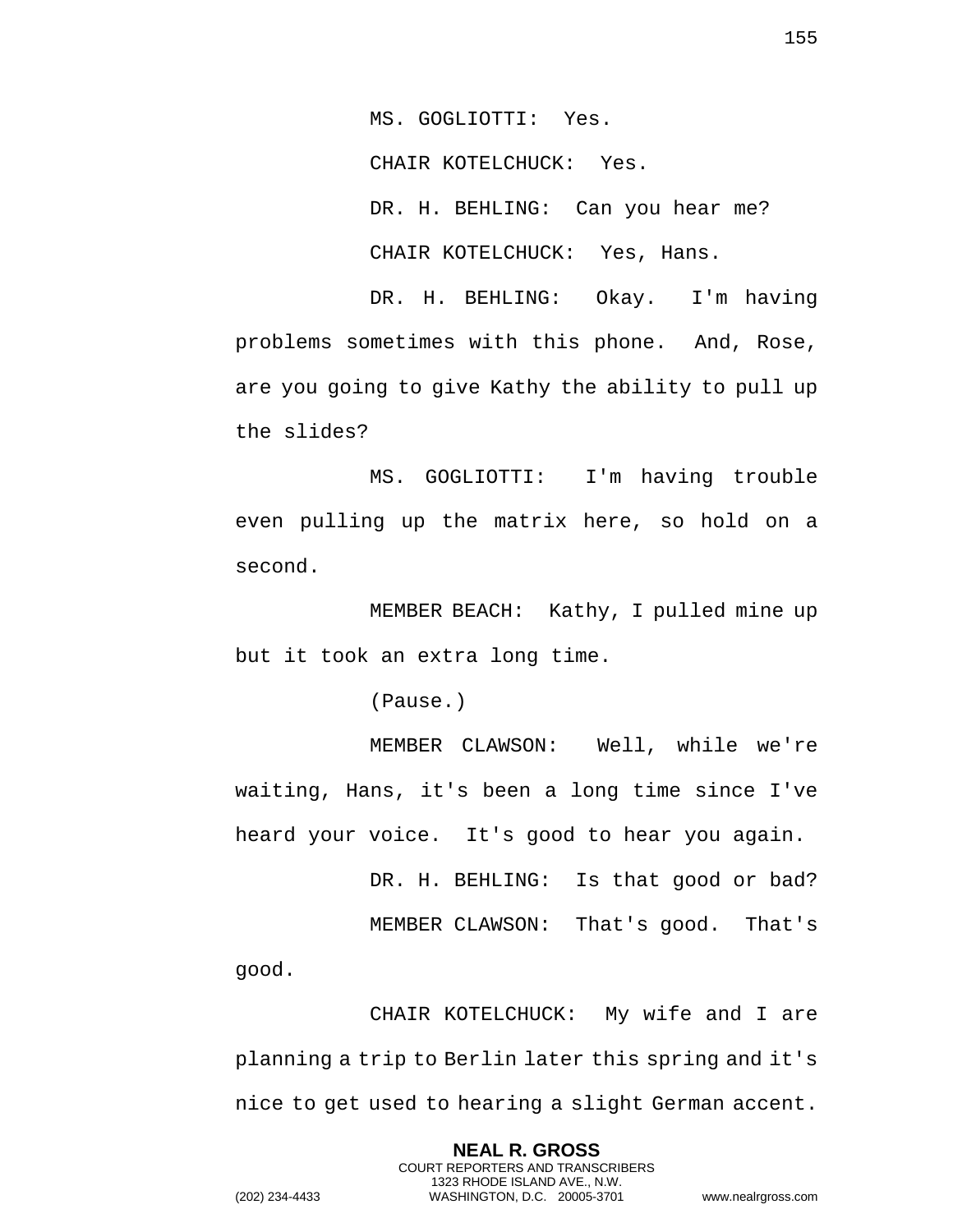DR. H. BEHLING: Yeah. Yeah. No, it's a great town to visit.

CHAIR KOTELCHUCK: So I hear.

DR. H. BEHLING: I was there not too long ago with Kathy here. And I was born in Berlin, as you may know.

CHAIR KOTELCHUCK: Yes.

DR. H. BEHLING: And we didn't spend much time there. We were bombed out in '43, just one week after I was born. But I did get a chance to visit a little bit later. And again, of course, the issue of the war. And it wasn't until in the late '90s that I was able to actually go back and visit for the first time as an adult.

CHAIR KOTELCHUCK: Ah. Interesting. Interesting. Well, it is at the center of much of the world's activity, progress, politics, whatever, actually for more than a century, for a couple of centuries. We look forward to it.

But, anyway, are we coming up? There we are. Okay.

MS. GOGLIOTTI: I've got it on the screen and --

> **NEAL R. GROSS** COURT REPORTERS AND TRANSCRIBERS 1323 RHODE ISLAND AVE., N.W.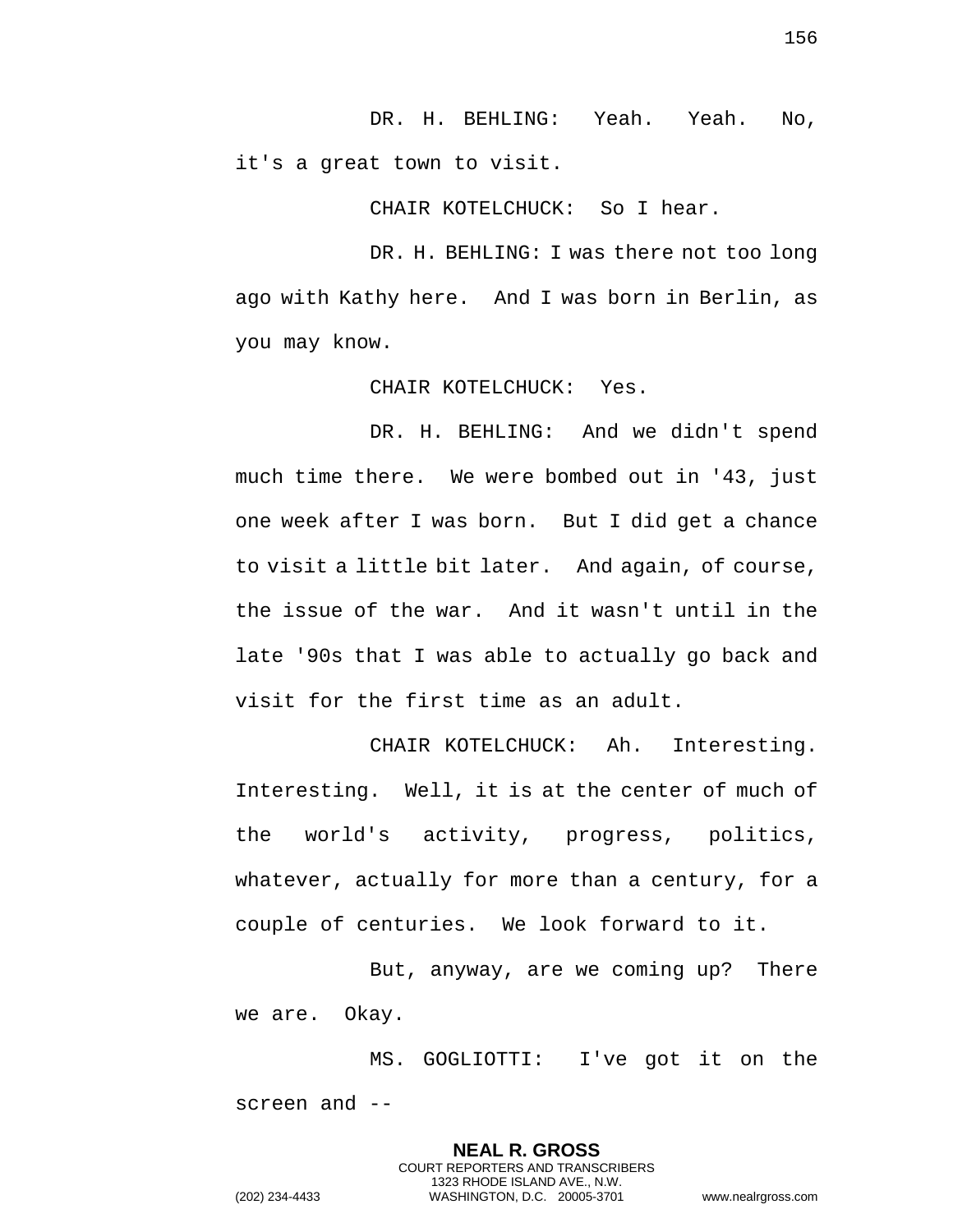CHAIR KOTELCHUCK: There we do.

(Simultaneous speaking.)

CHAIR KOTELCHUCK: We've got it. Okay. Very good.

MS. K. BEHLING: Yeah, I'll see if I can take control. And if not, I'll just give some instruction.

CHAIR KOTELCHUCK: We're going to 435.1. Is that the first one?

MS. GOGLIOTTI: No, 434.1.

CHAIR KOTELCHUCK: Okay.

DR. H. BEHLING: And these are two findings that I just want to briefly talk a couple minutes to give a background as to what these findings represent.

It was back in late 2013 that we were given the go-ahead to actually review a dose reconstruction that involved the Westinghouse Nuclear Fuel Division. And I looked at that particular one and provided my review of that and submitted the report in February of 2014. And in context with the SC&A review of the DR and today's discussion about findings, the 1 and 2 findings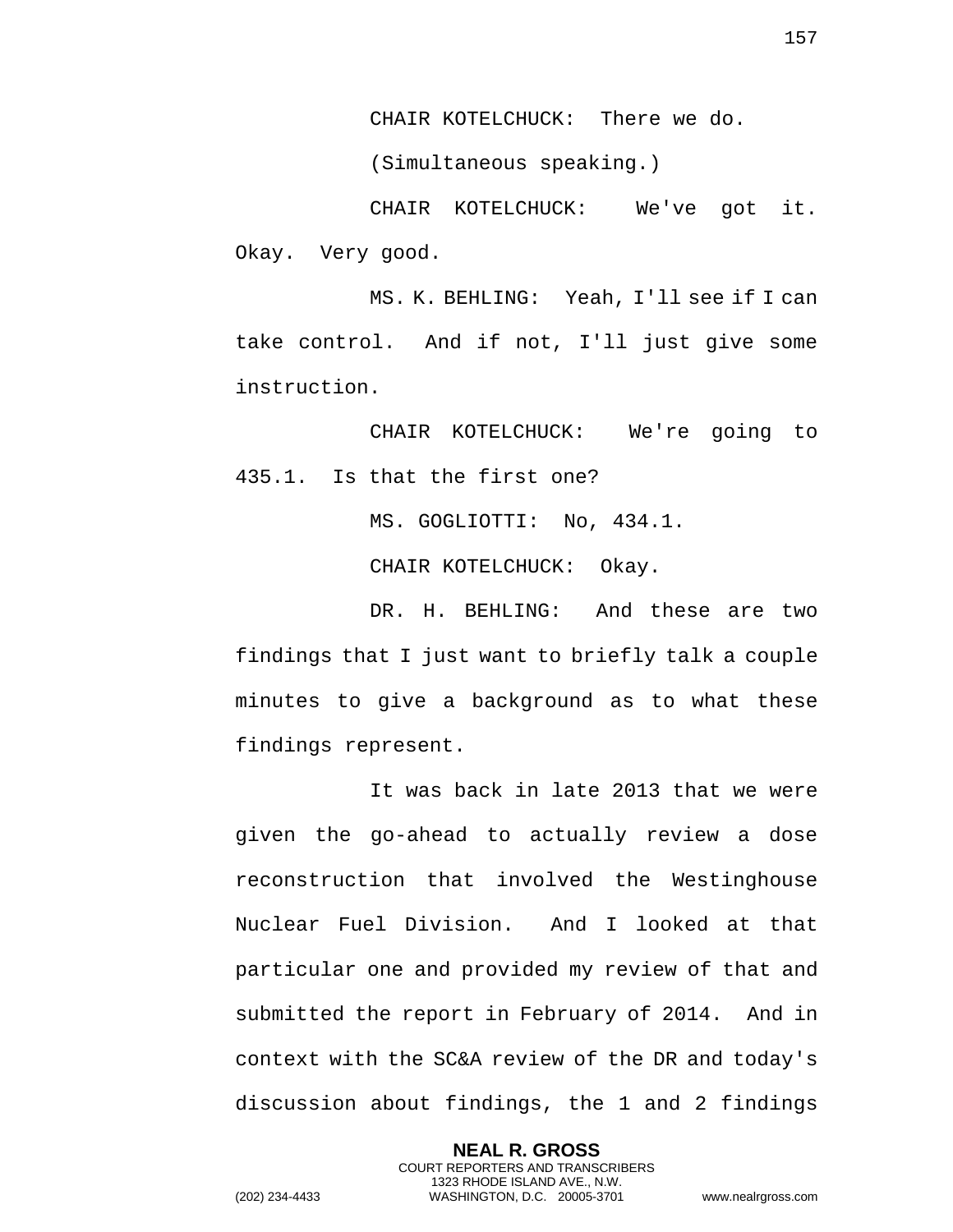that we're going to be discussing, it's important to note that this particular dose reconstruction was based on something other than what we normally would expect up to that point in time. That is, a Technical Basis Document for Westinghouse, which didn't exist.

And for the guidance in the reconstruction of dose NIOSH employed a document entitled, "Dose Reconstruction Methodology for Westinghouse Nuclear Fuel Division, Cheswick, Pennsylvania," which was issued in February of 2013 as a template.

Now, that was the very first time we ever encountered a dose reconstruction that was based on a template. And as a matter of fact, it was much of a real chore for me to actually go through it, because the document, this template, was not referenced in the actual DR report, and the document had never been acknowledged or identified to SC&A prior to the DR.

And what was more confusing to me at the time when I had to look at the DR was the fact that this template is actually imbedded, and it's not

> **NEAL R. GROSS** COURT REPORTERS AND TRANSCRIBERS 1323 RHODE ISLAND AVE., N.W.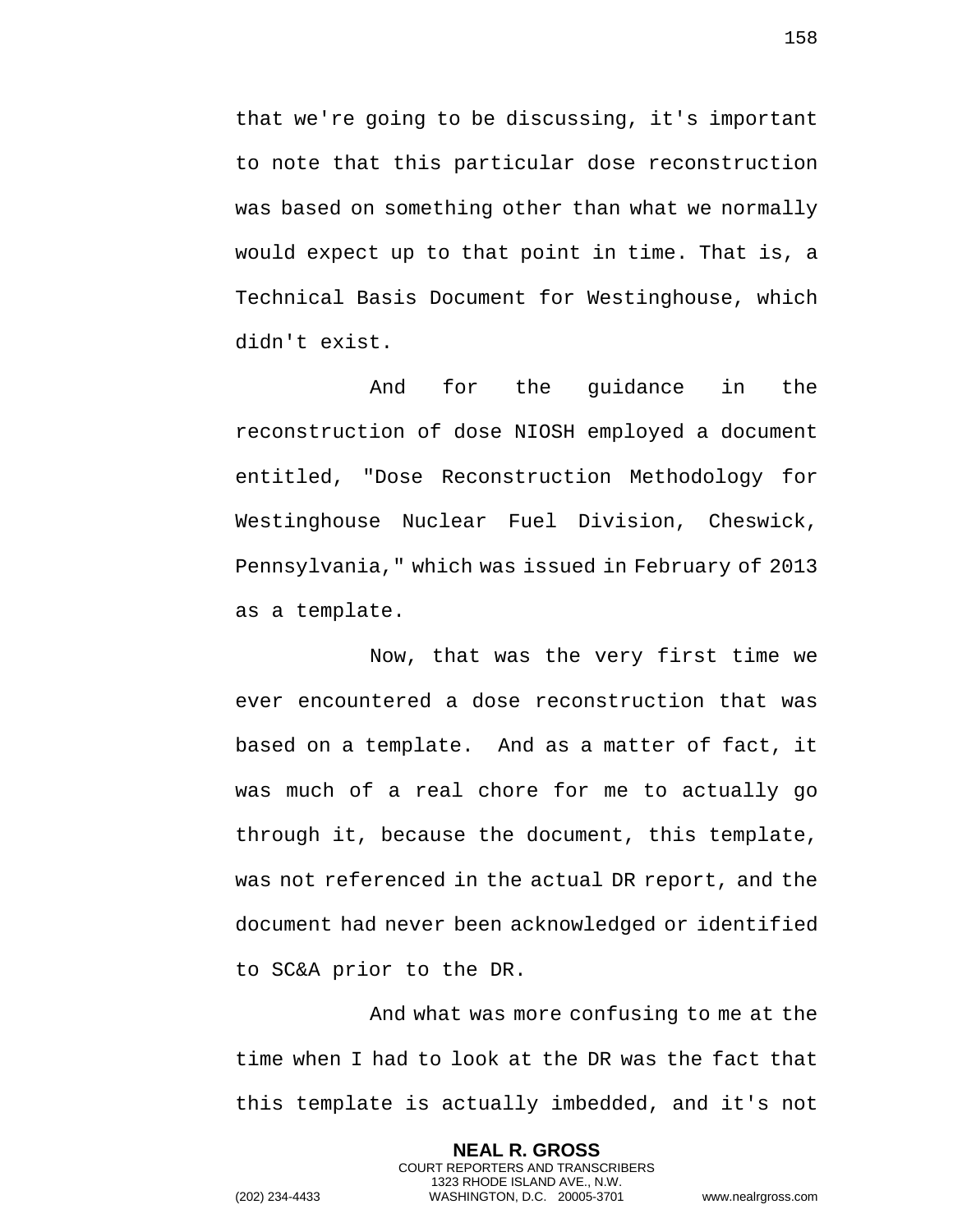imbedded as a document such as an attachment, but it is actually basically cut and pasted into the dose reconstruction as needed, so that when you look at it, you are somewhat confused as to what we were dealing with.

And since that time we've obviously had a number of discussions regarding the Westinghouse facility and the DR. And as a result of these discussions, whenever SC&A is asked to review a DR that employs a template which has not previously been identified or reviewed, our review of the DR has to not only look for compliance with the template, but since this template has never been really vetted, we also have an obligation therefore to actually assess the merit of the numbers that appear in that guidance document.

CHAIR KOTELCHUCK: Okay.

DR. H. BEHLING: And just to give you an overview, I want to go to Slide No. 1, which is the first slide. And that really is an overview as to what this whole issue is about. Both the findings that we're going to discuss briefly really are associated with occupational external dose.

> **NEAL R. GROSS** COURT REPORTERS AND TRANSCRIBERS 1323 RHODE ISLAND AVE., N.W.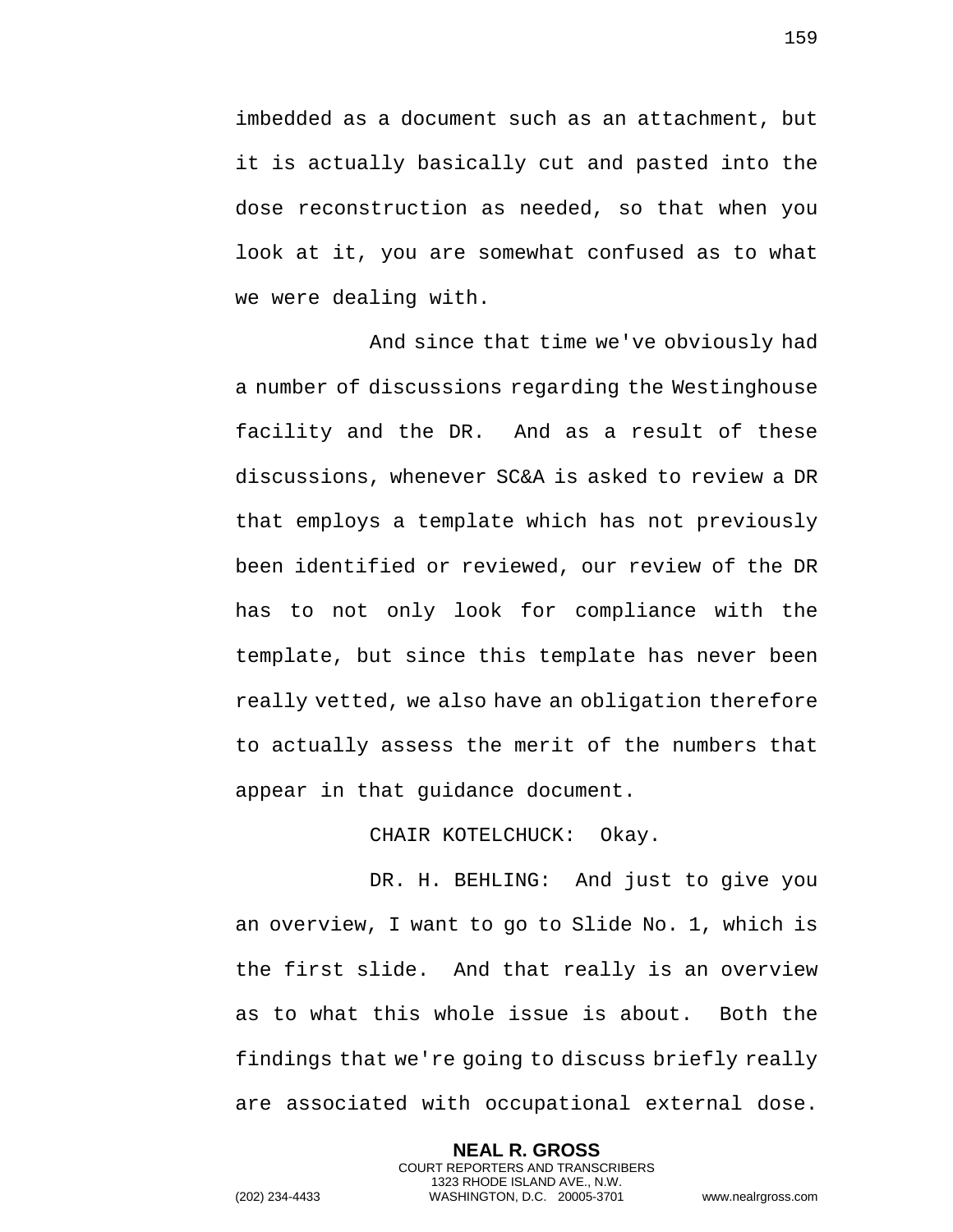The first one is for the occupational external dose during a residual period. And, as you all know, when we do a review, one of our obligations is to actually verify each number that is potentially important to the dose reconstruction.

And with regard to the external dose during the residual period, this is what the template was providing us with in terms of where this number came from. And the number that we're really interested in here is in the center of the page there. It has no table. And this is one of the things that most templates have. They don't even have a table number, so I can't really refer to the table number. But it is the number of 32 millirem or 0.032 rem that we were looking essentially establish as a legitimate number as a function of the exposure during the residual period.

And in behalf of that, NIOSH assigned external doses that would have resulted from residual -- and I'm reading under 2.2 there -- that explains what NIOSH is doing. NIOSH says it's assigning external doses that would have resulted

**NEAL R. GROSS** COURT REPORTERS AND TRANSCRIBERS 1323 RHODE ISLAND AVE., N.W. (202) 234-4433 WASHINGTON, D.C. 20005-3701 www.nealrgross.com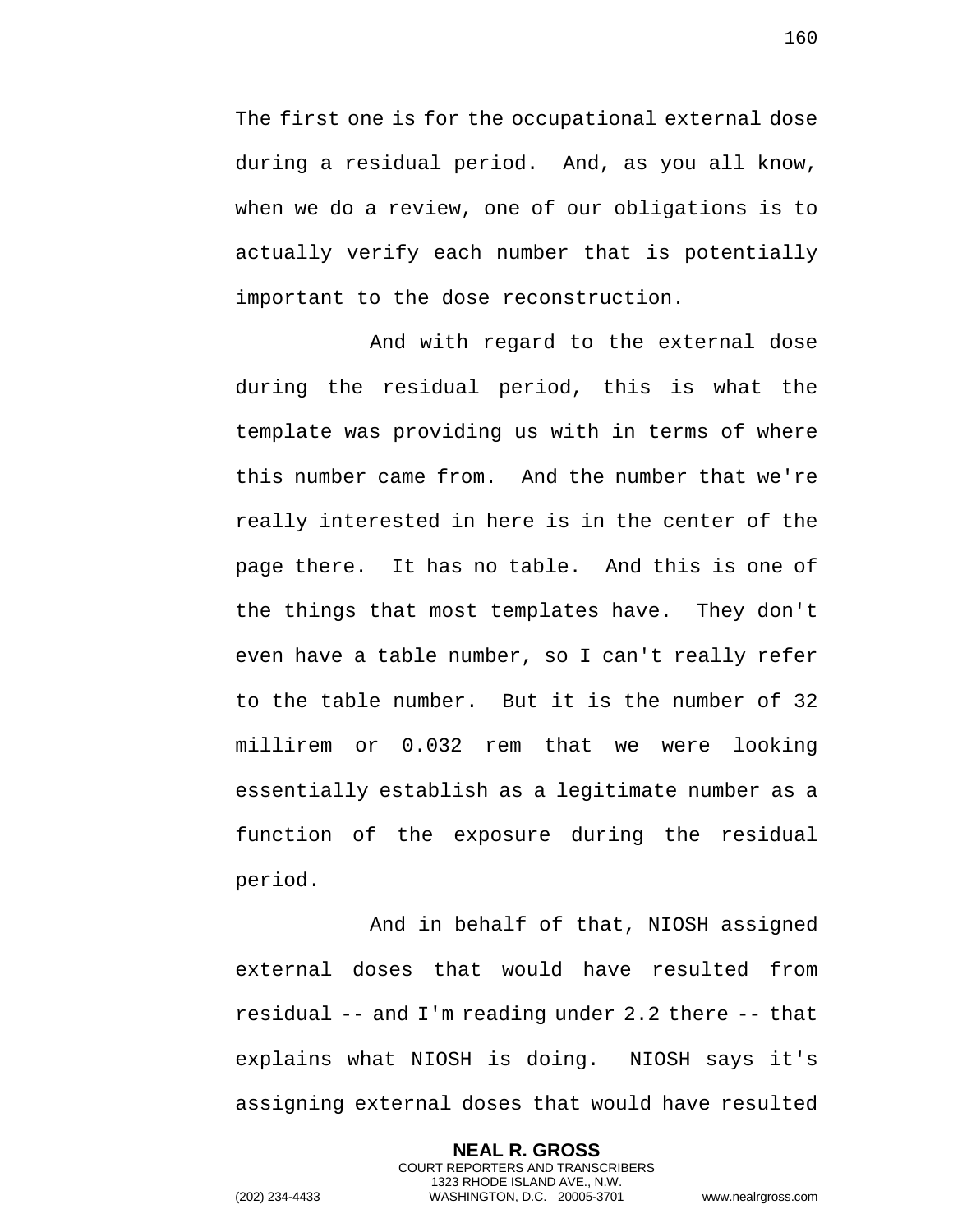from residual contamination as given by the following statements and derived annual doses. And I just want to read this into the record: "External dosimetry should only be used

to limit residual exposures. Residual exposures are calculated based on contamination levels -- and I underlined contamination levels -- calculated below and applying the dose conversion factors from the EPA Federal Guidance Report No. 12 for contaminated surfaces and submersion." These doses are provided in the table below.

And this is the number 32 millirem that I was attempting to assess based on those four lines of guidance documents that were contained in the DR, which are -- which reflected the template that goes with that particular facility.

My response, as you see down there below, is that -- and I'll just read that again. It's says: "NIOSH provides inadequate information for characterizing qualifying contamination levels at the Westinghouse Nuclear Fuel Division." Residual contamination would have been contributed by multiple and complex sources

> **NEAL R. GROSS** COURT REPORTERS AND TRANSCRIBERS 1323 RHODE ISLAND AVE., N.W.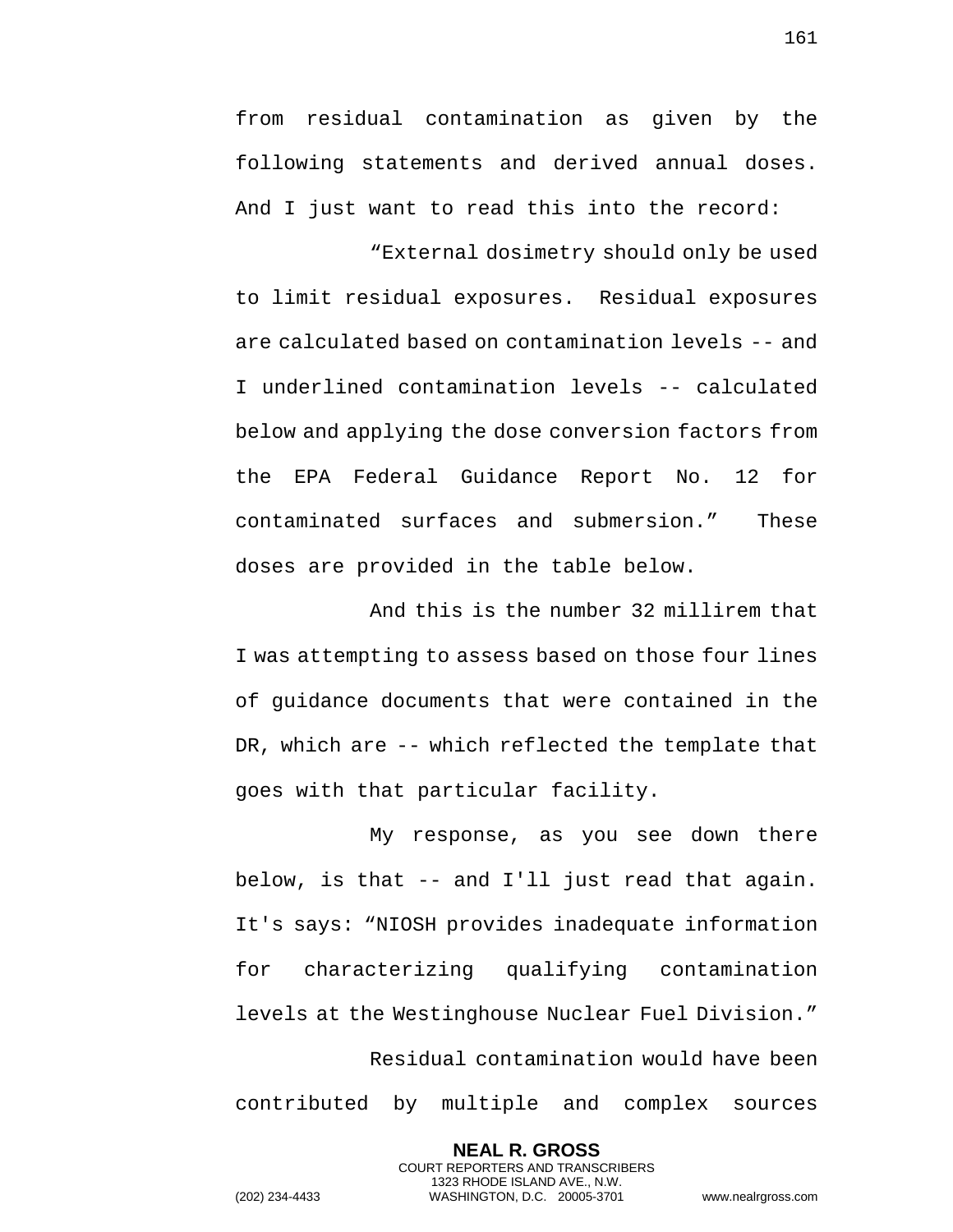because that's also -- it's not incorporated in this statement here, but in other areas of the template, I was informed that the sources for creating the 32 millirem for external exposures during the residual period could have come from multiple and complex sources that included unspecified quantities of 2 percent enriched uranium, as well as depleted uranium from the Fernald Environmental Management Project. Also plutonium from the Hanford facility and natural thorium from unspecified sources.

When I looked at that, I said how do I go about verifying 32 millirem based on the complexity of potential options that were available? And this is going to be my discussion today in support of my finding that is stated below, [an] unsupported method for determining photon dose during the residual period.

And let me just go now to Slide 2. And as I said, we have discussed this any number of times in the past since we issued our original draft report for this DR. And you can see here a summary of what they are in -- back in 2015, 9/13/2015. We

> **NEAL R. GROSS** COURT REPORTERS AND TRANSCRIBERS 1323 RHODE ISLAND AVE., N.W.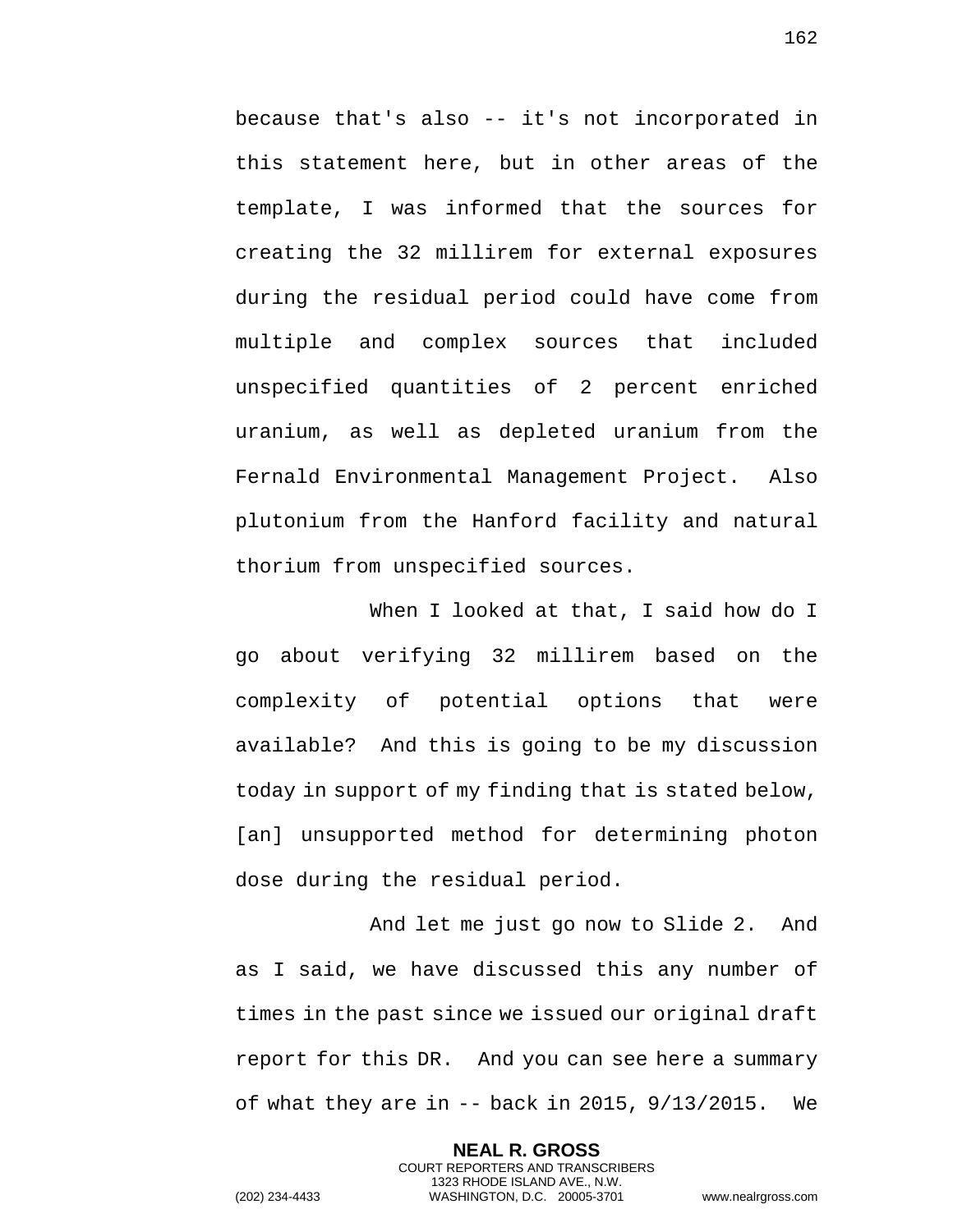had obviously discussed this, and of course NIOSH responded that they had basically used DCFs from the EPA Federal Guidance Report Number 12, which we already knew about, and applied that to contamination levels, which I also knew, but didn't have a clue as to what they were.

And so we went back and forth a number of times. And it wasn't really until you come to the bottom here where Scott Siebert, less than two weeks ago, on the 31st of March, 2017, of this year, provided us with two documents as attachments. The first one -- the first attachment is the actual Westinghouse template which we received for the very first time only two weeks ago. Heretofore, whenever we had access to that template, as I said, it was embedded in the dose reconstruction and very fragmented.

This template now that we have received for the first time only two weeks ago, it's a very short template. It only consists of six pages and covers the entire guidance for the reconstruction of doses. Okay?

> **NEAL R. GROSS** COURT REPORTERS AND TRANSCRIBERS 1323 RHODE ISLAND AVE., N.W.

The second attachment that was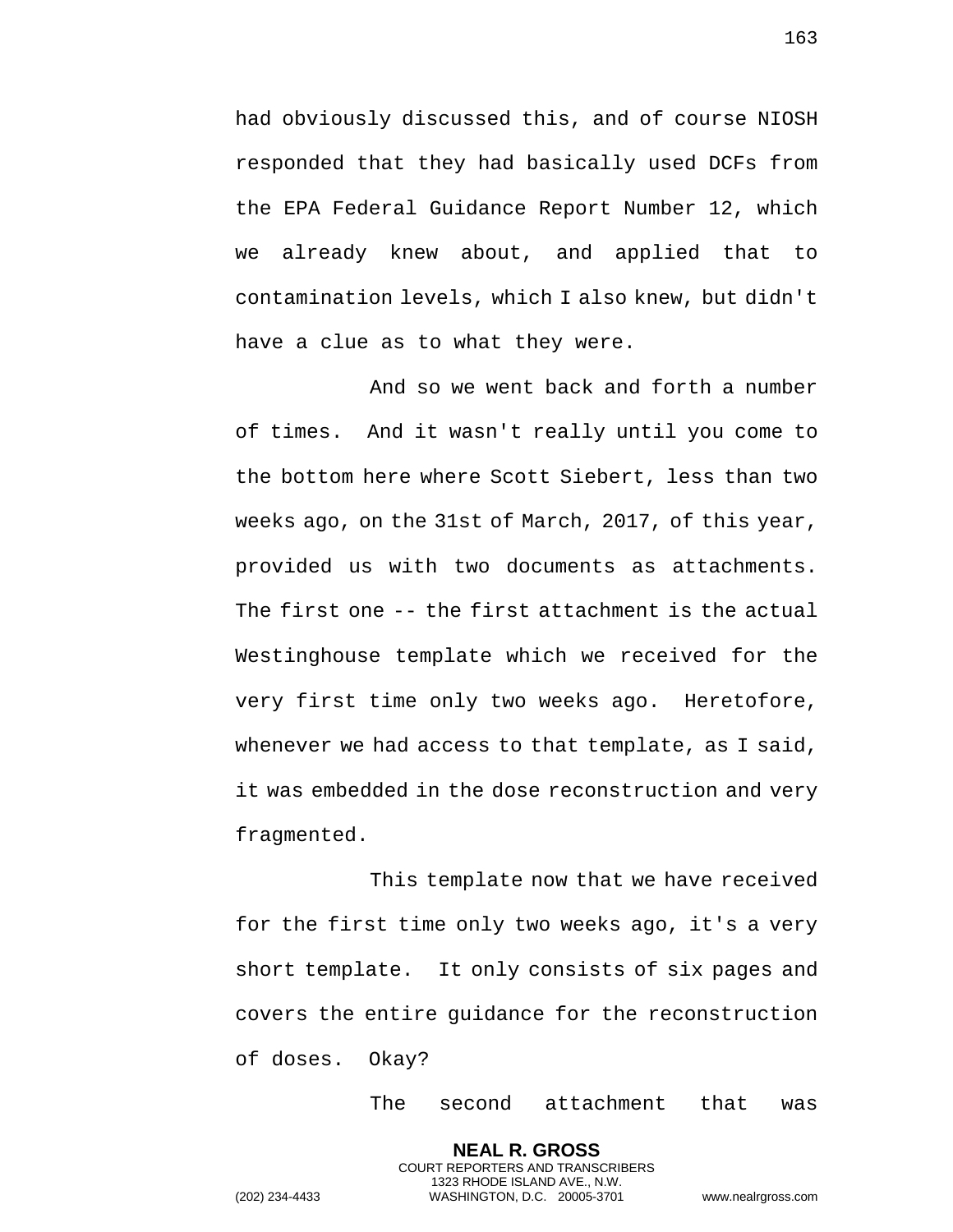submitted two weeks ago to us, and I'm not even sure that we actually received it on the 31st, but it's been less than two weeks, was a spreadsheet that attempted to explain how NIOSH derived that number of 32 millirems for external dose, whole body during the residual period.

We then go and spend some time in trying to get everyone to understand what it is that that spreadsheet has actually provided me in terms of informing me regarding the origin of the 32 millirem per year that we just mentioned in the previous slide.

So let me go to Slide 3, which is the spreadsheet that I received less than two weeks ago. And that requires a substantial amount of explanation. And I don't know how well everyone could read the slide. It's very small, and it's small print, but I need to point out a certain number of things.

This guide on the top portion of this slide is really a spreadsheet that defines how NIOSH divides the deep dose from photons associated with natural thorium. And these are -- the values

> **NEAL R. GROSS** COURT REPORTERS AND TRANSCRIBERS 1323 RHODE ISLAND AVE., N.W.

164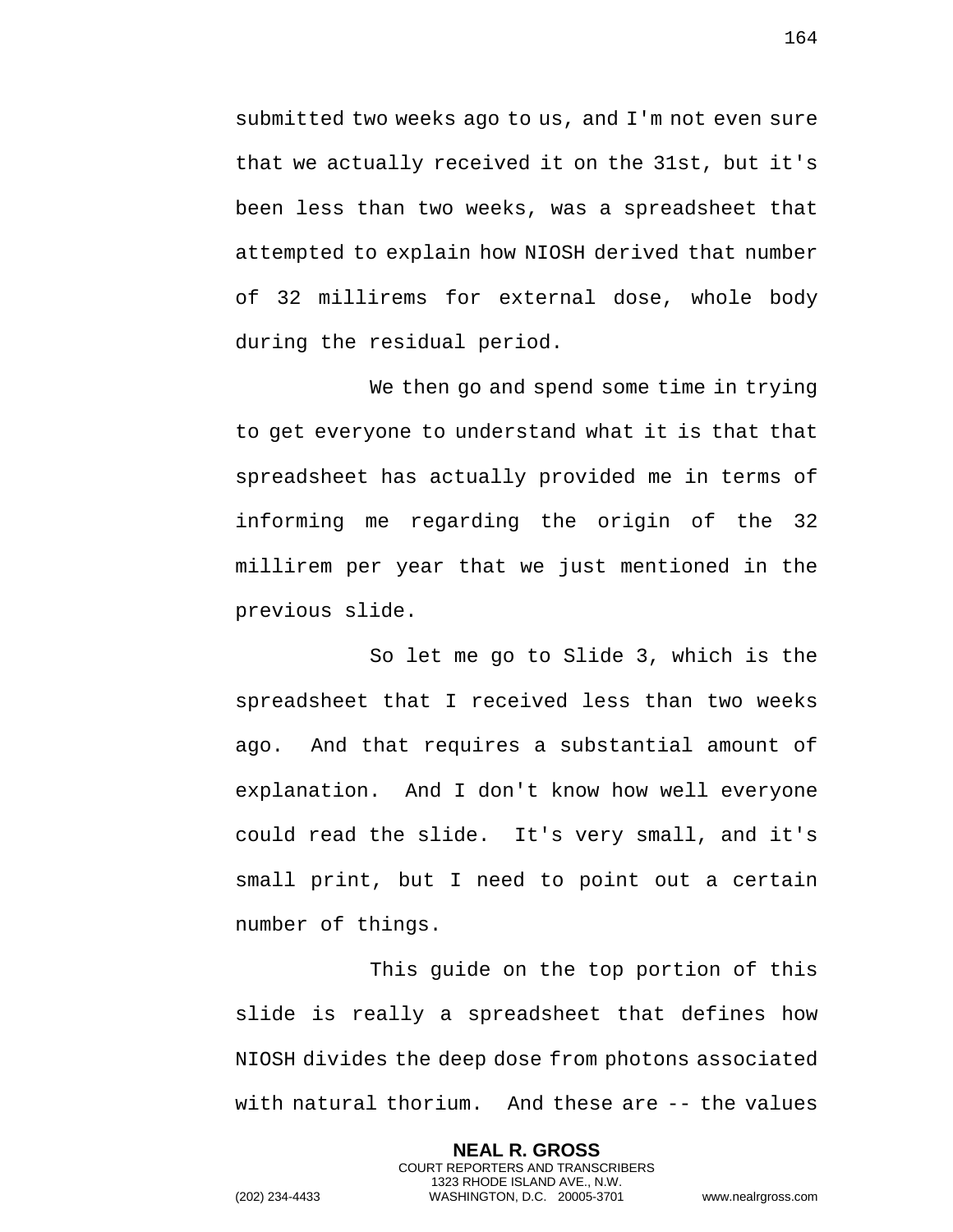that you're going to see here are those highlighted in yellow. And as I said, the potential source terms for creating this could have been natural thorium, a plutonium mix of 12 percent, 10-year-old recycled nuclear fuel and recycled 2 percent enriched uranium. Okay? So those are the options. But the ones that are highlighted are in fact the ones used that were there to derive the 32 millirem that I've mentioned.

And so let me go through. On the very top left hand corner, one of the critical elements that you have to have available to you is an understanding of what is the actual starting surface contamination defined in disintegrations per minute per meter squared? For this calculation, and I will talk about that at length in a few minutes, is the assigned value of 2.83E^6. That means 2.83 million disintegrations per meter squared was in fact the assumed starting contamination on the basis of which person would be exposed to 32 millirem from two source terms. The first is the surface contamination

that's on the floor that the person might be

**NEAL R. GROSS** COURT REPORTERS AND TRANSCRIBERS 1323 RHODE ISLAND AVE., N.W.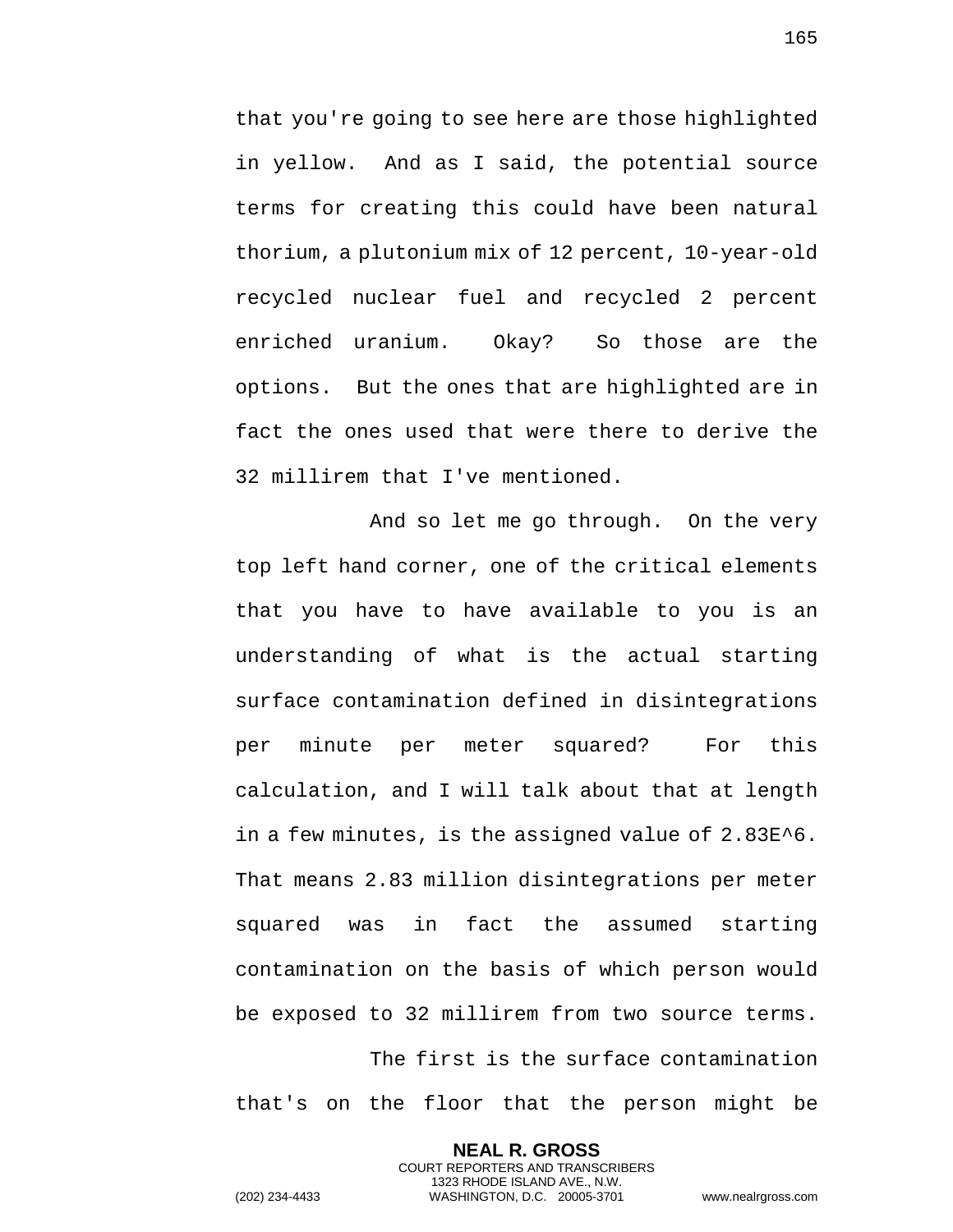standing on. And that's obviously expressed in dpm per meter squared. And as the -- in the second column of the top table, you see the 2.83E^6 dpm per meter squared. And it's not only applied to the natural thorium, but for all the other ones. It's a common starting contamination value. Okay?

The next column right over is the resuspension factor. And they use the standard NIOSH resuspension factor of 1 times 10 to the minus-6. In other words, if you have a surface contamination of X, you will resuspend one millionth of that. And that's the next column.

In other words, if you apply the resuspension value of 1E to the minus-6 times the surface contamination of 2.83 million dpm per meter squared, you will end up with the value in the next column which says that, not only will you be exposed to surface contamination in terms of external radiation levels, whether there's photons involved, simply staying on that contaminated surface will give you dose, but also NIOSH, as it was described earlier, wanted to incorporate an immersion dose.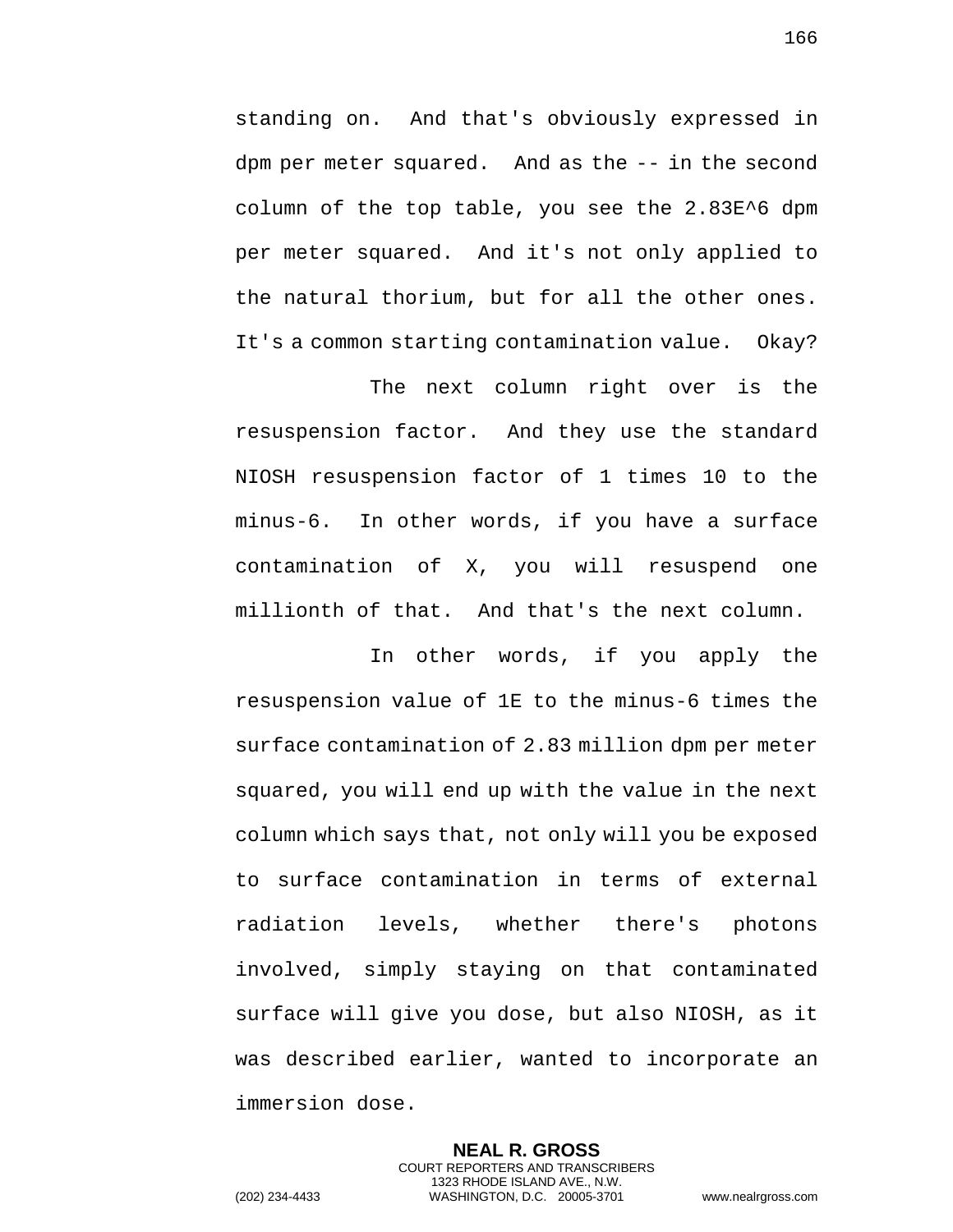In other words, when you have a resuspension value 1 to the minus-6, you also will be enveloped by air that contains 2.83 dpm per cubic meter of air. Okay? That's less than three dpm per cubic meter. And that's a value I hope you will keep in mind.

And I won't go through the other columns because they're quite complex, but they are basically dose conversion factors that are devised from the EPA Federal Guidance Document Number 12. And when you go through that, you will obviously see the effective contamination DCF on behalf of the source term that is the contamination on the ground. The next one is the effective submersion DCF when you're enveloped -- when you're standing -- it would be like standing in the - passing plume of a radioactive release that's upwind from you. That's the submersion dose.

And when you go -- and then of course you go over, and you get obviously the dose rate. And then the work hours per year, which is 2,000. And when you move a part of those values together on behalf of natural thorium, you end with the

> **NEAL R. GROSS** COURT REPORTERS AND TRANSCRIBERS 1323 RHODE ISLAND AVE., N.W.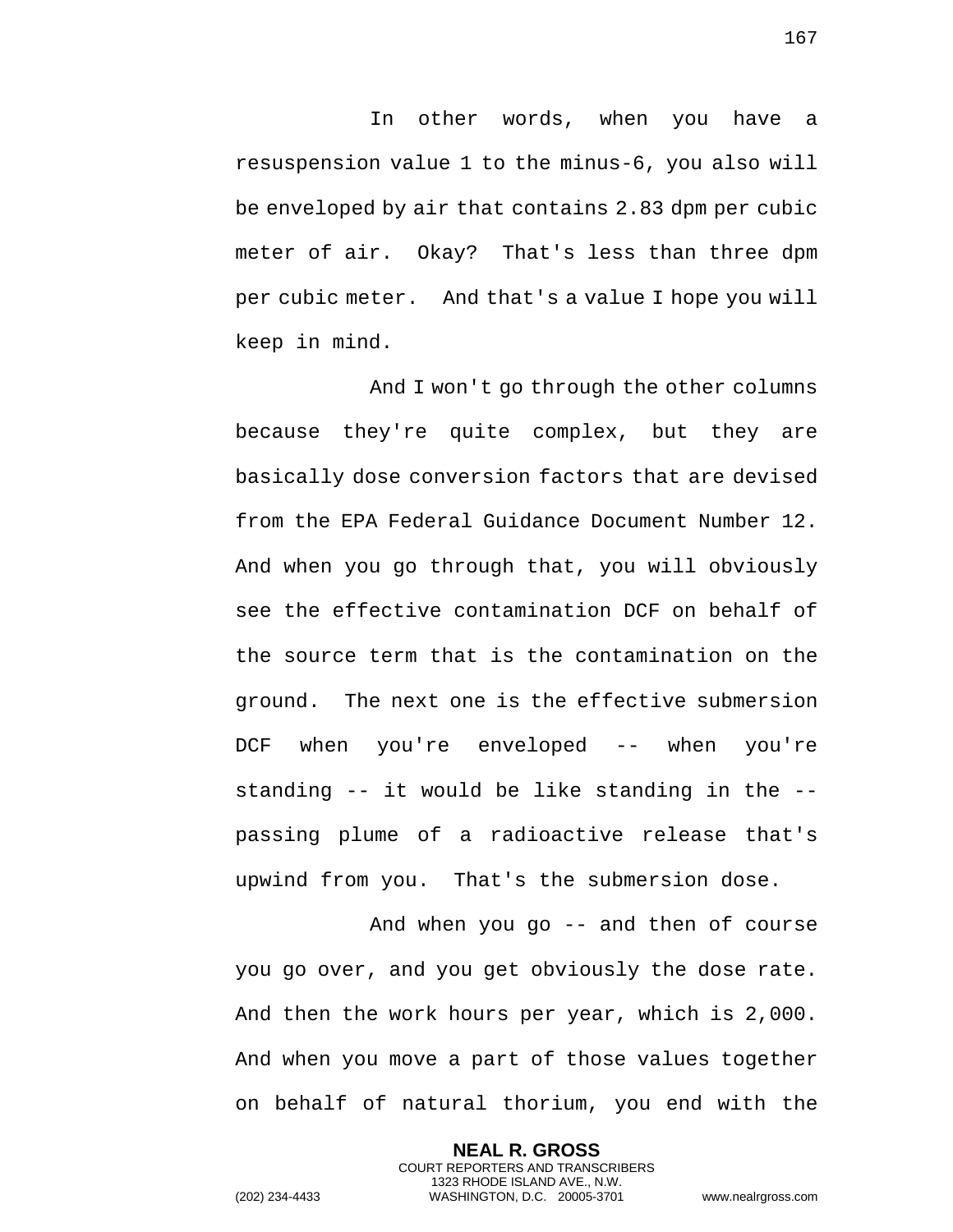effective whole body dose on the right hand side, which is 0.032 rem per year, okay, which is according to the 32 millirem. So we know what in essence it did. Okay?

In the next one below, and I'll go just hastily through that, this is the shallow dose. This is the dose that will be likely to be received as a result of the exposure to a beta component. And that would only affect obviously the skin. In this particular dose reconstruction, we found this wasn't even mentioned, but I need to correct that, because as I said, we also have to look at the template independent of whether or not some of the components of the template were even applied in the dose reconstruction. And the reason it wasn't applied here is because the cancer involved in the EE here was such where the shallow dose would not affect an impact.

But anyway, when you get over there, it seems like you're using the same values that I just mentioned to you, the 2.83E^6 dpm as a starting value of the surface contamination, and also using the issue of the resuspension, which was obviously

> **NEAL R. GROSS** COURT REPORTERS AND TRANSCRIBERS 1323 RHODE ISLAND AVE., N.W.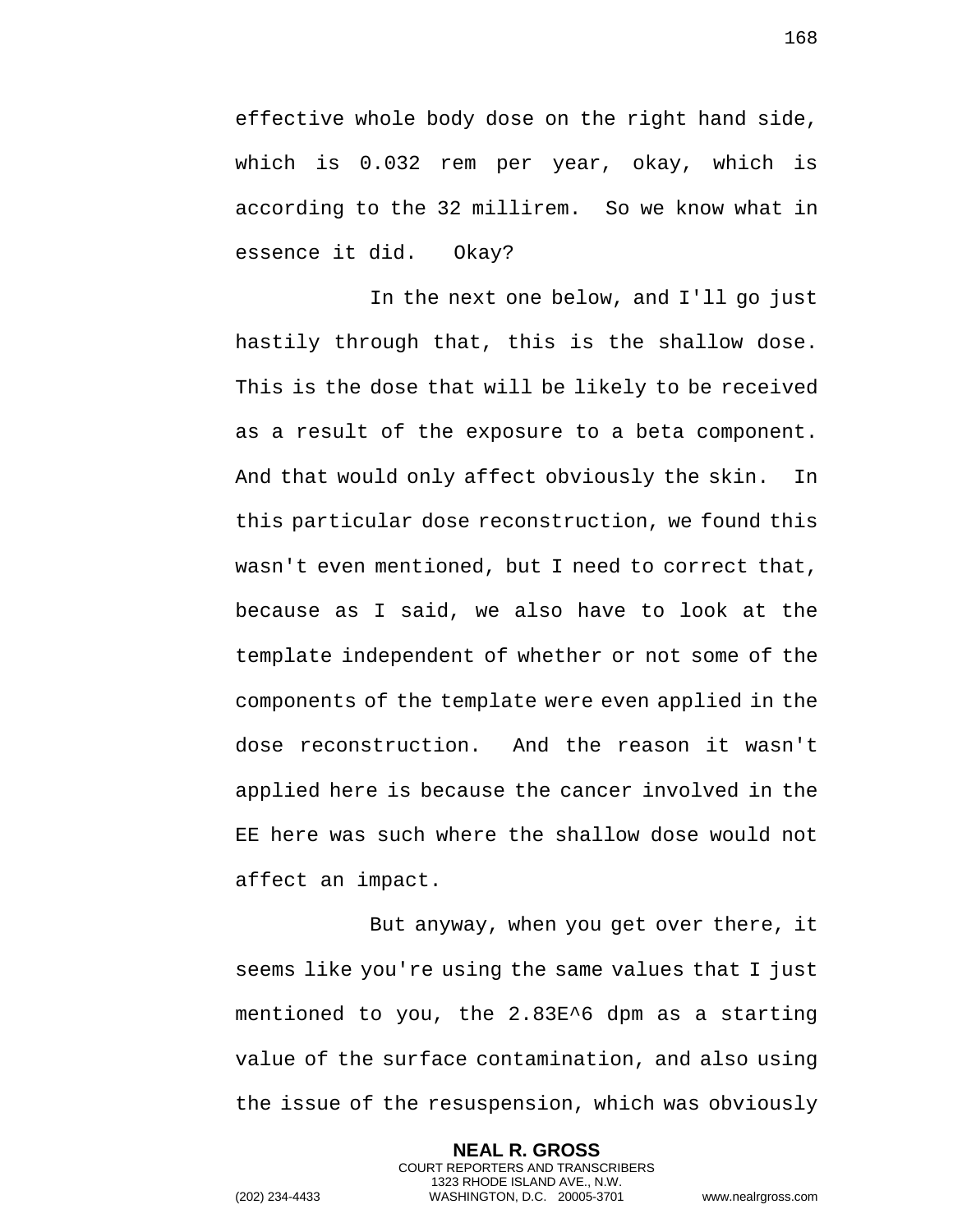less than 3 dpm per cubic meters of air. When you come to the very far right hand side, you'll see the shallow dose, and the shallow dose based on this calculation turns out to be 171 millirem per year.

Okay. And of course that would be the starting point for 1973. When we go through the left hand side of the slide, you will see for 1973 the OTP reduction factor is 1.0 between your starting point for obviously getting the 95th percentile value of the next general dose. Deep dose as well, the 95th percentile value of a shallow dose contributed by the beta component.

Anyway, so having gone through them, I can certainly understand how the value of 32 millirem was defined by NIOSH. However it is not a complete understanding. And the reason is that the starting value of the residual surface contamination of 2.83x10^6 dpm per meter squared for 1973 is simply thrown into this calculation. This is the one, the very first number I pointed out to you.

That is core, which is -- obviously directly affects the -- all the other calculations

> **NEAL R. GROSS** COURT REPORTERS AND TRANSCRIBERS 1323 RHODE ISLAND AVE., N.W.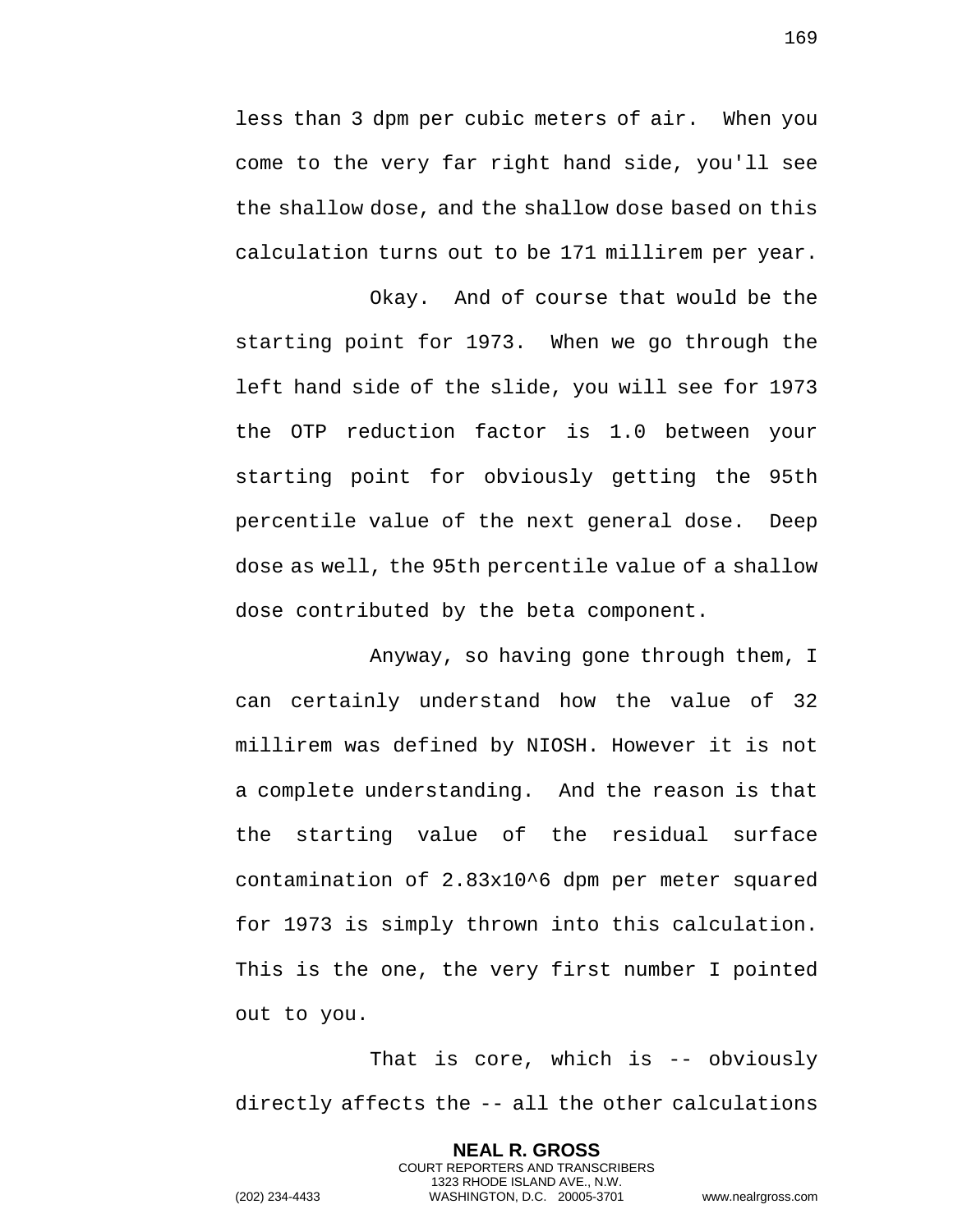that we just went through. In other words, if you doubled that value, the starting surface activity by 2, instead of 2.83 into something like 5.6 or something, you would actually then realize you would end up with a deep dose that was twice the 32 millirem and twice the shallow dose of 171.

So the first question we have to ask, how did this number come about? Where did NIOSH get this number? So that in essence, had I even had more detailed information, the absence of that starting contamination value would still have been an evasive goal for me to determine.

But the second variable that you have to understand also defines those numbers is that the natural thorium that you see in this slide here is really not a single radioisotope in question. In fact, it is the sum total of three isotopes which are identified in Slide number 4. And that is the issue of what contributes to natural thorium as defined by the contribution of thorium-228.

And, Kathy, can you point out where I'm pointing at?

> **NEAL R. GROSS** COURT REPORTERS AND TRANSCRIBERS 1323 RHODE ISLAND AVE., N.W.

Right there is natural thorium you see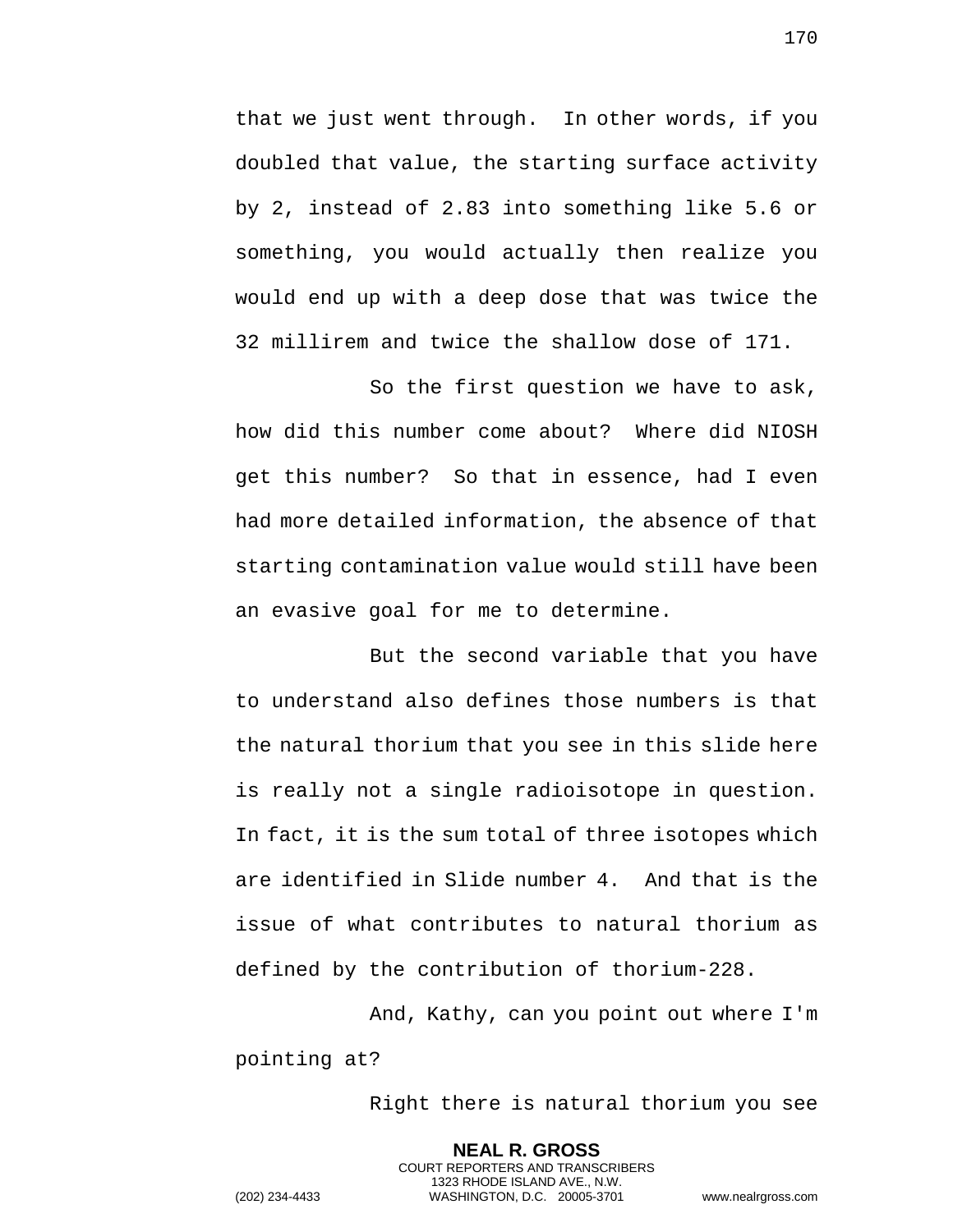here. And you see the activity fraction. Okay? And for thorium-228, the activity fraction is 0.084, which means that it represents approximately 8.4 percent of the total activity. So when we talk about the 2.83 times 10 to the minus 6 dpm per meter squared, the contribution of thorium-228 will be expected to give 8.4 percent. For thorium-232 the contribution is only 1.45 percent, and the largest contribution to that activity is radium-228 at 90.15 percent.

In other words, when we look at the dose contribution for the external dose, it is not equally contributed. What it is is that there is obviously -- NIOSH has decided to use an activity fraction that somehow or other for natural thorium has puzzled me. The question is, when I think of natural thorium, in other words, unprocessed thorium, you would expect them to be in equilibrium.

And this is -- and the second issue that I would not have had knowledge about. And the first -- the question that I will leave with NIOSH is an explanation as to why the activity fractions

> **NEAL R. GROSS** COURT REPORTERS AND TRANSCRIBERS 1323 RHODE ISLAND AVE., N.W.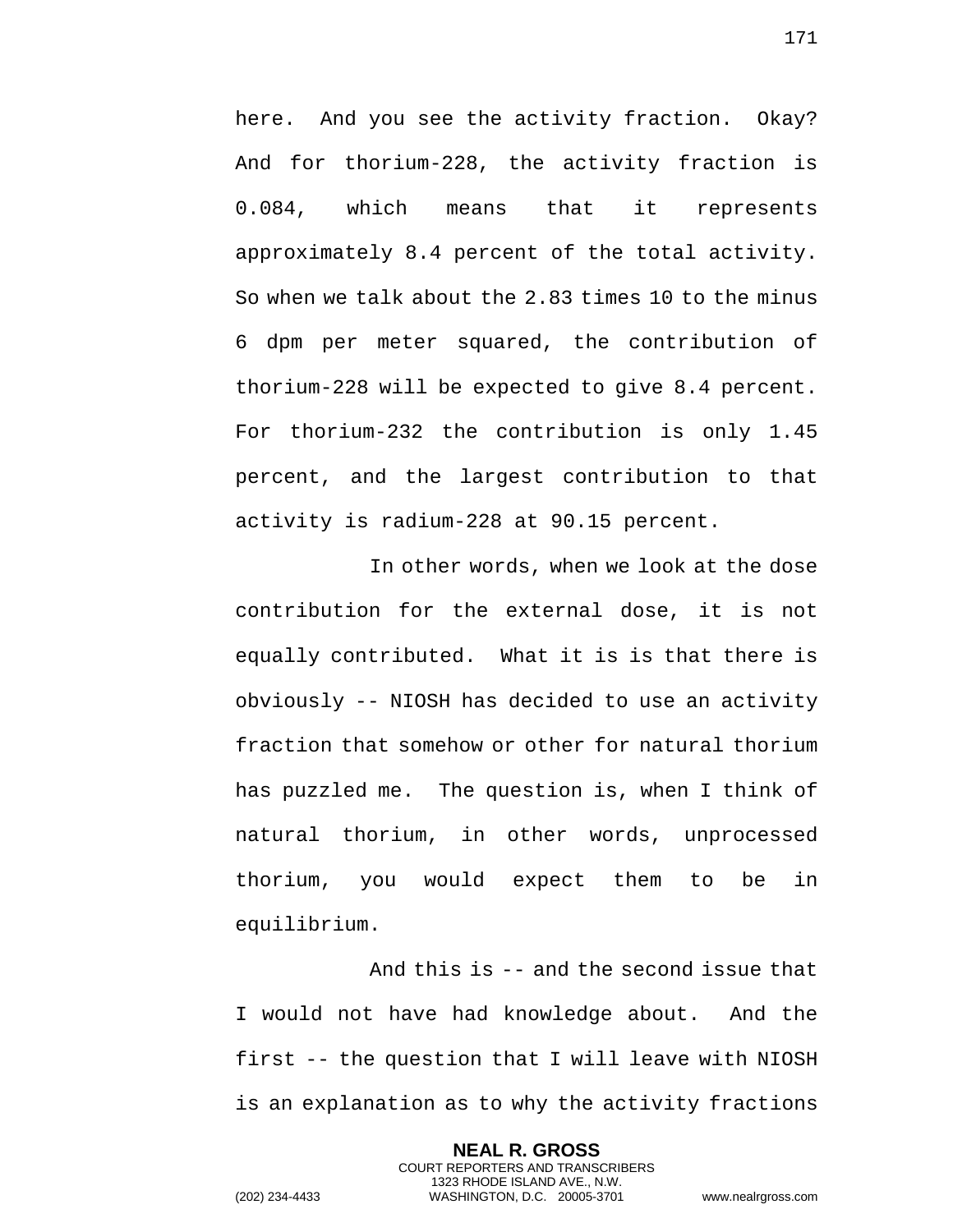that they used for external were anything other than the secular equilibrium fraction, meaning that the thorium-228, the thorium-232 and the radium-228 that you see in that upper left hand corner should have been equal in terms of their fraction of contribution to the activity. We find 2.83E^6 dpm per meter squared.

So the only thing I think concludes here is that perhaps the activity that was cited here was in fact not activity that represents natural thorium, but perhaps thorium that has been processed, and that these activity fractions represent thorium tailings. When you have thorium tailings, you've basically removed a major part of the thorium with limited amounts removal of the radium-228.

And so, my feeling is that perhaps the term that is used here that these -- this whole external dose derivation model has simply misplaced the word thorium tailings as opposed to natural thorium. And that assumption, however, would obviously still have a questionable impact as we'll see in a few minutes. Because when the

> **NEAL R. GROSS** COURT REPORTERS AND TRANSCRIBERS 1323 RHODE ISLAND AVE., N.W.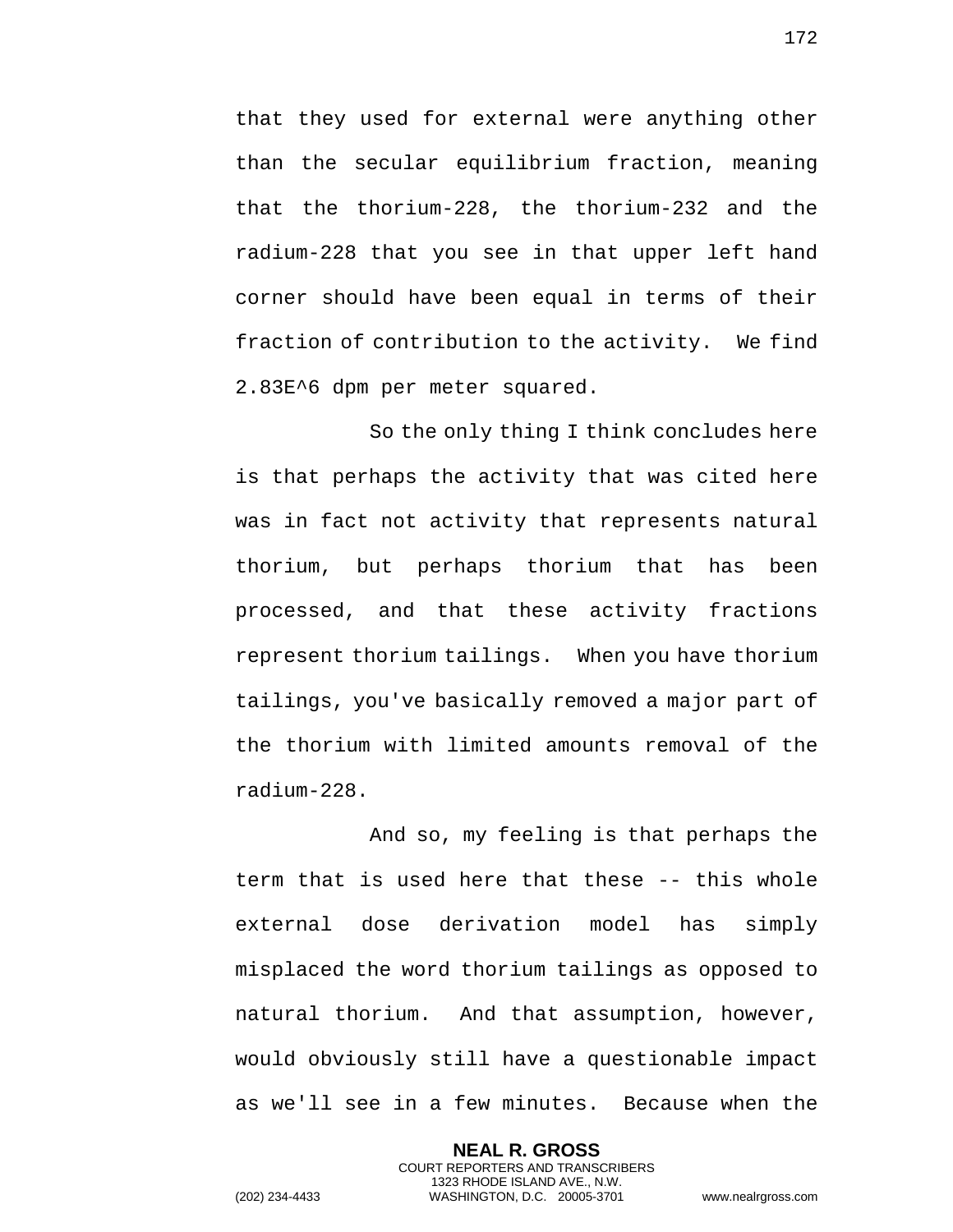assumption of secular equilibriums for natural thorium was in fact assumed as shown in the template for assessing internal dose -- and I'll go to Slide 5.

Kathy, can you please go to Slide 5?

Okay. Slide 5 comes directly out of the Westinghouse Nuclear Fuel Division template, and it represents page number 4 out of the six pages for the template. And here you -- obviously in dose reconstruction methodology, that involves natural thorium ratios for internal.

And I'm going to point your attention to the table. Again, there's no real number associated with it. And for natural thorium, we see obviously we have these five radionuclides that are part of the thorium-232 series, of which only thorium-228, thorium-232 and then radium-224 are alpha emitters. And anyway, what it really suggests, independent of how you want to interpret that, the assumption is that they are in secular equilibrium.

And for the internal exposure, again I will briefly read for the record how that was

> **NEAL R. GROSS** COURT REPORTERS AND TRANSCRIBERS 1323 RHODE ISLAND AVE., N.W.

173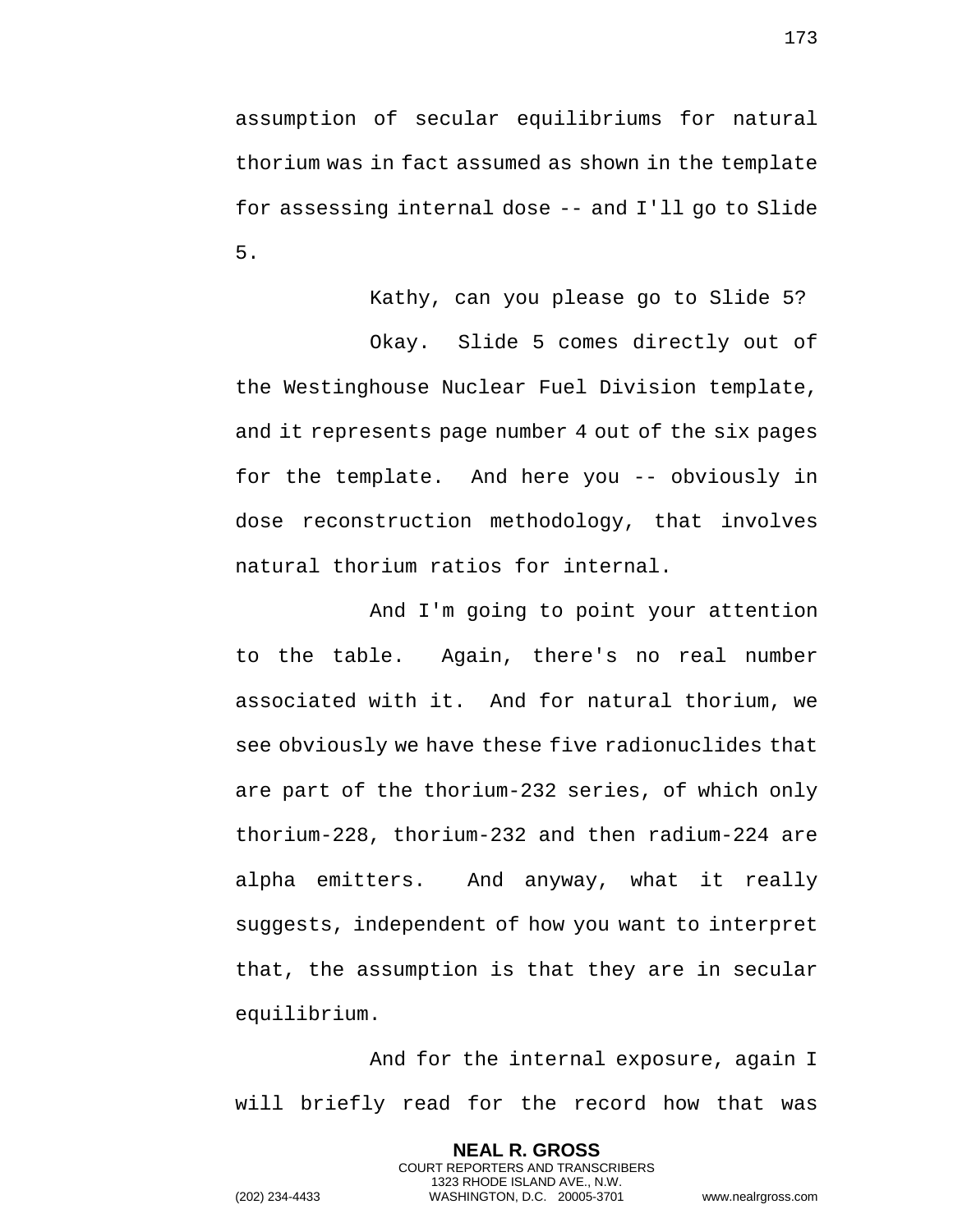explained. And this is -- I'm reading below the table there: "Air monitoring results are reported in both units of microcuries per milliliters of air and in dpm per cubic meter. In most cases, the dpm per cubic meter results are more legible on record." And so forth. These results are largely from stationary air samples collected on a daily basis, et cetera. And I will continue then:

The results are reported as gross total alpha activity. A daily weighted average was established based on the breathing rate of 9.6 cubic meters. And that obviously represents a breathing rate of 1.2 cubic meter per hour in an 8-hour day that then totals 9.6 cubic meters per day.

In turn, and this is very important down here, it states that: "These air sampling data that represent this particular table up here were defined in a total of 15 different SRDBs that are cited here and were evaluated.." -- as I will read here further on – "were evaluated for the years '71 and '72, the operational period for the sites and these data. Inhalation/ingestion intakes of 95th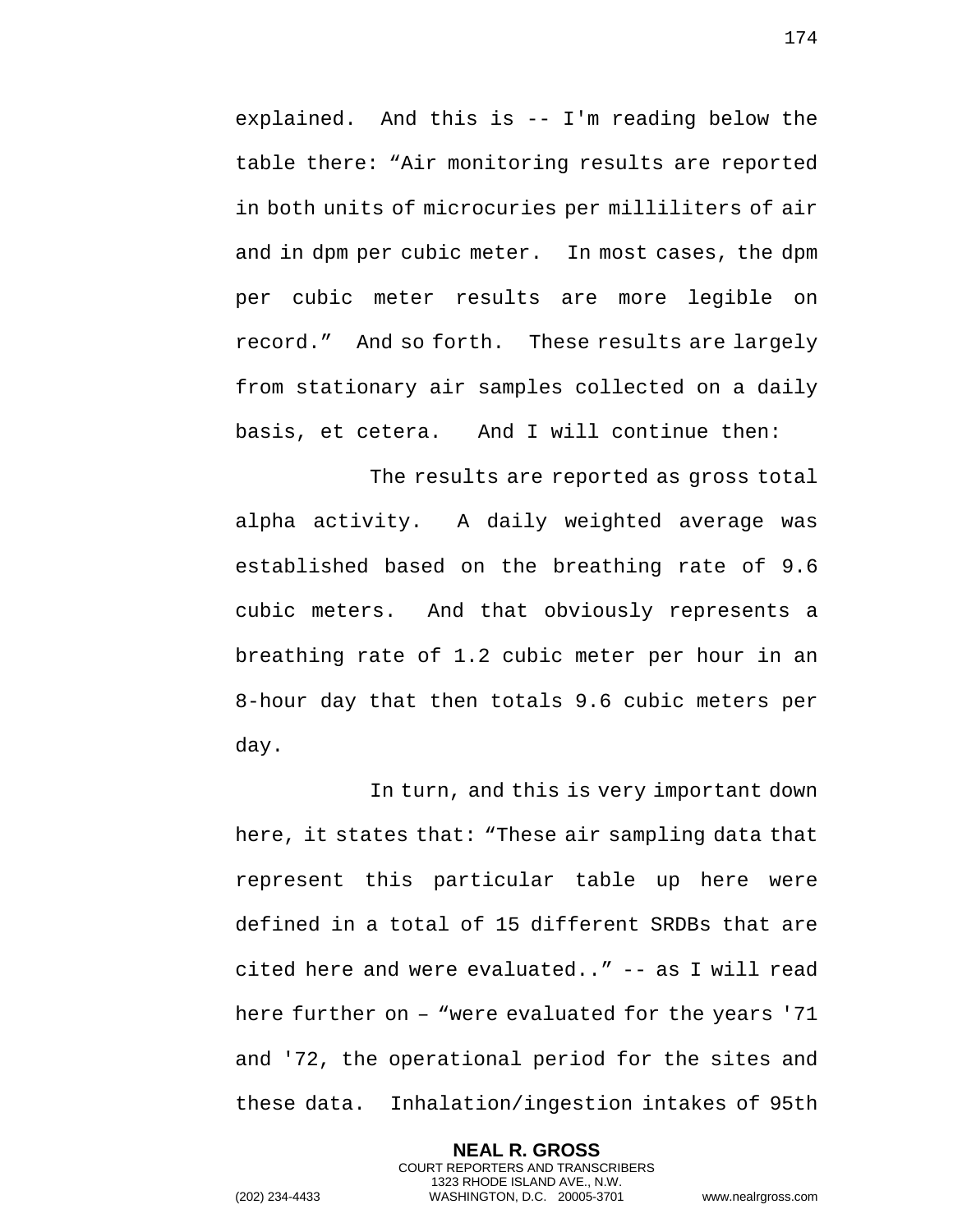percentile were determined as provided in the table below."

But let me go and -- before I show you that table that these documents are now referencing in terms of their inhalation/ingestion dose, let me go and just briefly tell you now, as a result of looking at the spreadsheets that I just identified for you, we have a conflict here. For external dose, NIOSH assumed obviously activity fractions for the natural thorium that don't seem to be the dose for a natural thorium process, mainly that they're not in secular equilibrium.

As I mentioned above, the thorium-232 has an activity fraction of 1.45 percent; thorium-228, 8.4 percent. And the bulk of the activity fraction goes to radium-228 at 90.15 percent. Secular equilibrium would obviously establish the values of 3.33 for each of those three radionuclides.

So for internal exposure, the natural thorium did in fact assume secular equilibrium, which I just showed you. And so now, you have a question: which of the activity fractions that were

> **NEAL R. GROSS** COURT REPORTERS AND TRANSCRIBERS 1323 RHODE ISLAND AVE., N.W.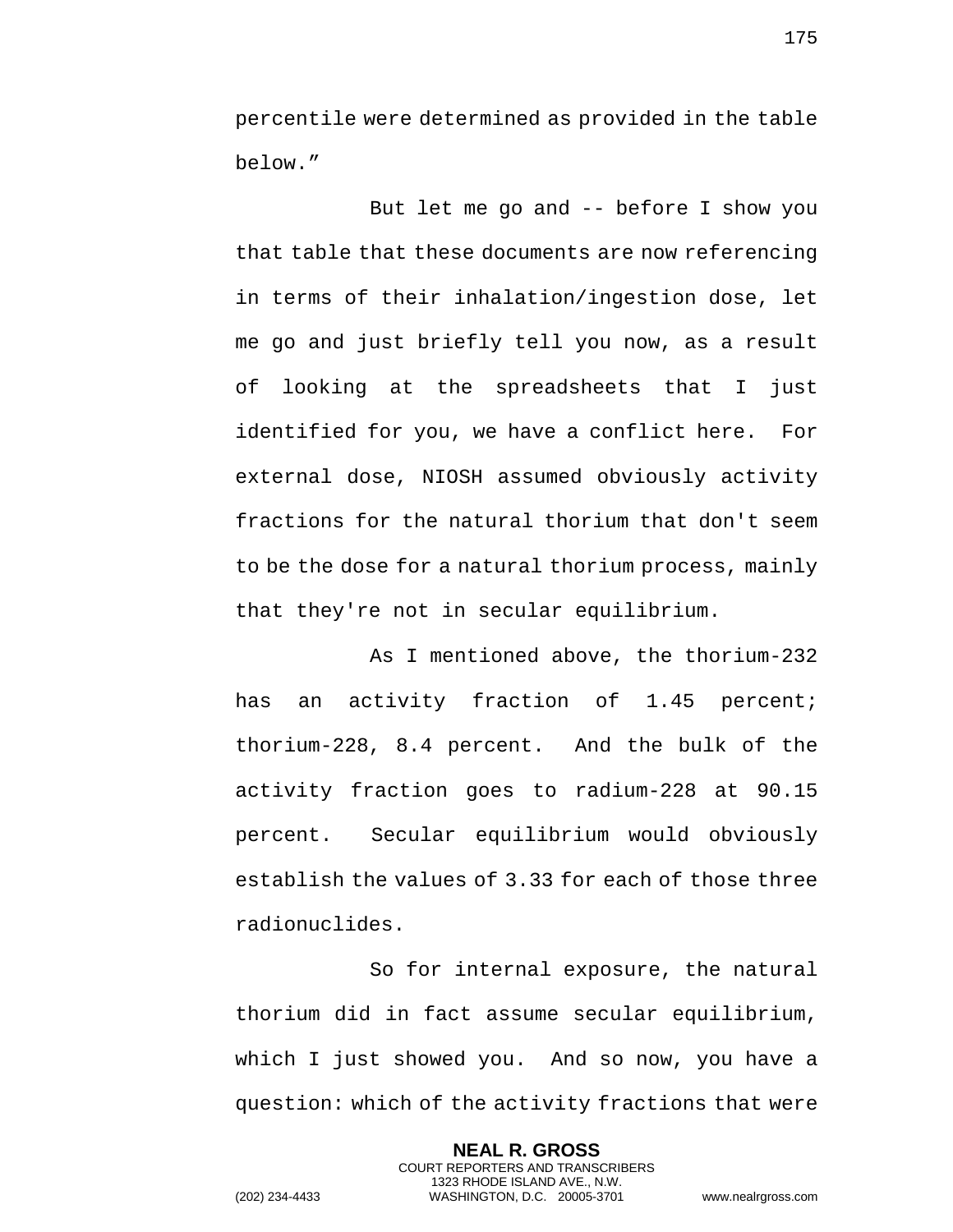identified for the external -- why are they different from those of the internal, when in fact, as I will show you in a minute or so, they represent the same potential exposure pathways?

And if it turns out the activity fractions that was defined for external doses are correct, then the internal photon dose of 32 millirem and shallow dose of 131 millirem per year are correct, and the reference only to natural thorium needs to be changed. As I've said, if that were the case, then that's easily done.

However, if the activity fractions used for external dose assessments are now applied to the internal dose assessments, that currently assumes secular equilibrium. Then the reduction of internal inhalation/ingestion would be 35 lower than we would expect. And this is something that I'm going to show you on Slide number 6.

MR. SIEBERT: Well, real quick. This is Scott. It seems like we're getting really deep into the weeds. It may be helpful at some point to have a written --

DR. H. BEHLING: Oh, I do.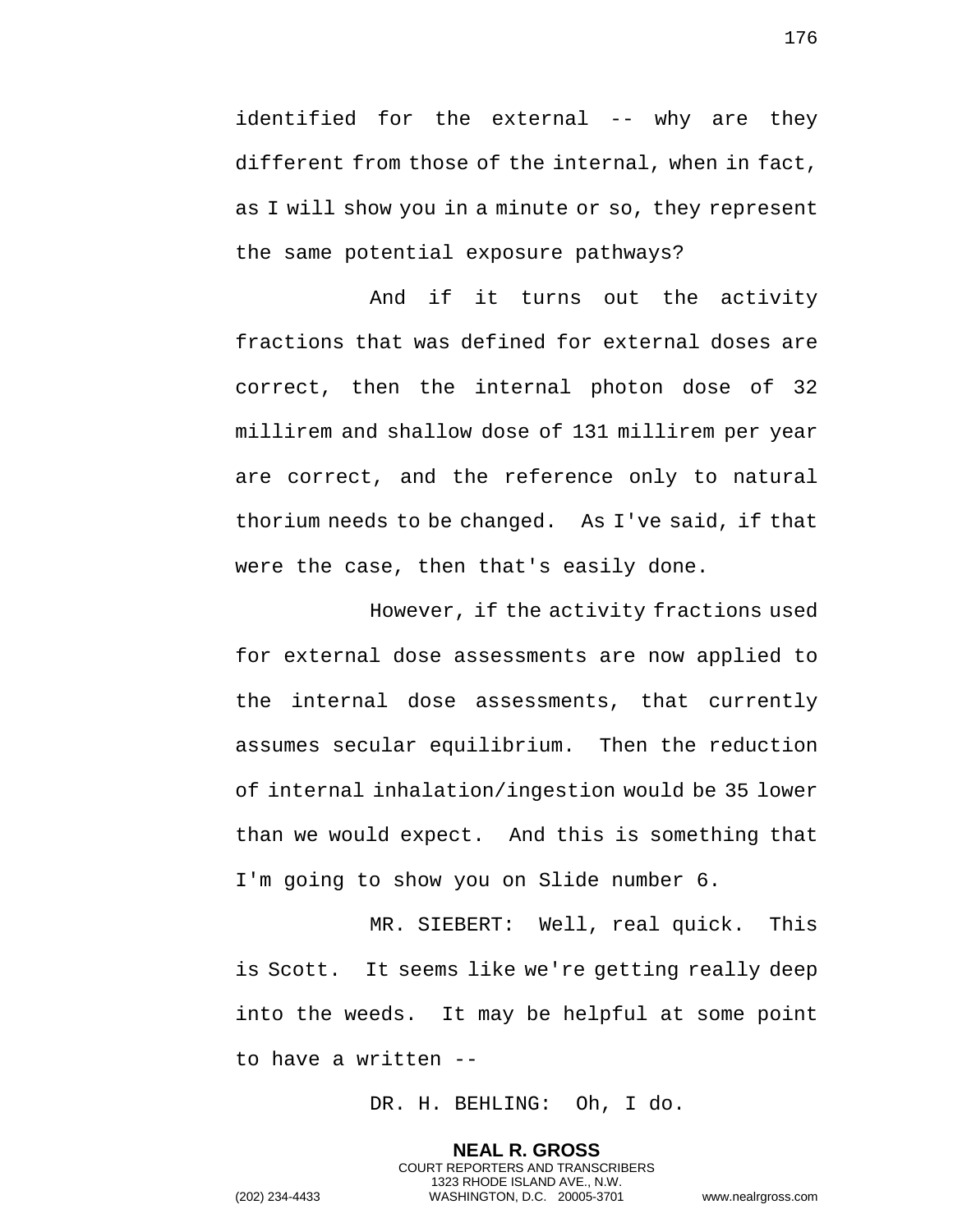MR. SIEBERT: Fine, but let me back up a second. What I'm going to say is -- Mutty, do you want to address what we talked about with Westinghouse?

Mutty, you may have to hit \*6.

MR. SHARFI: Hi, can you hear me? MR. SIEBERT: Yeah, there you are.

MR. SHARFI: Yes, we identified the

activity fractions inside the external calc, and it was updated in 2014. This claim was done in 2013. And so the current methodology -- and what we provided you with was what was used at the time the DR was done -- the current methodology actually uses the natural thorium ratios, which actually reduces -- which ends up in a reduction in the dose conversion factor.

DR. H. BEHLING: Yes, and let me just - and I realize you would probably come to that conclusion, but let me just finish up. But I can make a point here.

In Slide number 6, you do have -- again, this comes from the actual template itself. It comes from page 6, the last page of the template.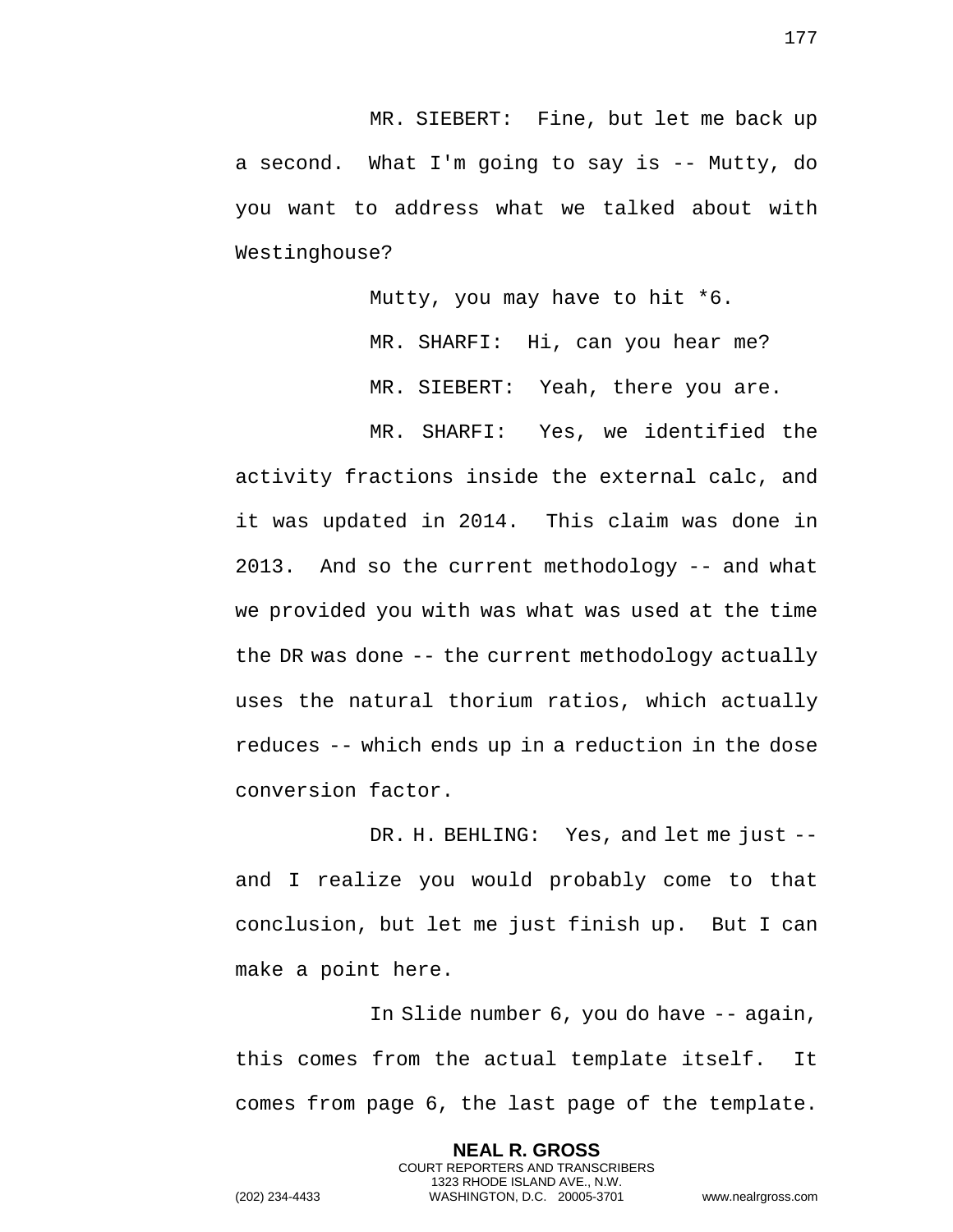And it tells you what -- for the un-monitored operators and general laborers, what the daily ingestion rate would be expected to be. And the number I want to focus on is the 965.121 dpm per day.

So if you then go back and say, okay, what does that mean in terms of air concentration? As I've mentioned before, if you assume 1.2 cubic meters per hour, for an 8-hour day, that means 9.6 cubic meters. And if you divide 965.121 dpm per day by 9.6 cubic meters, you end up with 100 dpm per cubic meter of air. Okay?

Now let's go back there and say this is what you would have in the air concentration. Compare that to the very slide where I said if you start out with 2.83E^6 dpm per square centimeter, and you apply a resuspension value of E to the minus-6, you end up with only 3 dpm, 2.83, less than 3 dpm per cubic meter.

And then now you compare that to what you would expect in terms of air concentration that justifies and/or explains the 965, which is 100. So when you divide 100 dpm per cubic meter that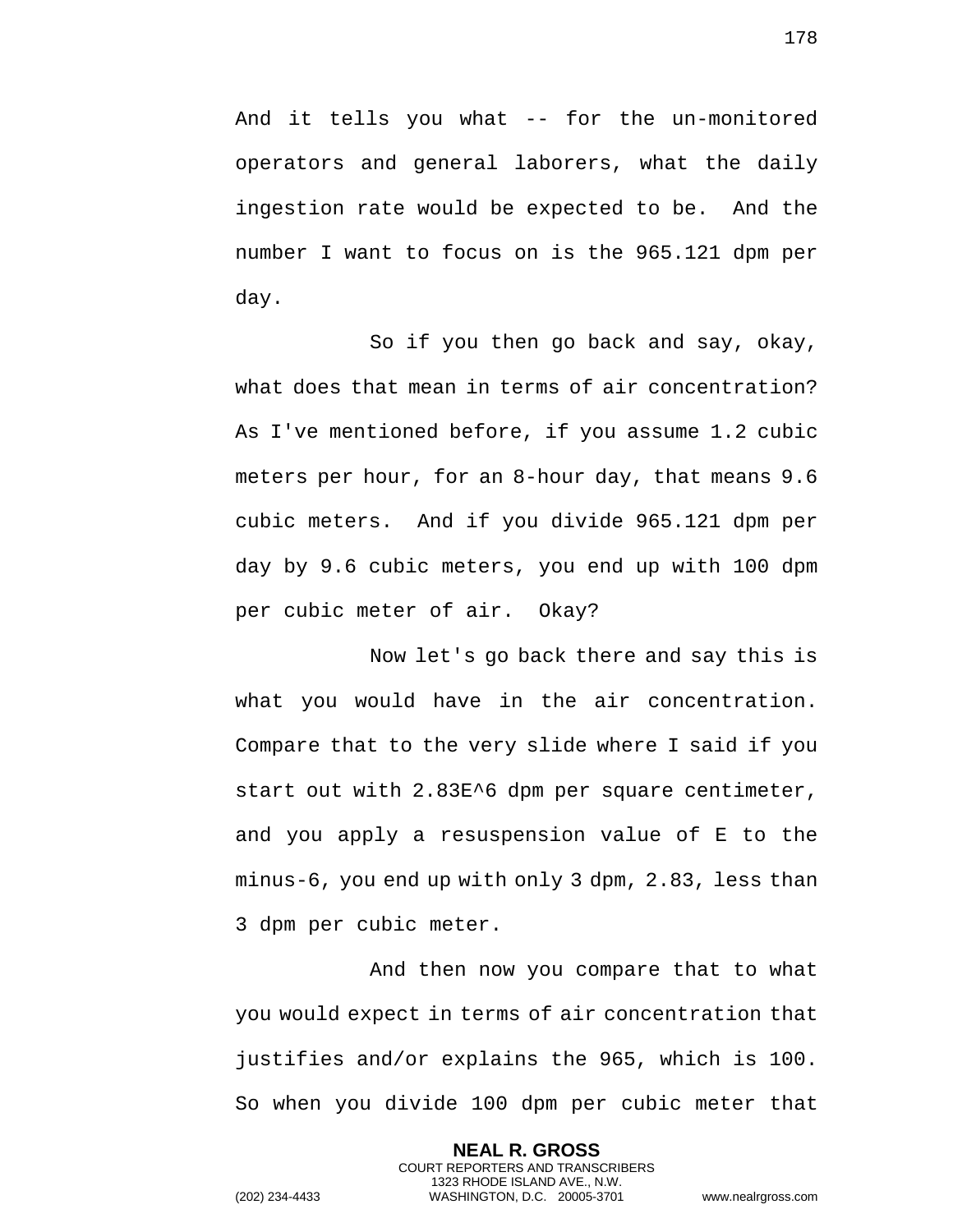would be assumed for the calculation of inhalation and ingestion by the 2.83 dpm that you had calculated for the submersion dose, under the external dose, you have a factor of 35-fold difference. Okay?

And the same thing now that if I want to continue that extrapolation, saying what if you assumed that you actually had an air concentration of 100 dpm per cubic meter and say, well, what does that represent in terms of the contamination level that gives rise to 100 dpm per cubic meter, and you use the E to the minus-6 resuspension? You would end up with a starting contamination level of 1 times 10 to the minus-8. In other words, 100 million instead of 2.83 million. That again is not surprising, a factor of 35 difference.

And so when I looked at those values, I said there are inconsistencies here that I cannot reconcile. And Mutty, you may have explained it to me, and I may have --

MR. SHARFI: You wouldn't use the resuspension to calculate down, because that 95th percent -- the 965 is the operational air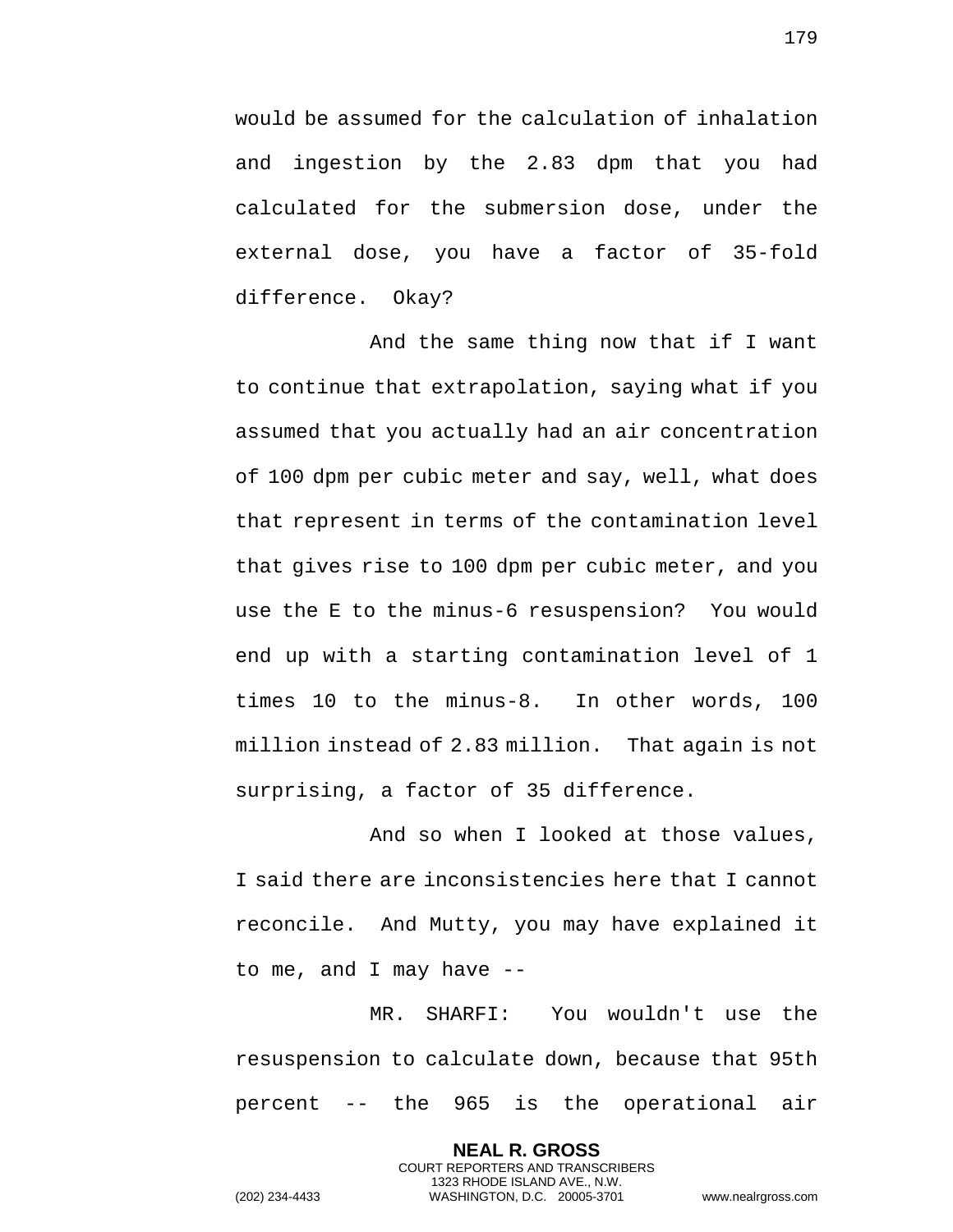concentration. Then you have to settle it, not resuspend it. Then you do a reverse resuspension. You do a settling calculation. So you do a depletion rate of the air and calculate the new surface contamination for the start of the residual period. And that's what you use in the future.

DR. H. BEHLING: Well, yes and no. We're using circular reasoning here because we're calculating for 1973. This is now the residual area -- time period. And the submersion dose --

MR. SHARFI: Contamination is what you're -- you need a starting point. It's not related to the operational air concentration. It's related to what is settled from operation ceasing. This is covered all under 6000. This is -- any time you switch from the operational to the residual period, you settle the operational air concentration to a residual contamination rate. Then you resuspend that to get your new residual air concentration.

DR. H. BEHLING: Well, I considered that circular reasoning because for '73, you obviously calculated an air submersion dose that

> **NEAL R. GROSS** COURT REPORTERS AND TRANSCRIBERS 1323 RHODE ISLAND AVE., N.W.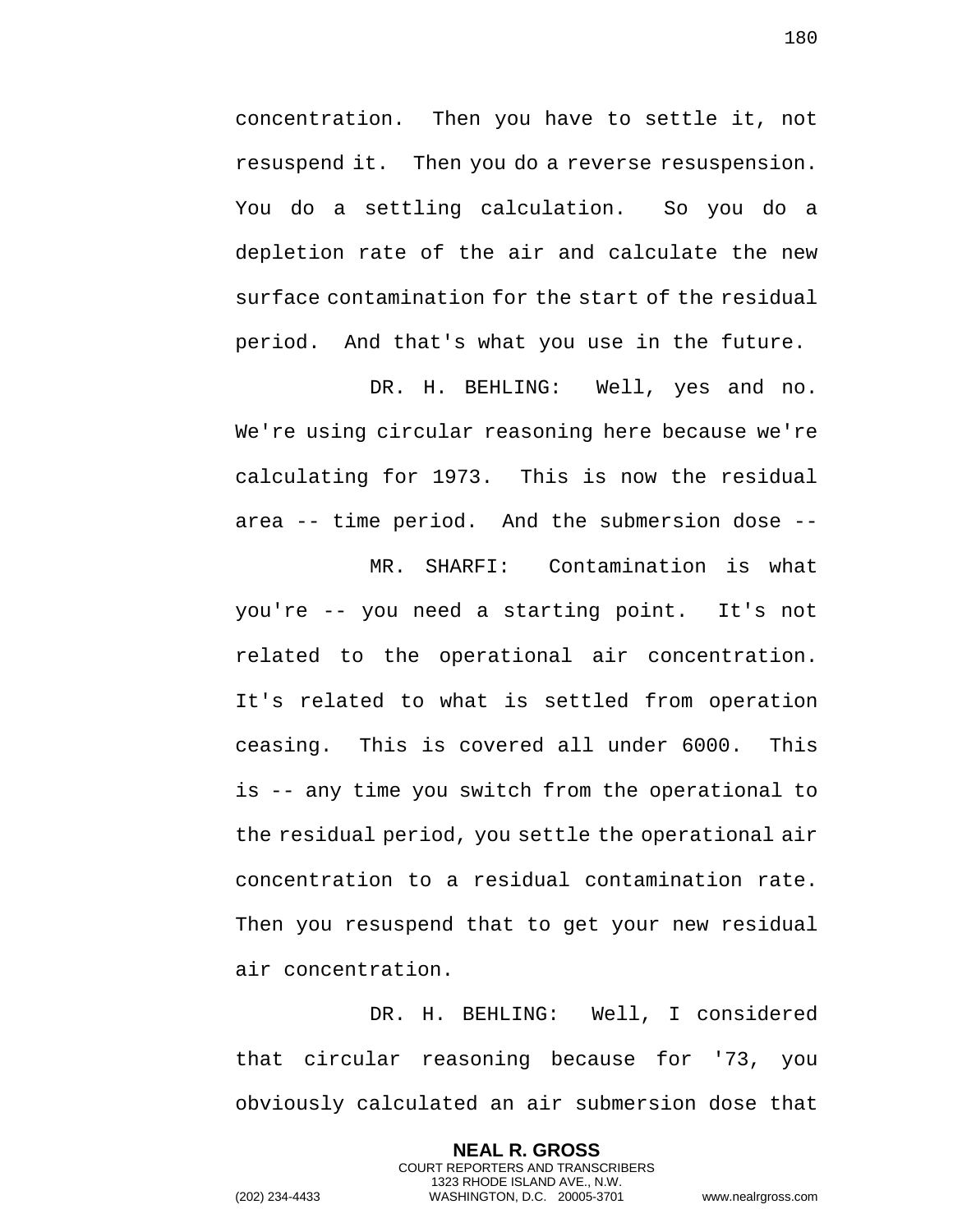says you are going to get that additional small incremental dose from the resuspension of air like --

(Simultaneous speaking.)

MR. SHARFI: Submersion air dose is not settling.

CHAIR KOTELCHUCK: Pardon? Mutty, say that again?

MR. SHARFI: That submersion air concentration is calculated based on the resuspension of the settled contamination level.

DR. H. BEHLING: Yes, of course. I know it is. But if you expect to incur 965 dpm per cubic meter per day, that translates into 100 dpm for resuspended activity in one cubic meter of air during that time. And what does that represent in terms of the actual contamination that gives rise to that?

MR. SHARFI: Okay. Prior to 1973, we have 100 dpm per meter cubed, and we let that settle to get a contamination level of about 2 million, or 200,000 dpm per cubic meter. Then air concentration for 1973 is based on the resuspension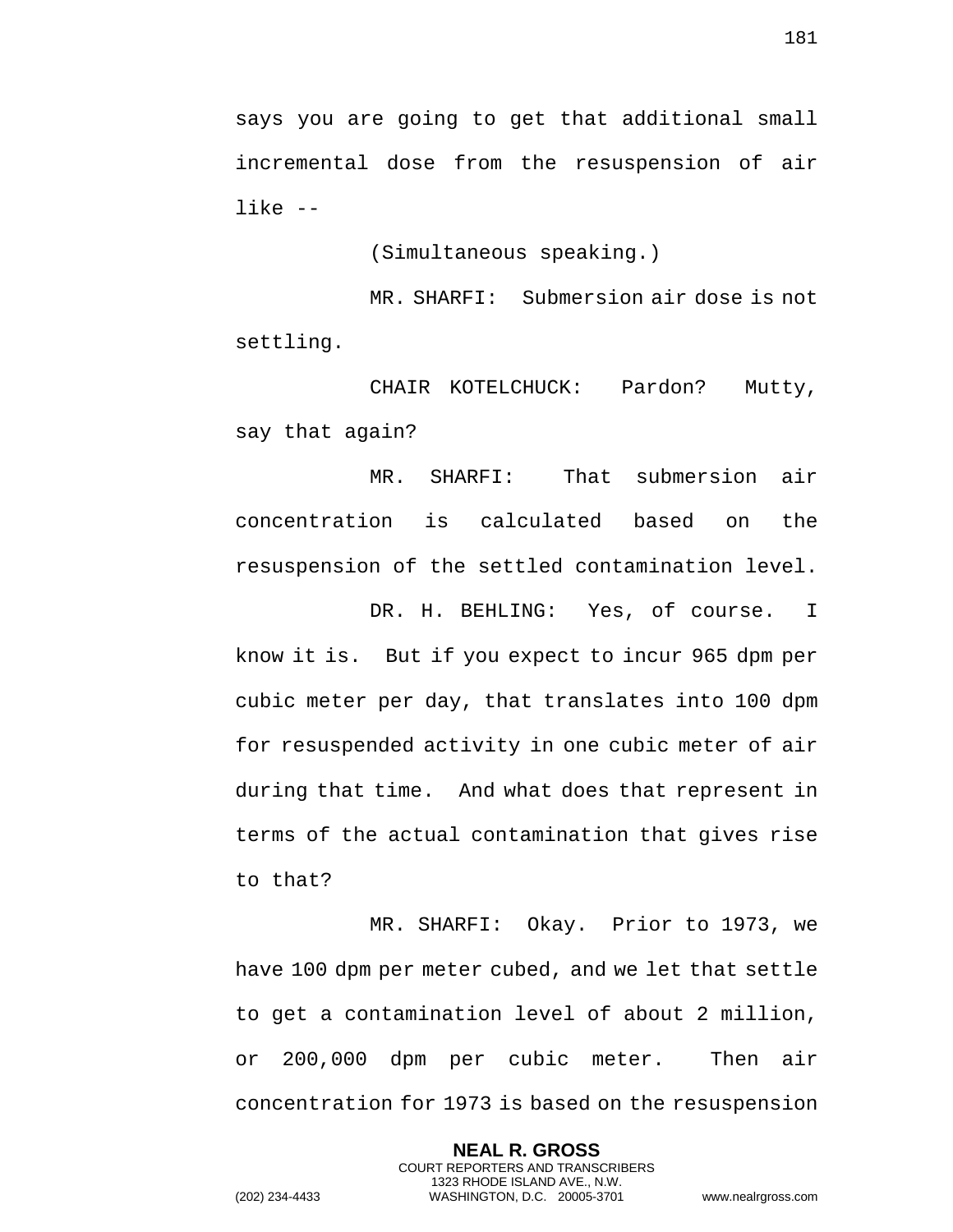of that new contamination level.

DR. H. BEHLING: I don't follow that reasoning, I'm sorry.

MR. SHARFI: This is what's done in every AWE per Battelle-6000.

DR. H. BEHLING: I just don't follow that line of reasoning. If you're there in 1973, and you're exposed to 100 dpm per cubic meter in air that you're breathing, that just --

MR. SHARFI: You're not.

DR. H. BEHLING: That has to come from a source term that comes from the surface contamination. And if you use the resuspension factor that we conventionally used in OTIB-70 of 1E to the minus-6, that would suggest you have 10 to the 8 dpm per square meter. Simple as that.

MR. KATZ: Well, I wonder if we need to get John Mauro on the line since he's very familiar with TBD-6000 and the whole issue of resuspension.

MS. GOGLIOTTI: I can certainly get him on the line. I might recommend that we write something up and send it to NIOSH.

> **NEAL R. GROSS** COURT REPORTERS AND TRANSCRIBERS 1323 RHODE ISLAND AVE., N.W.

MR. CALHOUN: Yes, that's the only way

182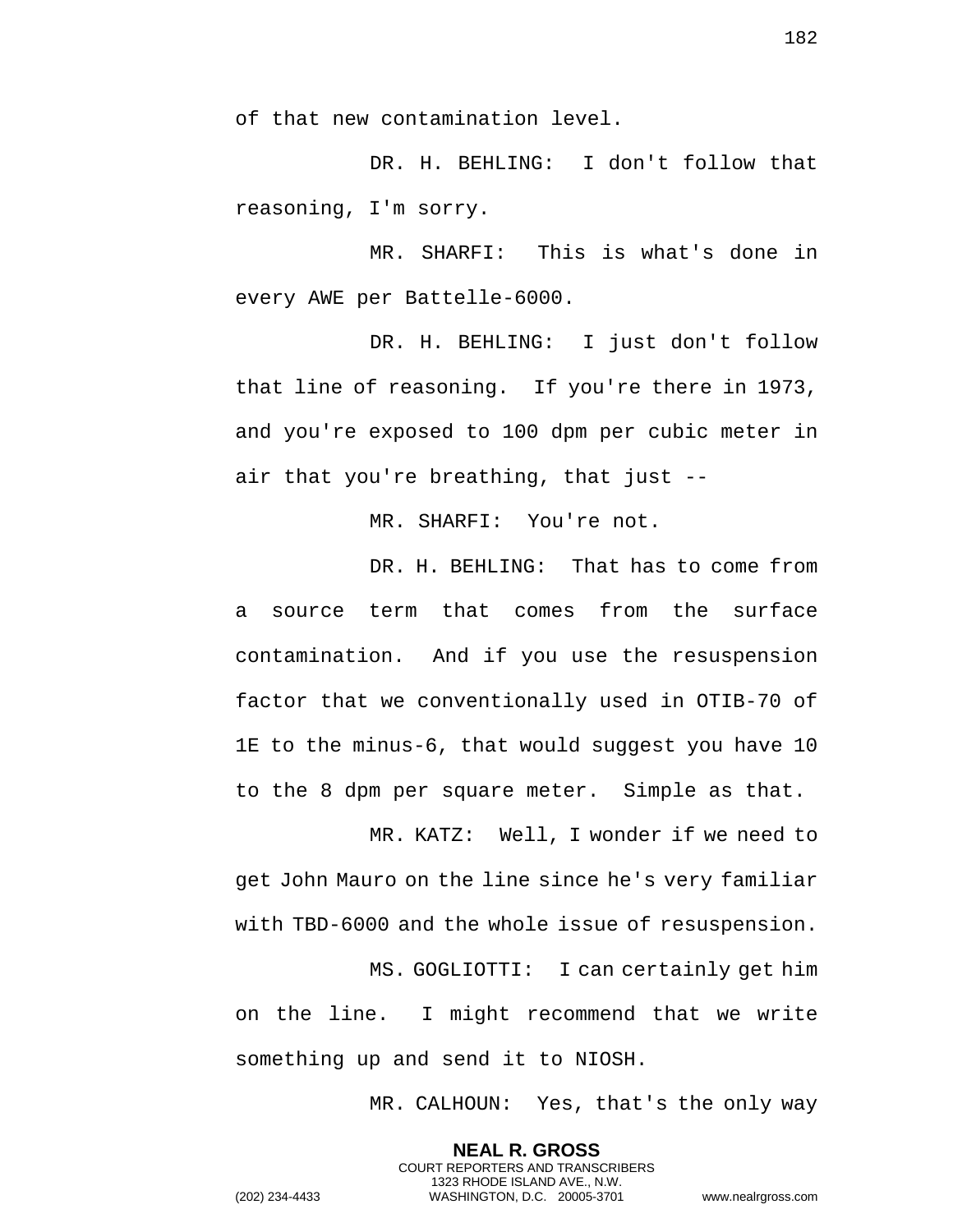we can do that.

CHAIR KOTELCHUCK: Yes.

MR. CALHOUN: This is way too much to deal with right now.

MS. GOGLIOTTI: I agree. Plus I want to get to the X-ray stuff --

CHAIR KOTELCHUCK: Okay.

MS. GOGLIOTTI: -- so we don't lose --

CHAIR KOTELCHUCK: Right. Right. That is an issue.

DR. H. BEHLING: Can I make a final concluding statement? And this is just a very short -- it's just one thing. When we deal with a template, and we are asked to review the template in addition to the compliance of the template in DR, we're facing with an incredible chore in trying to understand. It took us three years to get this document from I guess NIOSH that involves the spreadsheet. And without that, I would have been absolutely, in no way in a position to verify that number. And this is an issue that we do face routinely, and it's costing obviously a lot of --

MR. KATZ: Well, Hans, this is Ted. I

**NEAL R. GROSS** COURT REPORTERS AND TRANSCRIBERS 1323 RHODE ISLAND AVE., N.W. (202) 234-4433 WASHINGTON, D.C. 20005-3701 www.nealrgross.com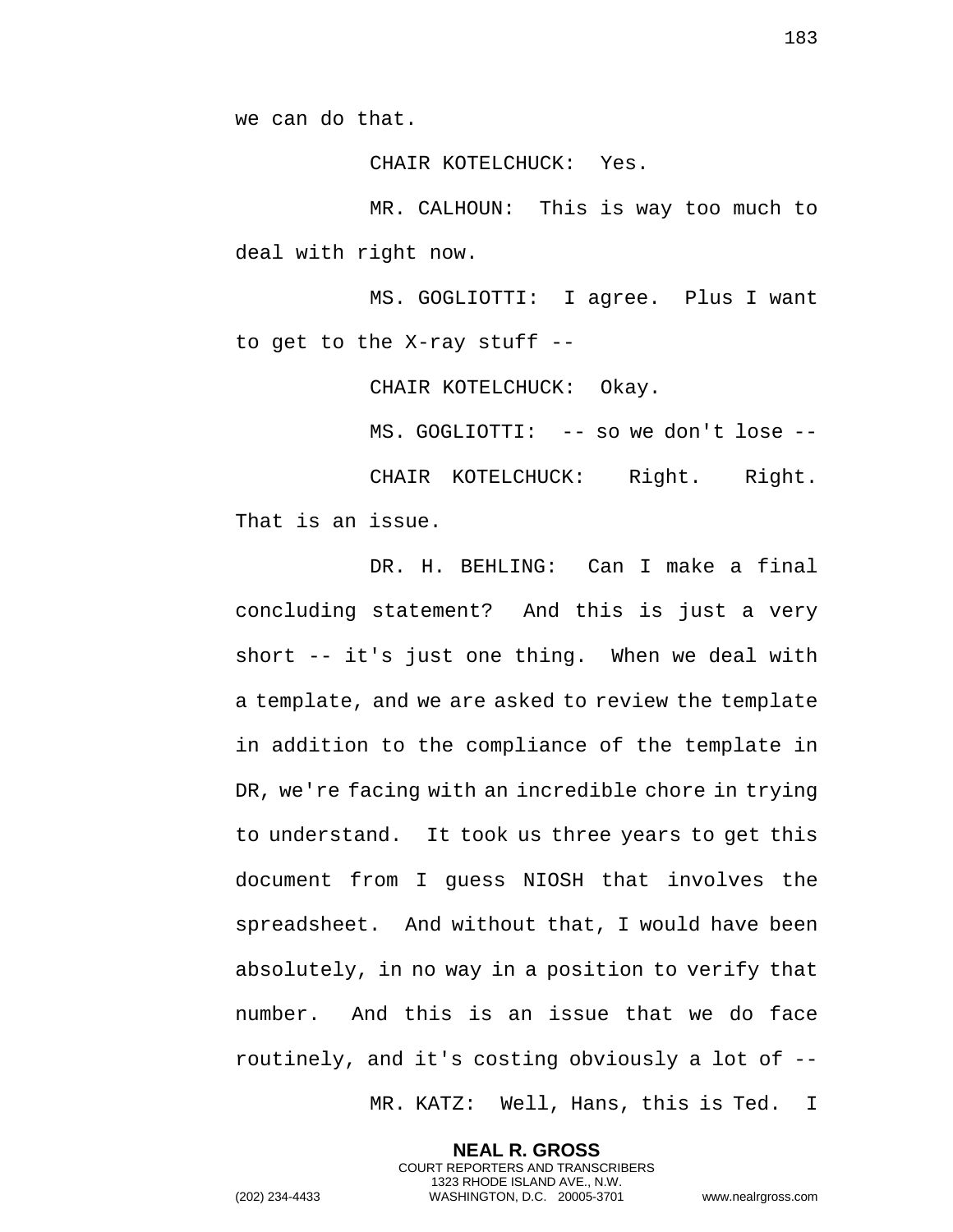mean, I'm not sure why or what transpired for that, but all you need to do is get me involved on the front end or something, because you guys can get on the line with NIOSH and get that sorted out on the first moment. So there's no reason to go for three years doing that.

DR. H. BEHLING: Well, we had discussions multiple times. I mean, I said I can't do this. There is not enough data. And they responded, oh, we used Federal Guidance Report 12 and we used residual contamination. Well, as I just went through this, the whole process with you, there's no way I could have even come close to coming up with --

CHAIR KOTELCHUCK: Well, you've settled -- I understand what the debate is about now, that is, whether you use what is called the submersion data or -- and whether you add to that the  $--$ 

DR. H. BEHLING: No, no, no, no. It doesn't go to that extreme. It means I identified the critical components for SC&A to reconstruct the doses. I would have meant among all the other

> **NEAL R. GROSS** COURT REPORTERS AND TRANSCRIBERS 1323 RHODE ISLAND AVE., N.W.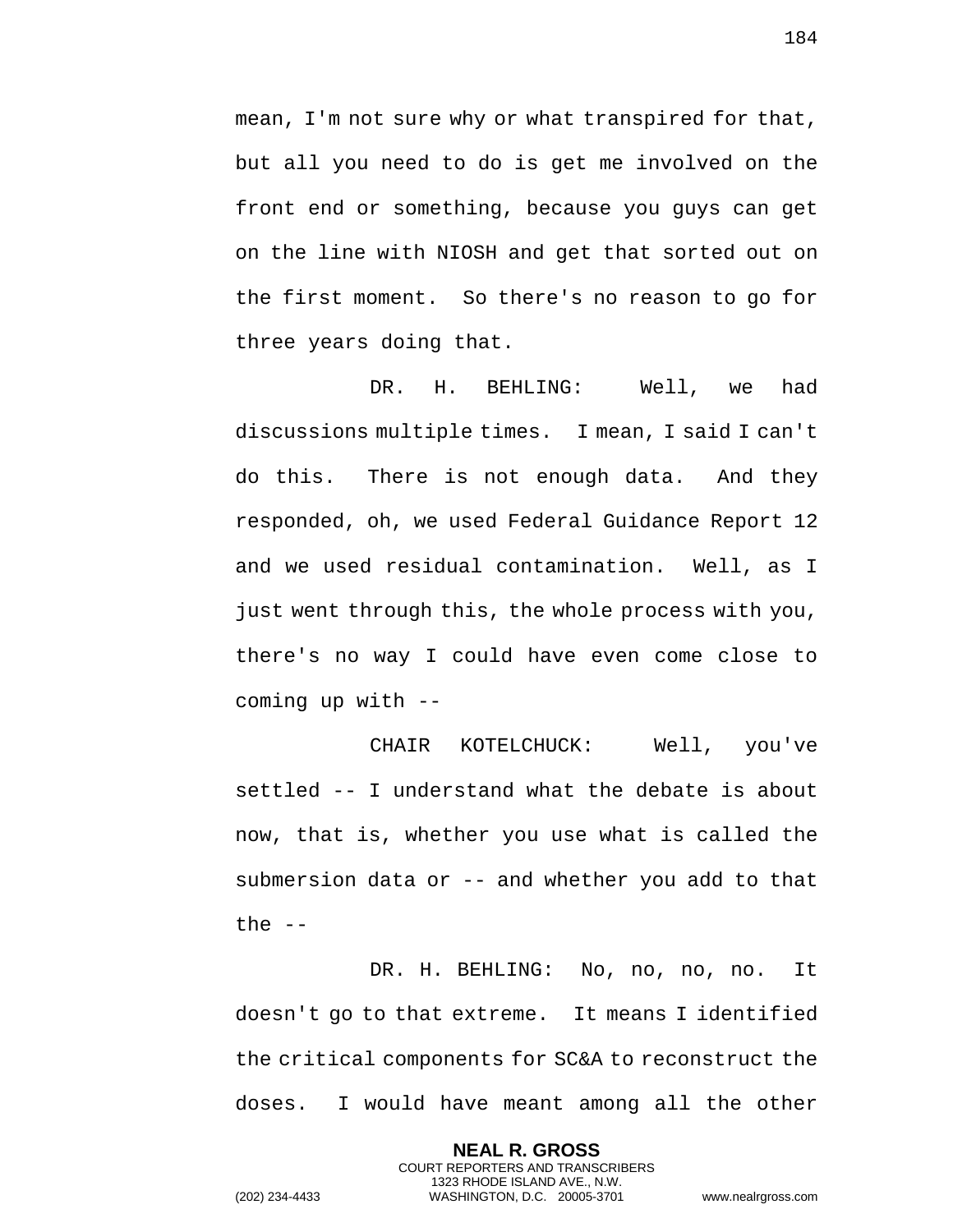things the starting contamination level that was assumed and of course the activity fractions I would have assumed and the --

CHAIR KOTELCHUCK: Okay.

DR. H. BEHLING: Maybe a couple other parameters.

MR. KATZ: Alright.

CHAIR KOTELCHUCK: Okay. Yes, I'm -- MR. KATZ: Hans --

(Simultaneous speaking.)

CHAIR KOTELCHUCK: You have to put something in writing to -- if there's a disagreement between the two consultants, the Subcommittee has to have something in writing that the Subcommittee can, quote, "decide upon or decide among."

MR. KATZ: Yes, Dave?

CHAIR KOTELCHUCK: Yes?

MR. KATZ: Hans is now speaking to just having all the documentation he needs to be able to do a template review. And all I'm saying is, whatever transpired in this case, in future cases we just need a meeting up front to get all the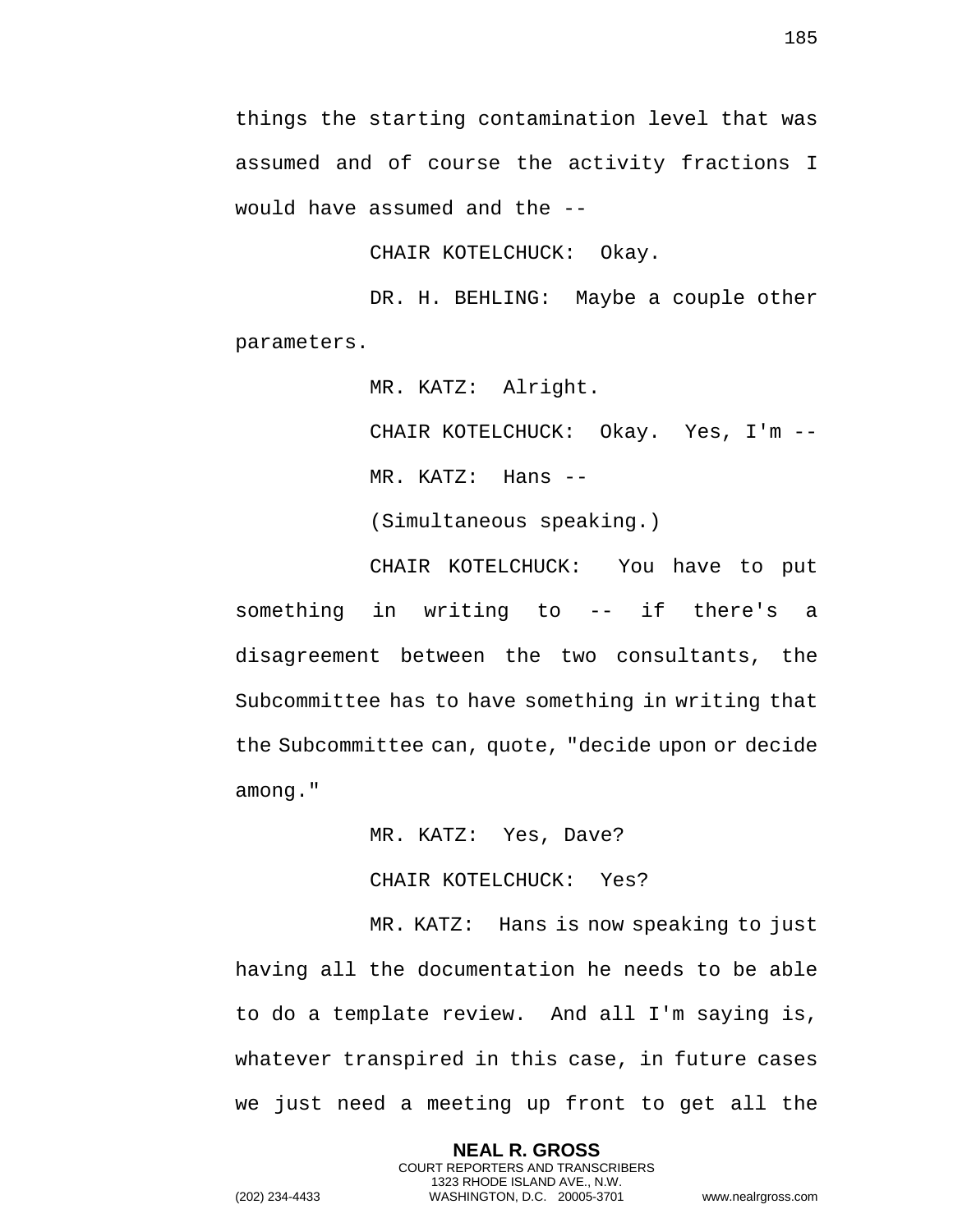documentation on the first instance, instead of -- CHAIR KOTELCHUCK: Yes.

MR. KATZ: -- whatever the prolonged experience was and why ever it was. But I don't think we need to retread that -- this --

CHAIR KOTELCHUCK: True, but --

MR. KATZ: -- going forward. That's all.

CHAIR KOTELCHUCK: Right. But right now we have this case. We have to have something in writing.

DR. H. BEHLING: Okay. And --

(Simultaneous speaking.)

CHAIR KOTELCHUCK: And we've got to call this. Hans, it's been a half an hour --

DR. H. BEHLING: Okay.

CHAIR KOTELCHUCK: -- that you've gone through this, as I recall. It's been 25 minutes. We have several things. We have other people who are also leaving, so that we have another person. I don't --

> **NEAL R. GROSS** COURT REPORTERS AND TRANSCRIBERS 1323 RHODE ISLAND AVE., N.W.

MEMBER BEACH: Dave, can I just ask

 $a$  --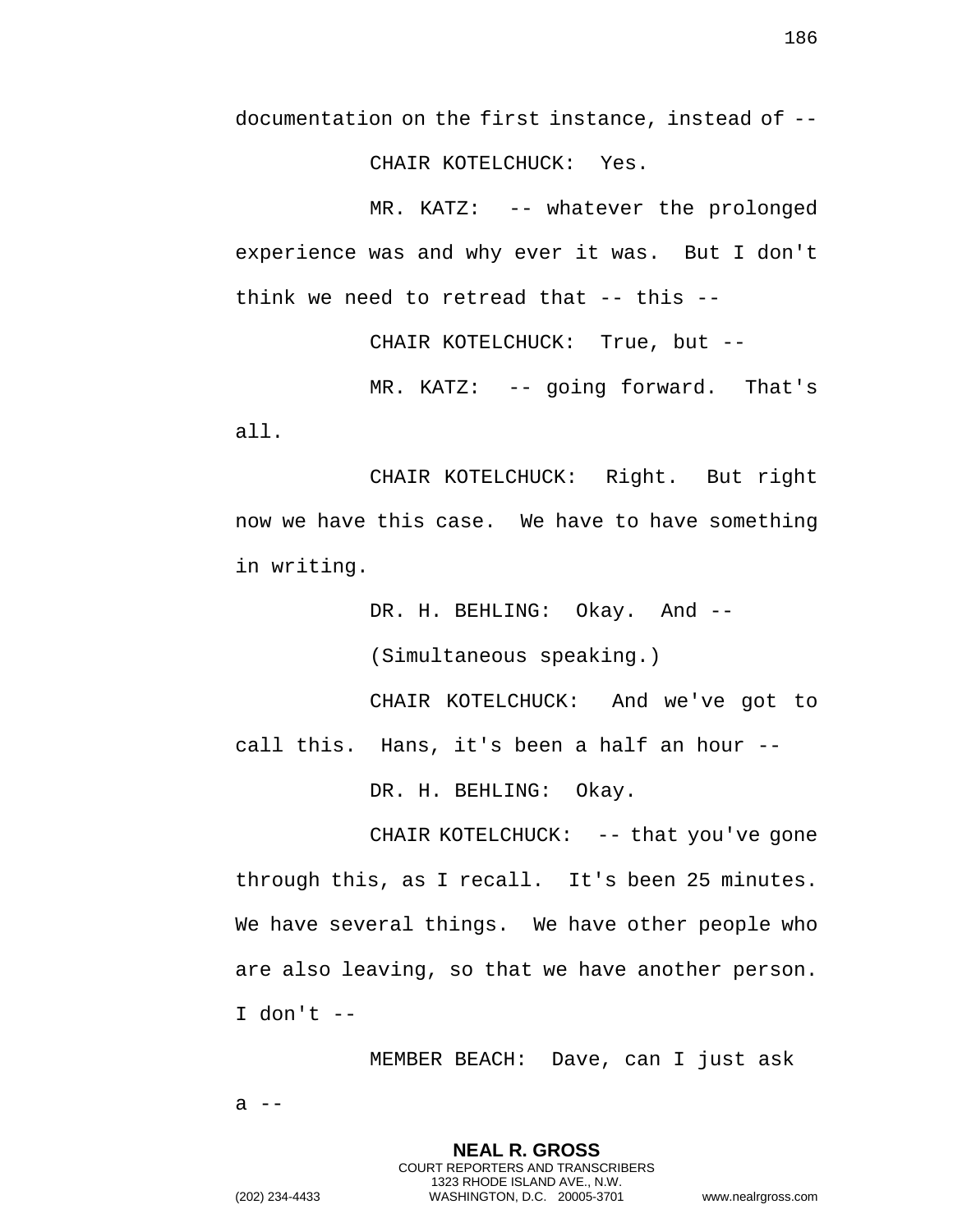CHAIR KOTELCHUCK: Yes.

MEMBER BEACH: -- quick question?

CHAIR KOTELCHUCK: Sure.

MEMBER BEACH: I just want to understand. Hans, were you aware there was a template, or just that two weeks ago you became aware of the template, or did you just not have data for the template, but you knew there was one?

DR. H. BEHLING: No, I knew the template -- as I said --

MEMBER BEACH: Okay.

DR. H. BEHLING: -- templates are usually embedded in the dose reconstruction.

MEMBER BEACH: Okay. I just wanted - because I have that issue with the templates, and I wanted to know if you were aware there was one.

DR. H. BEHLING: Yes.

MEMBER BEACH: Okay.

DR. H. BEHLING: And I will quickly say I'm sorry I didn't get anything in writing, but I was only -- this was a very complex issue going through this, trying to decipher everything that I just provided in a very quick, hasty way.

> **NEAL R. GROSS** COURT REPORTERS AND TRANSCRIBERS 1323 RHODE ISLAND AVE., N.W.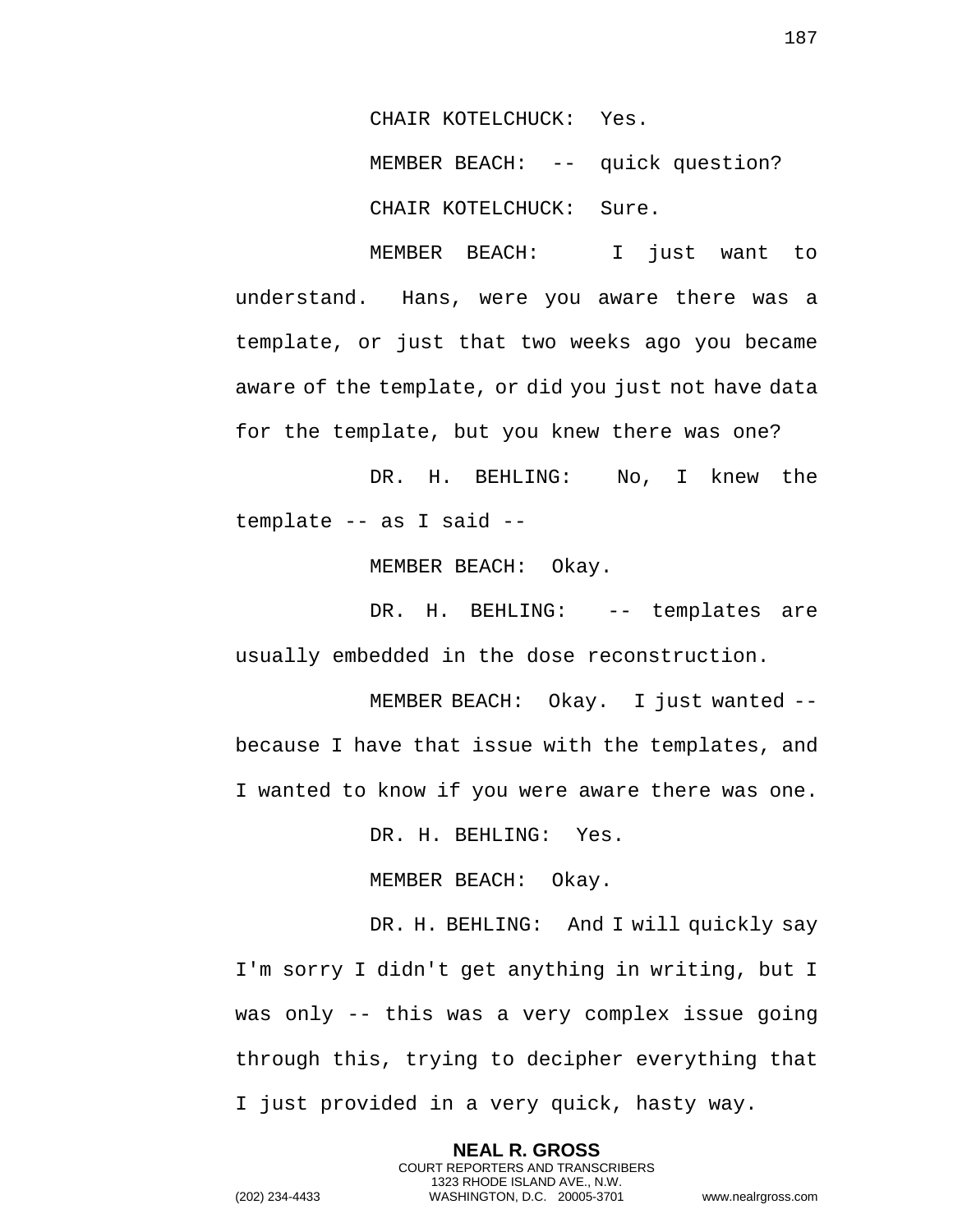MEMBER BEACH: Yes.

DR. H. BEHLING: I did not have time to give you something in writing.

CHAIR KOTELCHUCK: Oh, that's okay, but we do need something in writing. And we can't -- like it's hard for us to deal with more than that.

There was another issue that we had to talk about because somebody from NIOSH is leaving. I don't know if 15 minutes will allow this.

But which is that? Which cases?

MR. SIEBERT: The first one is in this set as well, 369 point -- observation 1.

CHAIR KOTELCHUCK: Okay. Yes, W.R. Grace.

MS. GOGLIOTTI: Okay. Kathy, if you could give back control there.

MS. K. BEHLING: Okay.

MS. GOGLIOTTI: And that looks like I've got control now.

MS. K. BEHLING: Okay.

MS. GOGLIOTTI: Alright. 369,

Observation 1?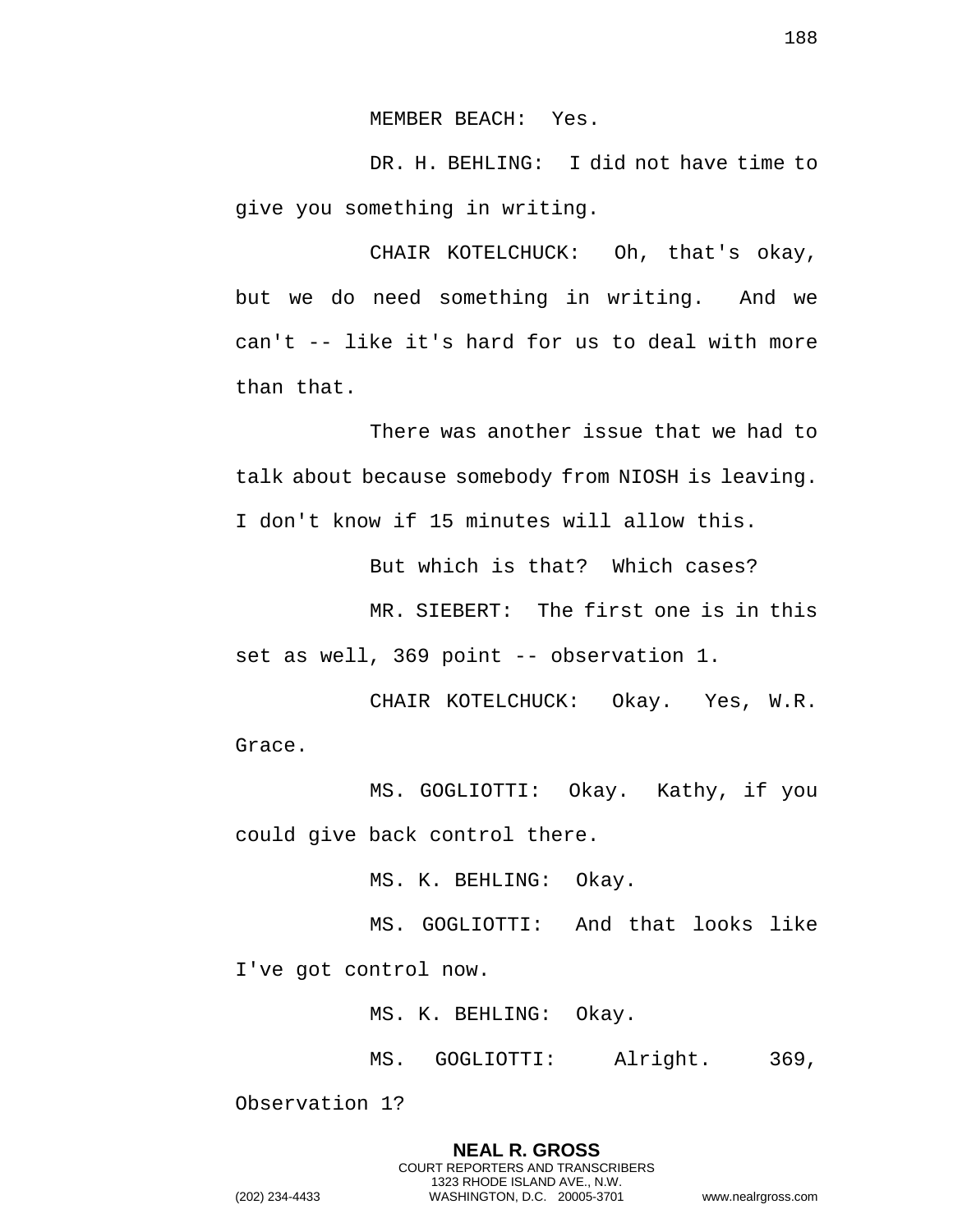CHAIR KOTELCHUCK: Yes.

MS. GOGLIOTTI: With this one, I actually think that with the information NIOSH provided we're prepared to close this out.

CHAIR KOTELCHUCK: Yes, I see. Briefly, somebody speak to it.

MS. GOGLIOTTI: I think that we had some confusion as to what the filtration was representing. And once NIOSH clarified that, the issue was resolved in our minds.

CHAIR KOTELCHUCK: Right, I see. Right. This is an observation, and it's been clarified. I could accept that with that brief discussion.

So Subcommittee Members?

MEMBER MUNN: I have no problem with your recommendation.

CHAIR KOTELCHUCK: Yes. Given that time is short, but also given that there's a clarification made, we're all okay, can I close this, please?

MEMBER BEACH: Yes.

CHAIR KOTELCHUCK: Okay. Let's go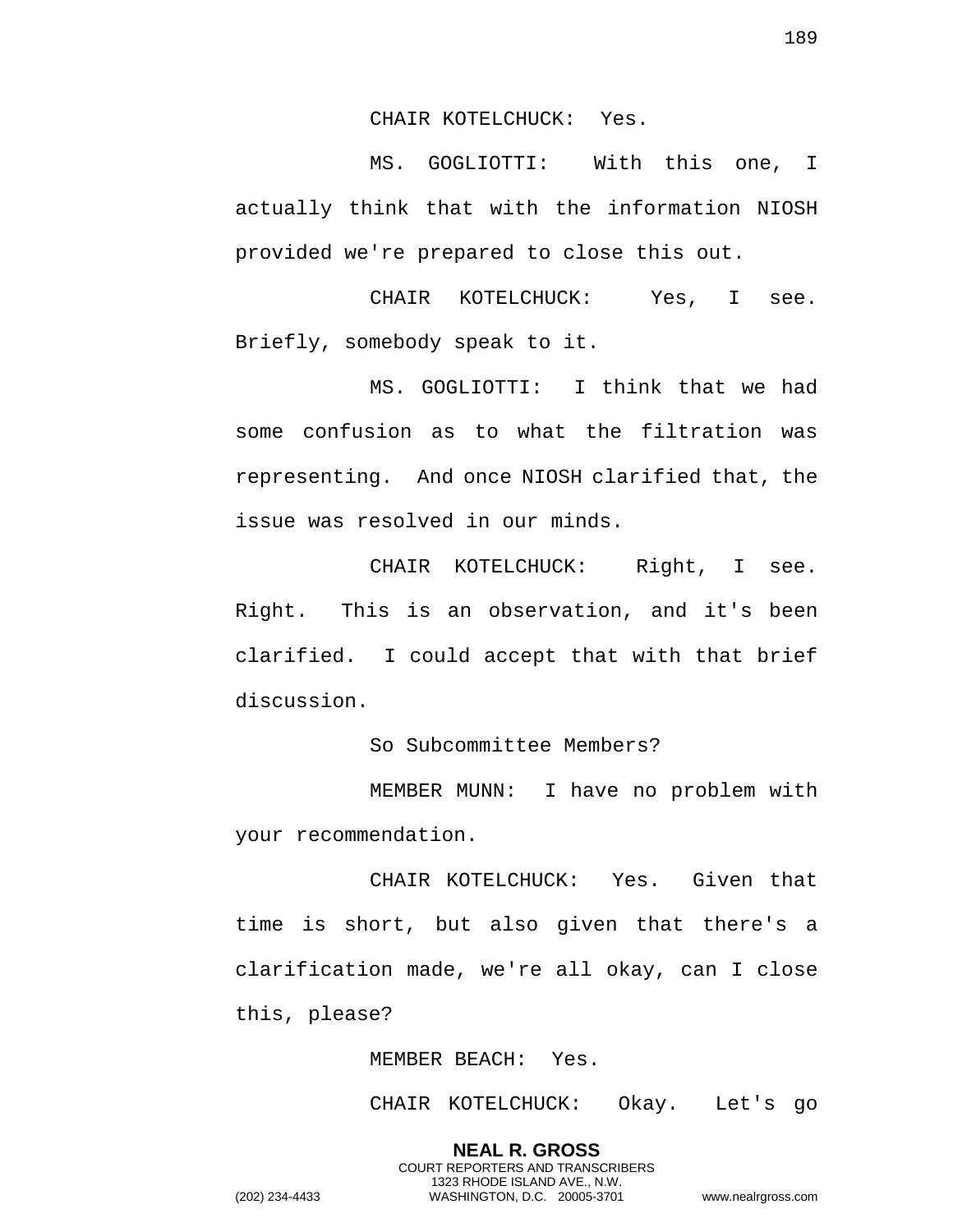onto the first finding.

MS. GOGLIOTTI: Was there another X-ray one that you wanted to talk about?

MR. SIEBERT: Yes, there's one more X-ray one, which is actually the 19th to 21st set for Oak Ridge GDPs.

MS. GOGLIOTTI: I think I know exactly which one you're talking about.

CHAIR KOTELCHUCK: 359.1, we're not - oh, it's closed. I'm so sorry. Great.

MS. GOGLIOTTI: But we're jumping now to Oak Ridge.

CHAIR KOTELCHUCK: Oak Ridge? Okay. Oak Ridge. 19 to 21, Oak Ridge. Okay. I did not -- and please tell us which one. I did not review that. I did not know that we were going to over it, but that's fine. Let's --

MS. GOGLIOTTI: What's the number on that?

> MR. SIEBERT: 458.1. MS. GOGLIOTTI: 458.1. CHAIR KOTELCHUCK: Okay. MS. GOGLIOTTI: Alright. There's

**NEAL R. GROSS** COURT REPORTERS AND TRANSCRIBERS 1323 RHODE ISLAND AVE., N.W. (202) 234-4433 WASHINGTON, D.C. 20005-3701 www.nealrgross.com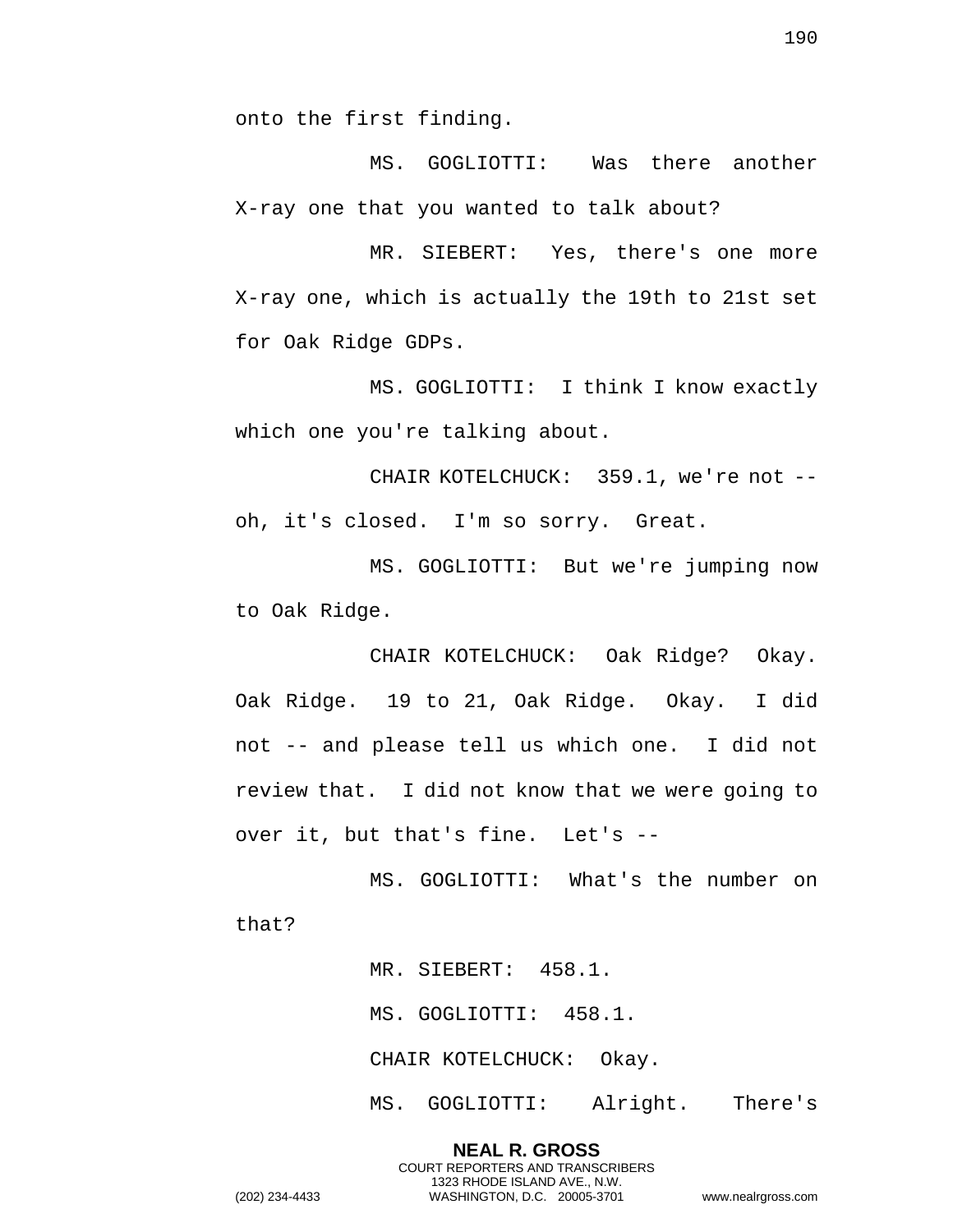been a lot of back and forth on this one. Our finding initially was that NIOSH used the female lung instead of the male lung. NIOSH provided us with some additional information, directed us to a different document that we weren't previously using. But it also brought to our attention that there was a properly collimated beam, even in the early years at these sites, which is the Oak Ridge sites, all three of them.

## CHAIR KOTELCHUCK: Yes.

MS. GOGLIOTTI: And for a properly collimated beam, it's our opinion that this particular organ, I don't want to give away anything, is located in -- outside of the primary beam of a chest X-ray. And so our argument -- maybe I should let NIOSH go from here, actually.

MR. SIEBERT: This is Scott. I'm going to turn this over to Elyse Thomas.

CHAIR KOTELCHUCK: Okay.

MR. SIEBERT: Elyse, you may have to do \*6 to be heard.

> **NEAL R. GROSS** COURT REPORTERS AND TRANSCRIBERS 1323 RHODE ISLAND AVE., N.W.

MS. THOMAS: How's that? Can you hear me now?

191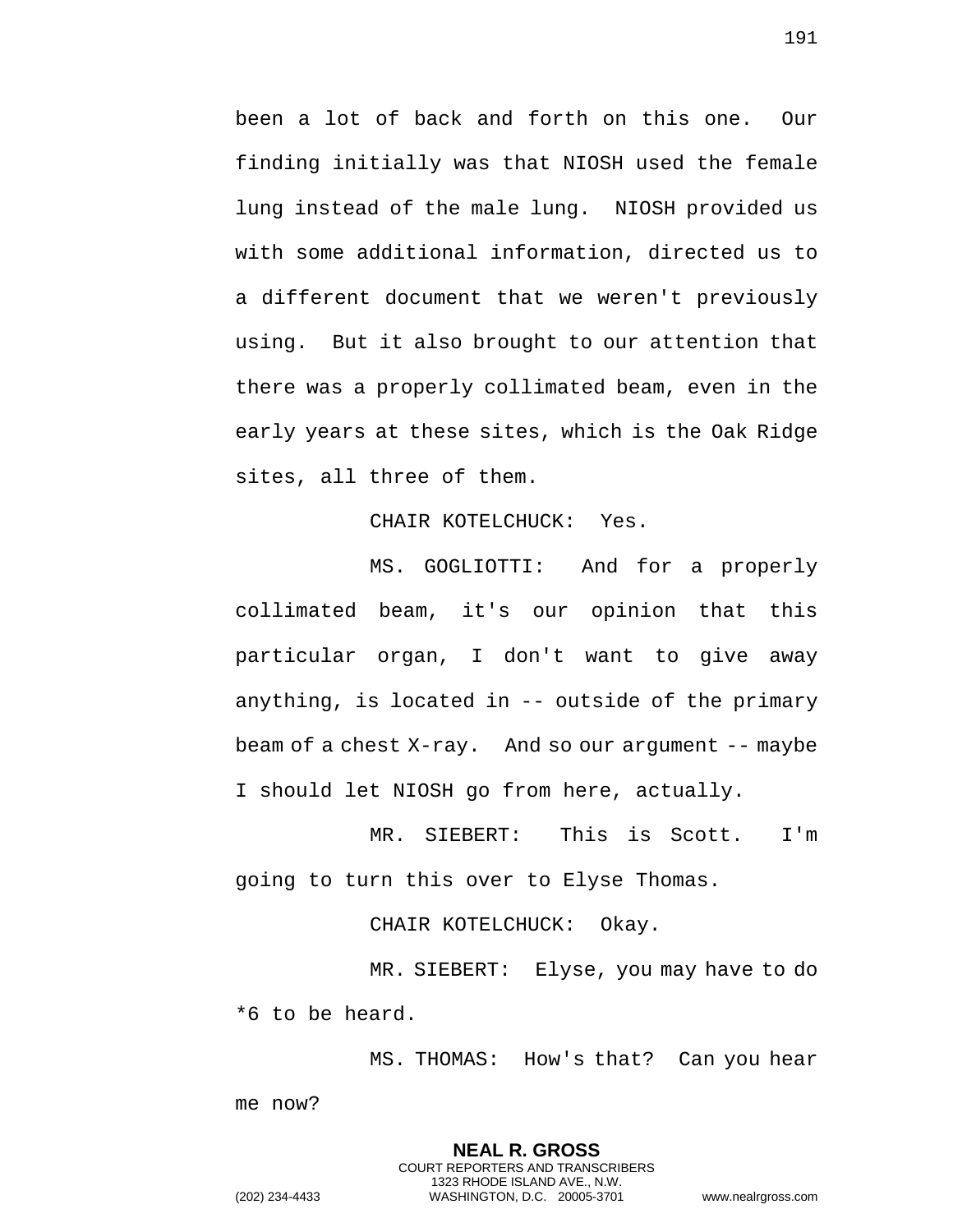MR. SIEBERT: Yes.

CHAIR KOTELCHUCK: Yes.

MS. THOMAS: Okay. And can I not mention the organ we're considering here or not?

MS. GOGLIOTTI: Let's just say it's part of  $-$  it's  $-$ 

(Simultaneous speaking.)

MS. THOMAS: Well, anyway.

MR. KATZ: Elyse, we don't have any details on this other than organ and the whole big site, which is huge, so I think you're fine mentioning it.

MS. THOMAS: Okay. The organ we're discussing is the small intestine. And there is not a specific dose conversion factor for that organ. And so the dose to that organ has to be determined using some other dose conversion factor. And the critical thing for the dose is whether the organ is in the beam or out of the beam. So that organ is really located all over from the upper abdomen and the lower abdomen. And even for a properly collimated chest X-ray, it's possible that portions of that organ that are up under the

> **NEAL R. GROSS** COURT REPORTERS AND TRANSCRIBERS 1323 RHODE ISLAND AVE., N.W.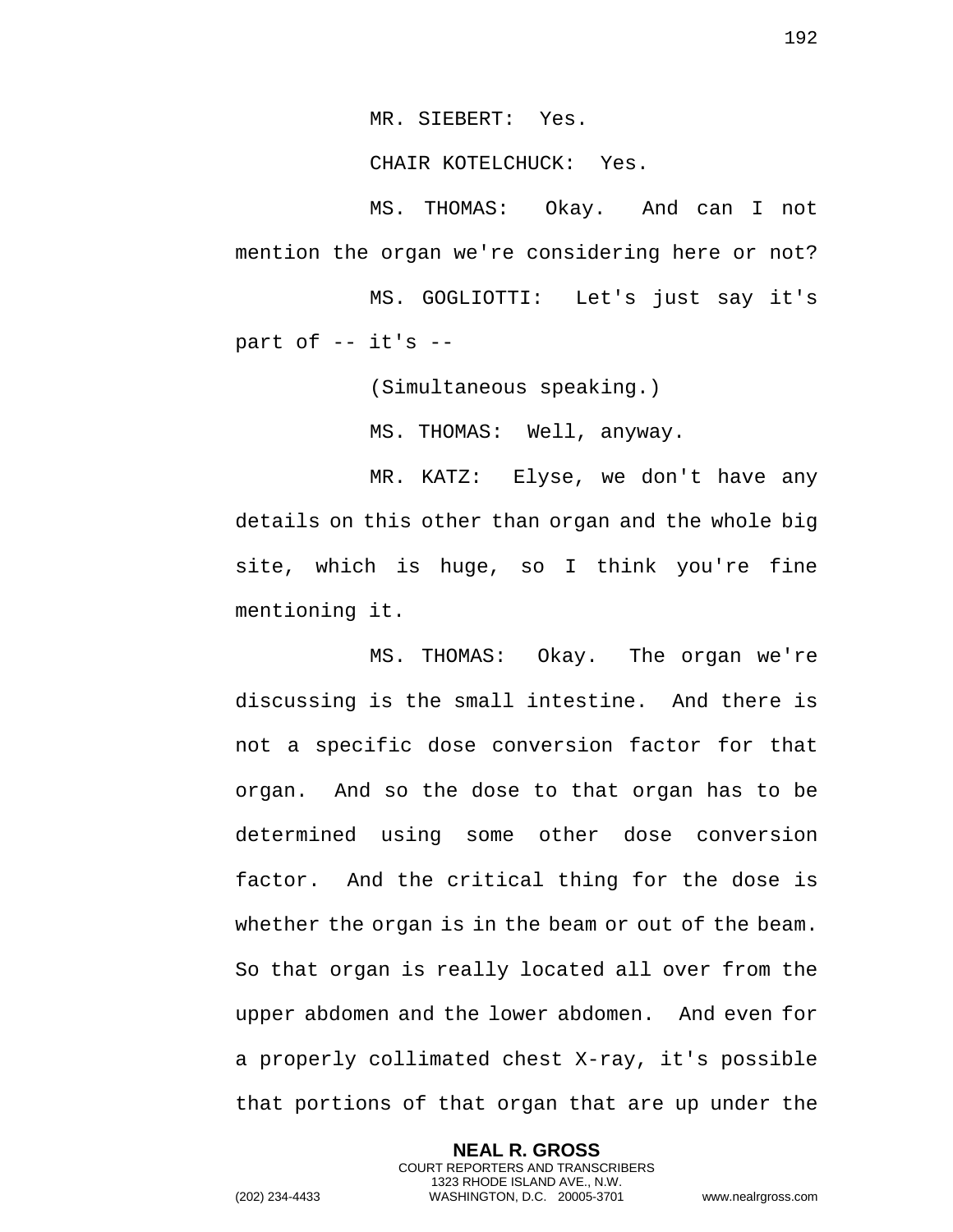diaphragm and near the liver and gall bladder and spleen could be in a properly collimated beam.

And so the dose reconstructor used a substitute dose conversion factor of the lung as a more claimant-favorable assumption. If the dose reconstructor would have used a substitute dose conversion factor in the lower abdomen, that would be representing a situation where it's out of the beam and would result in a lower dose.

So in the case where there's not an organ-specific dose conversion factor to use, the dose reconstructor used a more claimant-favorable option. Does that make sense?

(No response.)

MS. THOMAS: We don't disagree that that's claimant-favorable, but we don't interpret OTIB-6 to mean that. OTIB-6 specifically says use the dose correction factor for the ovary as a substitute organ in the lower abdomen such as - and although the lower intestine isn't mentioned, the colon is mentioned.

CHAIR KOTELCHUCK: Right.

**NEAL R. GROSS** COURT REPORTERS AND TRANSCRIBERS 1323 RHODE ISLAND AVE., N.W.

MS. GOGLIOTTI: And most people would

193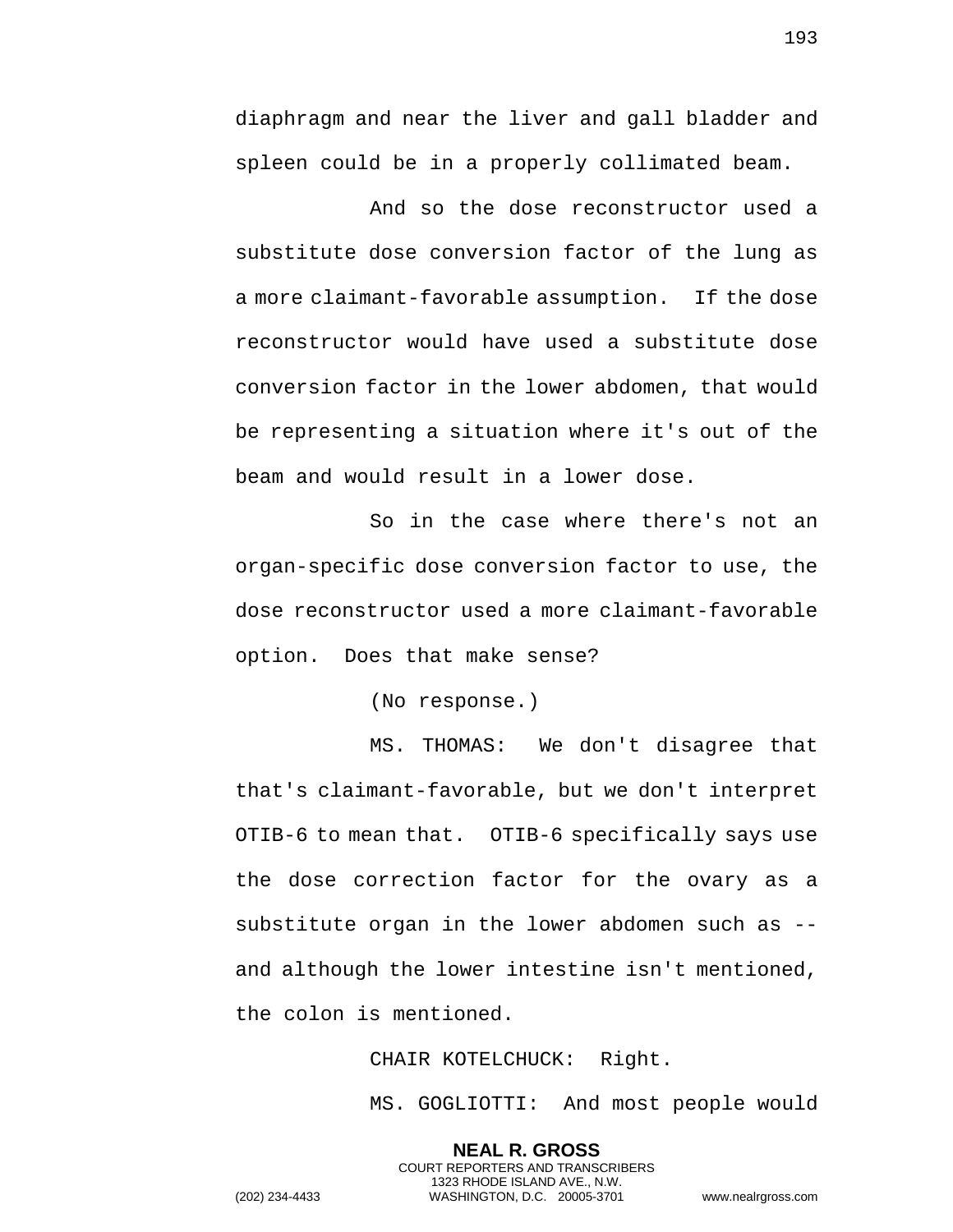say the colon would be above the lower intestine. I don't think that that's even in debate. And if you're going to include the colon in the lower abdomen, then you should be including the lower - or the small intestine also in that same category. That would be my logic.

MS. THOMAS: I mean, I don't think we're ever going to know for this particular person exactly where that organ is and whether it was in the beam or not. So --

MS. GOGLIOTTI: I agree, and perhaps OTIB-6 needs to specifically say for these instances use that, but the lower intestine is not mentioned in OTIB-6.

## CHAIR KOTELCHUCK: Well --

MS. GOGLIOTTI: So is it claimant-favorable? Yes. But from OTIB-6, I think that's a reasonable interpretation that it's on you, the lower abdomen would include the small intestine.

CHAIR KOTELCHUCK: Sounds like it. The question is, is OTIB-6 being interpreted correctly? And choosing the lung appears to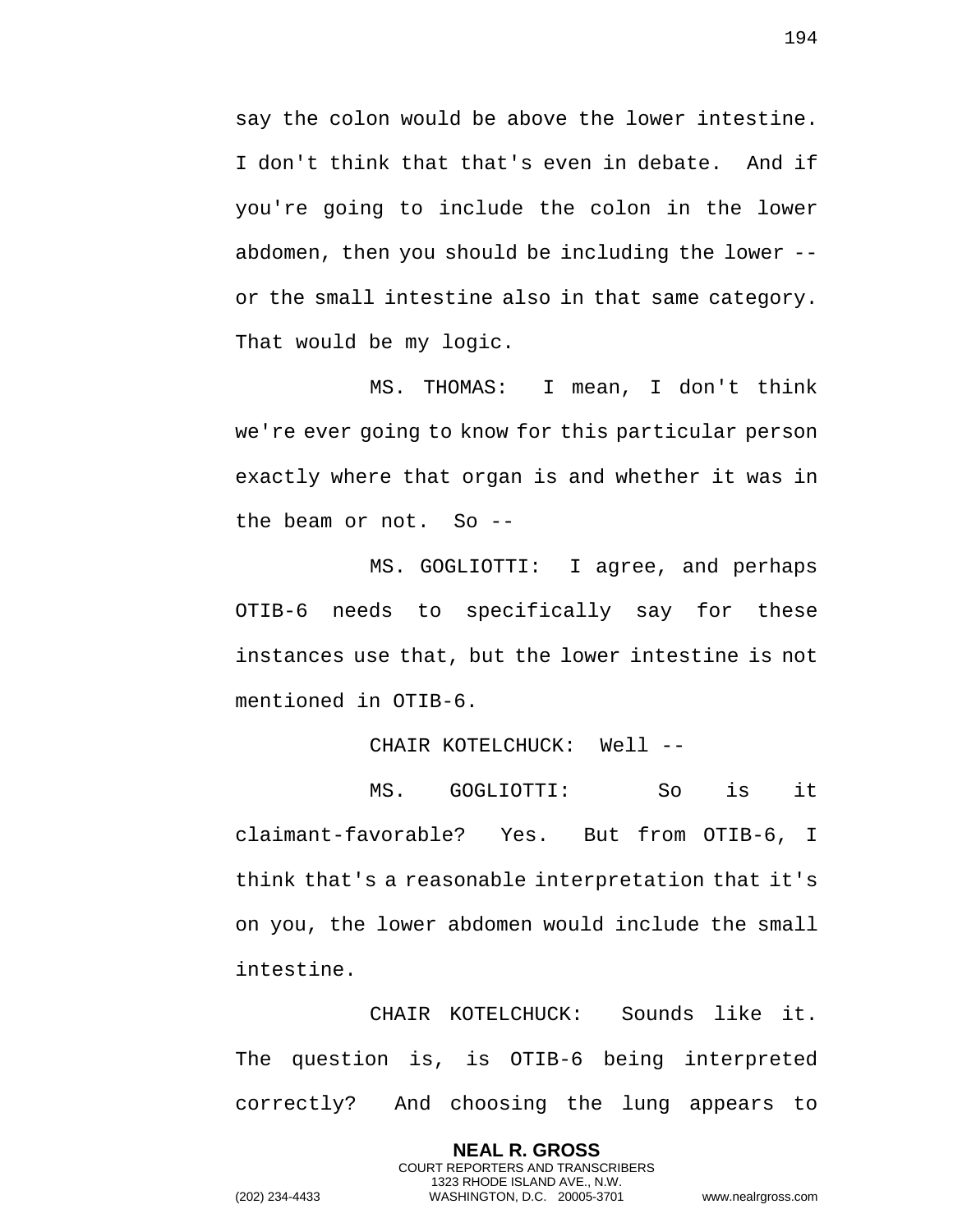contradict OTIB-6.

MS. THOMAS: I don't think so. I mean, the small intestine is not mentioned in OTIB-6.

MS. GOGLIOTTI: Correct. However --

CHAIR KOTELCHUCK: Colon is.

MS. GOGLIOTTI: -- the colon is.

MS. THOMAS: Yes, but the small intestine -- the colon. The small intestine is a much larger organ in terms of --

MS. GOGLIOTTI: Yes.

PARTICIPANT: And how are they differentiated? It's essentially the entire abdomen.

MS. THOMAS: Yes, I had submitted a cross-sectional diagram to Scott when I --

MS. GOGLIOTTI: You did, and it's actually listed --

(Simultaneous speaking.)

MS. THOMAS: Yes.

MS. GOGLIOTTI: Oh no, I closed it.

CHAIR KOTELCHUCK: Can we see it?

MS. THOMAS: Anyway, the

cross-sectional diagram --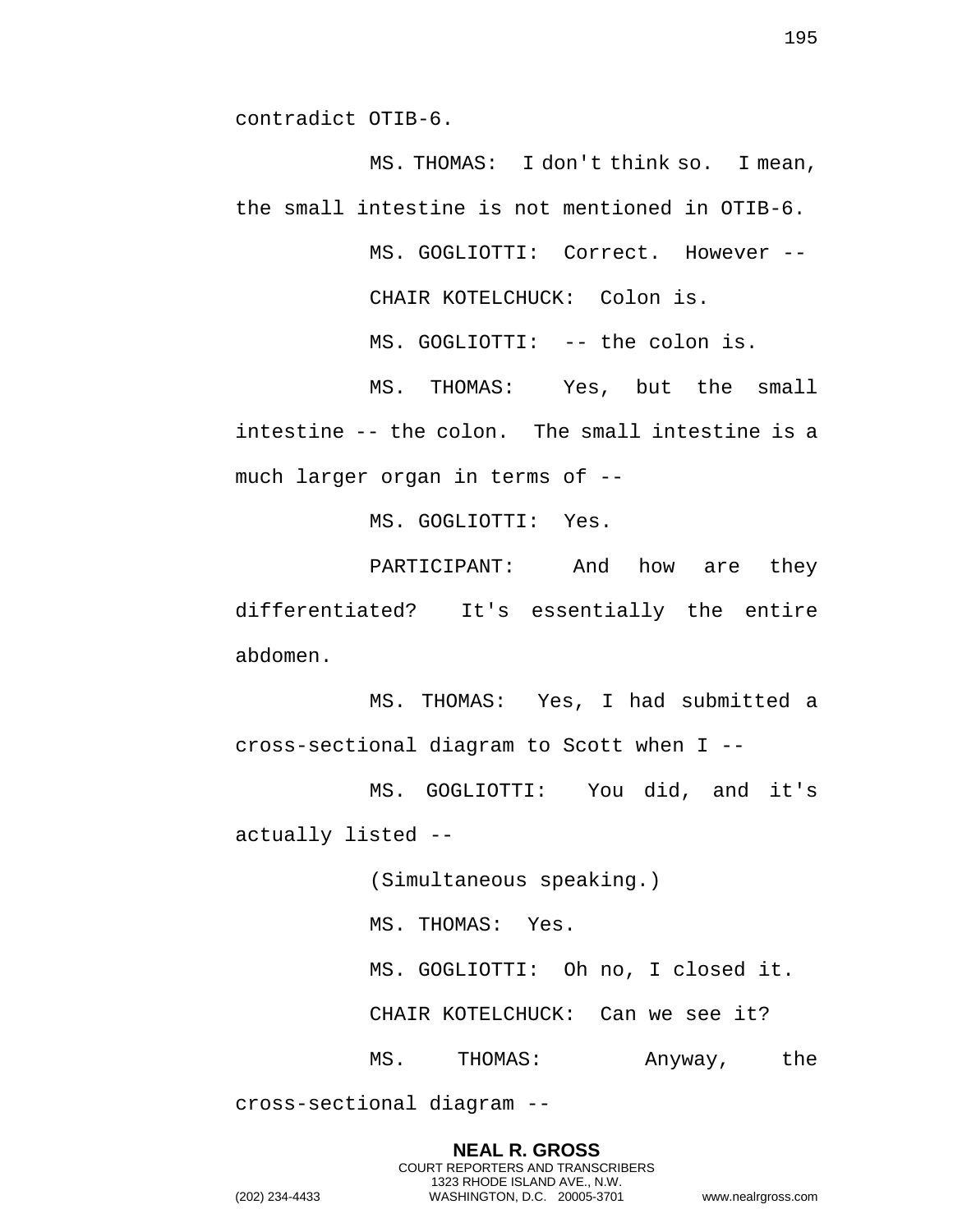MS. GOGLIOTTI: Yes.

MS. THOMAS: The bottom of the chest and  $--$ 

MS. GOGLIOTTI: I do agree with that, but this is the transpyloric plane, and I don't see how -- I understand that it's showing that the lower intestine or the small intestine can be in the claim, but is that -- is there something with X-ray that I'm not getting where that claim is always included in the chest X-ray?

MS. THOMAS: Well, I mean, you can't say that it couldn't be. It's very possible it could be.

CHAIR KOTELCHUCK: I wish there was a section, not a horizontal, but a vertical. I mean, I'm concerned that my understanding of the biology of the location of the duodenum is -- where does it lie?

MS. GOGLIOTTI: The duodenum would be about right here.

MEMBER BEACH: Yes, it looks like it's right in the middle.

CHAIR KOTELCHUCK: Yes.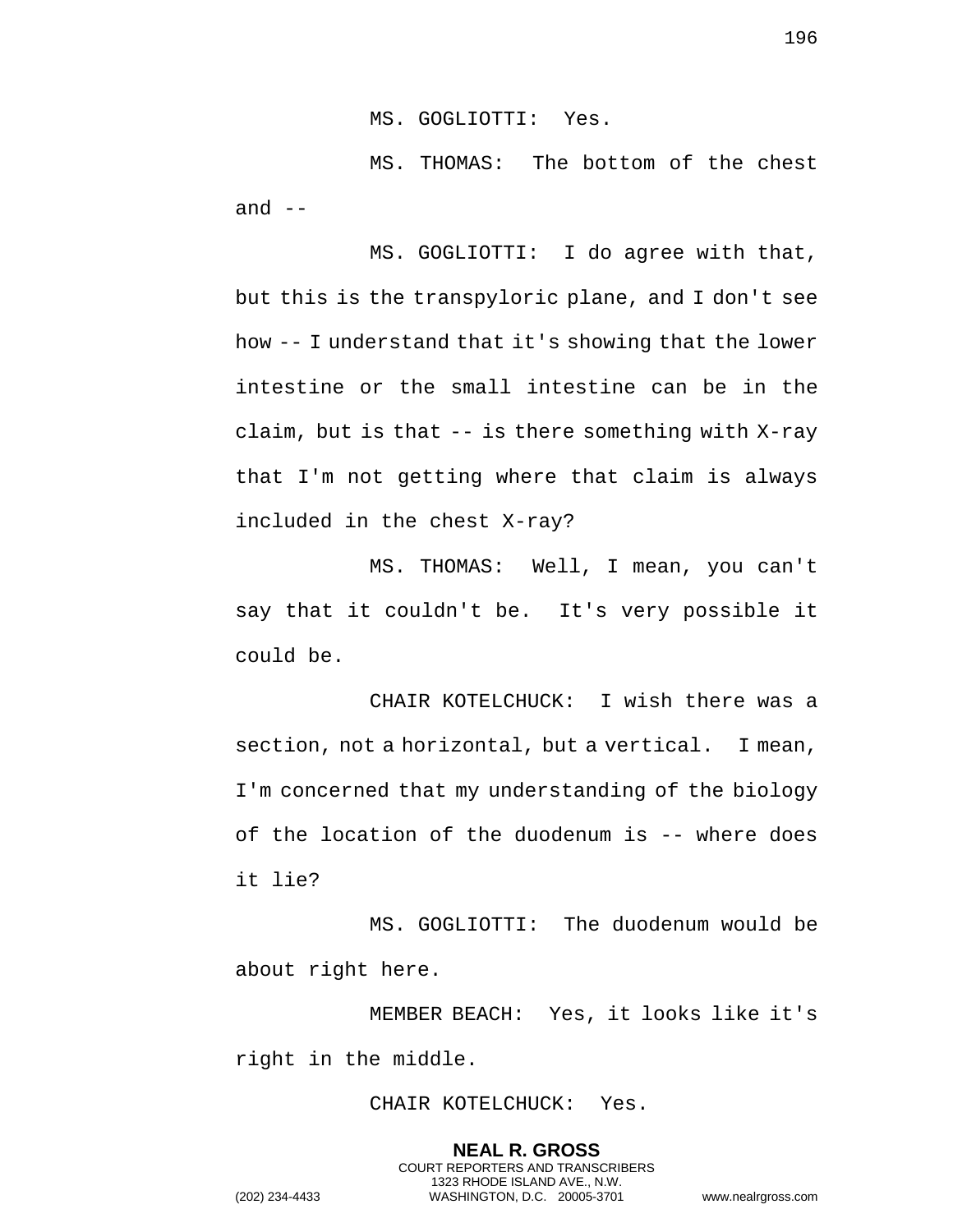MS. GOGLIOTTI: And so -- and my interpretation with duodenum would be the small intestine reference here.

CHAIR KOTELCHUCK: Yes.

MS. GOGLIOTTI: It seems like the stomach is connected --

(Simultaneous speaking.)

CHAIR KOTELCHUCK: Yes.

MEMBER BEACH: Yes.

CHAIR KOTELCHUCK: Yes.

MS. THOMAS: Yes, let me read a sentence from -- this is right from OTIB-6. And it says: "For properly collimated beams in general for chest, thoracic and cervical spine X-ray, a DCF for lung is used for other organs in a thoracic or - or upper abdominal cavity."

So I don't know how -- I don't think OTIB-6 is inconsistent with what the dose reconstructor did. Or I should say that the other way around. I don't think what the dose reconstructor did is inconsistent with OTIB-6.

MS. GOGLIOTTI: Yes, I would say that that's a gray area in OTIB-6.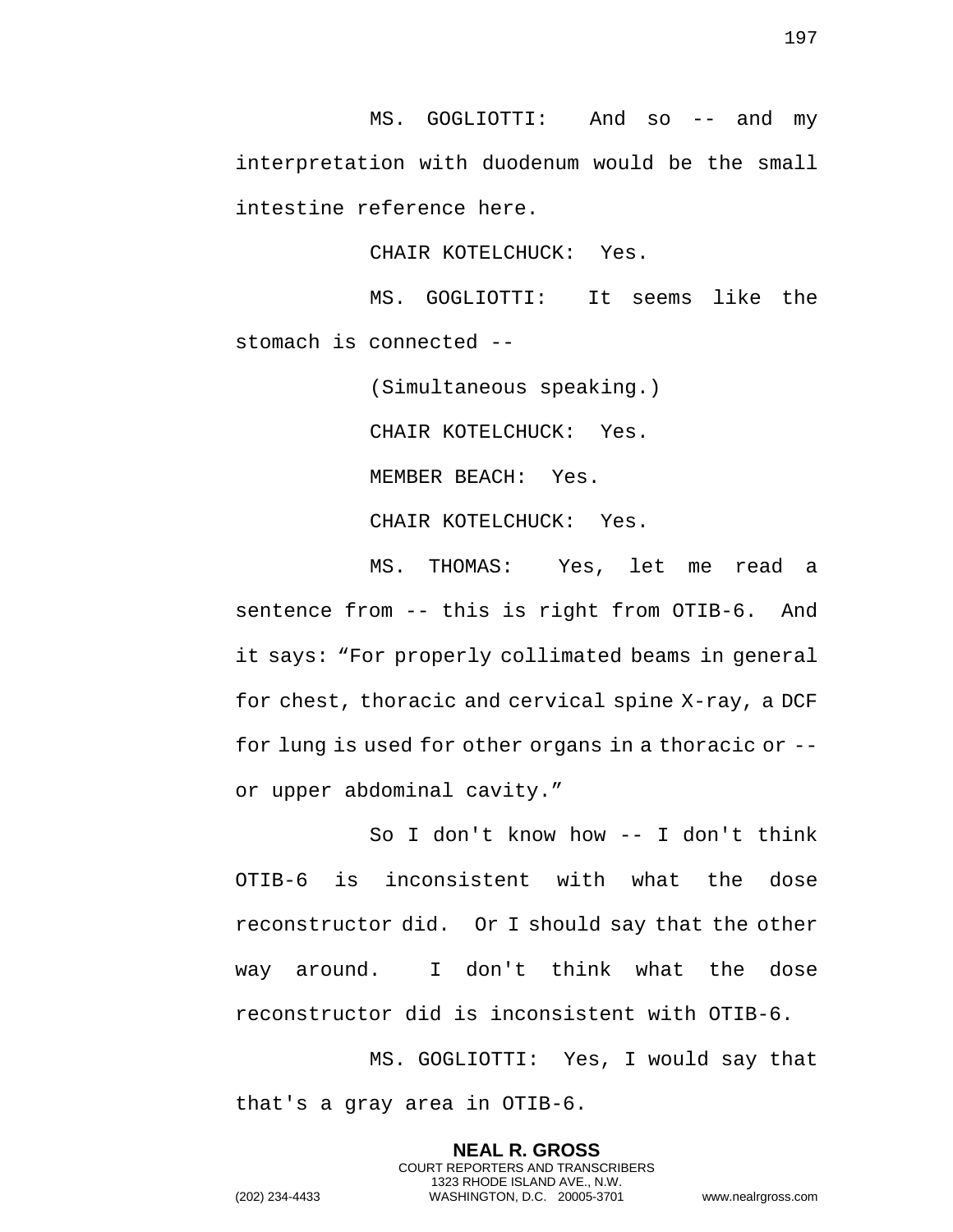MS. THOMAS: It is. It's a gray area because we never really know for any given individual where exactly their organs lie. Some people have kidneys that are in different locations. We never really know that for a given individual, so we have to --

MS. GOGLIOTTI: I agree, but at that point, you might as well just assume everything is part of the primary beam in the main torso.

MS. THOMAS: Well, I think that's a little bit of a stretch, but it is claimant-favorable.

MEMBER BEACH: It is claimant-favorable.

MEMBER MUNN: Well, it's hard to imagine. I mean, even people who are familiar with X-ray are hard-pressed to assure that the colon is always as clearly differentiated as you want it to be. And since the placement of the small intestine is arguable with any single organism, I think, the probability -- you wouldn't anticipate that the entire organ had been exposed, but that's not the argument here, as I understand it. They're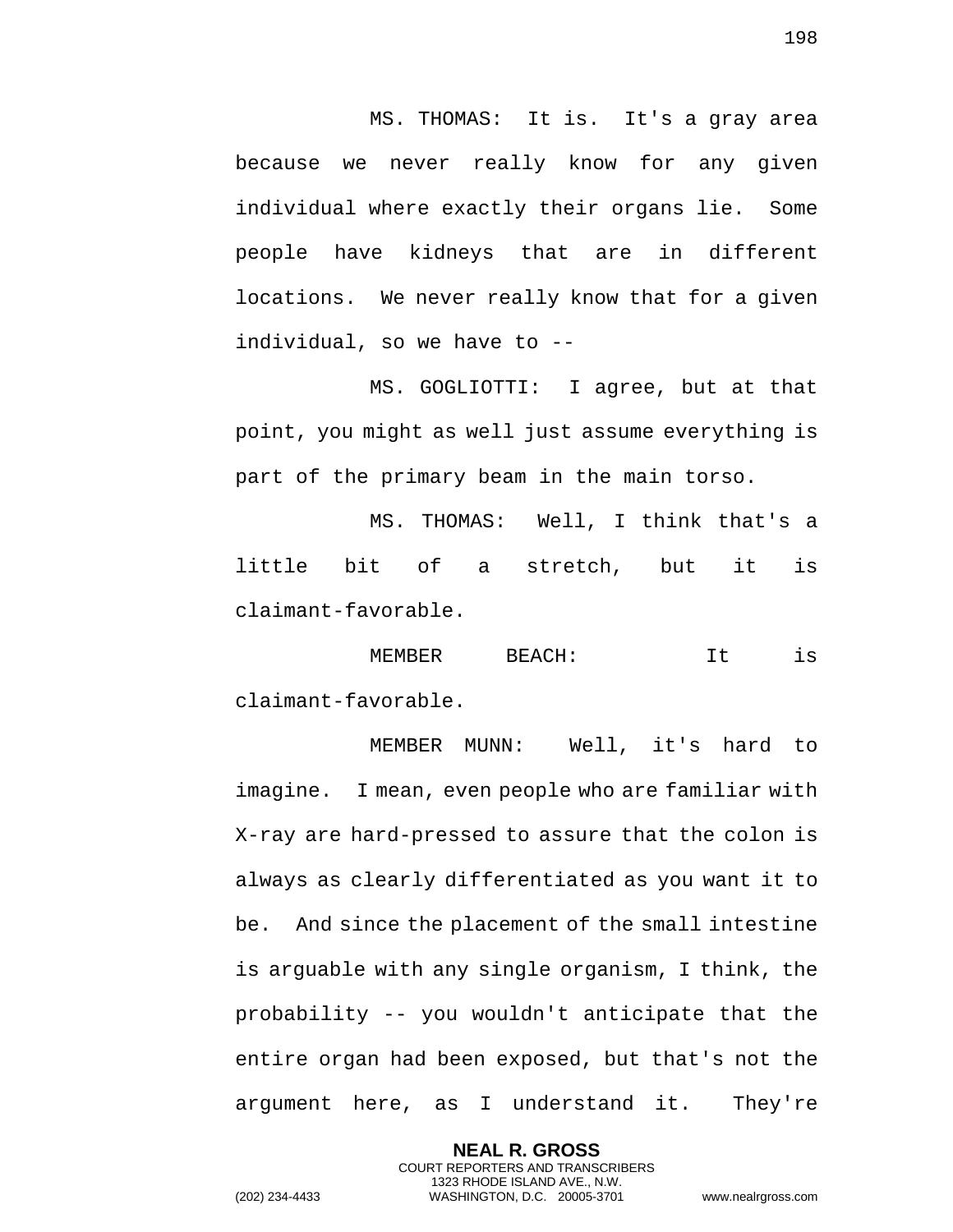recommending -- the idea is that a portion of it might have been, and it would be not unreasonable to assume that there's a possibility.

MS. GOGLIOTTI: Right.

MEMBER MUNN: So it's kind of a catch-22.

MS. GOGLIOTTI: So for my first argument here, the small intestine, every single time you assume that the small intestine is part of the primary beam when it's properly collimated or not properly collimated, is that a consistency that NIOSH always does? Because I'm not sure you could argue that. Or maybe that's something you always do, but I don't see evidence here that that's consistent.

MS. THOMAS: Well, I don't know that I can categorically say that, but I think I could say that dose reconstructors would, if they had a choice between using this substitute organ dose conversion factor or this one, they would choose the claimant-favorable one. That I think I could probably categorically say.

> **NEAL R. GROSS** COURT REPORTERS AND TRANSCRIBERS 1323 RHODE ISLAND AVE., N.W.

MR. CALHOUN: This is Grady. This is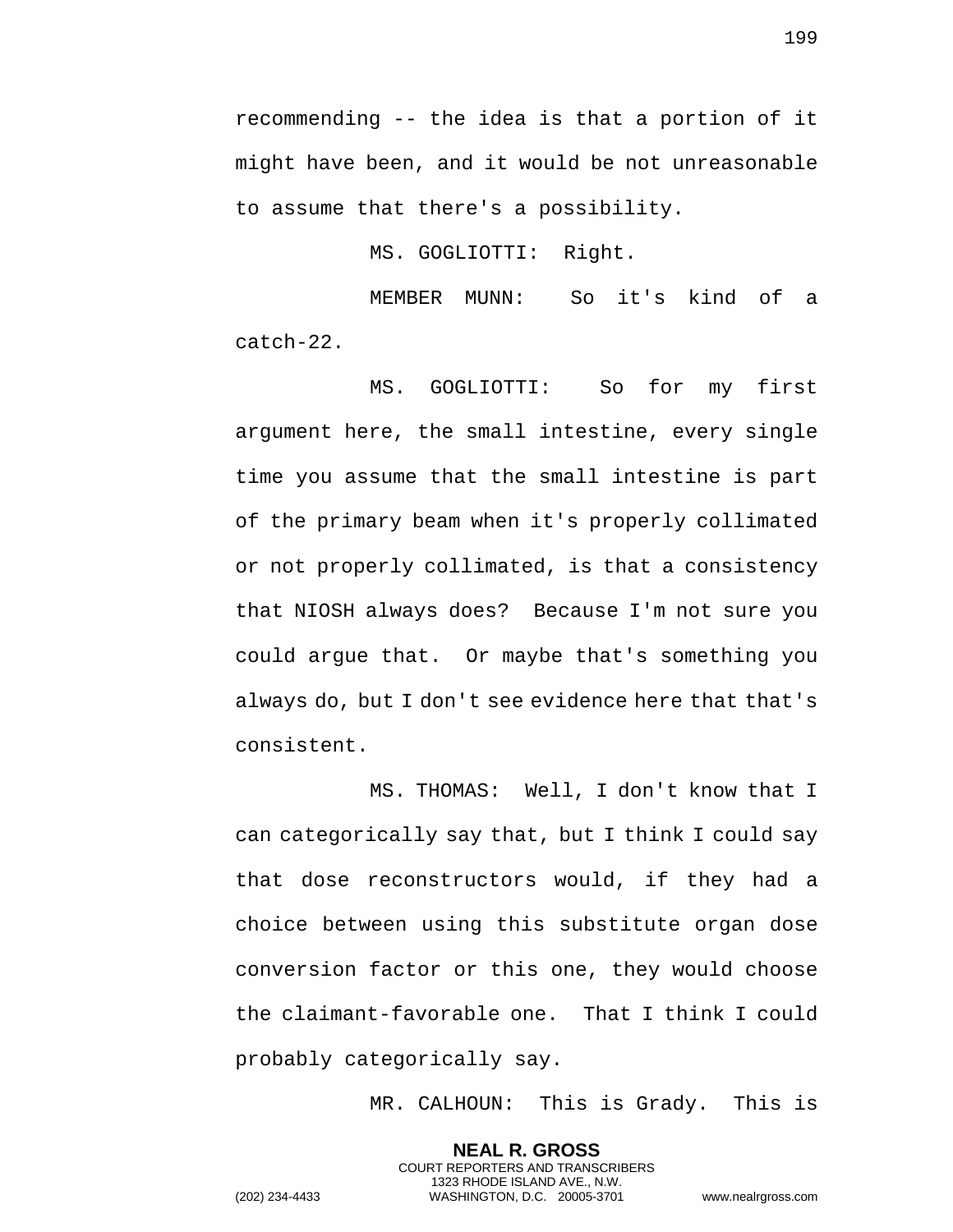another one I don't know where we're going with this.

MS. GOGLIOTTI: And I don't think we're going to come to a resolution.-

MR. CALHOUN: We're not. It seems like two people that seem to know what they're talking about, have a difference of opinion. And I don't really see any proof that we're wrong from SC&A's standpoint, so I just as soon we just leave it the way it is and move on because there's -- it's just going to be we agree to disagree. And I think that's all that [this] is.

MS. GOGLIOTTI: I agree, but I'm just going to -- I want to point out that the Board has been focused on areas where there's consistency which could potentially impact the case. This is a consistency issue. I mean, with that, the Board can do what they want with it, but I want to point that out.

CHAIR KOTELCHUCK: Yeah. But the Subcommittee has to do something with it. I mean, we've got to take a stand, if you will, one way or the other.

> **NEAL R. GROSS** COURT REPORTERS AND TRANSCRIBERS 1323 RHODE ISLAND AVE., N.W.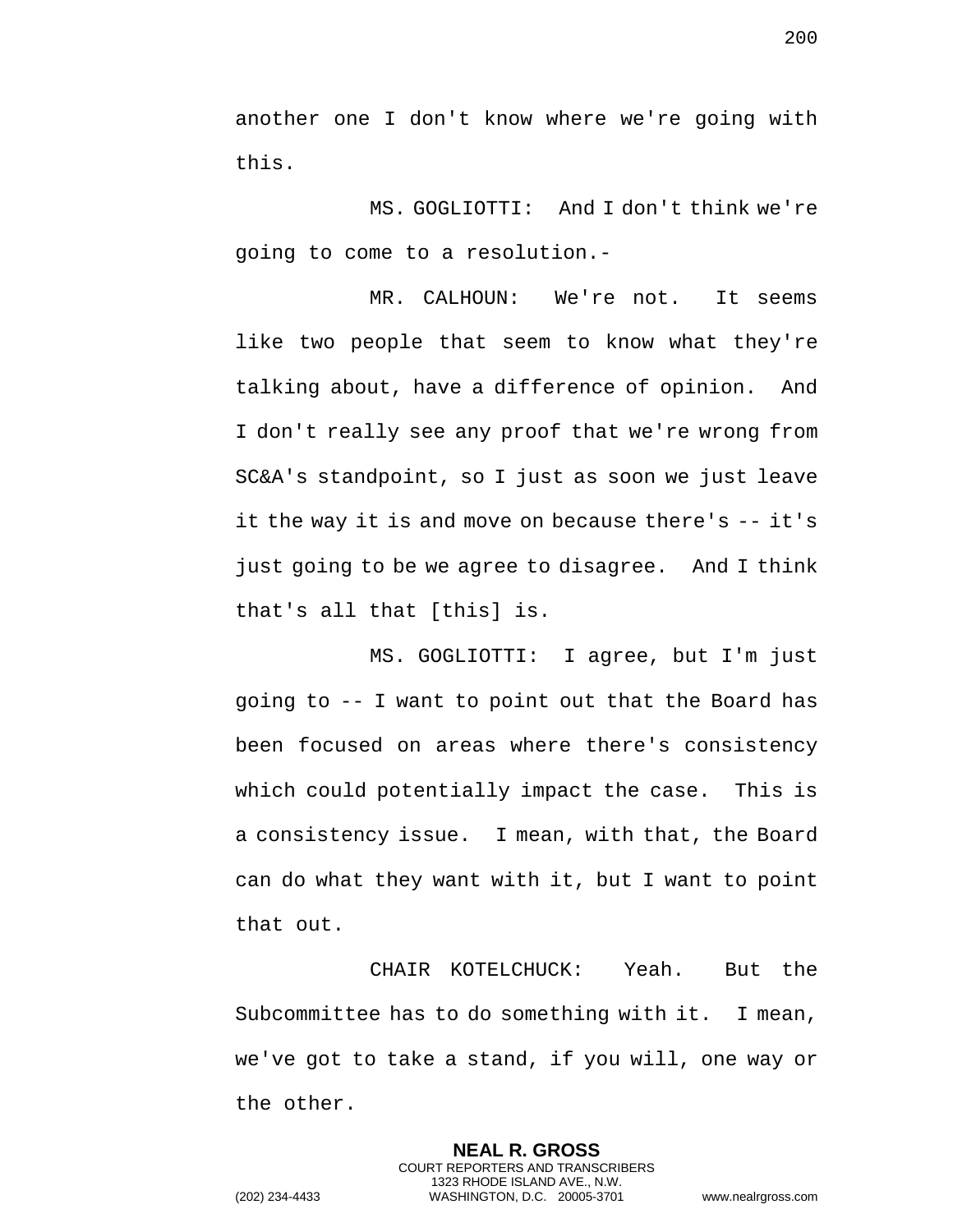By the way, we're at what, 369.3, or it's W.R. Grace.

> MS. GOGLIOTTI: This is 458.1. CHAIR KOTELCHUCK: Pardon? MS. GOGLIOTTI: This is 458.1. MEMBER MUNN: 458.1.

CHAIR KOTELCHUCK: 458.1? Okay. Because I'm looking at the -- I'm just looking at the -- I'm looking at the Skype. So, now let's see. Yes, there it is, 458.1. Okay. Sorry.

So I think we -- look, time is running short. It's 4:15. I think we should talk about it again. I don't think we're ready.

MR. KATZ: This is Ted. Can you hear me?

CHAIR KOTELCHUCK: Yes, I can.

MR. KATZ: Oh, can I just make a suggestion?

CHAIR KOTELCHUCK: Yes.

MR. KATZ: Because I think, I mean, both sides have agreed it's claimant-favorable and that it's a gray area in terms of it's an uncertainty. And in cases of uncertainly you're

> **NEAL R. GROSS** COURT REPORTERS AND TRANSCRIBERS 1323 RHODE ISLAND AVE., N.W.

201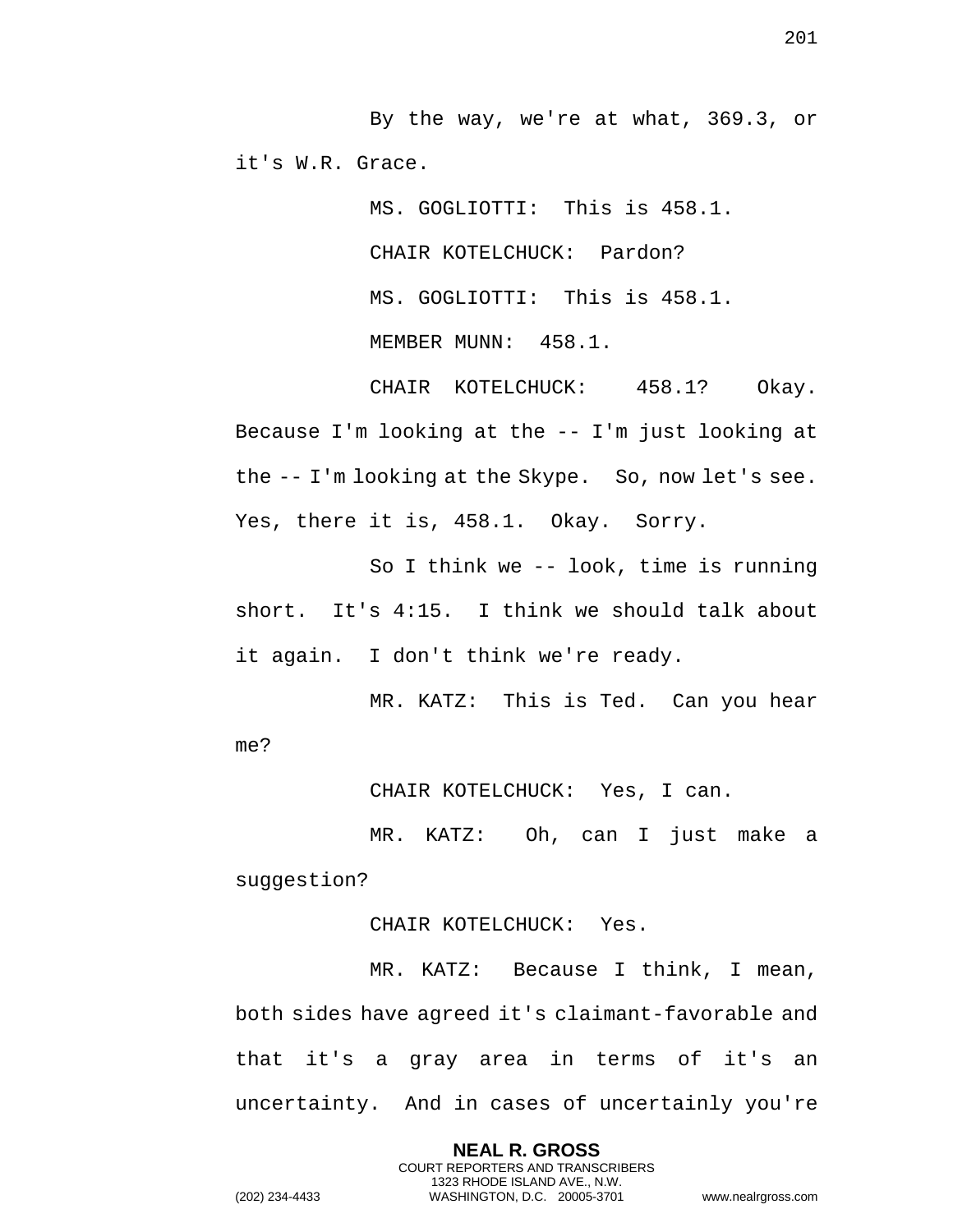supposed to do what's claimant-favorable. So I think you guys can actually close the case.

On the other issue that Rose raises, which is a reasonable issue, is, well, is it handled consistently, I think then you need to have an analysis to see whether or not it is handled consistently. Maybe this is always handled consistently. Rose doesn't know yet, but she didn't do a review of that. But we could do -- we could look at that separately. That's really an issue for the Procedures Subcommittee, or Dose Reconstruction can have it. You can talk it either way. But I think you can close the case if both sides agree that this is claimant-favorable and it's reasonable to do since there's uncertainty about the location of this organ.

> MS. GOGLIOTTI: I agree, Ted. MR. KATZ: Yes. CHAIR KOTELCHUCK: Subcommittee

Members?

MEMBER MUNN: I agree. MEMBER CLAWSON: I agree with Ted. CHAIR KOTELCHUCK: Okay. I'll go

**NEAL R. GROSS** COURT REPORTERS AND TRANSCRIBERS 1323 RHODE ISLAND AVE., N.W. (202) 234-4433 WASHINGTON, D.C. 20005-3701 www.nealrgross.com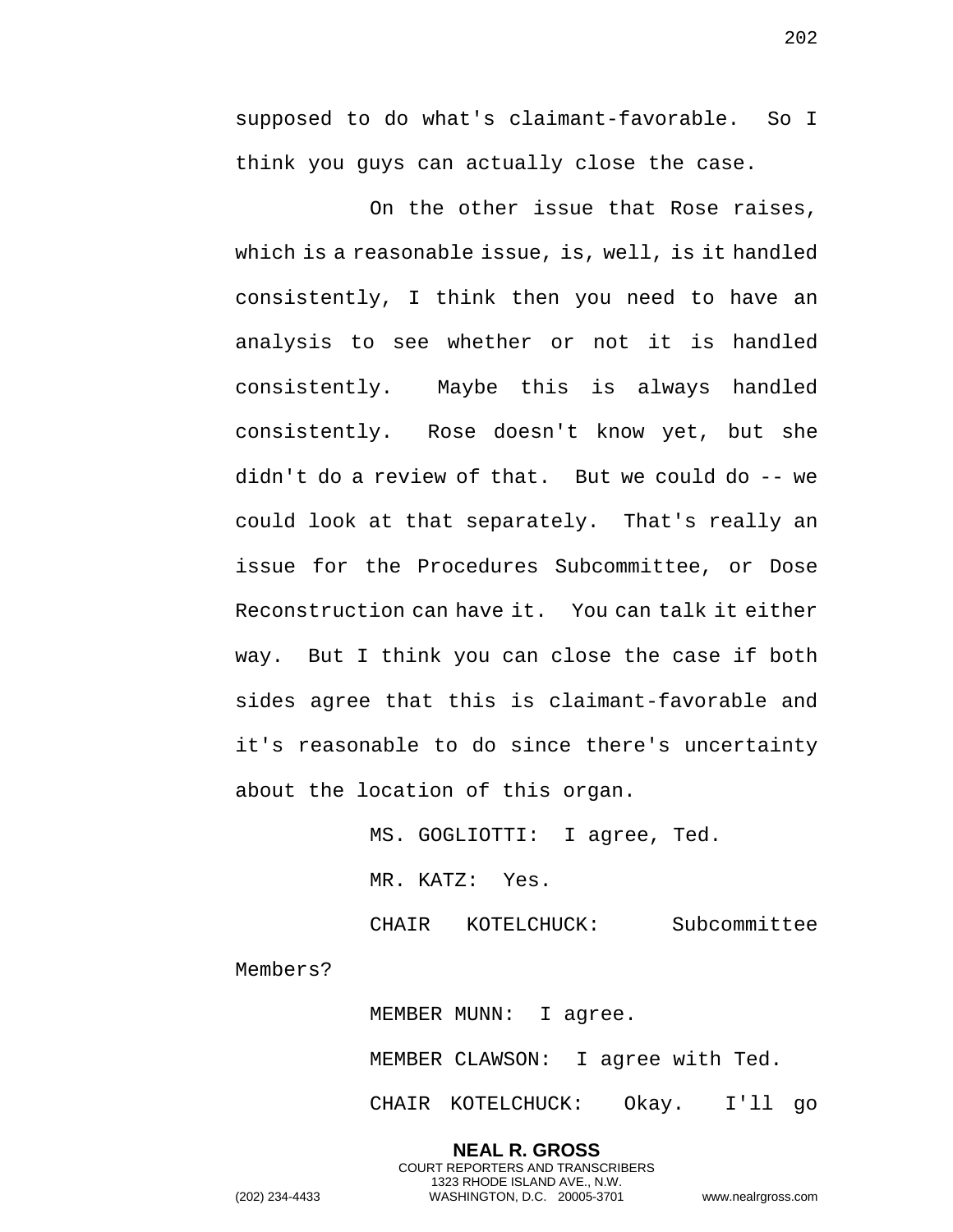along with that. I'm not quite actually convinced but I respect -- then let's go with that. Close it and refer to the Procedures Subcommittee.

MR. KATZ: Yes, well, even that, I mean, before even -- Rose, can I just -- Dave, with your leave, let me just ask Rose to -- Rose, why don't you just look at a sample that's -- not looking at you, Rose, of course, but someone just take a look at a sample of dose reconstructions where this comes into play and see if they've been handled consistently. You have lots of dose reconstructions that you have in your files already that you could probably catch a few to just see.

MS. GOGLIOTTI: Yeah, I'm sure that we have them there.

CHAIR KOTELCHUCK: Good. That would be helpful. And could you report back to us next time? And then we will perhaps refer it, or perhaps not.

MS. GOGLIOTTI: Okay. Yeah, we can absolutely do that. And we'll just --

(Simultaneous speaking.)

**NEAL R. GROSS** COURT REPORTERS AND TRANSCRIBERS 1323 RHODE ISLAND AVE., N.W.

CHAIR KOTELCHUCK: Good. Good.

203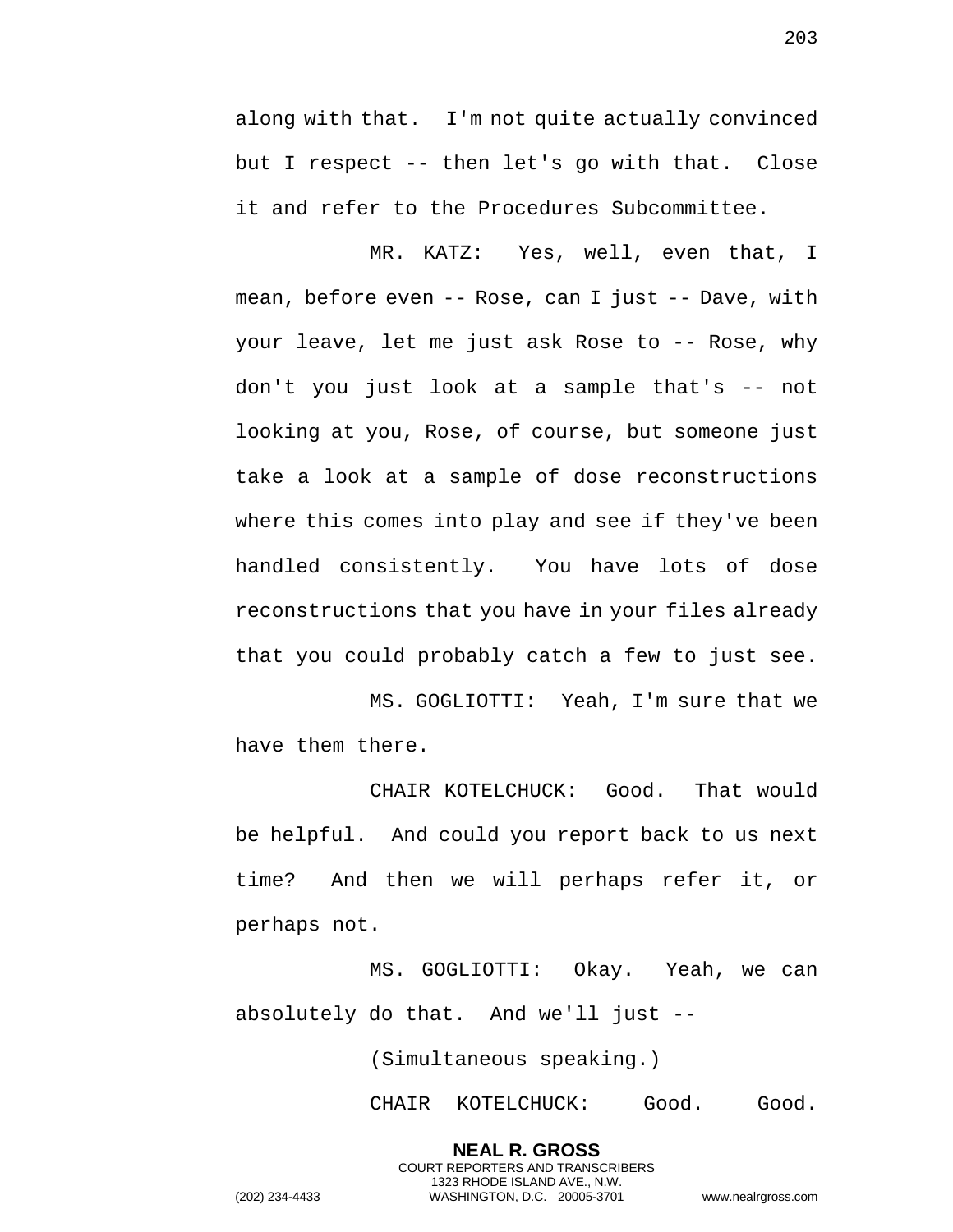Okay. Let's -- folks, we need to pick a date.

MEMBER MUNN: How far out are you looking?

MR. KATZ: Yes, well, it has to be at least two months out these days given this administration. So it would have to be two months or more out.

CHAIR KOTELCHUCK: So that's the middle of June.

MR. KATZ: Yeah. And then the second question is a little -- do we have plenty of work or will we have plenty -- we have three more blinds to discuss from this set, right, Rose?

CHAIR KOTELCHUCK: Right.

MS. GOGLIOTTI: Yes.

MR. KATZ: But beyond that, do we have plenty of fodder that will be ready in two months' time? And that question is to both sides.

MS. GOGLIOTTI: I would like to get started on another matrix if NIOSH is close to getting us another -- responses for that. That would give us plenty to talk about. We still have a full matrix that we haven't discussed, but --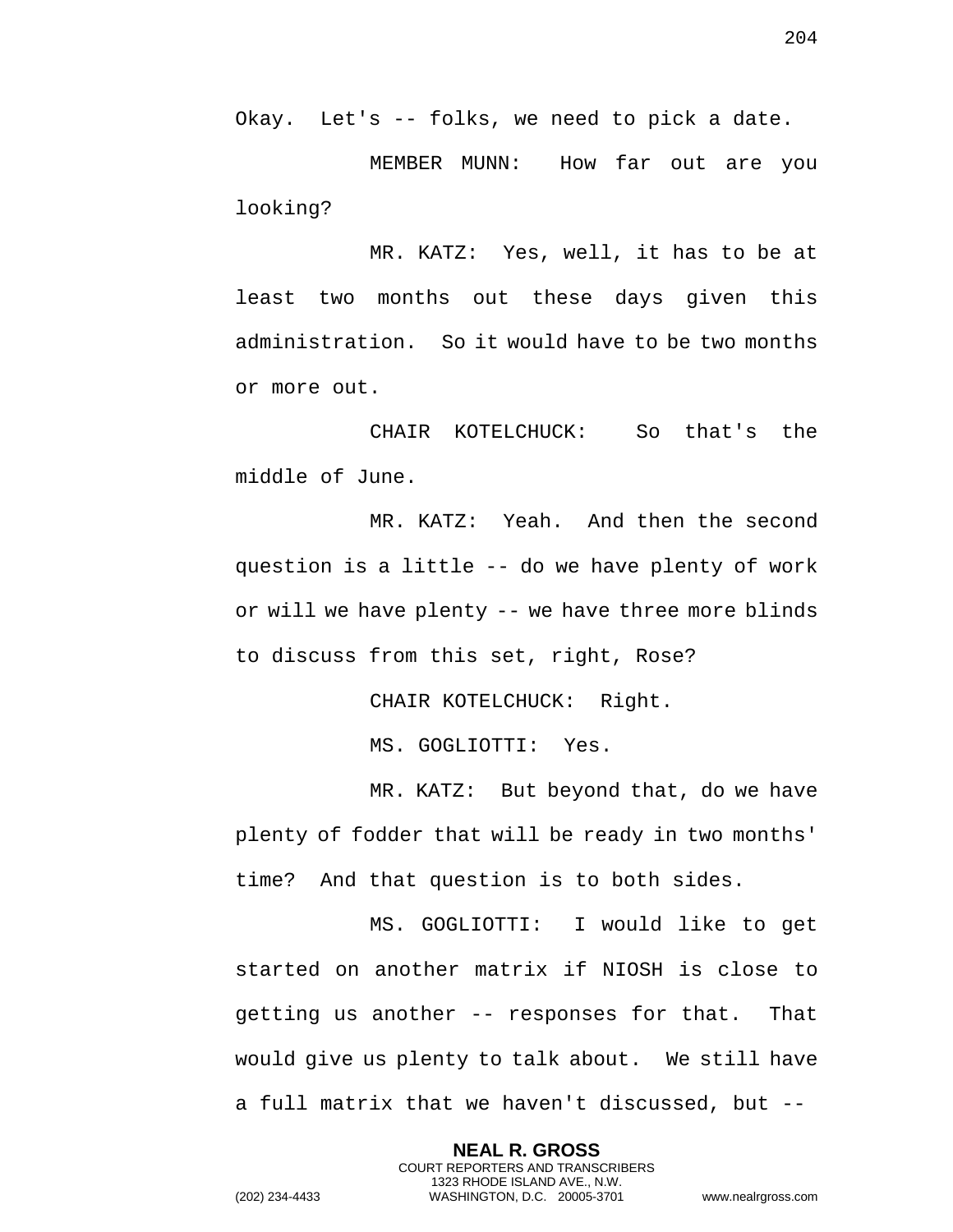CHAIR KOTELCHUCK: Which one?

MS. GOGLIOTTI: The Oak Ridge matrix for the 19th to 21st set, other than this particular case, we have not discussed at all.

CHAIR KOTELCHUCK: True.

MS. GOGLIOTTI: And then there's two matrices that NIOSH has not responded to. And that's all of our findings.

MR. SIEBERT: Right, and this is Scott. I believe we're almost done with one of the other two that are outstanding. I'm assuming that we'll get uploaded probably halfway between now and the next meeting.

And I do have a question, since you mentioned the rest of the Oak Ridge cases. Did SC&A categorize these Category 1 and 2 for that set and I just missed it or --

MS. GOGLIOTTI: We did. That was in the meeting files. I can send it to you separately, if you'd like.

MR. SIEBERT: Yeah, that would be really helpful, because digging through all those files I -- it's hard for me to get the files over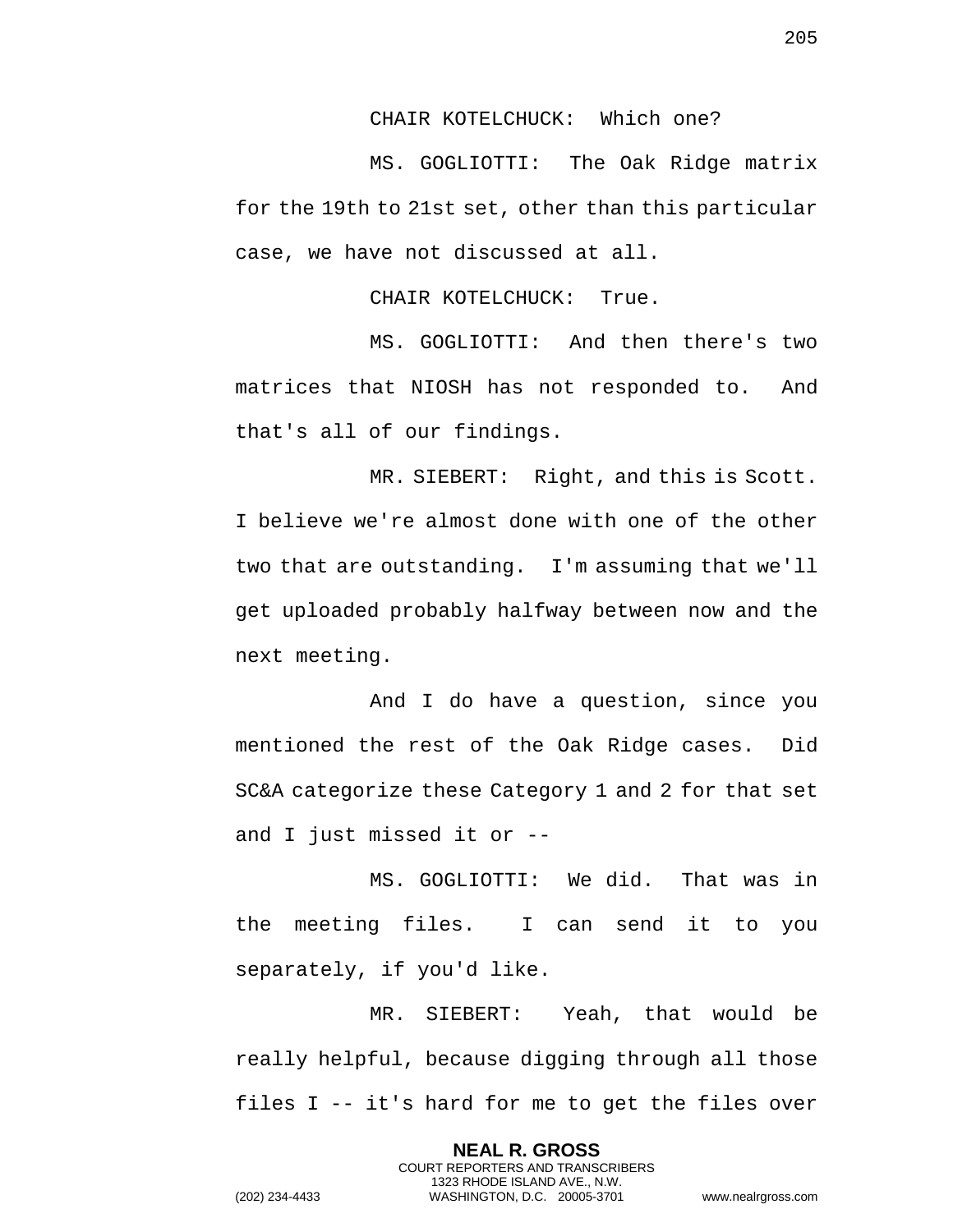on the ORAU -- on the DCAS server. We're going to have to do some shifting. So that would be very helpful. Thank you.

MS. GOGLIOTTI: Okay.

MR. KATZ: Okay. So then the --

MEMBER MUNN: May I suggest the last week in June?

MR. KATZ: For scheduling, yeah, we can start with that week, the week of June 26th. How does that week look to start with?

> CHAIR KOTELCHUCK: It's okay with me. MEMBER BEACH: It's fine with me. CHAIR KOTELCHUCK: And, Brad? MEMBER CLAWSON: Yeah, it looks good.

> MR. KATZ: Brad, is there a better day,

a worse day during that week?

MEMBER CLAWSON: No. If it's the 26th, I've just got -- I would have had to have left by  $now --$ 

(Simultaneous speaking.)

MR. KATZ: What about the 27th?

MEMBER CLAWSON: That would be better,

to tell you the truth.

**NEAL R. GROSS** COURT REPORTERS AND TRANSCRIBERS 1323 RHODE ISLAND AVE., N.W. (202) 234-4433 WASHINGTON, D.C. 20005-3701 www.nealrgross.com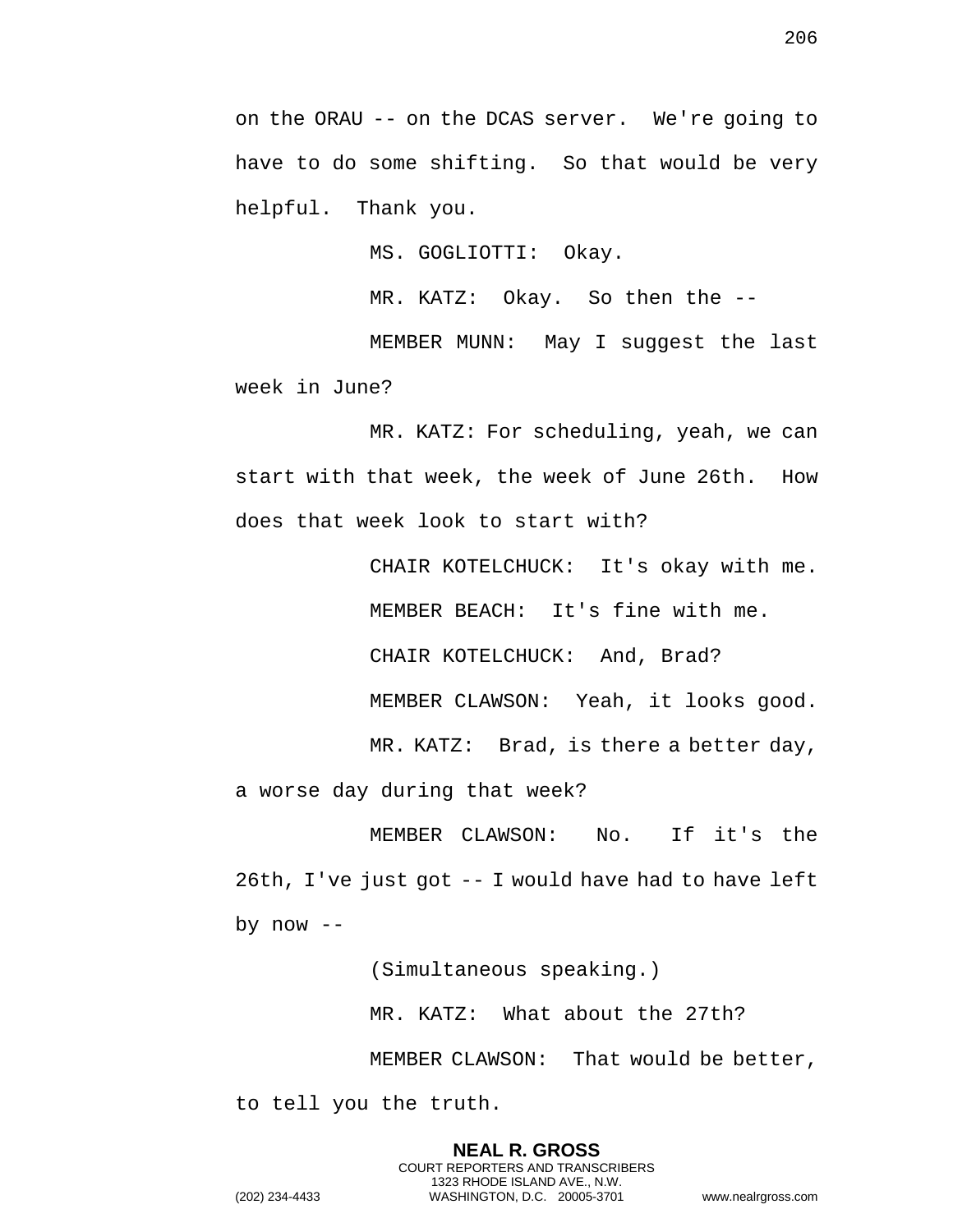CHAIR KOTELCHUCK: Which one? MR. KATZ: The 27th of June. MEMBER CLAWSON: Twenty-seventh. CHAIR KOTELCHUCK: Okay with me. MR. KATZ: Is that okay with you?

Okay. So let's do that as a tentative date.

CHAIR KOTELCHUCK: And, David, are you still on the line?

(No response.)

CHAIR KOTELCHUCK: Okay. So you need to check with David and John.

MR. KATZ: So, well, first, let me just check and see. The 28th, 29th and 30th, are those all also fine for everyone on the line?

MR. CALHOUN: Okay with Grady.

MEMBER BEACH: Except the 30th, if possible.

MR. KATZ: Okay. The 28th and 29th

okay?

MEMBER BEACH: Are good.

CHAIR KOTELCHUCK: Yeah.

MR. KATZ: Okay.

MEMBER CLAWSON: The only one that

**NEAL R. GROSS** COURT REPORTERS AND TRANSCRIBERS 1323 RHODE ISLAND AVE., N.W. (202) 234-4433 WASHINGTON, D.C. 20005-3701 www.nealrgross.com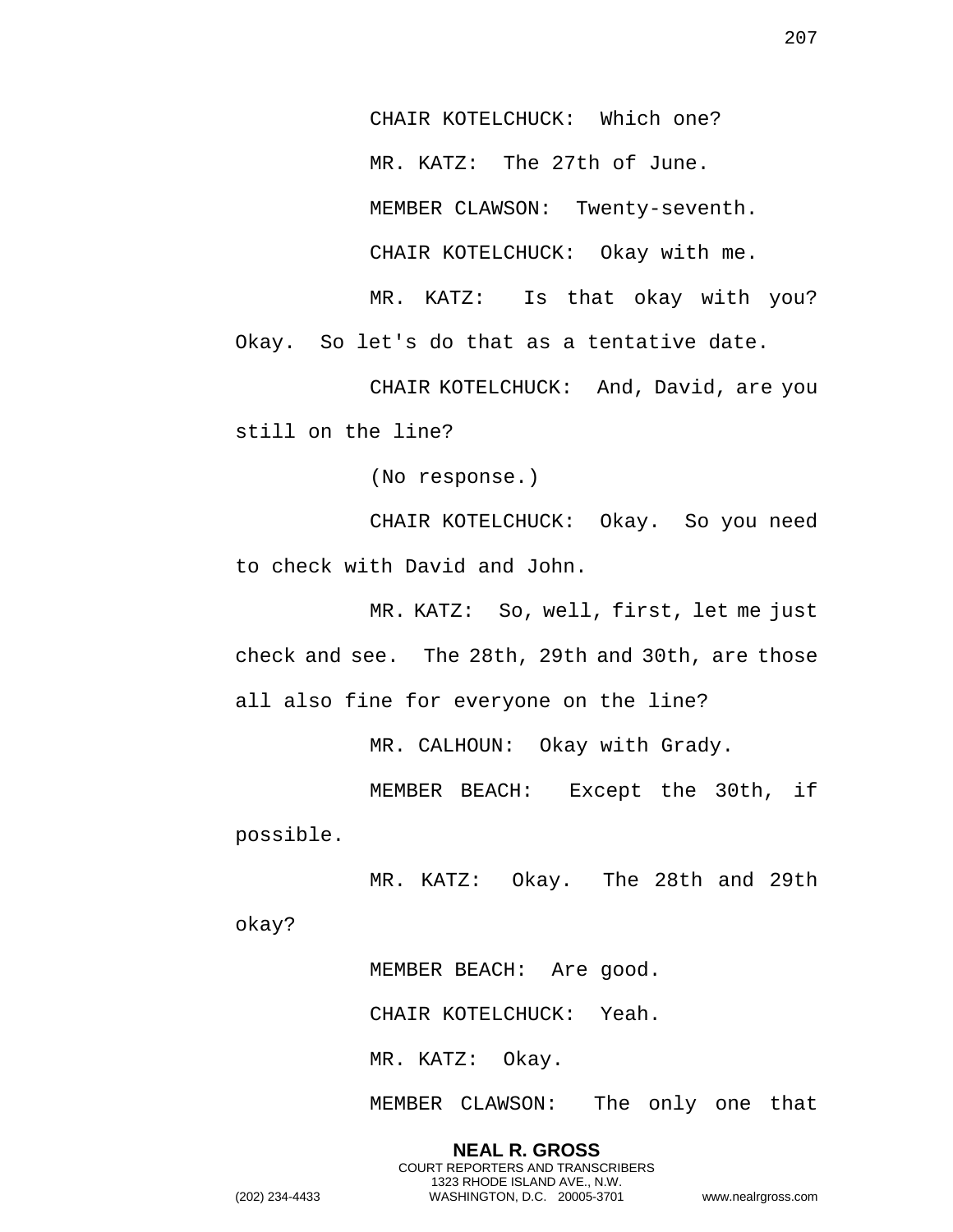doesn't work for me, Ted, is the 28th because I've got a three-hour meeting that would have been --

CHAIR KOTELCHUCK: Okay. So we have the 27th with the 29th as backup.

MR. KATZ: The 29th as an alternate. So let me just get one more date, because that's all the same week and who knows, the other date may be  $--$ 

CHAIR KOTELCHUCK: Yes, right. I'm worried that -- right, and I'm also worried that I have grandfatherly duties, and it might come that week. If it doesn't, I'm going to be fine.

MR. KATZ: Okay. So then let's skip the following week, because that's the week of the 4th of July. That's usually terrible for scheduling.

CHAIR KOTELCHUCK: Right.

MR. KATZ: But let's talk about the week of July 10th. How is, for example, the 11th? MEMBER BEACH: Fine.

MEMBER CLAWSON: That's good with me. CHAIR KOTELCHUCK: Hey, good. That's one is more likely to be good for me.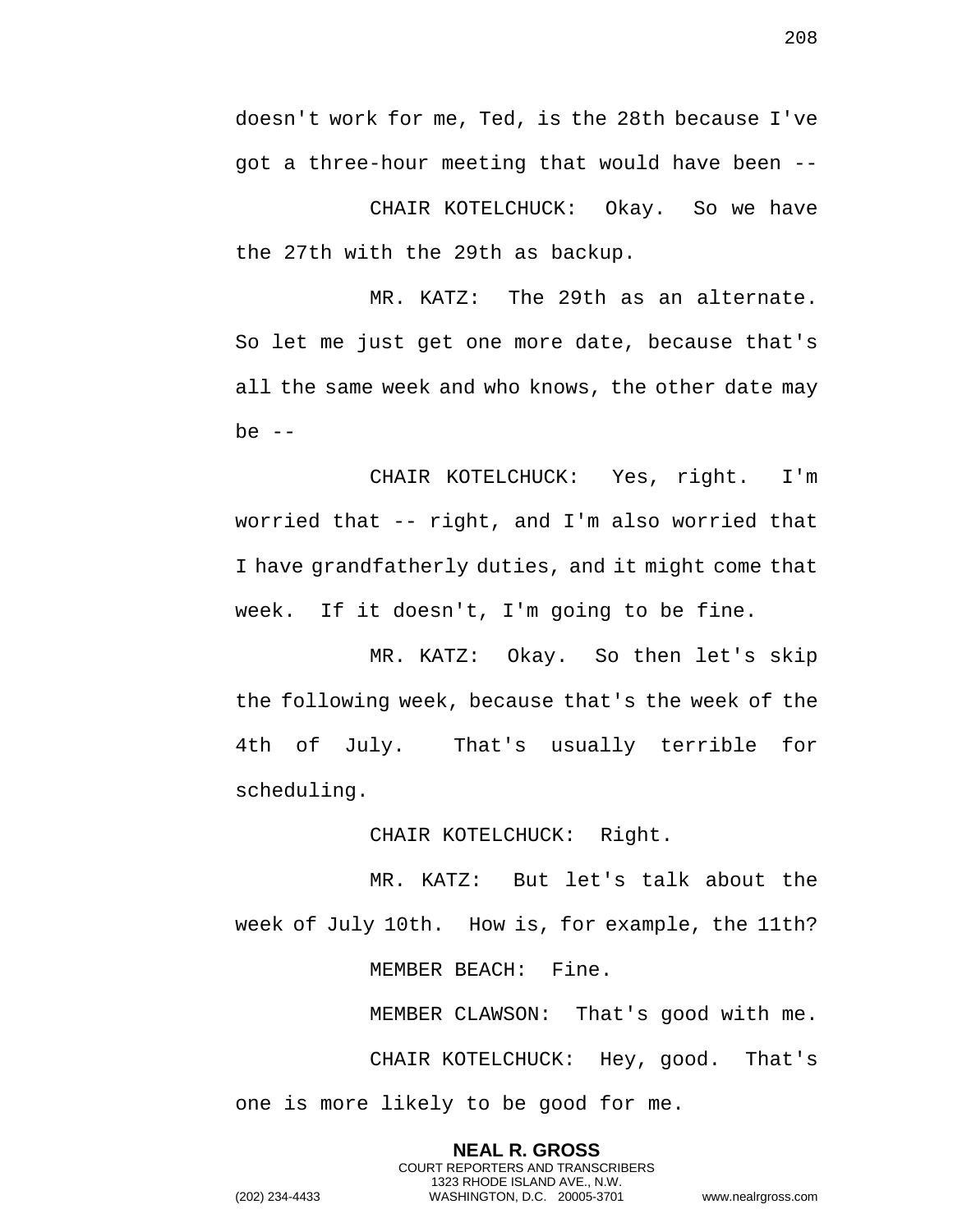MR. KATZ: Okay. So that's another tentative.

CHAIR KOTELCHUCK: Right. Honestly, if I had my choice, I know I could do the 11th. I'm not sure I could do either of the other two, but I'm pretty sure it's okay. I could check within a day or two.

MR. KATZ: Okay. So just to make it easy, let's just make that our favored date.

CHAIR KOTELCHUCK: Would that be okay, folks?

MR. KATZ: Is that okay with everyone else?

CHAIR KOTELCHUCK: Did you say July 11th? And then the backup will be one of the two days in the previous week.

MR. KATZ: The backup will be the 27th or the --

CHAIR KOTELCHUCK: And I will be there, if need be.

MR. SIEBERT: This is Scott. Let me throw this out. I don't know if it impacts anybody, but I believe July 11th is during the HPS

> **NEAL R. GROSS** COURT REPORTERS AND TRANSCRIBERS 1323 RHODE ISLAND AVE., N.W.

209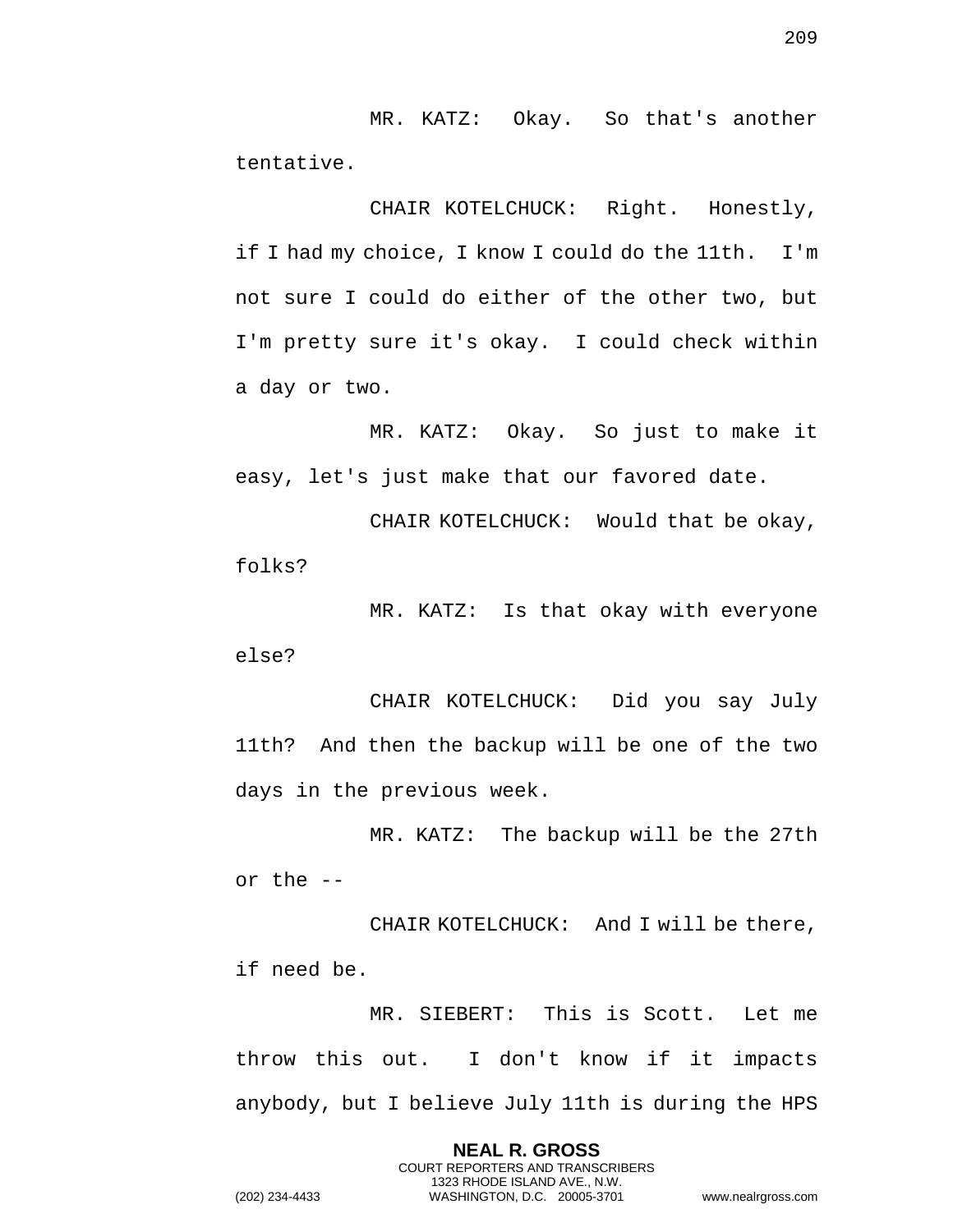CHAIR KOTELCHUCK: Ah.

MR. KATZ: Oh, wow. That's terrible this year.

CHAIR KOTELCHUCK: Yes, okay. That sets it back. Well, then --

MR. KATZ: And that really is no good, because that may impact -- I don't know, Grady, does it?

CHAIR KOTELCHUCK: Surely.

MEMBER MUNN: Yeah, too many people.

CHAIR KOTELCHUCK: Okay. We'll --

MR. CALHOUN: I'm fine. I'm not going, but we need Scott here.

MR. KATZ: Yeah, we do need Scott, yes.

CHAIR KOTELCHUCK: Well, make it the 27th and 29th.

MR. KATZ: Oh, no, but we still need another week. So then --

CHAIR KOTELCHUCK: How about the following week? Now, excuse me, the previous week.

> **NEAL R. GROSS** COURT REPORTERS AND TRANSCRIBERS 1323 RHODE ISLAND AVE., N.W.

MEMBER MUNN: But that's a holiday.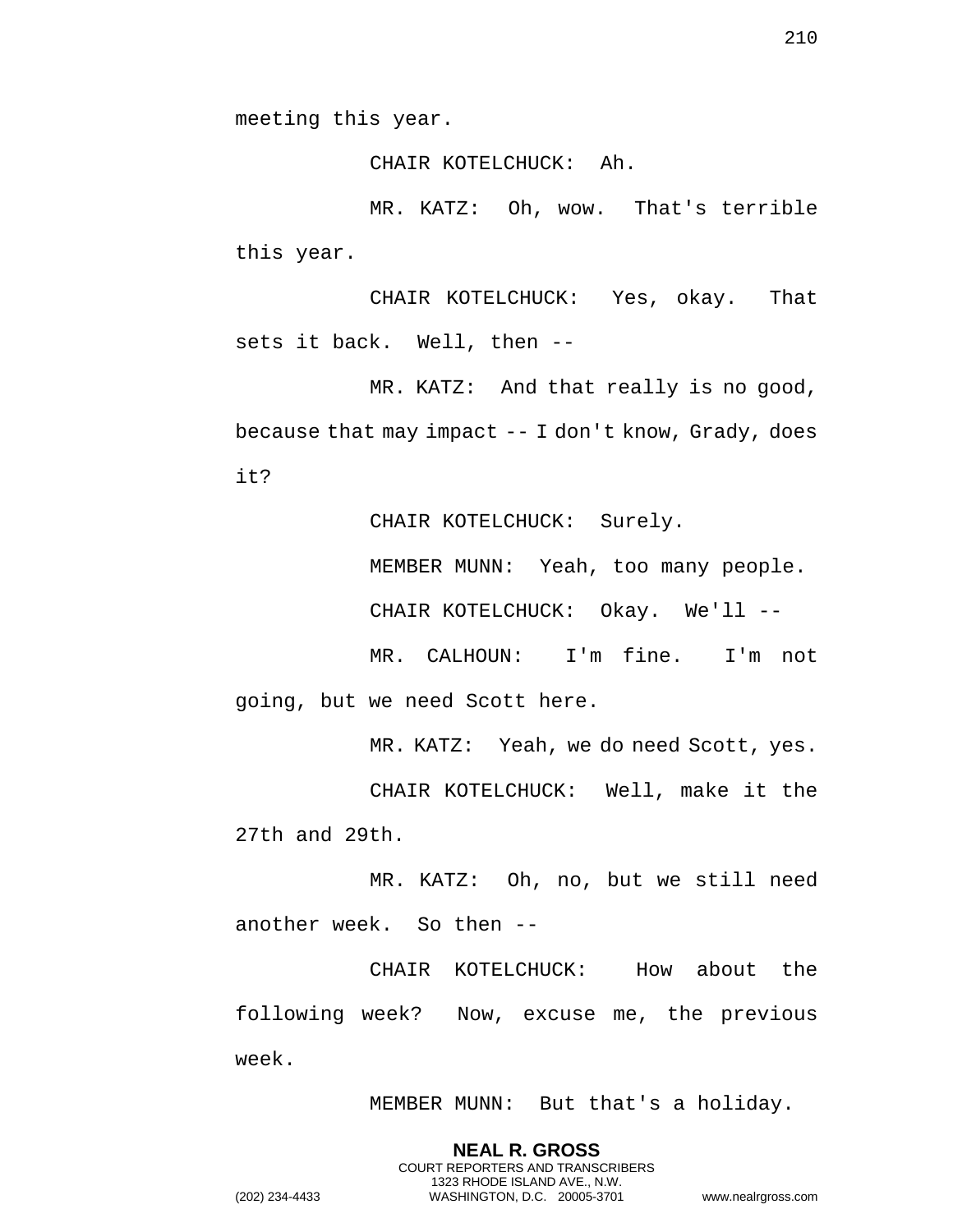CHAIR KOTELCHUCK: Is it?

MS. GOGLIOTTI: The annual meeting -- MEMBER MUNN: No.

CHAIR KOTELCHUCK: No, no, I'm talking about the previous week in June, the week of June 19th.

MEMBER MUNN: Is that enough time to get --

MR. SIEBERT: This is Scott. I'm out that week.

CHAIR KOTELCHUCK: Okay. Fine.

MR. KATZ: Okay. No, and actually the following week -- I'm out at a meeting that following week.

CHAIR KOTELCHUCK: Okay.

MR. KATZ: That puts us to the week of -- oh, wait. Okay. So that means let's look at the week of July 24th. So how about the 25th? That's a Tuesday again for Brad.

MEMBER MUNN: We have ABRWH. We have a full-scale meeting, don't we?

MR. KATZ: No. No, that's in August. I'm talking about July.

> **NEAL R. GROSS** COURT REPORTERS AND TRANSCRIBERS 1323 RHODE ISLAND AVE., N.W.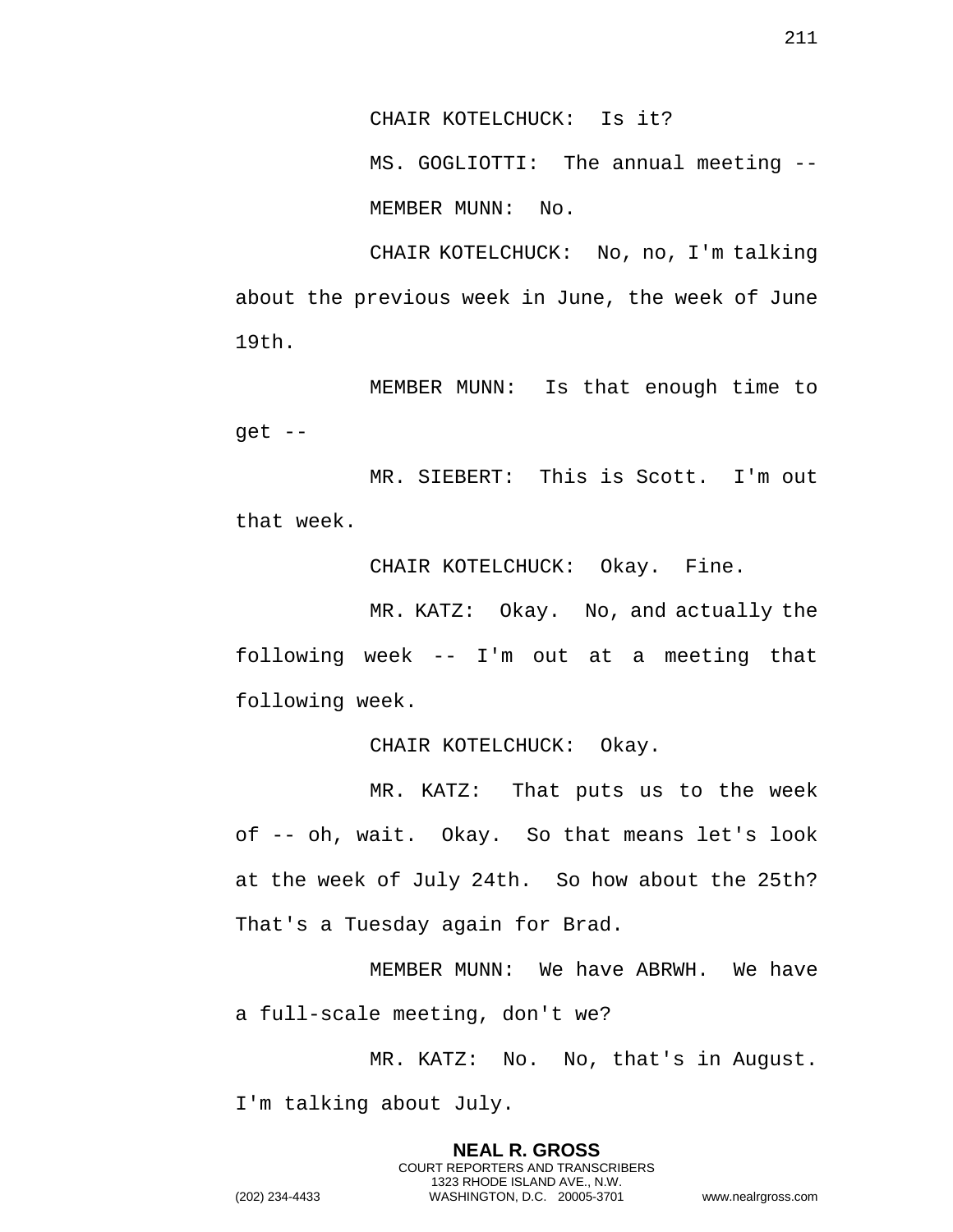CHAIR KOTELCHUCK: Yeah, okay. MR. KATZ: July 25th. CHAIR KOTELCHUCK: Okay. MR. KATZ: Does that work for everyone? MEMBER BEACH: Sure. CHAIR KOTELCHUCK: Sure. MR. KATZ: Okay.

MEMBER BEACH: Ted, it's not perfect for me. My grandson is due, but you know that's up in the air, so --

CHAIR KOTELCHUCK: Yes.

MR. KATZ: Oh, yes.

MEMBER BEACH: But I'll know more closer, so.

MR. KATZ: Then if you're waiting on a -- that could be any time then.

MEMBER BEACH: Well, that's the date,

that's the due date, so --

MR. KATZ: Oh, no, but the due date

is no more accurate than --

MEMBER BEACH: Exactly.

**NEAL R. GROSS** COURT REPORTERS AND TRANSCRIBERS 1323 RHODE ISLAND AVE., N.W.

MR. KATZ: Yeah. Okay. So that's a

tentative backup date. Tentative.

212